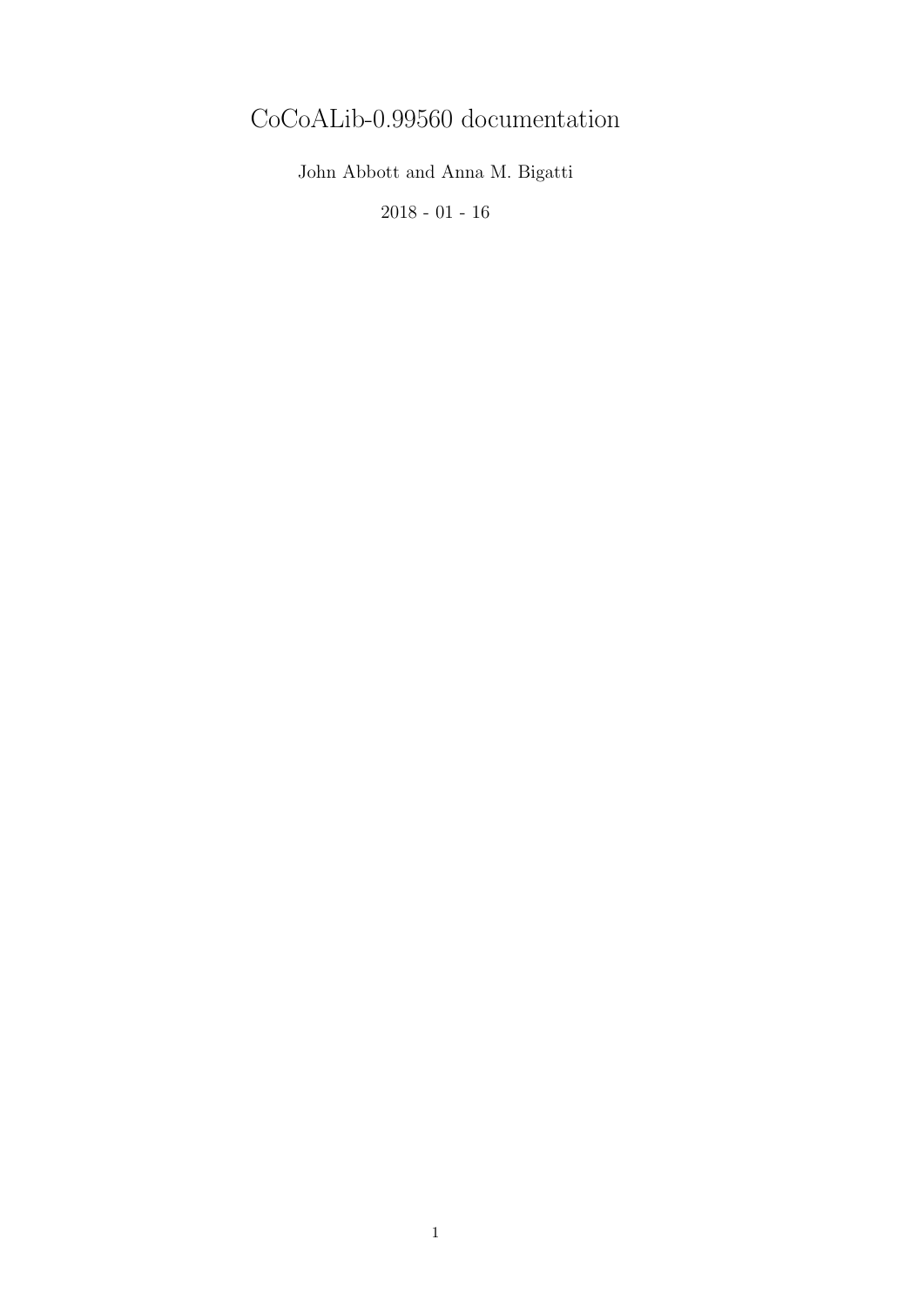# Contents

| 1        |     | <b>INSTALL</b> (John Abbott and Anna Bigatti)<br>23                                                                                                                                                                                 |  |
|----------|-----|-------------------------------------------------------------------------------------------------------------------------------------------------------------------------------------------------------------------------------------|--|
|          | 1.1 |                                                                                                                                                                                                                                     |  |
|          |     | 1.1.1                                                                                                                                                                                                                               |  |
|          |     | 1.1.2                                                                                                                                                                                                                               |  |
|          |     | 1.1.3                                                                                                                                                                                                                               |  |
|          |     | 1.1.4                                                                                                                                                                                                                               |  |
|          | 1.2 |                                                                                                                                                                                                                                     |  |
|          |     | 1.2.1                                                                                                                                                                                                                               |  |
|          |     | 1.2.2                                                                                                                                                                                                                               |  |
| $\bf{2}$ |     | <b>INTRODUCTION</b> (John Abbott)<br>25                                                                                                                                                                                             |  |
|          | 2.1 | 25                                                                                                                                                                                                                                  |  |
|          | 2.2 |                                                                                                                                                                                                                                     |  |
|          |     | -26<br>2.2.1                                                                                                                                                                                                                        |  |
|          |     | 2.2.2                                                                                                                                                                                                                               |  |
|          | 2.3 |                                                                                                                                                                                                                                     |  |
| 3        |     | Coding Conventions (John Abbott)<br>28                                                                                                                                                                                              |  |
|          | 3.1 | User and contributor documentation respectively.<br>-28                                                                                                                                                                             |  |
|          |     | 3.1.1                                                                                                                                                                                                                               |  |
|          |     |                                                                                                                                                                                                                                     |  |
|          |     | 3.1.2                                                                                                                                                                                                                               |  |
|          |     | 3.1.3                                                                                                                                                                                                                               |  |
|          | 3.2 |                                                                                                                                                                                                                                     |  |
|          |     | 3.2.1                                                                                                                                                                                                                               |  |
|          |     | 3.2.2<br>- 30                                                                                                                                                                                                                       |  |
|          |     | 3.2.3                                                                                                                                                                                                                               |  |
|          |     | 3.2.4                                                                                                                                                                                                                               |  |
|          |     | 3.2.5                                                                                                                                                                                                                               |  |
|          |     | 3.2.6                                                                                                                                                                                                                               |  |
|          |     | 3.2.7                                                                                                                                                                                                                               |  |
|          |     | 3.2.8                                                                                                                                                                                                                               |  |
|          |     | 3.2.9                                                                                                                                                                                                                               |  |
|          |     |                                                                                                                                                                                                                                     |  |
|          |     | 32                                                                                                                                                                                                                                  |  |
| 4        |     | ApproxPts (John Abbott, Anna M. Bigatti)<br>33                                                                                                                                                                                      |  |
|          | 4.1 | 33                                                                                                                                                                                                                                  |  |
|          | 4.2 | User documentation (a) in the contract of the contract of the contract of the contract of the contract of the contract of the contract of the contract of the contract of the contract of the contract of the contract of the<br>33 |  |
|          |     | -33<br>4.2.1                                                                                                                                                                                                                        |  |
|          | 4.3 | -33                                                                                                                                                                                                                                 |  |
|          | 4.4 |                                                                                                                                                                                                                                     |  |
| 5        |     | assert (John Abbott)<br>34                                                                                                                                                                                                          |  |
|          | 5.1 | 34                                                                                                                                                                                                                                  |  |
|          | 5.2 |                                                                                                                                                                                                                                     |  |
|          |     | 5.2.1                                                                                                                                                                                                                               |  |
|          |     |                                                                                                                                                                                                                                     |  |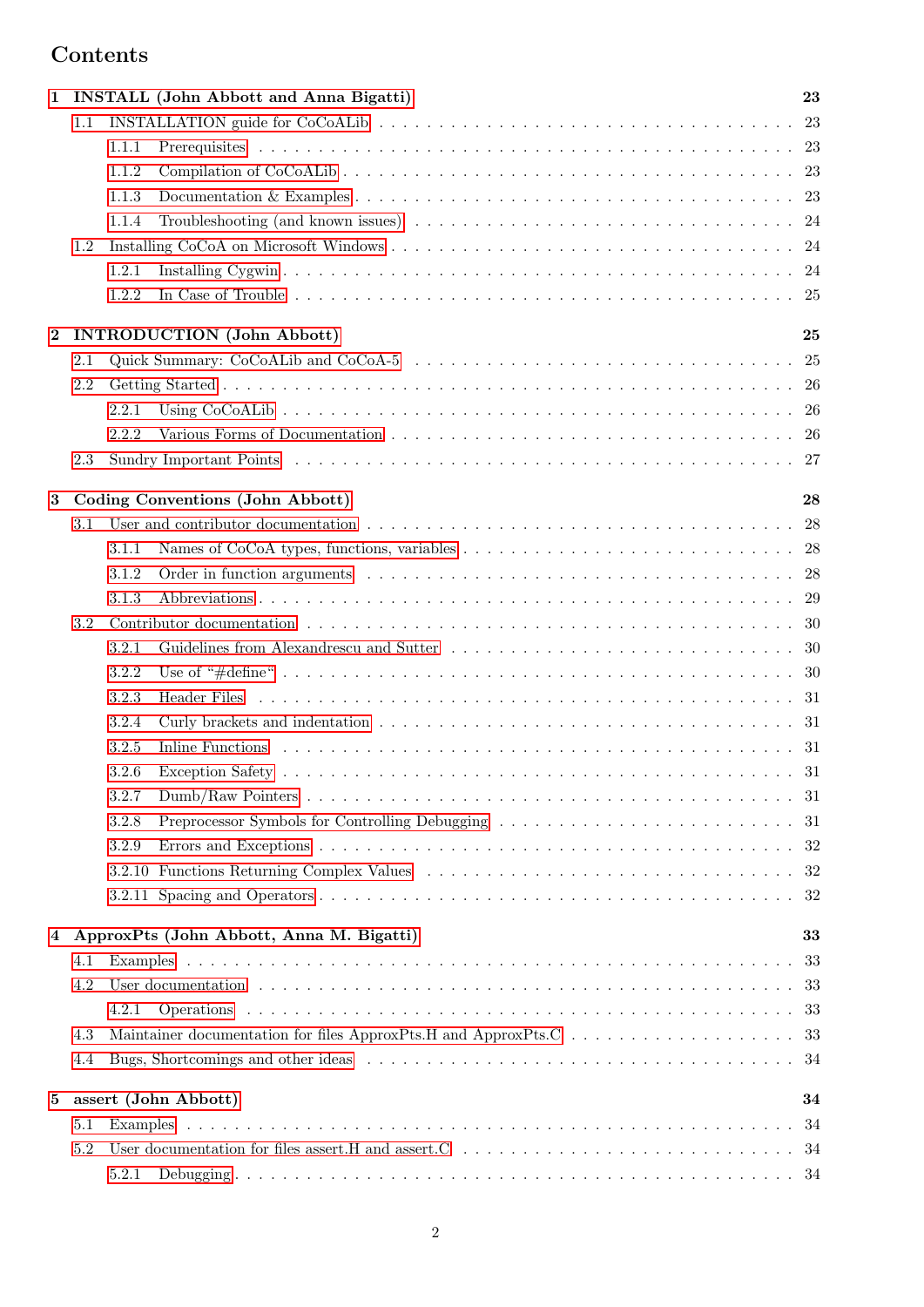|                | 5.3             |                                                                                                                                                                                                                                |          |
|----------------|-----------------|--------------------------------------------------------------------------------------------------------------------------------------------------------------------------------------------------------------------------------|----------|
|                | 5.4             |                                                                                                                                                                                                                                |          |
| 6              |                 | BigInt (John Abbott)                                                                                                                                                                                                           | 35       |
|                | 6.1             |                                                                                                                                                                                                                                | 35       |
|                | 6.2             |                                                                                                                                                                                                                                |          |
|                |                 | 6.2.1                                                                                                                                                                                                                          |          |
|                |                 | 6.2.2                                                                                                                                                                                                                          |          |
|                | 6.3             | Maintainer Documentation (a) results is a series of the series of the series of the series of the series of the series of the series of the series of the series of the series of the series of the series of the series of th |          |
|                | 6.4             |                                                                                                                                                                                                                                |          |
|                | 6.5             |                                                                                                                                                                                                                                |          |
|                |                 |                                                                                                                                                                                                                                |          |
| $\overline{7}$ |                 | BigRat (John Abbott)                                                                                                                                                                                                           | 37       |
|                | 7.1             |                                                                                                                                                                                                                                |          |
|                | 7.2             | User documentation (a) in the context of the context of the context of the context of the context of the context of the context of the context of the context of the context of the context of the context of the context of t |          |
|                |                 | 7.2.1                                                                                                                                                                                                                          |          |
|                |                 | 7.2.2                                                                                                                                                                                                                          |          |
|                | 7.3             | Maintainer Documentation (a) respectively in the contract of the contract of the contract of the contract of the contract of the contract of the contract of the contract of the contract of the contract of the contract of t |          |
|                | 7.4             |                                                                                                                                                                                                                                |          |
|                | 7.5             |                                                                                                                                                                                                                                |          |
| 8              |                 | bool3 (John Abbott)                                                                                                                                                                                                            | 40       |
|                | 8.1             |                                                                                                                                                                                                                                | -40      |
|                |                 | 8.1.1                                                                                                                                                                                                                          |          |
|                |                 | 8.1.2                                                                                                                                                                                                                          |          |
|                |                 | 8.1.3                                                                                                                                                                                                                          |          |
|                |                 | 8.1.4                                                                                                                                                                                                                          |          |
|                |                 | 8.1.5                                                                                                                                                                                                                          |          |
|                | 8.2             |                                                                                                                                                                                                                                |          |
|                | $\!\!\!\!\!8.3$ |                                                                                                                                                                                                                                |          |
| 9              |                 | BuildInfo (John Abbott)                                                                                                                                                                                                        | 41       |
|                | 9.1             |                                                                                                                                                                                                                                | 41       |
|                | 9.2             |                                                                                                                                                                                                                                |          |
|                |                 |                                                                                                                                                                                                                                |          |
|                | 9.3<br>9.4      |                                                                                                                                                                                                                                |          |
|                |                 |                                                                                                                                                                                                                                |          |
|                |                 | 10 BuiltInFunctions (code: Giovanni Lagorio, Anna M Bigatti; doc: Anna M. Bigatti)                                                                                                                                             | 42<br>42 |
|                |                 |                                                                                                                                                                                                                                |          |
|                |                 |                                                                                                                                                                                                                                |          |
|                |                 | 10.2.1 1 one-liner: DECLARE_COCOALIB_FUNCTION  42                                                                                                                                                                              |          |
|                |                 |                                                                                                                                                                                                                                |          |
|                |                 |                                                                                                                                                                                                                                |          |
|                |                 |                                                                                                                                                                                                                                |          |
|                |                 |                                                                                                                                                                                                                                |          |
|                |                 |                                                                                                                                                                                                                                |          |
|                |                 |                                                                                                                                                                                                                                |          |
|                |                 |                                                                                                                                                                                                                                |          |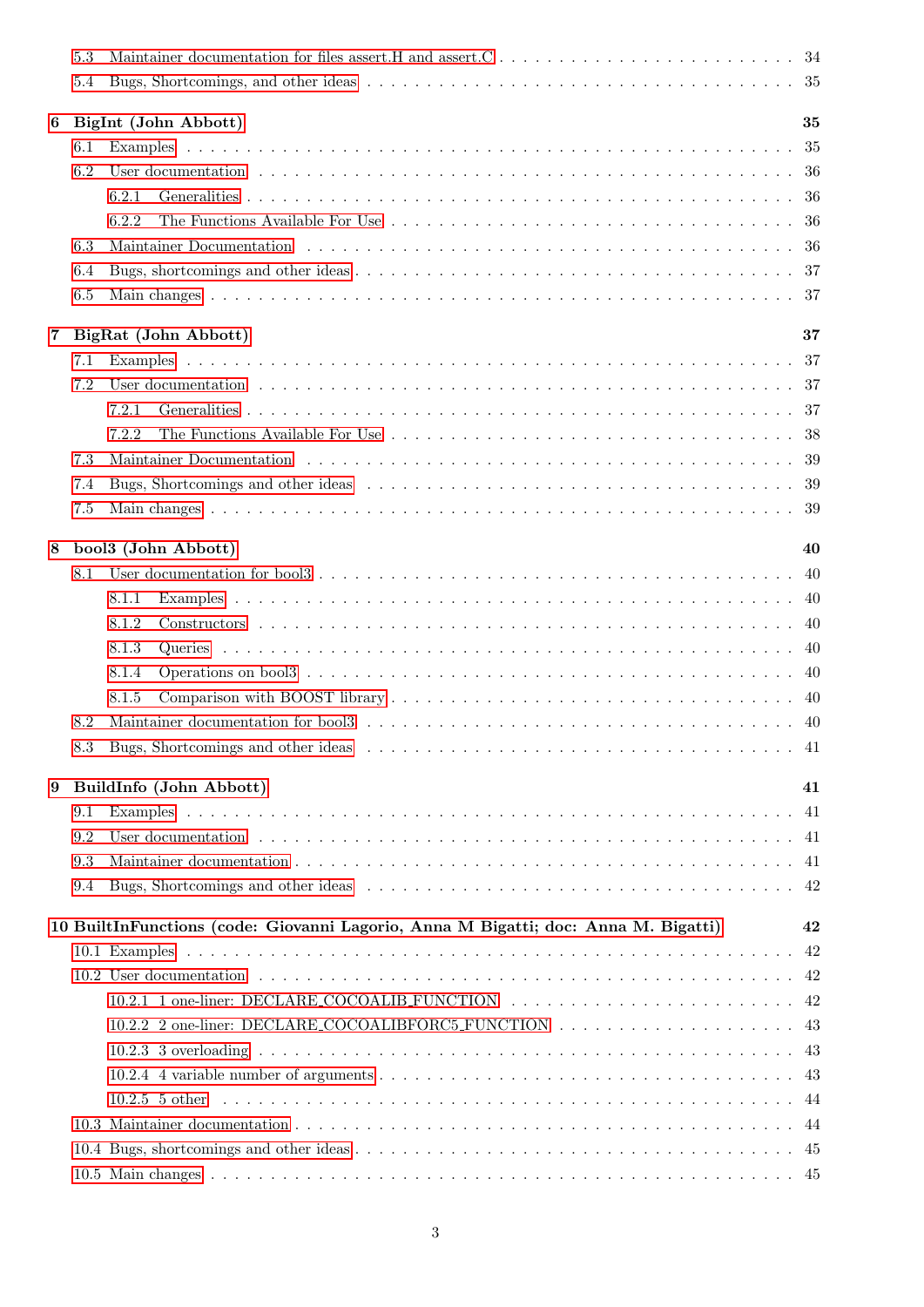| 11 CanonicalHom (John Abbott)                   | 45 |
|-------------------------------------------------|----|
|                                                 |    |
|                                                 |    |
|                                                 |    |
|                                                 |    |
|                                                 |    |
| 12 CpuTimeLimit (John Abbott, Anna M. Bigatti)  | 46 |
|                                                 |    |
|                                                 |    |
|                                                 |    |
|                                                 |    |
|                                                 |    |
|                                                 |    |
|                                                 |    |
|                                                 |    |
|                                                 |    |
| 13 combinatorics (John Abbott, Anna M. Bigatti) | 47 |
|                                                 |    |
|                                                 |    |
|                                                 |    |
|                                                 |    |
|                                                 |    |
|                                                 |    |
| 14 config (John Abbott)                         | 48 |
|                                                 |    |
|                                                 |    |
|                                                 |    |
|                                                 |    |
| 15 convert (John Abbott)                        | 48 |
|                                                 | 48 |
|                                                 |    |
|                                                 |    |
|                                                 |    |
| 16 debug-new (John Abbott)                      | 50 |
|                                                 |    |
|                                                 |    |
|                                                 |    |
|                                                 |    |
|                                                 |    |
|                                                 |    |
| 17 degree (John Abbott)                         | 53 |
|                                                 |    |
|                                                 |    |
|                                                 |    |
|                                                 |    |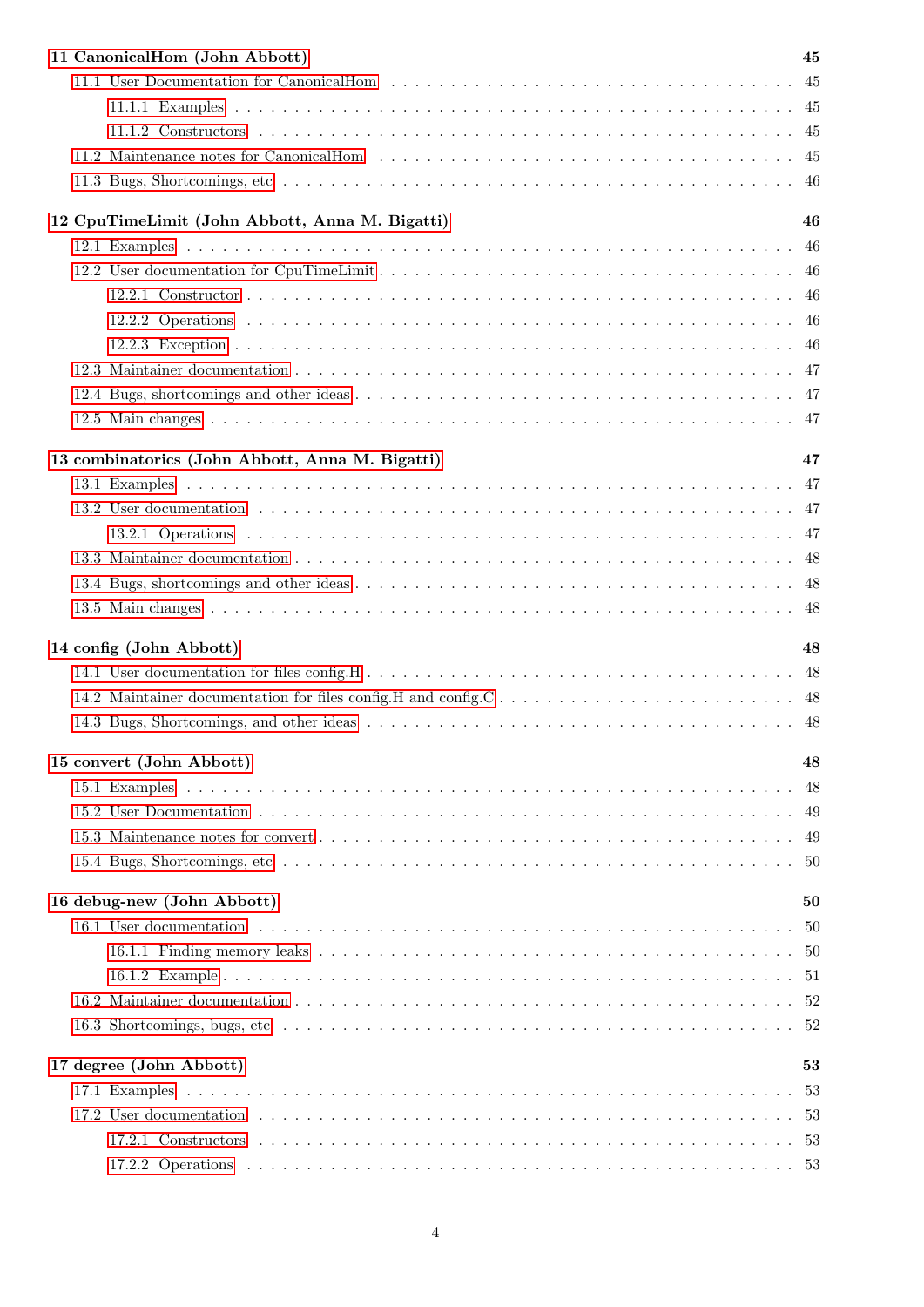| 18 DenseMatrix (John Abbott)      | 54  |
|-----------------------------------|-----|
|                                   |     |
|                                   |     |
|                                   |     |
|                                   |     |
| 19 DenseUPolyClean (Anna Bigatti) | 55  |
|                                   |     |
|                                   |     |
|                                   |     |
| 20 DenseUPolyRing (Anna Bigatti)  | 56  |
|                                   |     |
|                                   |     |
|                                   |     |
|                                   |     |
|                                   |     |
|                                   |     |
|                                   |     |
| 21 DistrMPoly (John Abbott)       | 57  |
|                                   |     |
|                                   |     |
|                                   |     |
| 22 DistrMPolyInlPP (John Abbott)  | 57  |
|                                   |     |
|                                   |     |
|                                   |     |
|                                   |     |
|                                   |     |
| 23 DivMask (John Abbott)          | 57  |
|                                   | -57 |
|                                   |     |
|                                   |     |
|                                   |     |
|                                   |     |
|                                   |     |
|                                   |     |
| 24 DynamicBitset (Anna Bigatti)   | 60  |
|                                   | -60 |
|                                   |     |
|                                   |     |
|                                   |     |
|                                   |     |
|                                   |     |
|                                   |     |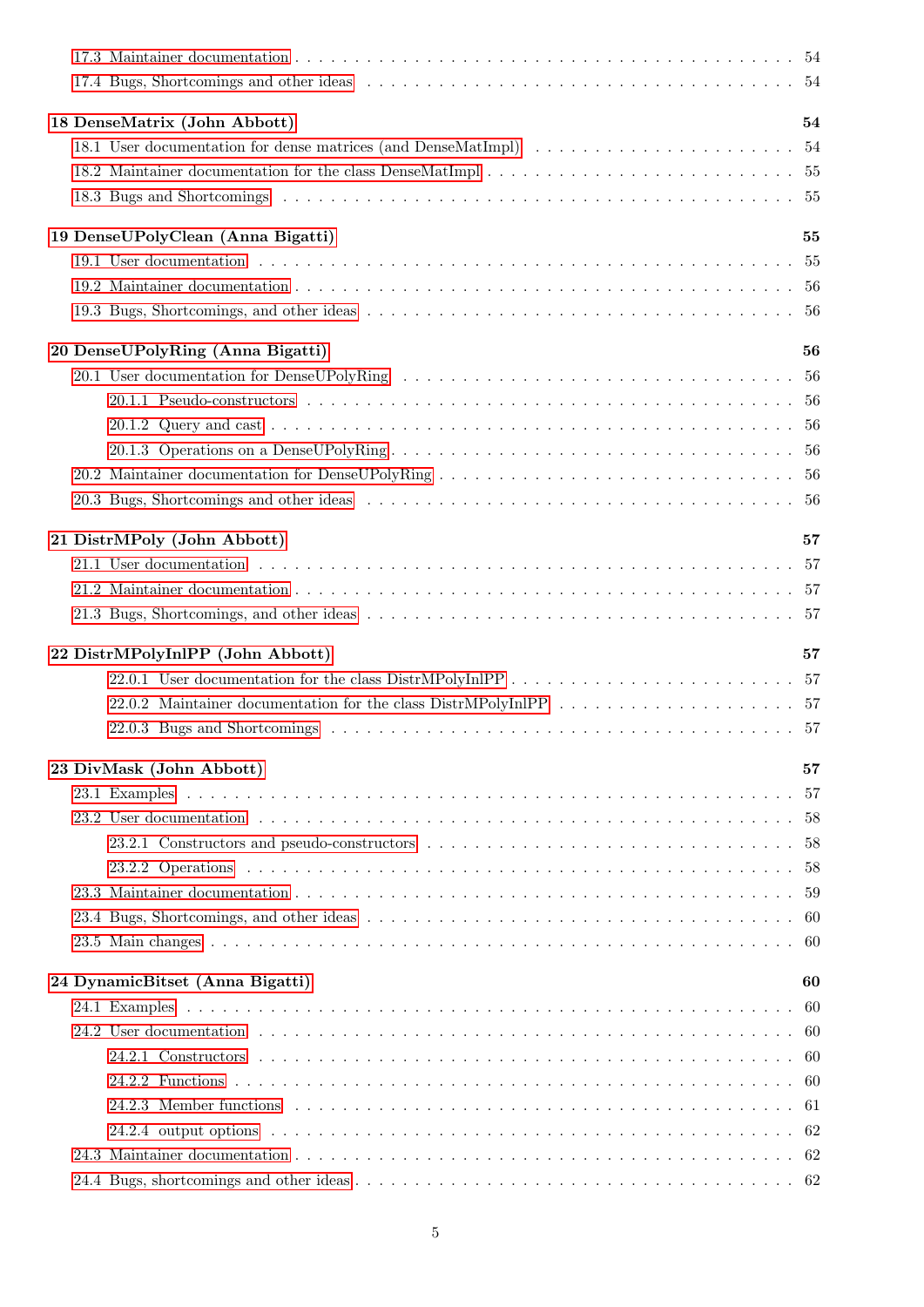|  | 25 error (John Abbott)                                                                                     | 63  |
|--|------------------------------------------------------------------------------------------------------------|-----|
|  |                                                                                                            | 63  |
|  |                                                                                                            |     |
|  |                                                                                                            |     |
|  |                                                                                                            |     |
|  |                                                                                                            |     |
|  | 25.2.4 Information about errors – for the more advanced $\ldots \ldots \ldots \ldots \ldots \ldots \ldots$ |     |
|  |                                                                                                            |     |
|  |                                                                                                            |     |
|  |                                                                                                            |     |
|  |                                                                                                            |     |
|  | 25.3.2 To Add a New Language for Error Messages                                                            | 65  |
|  |                                                                                                            | -66 |
|  |                                                                                                            |     |
|  |                                                                                                            |     |
|  | 26 ExternalLibs (John Abbott, Anna M. Bigatti)                                                             | 66  |
|  |                                                                                                            | -66 |
|  |                                                                                                            |     |
|  |                                                                                                            |     |
|  |                                                                                                            |     |
|  |                                                                                                            |     |
|  |                                                                                                            |     |
|  | 27 ExternalLibs-frobby (Anna Bigatti, Bjarke Hammersholt Roune)                                            | 67  |
|  |                                                                                                            | 67  |
|  |                                                                                                            |     |
|  |                                                                                                            |     |
|  | 27.1.3 Configure and compile CoCoALib with frobby                                                          | -68 |
|  |                                                                                                            | -68 |
|  |                                                                                                            | -68 |
|  |                                                                                                            | -68 |
|  |                                                                                                            |     |
|  | 28 ExternalLibs-GFan (Anna Bigatti, Anders Nedergaard Jensen)                                              | 68  |
|  |                                                                                                            | 68  |
|  |                                                                                                            | -69 |
|  |                                                                                                            | -69 |
|  |                                                                                                            | -69 |
|  |                                                                                                            | -69 |
|  |                                                                                                            | -69 |
|  |                                                                                                            | -69 |
|  | 29 ExternalLibs-GMP (John Abbott)                                                                          | 69  |
|  |                                                                                                            | -69 |
|  |                                                                                                            | -70 |
|  |                                                                                                            |     |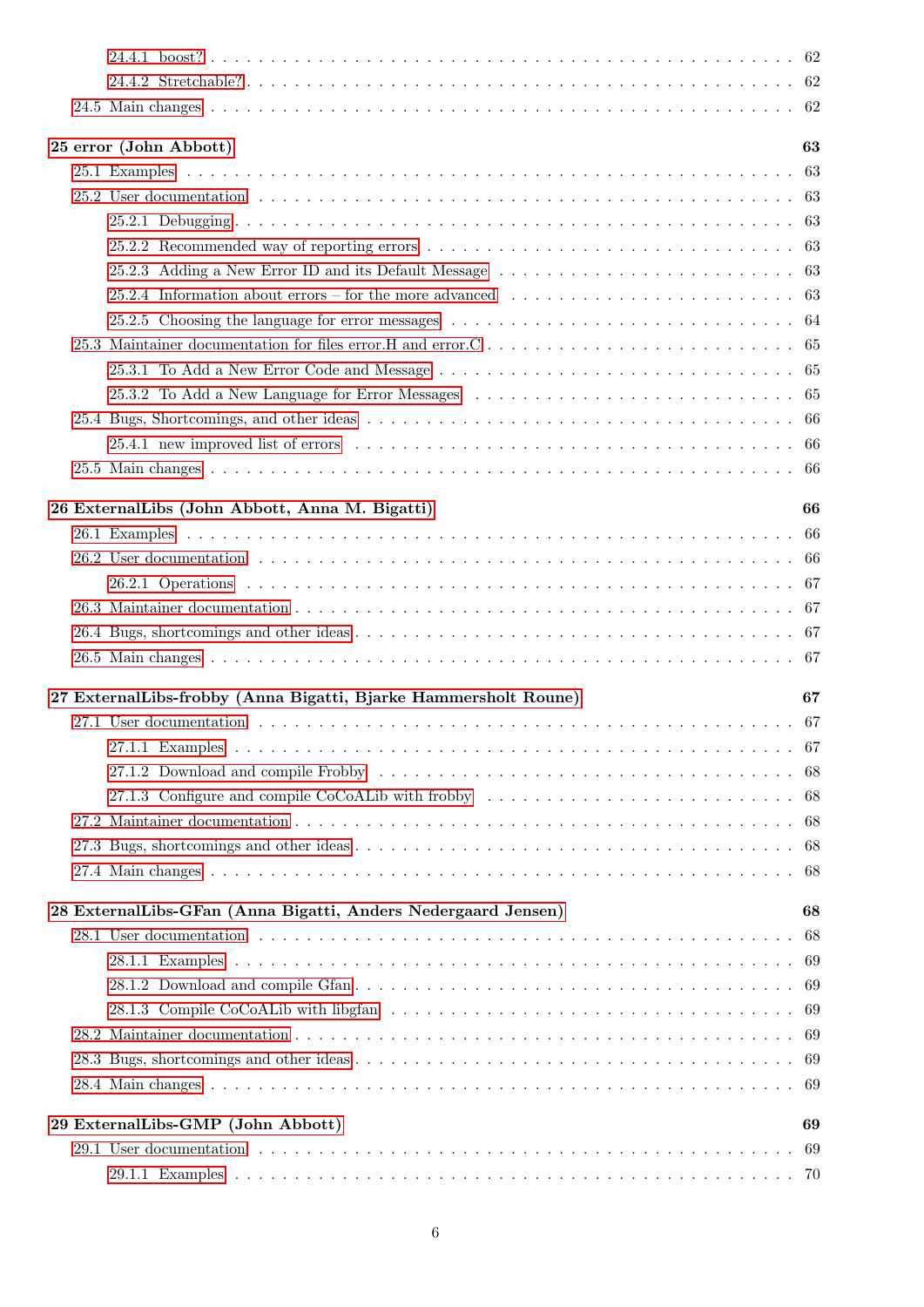| 30 ExternalLibs-MathSAT (Anna Bigatti)                   | 71 |
|----------------------------------------------------------|----|
|                                                          |    |
|                                                          |    |
|                                                          |    |
|                                                          |    |
|                                                          |    |
|                                                          |    |
|                                                          |    |
| 31 ExternalLibs-Normaliz (Anna Bigatti, Christof Soeger) | 72 |
|                                                          |    |
|                                                          |    |
|                                                          |    |
|                                                          |    |
|                                                          |    |
|                                                          |    |
|                                                          |    |
| 32 factor (John Abbott, Anna M. Bigatti)                 | 73 |
|                                                          |    |
|                                                          |    |
|                                                          |    |
|                                                          |    |
|                                                          |    |
| 33 factorization (John Abbott)                           | 74 |
|                                                          |    |
|                                                          |    |
|                                                          |    |
|                                                          |    |
|                                                          |    |
|                                                          |    |
|                                                          |    |
|                                                          |    |
| 34 FGModule (John Abbott)                                | 76 |
|                                                          | 76 |
|                                                          |    |
|                                                          |    |
|                                                          |    |
|                                                          |    |
| 35 FieldIdeal (John Abbott)                              | 76 |
|                                                          |    |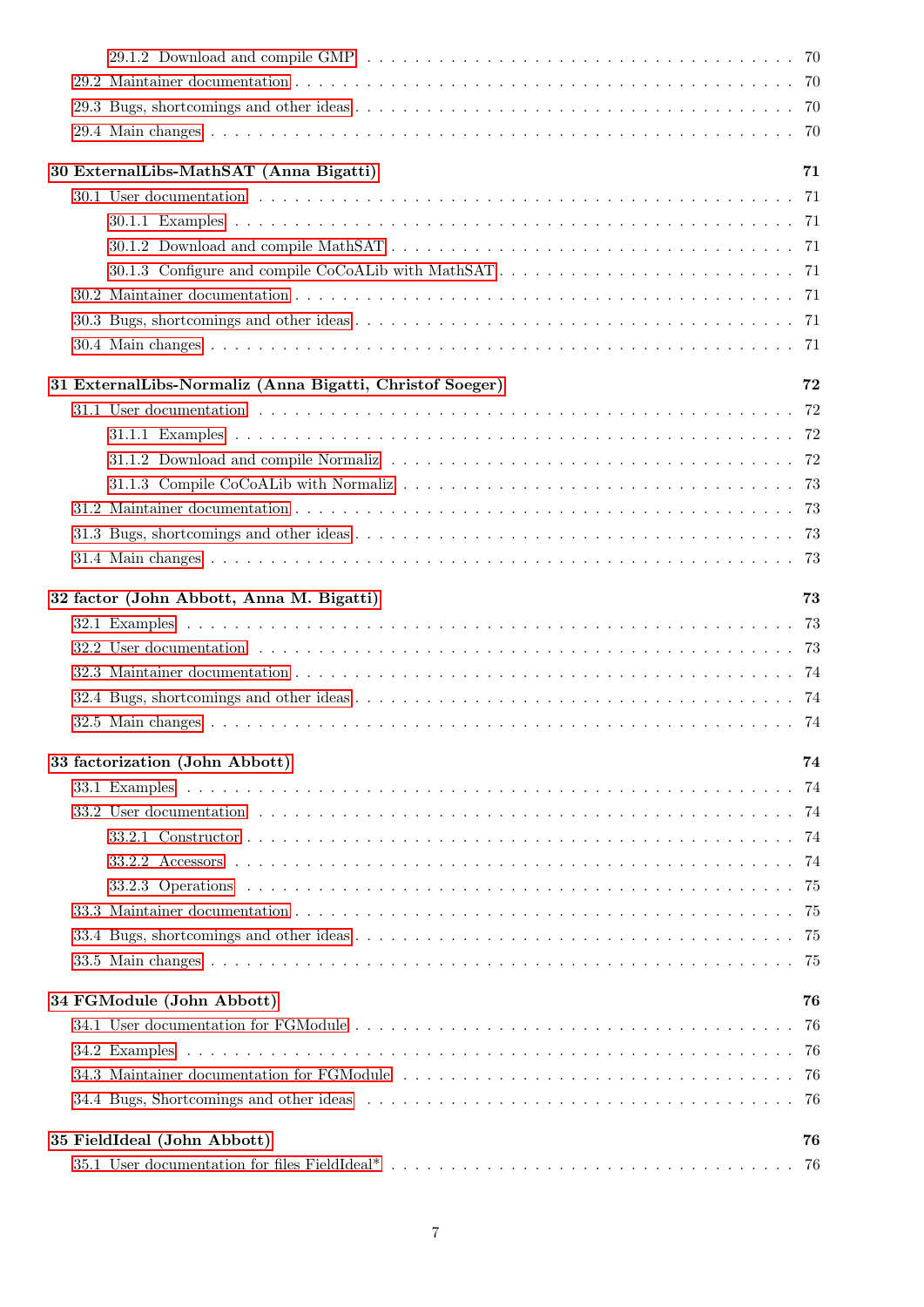| 36 FloatApprox (John Abbott)                                                             | 77 |
|------------------------------------------------------------------------------------------|----|
|                                                                                          |    |
|                                                                                          |    |
|                                                                                          |    |
|                                                                                          |    |
|                                                                                          |    |
|                                                                                          |    |
|                                                                                          |    |
| 37 Fraction Field (John Abbott, Anna M. Bigatti)                                         | 78 |
|                                                                                          |    |
|                                                                                          |    |
|                                                                                          |    |
|                                                                                          |    |
|                                                                                          |    |
|                                                                                          |    |
| 37.2 Maintainer documentation for FractionField, FractionFieldBase, FractionFieldImpl 79 |    |
|                                                                                          |    |
| 38 FreeModule (John Abbott)                                                              | 80 |
|                                                                                          |    |
|                                                                                          |    |
| 38.3 Maintainer documentation for the classes FreeModule and FreeModuleImpl 80           |    |
|                                                                                          |    |
| 39 GBEnv (Anna Bigatti)                                                                  | 81 |
|                                                                                          |    |
|                                                                                          |    |
|                                                                                          |    |
|                                                                                          |    |
|                                                                                          |    |
|                                                                                          |    |
|                                                                                          |    |
| 40 geobucket (Anna Bigatti)                                                              | 83 |
|                                                                                          | 83 |
|                                                                                          |    |
|                                                                                          |    |
|                                                                                          |    |
|                                                                                          |    |
|                                                                                          |    |
|                                                                                          |    |
|                                                                                          |    |
|                                                                                          |    |

# [41 GPoly \(Anna Bigatti\)](#page-84-1) 85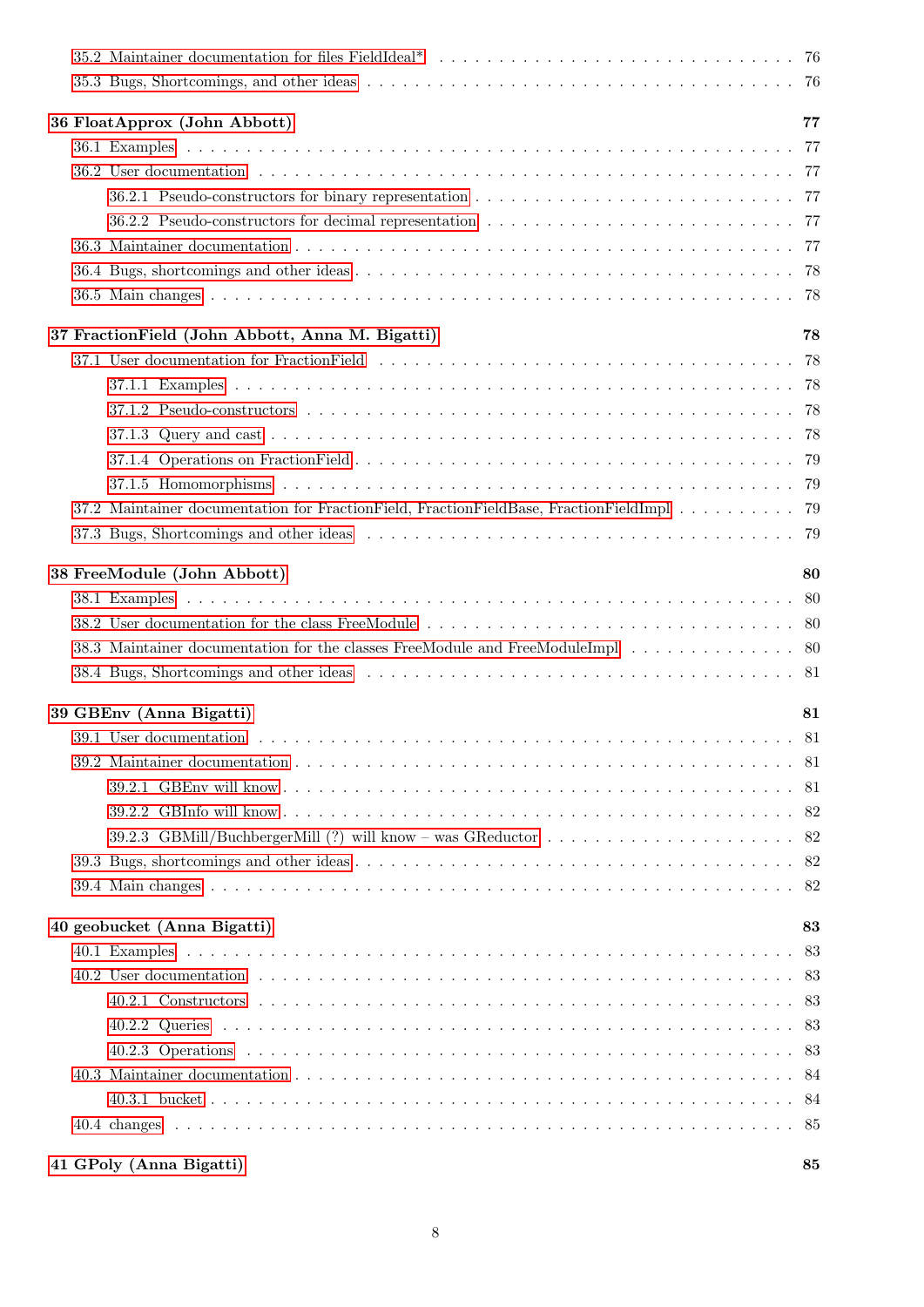| 42 GlobalManager (John Abbott)                    | 86  |
|---------------------------------------------------|-----|
|                                                   |     |
|                                                   |     |
|                                                   |     |
|                                                   |     |
|                                                   |     |
|                                                   |     |
|                                                   |     |
|                                                   |     |
|                                                   |     |
|                                                   |     |
|                                                   |     |
|                                                   |     |
| 43 hilbert (Anna Bigatti)                         | 89  |
| 44 HomomorphismOps (John Abbott, Anna M. Bigatti) | 89  |
|                                                   |     |
|                                                   |     |
|                                                   |     |
|                                                   |     |
|                                                   |     |
|                                                   |     |
|                                                   |     |
| 45 ideal (John Abbott)                            | 90  |
|                                                   |     |
|                                                   |     |
|                                                   |     |
|                                                   |     |
|                                                   |     |
|                                                   |     |
|                                                   |     |
|                                                   |     |
| 46 IdealOfPoints (John Abbott)                    | 93  |
|                                                   | -93 |
|                                                   |     |
|                                                   |     |
|                                                   |     |
|                                                   |     |
|                                                   |     |
|                                                   |     |
| 47 interrupt (John Abbott)                        | 94  |
|                                                   |     |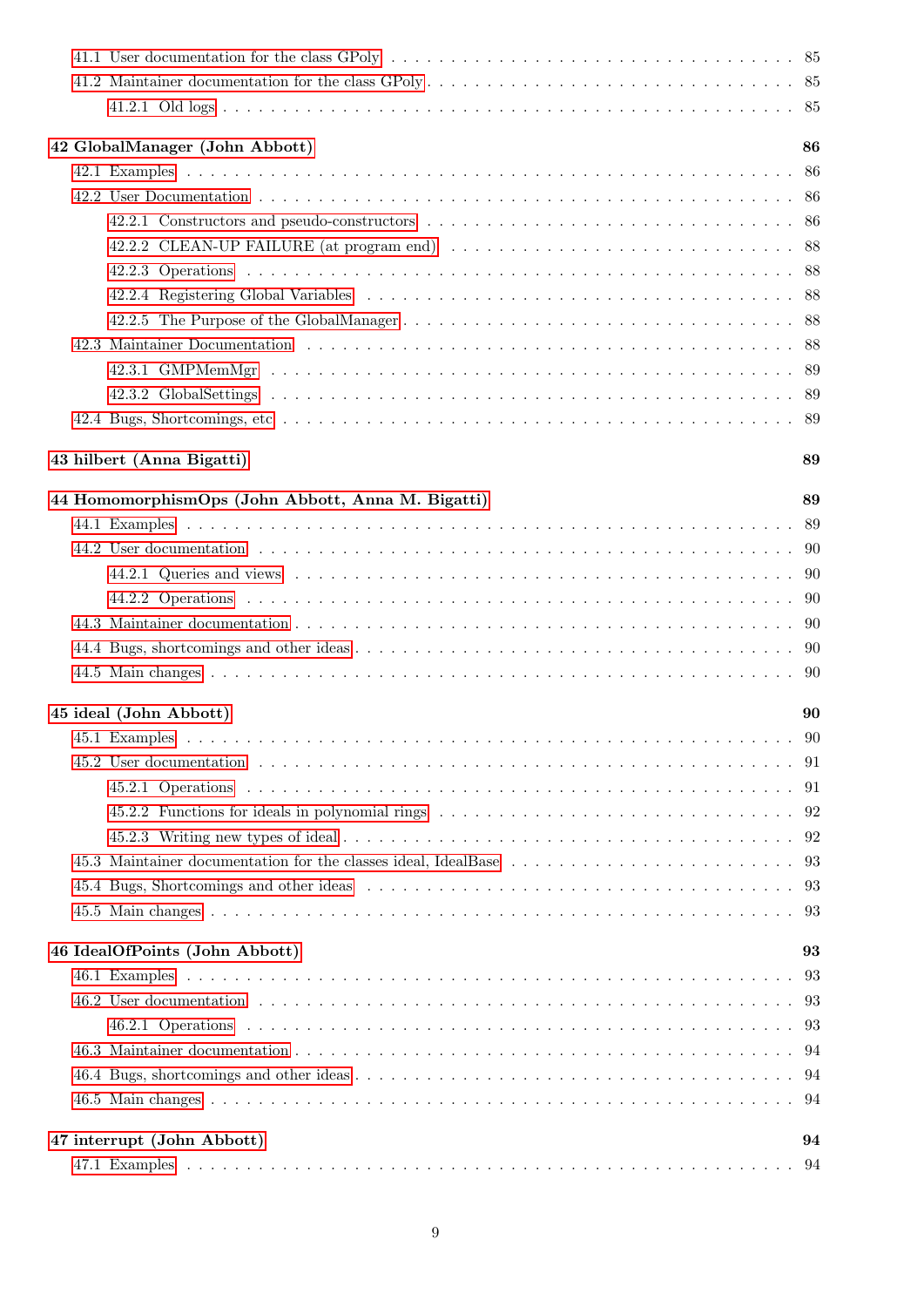| 48 IntOperations (John Abbott)<br>95                                               |
|------------------------------------------------------------------------------------|
|                                                                                    |
|                                                                                    |
|                                                                                    |
|                                                                                    |
|                                                                                    |
|                                                                                    |
|                                                                                    |
|                                                                                    |
| 49 JBMill (Mario Albert)<br>99                                                     |
|                                                                                    |
|                                                                                    |
|                                                                                    |
|                                                                                    |
| 49.2 Maintainer documentation for JBDatastructure, JBSets, JBAlgorithm, JBMill 100 |
|                                                                                    |
|                                                                                    |
|                                                                                    |
|                                                                                    |
| 50 leak-checker (John Abbott)<br>103                                               |
|                                                                                    |
|                                                                                    |
|                                                                                    |
|                                                                                    |
| 51 library (Anna Bigatti)<br>104                                                   |
|                                                                                    |
|                                                                                    |
| 52 LogStream (John Abbott)<br>106                                                  |
|                                                                                    |
|                                                                                    |
|                                                                                    |
|                                                                                    |
|                                                                                    |
|                                                                                    |
| 53 MachineInt (John Abbott)<br>106                                                 |
|                                                                                    |
|                                                                                    |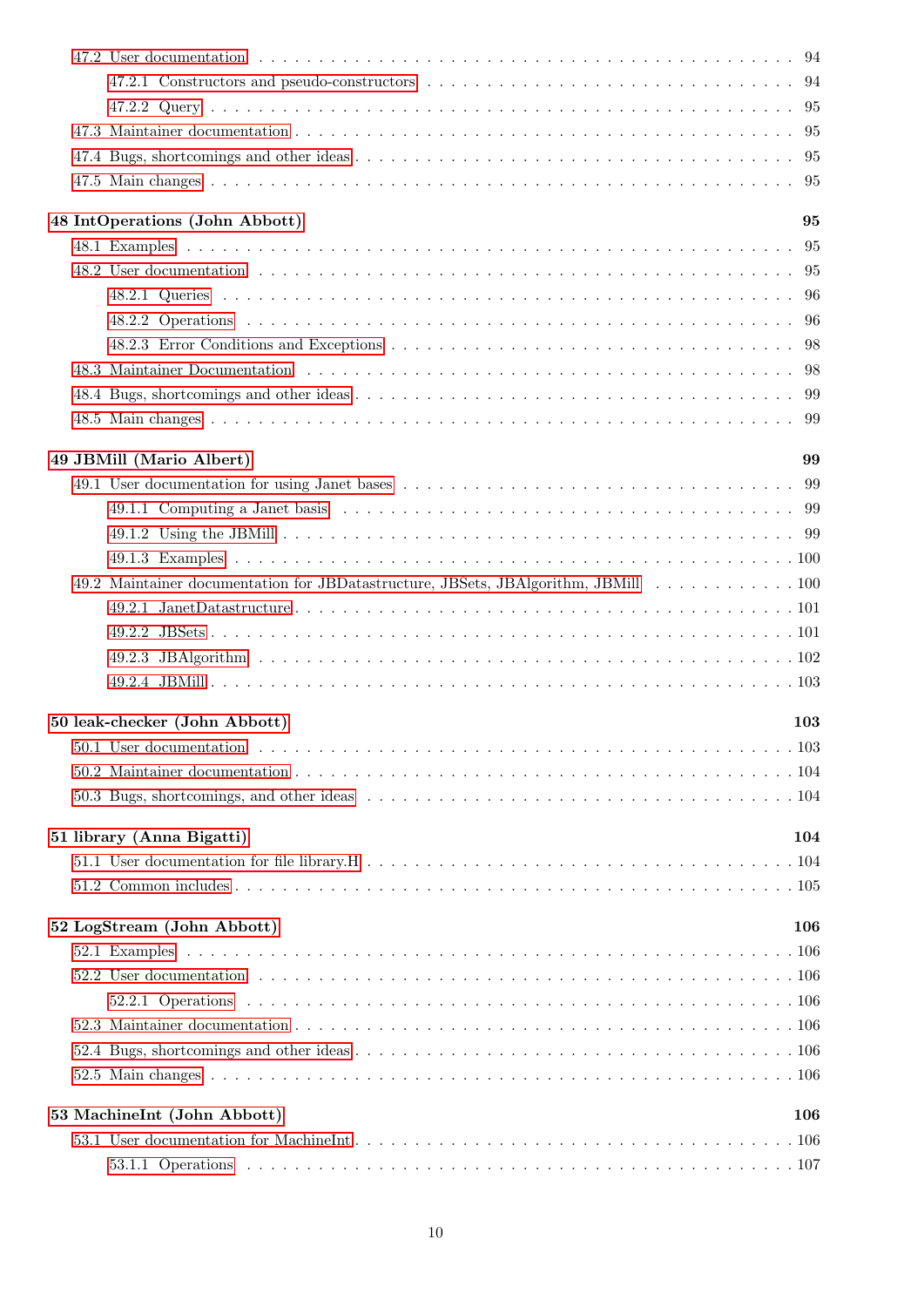|  | 54 matrix (John Abbott)<br>108                                                     |  |
|--|------------------------------------------------------------------------------------|--|
|  | 54.1 User documentation for the classes matrix, MatrixView and ConstMatrixView 108 |  |
|  |                                                                                    |  |
|  |                                                                                    |  |
|  | 54.1.3 Operations on ConstMatrixView, MatrixView, ConstMatrix, matrix 109          |  |
|  |                                                                                    |  |
|  |                                                                                    |  |
|  |                                                                                    |  |
|  |                                                                                    |  |
|  | 54.3 Maintainer documentation for the matrix classes enterior example $112$        |  |
|  |                                                                                    |  |
|  |                                                                                    |  |
|  |                                                                                    |  |
|  | 55 MatrixForOrdering (Anna Bigatti)<br>113                                         |  |
|  |                                                                                    |  |
|  |                                                                                    |  |
|  |                                                                                    |  |
|  |                                                                                    |  |
|  |                                                                                    |  |
|  |                                                                                    |  |
|  |                                                                                    |  |
|  | 56 MatrixOperations (John Abbott)<br>114                                           |  |
|  |                                                                                    |  |
|  |                                                                                    |  |
|  |                                                                                    |  |
|  |                                                                                    |  |
|  |                                                                                    |  |
|  | 57 MatrixSpecial (Anna Bigatti)<br>116                                             |  |
|  |                                                                                    |  |
|  |                                                                                    |  |
|  |                                                                                    |  |
|  |                                                                                    |  |
|  |                                                                                    |  |
|  |                                                                                    |  |
|  | 58 MatrixView (John Abbott)<br>117                                                 |  |
|  |                                                                                    |  |
|  |                                                                                    |  |
|  |                                                                                    |  |
|  |                                                                                    |  |
|  |                                                                                    |  |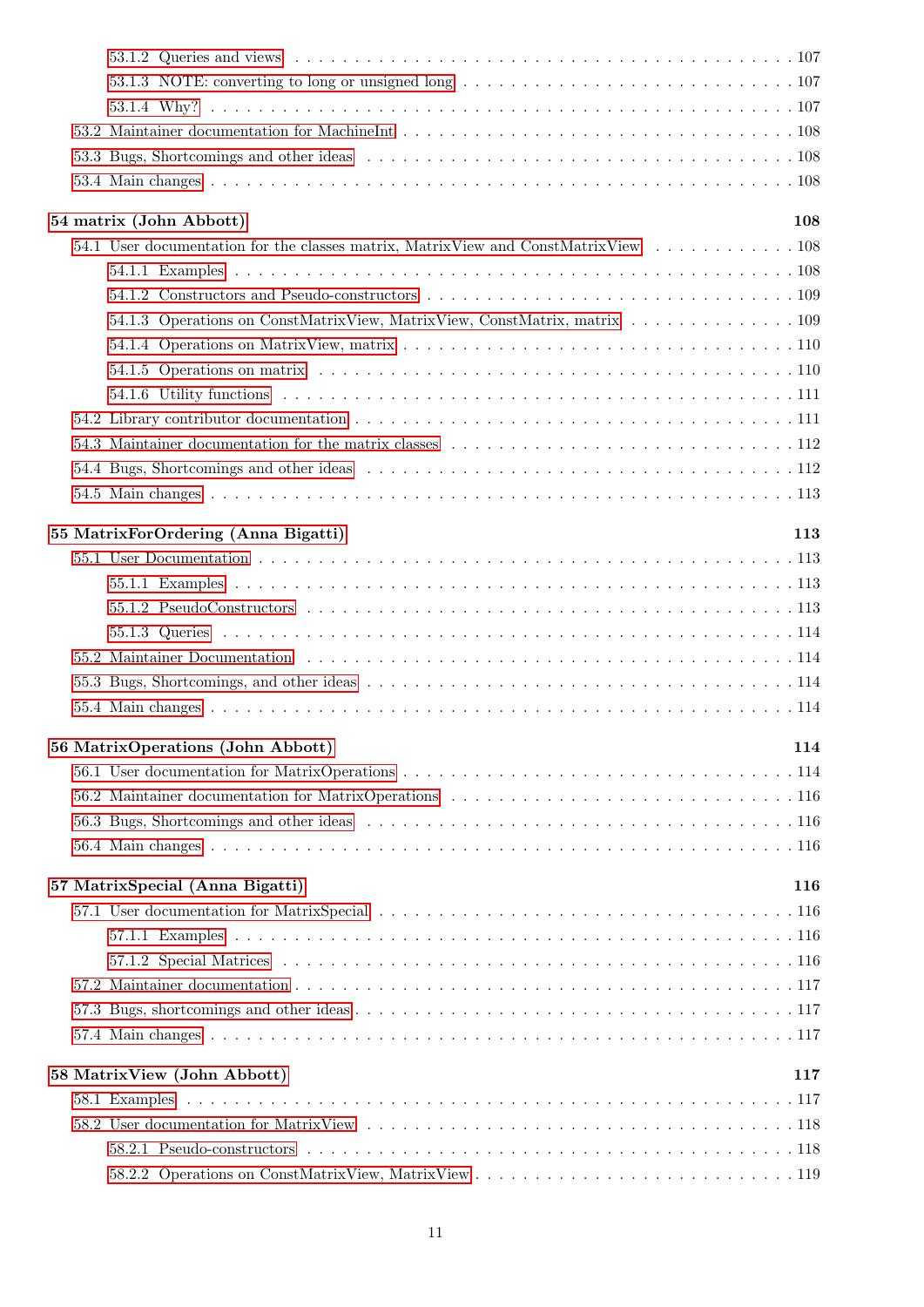|  | 59 MemPool (John Abbott)                                                                       | 120 |
|--|------------------------------------------------------------------------------------------------|-----|
|  |                                                                                                |     |
|  |                                                                                                |     |
|  |                                                                                                |     |
|  |                                                                                                |     |
|  |                                                                                                |     |
|  |                                                                                                |     |
|  |                                                                                                |     |
|  | 59.1.7 Example: Using a MemPool as the memory manager for a class 123                          |     |
|  |                                                                                                |     |
|  |                                                                                                |     |
|  |                                                                                                |     |
|  |                                                                                                |     |
|  |                                                                                                |     |
|  | 60 module (John Abbott)                                                                        | 127 |
|  | 60.1 User documentation for the classes module, ModuleBase, ModuleElem 127                     |     |
|  | 60.2 Maintainer documentation for the classes module, and ModuleElem 128                       |     |
|  |                                                                                                |     |
|  | 61 ModuleTermOrdering (Anna Bigatti)                                                           | 130 |
|  |                                                                                                |     |
|  |                                                                                                |     |
|  |                                                                                                |     |
|  |                                                                                                |     |
|  |                                                                                                |     |
|  |                                                                                                | 131 |
|  | 62 MorseGraph (Mario Albert)                                                                   |     |
|  |                                                                                                |     |
|  |                                                                                                |     |
|  | 62.3 Maintainer documentation for TmpMorseGraph.C, TmpMorseBetti.C, TmpMorseResolution.C, Tmp- |     |
|  | PartialMorseBetti.C TmpMorseElement.C, TmpMorsePaths.C, TmpResolutionMinimization.C 131        |     |
|  |                                                                                                |     |
|  | 63 NumTheory (John Abbott)                                                                     | 133 |
|  |                                                                                                |     |
|  |                                                                                                |     |
|  |                                                                                                |     |
|  |                                                                                                |     |
|  |                                                                                                |     |
|  |                                                                                                |     |
|  |                                                                                                |     |
|  | 64 obsolescent (John Abbott)                                                                   | 137 |
|  |                                                                                                |     |
|  |                                                                                                |     |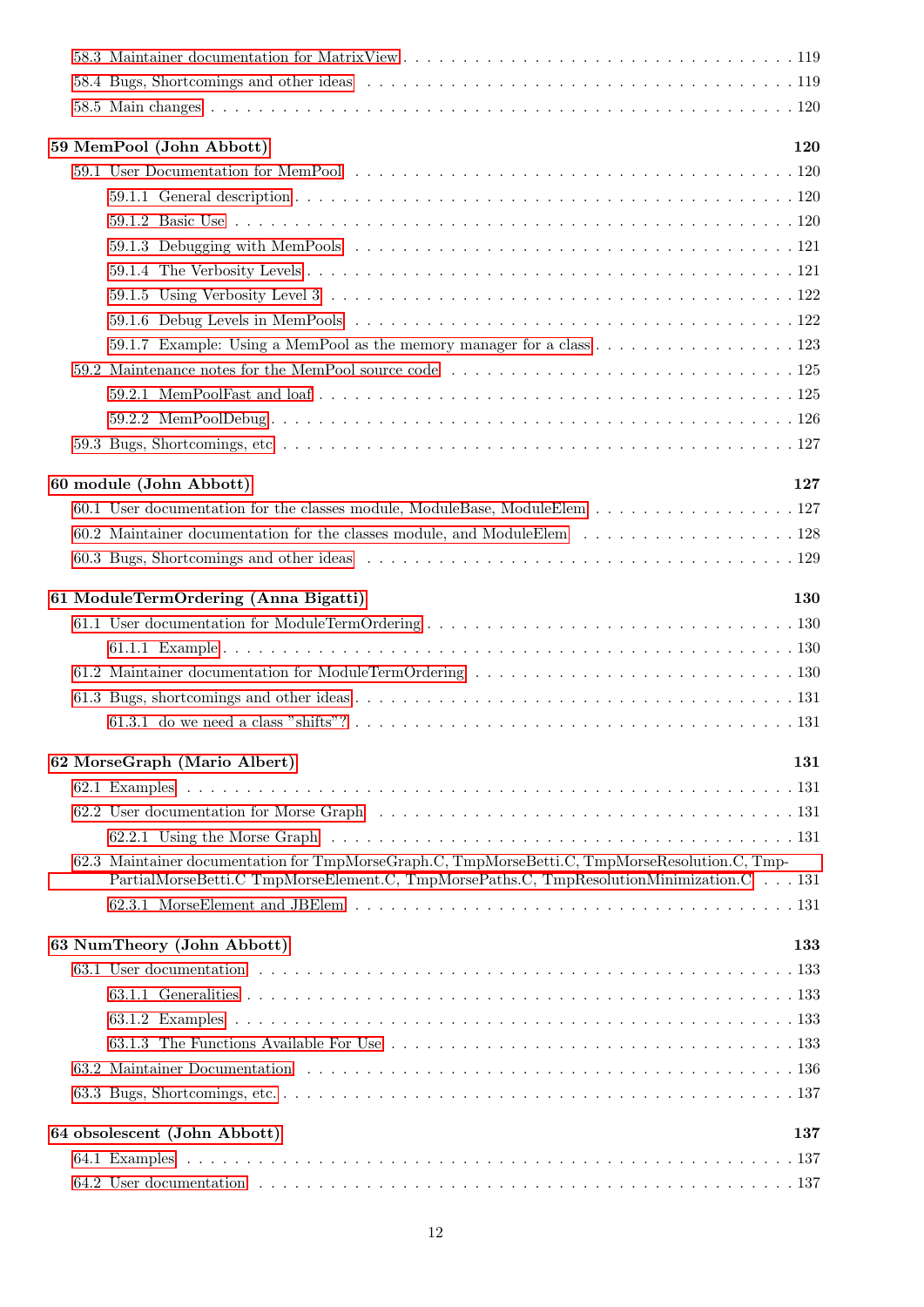|  | 65 OpenMath (John Abbott)                                                           | 138 |
|--|-------------------------------------------------------------------------------------|-----|
|  |                                                                                     |     |
|  |                                                                                     |     |
|  |                                                                                     |     |
|  | 66 OrdvArith (John Abbott)                                                          | 138 |
|  |                                                                                     |     |
|  |                                                                                     |     |
|  |                                                                                     |     |
|  |                                                                                     |     |
|  |                                                                                     |     |
|  |                                                                                     |     |
|  | 67 OrthogonalPolys (John Abbott, Anna M. Bigatti)                                   | 141 |
|  |                                                                                     |     |
|  |                                                                                     |     |
|  |                                                                                     |     |
|  |                                                                                     |     |
|  |                                                                                     |     |
|  |                                                                                     |     |
|  |                                                                                     |     |
|  |                                                                                     |     |
|  | 68 PBMill (Mario Albert)<br>141                                                     |     |
|  |                                                                                     |     |
|  |                                                                                     |     |
|  |                                                                                     |     |
|  |                                                                                     |     |
|  |                                                                                     |     |
|  | 69 PolyRing (John Abbott)                                                           | 145 |
|  |                                                                                     |     |
|  |                                                                                     |     |
|  |                                                                                     |     |
|  |                                                                                     |     |
|  |                                                                                     |     |
|  |                                                                                     |     |
|  |                                                                                     |     |
|  |                                                                                     |     |
|  | 70 PPMonoid (John Abbott)                                                           | 146 |
|  | 70.1 User documentation for the classes PPMonoid, PPMonoidElem and PPMonoidBase 146 |     |
|  |                                                                                     |     |
|  |                                                                                     |     |
|  |                                                                                     |     |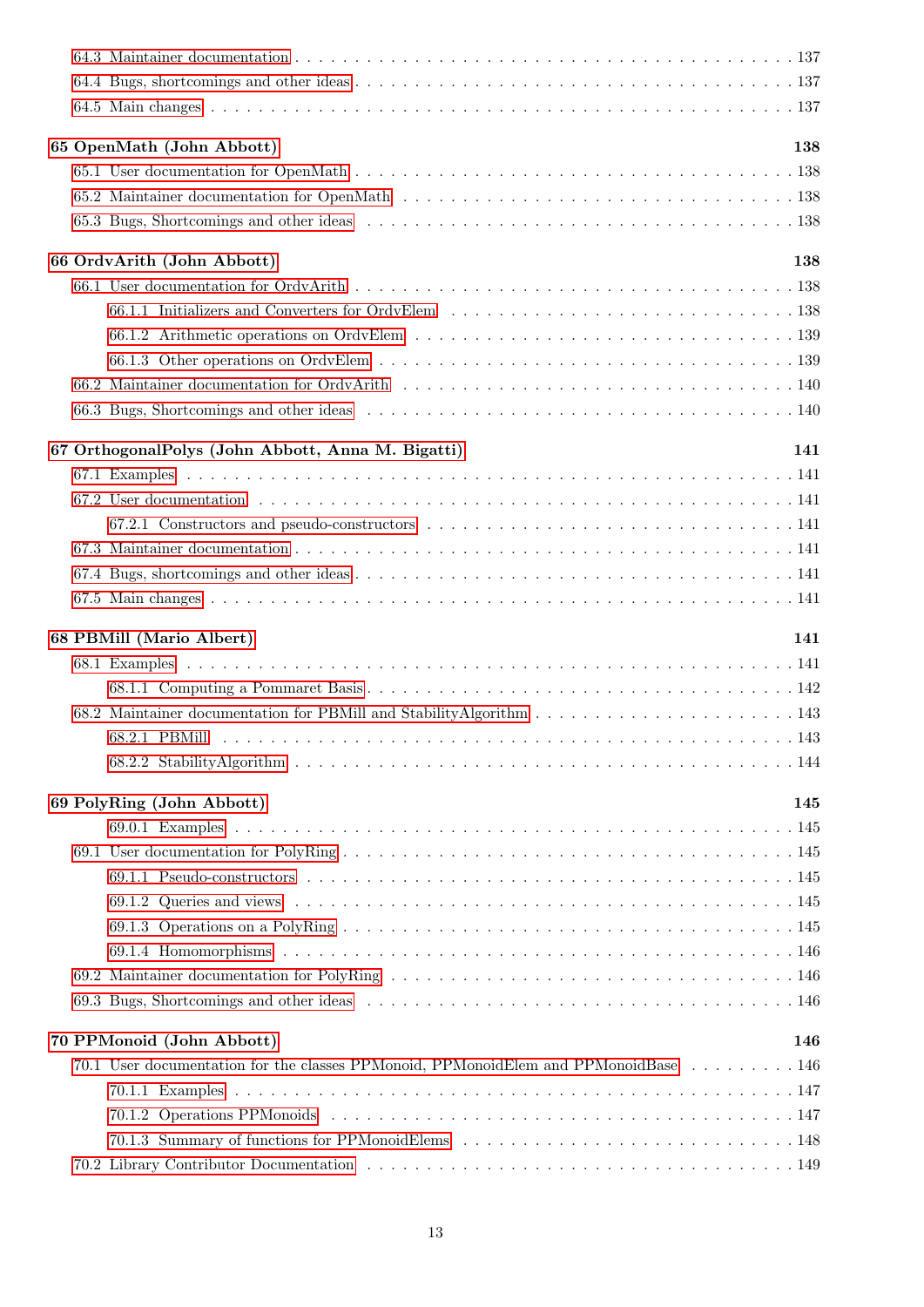| 70.2.2 To add a new member function to PPMonoidBase 151                        |     |
|--------------------------------------------------------------------------------|-----|
|                                                                                |     |
| 70.3 Maintainer documentation for PPMonoid, PPMonoidElem, and PPMonoidBase 152 |     |
|                                                                                |     |
| 71 PPMonoidHom (John Abbott)                                                   | 154 |
|                                                                                |     |
|                                                                                |     |
|                                                                                |     |
|                                                                                |     |
| 71.3 Maintainer documentation for PPMonoid, PPMonoidElem, and PPMonoidBase 154 |     |
|                                                                                |     |
|                                                                                |     |
| 72 PPOrdering (John Abbott)                                                    | 154 |
|                                                                                |     |
|                                                                                |     |
|                                                                                |     |
|                                                                                |     |
|                                                                                |     |
|                                                                                |     |
|                                                                                |     |
| 73 PPVector (Anna Bigatti)                                                     | 156 |
|                                                                                |     |
|                                                                                |     |
|                                                                                |     |
|                                                                                |     |
|                                                                                |     |
|                                                                                |     |
|                                                                                |     |
| 74 PPWithMask (Anna Bigatti)                                                   | 157 |
|                                                                                |     |
|                                                                                |     |
|                                                                                |     |
|                                                                                |     |
|                                                                                |     |
|                                                                                |     |
| 75 ProgressReporter (John Abbott)                                              | 158 |
|                                                                                |     |
|                                                                                |     |
|                                                                                |     |
|                                                                                |     |
|                                                                                |     |
|                                                                                |     |
|                                                                                |     |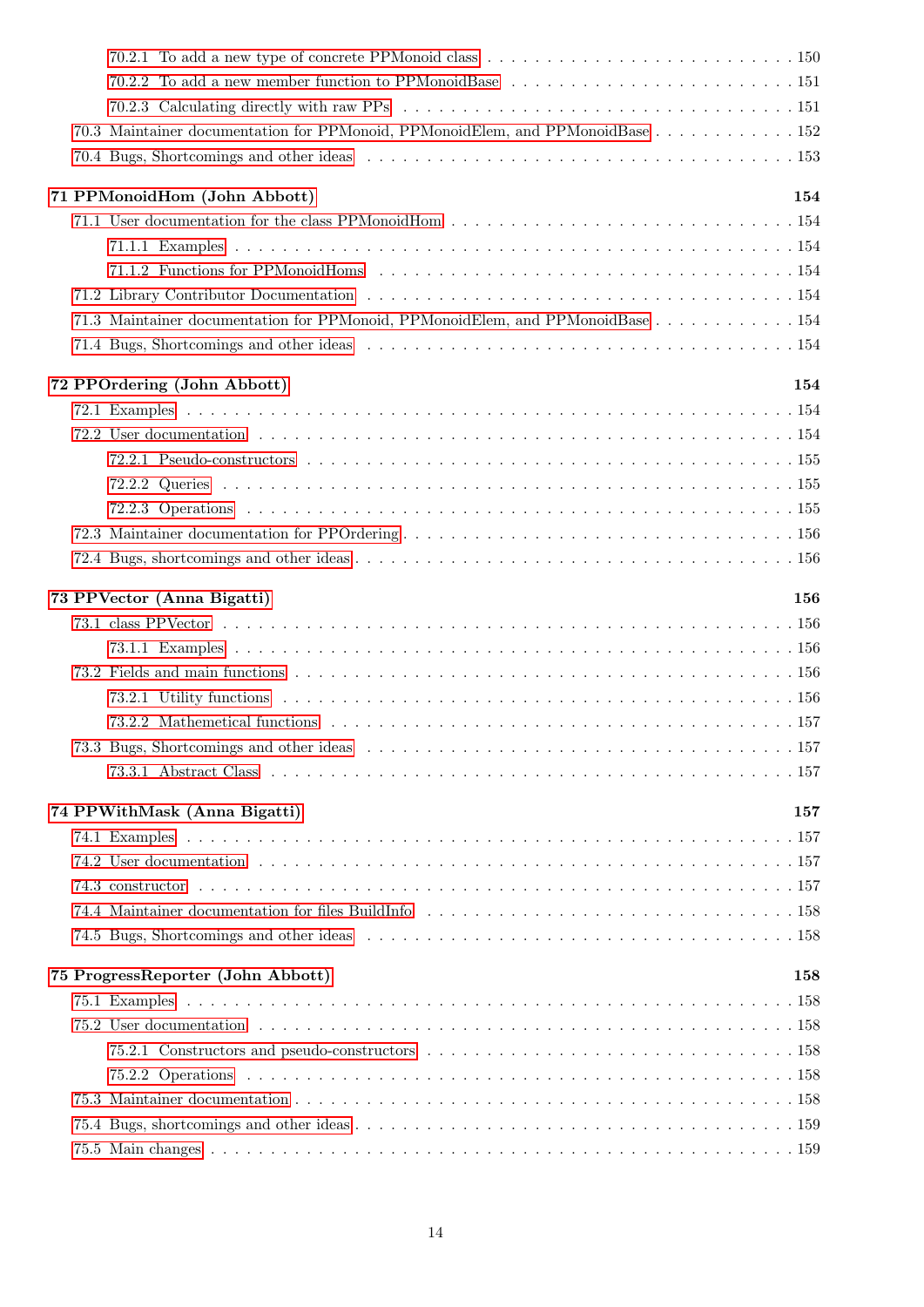|  | 76 QBGenerator (John Abbott)                                                                 | 159 |
|--|----------------------------------------------------------------------------------------------|-----|
|  |                                                                                              |     |
|  |                                                                                              |     |
|  |                                                                                              |     |
|  |                                                                                              |     |
|  |                                                                                              |     |
|  | 77 QuasiPoly (John Abbott)                                                                   | 160 |
|  |                                                                                              |     |
|  |                                                                                              |     |
|  |                                                                                              |     |
|  |                                                                                              |     |
|  |                                                                                              |     |
|  |                                                                                              |     |
|  |                                                                                              |     |
|  | 78 QuotientRing (John Abbott, Anna M. Bigatti)                                               | 161 |
|  |                                                                                              |     |
|  |                                                                                              |     |
|  |                                                                                              |     |
|  |                                                                                              |     |
|  |                                                                                              |     |
|  |                                                                                              |     |
|  | 78.2 Maintainer documentation for QuotientRing, QuotientRingBase, GeneralQuotientRingImpl162 |     |
|  |                                                                                              |     |
|  | 79 RadicalMembership (John Abbott, Anna M. Bigatti)                                          | 163 |
|  |                                                                                              |     |
|  |                                                                                              |     |
|  |                                                                                              |     |
|  |                                                                                              |     |
|  |                                                                                              |     |
|  |                                                                                              |     |
|  | 80 RandomSource (code: John Abbott; doc: John Abbott, Anna M. Bigatti)                       | 163 |
|  |                                                                                              |     |
|  |                                                                                              |     |
|  |                                                                                              |     |
|  |                                                                                              |     |
|  |                                                                                              |     |
|  |                                                                                              |     |
|  |                                                                                              |     |
|  | 80.4.1 Doubts common to RandomSeqBigInt, RandomSeqBool, RandomSeqLong167                     |     |
|  |                                                                                              |     |
|  | 81 ReductionCog (Anna Bigatti)                                                               | 167 |
|  |                                                                                              |     |
|  |                                                                                              |     |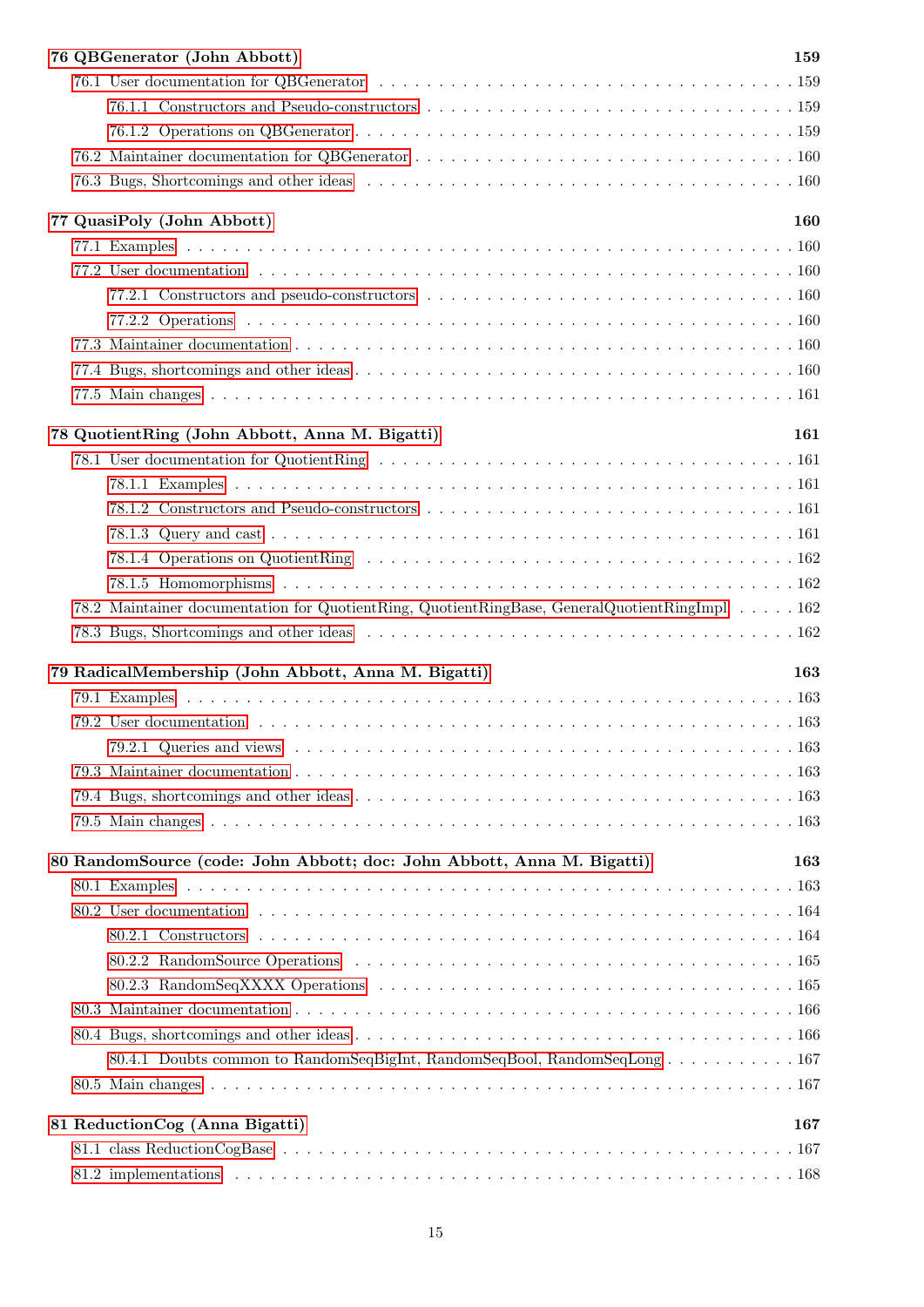| 82 RegisterServerOps (Anna Bigatti)     | 168 |
|-----------------------------------------|-----|
|                                         |     |
|                                         |     |
|                                         |     |
|                                         |     |
|                                         |     |
|                                         |     |
|                                         |     |
| 83 ring (John Abbott, Anna M. Bigatti)  | 170 |
|                                         |     |
|                                         |     |
|                                         |     |
|                                         |     |
|                                         |     |
|                                         |     |
|                                         |     |
|                                         |     |
|                                         |     |
| 84 RingDistrMPoly (John Abbott)         | 174 |
|                                         |     |
|                                         |     |
|                                         |     |
| 85 empty (John Abbott, Anna M. Bigatti) | 174 |
|                                         |     |
|                                         |     |
|                                         |     |
|                                         |     |
|                                         |     |
|                                         |     |
|                                         |     |
|                                         |     |
|                                         |     |
| 86 RingElem (John Abbott)               | 175 |
|                                         |     |
|                                         |     |
|                                         |     |
|                                         |     |
|                                         |     |
|                                         |     |
|                                         |     |
|                                         |     |
|                                         |     |
|                                         |     |
|                                         |     |
| 87 RingElemInput (Anna M. Bigatti)      | 187 |
|                                         |     |
|                                         |     |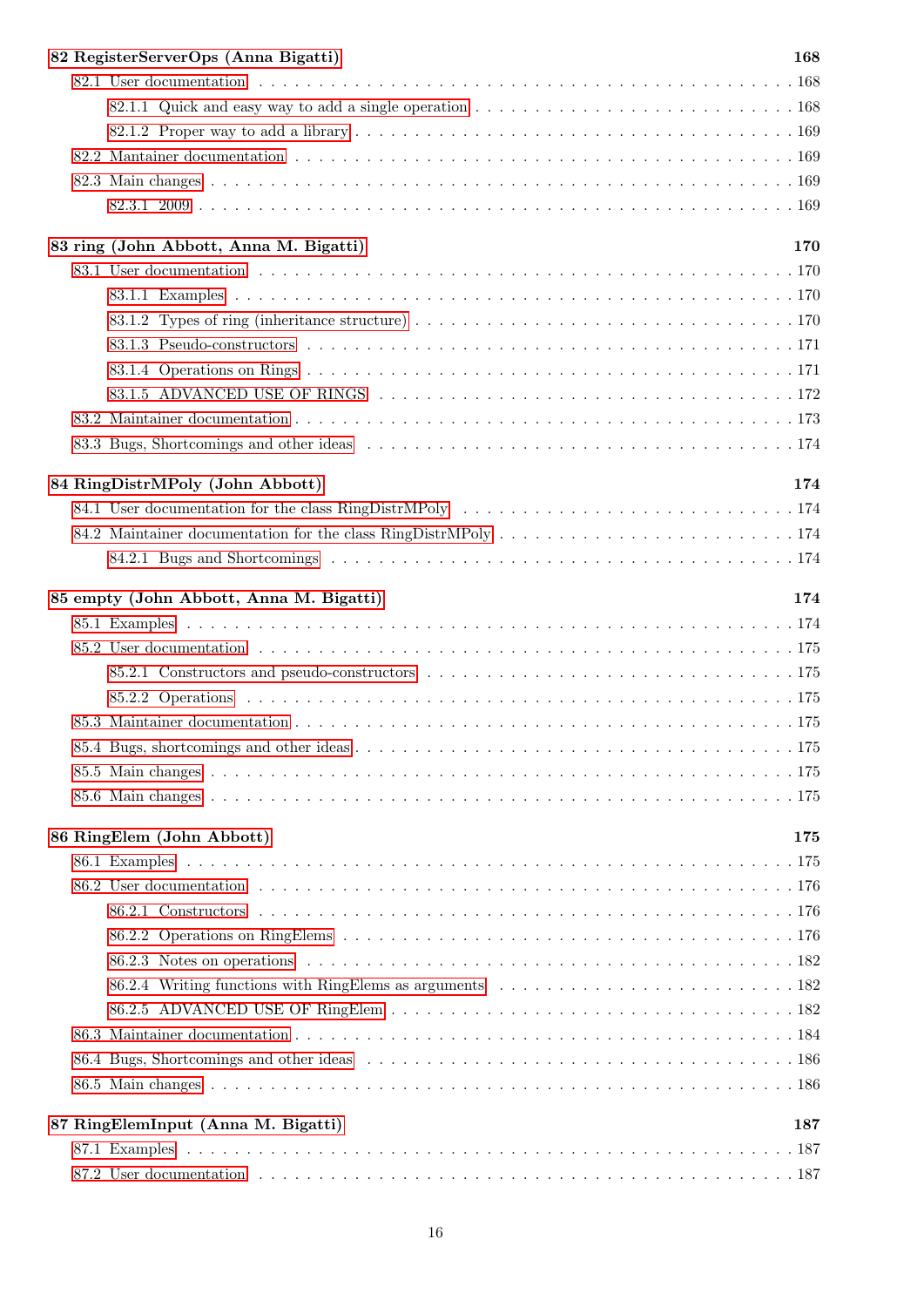|  | 88 RingFp (John Abbott)                                                         | 187 |
|--|---------------------------------------------------------------------------------|-----|
|  |                                                                                 |     |
|  |                                                                                 |     |
|  |                                                                                 |     |
|  |                                                                                 |     |
|  |                                                                                 |     |
|  | 89 RingFpDouble (John Abbott)                                                   | 189 |
|  |                                                                                 |     |
|  |                                                                                 |     |
|  |                                                                                 |     |
|  | 90 RingFpLog (John Abbott)                                                      | 190 |
|  |                                                                                 |     |
|  |                                                                                 |     |
|  |                                                                                 |     |
|  |                                                                                 |     |
|  | 91 RingHom (John Abbott)                                                        | 192 |
|  |                                                                                 |     |
|  |                                                                                 |     |
|  |                                                                                 |     |
|  |                                                                                 |     |
|  |                                                                                 |     |
|  |                                                                                 |     |
|  |                                                                                 |     |
|  |                                                                                 |     |
|  |                                                                                 |     |
|  |                                                                                 |     |
|  |                                                                                 |     |
|  |                                                                                 |     |
|  | 92 RingQQ (John Abbott, Anna M. Bigatti)                                        | 196 |
|  |                                                                                 |     |
|  |                                                                                 |     |
|  |                                                                                 |     |
|  |                                                                                 |     |
|  |                                                                                 |     |
|  |                                                                                 |     |
|  |                                                                                 |     |
|  |                                                                                 |     |
|  | 93 RingTwinFloat (John Abbott, Anna M. Bigatti)                                 | 197 |
|  |                                                                                 |     |
|  | 93.1 User documentation for the classes RingTwinFloat and RingTwinFloatImpl 197 |     |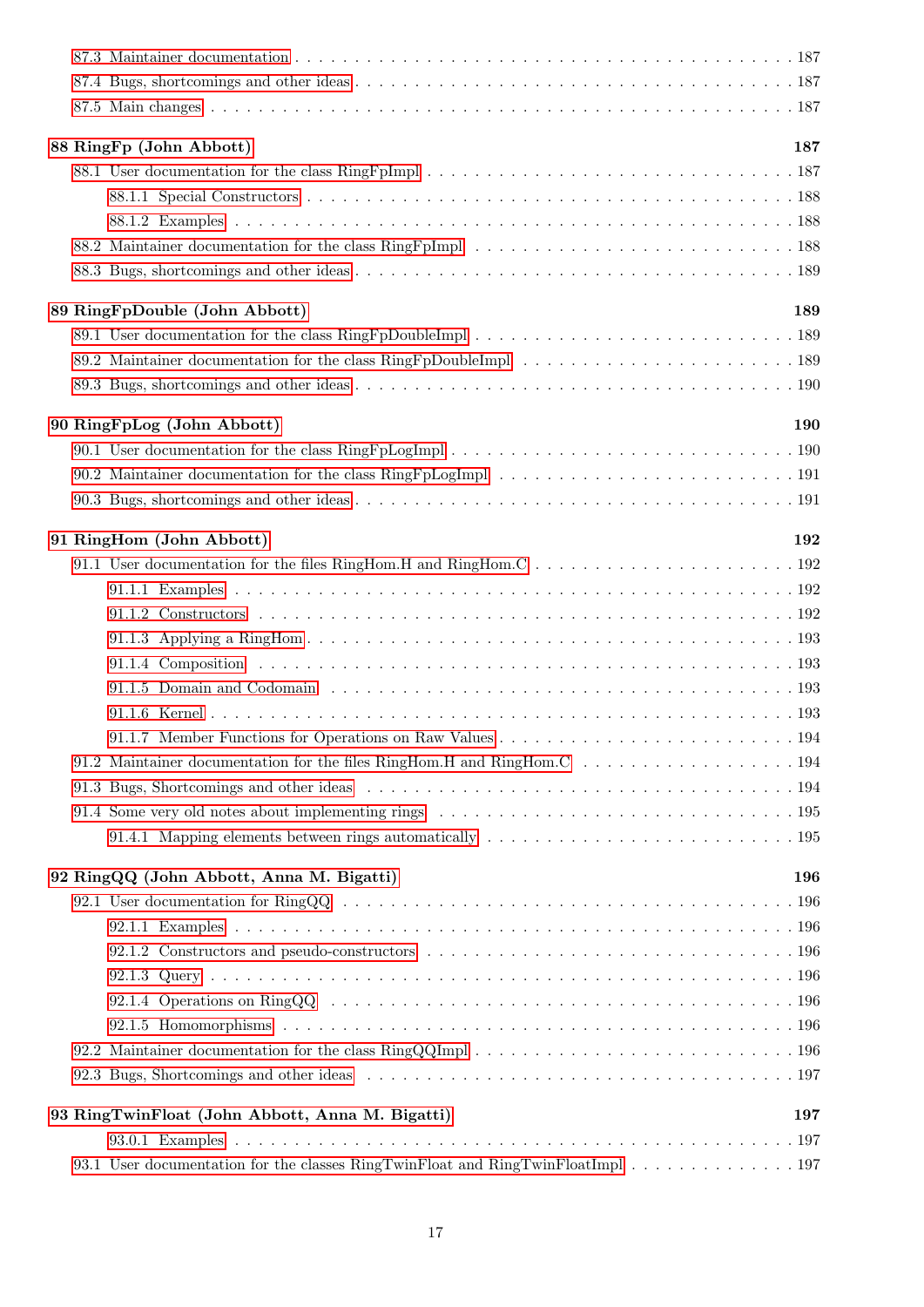| 93.2 Maintainer documentation for the classes RingTwinFloat and RingTwinFloatImpl 198 |  |            |  |
|---------------------------------------------------------------------------------------|--|------------|--|
|                                                                                       |  |            |  |
|                                                                                       |  |            |  |
|                                                                                       |  |            |  |
|                                                                                       |  |            |  |
|                                                                                       |  |            |  |
| 94 RingWeyl (John Abbott and Anna M. Bigatti)                                         |  | <b>200</b> |  |
|                                                                                       |  |            |  |
|                                                                                       |  |            |  |
|                                                                                       |  |            |  |
|                                                                                       |  |            |  |
|                                                                                       |  |            |  |
| 95 RingZZ (John Abbott, Anna M. Bigatti)                                              |  | 201        |  |
|                                                                                       |  |            |  |
|                                                                                       |  |            |  |
|                                                                                       |  |            |  |
|                                                                                       |  |            |  |
|                                                                                       |  |            |  |
|                                                                                       |  |            |  |
|                                                                                       |  |            |  |
|                                                                                       |  |            |  |
| 96 RootBound (John Abbott, Anna M. Bigatti)                                           |  | 202        |  |
|                                                                                       |  |            |  |
|                                                                                       |  |            |  |
|                                                                                       |  |            |  |
|                                                                                       |  |            |  |
|                                                                                       |  |            |  |
|                                                                                       |  |            |  |
| 97 ServerOp (Anna Bigatti)                                                            |  | 203        |  |
|                                                                                       |  |            |  |
|                                                                                       |  |            |  |
|                                                                                       |  |            |  |
|                                                                                       |  |            |  |
| 98 SignalWatcher (John Abbott, Anna M. Bigatti)                                       |  | 205        |  |
|                                                                                       |  |            |  |
|                                                                                       |  |            |  |
|                                                                                       |  |            |  |
|                                                                                       |  |            |  |
|                                                                                       |  |            |  |
|                                                                                       |  |            |  |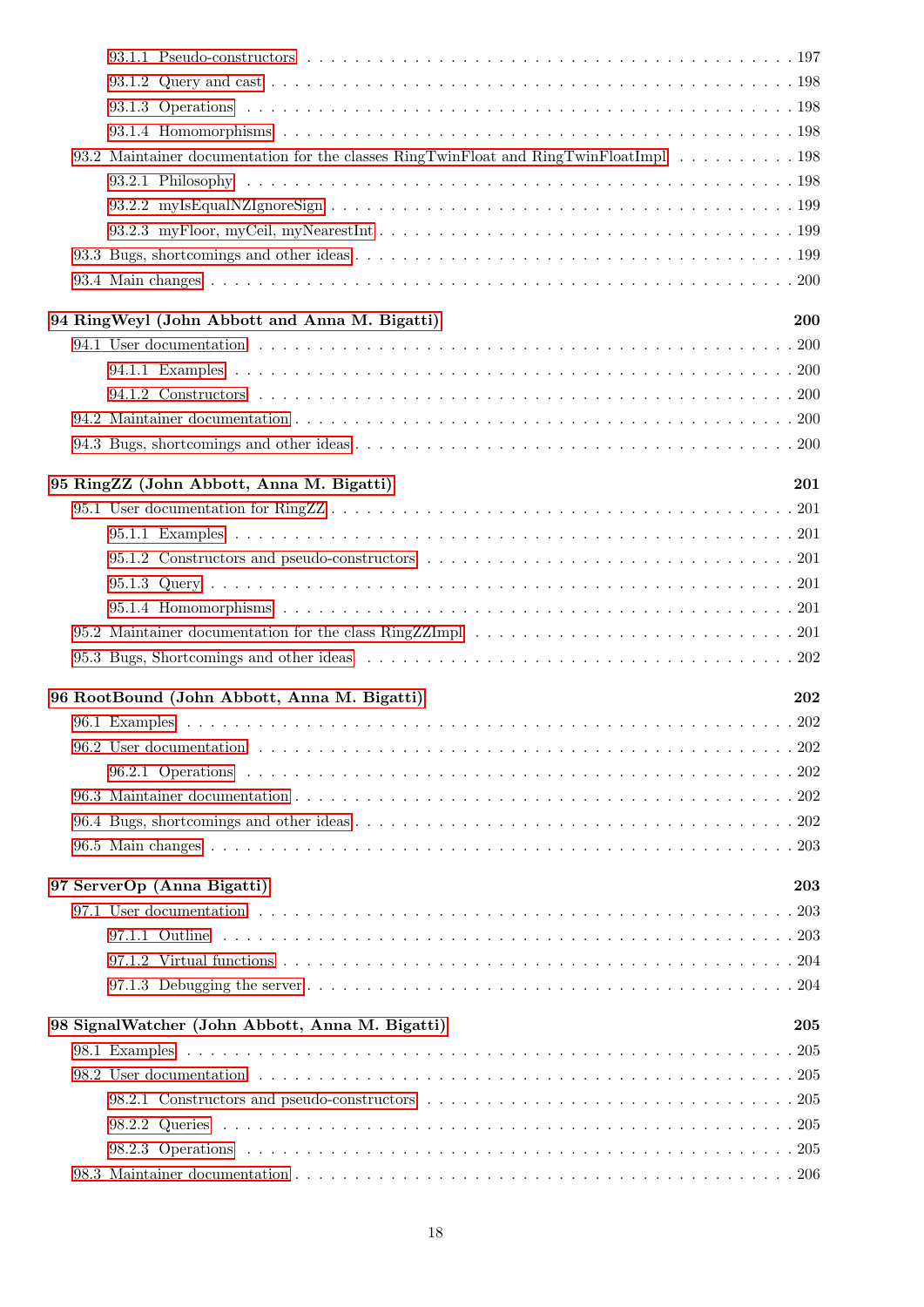| 99 SmallFpDoubleImpl (John Abbott)                                                                             | 206 |
|----------------------------------------------------------------------------------------------------------------|-----|
|                                                                                                                |     |
|                                                                                                                |     |
|                                                                                                                |     |
| 100SmallFpImpl (John Abbott)                                                                                   | 207 |
|                                                                                                                |     |
|                                                                                                                |     |
|                                                                                                                |     |
|                                                                                                                |     |
| 100.2.3 Operations on Values et al., et al., et al., et al., et al., et al., et al., et al., et al., et al., e |     |
|                                                                                                                |     |
|                                                                                                                |     |
|                                                                                                                |     |
| 101SmallFpLogImpl (John Abbott)                                                                                | 209 |
|                                                                                                                |     |
|                                                                                                                |     |
|                                                                                                                |     |
| 102SmartPtrIRC (John Abbott)                                                                                   | 210 |
|                                                                                                                |     |
|                                                                                                                |     |
|                                                                                                                |     |
| 103SmartPtrIRCCOW (John Abbott, Anna Bigatti)                                                                  | 211 |
|                                                                                                                |     |
|                                                                                                                |     |
|                                                                                                                |     |
|                                                                                                                |     |
| 104SocketStream (John Abbott)                                                                                  | 212 |
|                                                                                                                |     |
|                                                                                                                |     |
|                                                                                                                |     |
|                                                                                                                |     |
|                                                                                                                |     |
|                                                                                                                |     |
|                                                                                                                |     |
| 105SparsePolyOps-RealRadical (John Abbott, Anna M. Bigatti)                                                    | 214 |
|                                                                                                                |     |
|                                                                                                                |     |
|                                                                                                                |     |
|                                                                                                                |     |
|                                                                                                                |     |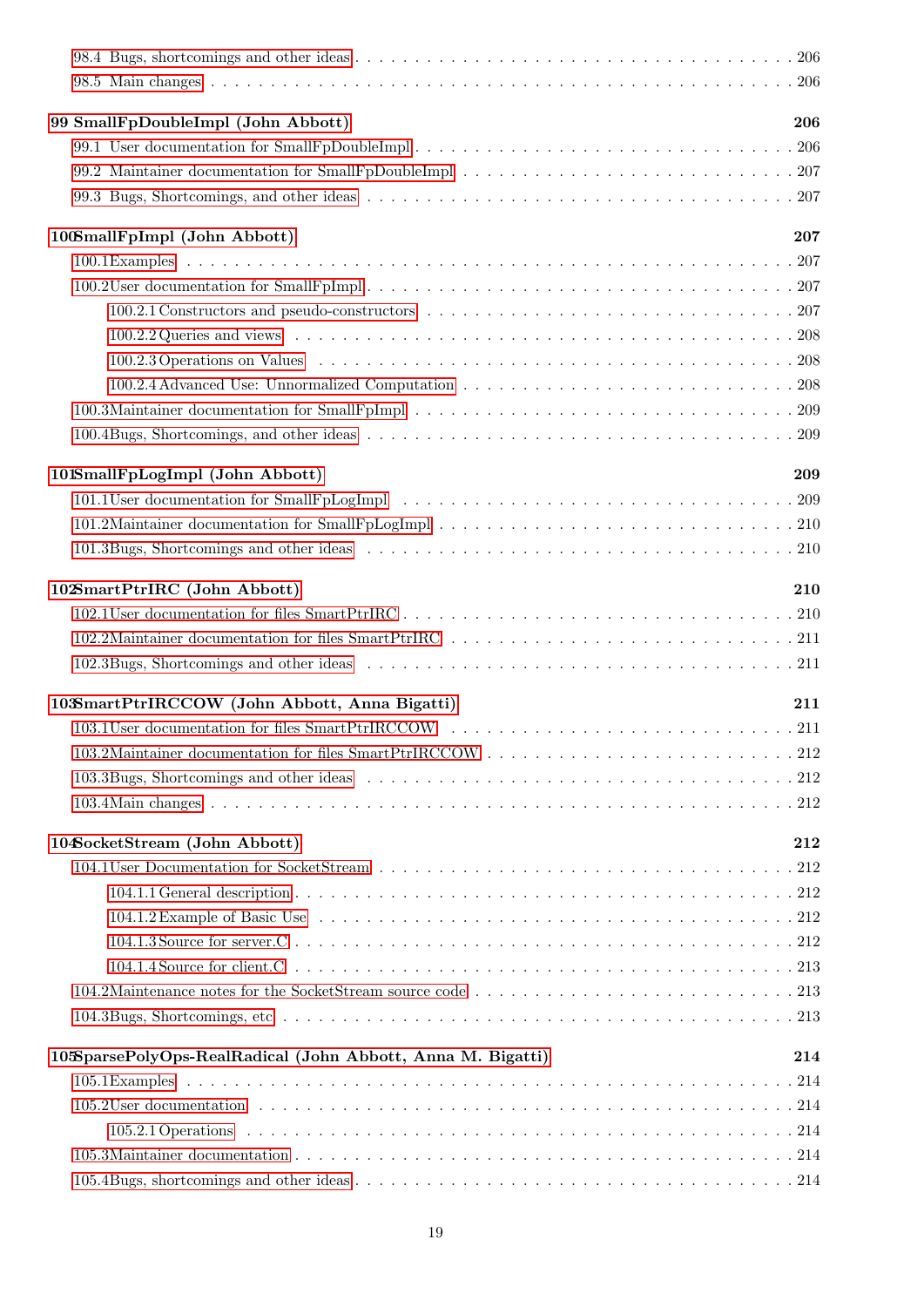| 106SparsePolyOps-SturmSeq (John Abbott, Anna M. Bigatti)                 | 214       |
|--------------------------------------------------------------------------|-----------|
|                                                                          |           |
|                                                                          |           |
|                                                                          |           |
|                                                                          |           |
|                                                                          |           |
|                                                                          |           |
| 107SparsePolyRing (John Abbott)                                          | 215       |
|                                                                          |           |
|                                                                          |           |
|                                                                          |           |
|                                                                          |           |
|                                                                          |           |
|                                                                          |           |
|                                                                          |           |
|                                                                          |           |
| 108 ubmodule (John Abbott, Anna M. Bigatti)                              | 217       |
|                                                                          |           |
|                                                                          |           |
|                                                                          |           |
| 108.3Maintainer documentation for the classes module, and ModuleElem 218 |           |
|                                                                          |           |
| 109SugarDegree (Anna Bigatti)                                            | 218       |
|                                                                          |           |
|                                                                          |           |
|                                                                          |           |
| 110symbol (John Abbott)                                                  | $\bf 219$ |
|                                                                          |           |
|                                                                          |           |
|                                                                          |           |
|                                                                          |           |
|                                                                          |           |
|                                                                          |           |
| 111ThreadsafeCounter (John Abbott)                                       | 221       |
|                                                                          |           |
|                                                                          |           |
|                                                                          |           |
|                                                                          |           |
|                                                                          |           |
|                                                                          |           |
|                                                                          |           |

# [112time \(John Abbott\)](#page-221-3) 222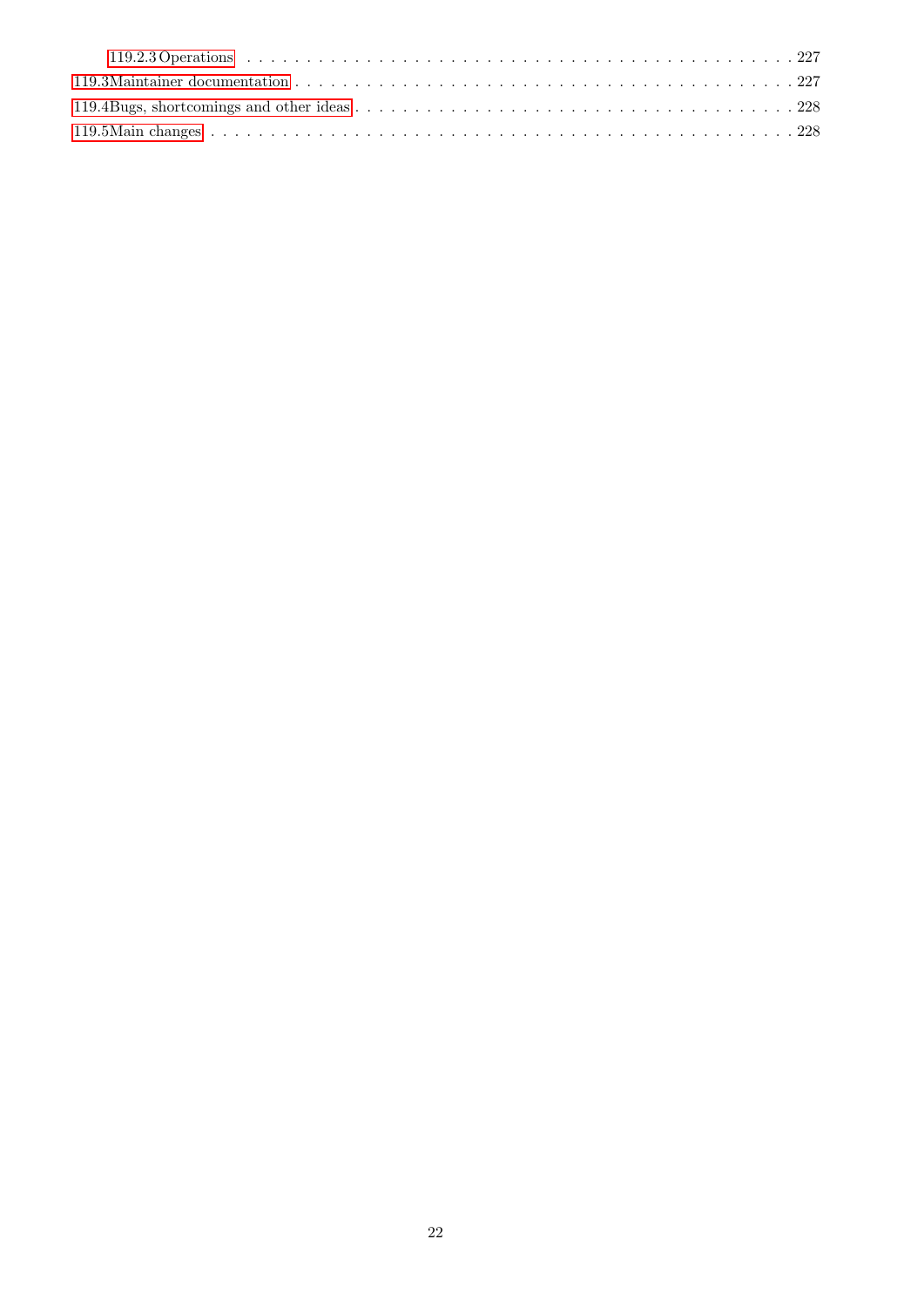# <span id="page-22-0"></span>1 INSTALL (John Abbott and Anna Bigatti)

# <span id="page-22-1"></span>1.1 INSTALLATION guide for CoCoALib

CoCoALib is supplied as **SOURCE** code in  $C_{++}$ , and so must be **COMPILED** before you can use it – these instructions tell you how to do this on a GNU/Linux computer (and probably Mac OS X). See below for Microsoft Windows.

#### <span id="page-22-2"></span>1.1.1 Prerequisites

Before compilation you must ensure that you have available:-

- the GNU make program (other versions may work too);
- a C++ compiler together with the standard C++ libraries (e.g.  $g$ ++)
- an installation of GMP; more details in ExternalLibs GMP (Sec[.26\)](#page-65-3)
- if you want to build CoCoA-5 too, you need the **BOOST libraries** (see http://www.boost.org/); more details are in [[src/CoCoA-5/INSTALL]]

#### <span id="page-22-3"></span>1.1.2 Compilation of CoCoALib

Use the cd comand to go to the root directory CoCoALib-nnn. In most cases the following two commands will suffice:

./configure make

The command make compiles CoCoALib (and puts it in lib/libcocoa.a); it also compiles & runs the test suite, and will compile CoCoA-5 if possible. The compilation generally takes a few minutes. If there were no problems you'll get the reassuring message:

Good news: all tests passed

#### Notes

(1) The configure script looks for the GMP library, and makes a few checks. It assumes your compiler is g++. If it encounters a problem, it will print out a helpful error message telling you.

(2) The command make library will compile the library but not run the tests. The command make check will run the tests – they are in  $src/tests/$ . CoCoALib does not yet have an official make install target.

(3) For the adventurous: the command

./configure --help

explains the various options the script recognizes.

(4) Optimization for small polynomials (not really recommended) By default CoCoALib allows quite polynomials of quite high degree (e.g. typically beyond 1000000). If you are sure that degrees will remain small (e.g. below 1000) then you *might obtain better performance* by editing the source file include/CoCoA/config.H so that the typedef for SmallExponent t is unsigned short instead of unsigned int. But beware that CoCoALib does not generally check for exponent overflow during polynomial arithmetic!

#### <span id="page-22-4"></span>1.1.3 Documentation & Examples

Main documentation for CoCoALib: index (Sec.??)

Example programs using CoCoALib: [[../../examples/index]]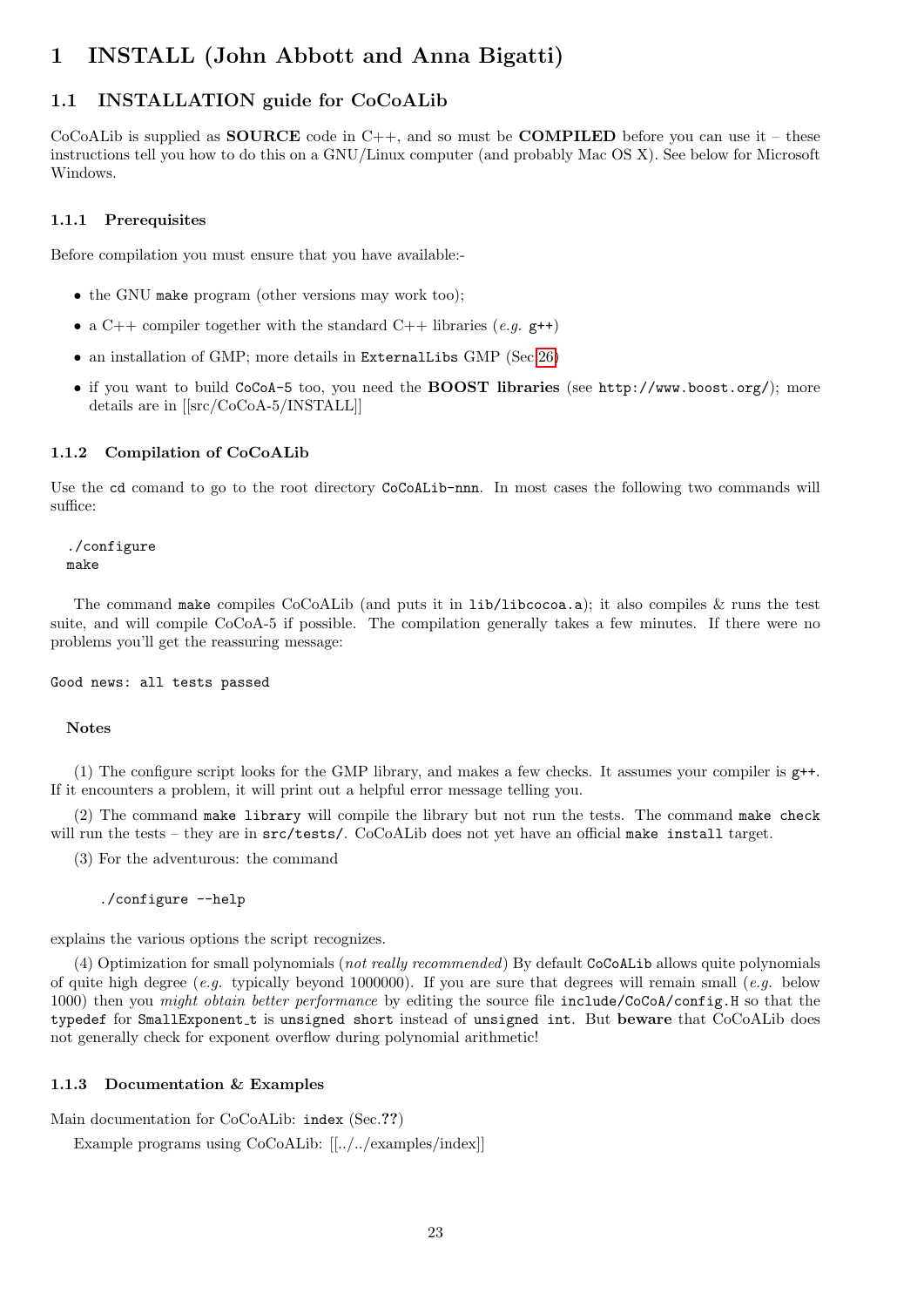#### <span id="page-23-0"></span>1.1.4 Troubleshooting (and known issues)

If you encounter problems while compiling or using CoCoALib, the best way to let us know is to report the issue via

#### http://cocoa.dima.unige.it/redmine/

Please tell us also the platform and compiler you are using.

Alternatively you can send us email at cocoa@dima.unige.it

### Known Issues

Recent MacOSX systems use the "llvm" compiler which produces numerous warnings with the BOOST libraries; please ignore these warnings. If you know how to edit makefiles, you can add the flag -Wno-c99-extensions to the definition of CXXFLAGS CUSTOM on line 3 of src/CoCoA-5/Makefile – this should get rid of most of the warnings.

# <span id="page-23-1"></span>1.2 Installing CoCoA on Microsoft Windows

You can build CoCoALib and CoCoA-5 on a *Microsoft Windows* computer by using Cygwin, a free package which provides a Linux-like environment (see http://www.cygwin.com/).

Once you have installed Cygwin, start its terminal emulator, and then follow the usual instructions above for compiling CoCoALib.

#### <span id="page-23-2"></span>1.2.1 Installing Cygwin

IMPORTANT: installing Cygwin can take quite some time.

Download the script setup.exe from the Cygwin website (http://www.cygwin.com/) Start the script and choose install from internet; if necessary, choose direct connection to internet. You will be asked which mirror site to download from; pick a nearby one  $(e.g.$  in your country). Using that script select the following extension packages:

- $\bullet$  gcc-g++
- make
- $\bullet$  m4
- libboost-devel
- libboost-1.48
- libgmp-devel
- emacs

Once you have Cygwin working, you can build CoCoA. Download the CoCoA sources, and put the downloaded CoCoA file in your cygwin filespace (e.g. in your cygwin home which is the folder c: \cygwin\home\userid) so it can be accessed from a cygwin "terminal". Now follow the instructions above.

#### CoCoA-5 GUI

This is a bit complicated (we don't really recommend it).

If you want to build the CoCoA-5 GUI, you must obtain also these extension packages for Cygwin

- qt4-devel-tools
- libqtcore4
- libqtcore4devel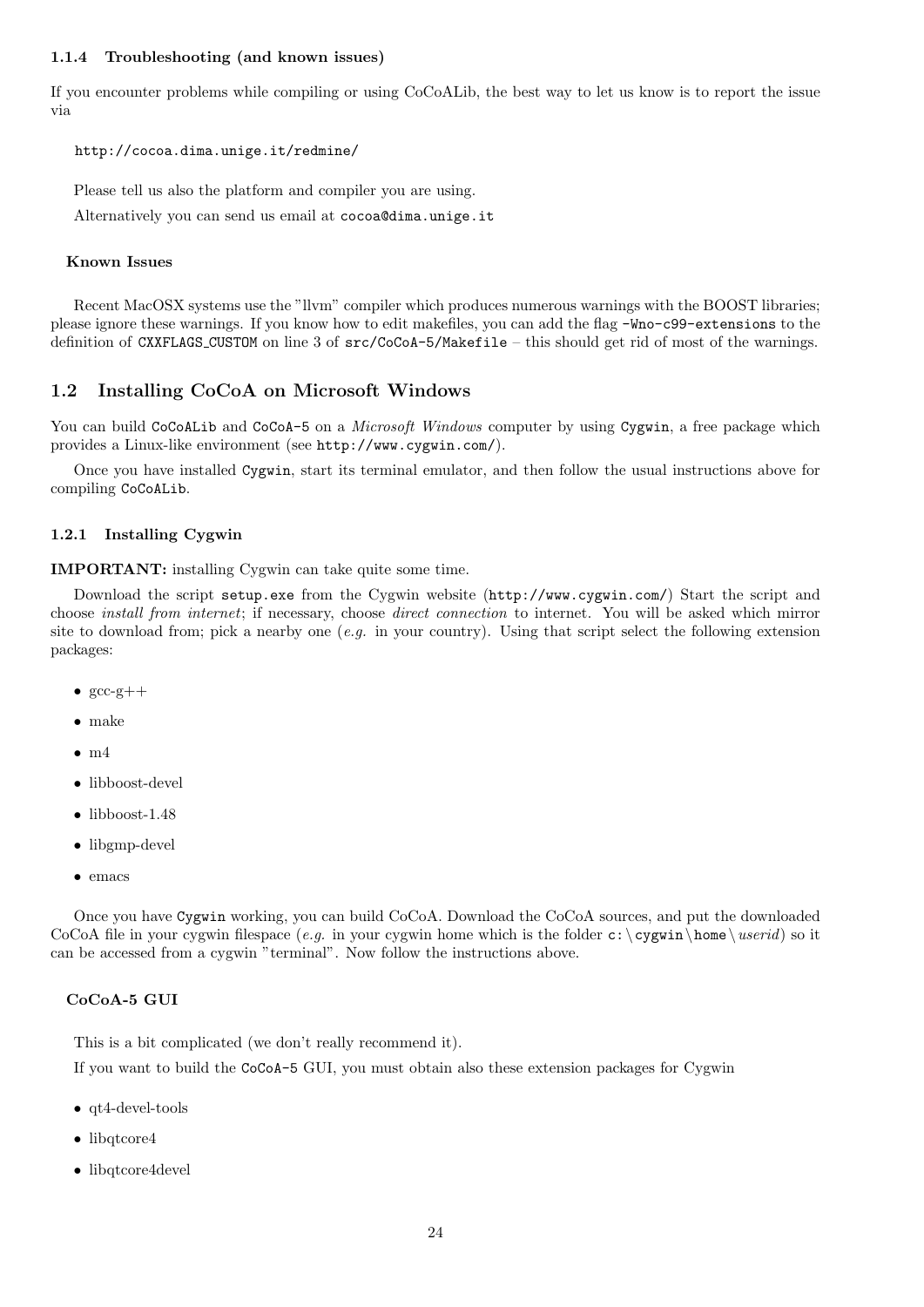- libqtgui4
- libqtgui4-devel
- libqtxml4-devel
- xorg-server
- xinit
- emacs-X11 (not necessary, but probably helpful)

Inside Cygwin copy the file /lib/qt4/bin/qmake.exe into the directory /usr/local/bin/.

#### <span id="page-24-0"></span>1.2.2 In Case of Trouble

We cannot really help you, as we have almost no experience ourselves of Microsoft computers. Switch to Linux, or try searching on the internet...

The following instructions may help if you cannot start the GUI. If the Xserver does not start properly, create (from MS Windows) a .bat file in the folder  $c$ : \cygwin containing the following

@echo off

cd bin

```
@rem dash -1 -i -c "echo ' !! Starting rebasing. Be patient !! \n'; rebaseall -s 'dll|so|oct' -T /usr/loc
dash -l -i -c "echo ' !! Starting rebasing. Be patient !! \n\times ; rebaseall -s 'dll|so|oct' "
```

```
echo .
echo !! No rebaseall errors ? Then everything is fine, !!
echo !! otherwise you have other cygwin processes running !!
echo .
```
pause

and run it (from MS Windows).

Set up the configuration of the xserver to create a CoCoA-5 shortcut: in a cygwin terminal, create a file called .XWinrc containing the following:

```
SilentExit
Menu apps {
C5 EXEC "CoCoALib-xxxx/src/CoCoA-5/C5.exe --packageDir CoCoALib-xxxx/src/CoCoA-5/packages"
xterm exec "xterm"
"Emacs" exec "emacs"
notepad exec notepad
SEPARATOR
"Reload .XWinrc" RELOAD
}
RootMenu apps
```
To have the CoCoA-5 GUI start automatically when you start Cygwin, place the following line in a file called .startxwinrc in your cygwin home directory.

/home/<USERID>/CoCoALib/src/CoCoA-5/C5.exe --packageDir CoCoALib/src/CoCoA-5/packages

# <span id="page-24-1"></span>2 INTRODUCTION (John Abbott)

# <span id="page-24-2"></span>2.1 Quick Summary: CoCoALib and CoCoA-5

CoCoA-5 is an easy-to-use interactive system for computations in commutative algebra; it contains an on-line manual accessible via the ? command.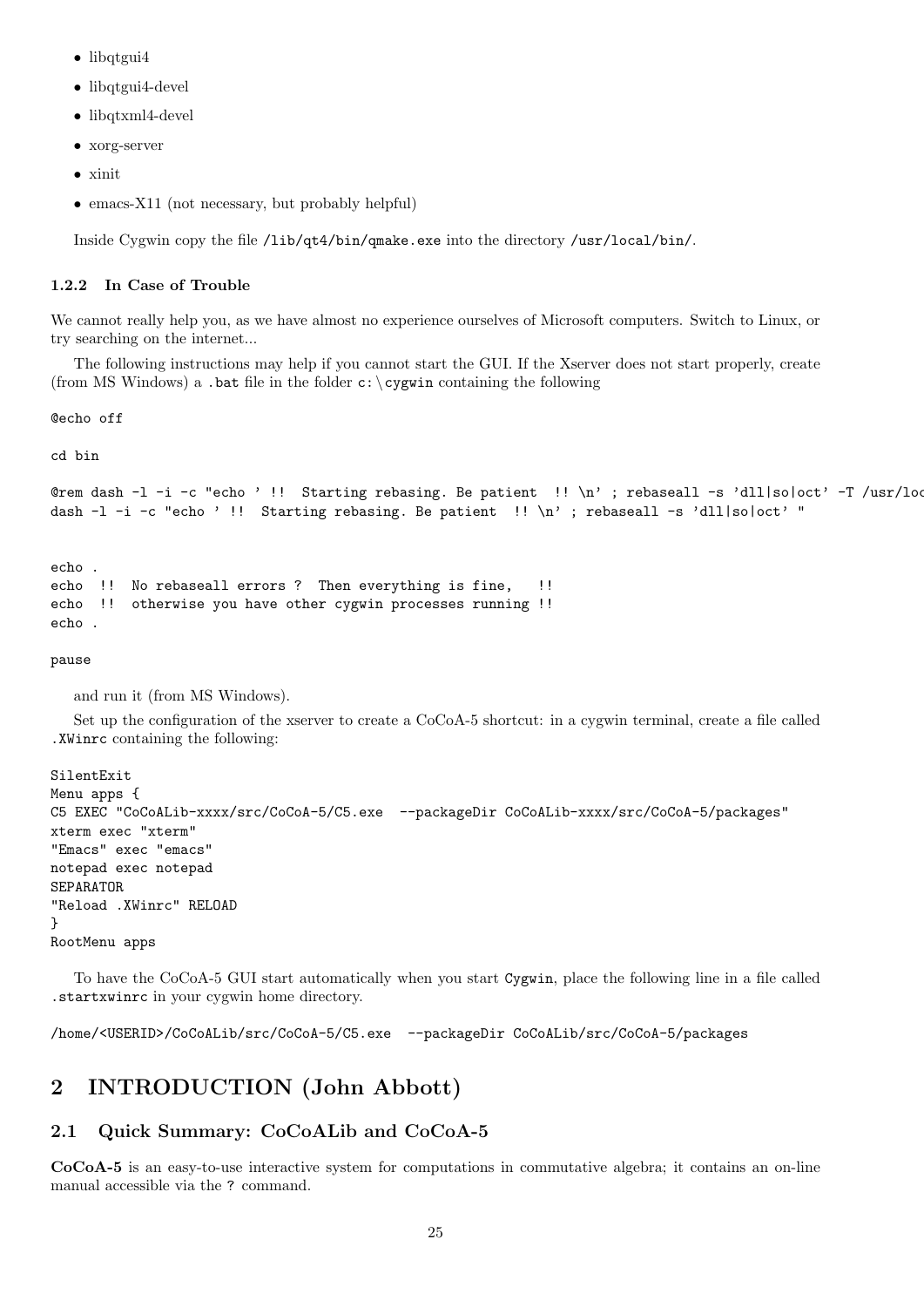**CoCoALib** is a  $C++ library$  of functions for computations in commutative algebra.

This introduction is part of the documentation for  $CoCoALib$ ; to use the library you will need some basic knowledge of the  $C++$  programming language.

# <span id="page-25-0"></span>2.2 Getting Started

The first step is to compile the software: see INSTALL (Sec[.1\)](#page-22-0)

### <span id="page-25-1"></span>2.2.1 Using CoCoALib

As we know that no one likes to read documentation, the best place to start is by looking at the [examples/](../../examples/index.html) directory full of sample code using CoCoALib.

### Writing Your Own Programs

The simplest approach is to copy the example program ex-empty.C and modify that (see [guide\)](../../examples/index.html).

If you want to experiment with CoCoALib using a different directory, just copy examples/Makefile into your directory and change the line

COCOA\_ROOT=...

so that it specifies the full path of CoCoALib-XX, for instance

```
COCOA_ROOT=/Users/bigatti/CoCoALib-0.99
```
In any case, it is best to start with a copy of ex-empty.C.

#### Debugging with CoCoALib

CoCoALib does offer some help in tracking down bugs in programs which use it. If the preprocessor symbol CoCoA DEBUG is set then various run-time assertions are enabled which perform extra checks in various functions. If you use the compiler  $g^{++}$  then the simplest way to activate debugging is to modify two lines in the file configuration/autoconf.mk – the file contains comments to guide you. You may like to read [assert.html] to learn about CoCoA ASSERT.

#### <span id="page-25-2"></span>2.2.2 Various Forms of Documentation

CoCoALib comes with a collection of hand-written descriptions of its capabilities as well as a collection of example programs showing how to use many of the features of the library. The hope is that the example programs (plus perhaps a little intelligent guesswork) will suffice to answer most questions about CoCoALib. The hand-written documentation is intended to be more thorough: so less guesswork is needed, but you may have to plough through lots of tedious text to find the detail you're looking for.

The hand-written documentation is split into many files: generally there is one file of documentation for each implementation file in the source code. Furthermore, each file comprises three sections:

- User Documentation gives the information a normal user of the library may need to know, principally the function interfaces offered
- Maintainer Documentation contains notes and details about how the various functions are implemented in the library, essentially all information that might be needed to comprehend and maintain the code in the future
- Shortcomings, etc contains sundry notes about the implementation, for instance ideas on how the implementation might be improved in the future, doubts about certain design choices, and generally any thoughts to be taken into consideration for future versions.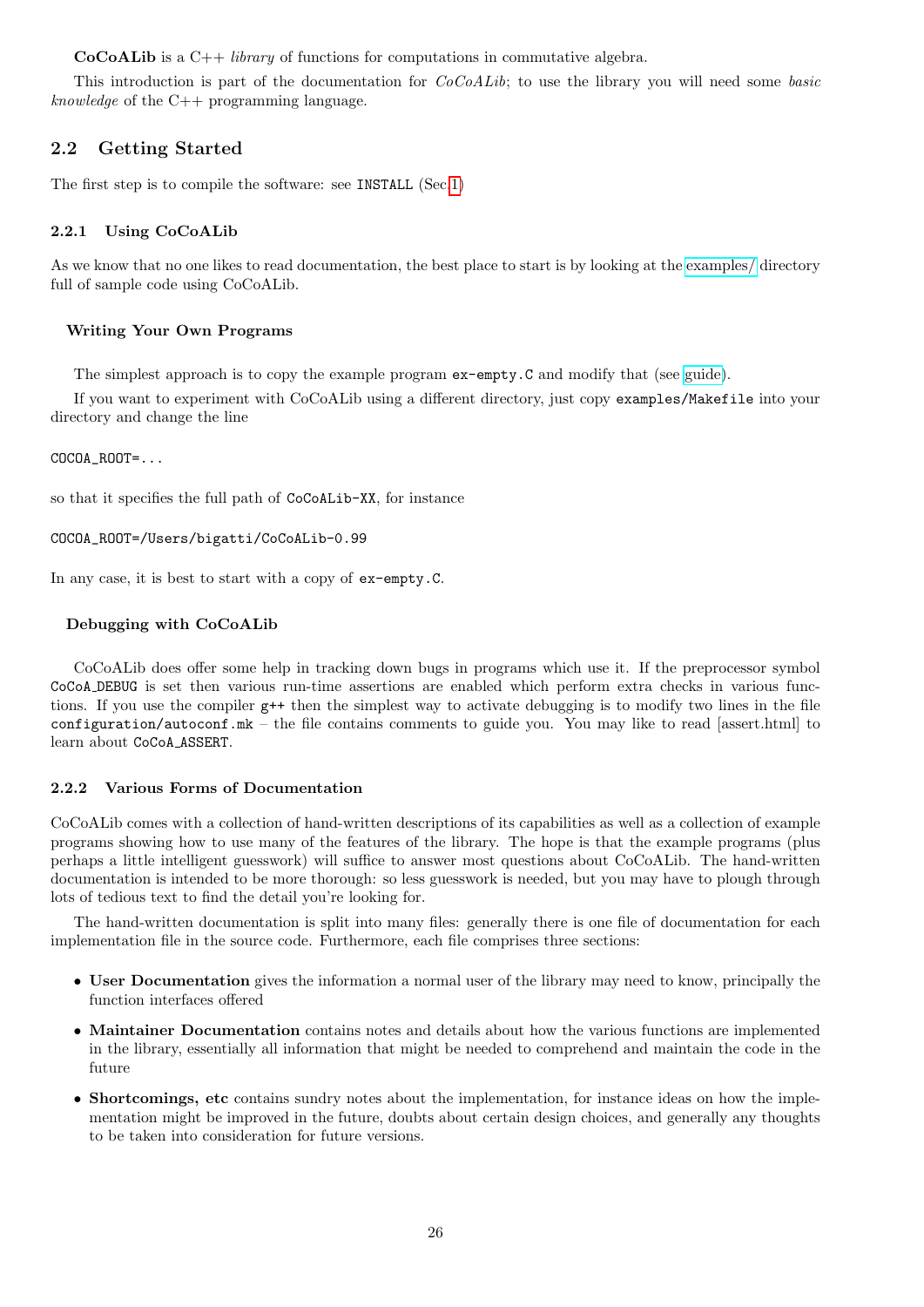This documentation is in the CoCoALib directory doc/txt/, and converted into html (doc/html/) and LaTeX (doc/tex/) using [txt2tags](http://txt2tags.sourceforge.net/).

A template file fo adding to this documentation and some basic instructions for [txt2tags](http://txt2tags.sourceforge.net/) are in the file [doc/txt/empty.txt.](empty.html)

There is also some automatically generated DOXYGEN documentation in [../doxygen/index.html]

We believe that many simple questions are probably best answered by looking at the example programs (and perhaps applying a little intelligent guesswork). The hand-written documentation in the directory doc/ is supposed to be exhaustive (and is doubtless also rather exhausting). The Doxygen files will most likely be of use to those already experienced in using CoCoALib.

### <span id="page-26-0"></span>2.3 Sundry Important Points

We have tried to give CoCoALib a *natural* interface, but this has not always been possible. Here are the main problem areas:

#### Powering and Exponentiation

The use of the hat symbol  $(^{\circ})$  to denote exponentiation is very widespread. **CoCoALib does not allow this** you must use the function power instead.

Why not? Because it would be too easy to write misleading code, *i.e.* valid code which does not compute what you would expect. Here is a simple example:  $3*x^2$  is interpreted by the compiler as  $(3*x)^2$ . Unfortunately there is no way to make the C++ compiler use the expected interpretation.

#### Integers and Rationals

The C++ language is not designed to compute directly with unlimited integers or with exact rational numbers; special types (namely BigInt (Sec[.6\)](#page-34-1) and BigRat (Sec[.7\)](#page-36-2)) to handle these sorts of values have been added as part of CoCoALib (with the real work being done by the GMP library). Nevertheless the user has to be wary of several pitfalls where code which looks correct at first glance does not produce the right answer.

- rationals must be constructed explicitly, e.g. the expression  $2/3$  is valid  $C++$  but is interpreted as an integer division giving result 0; instead the rational must be constructed like this BigRat(2,3).
- large integer constants must be converted from a string representation,  $e.g.$  n = 99...99; (with 99 nines) will probably not even compile because of an error about "integer constant too big"; instead such a large value must be handled directly by  $CoCoALib$  in a call like convert(n, "99...99"); where the variable n has already been declared to be of type BigInt (Sec[.6\)](#page-34-1) or BigRat (Sec[.7\)](#page-36-2).
- the compiler believes it knows how to perform arithmetic between machine integers, but the spectre of overflow continues to haunt such computations. Overflow cannot occur with values of type BigInt (Sec[.6\)](#page-34-1) but the computations will be much slower than with machine integers. If you are quite sure that large values can never occur then it is fine to use machine integers; otherwise use unlimited integers.
- (AMB: add examples from talk in Kassel)

#### $=$  Reporting CoCoALib Bugs and other problems  $=$

Please let us know if you find any bugs in CoCoALib. Ideally your bug report should include a small program which exhibits the bad behaviour with a clear indication of what you think the program should do, and where it apparently goes wrong. The best way to inform us of the problem is to report an issue on

#### http://cocoa.dima.unige.it/redmine/

If you'd rather not use redmine Forum, you can send email to:

cocoa@dima.unige.it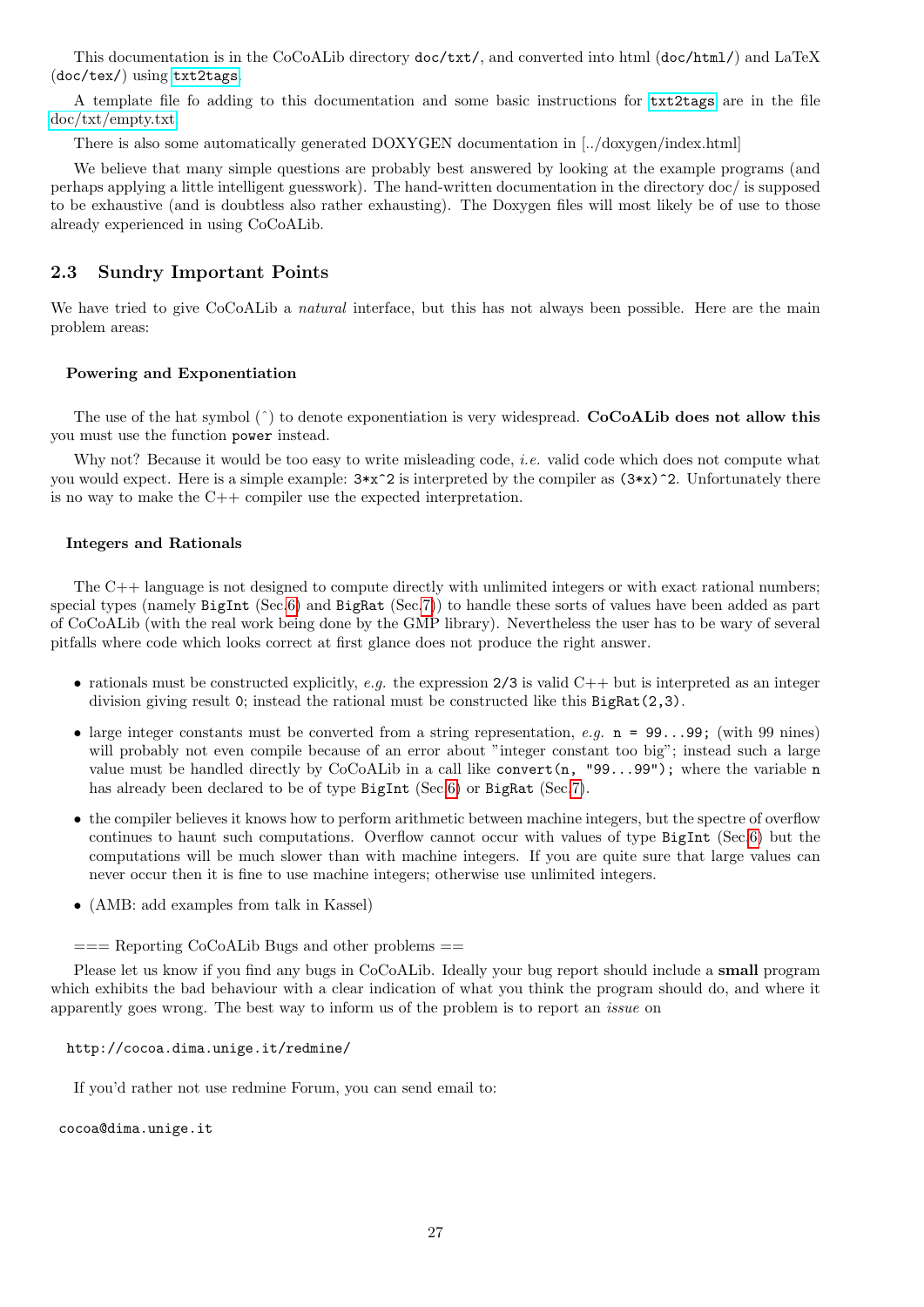# <span id="page-27-0"></span>3 Coding Conventions (John Abbott)

# <span id="page-27-1"></span>3.1 User and contributor documentation

This page summarises the coding conventions used in CoCoALib. This document is useful primarily to contributors, but some users may find it handy too. As the name suggests, these are merely guidelines; they are not hard and fast rules. Nevertheless, you should violate these guidelines only if you have genuinely good cause. We would also be happy to receive notification about parts of CoCoALib which do not adhere to the guidelines.

We expect these guidelines to evolve slowly with time as experience grows.

Before presenting the guidelines I mention some useful books. The first is practically a sine qua non for the  $C++$  library: The  $C++$  Standard Library by Josuttis which contains essential documentation for the  $C++$ library. Unless you already have quite a lot of experience in C++, you should read the excellent books by Scott Meyers: Effective  $C++$  (the new version), and Effective STL. Another book offering useful guidance is  $C++$ Coding Standards by Alexandrescu and Sutter; it is a good starting point for setting coding standards.

#### <span id="page-27-2"></span>3.1.1 Names of CoCoA types, functions, variables

All code and "global" variables must be inside the namespace CoCoA (or in an anonymous namespace); the only exception is code which is not regarded as an integral part of CoCoA (e.g. the C++ interface to the GMP big integer package).

There are numerous conventions for how to name classes/types, functions, variables, and other identifiers appearing in a large package. It is important to establish a convention and apply it rigorously (plus some common sense); doing so will facilitate maintenance, development and use of the code. (The first three rules follow the convention implicit in NTL)

- single word names are all lower-case  $(e.g., \text{ring})$ ;
- multiple word names have the first letter of each word capitalized, and the words are juxtaposed (rather than separated by underscore,  $(e.q.$  PolyRing);
- acronyms should be all upper-case  $(e.g.$  PPM);
- names of functions returning a boolean start with Is (Are if argument is a list/vector);
- names of functions returning a bool3 (Sec[.8\)](#page-39-0) start with Is and end with 3 (Are if argument is a list/vector);
- variables of type (or functions returning a) pointer end with Ptr
- data members' names start with my (or Iam/Ihave if they are boolean);
- a class static member has a name beginning with our;
- enums are called BlahMarker if they have a single value  $(e.g.$  BigInt::CopyFromMPZMarker) and BlahFlag if they have more;
- abbreviations should be used consistently (see below);
- Abstract base classes and derived abstract classes normally have names ending in Base; in contrast, a derived concrete class normally has a name ending in Impl. Constructors for abstract classes should probably be protected rather than public.

It is best to choose a name for your function which differs from the names of functions in the  $C++$  standard library, otherwise it can become necessary to use fully qualified names (e.g. std::set and CoCoA::set) which is terribly tedious. (Personally, I think this is a  $C++$  design fault)

If you are overloading a C++ operator then write the keyword operator attached to the operator symbol (with no intervening space). See ring.H for some examples.

#### <span id="page-27-3"></span>3.1.2 Order in function arguments

When a function has more than one argument we follow the first applicable of the following rules:

1. the non-const references are the first args, e.g.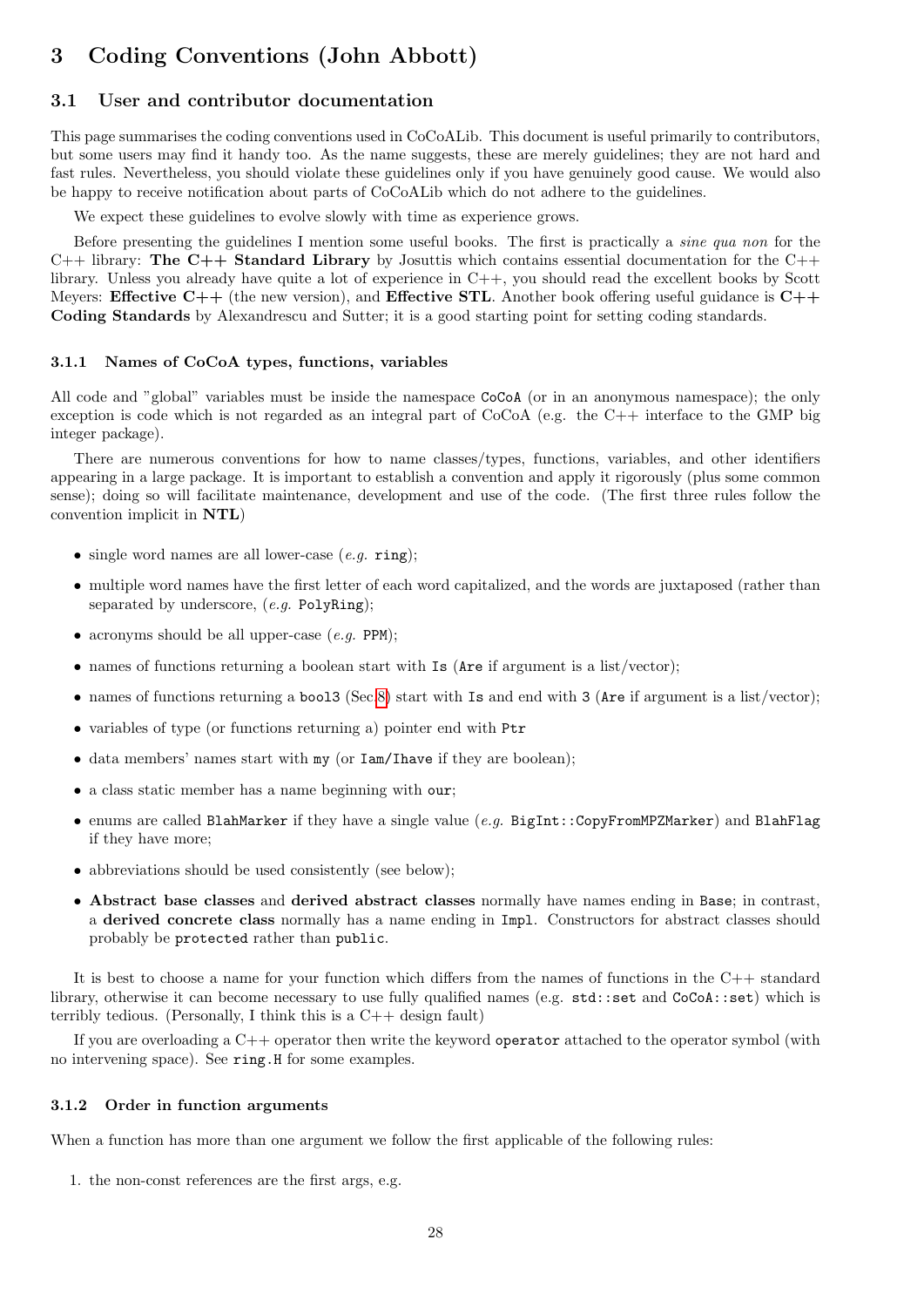- myAdd(a,b,c) as in  $a=b+c$ ,
- IsIndetPosPower(long& index, BigInt& exp, pp)
- 2. the ring/PPMonoid is the first arg, e.g.
	- ideal(ring, vector<RingElem>)
- 3. the main actor is the first arg and the with respect to args follow, e.g.
	- $\bullet$  deriv(f, x)
- 4. optional args go last, e.g.
	- NewPolyRing(CoeffRing, NumIndets),
	- NewPolyRing(CoeffRing, NumIndets, ordering)
- 5. the arguments follow the order of the common use or sentence, e.g.
	- div(a,b) for  $a/b$ ,
	- IndetPower(P, long i, long/BigInt exp) for  $x[i]'^c exp$ ,
	- IsDivisible(a,b) for a is divisible by  $b$ ,
	- IsContained(a,b) for a is contained in b
- 6. strongly related functions behave as if they were overloading  $(->$  optional args go last),  $(??]$  is this ever used apart from NewMatrixOrdering(long NumIndets, long GradingDim, ConstMatrixView OrderMatrix);???)
- 7. the more structured objects go first, e.g. ... (??? is this ever used ???)

IMPORTANT we are trying to define a good set of few rules which is easy to apply and, above all, respects common sense. If you meet a function in CoCoALib not following these rules let us know: we will fix it, or fix the rules, or call it an interesting exception ;-)

#### Explanation notes, exceptions, and more examples

- We don't think we have any function with 1 and 2 colliding
- The main actor is the object which is going to be worked on to get the returning value (usually of the same type), the with respect to are strictly constant, e.g.
	- $-$  deriv(f, x)
	- NF(poly, ideal)
- Rule 1 wins on rule 4, e.g.
	- IsIndetPosPower(index, exp, pp) and IsIndetPosPower(pp)
- Rule 2 wins on rule 4, e.g.
	- ideal(gens) and ideal(ring, gens)
- we should probably change:
	- NewMatrixOrdering(NumIndets, GradingDim, M) into NewMatrixOrdering(M, GradingDim)

#### <span id="page-28-0"></span>3.1.3 Abbreviations

The overall idea is that if a given concept in a class or function name always has the same name: either always the full name, or always the same abbreviation. Moreover a given abbreviation should have a unique meaning.

Here is a list for common abbreviations

- col column
- $\bullet$  ctor constructor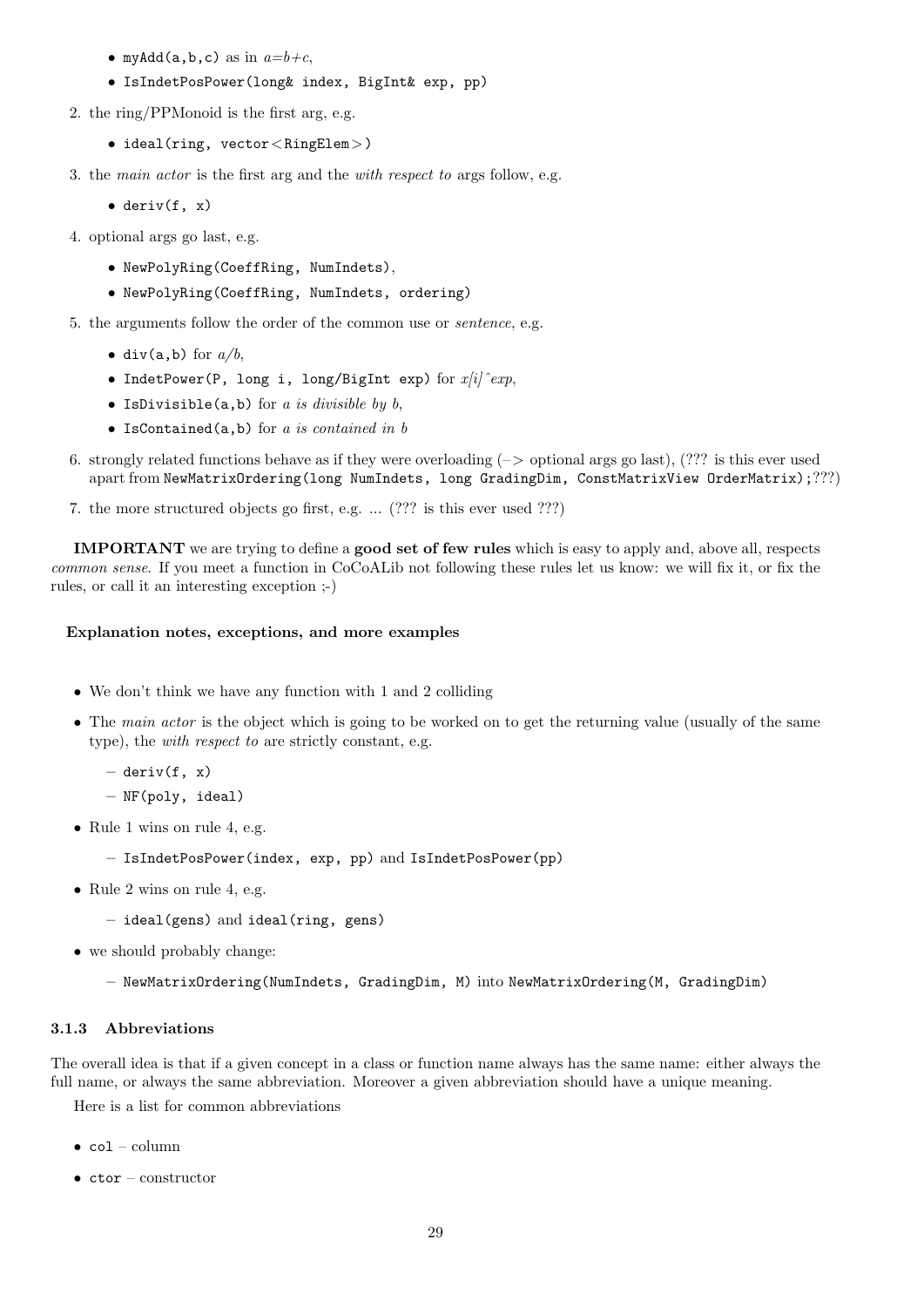- deg degree (exceptions: degree in class names)
- $\bullet$  div divide
- $\bullet$  dim dimension
- $\bullet$  elem element
- $\bullet$  mat matrix (exceptions: matrix in class names)
- $\bullet$  mul-multiply
- pos positive (or should it be positive? what about  $\texttt{IsPositive}(\text{BigInt N})$ ?)

Here is a list of names that are written in full

- assign
- $\bullet$  one not 1
- zero not  $0$

# <span id="page-29-0"></span>3.2 Contributor documentation

#### <span id="page-29-1"></span>3.2.1 Guidelines from Alexandrescu and Sutter

Here I paraphrase some of the suggestions from their book, picking out the ones I think are less obvious and are most likely to be relevant to CoCoALib.

- Write correct, clean and simple code at first; optimize later.
- Keep track of object ownership; document any "unusual" behaviour.
- Keep implementation details hidden (e.g. make data members private)
- Use const as much as you reasonably can.
- Use prefix  $++$  and  $-$  (unless you specifically do want the postfix behaviour)
- Each class should have a *single* clearly defined purpose; keep it simple!
- Guideline: member fns should be either virtual or public not both.
- Exception cleanliness: dtors, deallocate and swap should never throw.
- Use explicit to avoid making unintentional "implicit type conversions"
- Avoid using in header files.
- Use CoCoA ERROR for sanity checks on args to public fns, and CoCoA ASSERT for internal fns.
- Use std::vector unless some other container is obviously better.
- Avoid casting; if you must, use a  $C++$  style cast (e.g. static\_cast)

#### <span id="page-29-2"></span>3.2.2 Use of " $\#$ define"

Excluding the read once trick for header files, #define should be avoided (even in experimental code). C++ is rich enough that normally there is a cleaner alternative to a #define: for instance, inline functions, a static const object, or a typedef – in any case, one should avoid polluting the global namespace.

If you must define a preprocessor symbol, its name should begin with the prefix  $CoCoA_{-}$ , and the remaining letters should all be capital.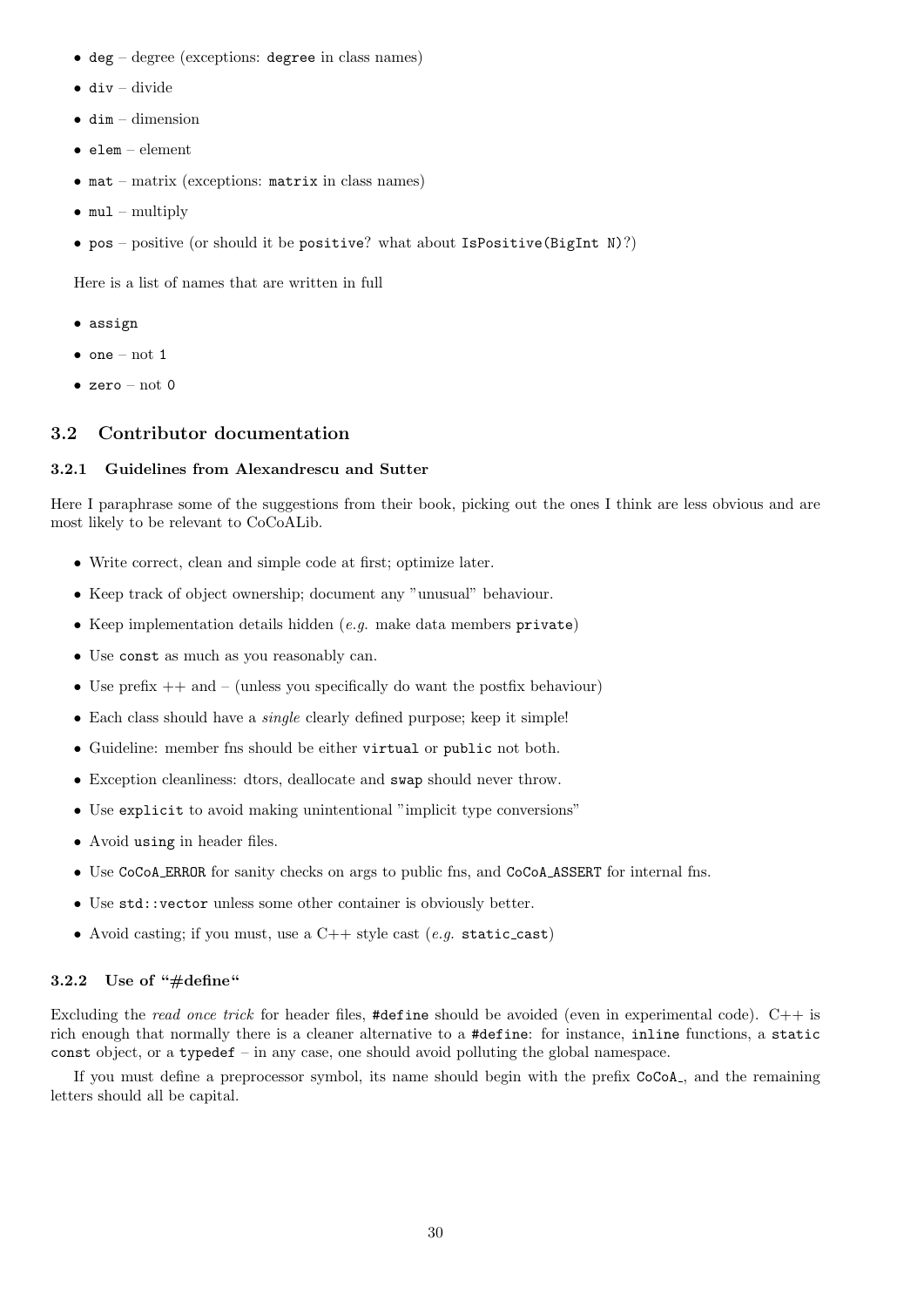#### <span id="page-30-0"></span>3.2.3 Header Files

The read once trick uses preprocessor symbols starting with CoCoA<sub></sub> and then finishing with the file name (retaining the capitalization of the file name but with slashes replaced by underscores). The include path passed to the compiler specifies the directory above the one containing the CoCoALib header files, so to include one of the CoCoALib header files you must prefix  $CoCoA/$  to the name of the file – this avoids problems of ambiguity which could arise if two includable files have the same name. This idea was inspired by NTL.

Include only the header files you really need – this is trickier to determine than you might imagine. The reasons for minimising includes are two-fold: to speed compilation, and to indicate to the reader which external concepts you genuinely need. In header files it often suffices simply to write a forward declaration of a class instead of including the header file defining that class. In implementation files the definition you want may already be included indirectly; in such cases it is enough to write a comment about the indirectly included definitions you will be using.

In header files I add a commented out using command immediately after including a system header to say which symbols are actually used in the header file. In the implementation file I write a using command for each system symbol used in the file; these commands appear right after the #include directive which imported the symbol.

#### <span id="page-30-1"></span>3.2.4 Curly brackets and indentation

Sutter claims curly bracket positioning doesn't matter: he's wrong! Matching curly brackets should be either vertically or horizontally aligned. Indentation should be small  $(e.g.$  two positions for each level of nesting); have a look at code already in CoCoALib to see the preferred style. Avoid using tabs for indentation as these do not have a universal interpretation.

The else keyword indents the same as its matching if.

#### <span id="page-30-2"></span>3.2.5 Inline Functions

Use inline sparingly. inline is useful in two circumstances: for a short function which is called very many times (at least several million), or for an extremely short function (e.g. a field accessor in a class). The first case may make the program faster; the second may make it shorter. You can use a profiler  $(e.g. \text{ gprof})$  to count how often a function is called.

There are two potential disadvantages to inline functions: they may force implementation details to be publicly visible, and they may cause code bloat.

#### <span id="page-30-3"></span>3.2.6 Exception Safety

Exception Safety is an expression invented/promulgated by Sutter to mean that a procedure behaves well when an exception is thrown during its execution. All the main functions and procedures in CoCoALib should be fully exception safe: either they complete their computations and return normally, or they leave all arguments essentially unchanged, and return exceptionally. A more relaxed approach is acceptable for functions/procedures which a normal library user would not call directly  $(e.a.$  non-public member functions): it suffices that no memory is leaked (or other resources lost). Code which is not fully exception-safe should be clearly marked as such.

Consult one of Sutter's (irritating) books for more details.

#### <span id="page-30-4"></span>3.2.7 Dumb/Raw Pointers

If you're using dumb/raw pointers, improve your design!

Dumb/raw pointers should be used only as a last resort; prefer  $C++$  references or  $\text{std}$ :: auto\_ptr<...&gt; if you can. Note that it is especially hard writing exception safe code which contains dumb/raw pointers.

#### <span id="page-30-5"></span>3.2.8 Preprocessor Symbols for Controlling Debugging

During development it will be useful to have functions perform *sanity checks* on their arguments. For general use, these checks could readily produce a significant performance hit.

Compilation without setting any preprocessor variables should produce fast code (i.e. without non-vital checks). Instead there is a preprocessor symbol (CoCoA DEBUG) which can be set to turn on extra sanity checks. Currently if CoCoA DEBUG has value zero, all non-vital checks are disabled; any non-zero value enables all additional checks.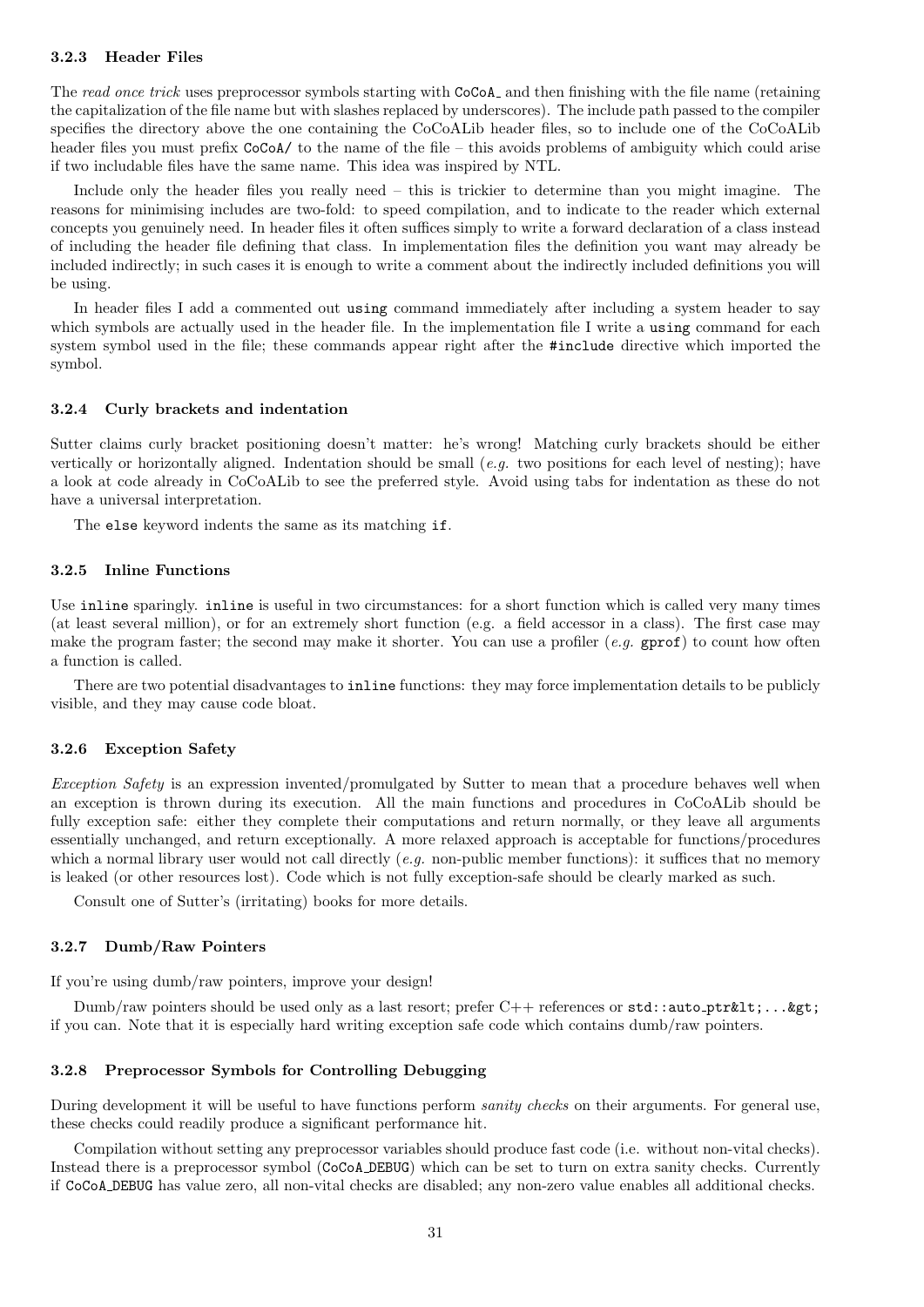There is a macro CoCoA ASSERT(...) which will check that its argument yields true when CoCoA DEBUG is set; if CoCoA DEBUG is not set it does nothing (not even evaluating its argument). This macro is useful for conducting extra sanity checks during debugging; it should **not be used** for checks that must always be performed  $(e.g.$  in the final optimized compilation).

There is currently no official preprocessor symbol for (de)activating the gathering of statistics.

NB I wish to avoid having a plethora of symbols for switching debugging on and off in different sections of the code, though I do accept that we may need more than just one or two symbols.

#### <span id="page-31-0"></span>3.2.9 Errors and Exceptions

#### During development

Conditions we want to verify solely during development (i.e. when compiling with -DCoCoA DEBUG) can be checked simply by using the macro CoCoA ASSERT with argument the condition. Should the condition be false, a CoCoA::ErrorInfo object is thrown – this will cause an abort if not caught. The error message indicates the file and line number of the failing assertion. If the compilation option -DCoCoA DEBUG is not enabled then the macro does nothing whatsoever. An example of its use is:

```
CoCoA_ASSERT(index <= 0 && index < length);
```
#### Always

A different mechanism is to be used for conditions which must be checked even after development is completed.

What should happen when one tries to divide by zero? Or even asks for an exact division between elements that do not have an exact quotient (in the given ring)?

Answer: call the macro CoCoA ERROR(err type, location) where err type should be one of the error codes listed in error.H and location is a string saying where the error was detected (e.g. the name of the function which discovered it). Here is an example

```
if (trouble)
  CoCoA_ERROR(ERR::DivByZero, "applying partial ring homomorphism");
```
The macro CoCoA ERROR never returns: it will throw a CoCoA::ErrorInfo object. See the example programs for the recommended way of catching and handling exceptions: so that an informative message can be printed out. See error.txt for advice on debugging when an unexpected CoCoA error is thrown.

#### <span id="page-31-1"></span>3.2.10 Functions Returning Complex Values

 $C++$  tends to copy the return value of a function; this is undesirable if the value is potentially large and complex. An obvious alternative is to supply as argument a reference into which the result will be placed. If you choose to return the value via a reference argument then make the reference argument the first one.

myAdd(rawlhs, rawx, rawy); // stands for: lhs =  $x + y$ 

#### <span id="page-31-2"></span>3.2.11 Spacing and Operators

All binary operators should have one space before and one space after the operator name (unless both arguments are particularly short and simple). Unary operators should not be separated from their arguments by any spaces. Avoid spaces between function names and the immediately following bracket.

```
expr1 + expr2;
!expr;
UsefulFunction(args);
```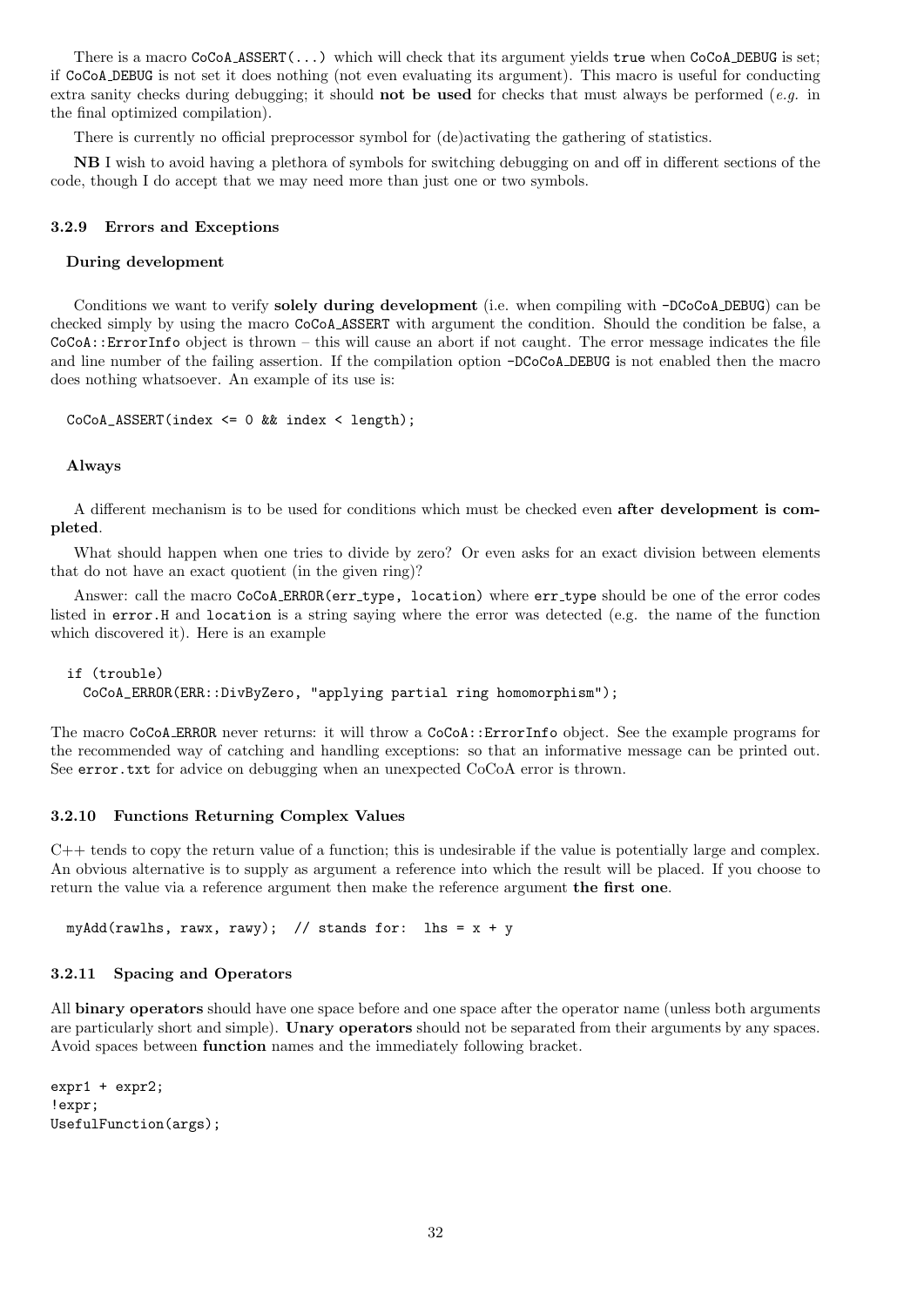# <span id="page-32-0"></span>4 ApproxPts (John Abbott, Anna M. Bigatti)

# <span id="page-32-1"></span>4.1 Examples

• [ex-ApproxPts1.C](../../examples/index.html#ex-ApproxPts1.C)

# <span id="page-32-2"></span>4.2 User documentation

ApproxPts offers three functions for preprocessing sets of approximate points whose coordinates are given as values of type double. Given a large set of approximate points with considerable overlap of the error boxes of adjacent points, the preprocessing algorithms determine a smaller set of approximate points which preserve the geometrical disposition of the original points but with little or no overlap of the error boxes. In general, the output points **do** not form a subset of the original points.

Details of the underlying algorithms are in the article Thinning Out Redundant Empirical Data by Abbott, Fassino, Torrente, and published in Mathematics in Computer Science (vol. 1, no. 2, pp. 375-392, year 2007). For a fully detailed description of the methods and the context in which they were developed refer to Laura Torrente's PhD thesis: (Applications of Algebra in the Oil Industry, Scuola Normale Superiore di Pisa, 2009). The thesis is available at the URL [Laura's thesis](http://www.dima.unige.it/~{}torrente/PhDThesis.pdf)

### <span id="page-32-3"></span>4.2.1 Operations

Here is a quick summary of the functions.

```
typedef ApproxPts::PointR ApproxPt; // actually std::vector<RingElem>
vector<ApproxPt> OriginalPoints; // the coords of the original approx pts
vector<RingElem> epsilon; // epsilon[i] is semiwidth of error box in dimension i
vector<ApproxPt> NewPoints; // will be filled with the preprocessed points
vector<long> weights; // will be filled with the weights of the representatives
PreprocessPts(NewPoints, weights, OriginalPoints, epsilon);
PreprocessPtsGrid(NewPoints, weights, OriginalPoints, epsilon);
PreprocessPtsAggr(NewPoints, weights, OriginalPoints, epsilon);
PreprocessPtsSubdiv(NewPoints, weights, OriginalPoints, epsilon);
```
All the algorithms work by partitioning the original points into subsets, and then choosing the average of each subset as the representative of those original points. The weight of each representative is just the number of original points in the corresponding partition. The algorithms offer differing trade-offs between speed and number of representatives.

PreprocessPtsGrid This algorithm is the fastest but the results tend to be rather crude; it is possible that some

PreprocessPtsAggr This algorithm gives much better results than PreprocessPtsGrid but can take considerably lo

PreprocessPtsSubdiv This algorithm generally gives the best results *(i.e.* fewest output points, and best visual d

PreprocessPts makes a (not very) intelligent choice between PreprocessPtsAggr and PreprocessPtsSubdiv aiming t

# <span id="page-32-4"></span>4.3 Maintainer documentation for files ApproxPts.H and ApproxPts.C

All the preprocessing algorithms rescale their inputs so that the error widths in each dimension are all equal to 1. The main work is done with these rescaled points, and at the very end the results are scaled back.

PreprocessPtsGrid might be better if we were to use std::maps, but it seems fast enough as is. From the theory, each input point is associated to a unique grid point; GridNearPoint effects this association. We build up a table of useful grid points by considering each input point in turn: if the associated grid point is already in our table of grid points, we simply append the new input point to the grid point's list of associated original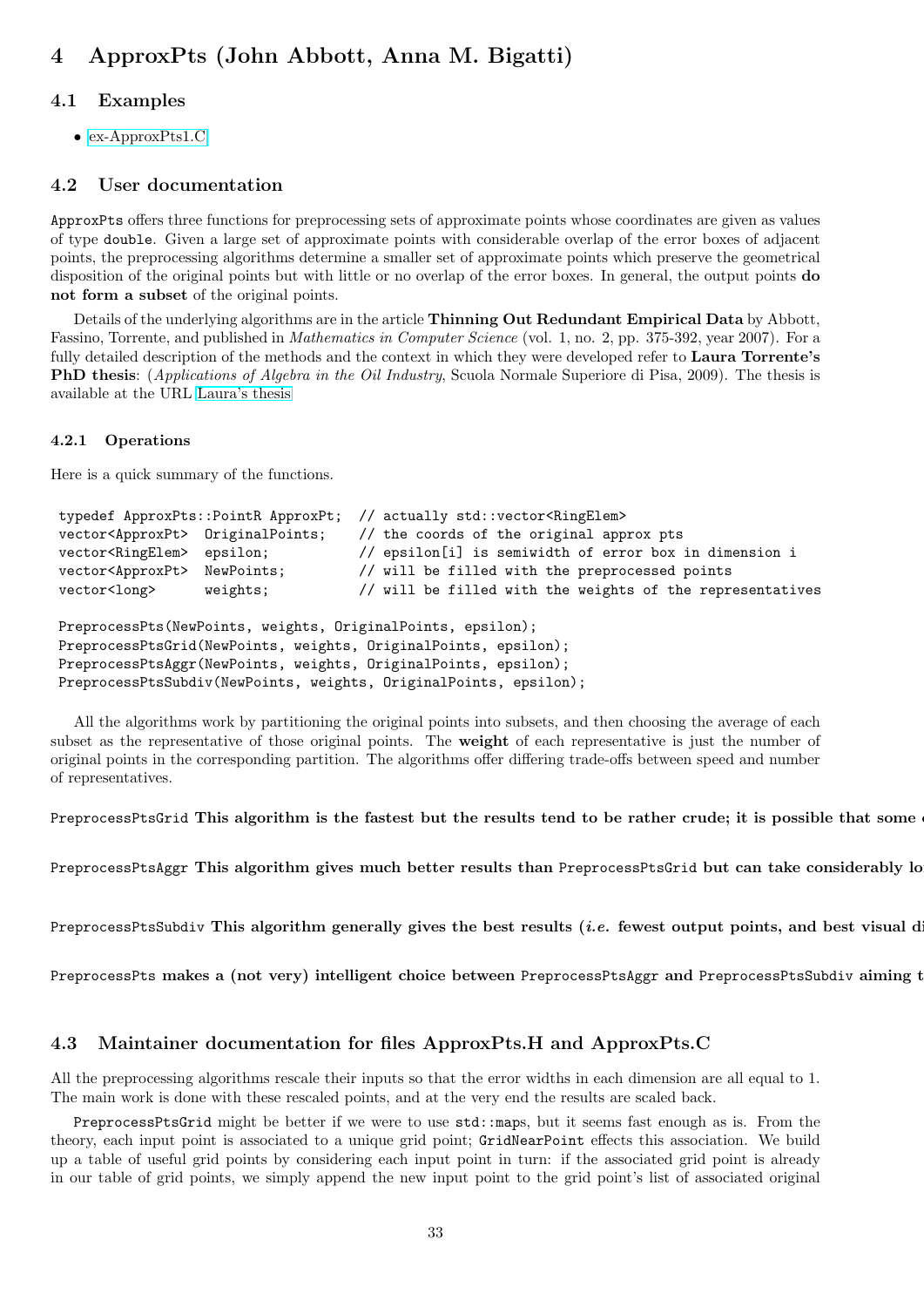points, otherwise we add the new grid point to the table and place the input point as the first element in its list of associated original points. Finally we compute the averages of each list of original points associated to a fixed grid point. These averages are our result along with the cardinalities of the corresponding list.

PreprocessPtsAggr implements an aggregative algorithm: initially the original points are split into subsets each containing exactly one original point, then iteratively nearby subsets are coalesced into larger subsets provided each original point of the two subsets is not too far from the "centre of gravity" of the coalesced set – this proviso is necessary as otherwise there are pathological examples.

PreprocessPtsSubdiv implements a subdivision algorithm. Initially all original points are placed into a single partition. Then iteratively we seek the original point furthest from the average of its subset. If this distance is below the threshold then we stop (all original points are sufficiently well represented by the averages of their subsets). Otherwise we separate the worst represented original point into a new subset initially containing just itself. Now we redistribute the original points: we do this by minimizing the sum of the squares of the L2 distances of the original points from their respective representatives.

### <span id="page-33-0"></span>4.4 Bugs, Shortcomings and other ideas

I do not like the typedef for ApproxPts::ApproxPt because the name seems very redundant; I am also uneasy about having a typedef in a header file – perhaps it should be a genuine class?

The preprocessing algorithms should really receive input as a pair of iterators, and the output should be sent to an output iterator. But such an interface would rather uglify the code – what to do???

# <span id="page-33-1"></span>5 assert (John Abbott)

### <span id="page-33-2"></span>5.1 Examples

• [ex-PolyIterator2.C](../../examples/index.html#ex-PolyIterator2.C)

### <span id="page-33-3"></span>5.2 User documentation for files assert.H and assert.C

The only part of assert.H which a normal CoCoALib user might find useful is the CoCoA ASSERT macro: it is intended to be a debugging aid.

The CoCoA ASSERT macro does absolutely nothing (not even evaluating its argument) unless the compilation flag CoCoA DEBUG is set. If that flag is set then the macro evaluates its argument to a boolean result which is then tested: if the result is true nothing further happens, if the result is false then the function CoCoA::AssertionFailed is called with some arguments indicating which CoCoA\_ASSERT macro call obtained the false value. The AssertionFailed function prints out an informative message on std::cerr and then throws a CoCoA::ERR::AssertFail exception.

The file assert.H contains the following: - definition of the CoCoA ASSERT macro to aid debugging, and the related function AssertionFailed

#### <span id="page-33-4"></span>5.2.1 Debugging

During debugging, a debugger can be used to intercept calls to the function CoCoA::AssertionFailed which will stop the program just before throwing the CoCoA::ERR::AssertFail exception. This should enable one to find more easily the cause of the problem.

For example, in gdb type

break CoCoA::AssertionFailed

and then go up (perhaps repeatedly) to the offending line.

#### <span id="page-33-5"></span>5.3 Maintainer documentation for files assert.H and assert.C

The macro name CoCoA ASSERT is rather cumbersome, but must contain the prefix CoCoA since macro names cannot be placed in C++ namespaces. The two definitions of the macro (debugging and non-debugging cases) both look rather clumsy, but are done that way so that the macro expands into an expression which is syntactically a simple command. The definition for the non-debugging case I took from /usr/include/assert.h; I do not recall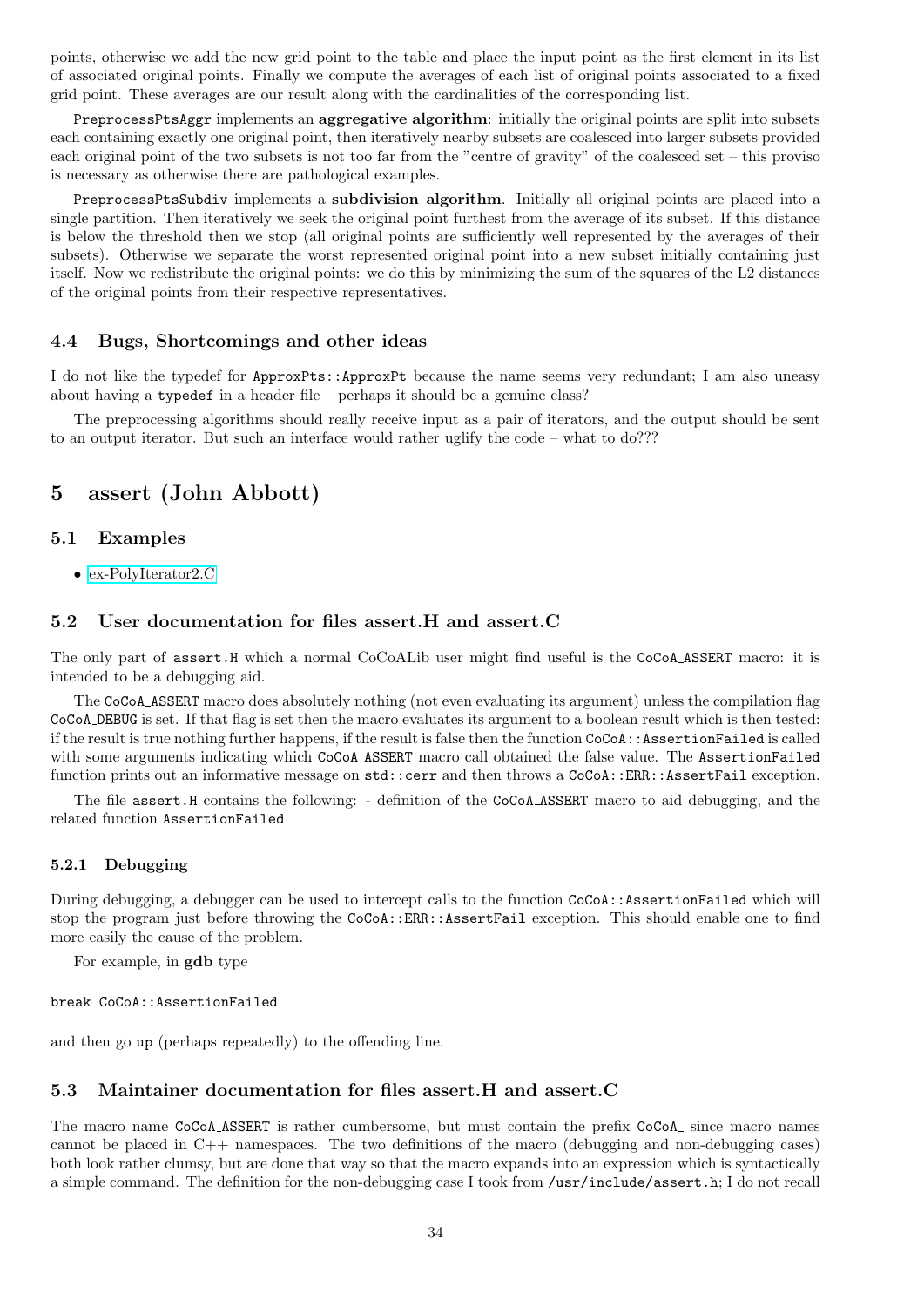where I got the definition for the debugging case, but the definition in /usr/include/assert.h looked to be gcc specific.

The purpose of the procedure AssertionFailed is explained above in the user documentation (to facilitate interception of failed assertions). The procedure never returns; instead it throws a CoCoALib exception with code ERR::AssertFail. Before throwing the exception it prints out a message on std::cerr summarising what the assertion was, and where it was. Note the non-standard way of throwing the CoCoA exception: this allows the ErrorInfo object to refer to the file and line where CoCoA ASSERT was called (rather then to the line in assert.C where CoCoA ERROR is called). The entire printed message is assembled into an ostringstream before being printed to ensure exception safety: either the whole message is printed or none of it is, since the printing step is an atomic operation.

# <span id="page-34-0"></span>5.4 Bugs, Shortcomings, and other ideas

Is the exception safe implementation of AssertionFailed excessive?

You have to use explicitly #ifdef CoCoA DEBUG if you want to have a loop or any other non-trivial piece of code executed only when debugging it turned on.

The following (simplified but real) code excerpt is mildly problematic:

```
{
  bool OK = \ldots;CoCoA_ASSERT(OK);
}
```
When compiled without debugging (*i.e.* CoCoA DEBUG is zero) the compiler (gcc-3) complains that the variable OK is unusued. It does not appear to be possible to make the macro "depend on its argument" in the non-debugging case without incurring the run-time cost of evaluating the argument (if the argument is just a variable the cost is negligible, but if it is a more complex expression then the cost could be considerable). The solution adopted was to modify the calling code like this:

```
{
  bool OK;
  OK = \ldots;CoCoA_ASSERT(OK);
}
```
Note that the apparently simpler code below will not work if the elided code  $(i.e.$  the  $\dots)$  has a side effect since the elided code will not be called at all in the non-debugging case:

```
{
  CoCoA_ASSERT(....);
}
```
**POSSIBLE SOLUTION:** maybe CoCoA ASSERT could compute size of  $(\ldots)$  in the non-debugging case – this should avoid evaluation of the argument, and will compile away to nothing.

# <span id="page-34-1"></span>6 BigInt (John Abbott)

#### <span id="page-34-2"></span>6.1 Examples

- [ex-BigInt1.C](../../examples/index.html#ex-BigInt1.C)
- [ex-BigInt2.C](../../examples/index.html#ex-BigInt2.C)
- [ex-BigInt3.C](../../examples/index.html#ex-BigInt3.C)
- [ex-GMPAllocator1.C](../../examples/index.html#ex-GMPAllocator1.C)
- [ex-GMPAllocator2.C](../../examples/index.html#ex-GMPAllocator2.C)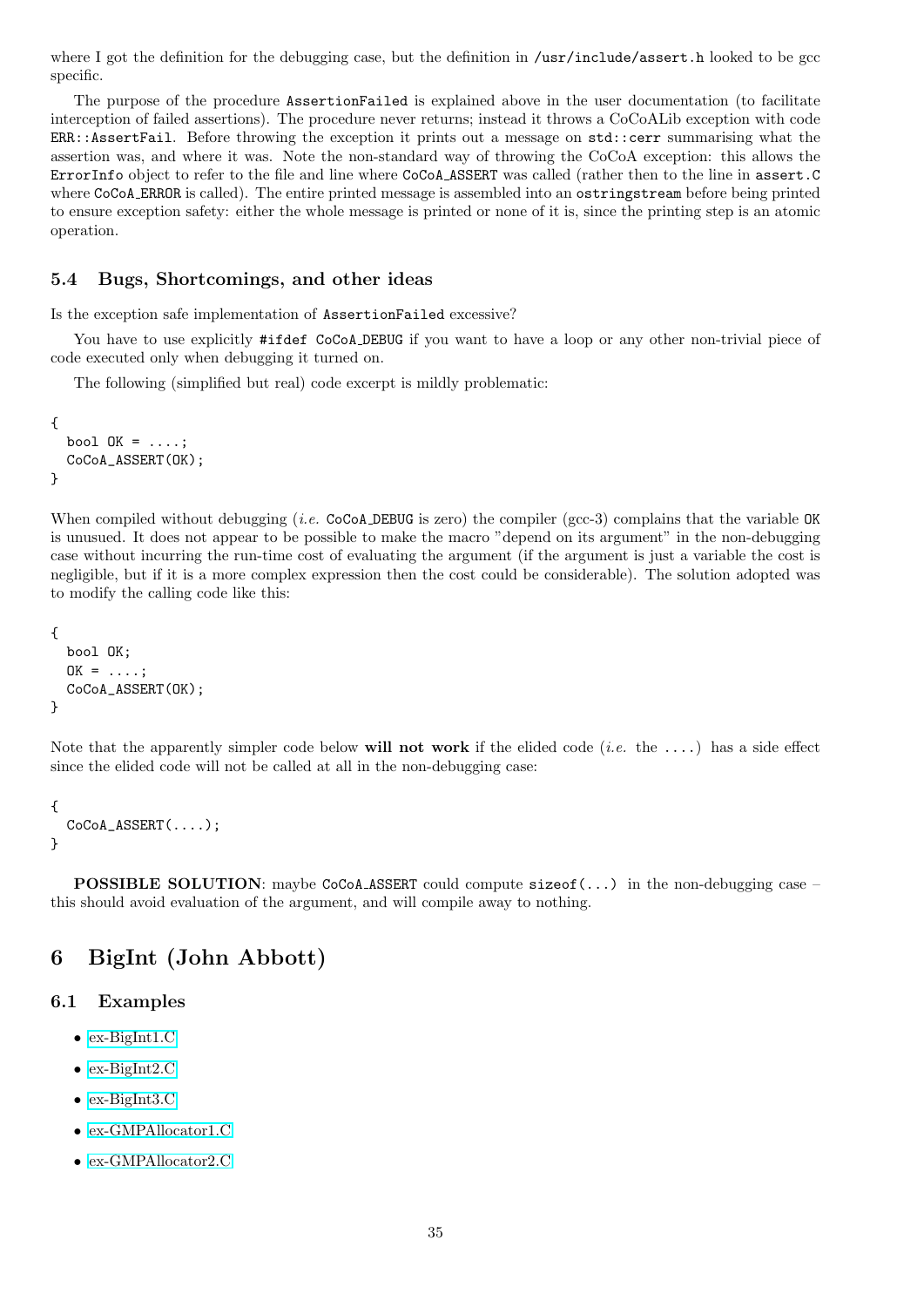# <span id="page-35-0"></span>6.2 User documentation

NOTE: for operations on values of type BigInt see IntOperations (Sec[.48\)](#page-94-4) and NumTheory (Sec[.63\)](#page-132-0)

#### <span id="page-35-1"></span>6.2.1 Generalities

The class BigInt is intended to represent integers of practically unlimited range. CoCoALib relies on an external library for handling big integers: currently it is based on the the GMP multiple precision library. This CoCoALib code simply forms the interface to the underlying big integer library.

Computations with BigInt values do not suffer from overflow, but they are significantly slower than with machine integers. All BigInt values are stored on the heap.

It is important not to confuse values of type BigInt with values of type RingElem (Sec[.86\)](#page-174-7) which happen to belong to the ring RingZZ (Sec[.95\)](#page-200-0). In summary, the operations available for RingElem (Sec[.86\)](#page-174-7) are those applicable to elements of any ordered commutative ring, whereas the range of operations on BigInt values is wider (since we have explicit knowledge of the type).

See BigRat (Sec[.7\)](#page-36-2) for representing and handling rational numbers.

#### <span id="page-35-2"></span>6.2.2 The Functions Available For Use

#### **Constructors**

A value of type BigInt may be created from:

- nothing, in which case the value is zero
- another value of type BigInt (its value is copied)
- a machine integer
- a string containing the decimal digits (optionally preceded by a minus sign)
- $\bullet$  a GMP mpz\_t value

Note: No direct constructor for creating a BigInt from a char\* is provided because it introduces an ambiguity in BigInt(0) – since 0 is valid as a char\*. However C++ will automatically convert a char\* into a std::string, so you can still use a C-string if you want.

#### Operations

NOTE: for operations on values of type BigInt see IntOperations (Sec[.48\)](#page-94-4)

- 1. Functions violating encapsulation
	- mpzref(n) this gives a (const) reference to the mpz\_t value inside a BigInt object. You should use this accessor very sparingly (but it is handy for calling GMP functions directly).

# <span id="page-35-3"></span>6.3 Maintainer Documentation

The implementation is structurally very simple, just rather long and tedious. The value of a BigInt object is represented as an mpz\_t; this is a private data member, but to facilitate interfacing with code which uses mpz\_t values directly I have supplied the two functions called mpzref which allow access to this data member.

The output function turned out to be trickier than one might guess. Part of the problem was wanting to respect the ostream settings.

Of course, input is a mess. Nothing clever here.

Check also the documentation for MachineInt (Sec[.53\)](#page-105-7) to understand how that class is used.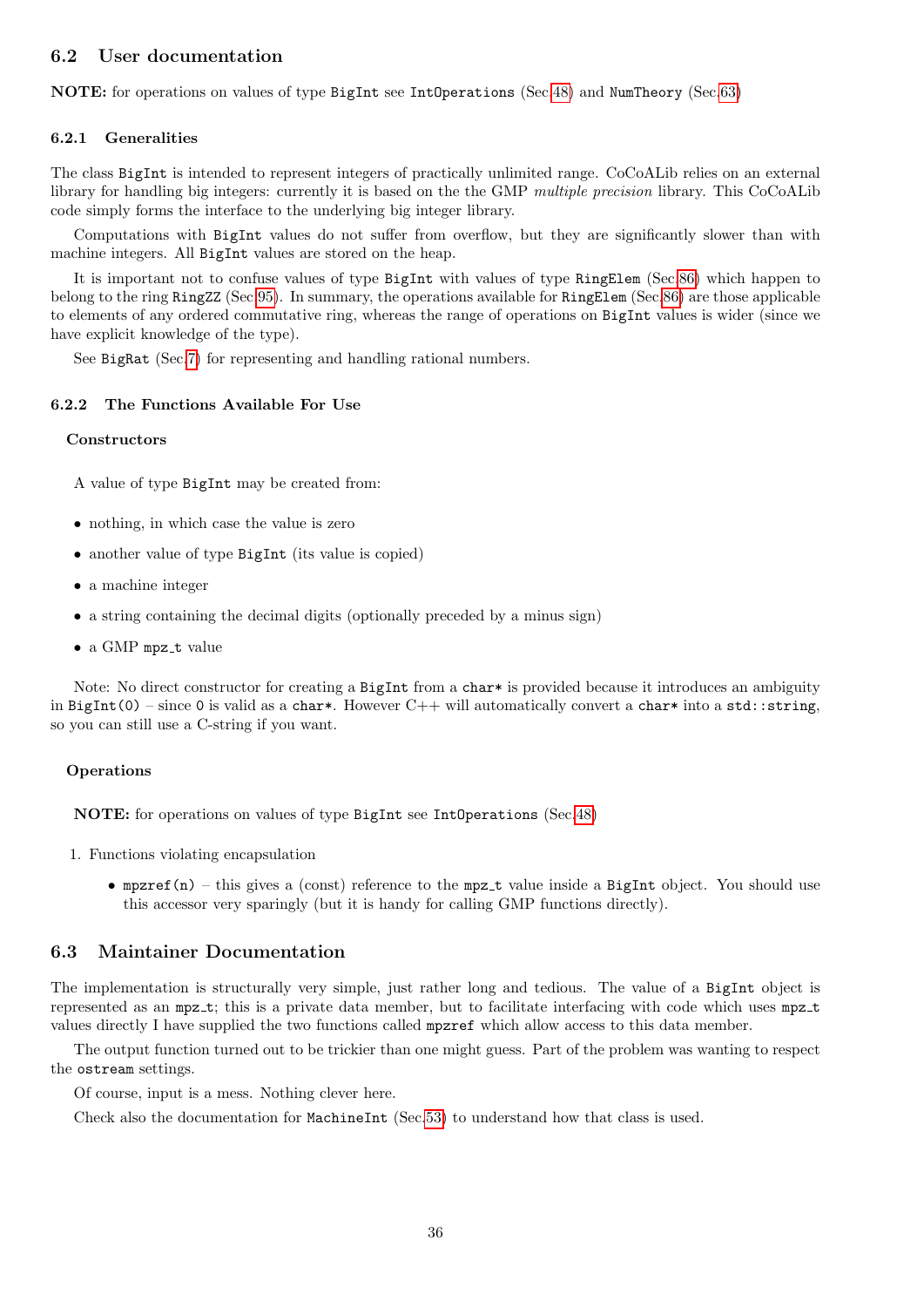## 6.4 Bugs, shortcomings and other ideas

Currently functions which return  $Big$  return  $Big$  values will copy the result (upon each return) – an attempt to avoid the waste with proxy classes caused a problem see [test-bug4.C](../../src/tests/test-bug4.C) Move semantics in C++11 should solve this.

The official GMP interface (mpz class) is certainly more efficient; should CoCoALib eventually switch to using mpz class? It seems most unlikely that GMP will be displaced from its position as the foremost library for big integer arithmetic, so such explicit dependence on it should not matter.

No bit operations: bit setting and checking, and/or/xor/not.

The code is long, tedious and unilluminating. Are there any volunteers to improve it?

## 6.5 Main changes

#### 2012

- May (v0.9951):
	- moved common operations on BigInt (Sec[.6\)](#page-34-0) and MachineInt (Sec[.53\)](#page-105-0) together into IntOperations 2011
- August (v0.9950):
	- class ZZ renamed into BigInt: avoid confusion with RingZZ (Sec[.95\)](#page-200-0) and its name in CoCoA system
	- random has changed (was random(lo,hi)): see random (Sec.??)

## <span id="page-36-0"></span>7 BigRat (John Abbott)

## 7.1 Examples

• [ex-BigRat1.C](../../examples/index.html#ex-BigRat1.C)

## 7.2 User documentation

#### 7.2.1 Generalities

The class BigRat is intended to represent (exact) rational numbers of practically unlimited range; it is currently based on the implementation in the GMP multiple precision library. This code forms the interface between Co-CoALib and the big integer/rational library upon which it relies. It seems most unlikely that GMP will be displaced from its position as the foremost library of this type; as a consequence the class BigRat may eventually be replaced by GMP's own C++ interface.

The usual arithmetic operations are available with standard  $C++$  syntax but generally these incur run-time overhead since results are returned through temporaries which are created and destroyed silently by the compiler. Thus if the variables a, b and c are each of type BigRat then  $a = b+c$ ; is a valid  $C++$  statement for placing the sum of b and c in a, but the sum is first computed into a hidden temporary which is then copied to a, and then finally the temporary is destroyed. As a general principle, the type BigRat is provided for convenience of representing rational values rather than for rapid computation.

There is an important exception to the natural syntax:  $\hat{\ }$  does not denote exponentiation; you must use the function power instead. We have chosen not to define operator<sup>o</sup> to perform exponentiation because it is too easy to write misleading code: for instance,  $a*b^2$  is interpreted by the compiler as  $(a*b)^2$ . There is no way to make the C++ compiler use the expected interpretation.

Arithmetic may also be performed between a BigRat and a machine integer or a BigInt (Sec[.6\)](#page-34-0). The result is always of type BigRat (even if the value turns out to be an integer). Do remember, though, that operations between two machine integers are handled directly by C++, and problems of overflow can occur.

It is important not to confuse values of type BigRat with values of type RingElem (Sec[.86\)](#page-174-0) which happen to belong to the ring RingQQ (Sec[.92\)](#page-195-0). The distinction is analogous to that between values of type BigInt (Sec[.6\)](#page-34-0) and value of type RingElem (Sec[.86\)](#page-174-0) which happen to belong to the ring RingZZ (Sec[.95\)](#page-200-0). In summary, the operations available for RingElem (Sec[.86\)](#page-174-0) are those applicable to elements of any ordered commutative ring, whereas the range of operations on BigRat values is wider (since we have explicit knowledge of the type).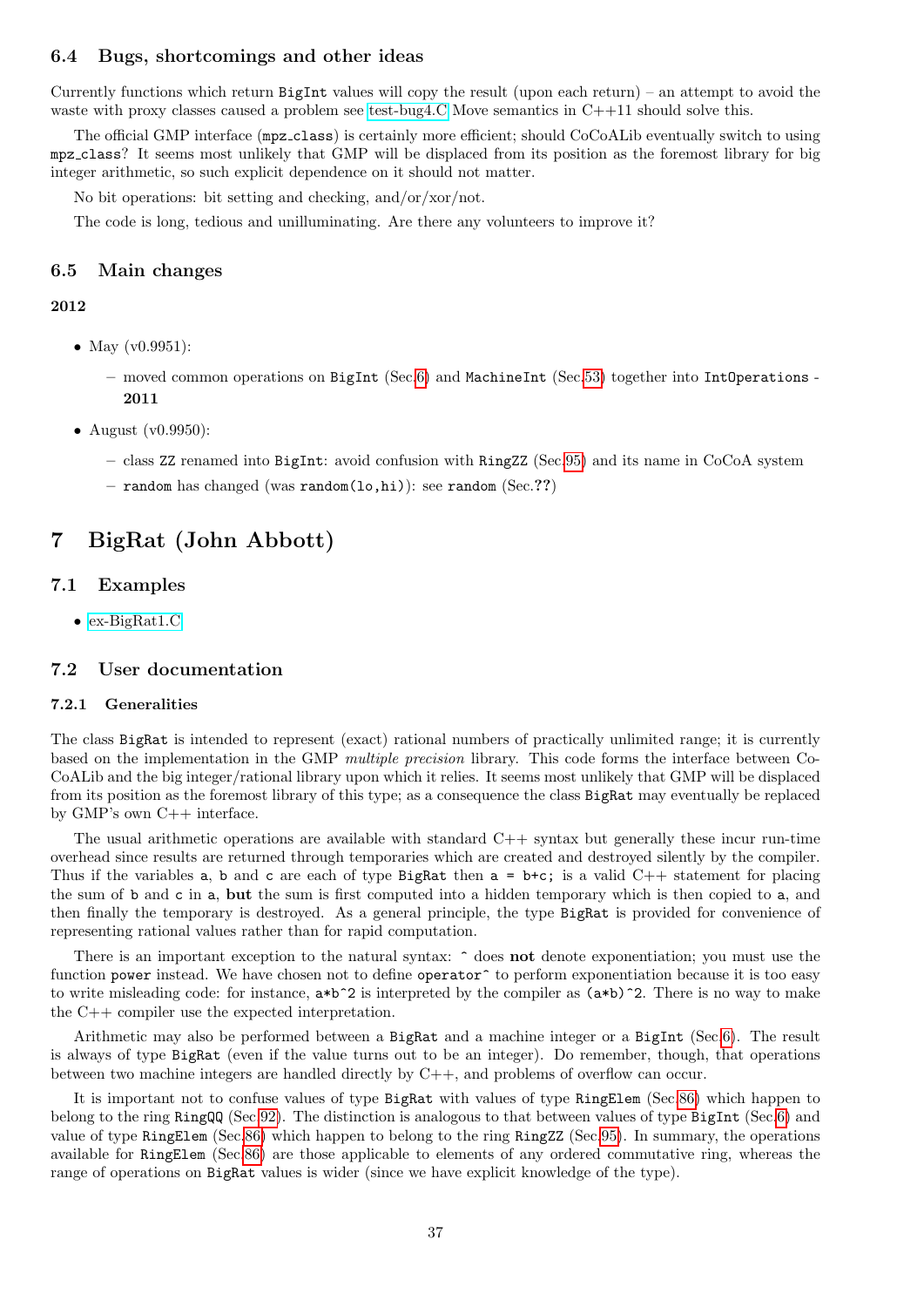## 7.2.2 The Functions Available For Use

#### **Constructors**

A value of type BigRat may be created from:

- nothing, in which case the value is zero
- another value of type BigRat (its value is copied)
- BigRat(n,d) a pair of integers (machine integers or BigInt (Sec[.6\)](#page-34-0)s) specifying numerator and denominator in that order
- BigRat(str) where str is a string of the form N or N/D where N is the decimal representation of the numerator and D that of the denominator
- BigRat(mpq\_value) copy a GMP rational (of type mpq\_t) into a BigRat; helps interfacing between CoCoALib and code using GMP directly.

The ctors BigRat(n,d) and BigRat(str) accept an optional arg BigRat::AlreadyReduced which asserts that the value is already reduced (i.e. positive denominator, and numerator and denominator are coprime). Use this feature only if you are absolutely certain that there is no common factor between the given numerator and denominator.

See Bugs section for why there is no ctor from a single integer, and also for why BigRat(0) is accepted by the compiler (but crashes at run-time).

## Infix operators

#### NOTE: similar to operations on BigInt – see IntOperations (Sec[.48\)](#page-94-0)

- 1. normal arithmetic (potentially inefficient because of temporaries)
	- $\bullet$  + the sum
	- $\bullet$  the difference
	- \* the product
	- / quotient
	- $\bullet$  = assignment
- 2. arithmetic and assignment
	- $\bullet$  +=, -=,  $\ast$ =, /= definitions as expected; LHS must be of type BigRat
- 3. arithmetic ordering
	- $\bullet$  ==, !=
	- $\bullet \lt, \lt;=, >, >=-$  comparison (using the normal arithmetic ordering) see also the cmp function below.
- 4. increment/decrement
	- $\bullet$  ++, -- (prefix, e.g.  $++a$ ) use these if you can
	- $\bullet$  ++,  $\bullet$  (postfix, e.g.  $a$ ++) avoid these if you can, as they create temporaries

#### More functions

- 1. query functions (all take 1 argument)
	- IsZero $(q)$  true iff q is zero
	- Is $One(q)$  true iff q is 1
	- IsMinusOne $(q)$  true iff q is -1
	- IsOneNum(q) true iff  $num(q)$  is 1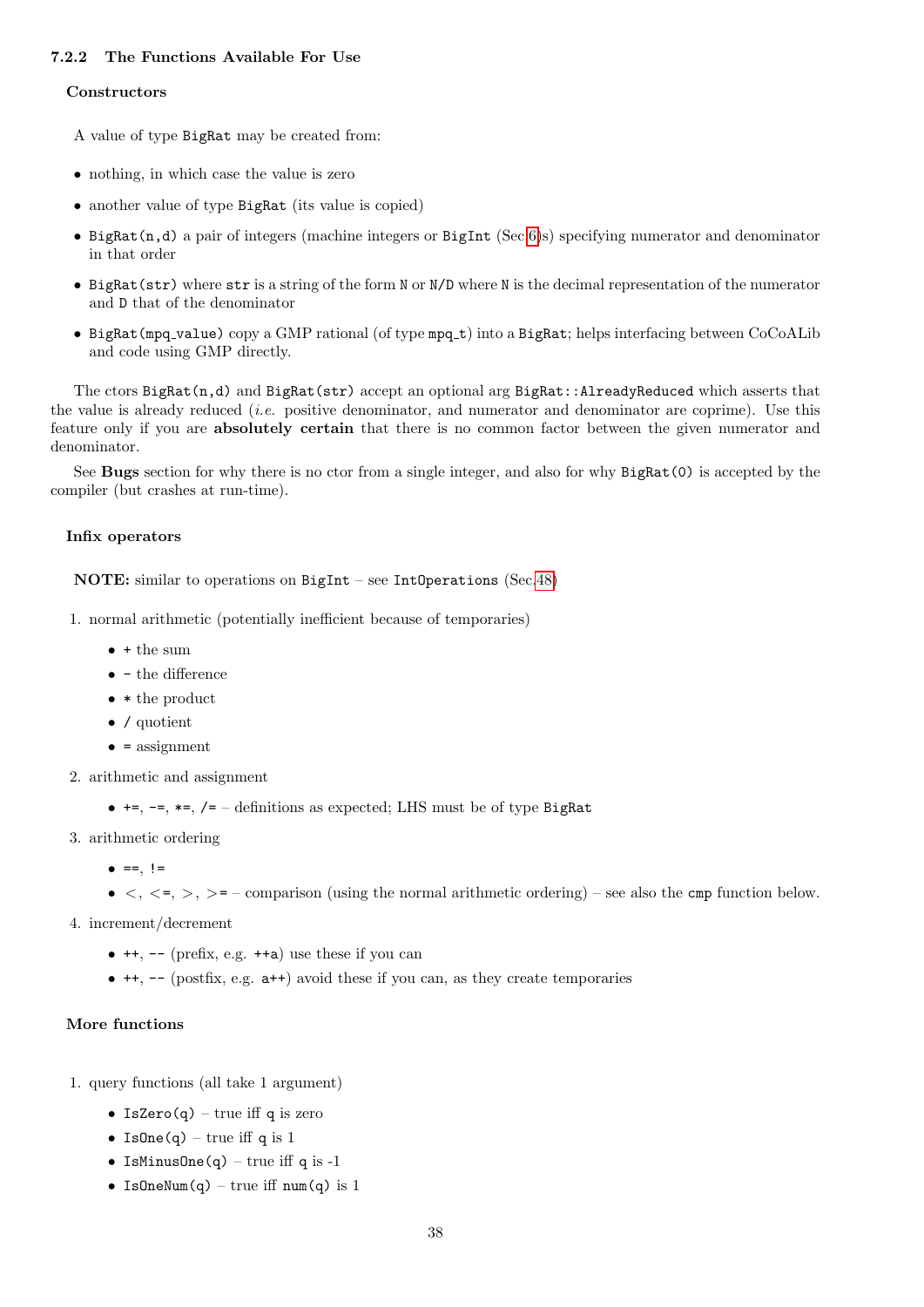- IsOneDen(q) true iff den(q) is  $1$
- sign(q) gives -1 (machine integer) to mean q is negative, 0 (machine integer) to mean q is zero,  $+1$ (machine integer) to mean q is positive.

#### 2. Exponentiation

- power(a, b) returns a to the power b (result is always a BigRat)
- 3. The cmp function (three way comparison)
	- cmp(a,b) returns an int which is  $\langle$  0 if a  $\langle$  b, or == 0 if a == b, or  $>$  0 if a  $>$  b.
	- CmpAbs(a,b) equivalent to  $cmp(abs(a),abs(b))$
- 4. Other functions
	- $abs(q)$  gives the absolute value of q
	- floor(q) returns a BigInt (Sec[.6\)](#page-34-0) for the greatest integer  $\leq$  q
	- ceil(q) returns a BigInt (Sec[.6\)](#page-34-0) for the least integer  $> = q$
	- round(q) returns a BigInt (Sec[.6\)](#page-34-0) which is the nearest to q (halves round the same way as in RoundDiv, see IntOperations (Sec[.48\)](#page-94-0))
	- num(q) returns a BigInt (Sec[.6\)](#page-34-0) which is the numerator of q
	- den(q) returns a positive BigInt (Sec[.6\)](#page-34-0) which is the denominator of q
	- $log(q)$  returns a double whose value is (approx) the natural logarithm of q
	- FloorLog2(q) -- same as ''FloorLogBase(q,2)
	- FloorLog10(q) -- same as ''FloorLogBase(q,10)
	- FloorLogBase(q,base) returns largest integer k such that power(base, k)  $\langle$  = abs(q)
	- mantissa(q) returns a double between 0.5 and 1 (excluded)
	- exponent $(a)$  –
- 5. Functions violating encapsulation
	- mpqref(n)– this gives a (const) reference to the mpq\_t value inside a BigRat object. You should use this accessor very sparingly!

## 7.3 Maintainer Documentation

Nothing very clever. Conversion from a string was a bit tedious.

Note that the ctor call  $Big(0)$  actually calls the ctor from a string. Unfortunately, this a  $C++$  "feature". It will result in a run-time error.

I have replaced the bodies of the BigRat ctors which take two integers as arguments by a call to the common body BigRat::myAssign. This does mean that some wasteful temporaries are created when either of the arguments is a machine integer. Time will tell whether this waste is intolerable.

## 7.4 Bugs, Shortcomings and other ideas

This code is probably not *exception safe*; I do not know what the  $mpq$  \* functions do when there is insufficient memory to proceed. Making the code *exception safe* could well be non-trivial: I suspect a sort of **auto**-ptr to an mpq\_t value might be needed.

Removed BigRat ctors from a single (machine) integer because too often I made the mistake of writing something like BigRat(1/2) instead of BigRat(1,2).

Should the BigRat ctor from string also accept numbers with decimal points? e.g. BigRat("3.14159")? We'll wait and see whether there is demand for this before implementing; note that GMP does **not** offer this capability.

## 7.5 Main changes

## 2011

• August (v0.9950): class QQ renamed into BigRat: to avoid confusion with RingQQ (Sec[.92\)](#page-195-0) and its name in CoCoA system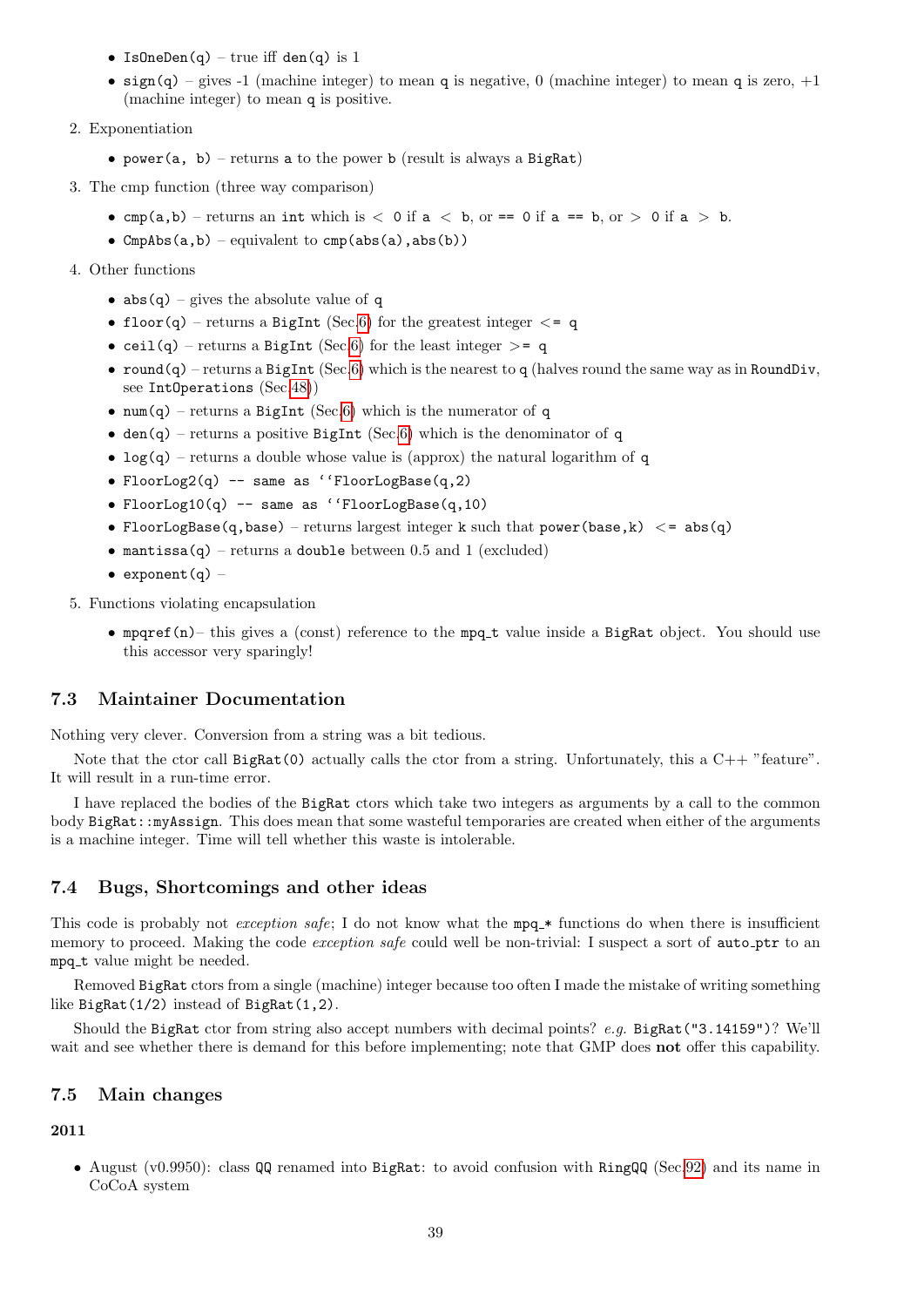# 8 bool3 (John Abbott)

## 8.1 User documentation for bool3

The class called bool3 implements a three-valued boolean: the possible values represent the notions *false*, *uncertain* and true. A variable of type bool3 has a default initial value of *uncertain*. To avoid problems with reserved words the three truth values are actually called:

> true3 false3 uncertain3

#### 8.1.1 Examples

• [ex-bool3.C](../../examples/index.html#ex-bool3.C)

#### 8.1.2 Constructors

- bool3(true) is the same as true3
- bool3(false) is the same as false3
- bool $3()$  is the same as uncertain3

To convert a normal bool to a bool3 value, you must call the ctor explicitly.

Nevertheless, a variable of type bool3 may be assigned a  $C++$  bool value (e.g. bool3 b3 = true;) in which case true maps to true3 and false to false3.

#### 8.1.3 Queries

There are three functions for testing the value of a bool3 expression: (note that these functions return a C++ bool value)

- IsTrue3(expr) true iff expr is true3
- IsFalse3( $expr$ ) true iff expr is false3
- IsUncertain3(expr) true iff expr is uncertain3

These functions are the only way of *converting* a **bool3** to a standard  $C++$  **bool** value – there is no automatic conversion from a bool3 value to a standard  $C++$  bool.

## 8.1.4 Operations on bool3

There are no arithmetic operations on bool3 values.

bool3 values may be printed in the usual way. The printed forms are: true3 false3 uncertain3.

#### 8.1.5 Comparison with BOOST library

Note that bool3 is not the same as BOOST's tribool, though the two are fairly similar. The principal differences are that bool3 does not have automatic conversion to bool, and there are no logical operations on bool3 whereas tribool does have some.

## 8.2 Maintainer documentation for bool3

The implementation is very simple. The only point to watch is that the order of the constants in the enum Bool3TruthValues was chosen to allow a simple implementation of the function cmp (which is currently removed from bool3.H, see Bugs and Shortcomings below). If you change the order, you will have to change the definition of cmp.

All functions/operations are implemented inline except for I/O. I have avoided const-ref arguments since it is surely cheaper simply to copy the enum value.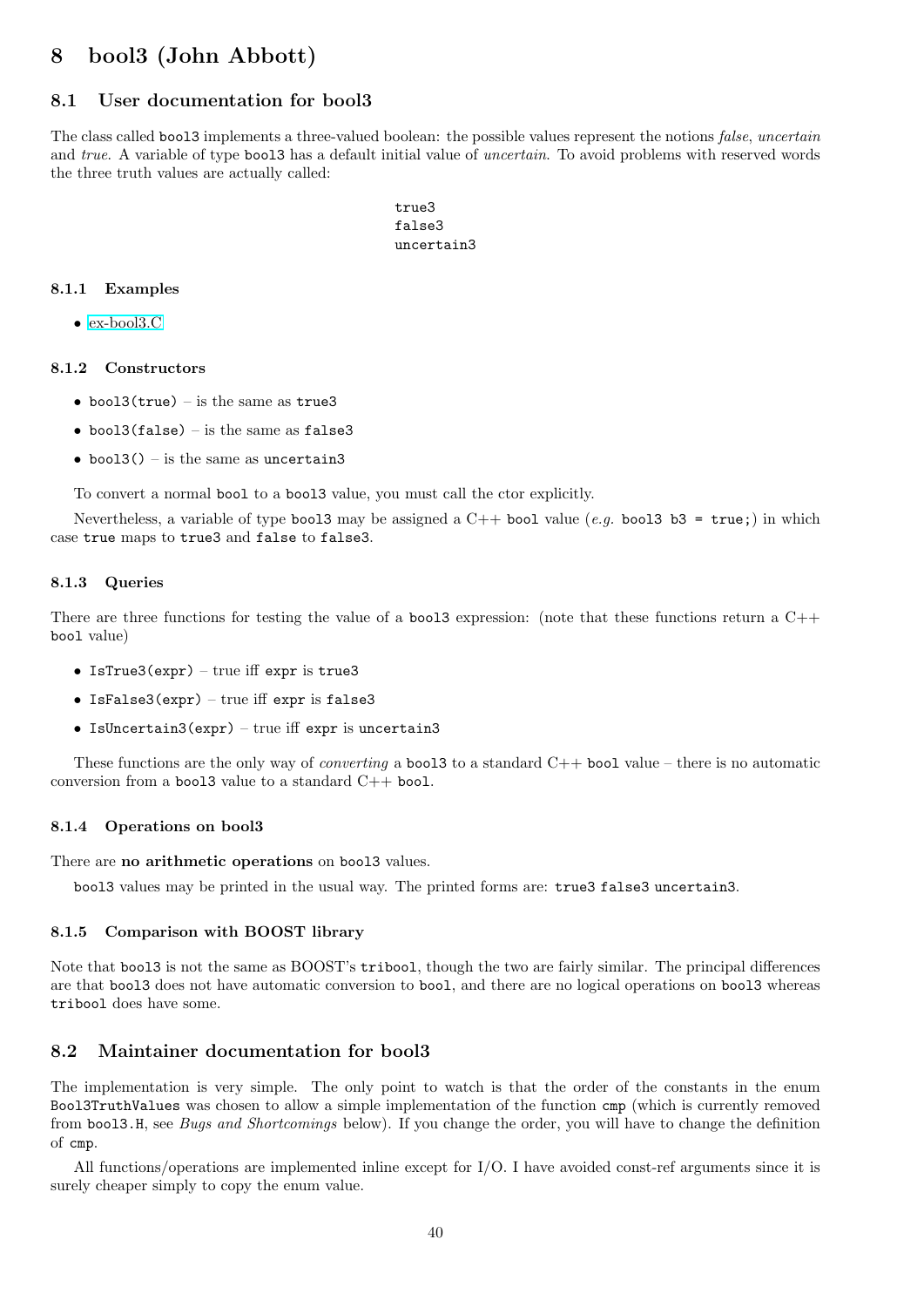### 8.3 Bugs, Shortcomings and other ideas

I made the bool3 ctor from bool explicit; if conversion from bool to bool3 is automatic then machine integer values match bool3 as well as they match MachineInt – be careful.

I do feel quite uneasy about disagreeing with BOOST's tribool design, but their example of a three-way if statement looks to me to be a recipe for programmer grief – one has to suppress the law of the excluded middle to read their code without finding it odd and surprising.

Boolean arithmetic operations are not defined since we have not needed them so far. It would be a simple matter, but I prefer to wait until there is a real need for such operations.

Is the cmp function ever going to be useful??? There was also a function cmp for comparing two bool3 values:

cmp(b1, b2) returns an int <0, =0 or >0 according as b1 <,=,> b2

(assuming this ordering: false  $3 <$  uncertain  $3 <$  true 3)

```
> friend int cmp(bool3 lhs, bool3 rhs); // must be friend function
> inline int cmp(bool3 lhs, bool3 rhs)
> {
> return lhs.myTruthValue - rhs.myTruthValue;
> }
```
## 9 BuildInfo (John Abbott)

### 9.1 Examples

- [ex-BuildInfo.C](../../examples/index.html#ex-BuildInfo.C)
- [ex-limits.C](../../examples/index.html#ex-limits.C)

## 9.2 User documentation

The constant in BuildInfo allows you to find out which version of CoCoALib you are using. The function BuildInfo::PrintAll prints out all the build information on the ostream passed in as argument – you should include this information whenever you report a bug.

There is one string constant which contains the version number of the library: it is of the form A.bcde where A is the major version, bc is the minor version, and de is the patch level. Note that there are always precisely 4 digits after the point (even if they are all zero).

• BuildInfo::version – a C string containing the CoCoALib version number.

NOTE: if you happen upon a copy of libcocoa.a and want to find out which version it is, you can use the following Unix/Linux command:

strings libcocoa.a | egrep "CoCoA::BuildInfo"

This should print out three lines informing you of the library version, the compiler used, and the compiler flags used when creating libcocoa.a.

#### 9.3 Maintainer documentation

I chose to put the constants and function in their own namespace to emphasise that they go together.

There are actually four string constants, but only one is supposed to be publicly accessible (because I cannot imagine why anyone would want access to the other three). I made the constants C strings because it seemed simpler than using  $C++$  strings. The three constants VersionMesg, CompilerMesg, and CompilerFlagsMesg contain the substring CoCoA::BuildInfo so that the egrep trick described above will produce the version/compiler information directly.

I made BuildInfo::PrintAll leave a blank line before and after its message so that it would stand out better from other output produced by the program.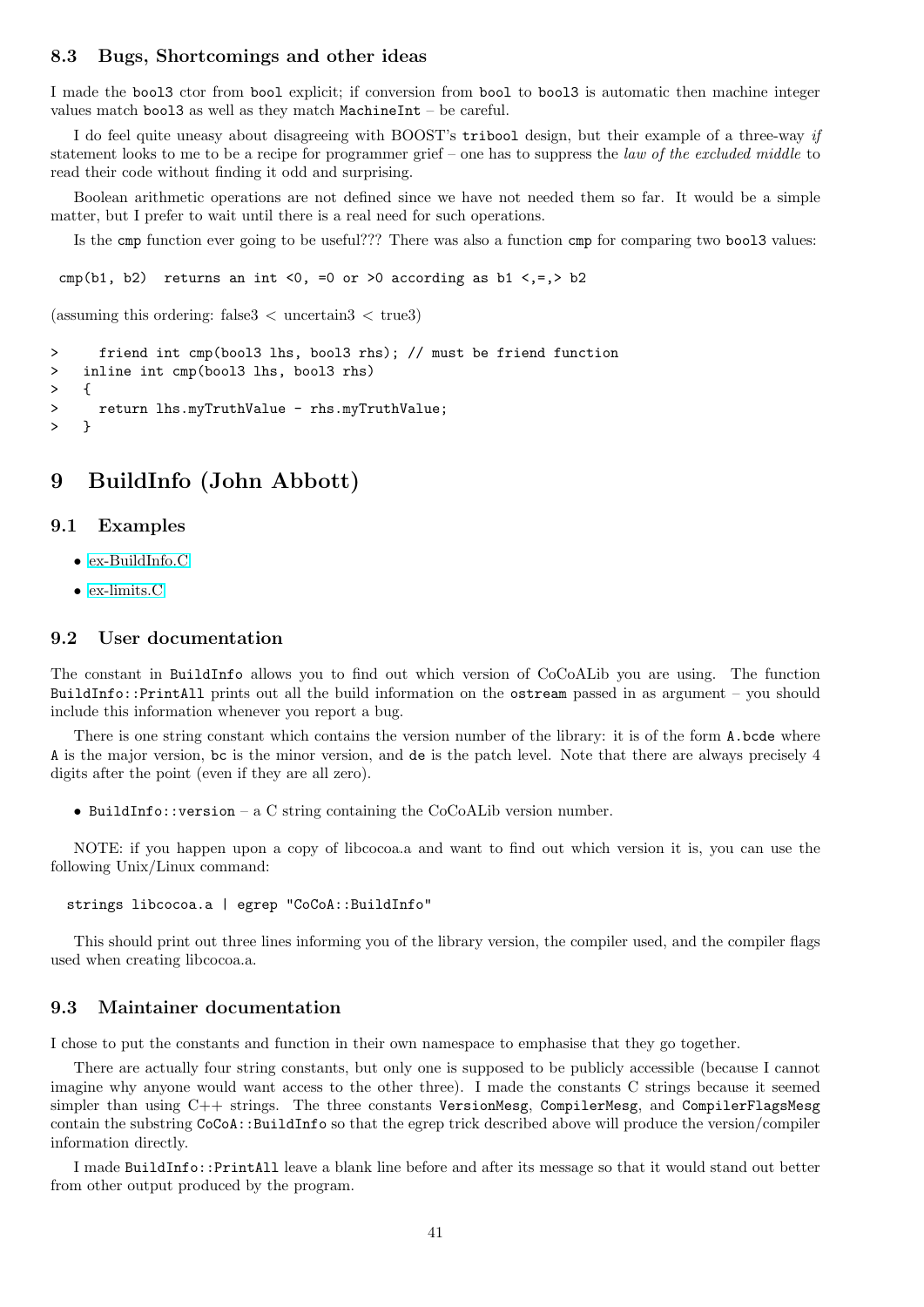## 9.4 Bugs, Shortcomings and other ideas

The constants are not  $C++$  strings – is this really a bug?

Should the three constants VersionMesg, CompilerMesg, and [CompilerFlagsMesg] be hidden or public? Until someone convinces me there is a good reason to make them public, they'll stay private.

# 10 BuiltInFunctions (code: Giovanni Lagorio, Anna M Bigatti; doc: Anna M. Bigatti)

## 10.1 Examples

• BuiltInFunctions.C and BuiltInOneLiners.C ;-)

## 10.2 User documentation

(Very rough set of notes about adding new functions to CoCoA-5)

Typical situation: I have a function FooFunc implemented in CoCoALib and want to make it a CoCoA-5 function (called FooFunc). There are these possible scenarios I might want in CoCoA-5:

- 1. a simple function (not overloaded) with CoCoA-5 data types
- 2. a simple function (not overloaded) with almost CoCoA-5 data types
- 3. an overloaded function (same name, works on different types)
- 4. a function with variable number of arguments
- 5. full flexibility

Examples:

- 1. IsInvertible (takes a RINGELEM returns a BOOL), LinSolve (takes two MAT returns a MAT).
- 2. CoeffOfTerm (takes two RINGELEM returns a RINGELEM, but in CoCoALib takes a PPMonoidElem (Sec.??) and a RingElem (Sec[.86\)](#page-174-0)), RingQQt (takes an INT – a BigInt for CoCoALib – but in CoCoALib takes a long).
- 3. GBasis (takes an IDEAL or MODULE)
- 4. indets (takes a RING or a RING and a STRING)
- 5. VersionInfo (returns a RECORD)

## 10.2.1 1 one-liner: DECLARE COCOALIB FUNCTION

This is the easiest case: the porting is implemented in just one line specifying:

- number of arguments
- name of the function
- input types

the return type is deduced by the omonymous CoCoALib function Example: from BuiltInOneLiners.C

DECLARE\_COCOALIB\_FUNCTION1(IsInvertible, RINGELEM) DECLARE\_COCOALIB\_FUNCTION2(LinSolve, MAT, MAT)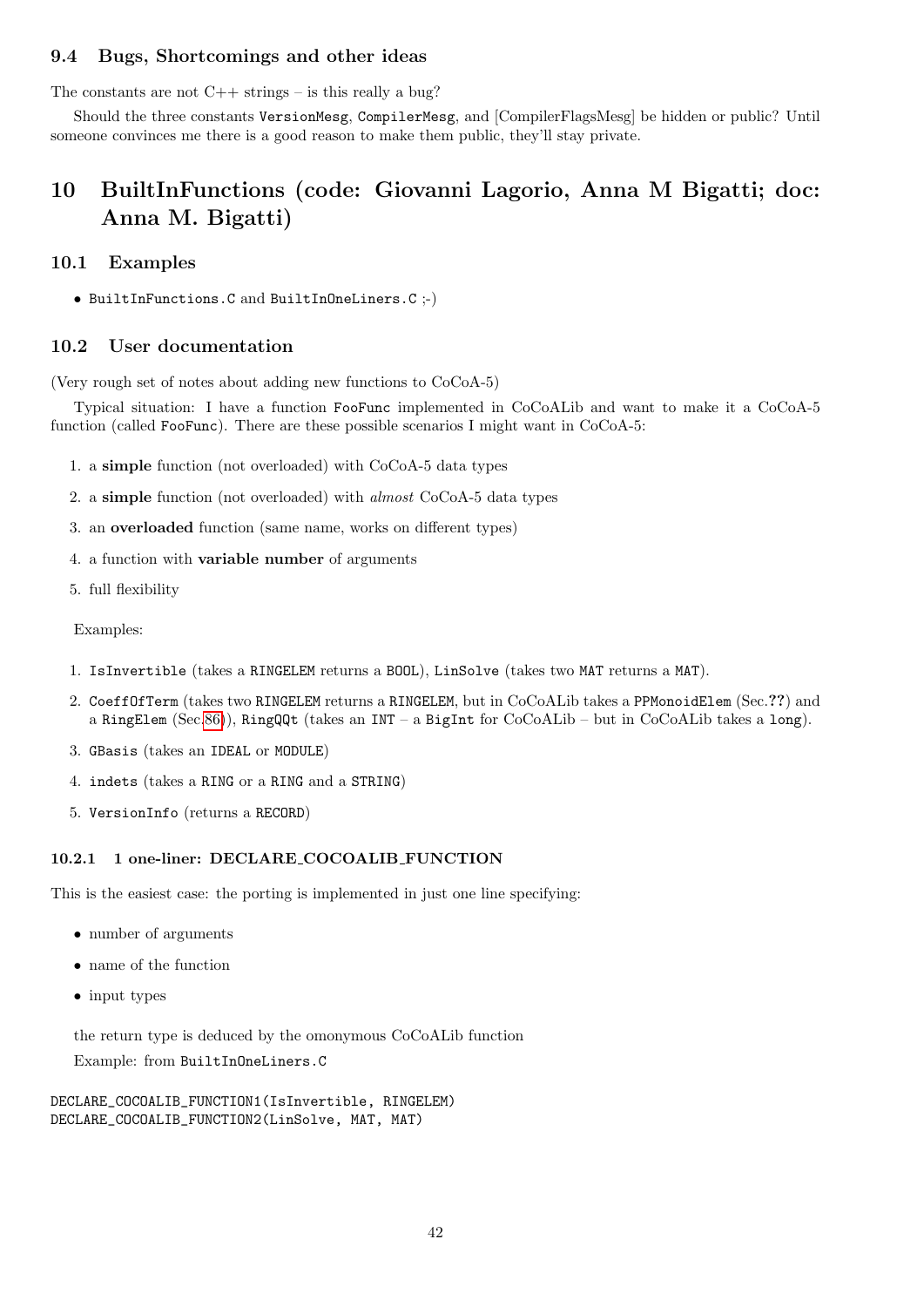#### 10.2.2 2 one-liner: DECLARE COCOALIBFORC5 FUNCTION

CoCoA-5 has a simpler (less structured) hierarchy of types, so, for example, PPMonoidElem (Sec.??)s are represented by RingElem (Sec[.86\)](#page-174-0)s, and machine integers (like long) are represented by BigInt (Sec[.6\)](#page-34-0).

So a function taking a non-existing type in CoCoA-5 has a intermediate implementation, FooFunc\_forC5, in CoCoALibSupplement.C with the CoCoA-5 datatypes. This should also mean that there is a good reason not to have such implementation available in CoCoALib itself (e.g. not mathematically clean, or inefficient).

Example: from BuiltInOneLiners.C

```
DECLARE_COCOALIBFORC5_FUNCTION1(RingQQt, INT)
DECLARE_COCOALIBFORC5_FUNCTION2(CoeffOfTerm, RINGELEM, RINGELEM)
```
#### 10.2.3 3 overloading

Allowing different types in input (with fixed number of arguments)

Example: from BuiltInFunctions.C (NB: END STD BUILTIN FUNCTION)

In CoCoA-5 GBasis takes an IDEAL or a MODULE

```
DECLARE_STD_BUILTIN_FUNCTION(GBasis, 1) {
  int which;
  intrusive_ptr<RightValue> x = runtimeEnv->evalArgAsT1orT2<IDEAL, MODULE>(ARG(0), which);
  switch (which) {
  case 1: return Value::from(GBasis(RefTo<ideal>(x)));
  default:return Value::from(TidyGens(RefTo<module>(x)));
  }
}
END_STD_BUILTIN_FUNCTION
In CoCoA-5 LT takes an IDEAL, a MODULE, a RINGELEM, or a MODULEELEM
DECLARE_STD_BUILTIN_FUNCTION(LT, 1) { // AMB
  int which;
  intrusive_ptr<RightValue> v = runtimeEnv->evalArgAsT1orT2orT3orT4<RINGELEM,
                                                                     MODULEELEM,
                                                                      IDEAL,
                                                                     MODULE>
                                                                  (ARG(0), which);switch (which) {
  case 1: return Value::from(LT_forC5(RefTo<RingElem>(v)));
  case 2: return Value::from(LT_forC5(RefTo<ModuleElem>(v)));
  case 3: return Value::from(LT(RefTo<ideal>(v)));
  case 4: return Value::from(LT(RefTo<module>(v)));
  default: throw RuntimeException(ERRORMissingCode(v),invocationExpression);
  }
}
END_STD_BUILTIN_FUNCTION
```
#### 10.2.4 4 variable number of arguments

Example: from BuiltInFunctions.C (NB: without END STD BUILTIN FUNCTION)

```
// variable number of args
DECLARE_ARITYCHECK_FUNCTION(indets) { return (1<=nArg) && (nArg<=2); }
DECLARE_BUILTIN_FUNCTION(indets) { // AMB+JAA
  invocationExpression->checkNumberOfArgs(1,2);
  intrusive_ptr<RING> R = runtimeEnv->evalArgAs<RING>(ARG(0));
  if (invocationExpression->args.size()==1)
    return Value::from(indets((runtimeEnv->evalArgAs<RING>(ARG(0)))->theRing));
  return Value::from(indets((runtimeEnv->evalArgAs<RING>(ARG(0)))->theRing,
                            runtimeEnv->evalArgAs<STRING>(ARG(1))->theString));
```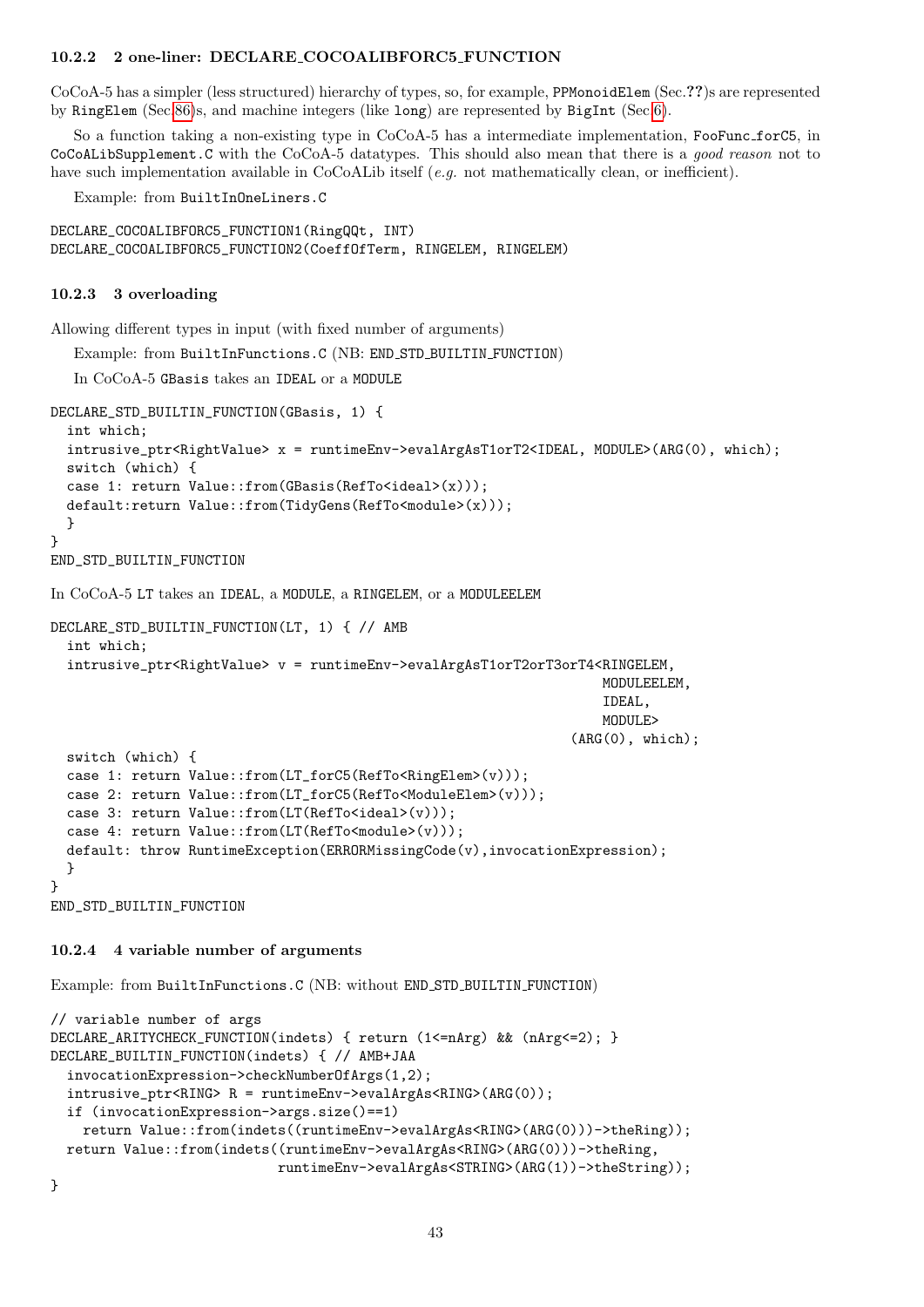### 10.2.5 5 other

VersionInfo (returns a RECORD)

Let TTTT (T1, T2, ..) be a CoCoA-5 type with corresponding CoCoALib type tttt.

- runtimeEnv->evalArgAs<TTTT>(ARG(0)); returns a pointer intrusive\_ptr<TTTT> which will be accessed as x->theTttt of CoCoALib type tttt.
- runtimeEnv->evalArgAsListOf<TTT>(ARG(1)); -all elements must be of type TTTT and returns vector<tttt>
- runtimeEnv->evalArgAsListOfRingElem(ARG(2),  $R$ ->theRing); all elements must be in the same ring (Sec[.83\)](#page-169-0) (accepts also INT and RAT).
- runtimeEnv->evalArgAsListOfRingElem(ARG(0)); guesses the ring
- runtimeEnv->evalArgAsT1orT2<T1,T2>(ARG(0), n) or
	- runtimeEnv->evalArgAsT1orT2orT3<T1,T2,T3>(ARG(0), n)
	- ... or ...
	- runtimeEnv->evalArgAsT1orT2orT3orT4orT5orT6orT7<T1,T2,T3,T4,T5,T6,T7>(ARG(0), n) returns a pointer intrusive  $ptr <$ RightValue  $>$  and puts in n the index of the type found. Throws a meaningful error is the type found is not in the list.
- RefTo<tttt>(v) where v is a intrusive\_ptr<RightValue> (generic right value): casts the pointer to specific type and call the reference  $\sim$  > theTttt of CoCoALib type tttt. (Defined in BuiltinFunctions.H)

```
DECLARE_STD_BUILTIN_FUNCTION(IsOne, 1) {
  int which;
  intrusive_ptr<RightValue> v = runtimeEnv->evalArgAsT1orT2orT3<INT,
                                                                 RAT,
                                                                 RINGELEM>
                                                              (ARG(0), which);switch (which) {
  case 1: return Value::from(IsOne(RefTo<BigInt>(v)));
  case 2: return Value::from(IsOne(RefTo<BigRat>(v)));
  case 3: return Value::from(IsOne(RefTo<RingElem>(v)));
  default: throw RuntimeException(ERRORMissingCode(v),invocationExpression);
  }
}
END STD BUILTIN FUNCTION
```
## 10.3 Maintainer documentation

\*For overloaded functions explicitely\*: Explicitely define all cases and make an extra default case for safety (gives protection in development when one type has been forgotten)

```
DECLARE_STD_BUILTIN_FUNCTION(LT, 1) {
```

```
int which;
  intrusive_ptr<RightValue> v = runtimeEnv->evalArgAsT1orT2orT3orT4<.....>
                                                                 (ARG(0), which);switch (which) {
  case 1: ...
  case 2: ...
  case 3: ...
  case 4: 1.default: throw RuntimeException(ERRORMissingCode(v),invocationExpression);
  }
}
END_STD_BUILTIN_FUNCTION
```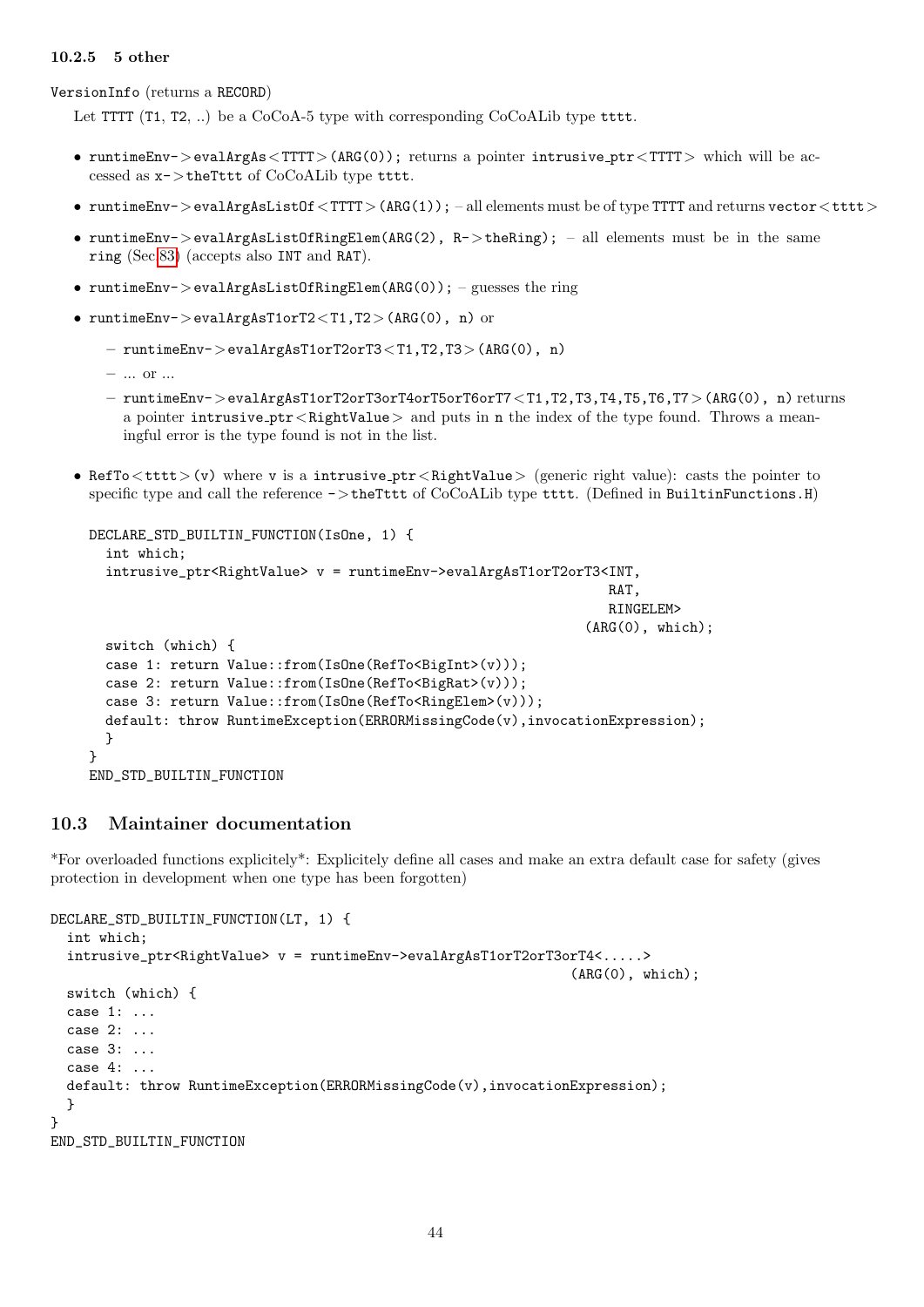## 10.4 Bugs, shortcomings and other ideas

- Can we make it even simpler?
- Should RefTo<tttt> work also for intrusive\_ptr<TTTT>?

## 10.5 Main changes

## 2014

- July (before ICMS in Seoul)
	- Type names have been changed from TtttValue to TTTT (e.g. IdealValue to IDEAL).
	- For overloaded functions: PtrCastTttt has been changed into RefTo<tttt> (e.g. PtrCastBigInt to RefTo<BigInt>, and PtrCastIdeal to RefTo<ideal>).
	- member field theInteger/theRational have been changed into theBigInt/theBigRat

# 11 CanonicalHom (John Abbott)

## 11.1 User Documentation for CanonicalHom

The function CanonicalHom can be used to create certain simple canonical homomorphisms. If it is unable to produce the required homomorphism then it will throw an exception of type ErrorInfo having error code ERR::CanonicalHom (see error (Sec[.25\)](#page-62-0)).

## 11.1.1 Examples

- [ex-RingHom1.C](../../examples/index.html#ex-RingHom1.C)
- [ex-RingHom2.C](../../examples/index.html#ex-RingHom2.C)
- [ex-RingHom5.C](../../examples/index.html#ex-RingHom5.C)

## 11.1.2 Constructors

In all cases the syntax is

• CanonicalHom(domain, codomain)

You can use CanonicalHom whenever the domain is RingZZ (Sec[.95\)](#page-200-0) or RingQQ (Sec[.92\)](#page-195-0), or if codomain is formed from domain in a single step. Here is a complete list of the cases when CanonicalHom will work:

- if domain == codomain then result is IdentityHom
- if domain is RingZZ (Sec[.95\)](#page-200-0) then result is ZZEmbeddingHom
- if domain is RingQQ (Sec[.92\)](#page-195-0) then result is QQEmbeddingHom (may be a partial hom)
- if codomain == FractionField(domain) then result is fraction field EmbeddingHom
- if domain == CoeffRing(codomain) then result is CoeffEmbeddingHom
- if codomain is a quotient of domain then result is QuotientingHom

## 11.2 Maintenance notes for CanonicalHom

Structurally simple and rather tedious. It is important that the cases of the domain being RingZZ (Sec[.95\)](#page-200-0) or RingQQ (Sec[.92\)](#page-195-0) are tested last because the other cases offer shortcuts (compared to ZZEmbeddingHom and QQEmbeddingHom).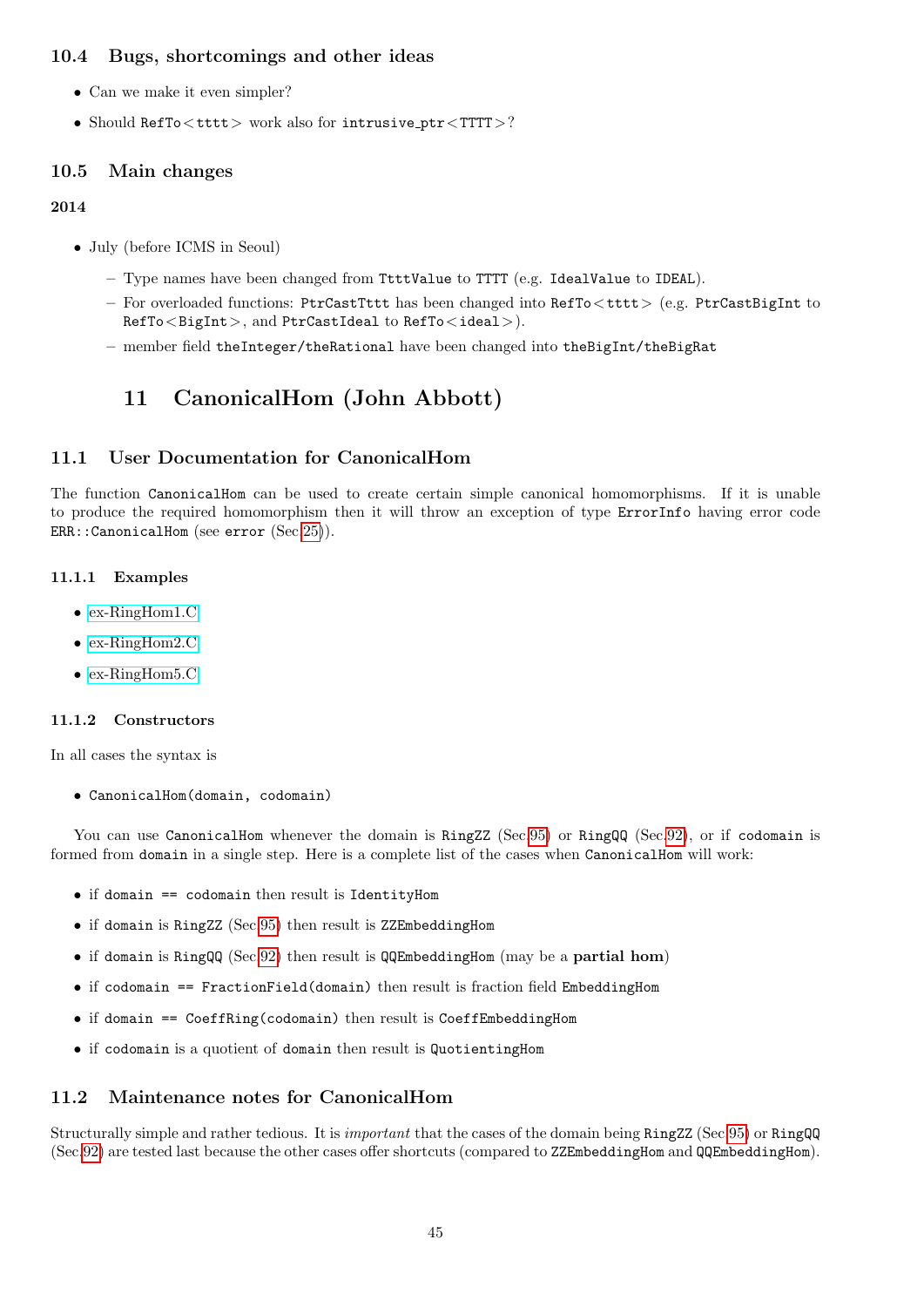## 11.3 Bugs, Shortcomings, etc

JAA does not like the structure of the code. Also the restriction to a "single step" seems artificial, but how to generalize this without perhaps producing annoying "semi-intelligent" code?

If you don't like goto, have a go at rewriting the implementation. I'll accept it so long as it is no more complicated than the current implementation!

Are there any missing cases?

# 12 CpuTimeLimit (John Abbott, Anna M. Bigatti)

## 12.1 Examples

- [ex-CpuTimeLimit1.C](../../examples/index.html#ex-CpuTimeLimit1.C)
- [ex-CpuTimeLimit2.C](../../examples/index.html#ex-CpuTimeLimit2.C)

## 12.2 User documentation for CpuTimeLimit

An object of type CpuTimeLimit may be used to "limit" the CPU time taken by a computation: if the computation takes too long then an exception (of type InterruptedByTimeout) is thrown.

More precisely, when creating a CpuTimeLimit object you must specify a time limit in seconds (as a double); there is currently an upper limit of one million seconds. When the CpuTimeLimit object is destroyed or deactivated the allowed time becomes unlimited.

IMPORTANT CoCoALib checks for timeout only when the function CheckForTimeout is called; note that the function CheckForInterrupt calls CheckForTimeout if no signal has been received, see interrupt (Sec[.47\)](#page-93-0).

So it is possible that CoCoALib does not immediately "notice" that timeout has occurred; this depends on how often CheckForTimeout is called.

#### 12.2.1 Constructor

There is just one constructor:

• CpuTimeLimit(seconds) where seconds is a positive double; monitoring of CPU use begins immediately

Monitoring of CPU use continues until the CpuTimeLimit object is destroyed of deactivated (see below).

#### 12.2.2 Operations

There are two operations:

- CheckForTimeout(context) does nothing unless timeout has occurred, when it throws a TimeoutException object; context is a string literal
- $\bullet$  deactivate (CpuLimiter) stops checking whether the CPU time is within limit

#### 12.2.3 Exception

There is one class for exceptions:

• TimeoutException(context) – the arg context is a string literal indicating where the timeout was detected (usually it is a good idea to use the name of the function which was interrupted)

The class TimeoutException derives from ErrorInfo.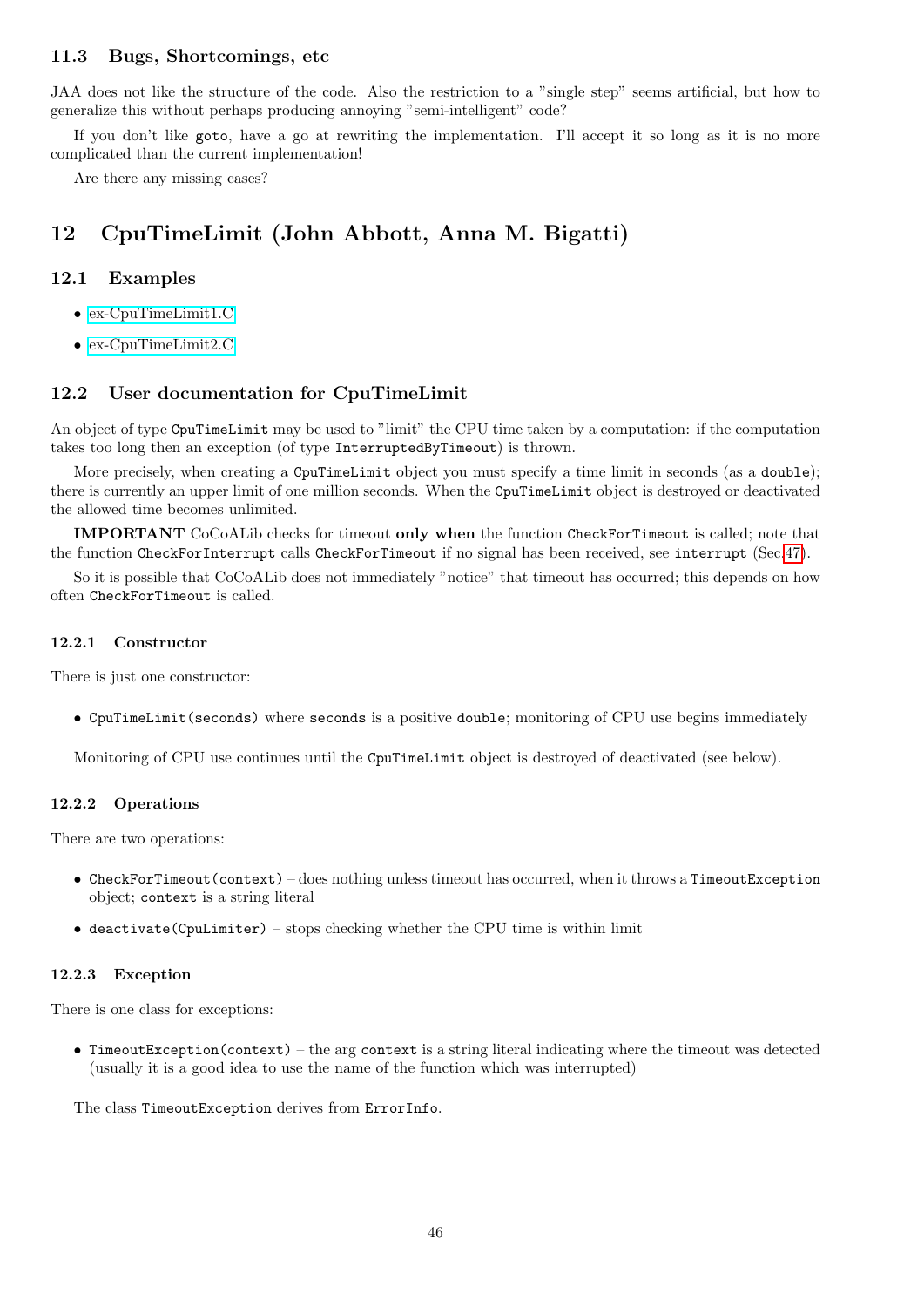## 12.3 Maintainer documentation

The main design idea is just to use a global variable called CPU TIME LIMIT (of type double) to store the CPU time when timeout will occur. THIS IS PROBABLY NOT THREADSAFE

If CPU TIME LIMIT is zero then there is no time limit.

The value of CPU TIME LIMIT is set by the ctor for CpuTimeLimit, and reset by the destructor. In the ctor, if there is already a timeout and the new timeout would occur after the existing one then the new timeout is reduced to be equal to the existing one.

An object of type CpuTimeLimit may be either "active" or "deactivated": the data member myPrevExpirationTime is made negative when the object becomes deactivated (see mem fn myDeactivate). Deactivation stops the process of checking CPU time: it restores CPU TIME LIMIT to its previous value. The dtor simply deactivates the object, then returns.

The data member myExpirationTime contains the max value which CpuTime() may attain before timeout is deemed to have occurred. Since timeout is noticed only when CheckForTimeout is called, the actual value of CpuTime() will be higher than the limit in myExpirationTime. The time difference may potentially be quite large.

The data member myPrevExpirationTime plays several roles:

- it is negative iff the CpuTimeLimit object has been deactivated
- it is zero if there was no active CoCoALib timeout before this CouTimeLimit object was created
- it is positive if there was an active CoCoALib timeout, and the value is this previous timeout.

The data member myPrevExpirationTime is used in the mem fn myDeactivate to restore CPU TIME LIMIT to its previous value.

## 12.4 Bugs, shortcomings and other ideas

New design seems to be cleaner than the SIGVTALRM-based first version. The penalty is the increased cost of CheckForInterrupt (which has to call CheckForTimeout).

I'm not sure how costly/inconvenient repeated calls to CpuTime() are. This design requires them.

The impl is unlikely to be truly threadsafe.

## 12.5 Main changes

## 2017

• July (v0.99560): first release; major revision

# 13 combinatorics (John Abbott, Anna M. Bigatti)

## 13.1 Examples

• [ex-empty.C](../../examples/index.html#ex-empty.C)

## 13.2 User documentation

Here are some basic combinatorial functions.

## 13.2.1 Operations

Random subsets and random tuples:

- RandomSubsetIndices(n) returns a random subset of  $\{0,1,2...$ , n-1}
- RandomSubsetIndices(n,r) returns a size r random subset of  $\{0,1,2...$ , n-1}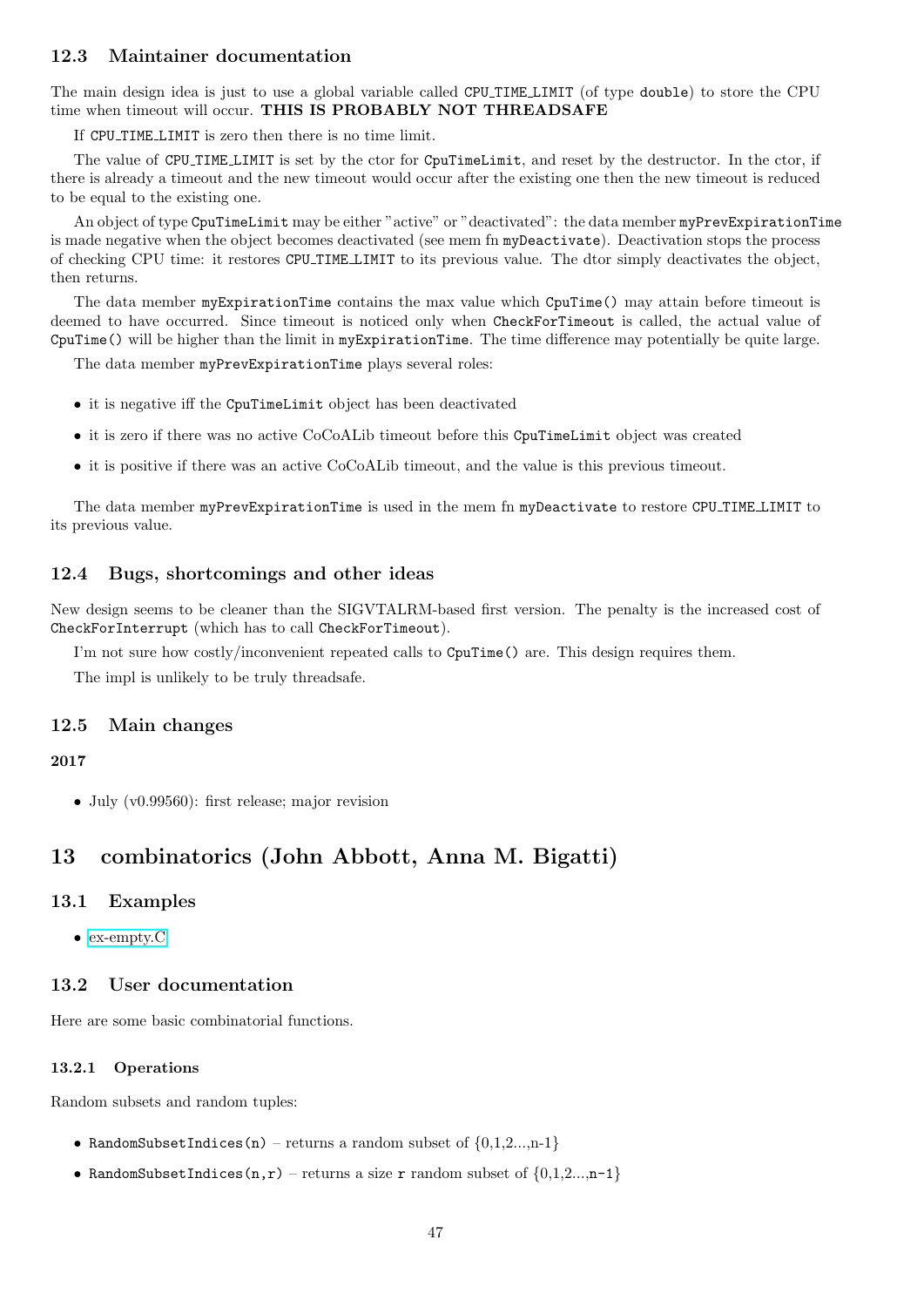• RandomTupleIndices(n,r) – returns a random r-tuple from  $\{0,1,2,...,n-1\}$ 

Notes: - the parameter **n** indicates the range  $\{0,1,2,...,n-1\}$  so that the integers produced are valid indices into a  $C++$  vector of size n. - the result is of type vector  $\langle \text{long} \rangle$  - the sampling is from a uniform distribution

## 13.3 Maintainer documentation

The algorithm for RandomSubsetIndices $(n,r)$  was taken from the Wikipedia page on "Reservoir Sorting".

## 13.4 Bugs, shortcomings and other ideas

Ugly fn names RandomSubsetIndices and RandomTupleIndices

## 13.5 Main changes

## 2015

• June (v0.99536): first version

# 14 config (John Abbott)

## 14.1 User documentation for files config.H

The file config.H defines certain *global* concepts which may be used by any of the files in CoCoALib; in particular, this will include any definitions needed to ensure platform independence. Consequently, every header file in the CoCoA library should include the header file CoCoA/config.H.

The file config.H contains the following:

- typedefs for SmallFpElem t and SmallFpLogElem t which are used in RingFpImpl and SmallFpImpl (and their Log counterparts)
- typedef for SmallExponent\_t which is used internally in some PPMonoid (Sec[.70\)](#page-145-0) implementations.

## 14.2 Maintainer documentation for files config.H and config.C

The typedef for SmallFpElem t fixes the choice of representing type for elements in a SmallFpImpl which are used to implement a RingFpImpl; the type SmallFpLogElem t does the same for SmallFpLogImpl and RingFpLogImpl. These types should be some size of unsigned integer; the best choices are probably platform dependent. If you want to try different choices, you will probably have to recompile the whole CoCoA library.

The typedef for SmallExponent t should be an unsigned integer type. It is used in the PPMonoid (Sec[.70\)](#page-145-0)s which use an "order vector".

## 14.3 Bugs, Shortcomings, and other ideas

Putting SmallFpElem\_t and SmallFpLog\_t here is ugly. How can I do it better?

Shouldn't these typedefs be moved to the corresponding \*.H files? What is the point of putting them here???

# 15 convert (John Abbott)

## 15.1 Examples

• [ex-convert1.C](../../examples/index.html#ex-convert1.C)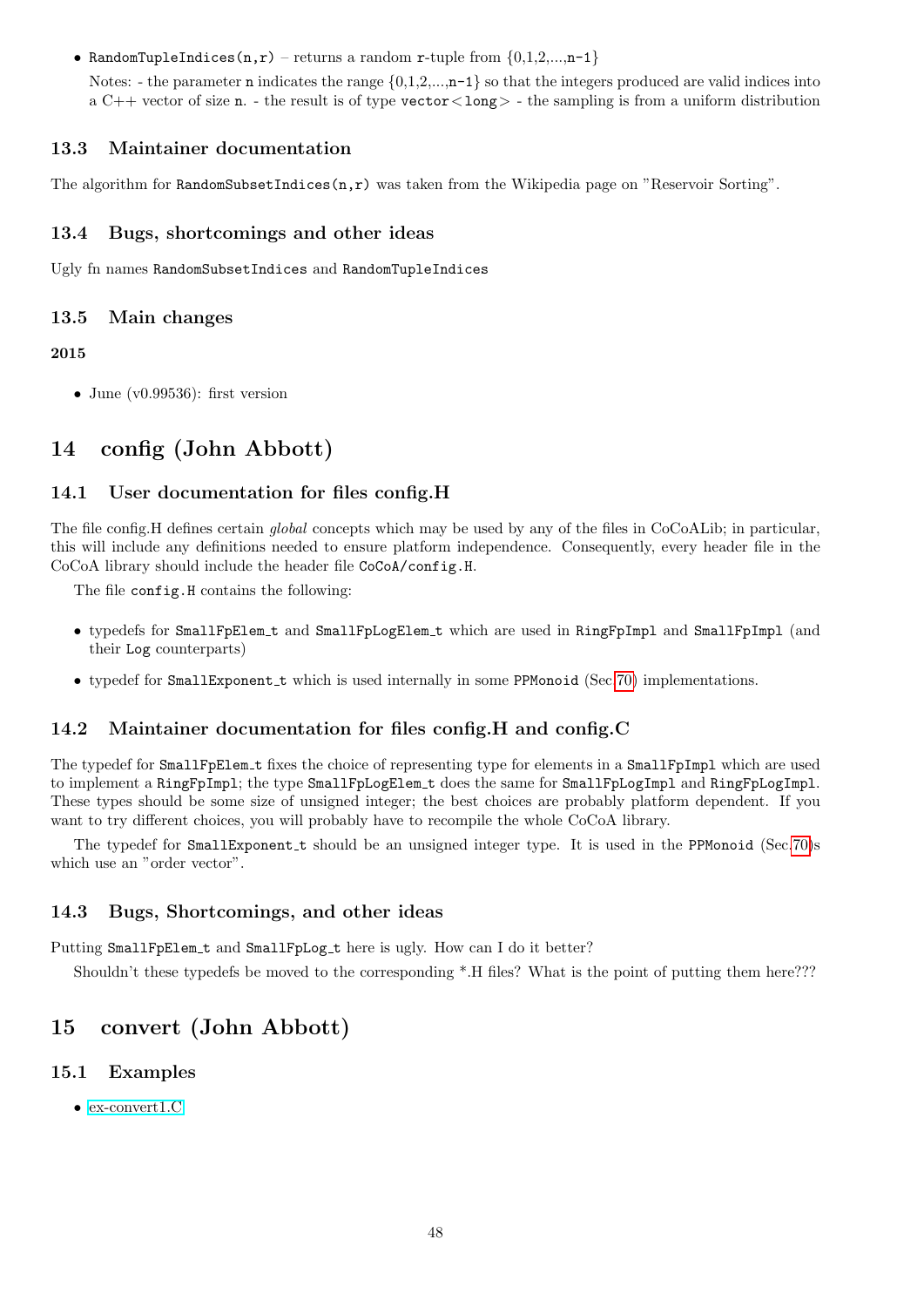## 15.2 User Documentation

The header file convert. H supplies several conversion functions. They are for converting a *numerical* value of one type into another numerical type (at least one of the types must be a CoCoALib type). There is also a way of safely converting machine integer values into other integral types.

There are two families of conversion functions:

- 1. ConvertTo<DestType>(src) the result is the converted value; if src cannot be converted then an error is thrown (with code ERR::BadConvert)
- 2. ConvertTo<DestType>(src, ErrMesg) the result is the converted value; if src cannot be converted then an error is thrown (with code ErrMesg typically created by calling "ErrorInfo(ERR::code, "fn name"))
- 3. IsConvertible(dest,src) the result is a boolean: true means the conversion was successful (and the result was placed in dest, the 1st arg)

Here is a summary of the conversions currently offered:

| $\overline{"\text{to" type}}$ | $\overline{\text{"from"}}$ type | notes                                |
|-------------------------------|---------------------------------|--------------------------------------|
| (unsigned) long               | BigInt $(Sec.6)$                |                                      |
| (unsigned) int                | BigInt $(Sec.6)$                |                                      |
| (unsigned) long               | BigRat $(Sec.7)$                |                                      |
| (unsigned) int                | BigRat $(Sec.7)$                |                                      |
| long                          | RingElem (Sec.86)               | equiv to IsInteger $\&$ range check  |
| BigInt $(Sec.6)$              | RingElem (Sec.86)               | same as IsInteger                    |
| BigRat $(Sec.7)$              | RingElem (Sec.86)               | same as IsRational                   |
| long                          | double                          | value must be integral $\&$ in range |
| BigInt $(Sec.6)$              | double                          |                                      |
| BigRat (Sec.7)                | double                          |                                      |
| double                        | BigInt $(Sec.6)$                | may have rounding error!!            |
| double                        | BigRat $(Sec.7)$                | may have rounding error!!            |

NOTE 1: Conversion to a string can be achieved via ostringstream:

```
ostringstream buffer;
buffer << value;
const string& ConvertedValue = buffer.str();
```
NOTE 2: Conversion fails if overflow occurs. Currently converting a non-zero BigRat to a double does not fail if the closest double is 0.

#### NumericCast

There is a templated class called NumericCast; it is roughly analogous to BOOST::numeric\_cast, and will eventually be replaced by direct use of this BOOST feature. It is to be used for converting safely from one machine integer type to another: the conversion succeeds only if the value supplied can be represented by the destination type. In case of failure an ERR::BadConvert exception is thrown.

### 15.3 Maintenance notes for convert

The ConvertTo fns simply call the corresponding IsConvertible function – indeed a template implementation is appropriate here.

Only some combinations of IsConvertible functions are present so far.

The class NumericCast has a single template argument, and the constructor has a separate template argument to allow the "natural syntax" like that of static cast (or BOOST's numeric cast). I used a class rather than a templated function because a function would have required the user to specify two template arguments (i.e. unnatural syntax). I don't know if this is the best way to achieve what I want, but it is simple enough that there are obviously no deficiencies.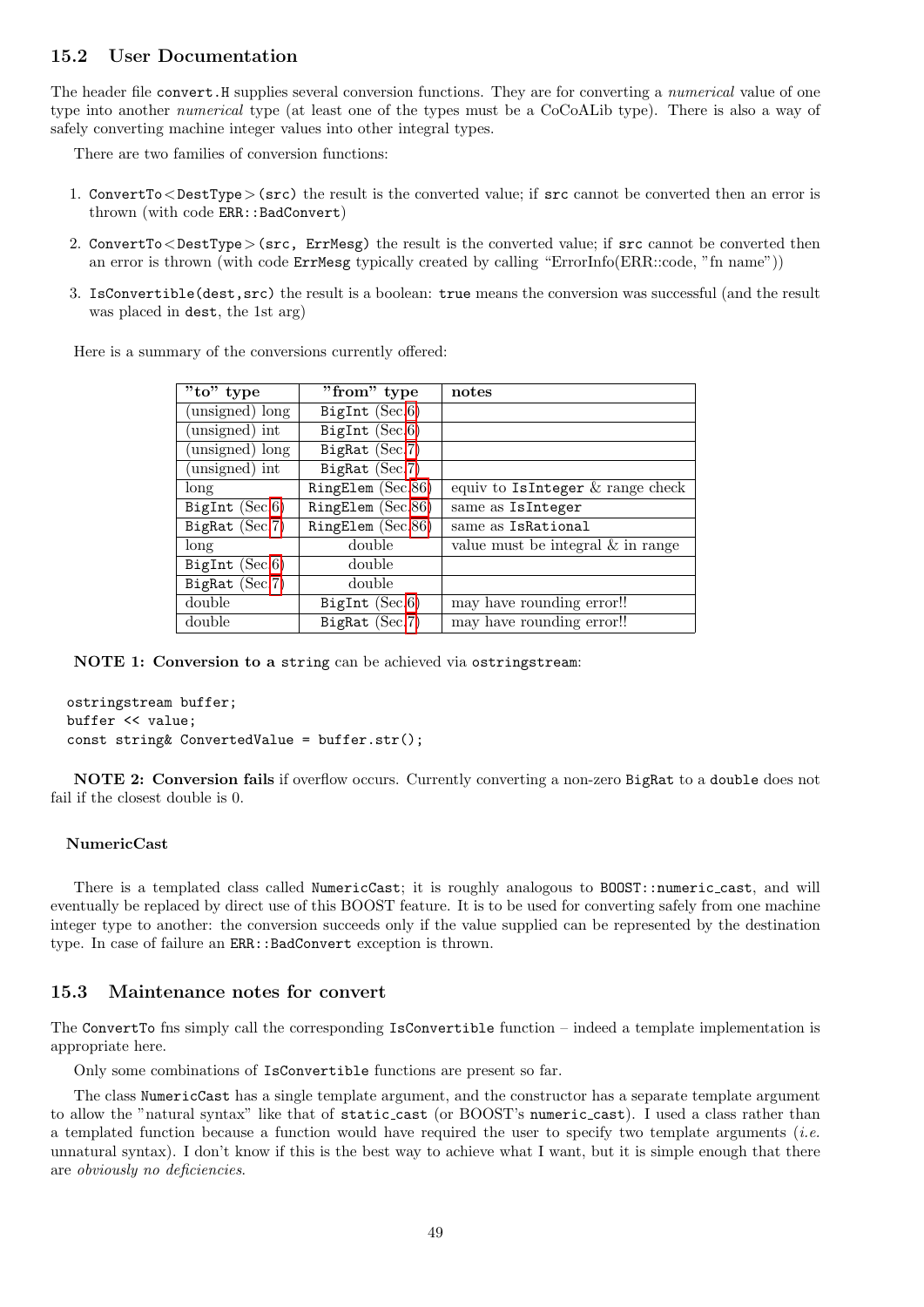### 15.4 Bugs, Shortcomings, etc

Conversion to  $C_{++}$  integral types other than (unsigned) int/long is not yet supported. Indeed the IsConvertible functions are a hotch potch, but how can it be done better?

BOOST has numeric cast which is like NumericCast for built in numerical types. Sooner or later we should use that.

Should conversion of BigRat to double ignore underflow, or should it fail?

## 16 debug-new (John Abbott)

#### 16.1 User documentation

debug new.C is distributed with CoCoALib, but is not really part of the library proper. Together with the standalone program leak checker (Sec[.50\)](#page-102-0) it can help identify incorrect memory use (e.g. leaks). If you want to use debug new to find a memory use problem, you may find it enough simply to see the section Example below.

The purpose of debug new is to assist in tracking down memory use problems: most particularly leaks and writing just outside the block allocated; it is **not currently able** to help in detecting writes to deleted blocks. It works by intercepting all calls to global new/delete. Memory blocks are given small margins (invisible to the user) which are used to help detect writes just outside the legitimately allocated block.

debug new works by printing out a log message for every memory allocation and deallocation. Error messages are printed whenever something awry has been found. The output can easily become enormous, so it is best to send the output to a file. All log messages start with the string

[debug\_new]

and error messages start with the string

[debug\_new] ERROR

so they can be found easily. Most messages include a brief summary of the amount of memory currently in use, the total amount allocated and deallocated, and the maximum amount of memory in use up to that point.

#### 16.1.1 Finding memory leaks

To use debug new to help track down memory leaks, you must employ the program called leak checker (included in this distribution) to process the output produced by your program linked with debug new.o. See leak checker (Sec[.50\)](#page-102-0) for full details. Your program output should be put in a file, say called memchk. Then executing leak checker memchk will print out a summary of how many alloc/free messages were found, and how many unpaired ones were found. The file *memchk* is modified if unpaired alloc/free messages were found: an exclamation mark is placed immediately after the word ALLOC (where previously there was a space), thus a search for ALLOC! will find all unpaired allocation messages.

Each call to new/delete is given a sequence number (printed as seq=...). This information can be used when debugging. Suppose, for instance, that leak checker discovers that the 500th call to new never had a matching delete. At the start of your program  $(e.g. I$  suggest immediately after you created the debug new::PrintTrace object) insert a call to

#### debug\_new::InterceptNew(500);

Now use the debugger to set a breakpoint in debug new::intercepted and start your program. The breakpoint will be reached during the 500th call to new. Examining the running program's stack should fairly quickly identify precisely who requested the memory that was never returned. Obviously it is necessary to compile your program as well as debug new.C with the debugger option set before using the debugger!

Analogously there is a function debug new::InterceptDelete(N) which calls debug new::intercepted during the Nth call to operator delete.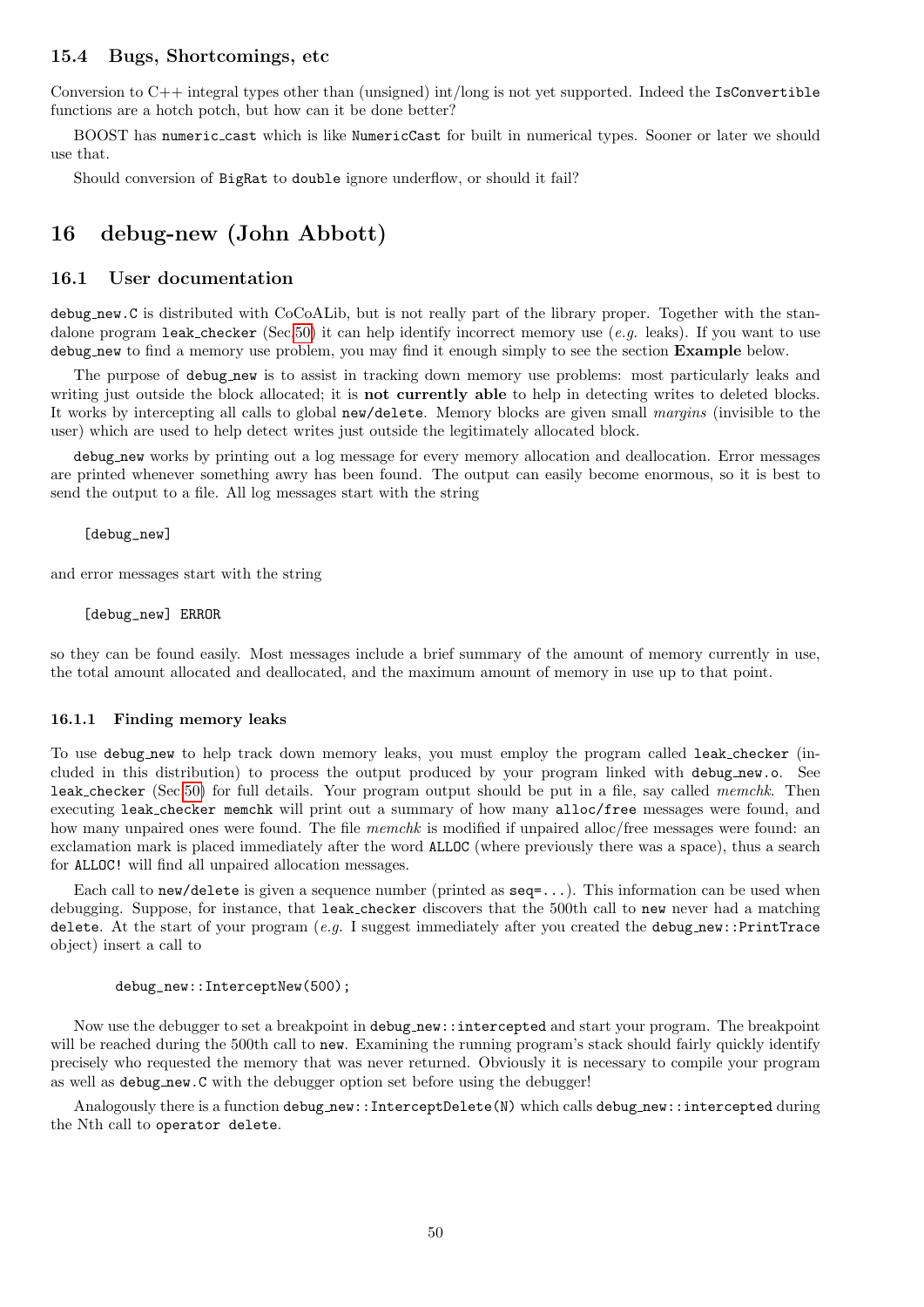#### 16.1.2 Example

Try detecting the (obvious) memory problems in this program.

```
#include <iostream>
#include "CoCoA/debug_new.H"
int main()
{
  debug_new::PrintTrace TraceNewAndDelete; // merely activates logging of new/delete
  std::cout << "Starting main" << std::endl;
  \text{int} * \text{pi1} = \text{new int}(1);
  int* pi2 = new int(2);
  pi1[4] = 17;
  pi1 = \pi2:
  delete pi2;
  delete pi1;
  std::cout << "Ending main" << std::endl;
  return 0;
}
```
Make sure that debug new. o exists *(i.e.* the debug new program has been compiled). Compile this program, and link with debug new.o. For instance, if the program is in the file prog.C then a command like this should suffice:

#### g++ -g -ICoCoALib/include prog.C -o prog debug\_new.o

Now run ./prog  $>\&$  memchk and see the debugging messages printed out into memchk; note that the debugging messages are printed on cerr/stderr (hence the use of  $>\&$  to redirect the output). In this case the output is relatively brief, but it can be huge, so it is best to send it to a file. Now look at the messages printed in memchk.

The *probable double delete* is easily detected: it happens in the second call to delete (seq=2). We locate the troublesome call to delete by adding a line in main immediately after the declaration of the TraceNewAndDelete local variable

#### debug\_new::InterceptDelete(2); // intercept 2nd call to delete

Now recompile, and use the debugger to trap execution in the function debug new::intercepted, then start the program running under the debugger. When the trap springs, we can walk up the call stack and quickly learn that delete pi1; is the culprit. We can also see that the value of pi1 at the time it was deleted is equal the value originally assigned to pi2.

Let's pretend that it is not obvious why delete pi1; should cause trouble. So we must investigate further to find the cause. Here is what we can do. Comment out the troublesome delete  $(i.e.$  delete pi1;), and also the call to InterceptDelete. Recompile and run again, sending all the output into the file memchk (the previous contents are now old hat). Now run the leak checker (Sec[.50\)](#page-102-0) program on the file memchk using this command: (make sure leak\_checker has been compiled:  $g++$  leak\_checker. C -o leak\_checker)

#### ./leak\_checker memchk

It will print out a short summary of the new/delete logs it has found, including a message that some unmatched calls exist. By following the instructions in leak checker (Sec[.50\)](#page-102-0) we discover that the unfreed block is the one allocated in the line  $\dots$  pi1 = new  $\dots$  Combining this information with the *double delete* error for the line delete pi1 we can conclude that the pointer pi1 has been overwritten with the value of pi2 somewhere. At this point debug new and leak checker can give no further help, and you must use other means to locate where the value gets overwritten (e.g. the watch facility of gdb; try it!).

WARNING debug new handles all new/delete requests including those arising from the initialization of static variables within functions (and also those arising from within the system libraries). The leak checker (Sec[.50\)](#page-102-0) program will mark these as unfreed blocks because they are freed only after main has exited (and so cannot be tracked by debug\_new).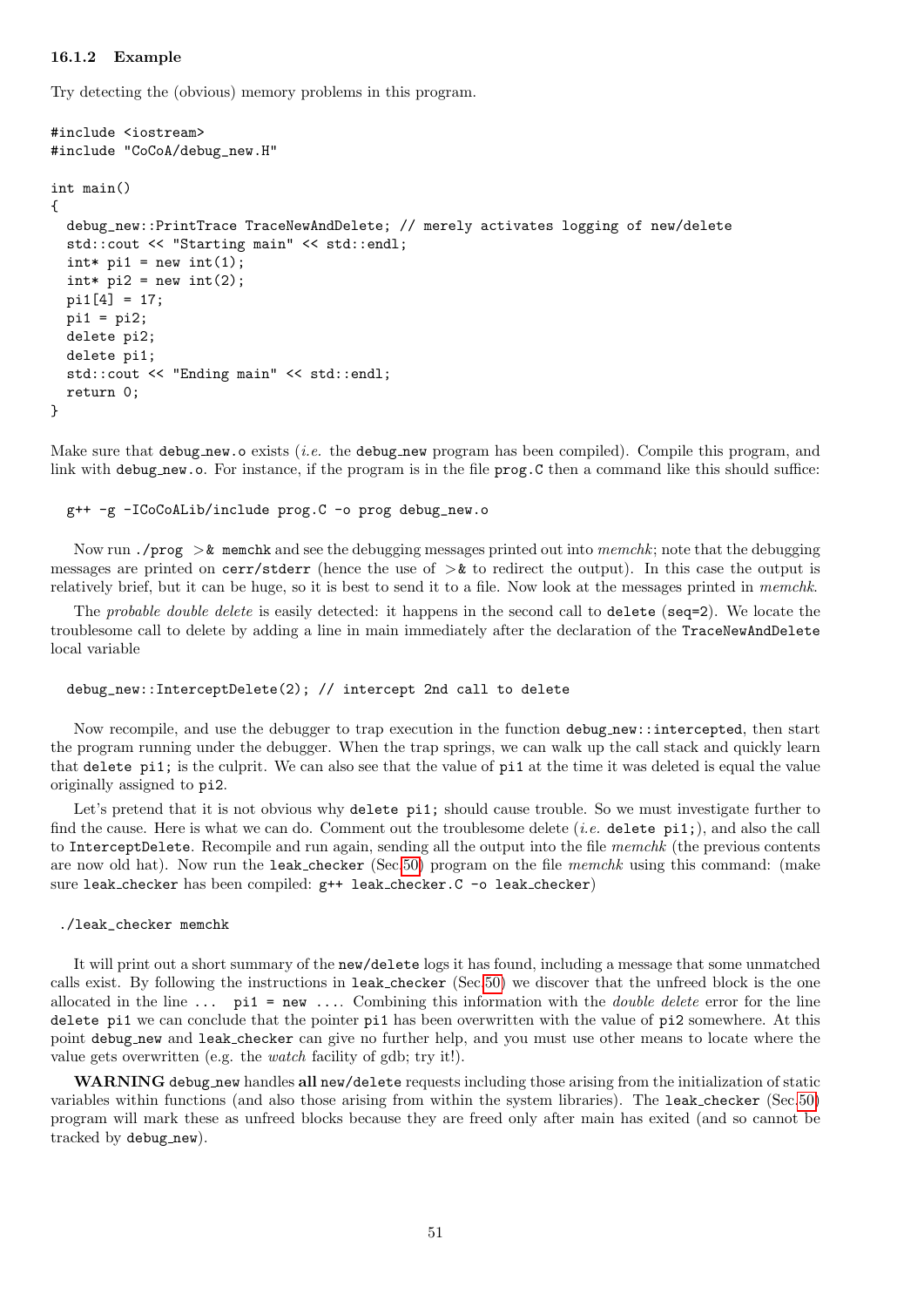#### 16.2 Maintainer documentation

This file redefines the  $C++$  global operators new and delete. All requests to allocate or deallocate memory pass through these functions which perform some sanity checks, pass the actual request for memory management to malloc/free, and print out a message.

Each block requested is increased in size by placing margins both before and after the block of memory the user will be given. The size of these margins is determined by the compile-time (positive, even) integer constant debug new::MARGIN; note that the number of bytes in a margin is this value multiplied by sizeof(int). A margin is placed both before and after each allocated block handed to the user; the margins are invisible to the user. Indeed the user's block size is rounded up to the next multiple of sizeof(int) for convenience.

The block+margins obtained from the system is viewed as an integer array, and the sizes for the margins and user block are such that the boundaries are aligned with the boundaries between integers in the array – this simplifies the code a bit (could have used chars?). Each block immediately prior to being handed to the user is filled with certain values: currently 1234567890 is placed in each margin integer and -999999999 is placed in each integer inside the user's block. Upon freeing, the code checks that the values in the margins are unchanged, thus probably detecting any accidental writes just outside the allocated block. Should any value be incorrect an error message is printed. The freed block is then overwritten with other values to help detect accidental "posthumous" read accesses to data that used to be in the block before it was freed.

For our use, the size of the block (the size in bytes as requested by the user) is stored in the very first integer in the array. A simplistic sanity check is made of the value found there when the block is freed. The aim is not to be immune to a hostile user, but merely to help track down common memory usage errors (with high probability, and at tolerable run-time cost). This method for storing the block size requires that the margins be at least as large as a machine integer (probably ought to use size\_t).

Note the many checks for when to call debug new::intercepted; maybe the code should be restructured to reduce the number of these checks and calls?

### 16.3 Shortcomings, bugs, etc

WARNING debug new handles calls only to plain new and plain delete; it does not handle calls to new (nothrow) nor to delete(nothrow), nor to any of the array versions.

Have to recompile to use the debug new::PrintTrace to turn on printing. Maybe the first few messages could be buffered up and printed only when the buffer is full; this might buy enough time to bypass the set up phase of cerr?

Big trouble will probably occur if a user should overwrite the block size held in the margin of an allocated block. It seems extremely hard to protect against such corruption.

When a corrupted margin is found a printed memory map could be nice (compare with what MemPool (Sec[.59\)](#page-119-0) does).

An allocated block may be slightly enlarged so that its size is a whole multiple of sizeof(int). If the block is enlarged then any write outside the requested block size but within the enlarged block is not detected. This could be fixed by using a char as the basic chunk of memory rather than an int. It is rather unclear why int was chosen, perhaps for reasons of speed? Or to avoid alignment problems?

Could there be problems on machines where pointers are larger than ints (esp. if the margin size is set to 1)? There could also be alignment problems if the margin size is not a multiple of the size of the type which has the most restrictive alignment criteria.

Is it right that the debugging output and error messages are printed on cerr? Can/Should we allow the user to choose? Using cout has given some trouble since it may call new internally for buffering: this seemed to yield an infinite loop, and anyway it is a nasty thought using the cout object to print while it was trying to increase an internal buffer.

The code does not enable one to detect easily writes to freed memory. This could be enabled by never freeing memory, and instead filling the freed blocks with known values and then monitoring for changes to these values in freed blocks. This could readily become very costly.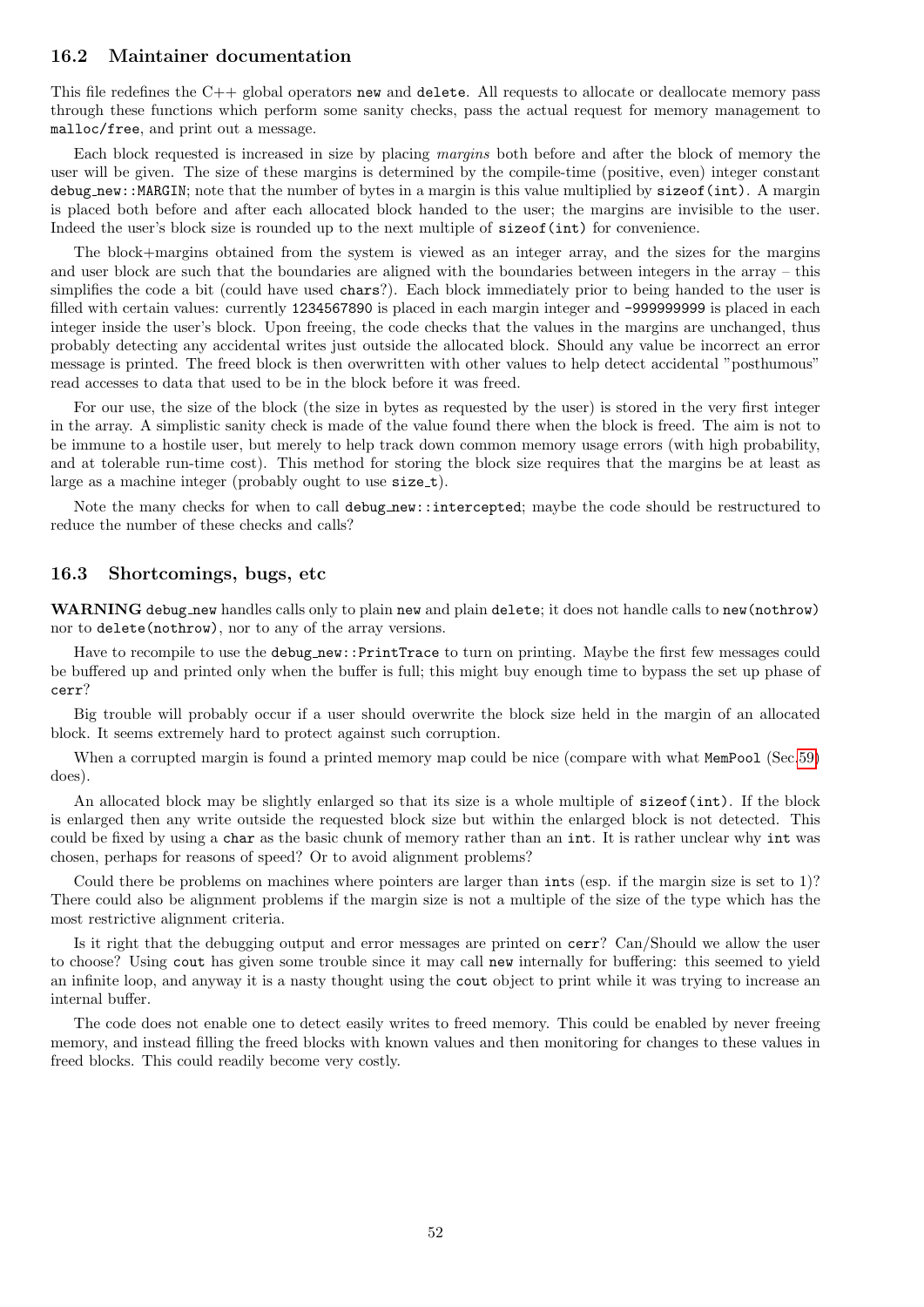# 17 degree (John Abbott)

## 17.1 Examples

- [ex-PolyRing1.C](../../examples/index.html#ex-PolyRing1.C)
- [ex-RingElem1.C](../../examples/index.html#ex-RingElem1.C)
- [ex-module2.C](../../examples/index.html#ex-module2.C)

## 17.2 User documentation

The class degree is used to represent the values returned by the "deg" function applied to power products and (multivariate) polynomials. Recall that in general a degree is a value in ZZ^k; the value of k and the way the degree is computed (equiv. weight matrix) are specified when creating the PPOrdering object used for making the PPMonoid of the polynomial ring – see the function NewPolyRing (in SparsePolyRing (Sec[.107\)](#page-214-0)).

If t1 and t2 are two power products then the degree of their product is just the sum of their individual degrees; and naturally, if t1 divides t2 then the degree of the quotient is the difference of their degrees. The degree values are totally ordered using a lexicographic ordering. Note that a degree may have negative components.

#### 17.2.1 Constructors

A degree object may be created by using one of the following functions:

- degree  $d1(k)$ ; create a new degree object with value  $(0,0,...,0)$ , with k zeroes (k may be 0)
- $wdeg(f)$  where f is a RingElem (Sec[.86\)](#page-174-0) belonging to a PolyRing (Sec[.69\)](#page-144-0)
- $wdeg(t)$  where t is a PPMonoidElem (see PPMonoid (Sec[.70\)](#page-145-0))

#### 17.2.2 Operations

The following functions are available for objects of type degree:

- $d1 = d2 \text{assignment}$
- cout  $<<$  d print out the degree
- GradingDim(d) get the number of the components
- $d[k]$  get the k-th component of the degree (as a BigInt)
- SetComponent(d, k, n) sets the k-th component of d to n (integer)

#### Arithmetic

- $\bullet$  d1 + d2 sum
- d1 d2 difference (there might be no PP with such a degree)
- d1 += d2 equivalent to d1 = d1 + d2
- d1  $-$  = d2 equivalent to d1 = d1 d2
- top(d1, d2) coordinate-by-coordinate maximum (a sort of "lcm")
- cmp(d1, d2) (int) result is  $\langle 0, =0, \rangle$  according as d1  $\langle ,=, \rangle$  d2 in lex order
- FastCmp(d1, d2) same as cmp(d1,d2) but no compatibility check on the args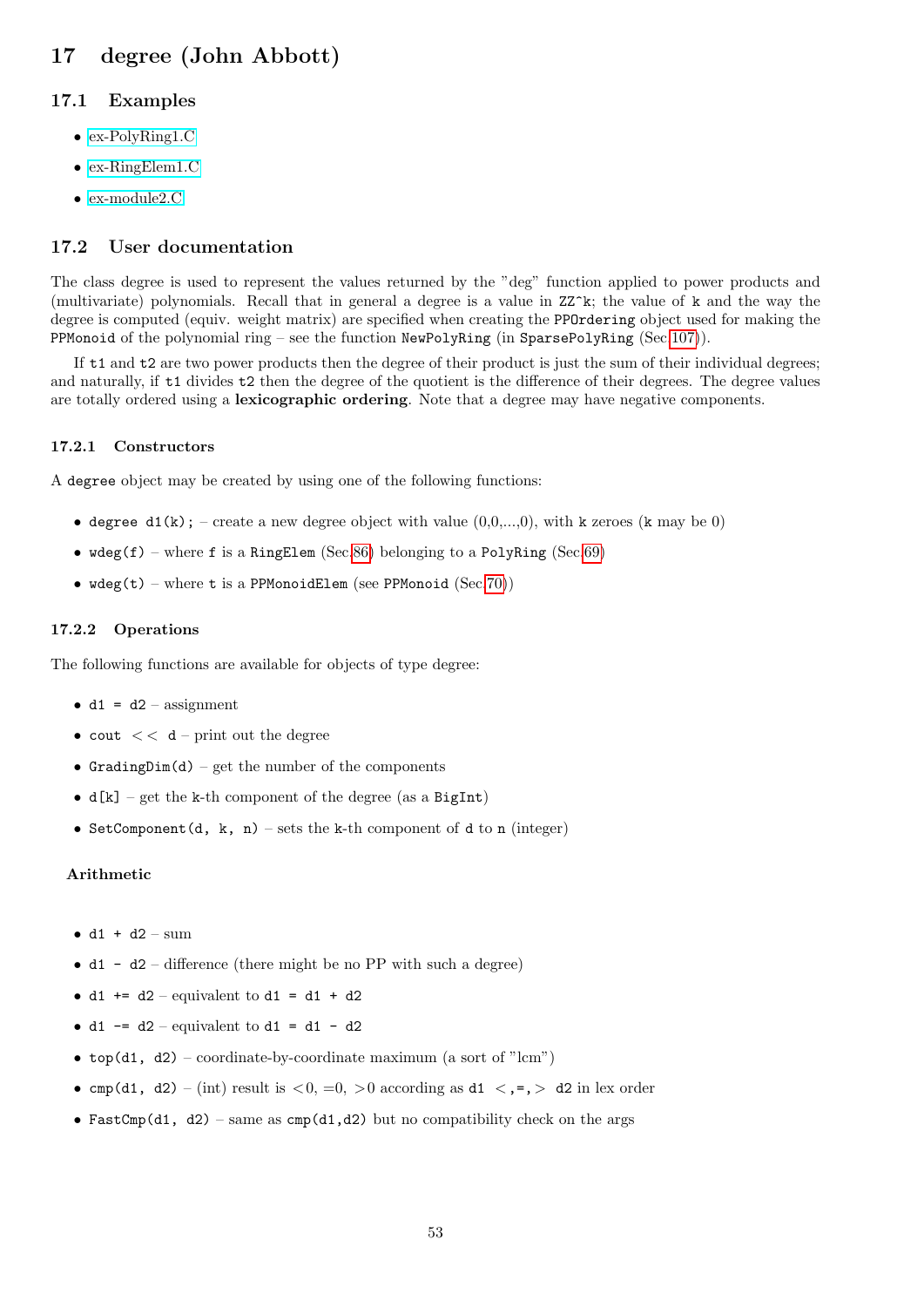### Queries

The usual comparison operators may be used for comparing degrees (using the lexicographic ordering).

- $d1 == d2$  and  $d1 != d2$
- IsZero(d) return true iff d is the zero degree
- $\bullet$  d1  $<$  d2
- $d1 \leq d2$
- $\bullet$  d1  $>$  d2
- $d1$  >=  $d2$

### 17.3 Maintainer documentation

So far the implementation is very simple. The primary design choice was to use  $C++$  std::vector  $\langle >$ s for holding the values – indeed a degree object is just a "wrapped up" vector of values of type degree::ElementType. For a first implementation this conveniently hides issues of memory management etc. Since I do not expect huge numbers of degree objects to created and destroyed, there seems little benefit in trying to use MemPool (Sec[.59\)](#page-119-0)s (except it might be simpler to detect memory leaks...) I have preferred to make most functions friends rather than members, mostly because I prefer the syntax of normal function calls.

The CheckCompatible function is simple so I made it inline. Note the type of the third argument: it is deliberately not (a reference to) a std::string because I wanted to avoid calling a ctor for a std::string unless an error is definitely to be signalled. I made it a private static member function so that within it there is free access to myCoords, the data member of a degree object; also the call degree::CheckCompatible makes it clear that it is special to degrees.

As is generally done in CoCoALib the member function mySetComponent only uses CoCoA ASSERT for the index range check. In contrast, the non-member fn SetComponent always performs a check on the index value. The member fn operator[] also always performs a check on the index value because it is the only way to get read access to the degree components. I used MachineInt (Sec[.53\)](#page-105-0) as the type for the index to avoid the nasty surprises  $C++$  can spring with silent conversions between various integer types.

In implementations of functions on degrees I have preferred to place the lengths of the degree vectors in a const local variable: it seems cleaner than calling repeatedly myCoords.size(), and might even be fractionally faster.

operator< < no longer handles the case of one-dimensional degrees specially so that the value is not printed inside parentheses.

### 17.4 Bugs, Shortcomings and other ideas

The implementation uses BigInt (Sec[.6\)](#page-34-0)s internally to hold the values of the degree coordinates. The allows a smooth transition to examples with huge degrees but could cause some run-time performance degradation. If many complaints about lack of speed surface, I'll review the implementation.

Is public write-access to the components of a degree object desirable? Or is this a bug?

No special handling for the case of a grading over  $Z$  (i.e.  $k=1$ ) other than for printing. Is this really a shortcoming?

Printing via operator  $<<$  is perhaps rather crude? Is the special printing for  $k=1$  really such a clever idea? GradingDim(const degree&) seems a bit redundant, but it is clearer than "dim" or "size"

Is use of MachineInt (Sec[.53\)](#page-105-0) for the index values such a clever idea?

## 18 DenseMatrix (John Abbott)

#### 18.1 User documentation for dense matrices (and DenseMatImpl)

A normal user should never need to know about the class DenseMatImpl; see below for notes aimed at library maintainers.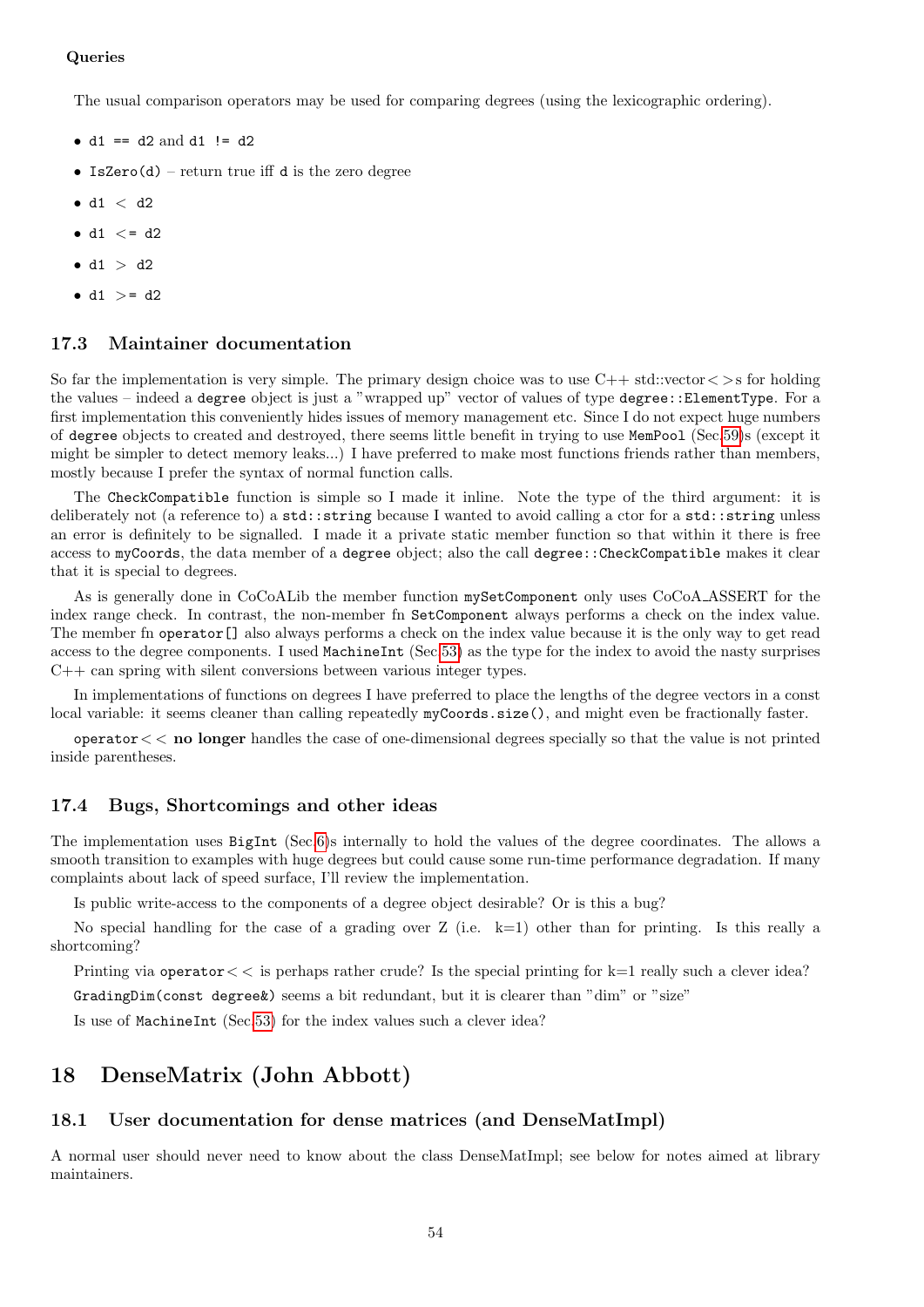An dense martrix object is a matrix represented in the most natural way: as a 2-dimensional array of its entries. For instance a DenseMat of 4 rows and 3 columns will contain 12=4x3 entries. Contrast this with the a SparseMatrix where the values (and positions) of only the non-zero entries are recorded.

To create a DenseMat you need to specify its ring R and dimensions (r rows and c columns). By default the matrix is filled with zeroes; alternatively the entries may be initialized from a vector of vector.

 $NewDenseMat(R, r, c)$  -- an r-by-c matrix filled with zero $(R)$  $NewDenseMat(R, VV)$  -- a matrix whose  $(i,j)$  entry is  $VV[i][j]$ 

To create a copy of a matrix, MatrixView, ConstMatrixView use the call

#### NewDenseMat(M);

Currently a DenseMat has no special operations in addition to those for a general matrix (Sec[.54\)](#page-107-0). Here is a brief summary of those operations

| BaseRing(M)<br>NumRows(M)<br>NumCols(M) | -- the ring to which the matrix entries belong<br>-- the number of rows in M (may be zero)<br>-- the number of columns in M (may be zero) |
|-----------------------------------------|-------------------------------------------------------------------------------------------------------------------------------------------|
| cout << M                               | -- print out the value of the matrix                                                                                                      |
| M(i,j)                                  | $-$ a copy of entry $(i, j)$ in the matrix<br>SetEntry(M,i,j,value) -- set entry $(i,j)$ of matrix M to value                             |

#### 18.2 Maintainer documentation for the class DenseMatImpl

The implementation is really quite straightforward (apart from keeping proper track of RingElemRawPtrs when exceptions may occur).

DenseMatImpl is a concrete class derived from MatrixBase (see matrix (Sec[.54\)](#page-107-0)). As such it supplies definitions for all pure virtual functions. DenseMatImpl represents the value of a matrix as an object of type

#### vector< vector<RingElemRawPtr> >

The convention used is that the outer vector has an entry for each row, and each inner vector contains the values of that row. The indices of a matrix entry correspond directly to the vector  $\langle \rangle$  indices needed to get at the value of that entry. The advantage of using a vector of vector is that resizing is relatively simple (compared to mapping the entries into a single vector whose length is equal to the total number of matrix entries).

Note that each entry in a DenseMatImpl is a RingElemRawPtr, so care must be taken to handle exceptions in a way which doesn't leak memory.

A DenseMatImpl object keeps explicit track of its own size (in the data members myNumRows and myNumColumns). This makes life easier when handling matrices one of whose dimensions is zero. The space overhead should normally be utterly negligible.

Member functions accepting indices use CoCoA ASSERT to check the validity of the index values. This is useful during debugging but should cost nothing when compiled with debugging turned off.

#### 18.3 Bugs and Shortcomings

Using RingElemRawPtr may not have been my brightest idea (because it becomes hard to make all functions fully exception clean).

The pseudo-ctor from vector of vector should probably be a template fn; this would offer better flexibility to the user (e.g. could initialize from a vector of vector of int).

This is a first implementation: simplicity was paramount, efficiency disregarded.

## 19 DenseUPolyClean (Anna Bigatti)

#### 19.1 User documentation

Internal implementation for RingDenseUPolyClean (Sec.??)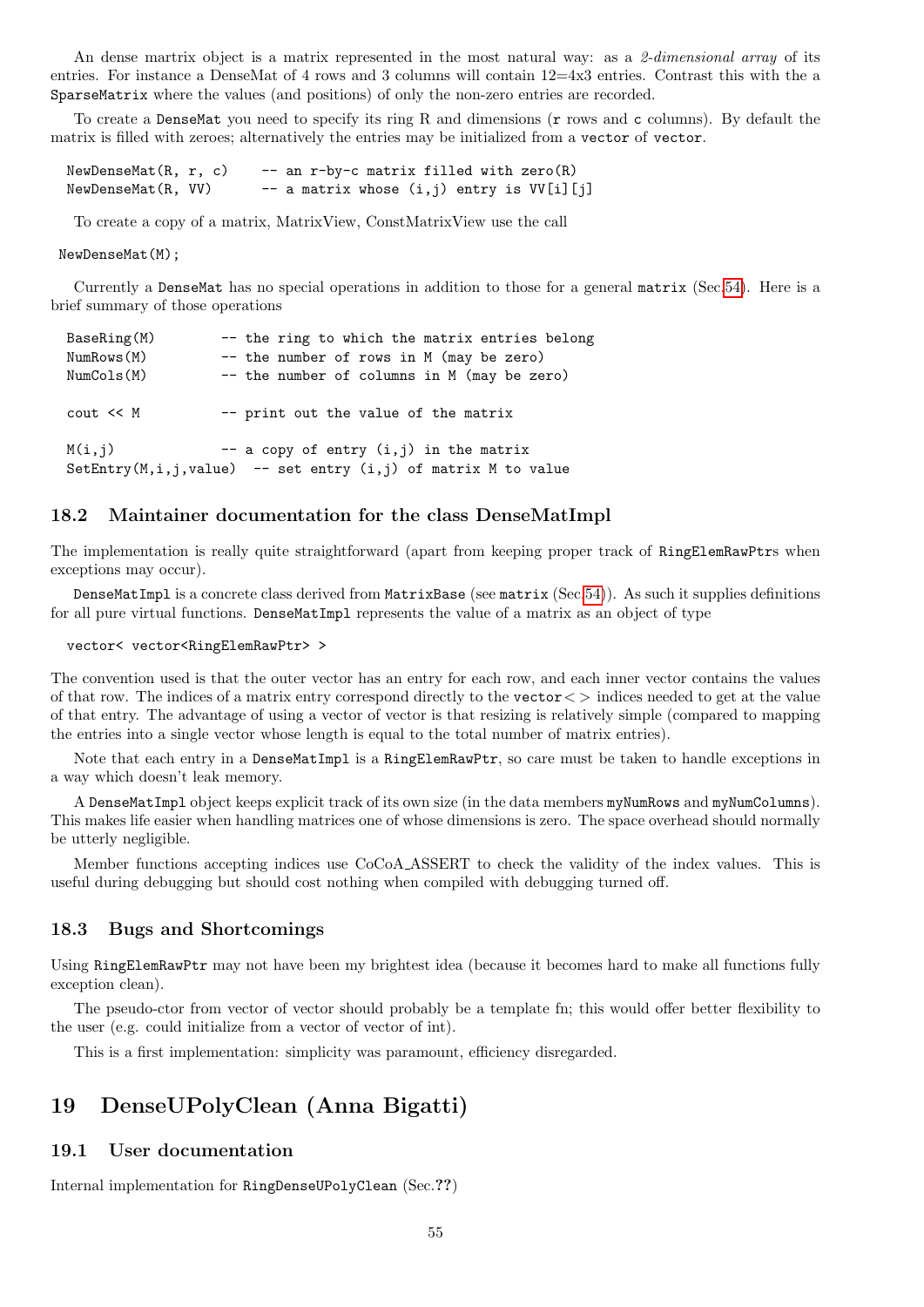- DenseUPolyRing NewPolyRing DUP(const ring& CoeffRing) default indet name is x
- DenseUPolyRing NewPolyRing DUP(const ring& CoeffRing, const symbol& IndetName)
- DenseUPolyRing NewPolyRing DUP(const ring& CoeffRing, const symbol& IndetName, long MinCapacity)

## 19.2 Maintainer documentation

The primary purpose for object of class DenseUPoly is to represent values in a RingDenseUPoly.

An object of type DenseUPoly is essentially a vector of coefficients (RingElem) and a degree (long).

In a valid DenseUPoly the vector has size at least min(1, deg). Moreover coeff[deg] is different from 0, the only exception being the zero polynomial, represented with myCoeffsValue[0]=0 and myDegValue=0.

## 19.3 Bugs, Shortcomings, and other ideas

## 20 DenseUPolyRing (Anna Bigatti)

## 20.1 User documentation for DenseUPolyRing

DenseUPolyRing is an abstract class (inheriting from PolyRing (Sec[.69\)](#page-144-0)) representing rings of univariate polynomials written with \*dense representation\*: a polynomial is viewed abstractly as a vector of coefficients (belonging to the coefficient ring). Indices are long. All meaningful coefficients are in the positions 0 to deg. Between  $\deg+1$ and size-1 the coefficients are guaranteed to be valid and valued 0.

Zero polynomial is represented with myDegPlus1 = 0.

See RingElem DenseUPolyRing (Sec[.86\)](#page-174-0) for operations on its elements.

#### 20.1.1 Pseudo-constructors

- NewPolyRing DUP(CoeffRing) default indet name is x
- NewPolyRing DUP(CoeffRing, IndetName)
- NewPolyRing DUP(CoeffRing, IndetName, MinCapacity) allows to specify the minimum capacity for the coefficient vector (in order to minimize reallocations)
- DenseUPolyRing $(R)$  sort of downcast the ring R to a dense univariate poly ring; will throw an exception of type CoCoAError with code ERR::NotDenseUPolyRing if needed.

## 20.1.2 Query and cast

Let R be an object of type ring (Sec[.83\)](#page-169-0).

- IsDenseUPolyRing(R) true if R is actually DenseUPolyRing
- DenseUPolyRingPtr(R) get pointer to a DenseUPolyRing (for calling mem fns); will throw an exception of type CoCoAError with code ERR::NotDenseUPolyRing if needed.

## 20.1.3 Operations on a DenseUPolyRing

See PolyRing operations (Sec[.69\)](#page-144-0).

## 20.2 Maintainer documentation for DenseUPolyRing

## 20.3 Bugs, Shortcomings and other ideas

No maintainer doc!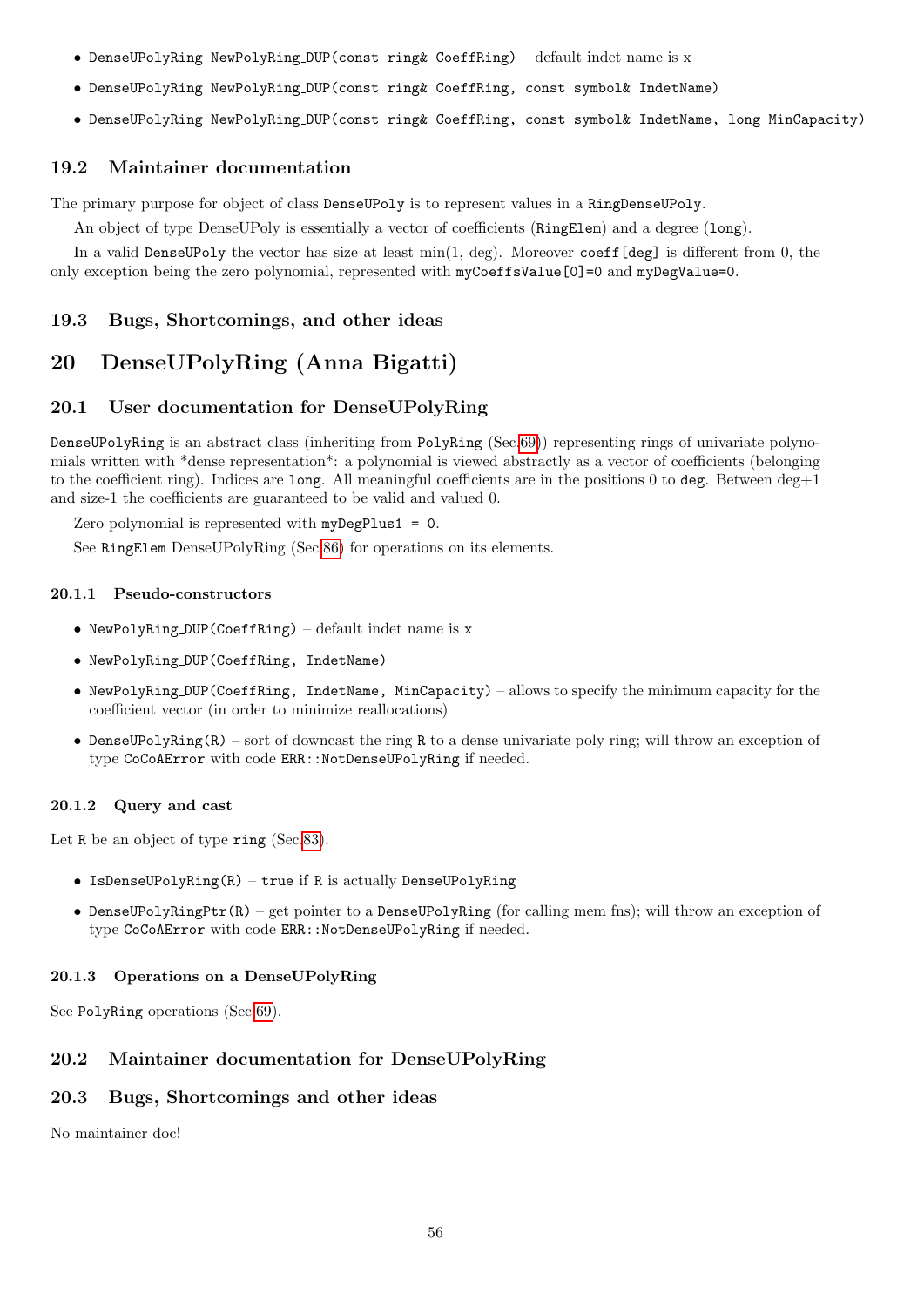# 21 DistrMPoly (John Abbott)

## 21.1 User documentation

Internal implementation for RingDistrMPolyClean (Sec.??)

### 21.2 Maintainer documentation

The primary purpose for object of class DistrMPoly is to represent values in a RingDistrMPoly; consequently all operations on a DistrMPoly which could allocate or deallocate memory must take arguments indicating which memory manager(s) to use.

An object of type DistrMPoly is essentially an ordered (singly) linked list of summands, and each summand is a pair made up of a coefficient (held as a RingElem) and a power product (held as a PPMonoidElem). In a valid DistrMPoly all the coefficients are non-zero, the power products are all distinct and the summands are ordered decreasingly according to the ordering on the PPs (as determined by the PPO inside the owning PPMonoid).

## 21.3 Bugs, Shortcomings, and other ideas

## 22 DistrMPolyInlPP (John Abbott)

#### 22.0.1 User documentation for the class DistrMPolyInlPP

If you are not a CoCoA library developer then most likely you should not be considering using this class – use a polynomial ring instead. That way you will gain ease of use and safety with only a small performance penalty.

This class should be seen and used only by CoCoA library implementors; normal users should use the polynomial rings (which internally may well use DMPIs to represent their elements).

The class DistrMPolyInlPP implements multivariate polynomials represented as ordered linked lists of summands, each summand is made up of a coefficient (RingBase::RawValue) and a power product represented as an order vector.

The implementation is oriented towards speed rather than safety or ease of use. To this end argument sanity checks (and other types too) should normally use CoCoA ASSERT rather than CoCoAError.

#### 22.0.2 Maintainer documentation for the class DistrMPolyInlPP

#### NO DOCUMENTATION YET WRITTEN.

This code is very ugly, and I am far from happy with it. I hope it will eventually become much cleaner while maintaining the speed.

#### 22.0.3 Bugs and Shortcomings

The biggest bug is the definition of the struct summand which is NOT PORTABLE since C++ compilers do not guarantee to respect the order of fields in a structure. I do not yet know how best to avoid this without incurring a run-time penalty.

This code is apparently stable but surprisingly ugly and awkward to use. I continue to hope that the same speed can be achieved with cleaner code. As an example of how bad the code is just take a look at the function deriv (which computes derivatives) – it is far too long and incomprehensible. There must be better way!

The classes DistrMPolyInlPP, PPMonoid and PPOrdering are more closely tied together than I would really like.

Iterators are giving me headaches – we need them, but they seem to expose implementation details.

## 23 DivMask (John Abbott)

## 23.1 Examples

• [ex-DivMask1.C](../../examples/index.html#ex-DivMask1.C)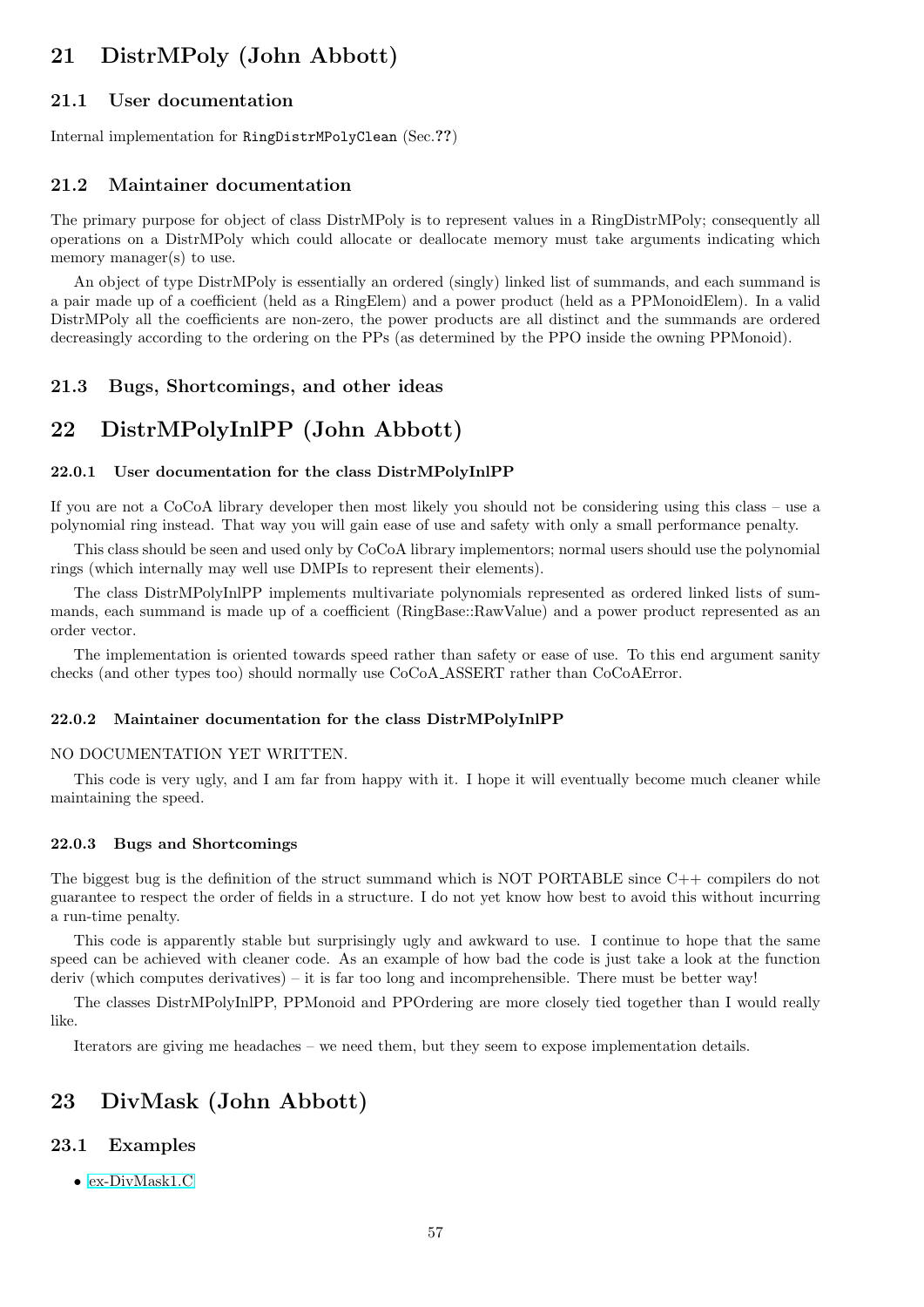• [ex-DivMask2.C](../../examples/index.html#ex-DivMask2.C)

## 23.2 User documentation

The main reason for creating a DivMask is to permit a quick, coarse test of divisibility between power products – but before you read on, you might like to consider using PPWithMask (Sec[.74\)](#page-156-0) instead, which offers essentially the same advantages with a \*much more convenient interface\*.

We say that DivMasks permit a "coarse" test because we accept as responses definitely not divisible or possibly divisible (but further checks must be conducted to decide for certain).

For example the radical of a PP .... (WORK-IN-PROGRESS)

DivMasks are a fairly low-level concept, and probably of little use to most normal CoCoALib users. If you need to do conduct a great many divisibility tests (between power products) and think you're interested, read on (assuming you have already decided that PPWithMask (Sec[.74\)](#page-156-0) does not fulfill your needs).

Note: currently DivMasks cannot be used to ascertain coprimality (see Bugs section).

To use DivMasks you must master two concepts. Firstly, the DivMask itself is simply a bitset wrapped up in a class. The size of the bitset is determined at compile time. There are various rules for how to set the bits in the bitset, but they all satisfy the following guiding principle:

if t1 divides t2 then  $(DivMask(t1)$  &  $DivMask(t2)) == DivMask(t1)$ 

*i.e.* DivMask(t1) is a "subset" of  $DivMask(t2)$ 

There are no other guarantees: in particular, the converse of the guiding principle does not hold in general.

#### 23.2.1 Constructors and pseudo-constructors

You can create five different sorts of DivMaskRule:

WORK-IN-PROGRESS: explain what a DivMaskRule is

- NewDivMaskNull(); no bit is ever set (relatively fast, but otherwise pretty useless). (It is useful when a DivMaskRule is required and you know you won't use it)
- NewDivMaskSingleBit(); if the k-th exponent in the PP is strictly positive then the k-th bit is set: at most a single bit is used for each indeterminate, indets with index >= DivMask::ourMaskWidth are ignored completely.
- NewDivMaskSingleBitWrap(); if the k-th exponent in the PP is strictly positive then the k%DivMask::ourMaskWidthth bit is set: all indets are taken into account, and each bit is used for a set of indeterminates. This implementation is good when we have many indeterminates in supposedly sparse PPs. (So far I don't have good examples with more than 2\*ourMaskWidth indeterminates)
- NewDivMaskEvenPowers(); This rule may set several bits for a PP divisible by a "high" power of an indeterminate. For instance, with a mask width of 32 and 4 indets, up to 8 bits can be set for each indet: sets 1 bit if exponent is 1 or 2, set 2 bits if exponent is 3 or 4, etc. The actual number of bits set is ceiling(exponent/2). This implementation is good when we have few indeterminates with high exponents (e.g. Buchberger's algorithm). It is equivalent to SingleBitWrapImpl if the number of indets is bigger than ourMaskWidth.
- NewDivMaskHashing(); this rule uses a hashing scheme to allow many bits to be set for each indet even when there are many indets. The number of bits set for an indet is ceiling(sqrt(exponent)).

Supposedly the implementation works well in all cases (e.g. few indets and high degrees, or many indets and low degrees)

For indet x the first bit set has index  $x$ %ourMaskWidth, and in general the k-th bit set has index  $(x +$ k\*hash2)%ourMaskWidth. (See code for definition of hash2)

#### 23.2.2 Operations

#### Operations with DivMaskRule

The type DivMaskRule is used to set the bits in a DivMask object. The possible function calls are: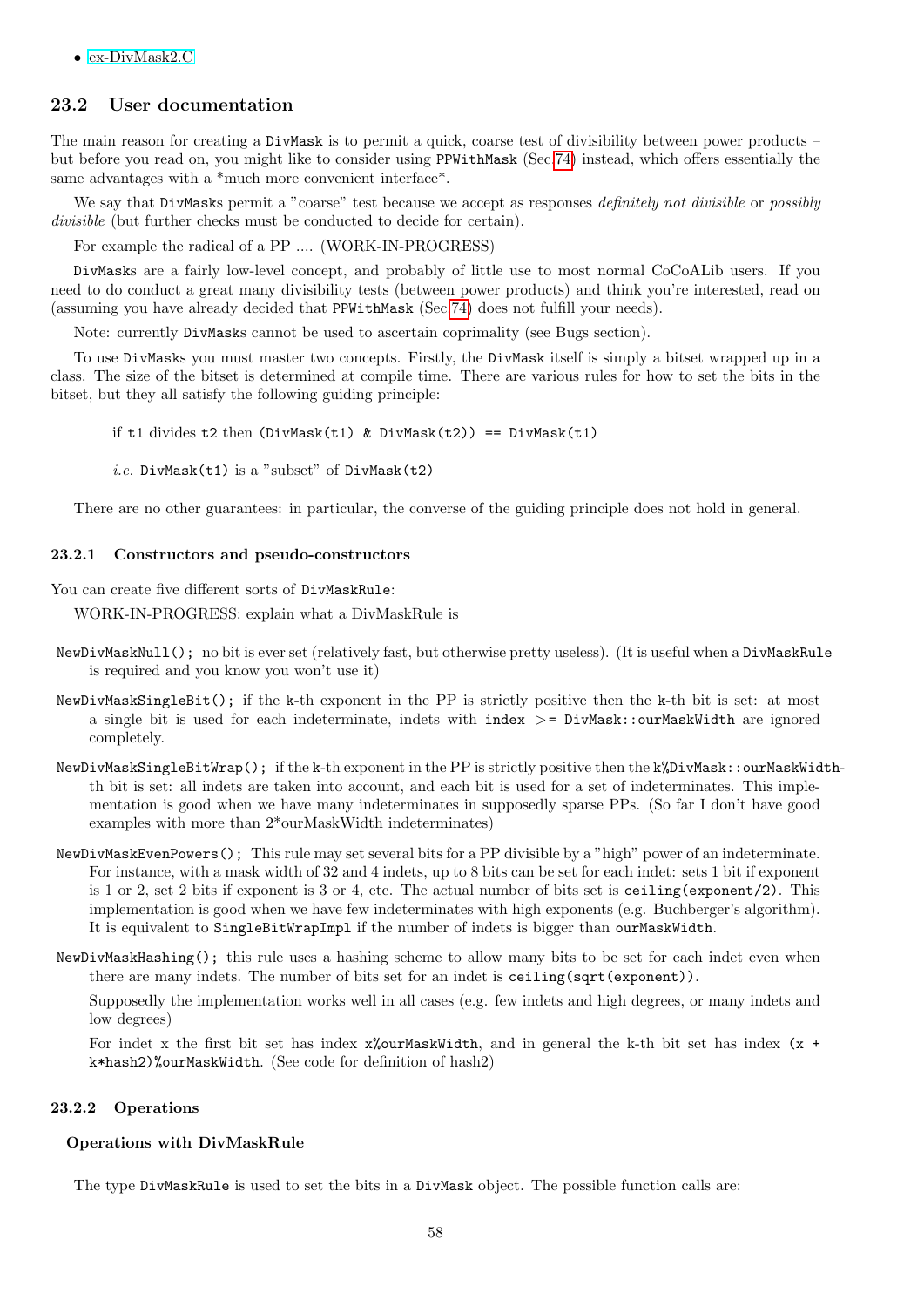• DMR->myAssignFromExpv(mask, exps, NumIndets) – sets mask according to PP with exponent vector exps. Currently the parameter exps must be of type vector  $<$  SmallExponent  $t$  >, but this may change.

This function might be quite expensive and its cost depends on the DivMaskRule, but this is not a problem if it is called much more rarely than IsSubset.

• DMR->myOutputSelf(out)

#### Operations with DivMask

The value of a DivMask object may be set any number of times (even using different DivMaskRules on each occasion). Any two DivMasks may be compared, but the result is meaningful only if both values were created using the same DivMaskRule.

There are a few comparison functions on DivMask objects – these are guaranteed to be very fast and independent of the DivMaskRule, unlike myAssignFromExpv

- $dm1 = dm2 true$  iff the bitsets are equal
- $\bullet$  dm1 != dm2 false iff the bitsets are equal
- IsSubset(dm1, dm2) true if every bit set in dm1 is set in dm2

You can read the bits held inside a DivMask object using this function:

• bits(dm) – gives read-only access to the bitset inside the DivMask, the type of the result is DivMask: :mask\_t which is a typedef for a std::bitset.

## 23.3 Maintainer documentation

The class DivMask is pretty simple: we don't use a naked bitset to ensure that only a DivMaskRule can set the value. Use of bitwise-and for modular reduction restricts ourMaskWidth to being a power of 2. There are no member functions, and just one friend function (giving read access to the bitset):

```
friend const mask_t bits(const DivMask& dm);
```
The class DivMaskRuleBase is an abstract base class with an intrusive reference count: every concrete divmask rule must be derived from this class. The virtual member function myAssignFromExpv must be defined in each concrete divmask rule class: it should set the bits in the DivMask argument according to the exponents specified in the other two arguments. The virtual member function myOutput simply prints the name of the divmask rule – it might be useful during debugging. The protected member function DivMaskRuleBase::myBits simply allows write access to the bitset held inside a DivMask value; I have to do it this way because friendship is not inherited.

The type DivMaskRule is just a reference counting smart pointer to an instance of a concrete divmask rule class.

The entire declarations and definitions of the concrete classes are in the .C file. There is no need for them to be visible in the .H file.

The class DivMaskNullImpl is quite simple.

The class DivMaskSingleBitImpl is also very simple.

The class DivMaskSingleBitWrapImpl is implemented assuming that the mask width is a power of 2. It is quite simple.

The class DivMaskEvenPowersImpl was (half) written by Anna while under the influence of mind-altering drugs, I reckon.

The class DivMaskHashingImpl is a bit involved, especially regarding the choice of bits to set. I'm sure the heuristic can be improved  $(e.g.$  by actually trying it on some real cases :-) Currently the heuristic works as follows. We consider each indeterminate in turn: let var be the index of the indeterminate, and exp the exponent, then the total number of bits to be set is ceil(sqrt(exp)), and the first bit to be set will be in position var%ourMaskWidth and subsequent bits will be in positions separated by multiples of step (where step is 24\*floor(var/ourMaskWidth)+13 – this was chosen because it happened to make DivMaskHashingImpl perform well in the CoCoALib tests).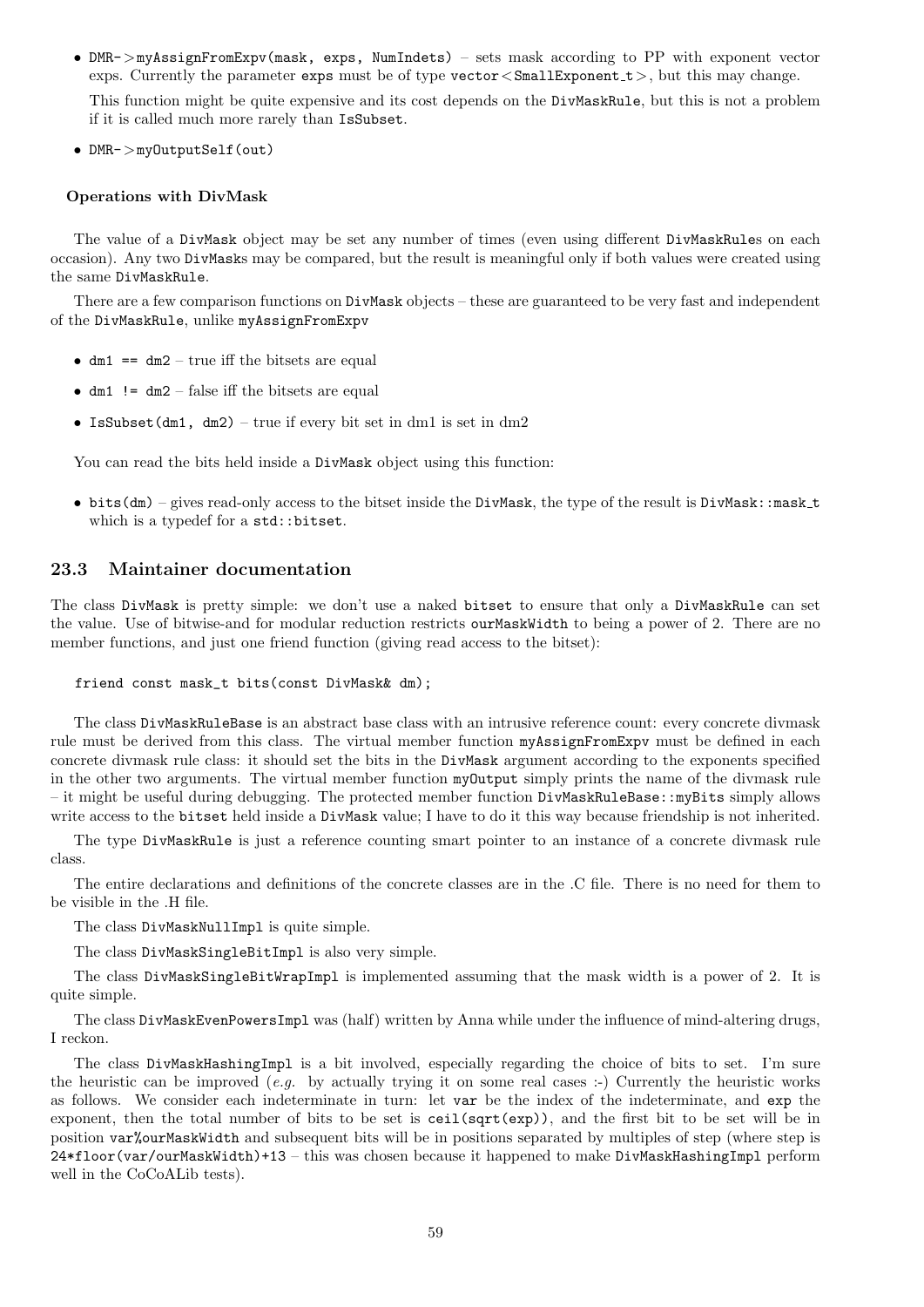## 23.4 Bugs, Shortcomings, and other ideas

Publicly visible use of SmallExponent t is most unfortunate; how to fix it?

Define operator  $\lt$  = for DivMasks, to do the same as IsSubset??

Should default ourMaskWidth be 32 or 64? Surely most current processors are 64 bit now?

Is the restriction that DivMask::ourMaskWidth be a power of 2 reasonable? Would we really lose that much speed if any value were allowed? Chances are that the only interesting values are 32, 64 or 128 (which are indeed all powers of 2).

COPRIMALITY: Do we want DivMasks to permit a swift coprimality check? Presumably the idea would be that two disjoint DivMask values would imply that the corresponding PPs must be coprime. Another possibility is that the DivMask values are disjoint iff the PPs are coprime; this second possibility would exclude some ideas for implementing DivMasks (for instance DivMaskSingleBitWrap and DivMaskHashing would be excluded).

Documentation is too sarcastic.

#### 23.5 Main changes

#### 2006

- August: Removed almost all publicly visible references to SmallExponent t; changed to long in all PPMonoid functions and SparsePolyRing functions. DivMask remains to sorted out.
- January: Added new DivMask type: DivMaskHashingImpl.

## 24 DynamicBitset (Anna Bigatti)

## WORK-IN-PROGRESS

#### 24.1 Examples

• [ex-DynamicBitset1.C](../../examples/index.html#ex-DynamicBitset1.C)

## 24.2 User documentation

Class for representing square free monomials, or subsets of integers.

This is quite technical and useful only when efficiency is important.

Similar to a C++ bitset except that its size does not need to be fixed at compile time (hence the adjective dynamic).

#### 24.2.1 Constructors

Let n be an integer, pp a PPMonoidElem (Sec.??), b a DynamicBitset

- DynamicBitset(n) DynamicBitset() same as DynamicBitset(0)
- DynamicBitset(ConstRefPPMonoidElem pp) size is NumIndets(owner(pp)), sets k-th entry iff k-th exponent is non-zero
- DynamicBitset(const DynamicBitset&)

#### 24.2.2 Functions

Let DB1 and DB2 be two (const) values of type DynamicBitset

- len(DB1) returns number of bits in DB1
- count  $(DB1)$  returns number of set bits in DB1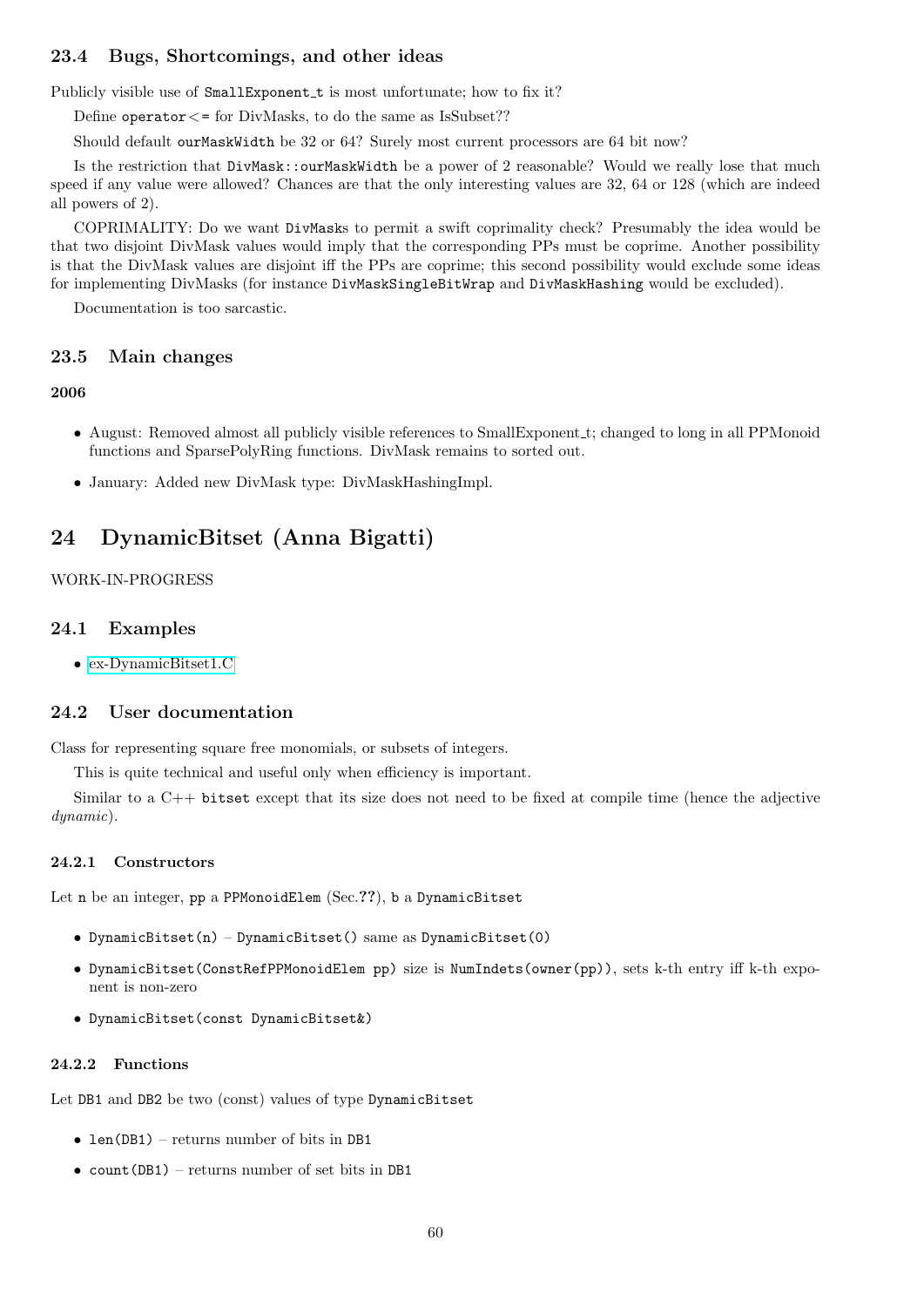- $\bullet$  out  $<<$  DB1 print out DB1 (using currently chosen style)
- DB1 | DB2 bitwise or (equiv. the union of the subsets)
- DB1 & DB2 bitwise and (equiv. the intersection of the subsets)
- DB1 DB2 bitwise diff (equiv. the set difference)
- DB1  $\hat{}$  DB2 bitwise xor (equiv. union set-diff intersection)
- IsSubset(DB1, DB2) true iff DB1 is subset of DB2
- IsDisjoint(DB1, DB2) true iff DB1 and DB2 are disjoint
- Is1At(DB1,  $n$ ) true iff DB1 is 1 at position n
- NewPP(PPM,  $DB1$ ) create new PP in PPM whose exponents are given by DB1
- flip(DB1) create new DynamicBitset which is bitwise inverse of DB1

#### 24.2.3 Member functions

Additionally, let DB be a non-const value of type DynamicBitset.

- DB1.myLen() number of bits
- DB1.IamAll0s() true iff value is  $[00000...0000]$
- DB1.IamAll1s() true iff value is  $[11111...1111]$

These two do not check that the index is valid:

- DB.mySet(index, val) morally equiv to DB[index] = val (boolean)
- DB.mySet(index) morally equiv to DB[index] = true
- $DB = DB1 \text{assignment}$
- DB  $k = DB1 \text{equiv}$ . to  $DB = (DB \& DB1)$
- DB  $|=$  DB1 equiv. to DB = (DB  $|$  DB1)
- DB  $\hat{}$  = DB1 equiv. to DB = (DB  $\hat{}$  DB1)
- $DB$  -=  $DB1$  equiv. to  $DB$  =  $(DB$   $DB1$ )
- DB1.Iam1At(index) equiv. to  $DB$ [index] == 1
- bool operator<(const DynamicBitset& rhs) const; wrt Xel
- DB1.IamSubset(DB2) true iff DB1 is subset of DB2
- DB1.IamDisjoint(DB2) true iff DB1 and DB2 are disjoint
- DB1 ==  $DB2$  true iff DB1 and DB2 have the same value
- DB1 != DB2 true iff DB1 and DB2 have different values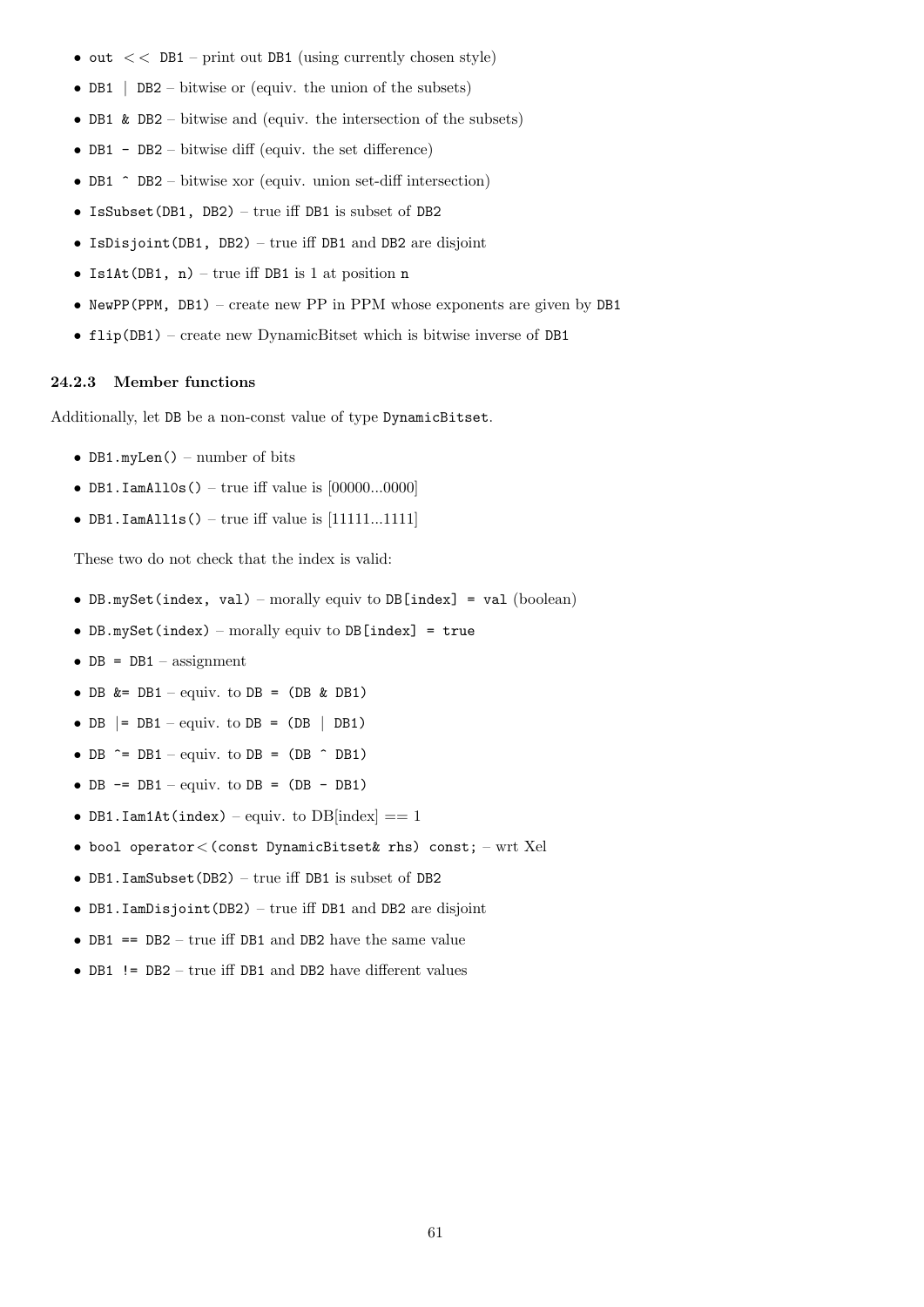## 24.2.4 output options

Default printing style is clean, *i.e.* as an STL bitset of the same size. Printing style can be changed by setting the variable DynamicBitset::ourOutputStyle Example with a 66-bit DynamicBitset on a 64-bit machine:

| DynamicBitset::clean                   | 0000000000000000000000000000000000011  |  |
|----------------------------------------|----------------------------------------|--|
| DynamicBitset::WithSeparators          | 00-00000000.00000000.00000000.00000011 |  |
| DynamicBitset::AsRevVecOfLong   [0, 3] |                                        |  |

(see [ex-DynamicBitset1.C\)](../../examples/index.html#ex-DynamicBitset1.C).

#### Member functions

- void myOutputSelf(std::ostream& out) const; as a bitset of same size
- void myOutputSelf8(std::ostream& out) const; blocks of 8/ourNumBitsInBlock, for readability
- void myOutputSelfLong(std::ostream& out) const; as reversed vector<unsigned long>

## 24.3 Maintainer documentation

#### Member fields (private)

| std::vector <bitblock>   myVec;</bitblock> |              |
|--------------------------------------------|--------------|
| unsigned long                              | mySizeValue; |

The long constant DynamicBitset::ourNumBitsInBlock stores number of bits contained in an unsigned long (normally 32 or 64).

So a DynamicBitset stores a STL vector of STL bitsets of (constant) size ourNumBitsInBlock called myVec. The field mySizeValue is the number of bits we intend to use. (e.g. in a 32 bit machine a DynamicBitset of size 60 is stored as a vector with 2 BitBlocks and will have 4 unused bits)

enum OutputStyle {clean, AsRevVecOfLong, WithSeparators};

Member functions (private)

- myResize(long  $n$ ); only for ctors
- myVecLen() const; number of BitBlocks in vector

## 24.4 Bugs, shortcomings and other ideas

#### 24.4.1 boost?

This class is needed because C++ bitset length has to be fixed at compile time. There is a class in boost named dynamic bitset: if/when we decide CoCoALib inlude boost DynamicBitset will just call the boost implementation.

#### 24.4.2 Stretchable?

DynamicBitsets, unlike boost's dynamic bitsets, are not stretchable: the resize function is private. They are used to represent square-free power-products, therefore changing size does not make sense. But there is no technical reason to forbid it, so we might make it available.

## 24.5 Main changes

#### 2010

• moved definition of class facet from TmpIsTree into DynamicBitset.H,C (and renamed). Rearranged and changed names for similarity with bitsets in STL and boost. Stuctured in safe or fast functions according to coding conventions. Test and example.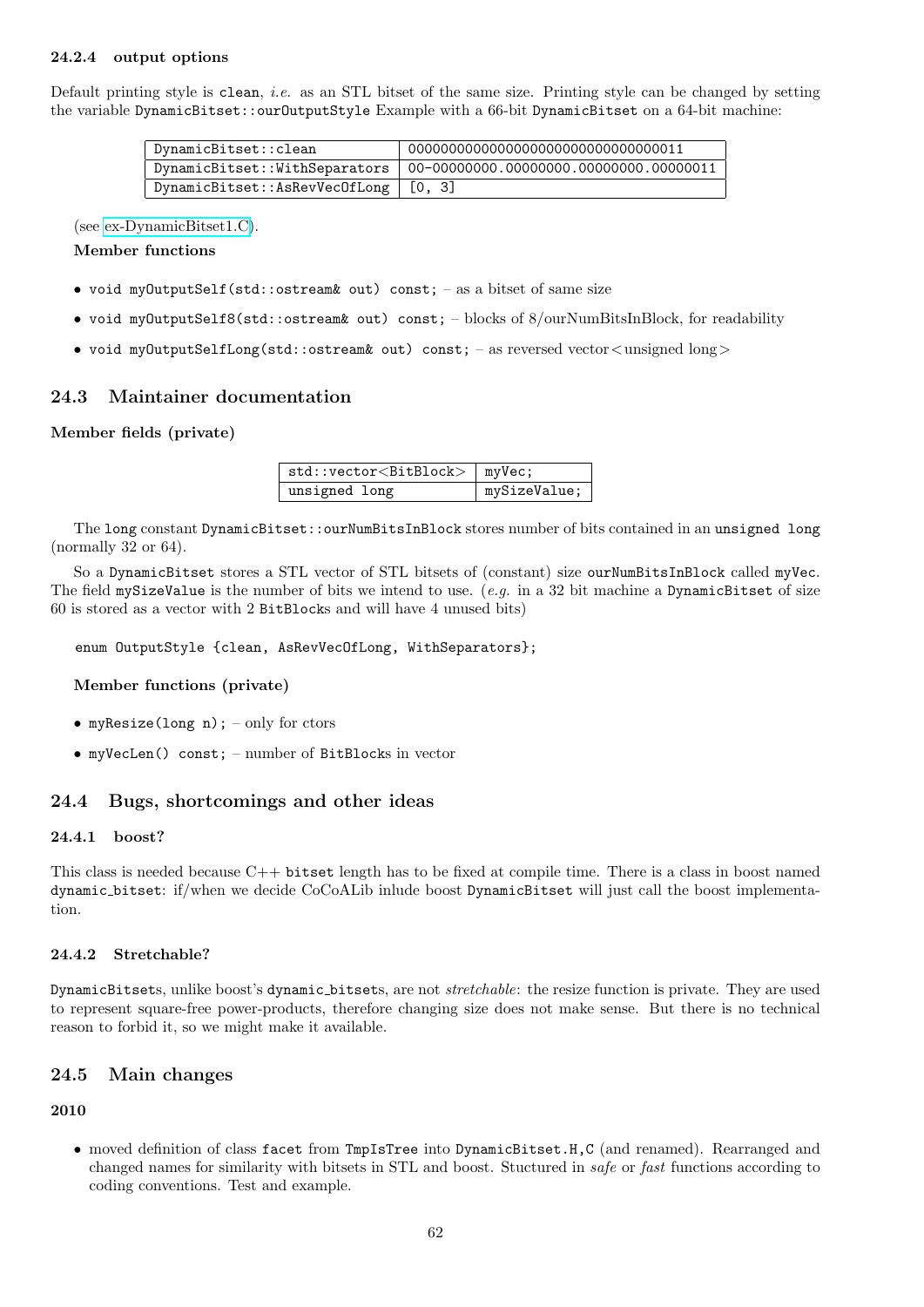## <span id="page-62-0"></span>25 error (John Abbott)

#### 25.1 Examples

• [ex-error1.C](../../examples/index.html#ex-error1.C)

## 25.2 User documentation

The standard way of reporting an error in CoCoALib is to call CoCoA ERROR which will throw an object of type CoCoA::ErrorInfo. This type is derived from CoCoA::exception (see exception (Sec.??)).

#### 25.2.1 Debugging

If you get a CoCoA ERROR when you execute your program, you can easily intercept it with your preferred debugger tool.

For example, when debugging with gdb, type

#### break CoCoA::ThrowError

and then run. When it stops in the call of ThrowError, type up to reach the line which originally caused the error.

#### 25.2.2 Recommended way of reporting errors

Usually if you have detected an error in your program, you want to report it immediately. We recommend that you use the macro CoCoA ERROR to do this. Here's an example:

```
value_t operator/(const value_t& num, const value_t& den)
{
  if (IsZero(den))
    CoCoA_ERROR(ERR::DivByZero, "operator/ for value_t");
  ....
}
```
The first argument should be an error ID (i.e. ERR::something); you can find a list of the IDs in the file (Co-CoA ROOT)/include/CoCoA/error.H. If no ID is suitable, you can just put a string instead. The second argument should be an indication of the function in which the error occurred.

#### 25.2.3 Adding a New Error ID and its Default Message

If you are a CoCoALib contributor and want to add a new error ID and message (or even a new language for error messages), please read the maintainer documentation for what to do.

#### 25.2.4 Information about errors – for the more advanced

The macro CoCoA ERROR does two things:

- (1) it creates a CoCoA::ErrorInfo object with the parameters given to the macro, and also with the filename and line number;
- (2) it calls the function CoCoA::ThrowError on the ErrorInfo object just created.

Below we explain these two stages in more detail.

The class CoCoA::ErrorInfo is intended to be used for creating exception objects – indeed, it derives from std::exception. There are two things you are likely to want to do with exception objects:

- (A) create and throw the exception object
- (B) catch the exception object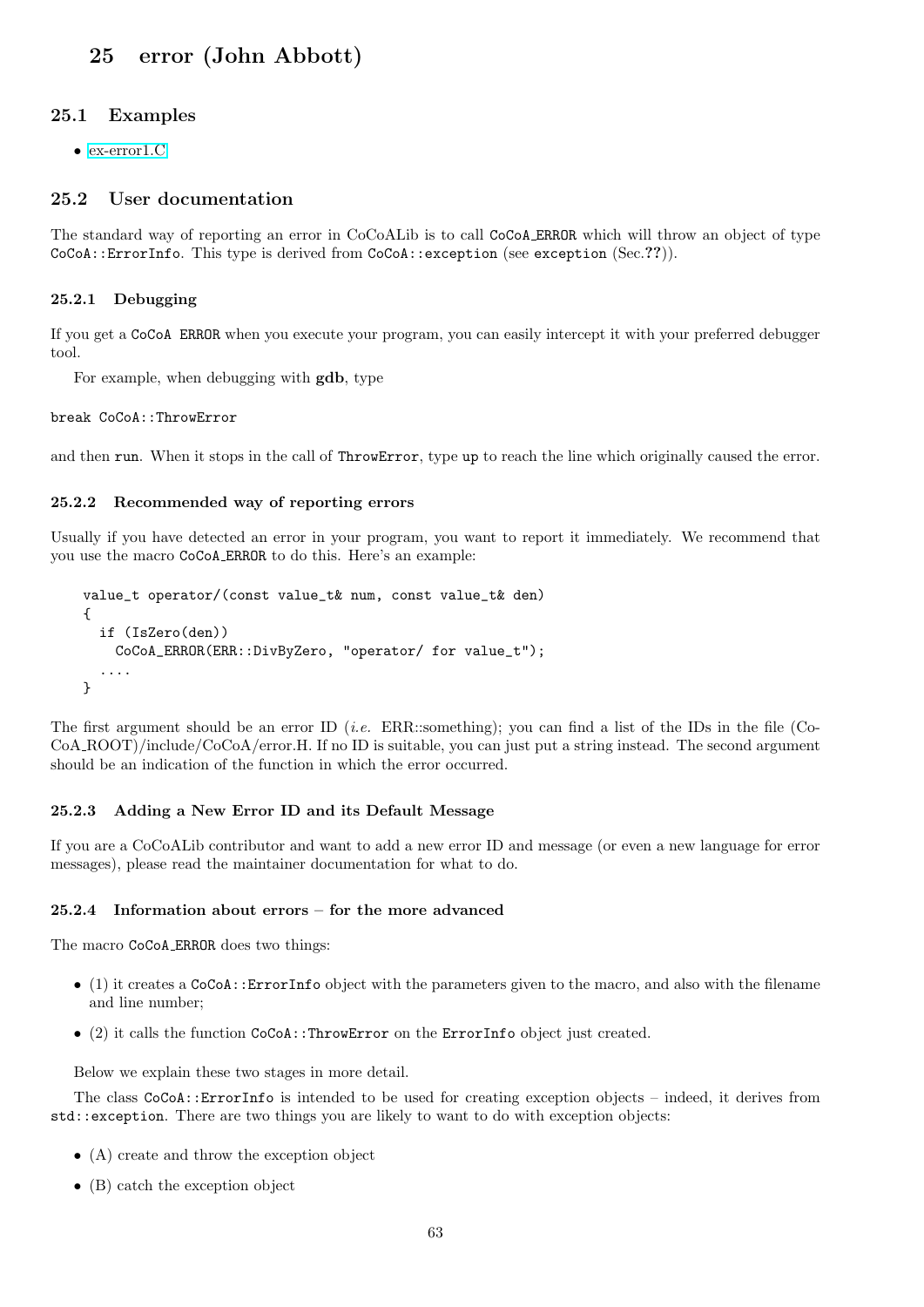• Case (A) Rather than using using the C++ throw command directly, we recommend that you pass the error object to the function CoCoA::ThrowError as it makes debugging easier (see above).

We also recommend that you use the constructor which takes a  $CoCoA::ERR::ID$  and a string; the string should indicate where the error was detected, e.g. the name of the  $C++$  function which found the error. Look through the list of  $CoCoA::ERR::IDs$  (in the file error. H) to find the one best suited to the type of error you wish to signal.

If no error CoCoA::ERR::ID is suitable then you can use the constructor which accepts two string arguments: the first should be a description of the error  $(e,q.$  "Incompatible hypermatrix dimensions"), and the second should indicate where the error was detected. If you are a CoCoALib contributor, see the notes below about how to add a new error ID and message.

NOTE: if you set the C++ preprocessor symbol CoCoA DEBUG to a value greater than 1 then a log message is produced each time CoCoA::ThrowError is called; the log message is printed on std::clog.

• Case (B) After catching a CoCoA::ErrorInfo object in the variable err you can make the following queries:

```
err == ERR::ErrorID -- returns true iff err is of type ERR::ErrorID
                 (replace ErrorID by the ID of the error you want!)
```
EXAMPLE (of handling a CoCoA Error):

```
try { ... }
catch (const CoCoA::ErrorInfo& err)
{
  if (err != ERR::DivByZero) throw; // rethrow unexpected error
 // code to handle the "expected" division by zero error
}
```
If you have caught a  $CoCoA:$ :ErrorInfo object and want to announce it as an error then call the procedure CoCoA::ANNOUNCE with the ostream on which to make the announcement and the ErrorInfo object as second argument. This will print an eye-catching error announcement, and then return to the caller. Note that CoCoA::ANNOUNCE does not cause the program to exit/abort, it merely prints out an eye-catching announcement.

To facilitate debugging, an ErrorInfo object may be printed in the usual way; this produces a modest message, clearly different from an error announcement.

Recall that, as for any other "exception object", simply creating a  $CoCoA::ErrorInfo$  object does not cause the error condition to be signalled. To signal the error it must be thrown – we recommend passing the error object to the function CoCoA::ThrowError (see above).

#### 25.2.5 Choosing the language for error messages

You may choose the language for CoCoALib error messages: the default is English. If an error message has not yet been translated into the chosen language then it is replaced by the default english message. Currently there are only two choices:

```
ErrorLanguage::english();
```

```
ErrorLanguage::italian();
```

```
EXAMPLE:
```

```
int main()
{
  CoCoA::ErrorLanguage::italian(); // vogliamo messaggi d'errore in italiano
   ....
}
```
The language for error messages may be changed any number of times: the last chosen language is the one used when creating an ErrorInfo object.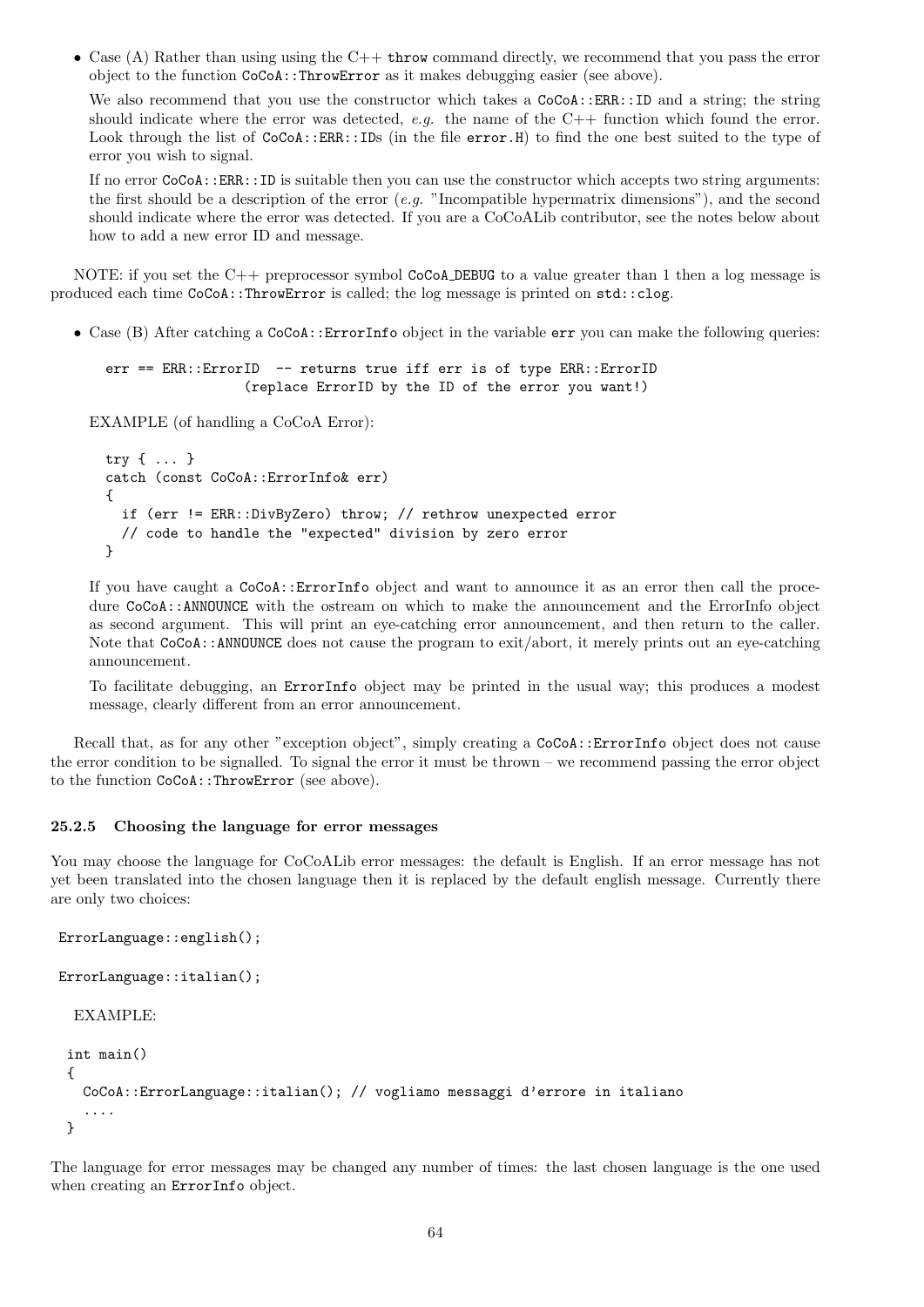## 25.3 Maintainer documentation for files error.H and error.C

 $CoCoA:$ : ErrorInfo is derived from  $std:$ : exception for compatibility with the rest of  $C++$ . How this might be useful I cannot yet say, but it does not measurably complicate the code (though it does force the implementation of a member function called what).

The preferred constructors for ErrorInfo are those accepting an ERR::ID and a C string indicating context (with or without filename and line number information); the other constructors should be used only when no suitable ERR::ID exists. The ERR::ID object indicates the general nature of the error, and is used for selecting the error message to be printed.

Note that the conversion from an ERR::ID to a string is slightly convoluted: this is to allow the possibility of selecting at run-time a language other than English for the error messages.

I chose not to offer an ErrorInfo constructor which accepts natively const char\* args because the potential extra copying of strings (to construct a std::string) is hardly likely to be important, and std::strings feel much cleaner.

The nature and context of the error are kept separate in an ErrorInfo object since it is possible that we may wish to propagate the nature of the error to top level in an interactive system where it would be unhelpful or confusing to refer to some C++ function irrelevant to the user.

The definition of the function CoCoA::ThrowError is quite straightforward. The function is deliberately not inline: efficiency is wholly unimportant whereas the ability to set a breakpoint in the function is (some debuggers may be unable to set a breakpoint in an inline function).

Each CoCoA error ID object is in reality a constant global variable containing two pointers to constant C strings called myName and myDefaultMesg: the latter contains the associated default error message (which must be in English), and the former contains the name of the error ID object. The identity of the error ID actually resides in the address of the specific string constant in the data member myName – this implies that copying the ID object does not change its identity. Since the different objects necessarily have different names, the string literals containing those names are surely distinct, and so we are guaranteed that these addresses are distinct. There are comparison operators (equal, not-equal, and less-than) for  $ER::ID$ ; less-than is needed for using  $C++$  maps when implementing error messages in languages other than english. These comparison operators merely conduct the required comparison on the addresses of the strings in myName; this is quick and simple, and sufficient for our purposes – the actual values of strings pointed to are not taken into consideration!

#### 25.3.1 To Add a New Error Code and Message

Invent a new name for the error code, and insert it in the list of names of "error variables" (in the file error.H). Make sure you insert it in the right place respecting alphabetical order – this way it is easy to check whether a name is already present in the list. Add a short comment indicating what sort of error that code is to be used for.

Next you must add a message corresponding to that code. In the file error.C you will find a long list of "error variable" initializations. Add an initialization for your new "error variable" – the syntax is quite obvious from the other initializations there (which use the macro DEFINE ERROR). You may wish to add translations of your new error message into the other languages present in error.C.

#### 25.3.2 To Add a New Language for Error Messages

You must write a function analogous to the function italian() which resides inside the namespace CoCoA::ErrorLanguage. The new function must have a name different from the other functions there: I suggest the english name of the language. Inside the function you will have to fill a MsgTable\_t object with the translated messages associated to each possible error code. At the end you should check to make sure that you have a message for each possible code: it should suffice simply to count them. The code will still compile and run even if some translated messages are missing: if an error occurs for which the current error language has no translation then the default (english) message is printed.

EXAMPLE: Suppose we want to add german error messages. We choose to use the name "german" for the function which activates german error messages. Here is what we do:

- (1) edit error.H; immediately after the line containing "void italian();" insert "void german();"
- (2) edit error. C; make a copy of the function italian() $\{\ldots\}$  and change its name to "german" make sure you stay inside namespace ErrorLanguage; translate all the error messages in the strings.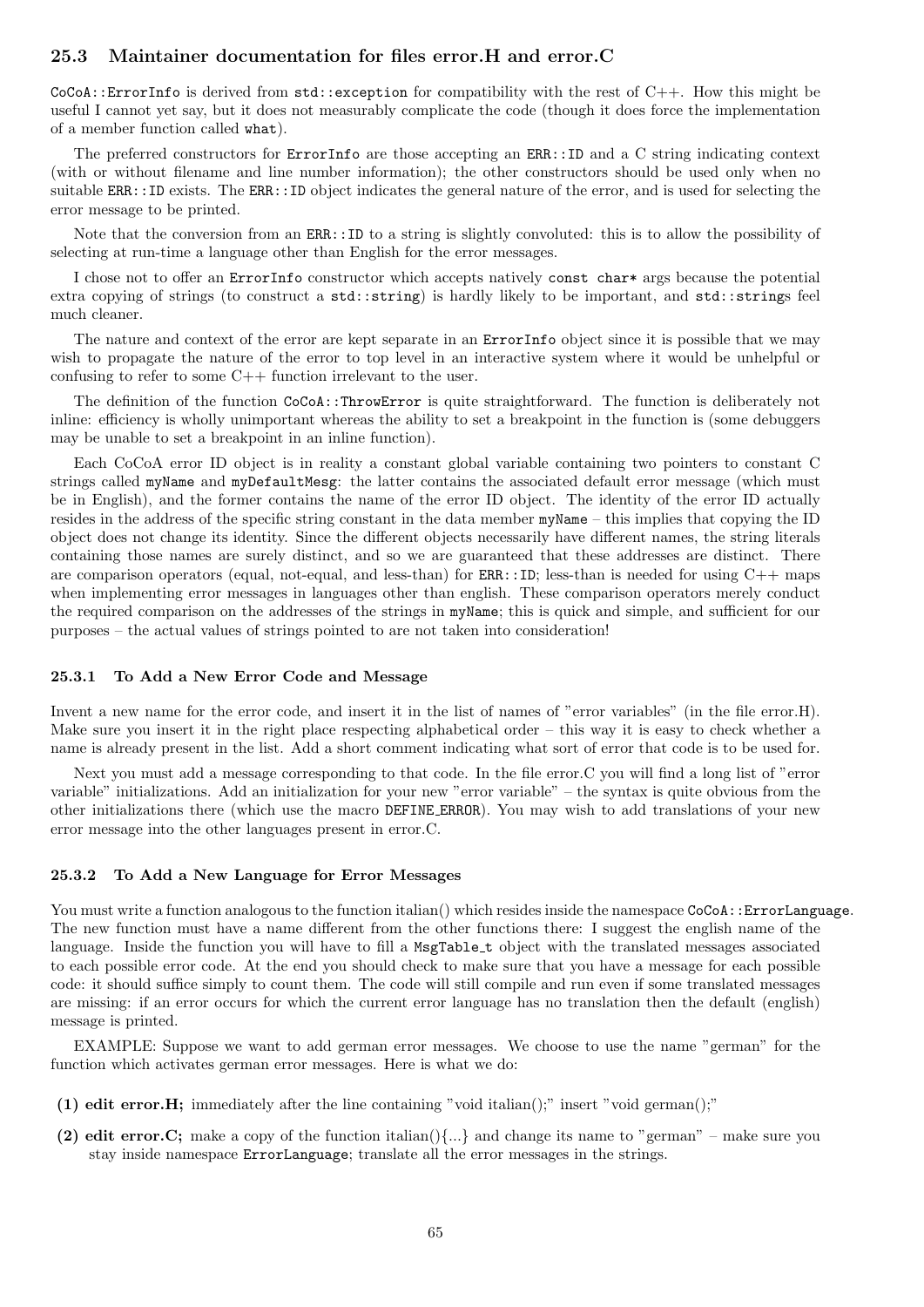## 25.4 Bugs, Shortcomings, and other ideas

The throw specifications on the destructor and what member function are needed for compatibility with std::exception – I regard this as a nuisance. I wonder if std::string::c str can throw?

What about parameter values? In some cases it would be handy to give the bad value which caused the error: e.g. "Bad characteristic: 33". A problem is that a parameter value could be very large. We could simply allow up to 100 (say) characters of parameter information in a suitable string.

Only very few error messages have been translated into italian so far.

Perhaps allow the user to specify which ostream to print the logging message in ThrowError?

### 25.4.1 new improved list of errors

work in progress

- ShouldNeverGetHere (previously SERIOUS)
- NYI
- nonstandard (specified by a string) equality test makes sense for these?
- system/LowLevel (about GlobalMgr, MemPool, I/O, AssertFail)
	- InsuffPrecision???
- BadArg (UnsuitableValue)
	- NotNonZero RENAME ExpectedNonZero
	- IndexOutOfRange (incl iterators?)
	- ValueOutOfRange
		- ∗ NotNonNegative (RENAME ExpectedNonNegative?)
		- ∗ NotPositive (RENAME ExpectedNonNegative?)
		- ∗ TooBig (\*not\* system independent!!!)
- BadArgType
- IncompatibleArgs (op not def'd for the given combination of args)
	- IncompatibleSizes
	- IncompatibleTypes

## 25.5 Main changes

## 2013

• July (v0.995??):

– major re-write in progress -

## 26 ExternalLibs (John Abbott, Anna M. Bigatti)

## 26.1 Examples

• [ex-ExternalLibs1.C](../../examples/index.html#ex-ExternalLibs1.C)

## 26.2 User documentation

CoCoALib can use various "external libraries" to extend the range of functions it offers. The function ExternalLibs produces a list of the external libraries which have been compiled into CoCoALib. Note that the GMP library is obligatory, and so will always appear in the list.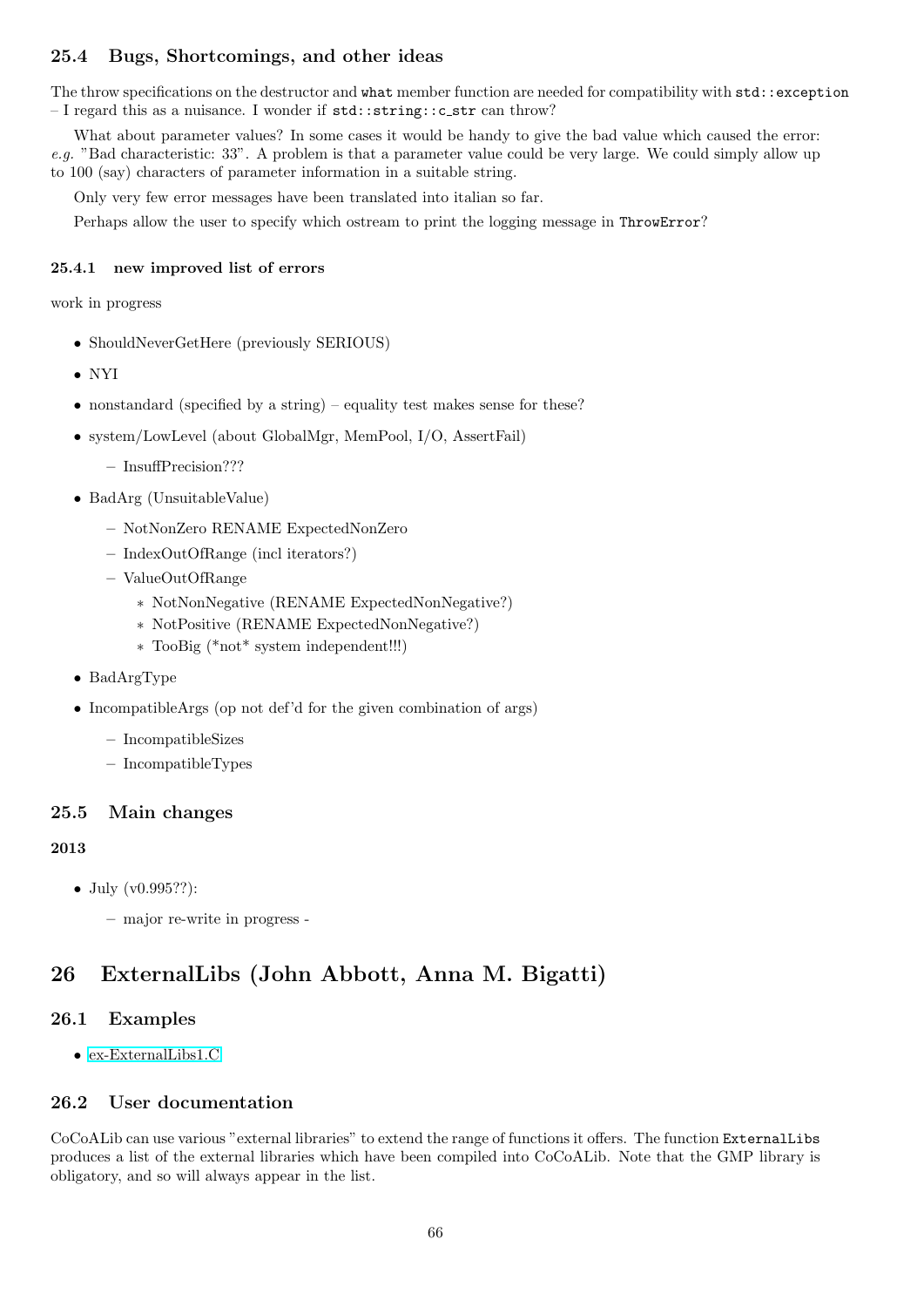## 26.2.1 Operations

There is just one function

• ExternalLibs() produces a read-only vector<ExternalLibInfo>

Each entry in the vector corresponds to a single external library. The ExternalLibInfo struct contains 3 fields (all have type std::string):

- myName the name of the external library
- myVersion the version "number" if available (or "UNKNOWN")
- myWebsite the URL of the main web-site for the library

## 26.3 Maintainer documentation

The implementation is not so pretty: it depends on the preprocessor flags set in the file PREPROCESS DEFNS.H. The library name is the name I usually use when refering to the library. The version number is whatever the library makes available (otherwise just the string "UNKNOWN"). The URL was typed in by hand.

## 26.4 Bugs, shortcomings and other ideas

Some of the information about the library has been typed in manually.

## 26.5 Main changes

#### 2017

• April (v0.99950): first release

## 27 ExternalLibs-frobby (Anna Bigatti, Bjarke Hammersholt Roune)

## 27.1 User documentation

Frobby is a software system and project for computations with monomial ideals. Frobby is free software and it is intended as a vehicle for research on monomial ideals, as well as a useful practical tool for investigating monomial ideals.

Available functions:

long dimension(const ideal& I);

```
ideal AlexanderDualFrobby(I, pp);
ideal AlexanderDualFrobby(I);
ideal MaximalStandardMonomialsFrobby(I);
```

```
void IrreducibleDecompositionFrobby(std::vector<ideal>& components, I);
void PrimaryDecompositionFrobby(std::vector<ideal>& components, I);
void AssociatedPrimesFrobby(std::vector<ideal>& primes, I);
```

```
RingElem MultigradedHilbertPoincareNumeratorFrobby(I);
RingElem TotalDegreeHilbertPoincareNumeratorFrobby(I);
RingElem TotalDegreeHilbertPoincareNumeratorFrobby(I, const RingElem& base);
```
#### 27.1.1 Examples

• [ex-frobby1.C](../../examples/index.html#ex-frobby1.C)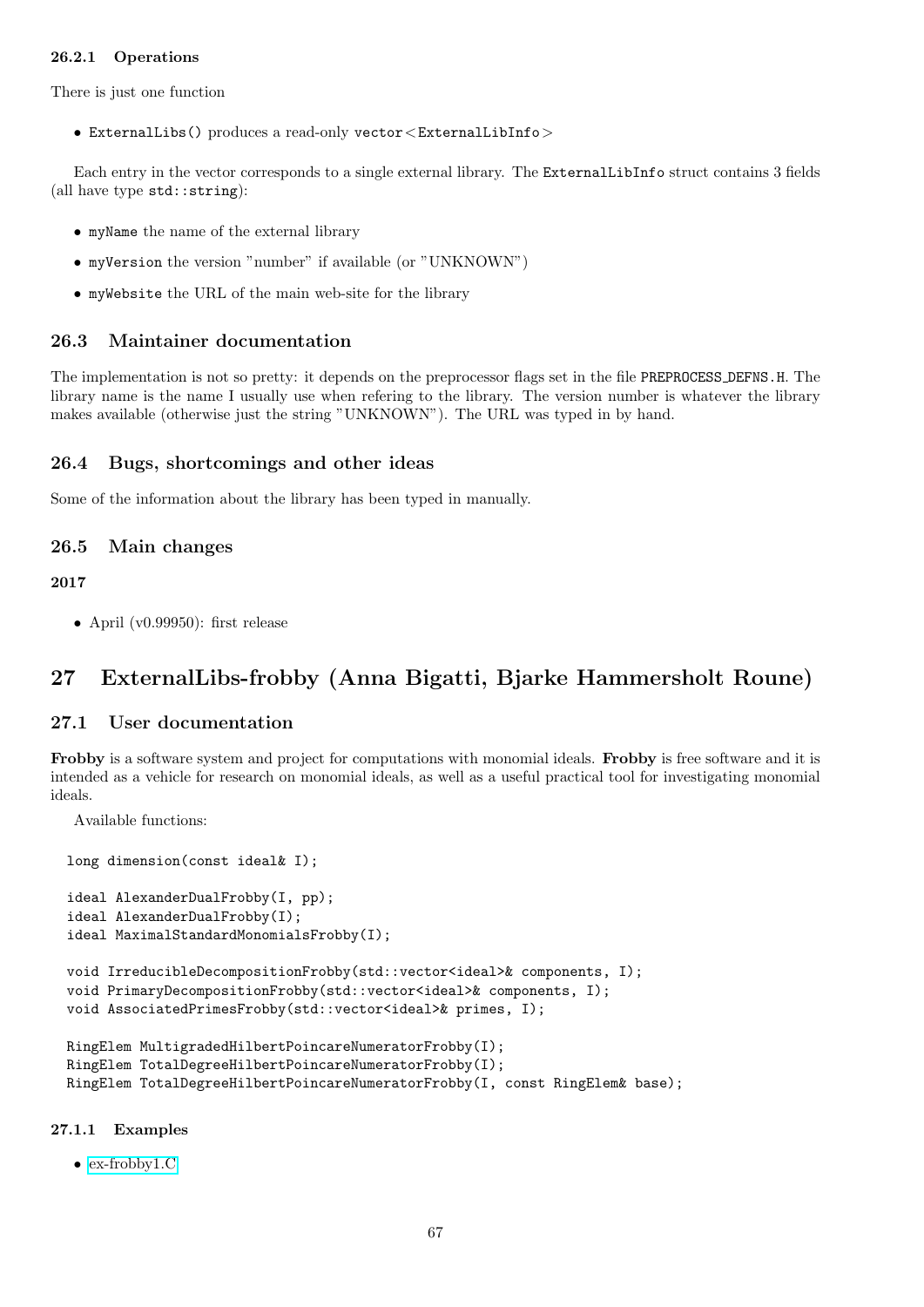#### [\\*\\*frobby\\*\\* website](http://www.broune.com/frobby/)

CoCoALib requires Frobby release 0.9.0 or later. Download Frobby from the website. IMPORTANT there are some minor mistakes in the frobby source code:

- insert the following two lines in frobby source files main.cpp and randomDataGenerators.cpp
- #include <sys/types.h>
- #include  $\langle$ unistd.h $\rangle$
- on line 143 of file StatisticsStrategy.cpp change mpz class into mpq class

Now compile Frobby following the instructions in the Frobby release.

NOTE: JAA says that to compile Frobby (0.8.2) on my machine I had to execute the following:

```
export CFLAGS="-m64 -mtune=core2 -march=core2" # taken from gmp.h
export LDFLAGS=$CFLAGS
make library
```
make might give some linking issues if libgmpxx is not installed systemwide. Anyway, for linking with CoCoA you only need make library.

## 27.1.3 Configure and compile CoCoALib with frobby

Look to see where the library file libfrobby.a is – on my computer it was inside the Frobby subdirectory bin/. Note the full path to the library file as you will need it when configuring CoCoALib!

Then configure and compile CoCoALib typing

```
cd CoCoALib-0.99
./configure --with-libfrobby=<your_path_to>/libfrobby.a
make
```
## 27.2 Maintainer documentation

## 27.3 Bugs, shortcomings and other ideas

Currently Frobby is not really intended to be used as a library, so linking it with CoCoALib is not as simple as it could be. Hopefully this will soon change.

## 27.4 Main changes

2011

- 29 July: added (temporarily?) Frobby suffix to all functions
- 5 July: modified AlexanderDualFrobby into AlexanderDualFrobby, PrimaryDecomposition into PrimaryDecompositionFrobby.

#### 2010

• 1 October: first inclusion

# 28 ExternalLibs-GFan (Anna Bigatti, Anders Nedergaard Jensen)

## 28.1 User documentation

GFan is a tool for computations in ....

Here we should include the manual for the gfanlib flags/functions, ...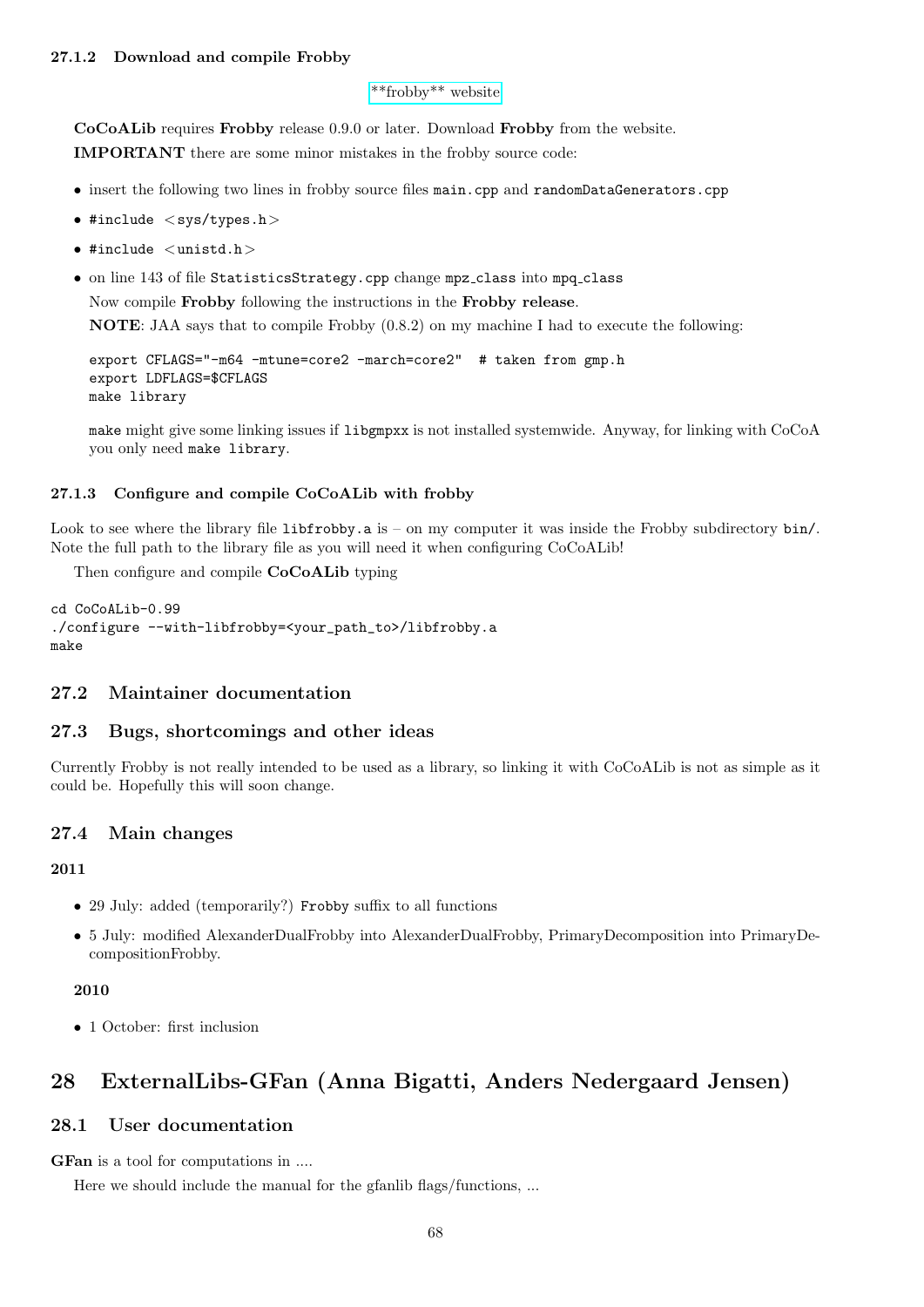## 28.1.1 Examples

• [ex-GFan1.C](../../examples/index.html#ex-GFan1.C)

#### 28.1.2 Download and compile Gfan

```
**gfan** website
**cdd** website
```
Compile cdd: if you are using a local installation of gmp, compile like this

```
./configure --prefix="/PATH/cddlib-094h" CFLAGS="-I/PATH/gmp -L/PATH/gmp/.libs"
make
make install
```
For compatibility with GFan, header files should be (as they did in a previous version of cdd) in cddlib-094h/include/cdd:

mkdir include/cdd mv include/\*.h include/cdd

Now compile gfanlib:

```
export CPPFLAGS="-I/PATH/cddlib-094h/include/cdd"
./configure
make includedir=/Users/bigatti/0.99/cddlib-094h/include
```
I get

configure: WARNING: cdd.h: present but cannot be compiled

(does not seem to matter)

#### 28.1.3 Compile CoCoALib with libgfan

Then configure and compile CoCoALib typing

```
cd CoCoALib-0.99
./configure --with-libgfan=<PATH>/libgfan.a --with-libcddgmp=<PATH>/libcddgmp.a
make
```
## 28.2 Maintainer documentation

## 28.3 Bugs, shortcomings and other ideas

28.4 Main changes

2015

• September: first inclusion

## 29 ExternalLibs-GMP (John Abbott)

## 29.1 User documentation

GMP is an essential external library for CoCoALib: a sufficiently recent version of GMP must be present to permit compilation of CoCoALib. The CoCoALib classes BigInt and BigRat are simply wrappers for the underlying GMP types.

At the moment CoCoALib does not require the C++ interface to GMP, however if you wish to combine CoCoALib with the external library Normaliz then the C++ interface to GMP must also be present.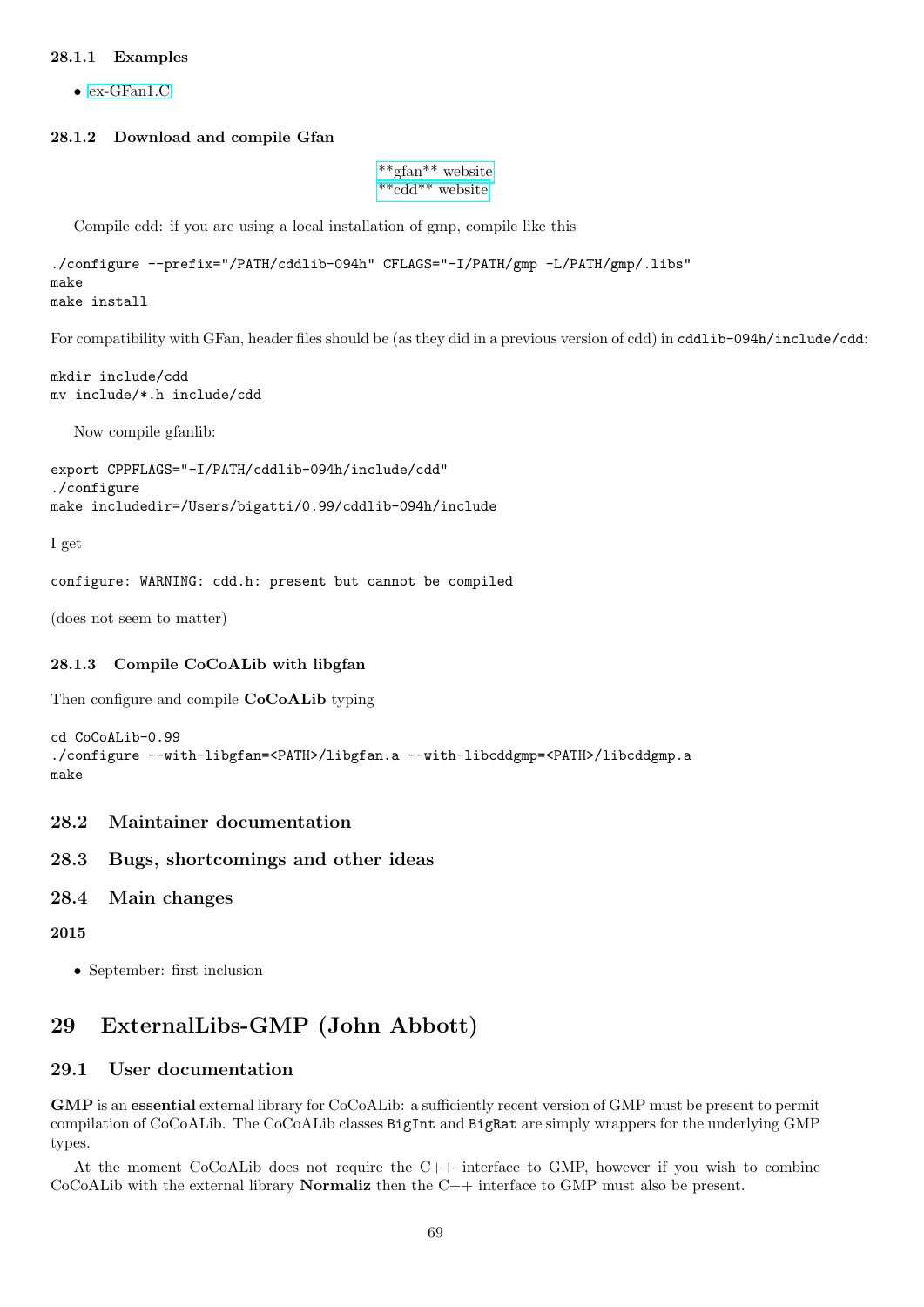#### 29.1.1 Examples

- [ex-BigInt1.C](../../examples/index.html#ex-BigInt1.C)
- [ex-BigInt2.C](../../examples/index.html#ex-BigInt2.C)
- [ex-BigInt3.C](../../examples/index.html#ex-BigInt3.C)
- [ex-BigRat1.C](../../examples/index.html#ex-BigRat1.C)

### 29.1.2 Download and compile GMP

It is common for Linux computers to have the GMP library already installed; the CoCoALib configuration script will check for this, and will give an error message if it cannot be found.

If you do need (or want) to build the GMP library yourself, you can get it from

```
**GMP** website
```
Note that CoCoALib expects GMP release 5.0.0 or later.

During configuration of GMP we recommend giving the option --enable-cxx even though this is not strictly necessary for CoCoALib. We also recommend building the static libraries (in GMP-6.1.0 both static and shared libraries are built by default, but check the documentation of the version of GMP which you obtained).

```
./configure --enable-cxx
```
make

If you have the relevant permissions (and you want to), you can "install" the GMP library by running make install. If you do install the GMP library, it is important that you run the privileged command ldconfig to properly register the new shared libraries. If you do not install the library then make a note of the full path to where the file libgmp.a is (on my computer it is in an invisible subdirectory called .libs), as you must specify this when configuring CoCoALib.

Then configure and compile CoCoALib by typing (but without the option  $--with-libgmp$  if GMP is properly installed).

cd CoCoALib-0.99 ./configure --with-libgmp=<your\_path\_to>/libgmp.a make

## 29.2 Maintainer documentation

A future version of CoCoALib may use the C++ interface to GMP, but that it not imminent.

## 29.3 Bugs, shortcomings and other ideas

Strictly the parts of CoCoALib which compute with small finite fields do not need the GMP library; nevertheless we chose not to permit compilation without GMP.

I found the following website useful:

## http://tldp.org/HOWTO/Program-Library-HOWTO/shared-libraries.html

### 29.4 Main changes

## 2016

• 10 June: first version; added new note about ldconfig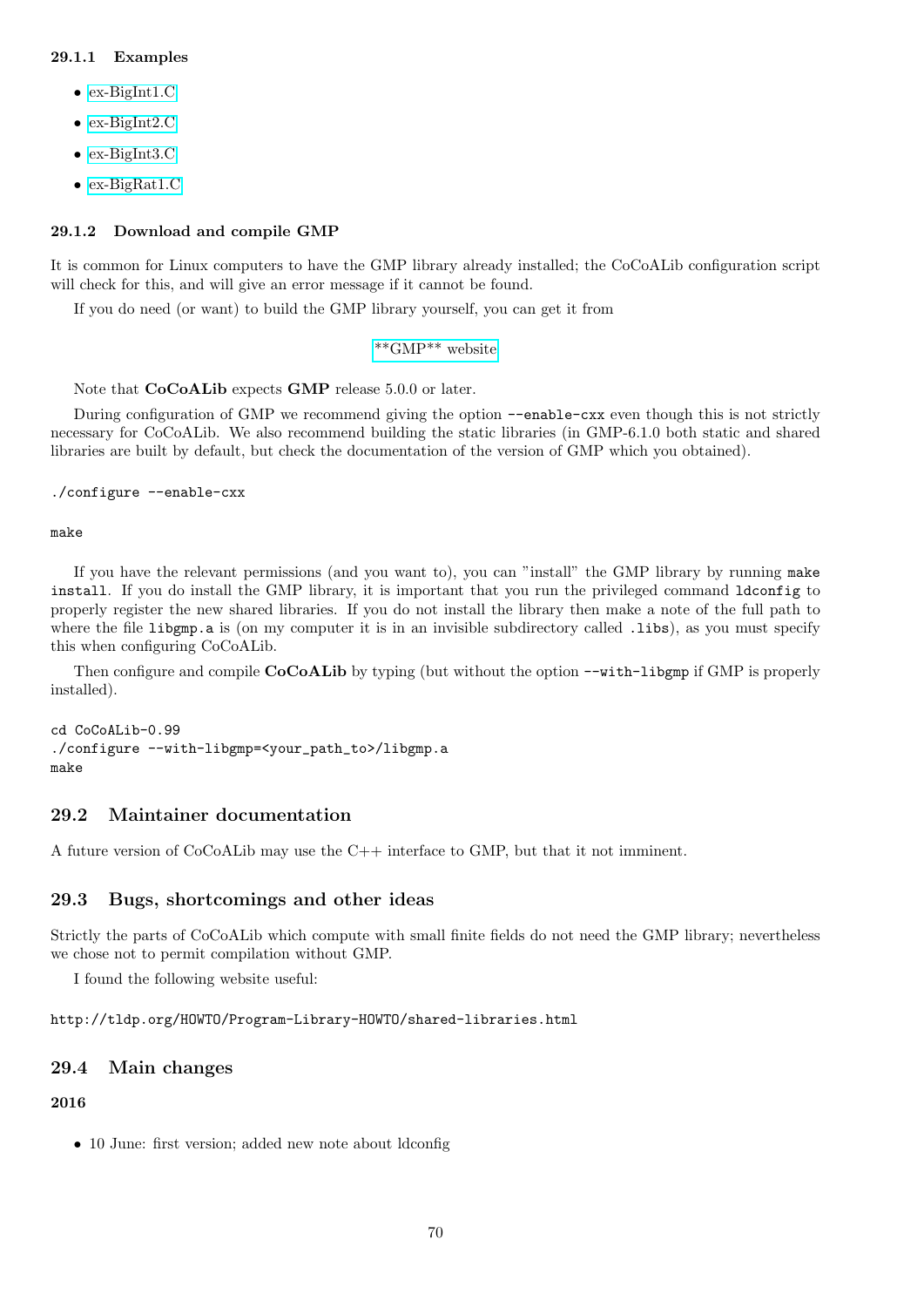# 30 ExternalLibs-MathSAT (Anna Bigatti)

## 30.1 User documentation

MathSAT is a Satisfiability modulo theories (SMT) solver. MathSAT is free software. The joint reasearch between CoCoA and MathSAT has been supported by European Union's Horizon 2020 research and innovation programme under grant agreement No H2020-FETOPEN-2015-CSA 712689: [\\*\\*SC-square\\*\\* website](http://www.sc-square.org/)

Available functions:

MathSAT::env E; // constructor (wrapper for MathSAT ''env'')

```
MathSAT::AddEq0(E, linear-poly or matrix);
MathSAT::AddNeq0(E, linear-poly or matrix);
MathSAT::AddLeq0(E, linear-poly or matrix);
MathSAT::AddLt0(E, linear-poly or matrix);
```
MathSAT::LinSolve(E);

#### 30.1.1 Examples

- [ex-MathSAT1.C](../../examples/index.html#ex-MathSAT1.C)
- [ex-MathSAT2.C](../../examples/index.html#ex-MathSAT2.C)

## 30.1.2 Download and compile MathSAT

## [\\*\\*MathSAT\\*\\* website](http://mathsat.fbk.eu/)

CoCoALib requires MathSAT release 5 or later. Download MathSAT from the website.

mkdir BUILD cd BUILD cmake .. make

then the library is libmathsat.a in dir BUILD.

#### 30.1.3 Configure and compile CoCoALib with MathSAT

Look to see where the library file libmathsat.a is – on my computer it was inside the MathSAT subdirectory BUILD/. Note the full path to the library file as you will need it when configuring CoCoALib!

Then configure and compile CoCoALib typing

```
cd CoCoALib-0.99
./configure --with-libmathsat=<your_path_to>/libmathsat.a
make
```
## 30.2 Maintainer documentation

## 30.3 Bugs, shortcomings and other ideas

## 30.4 Main changes

2018

- January: first release in CoCoA-5.2.2 2017
- July: first public demo at SC-square workshop 2017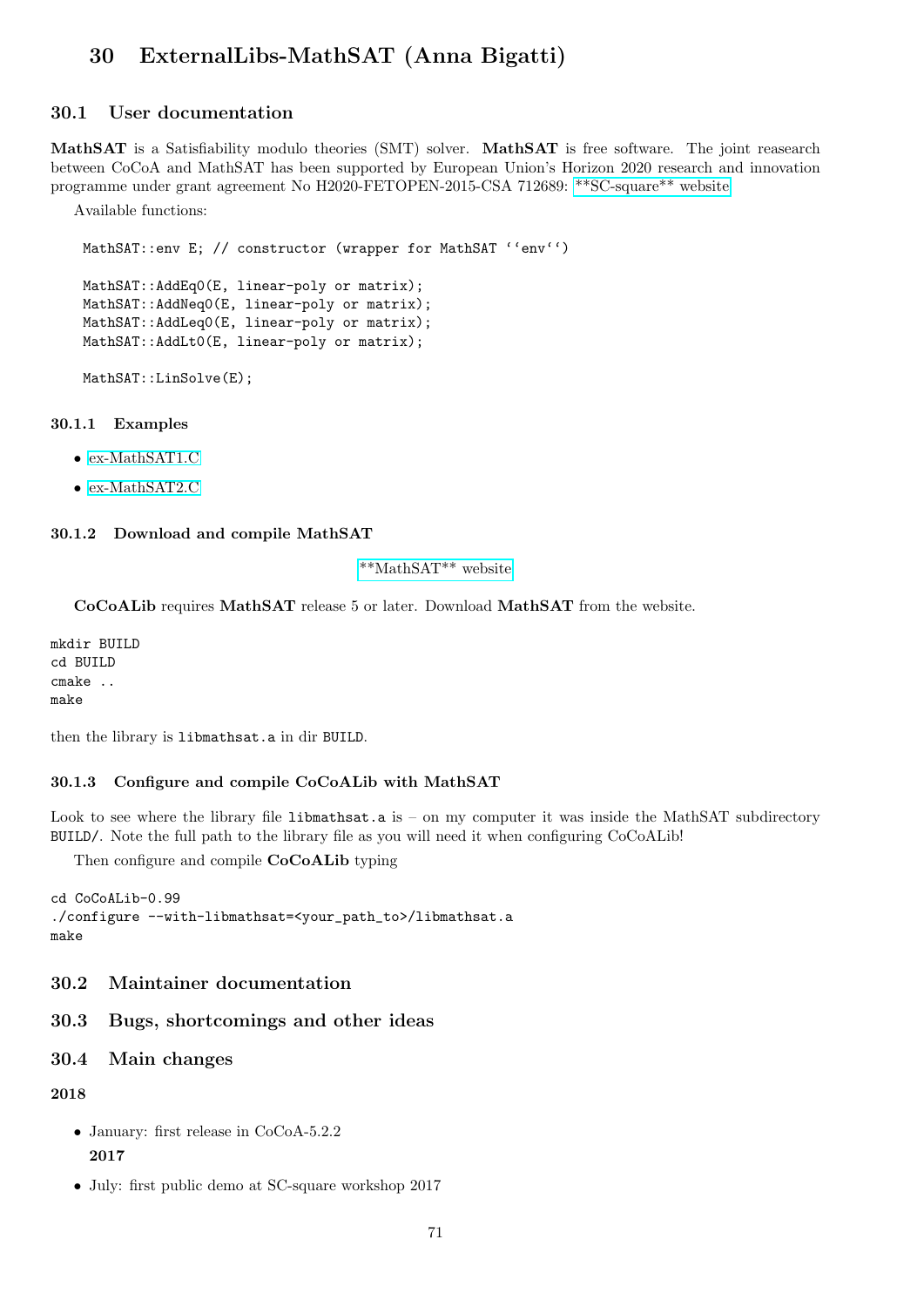# 31 ExternalLibs-Normaliz (Anna Bigatti, Christof Soeger)

## 31.1 User documentation

Normaliz is a tool for computations in affine monoids, vector configurations, lattice polytopes, and rational cones.

Here we should include the manual for the normaliz flags/functions, but we wait until libnormaliz interface is more stable. For the moment look at the examples for available functions on NormalizCones and setting flags.

#### 31.1.1 Examples

- [ex-Normaliz1.C](../../examples/index.html#ex-Normaliz1.C)
- [ex-Normaliz2.C](../../examples/index.html#ex-Normaliz2.C)

#### 31.1.2 Download and compile Normaliz

[\\*\\*libnormaliz\\*\\* website](https://www.normaliz.uni-osnabrueck.de/)

Download and compile Normaliz following the instructions from the website. First time

git clone https://github.com/Normaliz/Normaliz.git

Update (from the Normaliz git folder)

git pull

#### Official instructions

build:

#### source/INSTALL

(needs  $\text{gcc} > 4.4$ ) for local libraries do:

```
mkdir BUILD
cd BUILD
cmake -DBOOST_ROOT=/Users/bigatti/0.99/boost_1_61_0 \
      -DGMP_INCLUDE_DIR=/Users/bigatti/0.99/gmp-6.1.0 \
      -DGMPXX_INCLUDE_DIR=/Users/bigatti/0.99/gmp-6.1.0 \
      -DGMP_LIBRARIES=/Users/bigatti/0.99/gmp-6.1.0/.libs/libgmp.a \
      -DGMPXX_LIBRARIES=/Users/bigatti/0.99/gmp-6.1.0/.libs/libgmpxx.a \
      -DGMP_STATIC_LIBRARIES=/Users/bigatti/0.99/gmp-6.1.0/.libs/libgmp.a \
      -DGMPXX_STATIC_LIBRARIES=/Users/bigatti/0.99/gmp-6.1.0/.libs/libgmpxx.a \
       ../source/
```
Finally, to make some refinements, in a terminal (not emacs!)

cd BUILD ccmake .

and then (pressing enter in the specified line)

| NMZ BUILD STATIC | ΩN  |
|------------------|-----|
| NMZ OPENMP       | OFF |

then also select [t] and (press enter - insert - press enter)

CMAKE\_CXX\_FLAGS -Wno-long-long

press [c] configure and then press [g] generate and make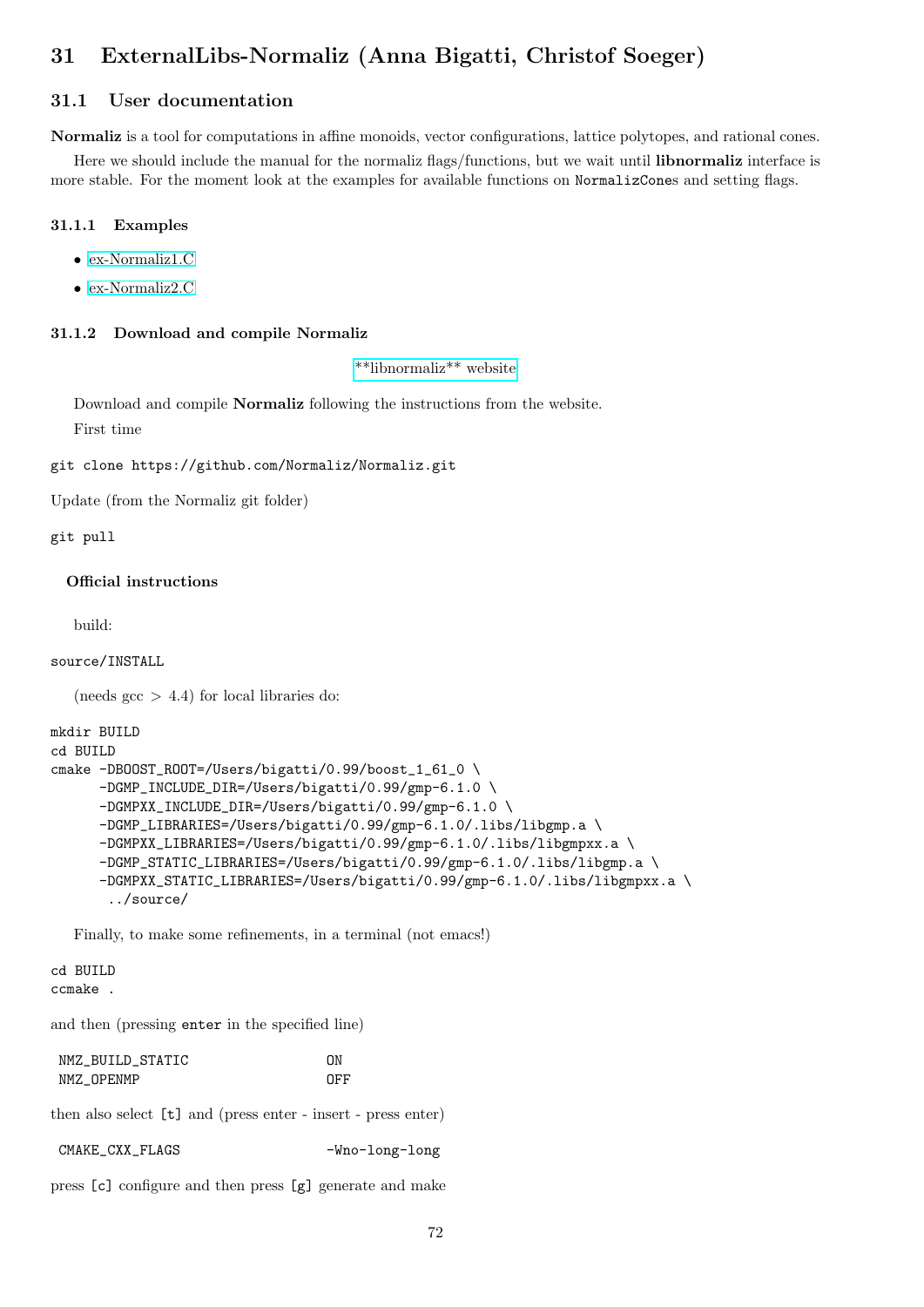## Personal instructions

I had problems following the given instructions, so I added

GMPFLAGS = -I /Users/bigatti/0.99/gmp-6.1.0/ -L/Users/bigatti/0.99/gmp-6.1.0/.libs -lgmpxx -lgmp

BOOSTFLAGS = -I /Users/bigatti/0.99/boost\_1\_61\_0/ -L/Users/bigatti/0.99/boost\_1\_61\_0/libs

to source/Makefile.configuration and then compiled with "'OPENMP=no make -f Makefile.classic Then I get the error

ld: library not found for -lcrt0.o

which is solved by removing -static from the last command, for example:

g++ -I /Users/bigatti/0.99/gmp-6.1.0/ -L/Users/bigatti/0.99/gmp-6.1.0/.libs -lgmpxx -lgmp -I /Users/bigatt:

## 31.1.3 Compile CoCoALib with Normaliz

Then configure and compile CoCoALib typing

```
cd CoCoALib-0.99
./configure --with-libnormaliz=<your_path_to>/libnormaliz.a
make
```
## 31.2 Maintainer documentation

## 31.3 Bugs, shortcomings and other ideas

## 31.4 Main changes

## 2011

• 26 July: new libnormaliz configuration (still a private copy)

## 2010

• 1 October: first inclusion

# <span id="page-72-0"></span>32 factor (John Abbott, Anna M. Bigatti)

## 32.1 Examples

• [ex-factor1.C](../../examples/index.html#ex-factor1.C)

## 32.2 User documentation

There are several functions for computing a factorization (Sec[.33\)](#page-73-0) of a ring element. The factorizations produced have different properties.

- $\bullet$  factor(f) factorization into irreducibles
- SqFreeFactor(f) factorization into coprime squarefree factors (NB may not be the coarsest such factorization)
- ContentFreeFactor(f) polynomial factorization into (coprime) content-free factors

NOTE The irreducible factorization of a polynomial with rational coefficients produces factors with integer coefficients (and integer content  $= 1$ ) having positive leading coefficient. The remaining factor is the unique rational number (actually a polynomial of degree 0) which makes the factorization correct.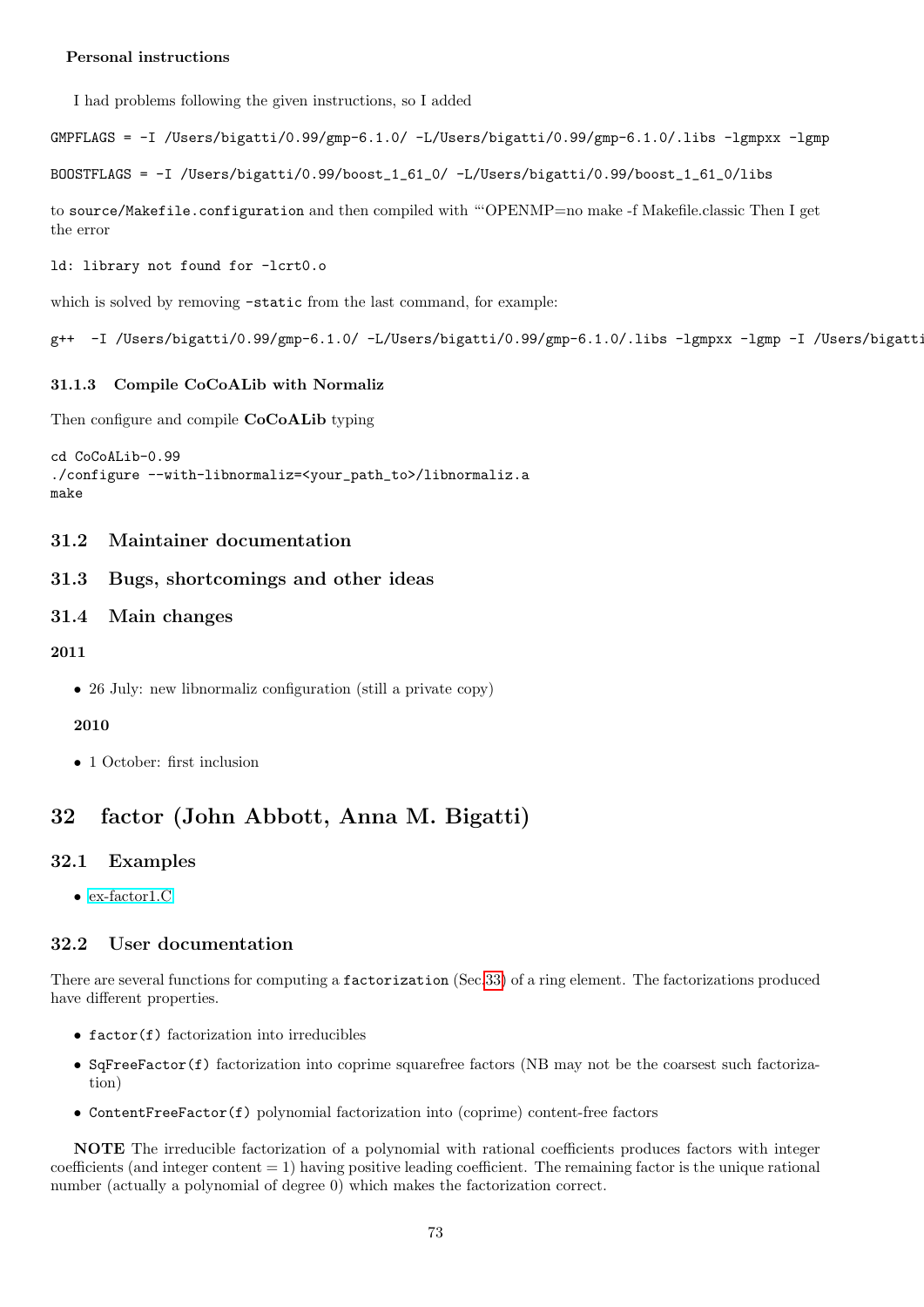## 32.3 Maintainer documentation

SqFreeFactor is new code; should be reasonably clean and efficient. Originally written by d'Ali' but then considerably modified by JAA. The code is based on Bernardin's paper "On square-free factorization of multivariate polynomials over a finite field" in Theoretical Computer Science (special volume on algebra) Volume 187 Issue 1-2, Nov. 15, 1997 Pages 105 - 116.

ContentFreeFactor is a fairly simplistic recursive method; most of the work is done by ContentFreeFactorLoop.

factor is still only a prototype – just uses old C4 code to do the work.

## 32.4 Bugs, shortcomings and other ideas

factor still only a prototype – just uses old C4 code to do the work.

## 32.5 Main changes

## 2014

- september: updated doc (new first have been there for quite a while) 2013
- aprile (v0.9953): first doc

# <span id="page-73-0"></span>33 factorization (John Abbott)

## 33.1 Examples

• [ex-factor1.C](../../examples/index.html#ex-factor1.C)

## 33.2 User documentation

In CoCoALib factorization is a template class for representing (partial) factorizations. Conceptually it comprises a list of factors and their multiplicities, and an extra remaining factor (which may be, for instance, an unfactorized part, or an invertible element).

The class itself imposes few conditions: the factors in the list cannot be invertible or zero-divisors, and their multiplicities are all positive. The remaining factor is a non-zero-divisor. The exact characteristics of the factors depend on the function which generated the factorization. Naturally, the vectors returned by myFactors and myMultiplicities will be of the same length.

See also: the functions factor, SqFreeFactor, ContentFreeFactor (in section factor (Sec[.32\)](#page-72-0)), and the function SmoothFactor (in section NumTheory (Sec[.63\)](#page-132-0))

## 33.2.1 Constructor

- factorization(RemFactor) specifies an initial remaining factor, the factor/multiplicity lists are empty
- factorization(facs, mults, RemFactor) specifies initial values for the 3 components

## 33.2.2 Accessors

Let FactorInfo be of type factorization <T>. These are the accessor functions:

- FactorInfo.myFactors() all the factors as a std::vector $(T>$  (read-only)
- FactorInfo.myMultiplicities() all the multiplicities as a std::vector<long> (read-only)
- FactorInfo.myRemainingFactor() the remaining factor (read-only)

For better readability of code using factorization we recommend using const ref aliases for the lists of factors and multiplicities; for instance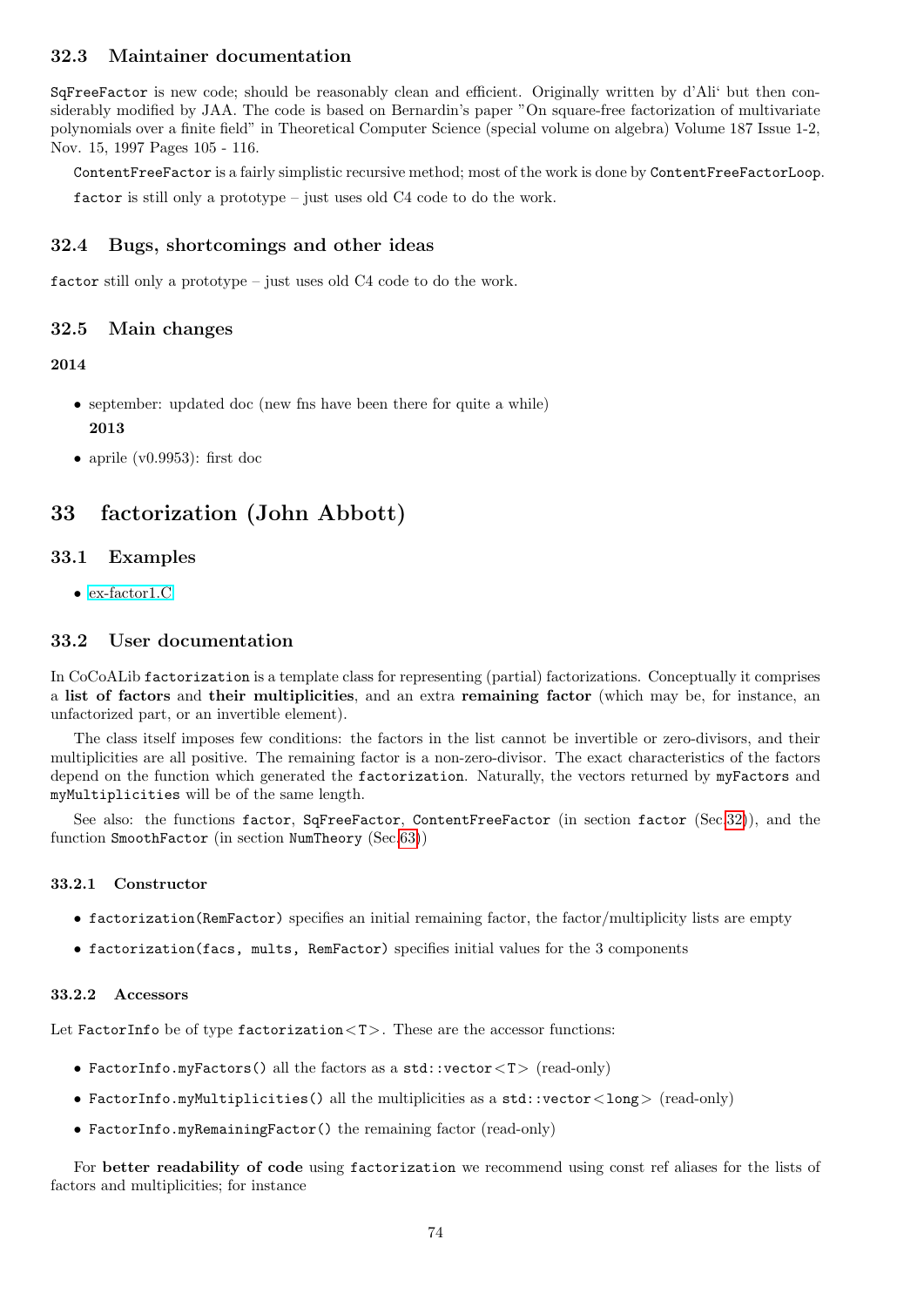```
const factorization<RingElem> FactorInfo = factor(f);
const vector<RingElem>& facs = FactorInfo.myFactors();
const vector<long>& mults = FactorInfo.myMultiplicities();
...
// code using the arrays "facs" and "mults"
```
#### 33.2.3 Operations

Let FactorInfo be of type factorization  $(T>$ . These are the operations available:

- FactorInfo.myAppend(fac, mult) appends a new factor with its multiplicity
- FactorInfo.myNewRemainingFactor(RemFactor) sets RemFactor as the remaining factor

## 33.3 Maintainer documentation

Being template code it's all in the header file. It's mostly fairly straightfoward.

The main point to note is that ourCheckNotZeroDiv and ourCheckNotUnit need to be written by hand for each instantiation – this is enforced by the absence of a default template impl. Note that the impls for DUPFp are defined in the file DUPFp.H.

The fn ourCheckCompatibility is needed for RingElem but not for other types (so the default impl is empty). It simply checks that all the factors belong to the same ring (equiv. that they belong to ring of myRemainingFactorValue).

In CoCoALib there are just 4 instantiations of this template:

- factorization  $\langle$  BigInt  $\rangle$  for the fns factor and SmoothFactor in NumTheory
- factorization<RingElem> for the fns factor and SqFreeFactor and ContentFreeFactor in PolyRing (actually TmpFactor)
- factorization<long>
- factorization  $<$  DUPFp $>$

## 33.4 Bugs, shortcomings and other ideas

It would be safer to have pairs of factor-and-multiplicity rather than two separate vectors whose length must be the same. However it may be less convenient for the user.

Maybe add fn to get length of a factorization? (same as length of myFactors())

Maybe add fn to get ring of a factorization  $\langle$  RingElem $\rangle$ ?

Maybe add fn to change the multiplicity of a factor?

Bruns questioned the necessity of the restriction that factors be non-zero-divisiors and non-units. JAA prefers to apply these restrictions for the time being, because it will be easier to relax the restrictions later than it would be to tighten them (might break some existing code).

Bruns/Soeger asked whether requiring all factors to be in the same ring is necessary (esp. once CoCoA allows arithmetic between different rings). They cite the example of factors in  $ZZ[x]$  and remaining factor in QQ.

#### 33.5 Main changes

## 2014

• March: fields are now private: new accessor fins; new append fn, and new fn to update rem factor

#### 2012

- October: chose "myMultiplicities" rather than "myExponents" as the field name.
- April: first version of doc (v0.9950)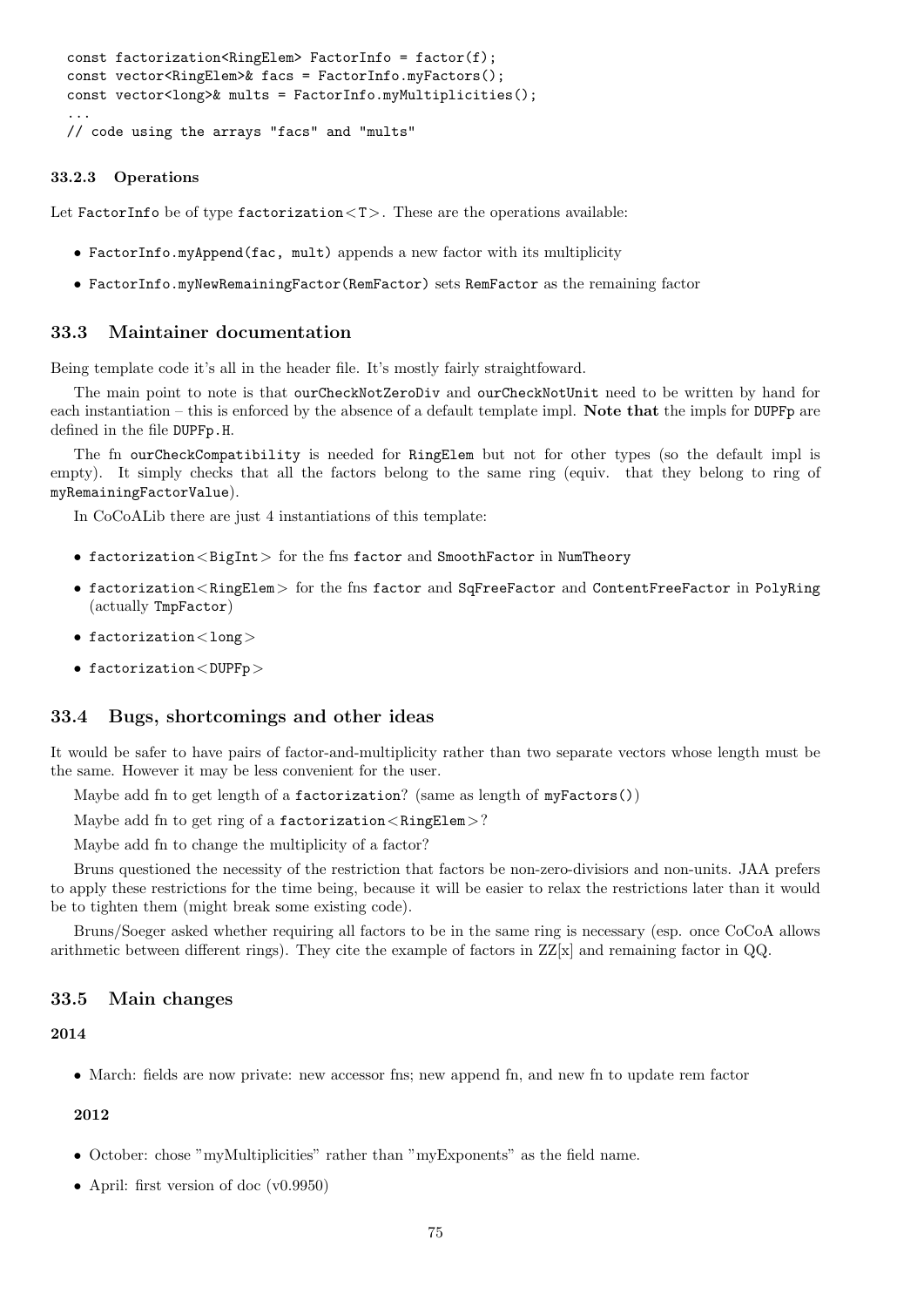# 34 FGModule (John Abbott)

## 34.1 User documentation for FGModule

FGModule is a reference counting smart pointer to an object of type FGModuleBase. Its value represents a Finitely Generated Module. Most modules in CoCoALib will probably actually be FGModules.

Let v be a ModuleElem belonging to an FGModule. Then we can access the various components of v using a syntax like that for indexing into a  $std::vector$ . Thus  $v[n]$  gives the n-th component (which will be a RingElem.

## 34.2 Examples

• [ex-module1.C](../../examples/index.html#ex-module1.C)

## 34.3 Maintainer documentation for FGModule

Um.

#### 34.4 Bugs, Shortcomings and other ideas

Documentation does not exist.

There was a suggestion to merge module.\* with FGModule.\* based on the reasoning that in practice all modules will (probably) be FGModules, so the distinction is rather pointless.

FGModule.C is jolly small – probably some code is missing.

# 35 FieldIdeal (John Abbott)

# 35.1 User documentation for files FieldIdeal\*

The structure of ideals in a field is so simple that it is usually ignored completely: there are just two ideals being the zero ideal and the whole field. Nonetheless it is helpful to have an implementation of them.

There is only one publicly callable function here

#### NewFieldIdeal(k, gens)

where k is a  $CoCoA::ring$  which represents a field, and gens is a std::vector  $\langle CoCoA::RingElem \rangle$  being a collection of generators (RingElem values belonging to k). It creates a CoCoA::ideal which represents the ideal of k generated by the elements of gens; gens may be empty.

For operations on ideals, please see ideal (Sec[.45\)](#page-89-0).

### 35.2 Maintainer documentation for files FieldIdeal\*

The implementation is slightly more complex than one might naively expect: the primary complication is simply the need to retain the list of generators as specified by the user.

myTidyGensValue is either empty or it contains a single copy of RingElem(k, 1) according as the ideal is zero or the whole field.

#### 35.3 Bugs, Shortcomings, and other ideas

One would like to think that code so short and so simple couldn't possibly harbour any nasty surprises. Then again one might just be surprised...

I definitely do not like the name of the function GetPtr; perhaps import? What is the correct way to achieve the end I want to achieve?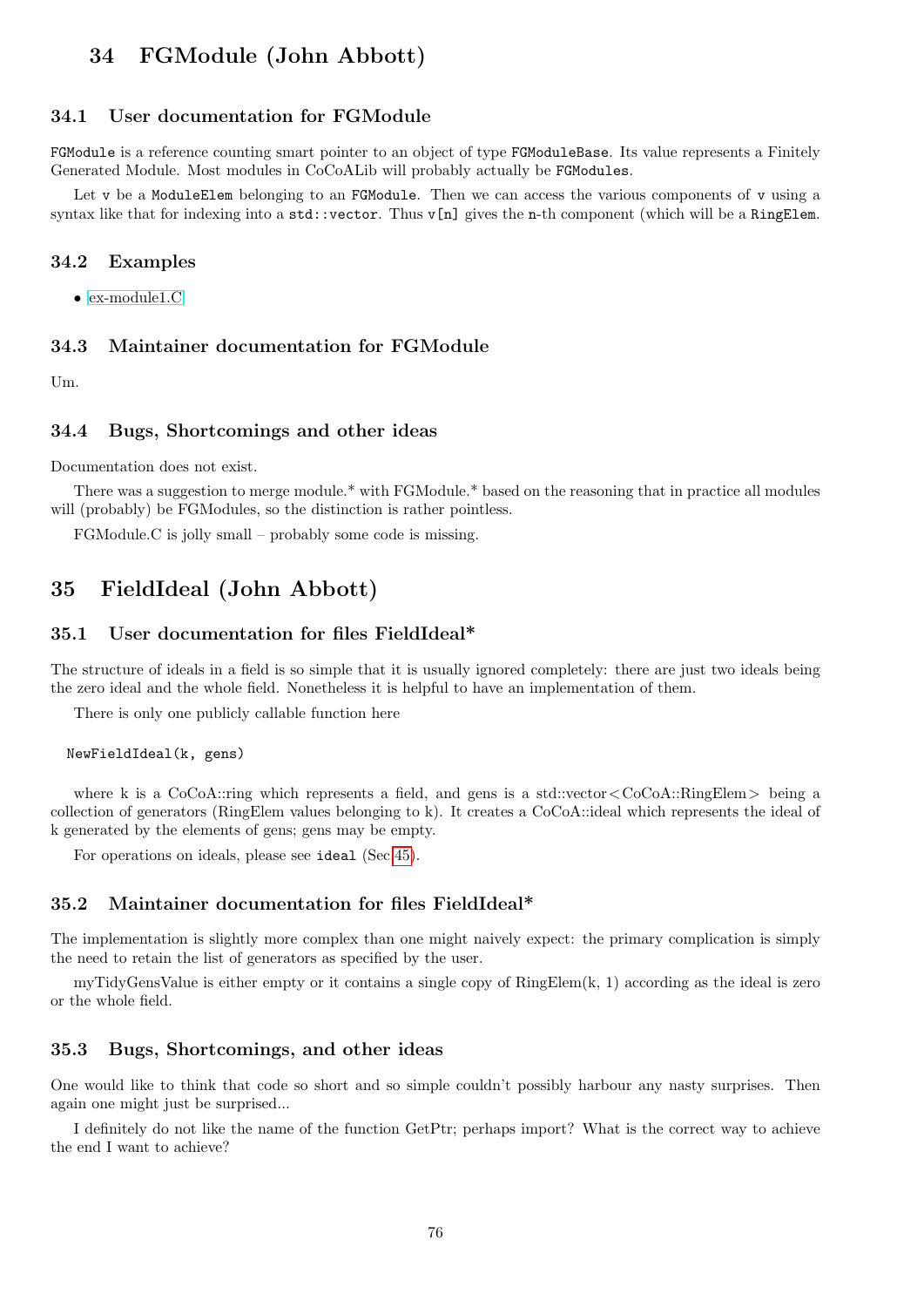# 36 FloatApprox (John Abbott)

## 36.1 Examples

• [ex-FloatApprox1.C](../../examples/index.html#ex-FloatApprox1.C)

## 36.2 User documentation

These functions determine a "floating point" approximation to an integer or rational. The base of the representation is either 2 or 10.

See also: ToString (Sec[.113\)](#page-222-0) for functions producing readable numbers.

#### 36.2.1 Pseudo-constructors for binary representation

- MantissaAndExponent2(x,prec) determine the MantExp2 structure for x with precision prec
- FloatApprox(x,prec) apply MantissaAndExponent2 then convert the result into BigRat.

The value of prec is the number of bits in the mantissa; if unspecified, it defaults to 53. A MantExp2 structure contains 4 public data fields:

- mySign an int having value -1 or 1
- myExponent a long
- myMantissa a BigInt (between 2^(prec-1) and 2^prec-1)
- myNumDigits a long (just the value of prec)

As an exception if x=0 then all fields are set to 0. The structure represents the value mySign \* (myMantissa/2^(myNumDigits-1)) \* 2^myExponent.

#### 36.2.2 Pseudo-constructors for decimal representation

• MantissaAndExponent10(x,prec) determine the MantExp10 structure for x with precision prec

The value of prec is the number of (decimal) digits in the mantissa; if unspecified, it defaults to 5. A MantExp10 structure contains 4 public data fields:

- mySign an int having value -1 or 1
- myExponent a long
- myMantissa a BigInt (between 10^(prec-1) and 10^prec-1)
- myNumDigits a long (just the value of prec)

As an exception if x=0 then all fields are set to 0.

The structure represents the value mySign \* (myMantissa/10^(myNumDigits-1)) \* 10^myExponent.

#### 36.3 Maintainer documentation

The implementation is simple rather than efficient. The current design ensures that 0.5ulp is rounded consistently (currently towards zero).

The only tricky parts were deciding how to round in the case of a tie, and correct behaviour when the mantissa "overflows". I finally decided to delegate rounding to RoundDiv: it is easy to implement, and I wanted a solution which was symmetric about zero, so that the two MantissaAndExponent fns applied to N and to -N would always give the same result except for sign.

Mantissa overflow requires special handling, but it's quite easy.

Printing of a MantExp2 or MantExp10 structure is simple rather than elegant.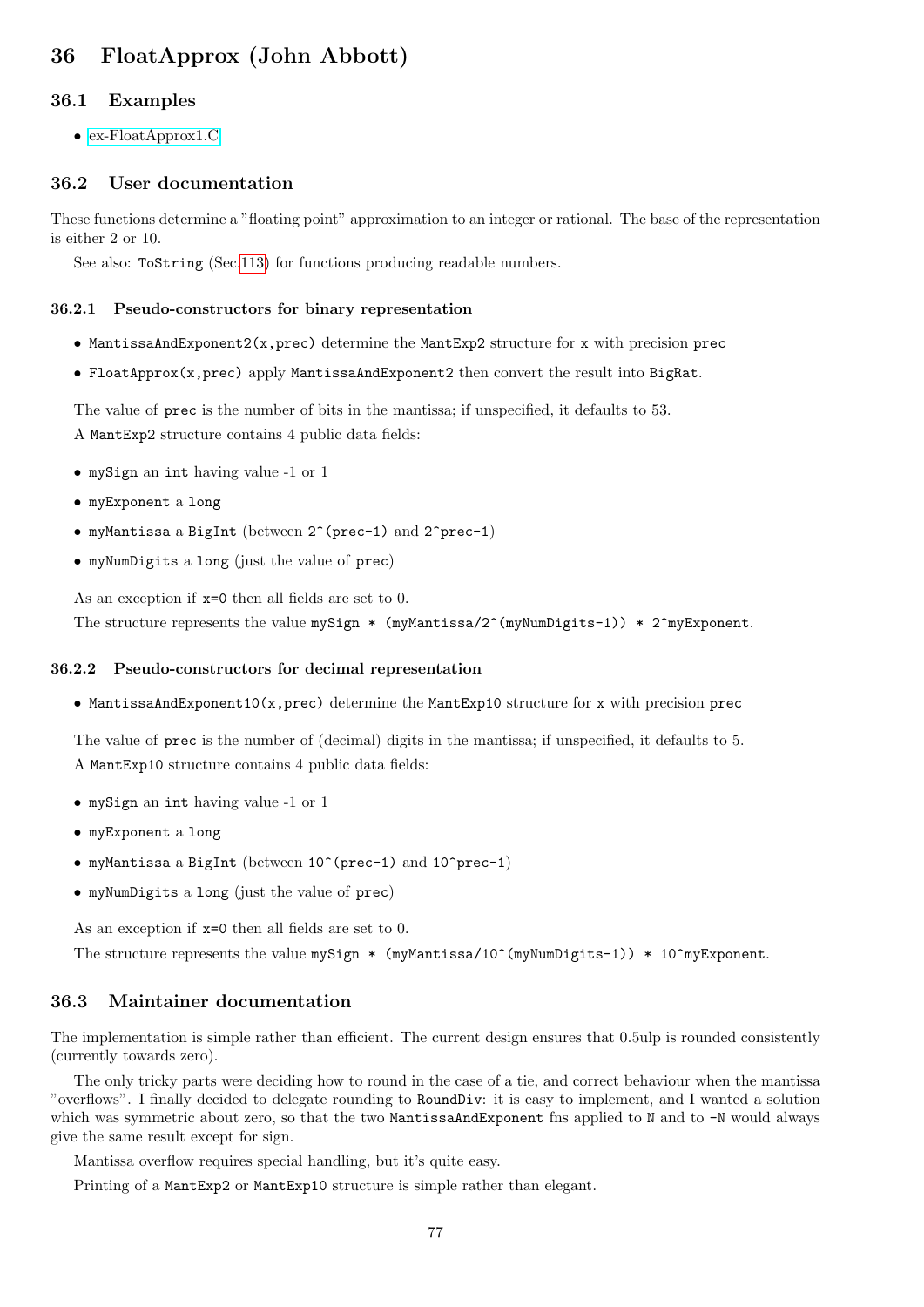# 36.4 Bugs, shortcomings and other ideas

Using mpfr would surely be better.

The fields of a MantExp2 and MantExp10 are publicly accessible; I'm undecided whether it is really better to supply the obvious accessor fns.

The conversion in MantissaAndExponent10 is rather slow when the input number is large.

In principle the call to FloorLog2 could fail because of overflow; but in that case FloorLog2 itself should report the problem.

In principle a mantissa overflow could trigger an exponent overflow *(i.e.* if the exponent was already the largest possible long).

## 36.5 Main changes

## 2014

• April (v0.99533): first release

# 37 FractionField (John Abbott, Anna M. Bigatti)

## 37.1 User documentation for FractionField

A FractionField is an abstract class (inheriting from ring (Sec[.83\)](#page-169-0)) representing a fraction field of an effective GCD domain.

See RingElem FractionField (Sec[.86\)](#page-174-0) for operations on its elements.

## 37.1.1 Examples

- [ex-RingQQ1.C](../../examples/index.html#ex-RingQ1.C)
- [ex-PolyRing1.C](../../examples/index.html#ex-PolyRing1.C)
- [ex-RingHom5.C](../../examples/index.html#ex-RingHom5.C)

## 37.1.2 Pseudo-constructors

- NewFractionField(R) creates a new ring (Sec[.83\)](#page-169-0), more precisely a FractionField, whose elements are formal fractions of elements of R (where R is a true GCD domain, see IsTrueGCDDomain in ring (Sec[.83\)](#page-169-0)).
- RingQQ() produces the CoCoA ring (Sec[.83\)](#page-169-0) which represents QQ, the field of rational numbers, fraction field of RingZZ (Sec[.95\)](#page-200-0). Calling RingQQ() several times will always produce the same unique ring in CoCoALib.
- FractionField(R) sort of downcast the ring R to a fraction field; will throw an ErrorInfo object with code ERR::NotFracField if needed.

## 37.1.3 Query and cast

Let S be a ring (Sec[.83\)](#page-169-0)

- IsFractionField(S) true iff S is actually a FractionField
- FractionFieldPtr(S) pointer to the fraction field impl (for calling mem fns); will throw an ErrorInfo object with code ERR::NotFracField if needed.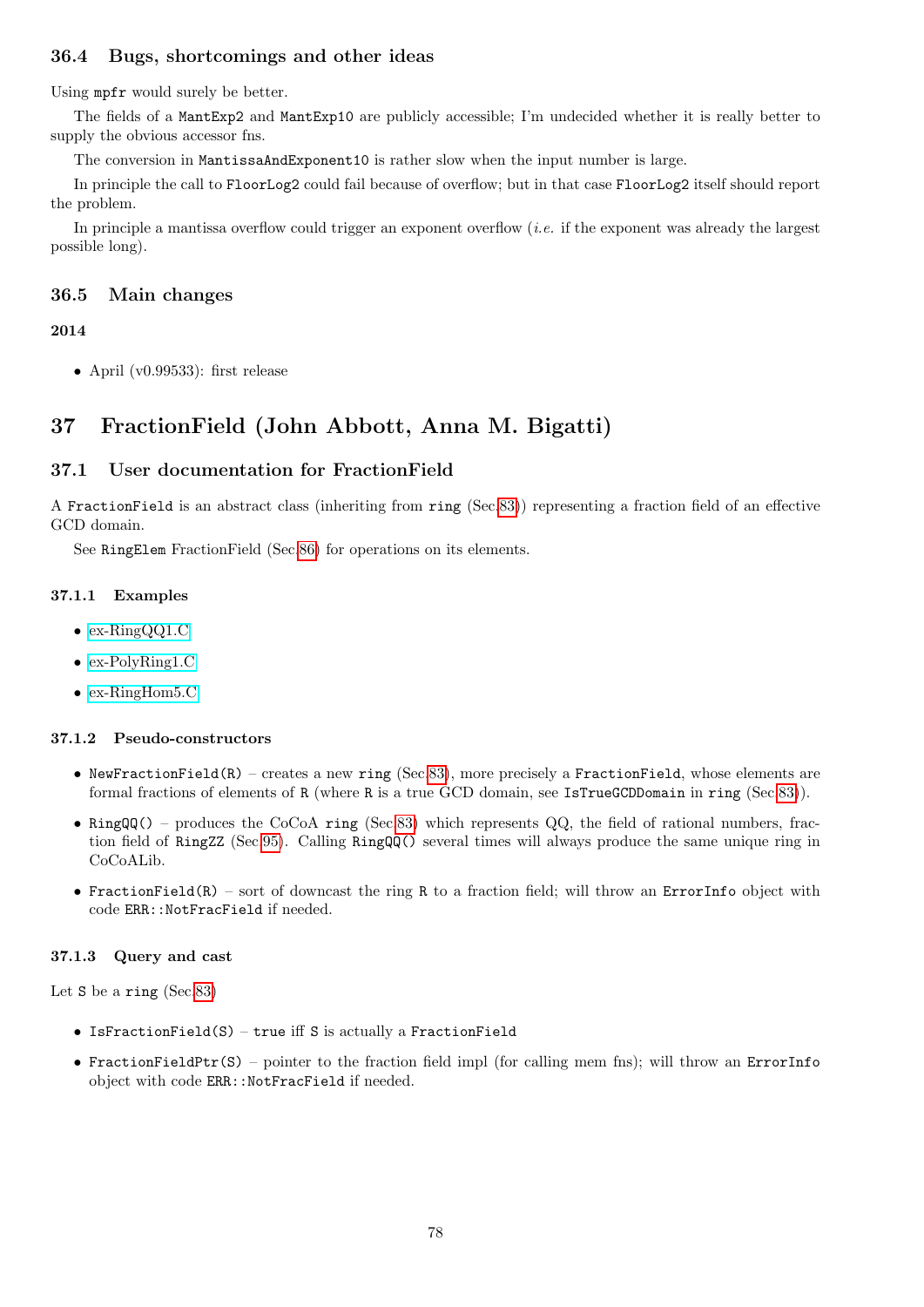#### 37.1.4 Operations on FractionField

In addition to the standard ring operations (Sec[.83\)](#page-169-0), a FractionField may be used in other functions.

Let FrF be a FractionField built as NewFractionField(R) with R a ring (Sec[.83\)](#page-169-0)

• BaseRing(FrF) – the ring (Sec[.83\)](#page-169-0) it is the FractionField of – an identical copy of R, not merely an isomorphic ring (Sec[.83\)](#page-169-0).

#### 37.1.5 Homomorphisms

- EmbeddingHom(FrF) BaseRing(FrF) –> FrF
- InducedHom(FrF, phi) phi: BaseRing(K) –> codomain(phi)

## 37.2 Maintainer documentation for FractionField, FractionFieldBase, FractionField-Impl

The class FractionField is wholly analogous to the class ring (Sec[.83\)](#page-169-0), *i.e.* a reference counting smart pointer. The only difference is that FractionField knows that the myRingPtr data member actually points to an instance of a class derived from FractionFieldBase (and so can safely apply a static cast when the pointer value is accessed).

FractionFieldBase is an abstract class derived from RingBase. It adds a few pure virtual functions to those contained in RingBase:

```
virtual const ring& myBaseRing() const;
virtual ConstRawPtr myRawNum(ConstRawPtr rawq) const; // NB result belongs to BaseRing!!
virtual ConstRawPtr myRawDen(ConstRawPtr rawq) const; // NB result belongs to BaseRing!!
virtual const RingHom& myEmbeddingHom() const;
virtual RingHom myInducedHomCtor(const RingHom& phi) const;
```
myBaseRing returns a reference to the ring (Sec[.83\)](#page-169-0) (guaranteed to be an effective GCD domain) supplied to the constructor.

myRawNum (resp. myRawDen) produces a raw pointer to a value belonging to BaseRing ( and \*NOT\* to the FractionField!); these two functions \*practically\* \*oblige\* the implementation of FractionField to represent a value as a pair of raw values "belonging" to the BaseRing. Note that, while the value belongs to BaseRing, the resources are owned by the FractionField!!

EmbeddingHom returns the embedding homomorphism from the BaseRing into the FractionField; it actually returns a reference to a fixed homomorpism held internally.

InducedHom creates a new homomorpism from the FractionField to another ring (Sec[.83\)](#page-169-0) S given a homomorpism from the BaseRing to S.

FractionFieldImpl implements a general fraction field. Its elements are just pairs of RawValues belonging to the BaseRing (see the struct FractionFieldElem). For this implementation the emphasis was clearly on simplicity over speed (at least partly because we do not expect FractionFieldImpl to be used much). For polynomials whose coefficients lie in a FractionField we plan to implement a specific ring (Sec[.83\)](#page-169-0) which uses a common denominator representation for the whole polynomial. If you want to make this code faster, see some of the comments in the bugs section.

Important: while fractions are guaranteed to be reduced (i.e. no common factor exists between numerator and denominator), it is rather hard to ensure that they are *canonical* since in general we can multiply numerator and denominator by any unit. See a bug comment about normalizing units.

## 37.3 Bugs, Shortcomings and other ideas

The functions myNew are not *exception safe*: memory would be leaked if space for the numerator were successfully allocated while allocation for the denominator failed – nobody would clean up the resources consumed by the numerator. Probably need a sort of auto ptr for holding temporary bits of a value.

Should partial homomorphisms be allowed: e.g. from  $QQ$  to  $ZZ/(3)$ ? Mathematically it is a bit dodgy, but in practice all works out fine provided you don't divide by zero. I think it would be too useful (e.g. for chinese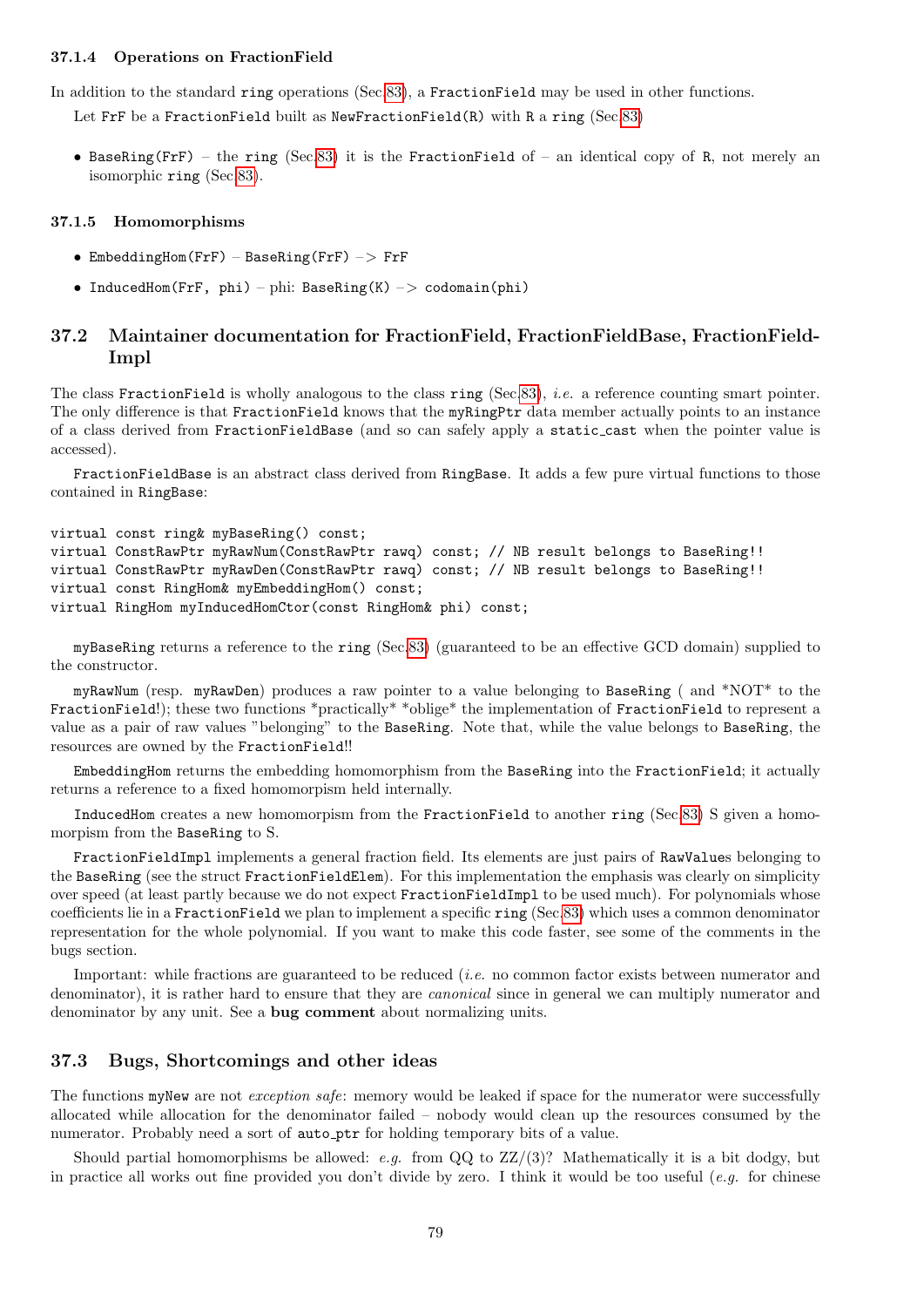remaindering methods) to be banned. Given phi: $ZZ > ZZ[x]$  it might be risky to induce  $QQ > ZZ[x]$ ; note that  $ker(\text{phi})=0$ , so this is not a sufficient criterion!

Currently you can make a FractionField only from a ring satisfying IsTrueGCDDomain; in principle one could create a FractionFieldImpl of any integral domain (it just wouldn't be possible to cancel factors without a GCD – so probably not terribly practical). I'll wait until someone really needs it before allowing it.

It is not clear how to make the denominator positive when the GCD domain is  $ZZ$  (so the fraction field is QQ). In general we would need the GCD domain to supply a normalizing unit: such a function could return 1 unless we have some special desire to normalize the denominator in a particular way. HERE'S A CONUNDRUM: FractionField( $Q[x]$ ) – all rationals are units, and so we could end up with horrible representations like  $(22/7)/(22/7)$ instead of just 1. MUST FIX THIS!!

The printing function is TERRIBLE!

- FASTER + and Addition and subtraction can be done better: let h be the GCD of the two denominators, suppose we want to compute  $a/bh + c/dh$  (where  $gcd(a,bh) = gcd(c, dh) = gcd(b,d) = 1$  *i.e.*  $h = gcd(B,D)$ where B,D are the denoms) If  $h = 1$  then there is no cancellation,  $o/w \text{ gcd}(ad+bc, bdh) = \text{gcd}(ad+bc, h)$ , so we can use a simpler gcd computation to find the common factor.
- FASTER \* and / Multiplication and division can also be made a little faster by simplifying the GCD computation a bit. The two cases are essentially the same, so I shall consider just multiplication. Assuming inputs are already reduced *(i.e.* there is no common factor between numerator and denominator). To compute  $(a/b)^*(c/d)$ , first calculate h1 = gcd(a, d) and h2 = gcd(b, c). The result is then: num =  $(a/h1)^*(c/h2)$  &  $den = (b/h2)^*(d/h1)$  and this is guaranteed to be in reduced form.

myIsRational is incomplete: it will fail to recognise rationals whose numerator and denominator have been multiplied by non-trivial units. BAD BUG! Ironically myIsInteger does work correctly.

# 38 FreeModule (John Abbott)

## 38.1 Examples

• [ex-module1.C](../../examples/index.html#ex-module1.C)

## 38.2 User documentation for the class FreeModule

For normal use there are only three functions of interest:

- NewFreeModule(R, NumCompts) creates an object of type FGModule representing the free module of dimension NumCompts over the ring R.
- $FreeModule(M)$  where M is a module; if M is genuinely a FreeModule then that FreeModule is returned otherwise an error is generated.

IsFreeModule(M) true iff the module M is genuinely a FreeModule.

NewFreeModule(R, NumCompts, shifts) creates an object of type FGModule representing the free module of dimension NumCompts over the ring R. R must be a PolyRing, and shifts is a vector  $\langle$  degree  $\rangle$  containing NumCompts elements, the i-th element being the shift applied to degrees of values in the i-th component. For example: ?????

#### 38.3 Maintainer documentation for the classes FreeModule and FreeModuleImpl

I shall suppose that the maintainer documentation for modules and FGModules has already been read and digested. It could also be helpful to have read ring.txt since the "design philosophy" here imitates that used for rings.

As one would expect, FreeModule is simple a reference counting smart pointer class to a FreeModuleImpl object.

FreeModuleImpl turns out to be a little more complex than one might naively guess. The extra complexity arises from two causes: one is compatibility with the general structure of modules, and the other is that a FreeModule manages the memory used to represent the values of ModuleElems belonging to itself.

GradedFreeModuleImpl is derived from FreeModuleImpl and allows storing and using ordering and shifts: it requires a SparsePolyRing as BaseRing. It provides these functions for FreeModule: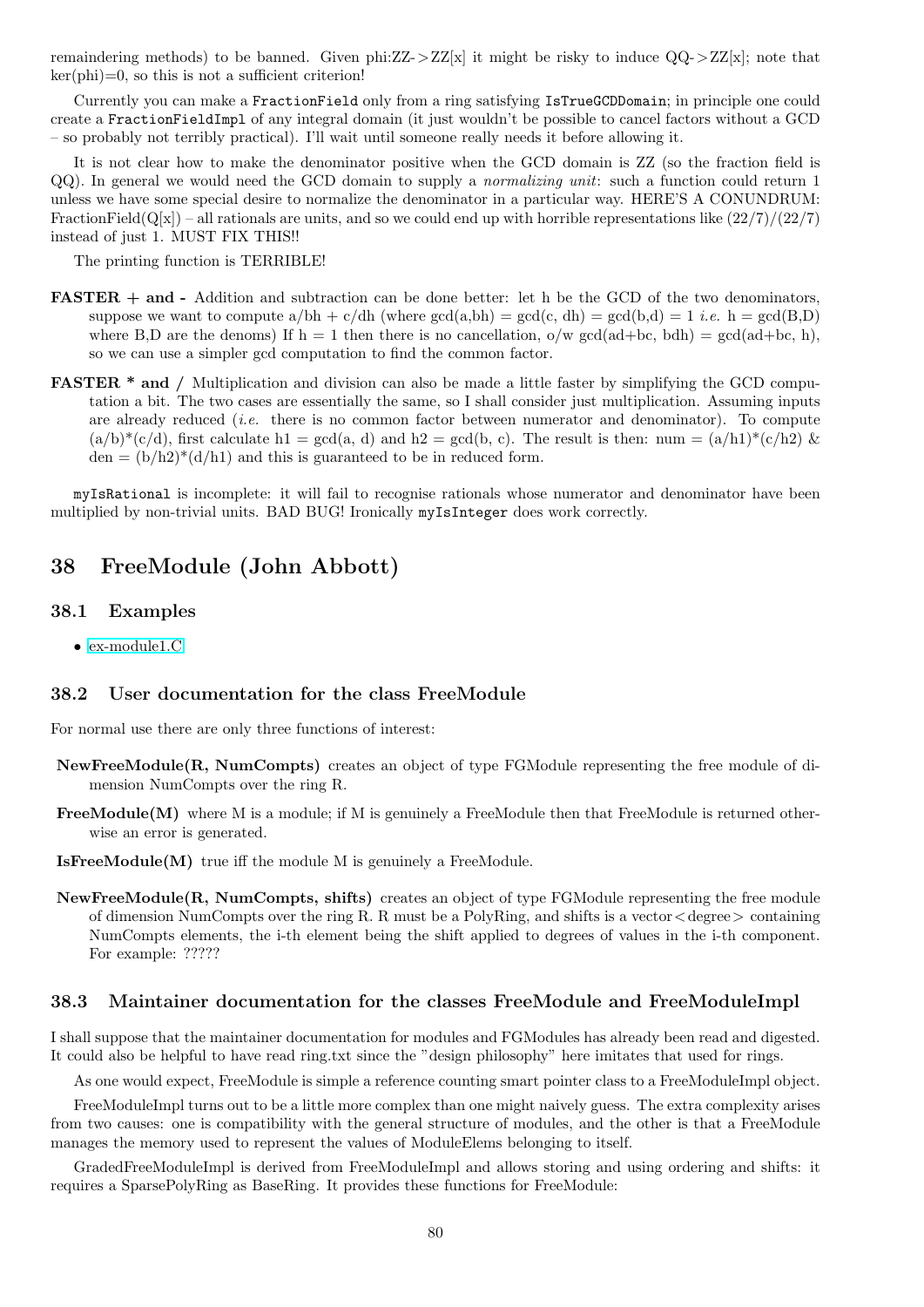FreeModule NewFreeModule(const ring& P, const ModuleTermOrdering& O); bool IsGradedFreeModule(const module& M);

The following functions are defined only if FreeModule is implemented as GradedFreeModuleImpl

```
const std::vector<degree>& shifts(const FreeModule& M);
const ModuleTermOrdering& ordering(const FreeModule& M);
long LPos(const ModuleElem& v);
degree wdeg(const ModuleElem& v);
int CmpWDeg(const ModuleElem& v1, const ModuleElem& v2);
ConstRefPPMonoidElem LPP(const ModuleElem& v);
bool IsHomog(const ModuleElem& v);
```
## 38.4 Bugs, Shortcomings and other ideas

Documentation rather incomplete.

# 39 GBEnv (Anna Bigatti)

#### 39.1 User documentation

This class contains some information needed for the computation of a GBasis (with Buchberger's algorithm)

At the moment the file contains instead the class GRingInfo which was defined in TmpGPoly.H

One idea to unify the class of ideals in SparsePolyRing (Sec[.107\)](#page-214-0) is to make an abstract GBMill as a base for the the operation on ideals (toric, squarefree, ideals of points,..) For standard ideals the key for the (GB)operations is computing with Buchberger algorithm, therefore the BuchbergerMill should inherit from GBMill.

## 39.2 Maintainer documentation

As one class should do one thing GRingInfo and GReductor should reorganized and split into GBEnv, GBInfo, and GBMill.

Mill: A building equipped with machinery for processing raw materials into finished products

#### 39.2.1 GBEnv will know

the environment for the arithmetics, that is:

- the SparsePolyRing involved
- the DivMaskRule
- the PPMonoid for LPPForDiv
- the ring of coefficients (field or FrFldOfGCDDomain)
- if it represents a module computation
- the "module/ring" embeddings (or GBHom ???)
- $\bullet \Longrightarrow$  inheritance for the module case?

#### Notes

Embeddings/deembeddings are now in TmpGReductor: they embed polynomials and ModuleElems into GPoly (Sec[.41\)](#page-84-0)s therefore cannot directly be GBEnv member functions (i.e. GBEnv would need GPoly forward declaration or .H inclusion)

Should embeddings/deembeddings be a class on their own? or just functions in a file on their own? or where?

The main difference between ring and module computations is in considering the component in IsDivisibleFast. How to balance efficiency and inheritance? (The other difference is in making pairs of polynomials with the same component)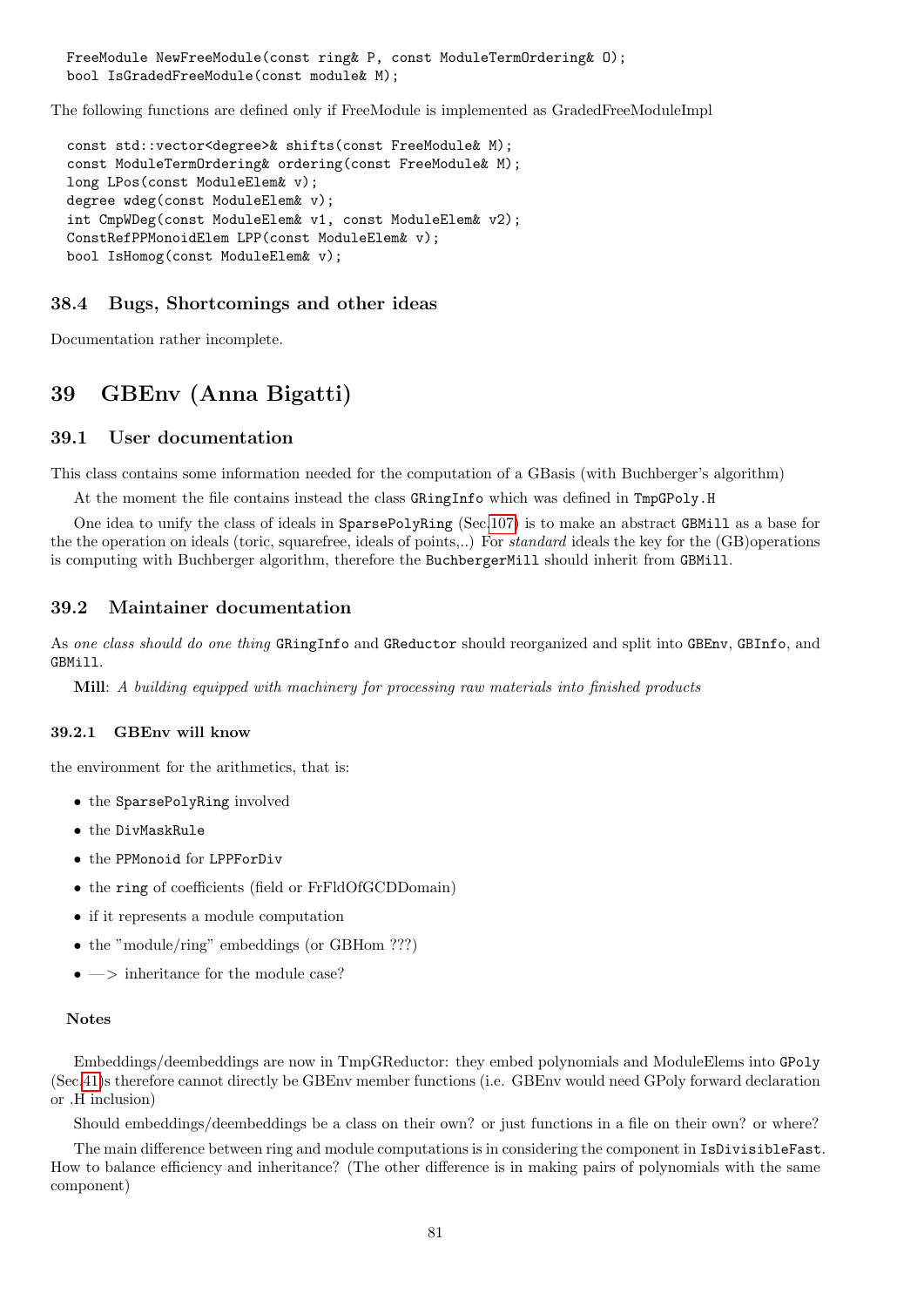## 39.2.2 GBInfo will know

constant GBEnv and the flags related with the algorithm:

- if the input was homogeneous (for interreduction?)
- alg homog/aff/sat/hdriven...
- the kind of sugar function to use
- active criteria (Weyl/module). Now GBCriteria is in GReductor
- $\bullet$  ...

## 39.2.3 GBMill/BuchbergerMill (?) will know – was GReductor

constant GBInfo and the "frozen computation":

- the input polynomials
- list of pairs
- list of reducers
- list for output
- reducing SPolynomial (or atomic ???)
- stats
- $\bullet$  ...

#### Some general notes

Partial steps for the conversion of the current code:

- 1. use member function in ctor for common assignments (done)
- 2. transform functions with GRingInfo as argument into GRingInfo member functions (wip)

Good to know:

- 1. reduce.C uses only "env" info from GRI.
- 2. GRingInfo has many fields, completely unused in the basic case (ie GB for polys). Some are set with a default value which is different for some "concrete classes" (eg modules, operation specific)
- 3. SPoly creates a GPoly with "env" info, only sugar needs "mill"; in fact the constructor for GPoly needs "mill" only for sugar: we can make an "undefined" sugar to be set later on.

## 39.3 Bugs, shortcomings and other ideas

Everything so far is just work in progress.

## 39.4 Main changes

#### 2010

• moved definition of class GRingInfo into GBEnv.H,C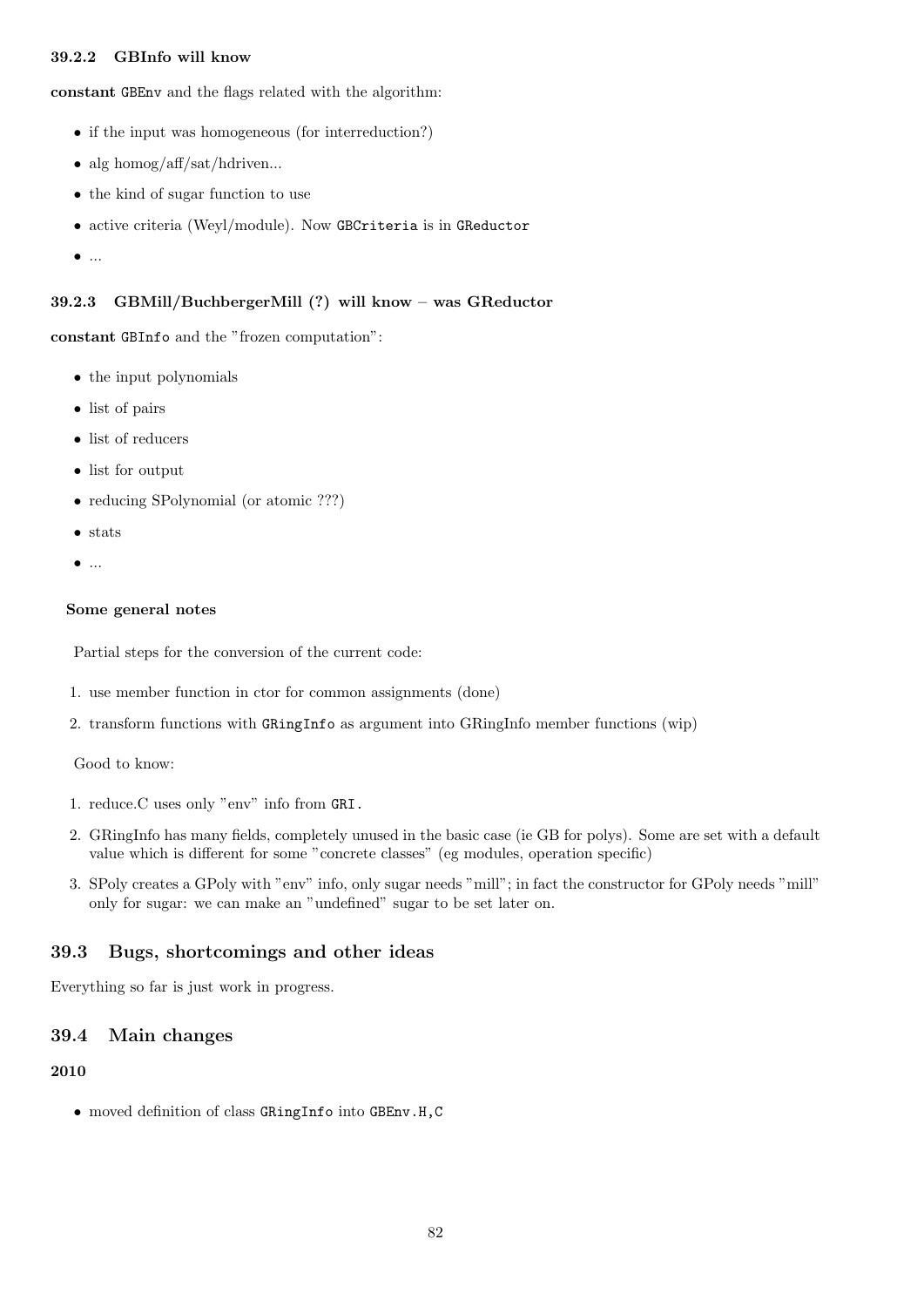# <span id="page-82-0"></span>40 geobucket (Anna Bigatti)

#### 40.1 Examples

• [ex-geobucket1.C](../../examples/index.html#ex-geobucket1.C)

#### 40.2 User documentation

#### Based on The Geobucket Data Structure for Polynomials by Thomas Yan (1996).

A geobucket is a polynomial represented in a C++ vector of buckets: a bucket contains a polynomial and some other info (see below geobucket bucket (Sec[.40\)](#page-82-0))

This construction is particularly useful for adding many short polynomials to a long one (in particular the reduction process) because it lowers the number of calls of cmp between PPMonoidElems.

#### 40.2.1 Constructors

• geobucket(const SparsePolyRing&);

#### 40.2.2 Queries

• IsZero $(g)$  – true iff g is the zero polynomial (potentially costly because it compares the buckets)

#### 40.2.3 Operations

Let gbk be a geobucket, f a RingElem& (see RingElem (Sec[.86\)](#page-174-0))

- CoeffRing(gbk) the ring (Sec[.83\)](#page-169-0) of coefficients of the ring of gbk
- PPM(gbk) the PPMonoid (Sec[.70\)](#page-145-0) of the ring of gbk
- LC(gbk) the leading coeff of gbk; it is an element of CoeffRing(gbk) (potentially costly because it compares the buckets)
- content(gbk) the gcd of all coefficients in gbk; it is an element of CoeffRing(gbk) (it is the gcd of all bucket contents)
- RemoveBigContent(gbk) if gbk has a big content, gbk is divided by it
- AddClear(f, gbk) assign the polynomial value of gbk to f, and set 0 to gbk
- MoveLMToFront(f, gbk); moves the LM of gbk to f (using PushFront)
- MoveLMToBack $(f, gbk)$ ; moves the LM of gbk to f (using PushBack)
- ReductionStep(gbk, f, RedLen); reduces gbk with f
- ReductionStepGCD(gbk, f, FScale, RedLen); same as above, but multiplies by a scalar if needed
- operator  $<<$  (std::ostream&, gbk) prints the buckets (mainly for debugging)
- PrintLengths(std::ostream&, gbk) just for debugging

## Member functions

- myAddClear(f, len) mainly used for assigning to a geobucket
- myDeleteLM(void)
- myPushBackZeroBucket(MaxLen)
- myBucketIndex(len) the index for the bucket with length len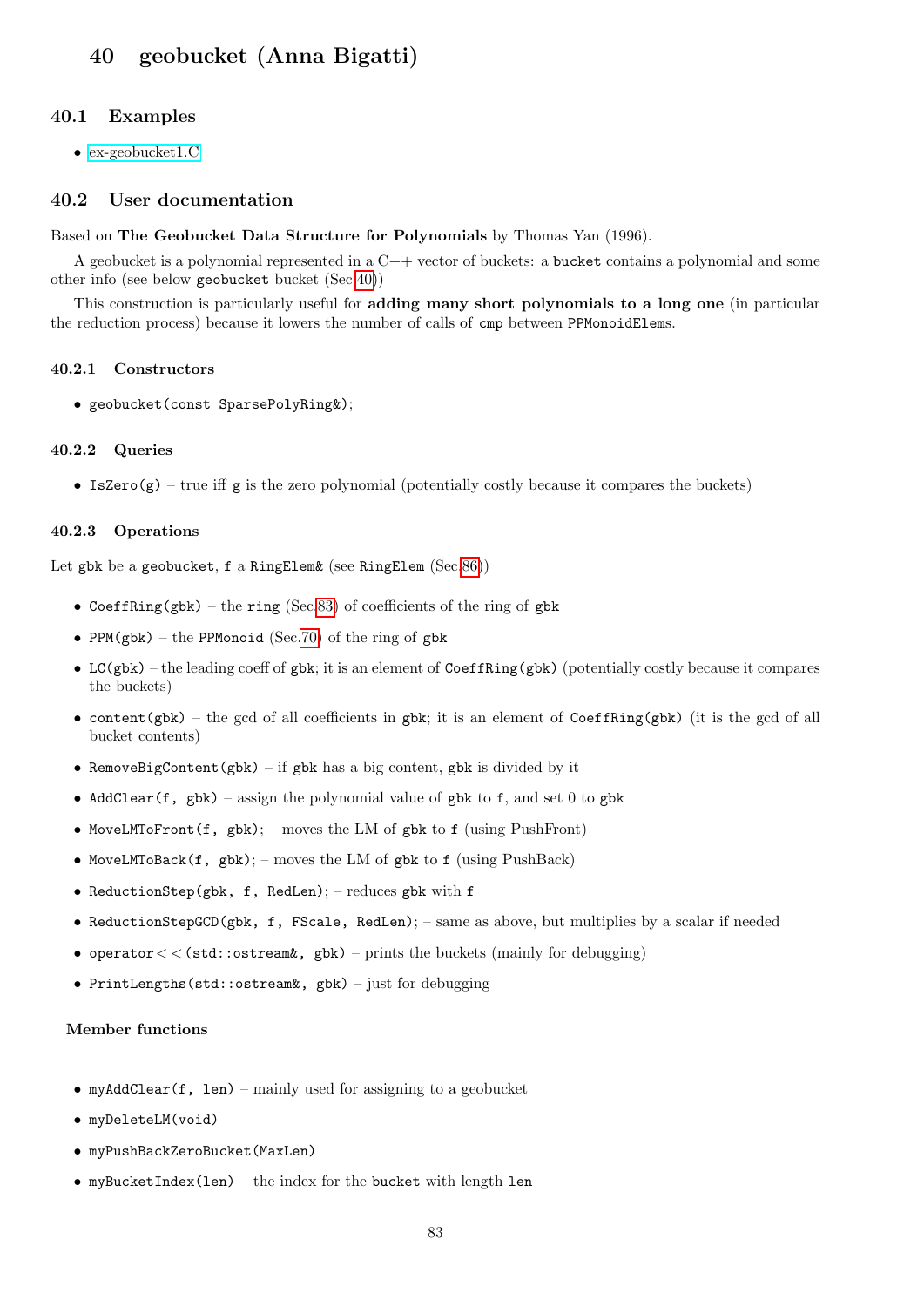- myAddMul(monom, g, gLen, SkipLMFlag) \*this += monom\*g
- myDivByCoeff(coeff) content MUST be divisible by coeff
- myMulByCoeff(coeff)
- myCascadeFrom(i) start cascade from ith bucket
- $mySize(void) the number of buckets$
- mySetLM() Sets the LM of  $*$ this in the 0-th bucket and set IhaveLM to true;  $*$ this will be normalized

## 40.3 Maintainer documentation

After calling gbk.mySetLM() the leading monomial of gbk is in gbk.myBuckets[0] (and then gbk is zero iff gbk.myBuckets[0]=0)

gbk.myBuckets[i] contains at most gbk minlen \* gbk factor^i summands

- myPolyRing the SparsePolyRing gbk lives in
- IhaveLM true if certified that  $LM(gbk) = LM(gbk[0])$
- myBuckets the bucket vector

#### 40.3.1 bucket

This class is to be used only by geobuckets.

A bucket represents a polynomial as a product of a polynomial and a coefficient, two RingElem respectivey in a SparsePolyRing (Sec[.107\)](#page-214-0) P and CoeffRing(P).

The coeffient factor is used for fast multiplication of a geobucket by a coefficient and it comes useful in the reduction process over a field of fraction of a GCD ring.

We normalize the bucket (i.e. multiply the polynomial by the coefficient) only when it is necessary: e.g. to compute a reference to the LC of the bucket.

All methods are private (to be used only by geobuckets, friend)

Methods on buckets (weak exception guarantee)

- myNormalize(void) myPoly \*=myCoeff; myCoeff 1
- myAddClear(RingElem& f, int FLen) \*this  $+= f; f = 0; *$ this normalized
- myAddClear(bucket& b) \*this  $+=$  b; b = 0; \*this normalized
- myMul(ConstRefRingElem coeff) \*this \*= coeff
- myDiv(ConstRefRingElem coeff) \*this  $/$  = coeff; assumes \*this divisible by coeff

#### Functions on buckets

- IsZero(const bucket&) –
- content(const bucket& b)  $-$
- $poly(bucket \& b)$  normalize b and return a reference to the polynomial

Dirty method and function for efficiency (b1 and b2 will be normalized))

- myIsZeroAddLCs(const SparsePolyRing&, bucket& b1, bucket& b2) b1 += LM(b2); b2 -= LM(b2); return  $LC(b1)+LC(b2) == 0$ ; it assumes  $LPP(b1) == LPP(b2)$
- MoveLM(const SparsePolyRing&, bucket& b1, bucket& b2) b1 += LM(b2); b2 -= LM(b2); it assumes  $LPP(b1)<$  $LPP(b2)$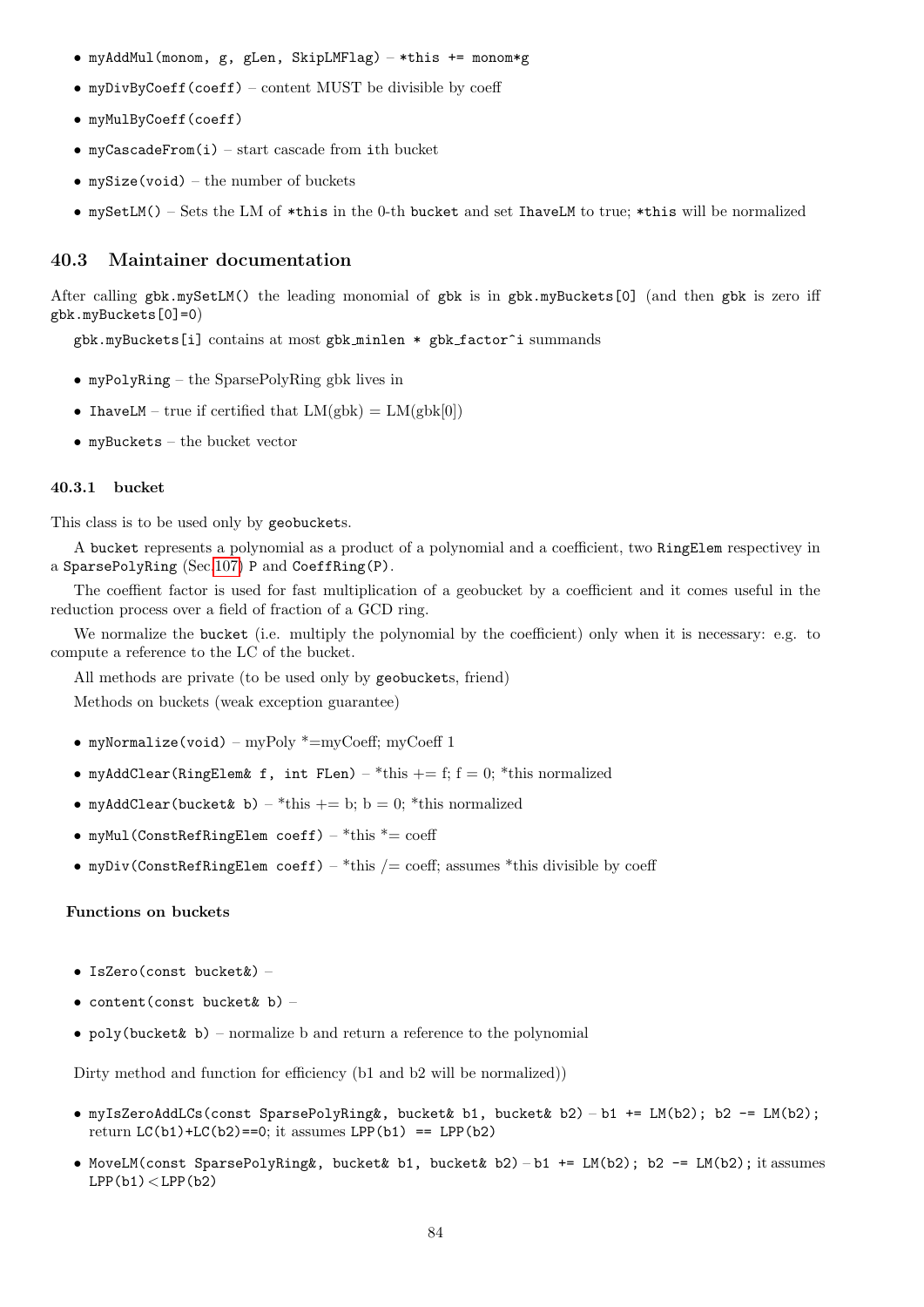#### Member fields

- myPoly the polynomial (a RingElem (Sec[.86\)](#page-174-0) in P)
- myCoeff the coefficient factor (a RingElem (Sec[.86\)](#page-174-0) in CoeffRing(P))
- myMaxLen the maximal length allowed for the polynomial of this bucket
- myApproxLen an upper bound for the current length of the polynomial of this bucket

#### 40.4 changes

#### 2013

• Added example

#### 2004

• October: introduction of myDivMaskImplPtr for computing LPPwMask: LPP with DivMask if this pointer is 0 LPPwMask returns an error (through CoCoA ASSERT?)

# <span id="page-84-0"></span>41 GPoly (Anna Bigatti)

## 41.1 User documentation for the class GPoly

This part should be written by Massimo Caboara

#### 41.2 Maintainer documentation for the class GPoly

Also this part should be written by Massimo Caboara, but, as I am the author and maintainer of the reduction code, I write some notes here.

A GPoly contains some member fields which often depend solely on the field myPolyValue: myLen, myWDeg, myLPPwMask, myComponent After a reduction we change the value of myPolyValue and the above fields can be updated accordingly calling: myUpdateLenLPPDegComp(); NB: if myPolyValue is 0 the fields myWDeg, myLPPwMask, myComponent are unreliable (intrinsicly undefined).

41.2.1 Old logs

GPoly.H

```
// Revision 1.14 2006/03/21 13:41:52 cocoa
// -- changed: removed typedef before enum CoeffEncoding::type
```
reduce.C

```
// Revision 1.20 2006/05/02 14:38:15 cocoa
// -- changed "and,or,not" to "&&,||,!" because of M$Windoze (by M.Abshoff)
//
// Revision 1.19 2006/04/27 13:35:57 cocoa
// -- reverted: using CmpLPP no faster that comparing LPP()
//
// Revision 1.18 2006/04/27 11:32:03 cocoa
// -- improved myReduceTail using CmpLPP
//
// Revision 1.17 2006/04/12 17:00:20 cocoa
```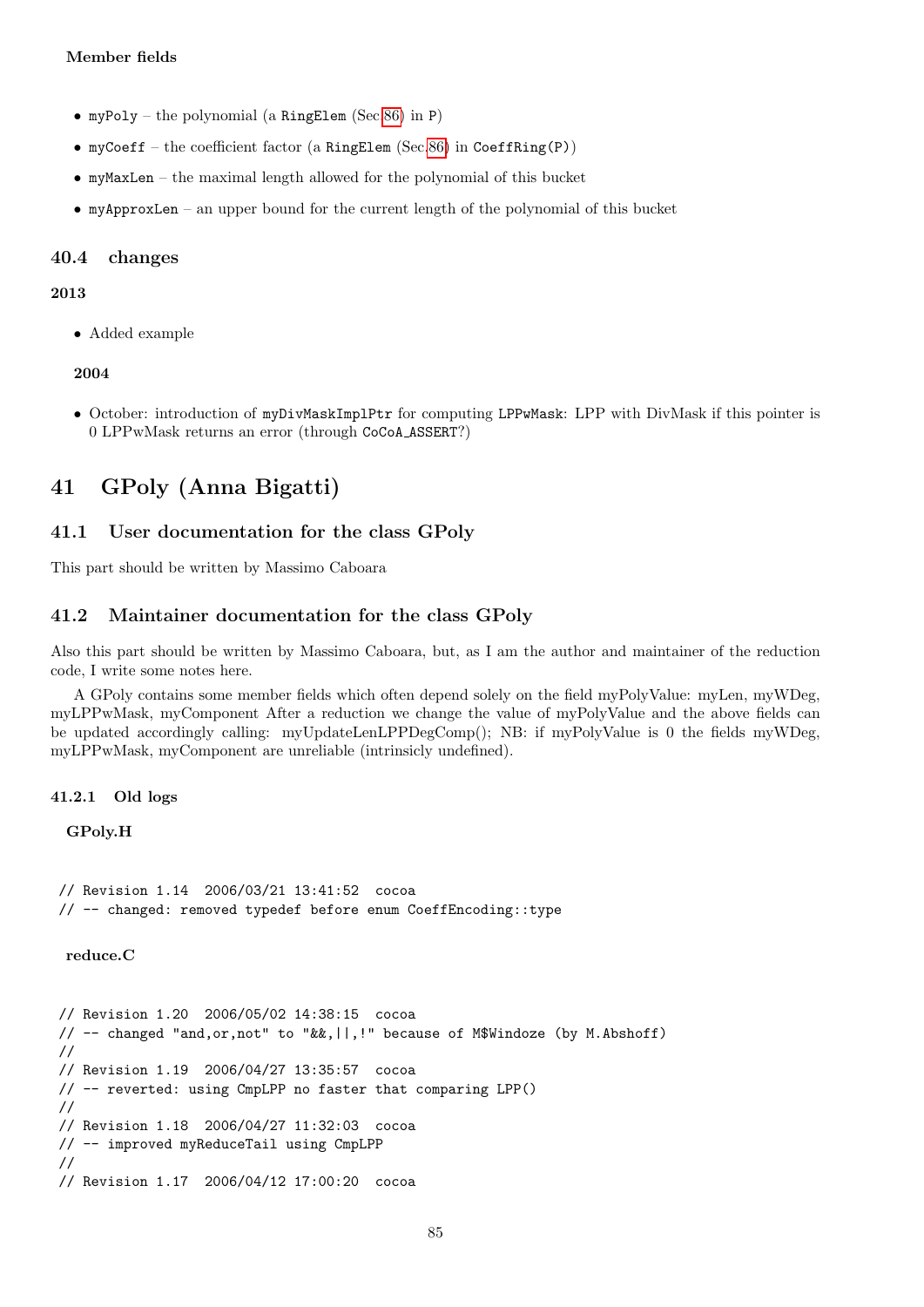```
// -- changed: myReduceTail does nothing if ( LPP(*this) < LPP(g) )
// ==> great speedup on 6x7-4_h
//
// Revision 1.12 2006/03/17 18:17:16 cocoa
// -- changed: use of ReductionCog for reduction (major cleanup)
//
// Revision 1.5 2004/03/04 11:38:28 cocoa
// -- updated code for Borel reductors:
// "reduce" first checks for myBorelReductors and updates them when needed
```
# <span id="page-85-0"></span>42 GlobalManager (John Abbott)

# 42.1 Examples

- ex-empty. $C$  recommended structure for a program using  $CoCoALib$
- [ex-GMPAllocator1.C](../../examples/index.html#ex-GMPAllocator1.C)
- [ex-GMPAllocator2.C](../../examples/index.html#ex-GMPAllocator2.C)
- [ex-obsolescent.C](../../examples/index.html#ex-obsolescent.C)

## 42.2 User Documentation

A GlobalManager object does some very simple management of global values and settings used by CoCoALib. You must create exactly one object of type GlobalManager before using any other feature of CoCoALib. Conversely, the GlobalManager object must be destroyed only after you have completely finished using CoCoALib values and operations. An easy way to achieve this is to create a local variable of type GlobalManager at the start of a top level procedure  $(e,q, \text{main})$  – see the CoCoALib example programs listed above.

Shortcut: most likely you will want to use one of the following at the start of your top-level procedure:

```
GlobalManager CoCoAFoundations; // use default settings
GlobalManager CoCoAFoundations(UseNonNegResidues); // printing preference
GlobalManager CoCoAFoundations(UseGMPAllocator); // faster but NOT THREADSAFE!
```
## Important Notes

- the ctor for GlobalManager is NOT THREADSAFE; it is the user's responsibility to avoid trying to create several instances simultaneously.
- if you see a message about "CLEAN-UP FAILURE", see the relevant section below (GlobalManager cleanup  $(Sec.42)$  $(Sec.42)$ .
- if you really must put CoCoALib values in global variables, consider registering them for timely destruction (see GlobalManager RegisteringGlobals (Sec[.42\)](#page-85-0)).

## 42.2.1 Constructors and pseudo-constructors

The ctor for a GlobalManager has one (optional) argument. This argument is used to specify the global settings, namely

- 1. the type of memory manager to use for GMP values (namely big integers and rationals), and
- 2. the printing convention for elements of rings of the form  $ZZ/m$ , *viz.* least non-negative residues or least magnitude (symmetric) residues.

The current defaults are to use the system memory mananger and symmetric residues.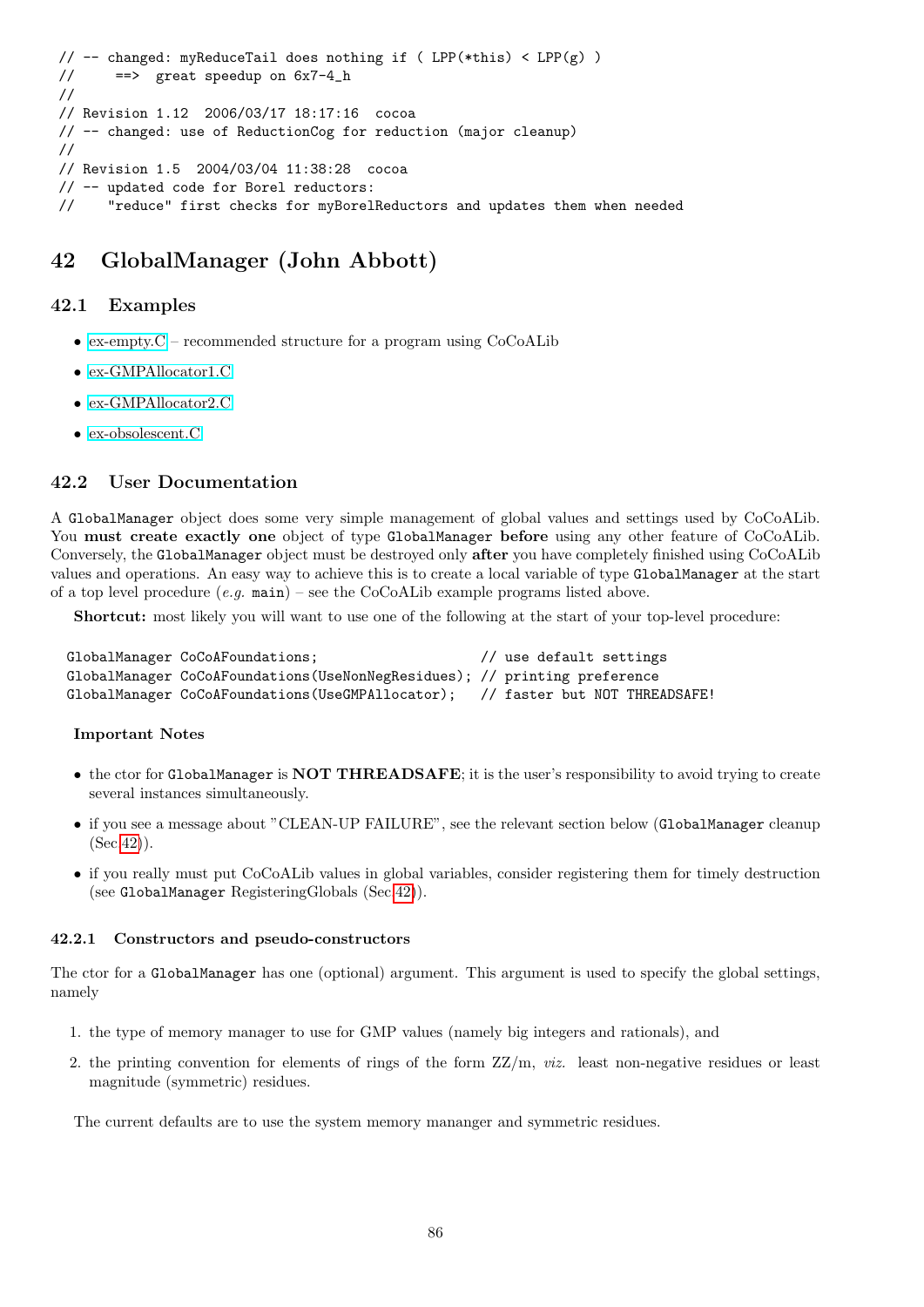## Specifying the memory manager for BigInt values

CoCoALib BigInt (Sec[.6\)](#page-34-0) values are implemented using the GMP library which needs to have access to a memory manager. There are three possibilities for specifying the memory manager for GMP:

- UseSystemAllocatorForGMP (default) to use the system memory manager (i.e. malloc)
- UseGMPAllocator to use the "faster" CoCoALib custom memory manager
- UseGMPAllocator(sz) to use the CoCoALib custom memory manager with a slice size of sz bytes

IMPORTANT Be very careful with UseGMPAllocator:

- if your program is multi-threaded or
- if you store GMP values in global variables or
- if your program uses another library which depends on GMP
- make sure you do any global set-up for the other library(s) before creating  $CoCoA::GlobalManager$  (because its ctor does create some GMP values).

## Specifying the printing convention for modular integers

CoCoALib lets you choose between two conventions for printing elements of rings of the form ZZ/m:

- UseSymmResidues (default) symmetric residues (if m is even, the residue m/2 is printed as positive)
- UseNonNegResidues least non-negative residues (*i.e.* from 0 to  $m-1$ )

You may ask CoCoALib which convention has been chosen using DefaultResidueSetting() see GlobalManager operations (Sec[.42\)](#page-85-0) below.

## Permitting the use of obsolescent functions

CoCoALib is actively evolving, and occasionally a function in an older version has to be changed (e.g. renamed, change of args). These functions are placed in a special file for obsolescent functions; so you can keep using (temporarily!) these functions in your code, you can include the special header file CoCoA/obsolescent.H in addition to CoCoA/library.H, and then you must tell the GlobalManager to allow the functions to be called.

- AllowObsolescentFns calling an obsolescent function is allowed (and prints a logging message)
- ForbidObsolescentFns calling an obsolescent function will throw an error (ERR::OBSOLESCENT)

The default is ForbidObsolescentFns.

## Combining several global settings

To specify more than one global setting the individual specifiers should be combined using operator+, like this:

## GlobalManager CoCoAFoundations(UseNonNegResidues + UseGMPAllocator);

Combining incompatible or redundant specifiers will produce a run-time error: an exception of type CoCoA::ErrorInfo having error (Sec[.25\)](#page-62-0) code ERR::BadGlobalSettings.

Similarly an exception will be thrown if you attempt to create more than one live GlobalManager object. The exception is of type CoCoA::ErrorInfo and has error (Sec[.25\)](#page-62-0) code ERR::GlobalManager2.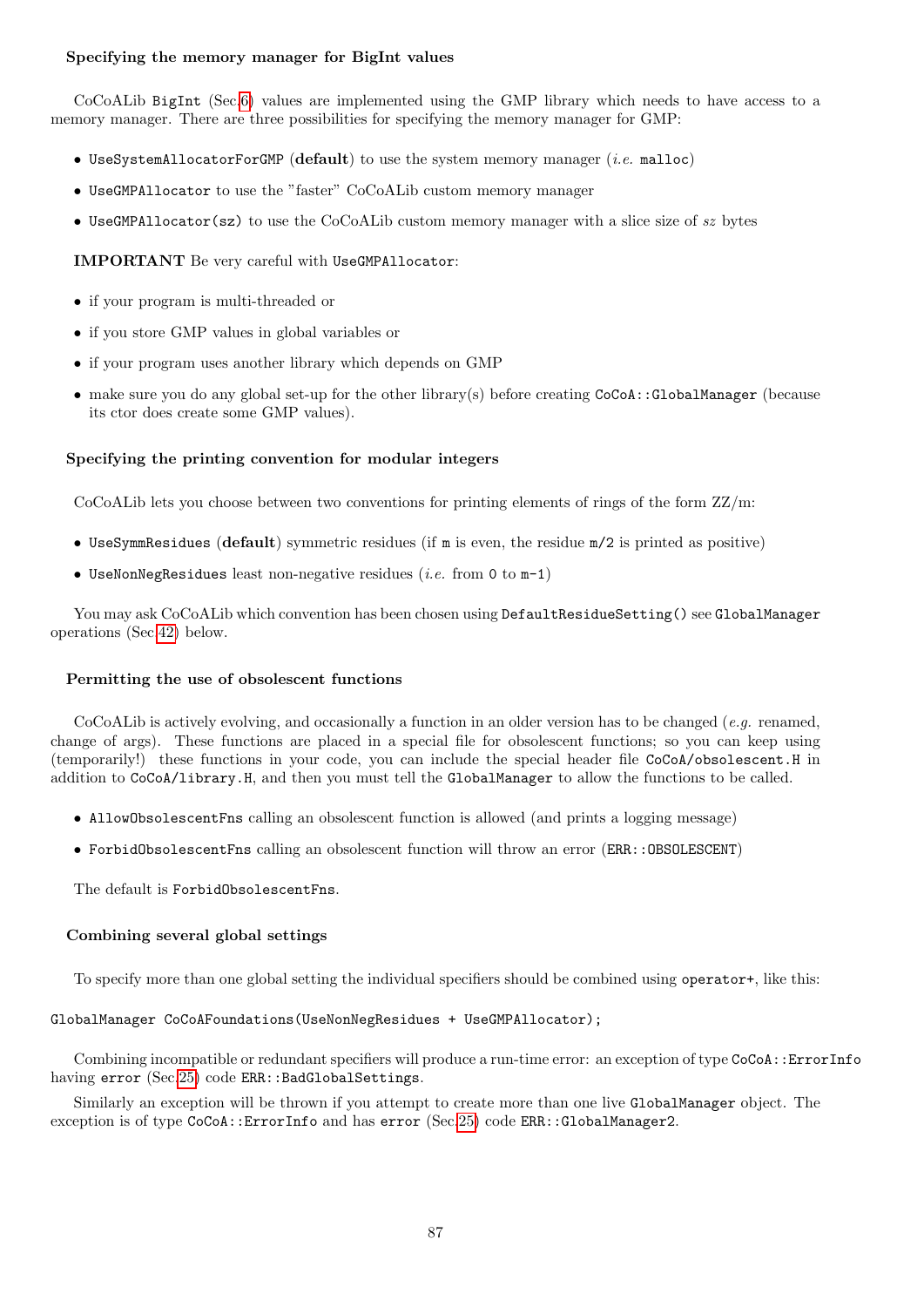#### 42.2.2 CLEAN-UP FAILURE (at program end)

The destructor for the GlobalManager destroys all registered globals, and then checks that all CoCoALib values have been destroyed; if not, then an error message is printed on cerr (NB, no exception is thrown since the code is inside a destructor); for debugging intercept the function CoCoA::GlobalManager::DtorError which is the one that prints the message. If a clean-up failure occurs then the function CoCoA::GlobalManagerDtorFailed will return true (otherwise false).

It is possible that the program will crash after printing the error message.

#### 42.2.3 Operations

Once the GlobalManager has been created you can use the following functions:

- DefaultResidueSetting() returns SymmResidues or NonNegResidues
- GlobalRandomSource() returns a global randomness source; see RandomSource (Sec[.80\)](#page-162-0) for a description of the permitted operations on random source objects.

#### 42.2.4 Registering Global Variables

We advise using global variables as little as possible (because obscure problems can arise if you use CoCoALib together with another library which sets some global state).

To help terminate cleanly a program using CoCoALib, you should register destructors for any global variables you use (which contain CoCoALib values). There are two separate ways to do this:

- 1. RegisterDtorForGlobal(dtor) the dtor for GlobalManager will call dtor
- 2. RegisterDtorForGlobal(dtor, ptr) the dtor for GlobalManager will call dtor(ptr)

These dtors are called in reverse order of registration. We recommend that you use the first form (which implies writing an explicit dtor fn for each global variable you use) since the second form may be removed in the future.

#### 42.2.5 The Purpose of the GlobalManager

The concept of GlobalManager was created to handle in a clean and coherent manner (almost) all global values used by CoCoALib; in particular it was prompted by the decision to make the ring of integers a global value (and also the field of rationals). The tricky part was ensuring the orderly destruction of RingZZ (Sec[.95\)](#page-200-0) and RingQQ (Sec[.92\)](#page-195-0) before main exits. Recall that C++ normally destroys globals after main has completed, and that the order of destruction of globals cannot easily be governed; destroying values in the wrong order can cause to the program to crash just before it terminates. Another advantage of forcing destruction before main exits is that it makes debugging very much simpler (e.g. the MemPool (Sec[.59\)](#page-119-0) object inside RingZZImpl will be destroyed while the input and output streams are still functioning, thus allowing the MemPool (Sec[.59\)](#page-119-0) destructor to report any anomalies). And of course, it is simply good manners to clean up properly at the end of the program.

## 42.3 Maintainer Documentation

To implement the restriction that only one GlobalManager may exist at any one time, the first instruction in the ctor checks that the global variable GlobalManager::ourGlobalDataPtr is null. If it is null, it is immediately set to point the object being constructed. At the moment, this check is not threadsafe.

The ctor for GlobalManager is fairly delicate:  $e.g.$  the functions it calls cannot use the functions  $RingZ()$  and RingQQ() since they will not work before the GlobalManager is registered.

The two functions MakeUniqueCopyOfRingZZ and MakeUniqueCopyOfRingQQ are supposed to be accessible only to the ctor of GlobalManager; they create the unique copies of those two rings which will be stored in the global data. The functions are defined in RingZZ.C and RingQQ.C respectively but do not appear in the corresponding header files (thus making them "invisible" to other users).

The dtor for GlobalManager checks that RingZZ and RingQQ are not referred to by any other values (e.g. ring elements which have been stored in global variables). A rude message is printed on cerr if the reference counts are too high, and a program crash is likely once the GlobalManager has been destroyed.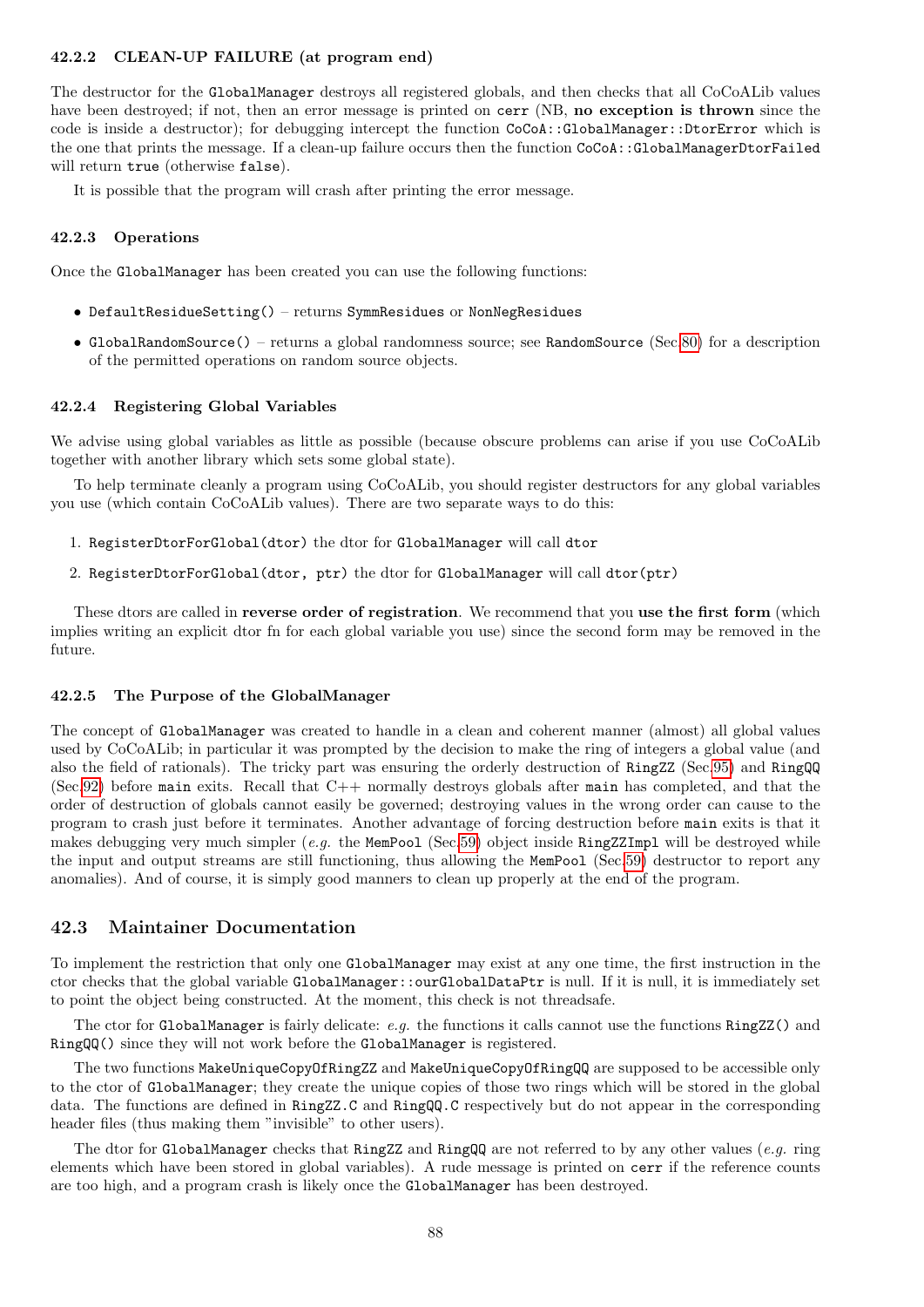## 42.3.1 GMPMemMgr

The GMPMemMgr class performs the necessary steps for setting the memory manager for GMP values. At the moment there are essentially two choices: use the system memory manager, or use a MemPool (Sec[.59\)](#page-119-0) to handle the memory for small values. The first parameter to the ctor for GMPMemMgr says which sort of memory manager to use. If the system allocator is chosen, then the ctor does nothing (since the GMP default is the system manager); similarly nothing is done when the GMPMemMgr object is destroyed. The second argument is completely ignored when the system allocator is chosen.

The situation is more complicated if CoCoALib's custom allocator is to be used. The second argument specifies the slice size (in bytes) which is to be used – the implementation may automatically increase this value to the next convenient value (see also the documentation for MemPool (Sec[.59\)](#page-119-0)). The slice size defines what a GMP small value is: it is a value whose GMP internal representation fits into a single slice. The memory for small values is managed by a (global) MemPool, while the memory for larger values is managed by the standard malloc family of functions.

Since the only place a GMPMemMgr object appears is as a data field in a GlobalManager, we have an automatic guarantee that there will be at most one GMPMemMgr object in existence – this fact is exploited (implicitly) in the ctor and dtor for GMPMemMgr when calling the GMP functions for setting the memory management functions.

Of the alloc/free/realloc functions which are handed to GMP, only CoCoA GMP realloc displays any complication. GMP limbs can be stored either in memory supplied by the MemPool belonging to a GMPAllocator object or in system allocated memory; a reallocation could cause the limbs to be moved from one sort of memory to the other.

#### 42.3.2 GlobalSettings

The GlobalSettings class serves only to allow a convenient syntax for specifying the parameters to the GlobalManager ctor. The only mild complication is the operator+ for combining the ctor parameters, where we must check that nonsensical or ambiguous combinations are not built.

## 42.4 Bugs, Shortcomings, etc

#### 2010 Sept 30

- The private copies of RingZZ and RingQQ are now direct members, previously they were owned via auto ptrs. The new implementation feels cleaner, but has to include the definitions of ring and FractionField in the header file.
- You cannot print out a GlobalManager object; is this really a bug?
- Should the ctor for GlobalManager set the globals which control debugging and verbosity in MemPool (Sec[.59\)](#page-119-0)s?

# 43 hilbert (Anna Bigatti)

```
== hilbert ==hey!!! write something more!
```
I'm just using the C code I wrote for  $CoCoA-4$ . It will be entirely rewritten in  $C++$ 

The only usable function is

## RingElem HilbertNumeratorMod(PolyRing HSRing, ideal I);

but it works ONLY if I is a monomial ideal. HSRing is the ring where the Hilbert Series Numerator should live.

# 44 HomomorphismOps (John Abbott, Anna M. Bigatti)

## 44.1 Examples

• [ex-empty.C](../../examples/index.html#ex-empty.C)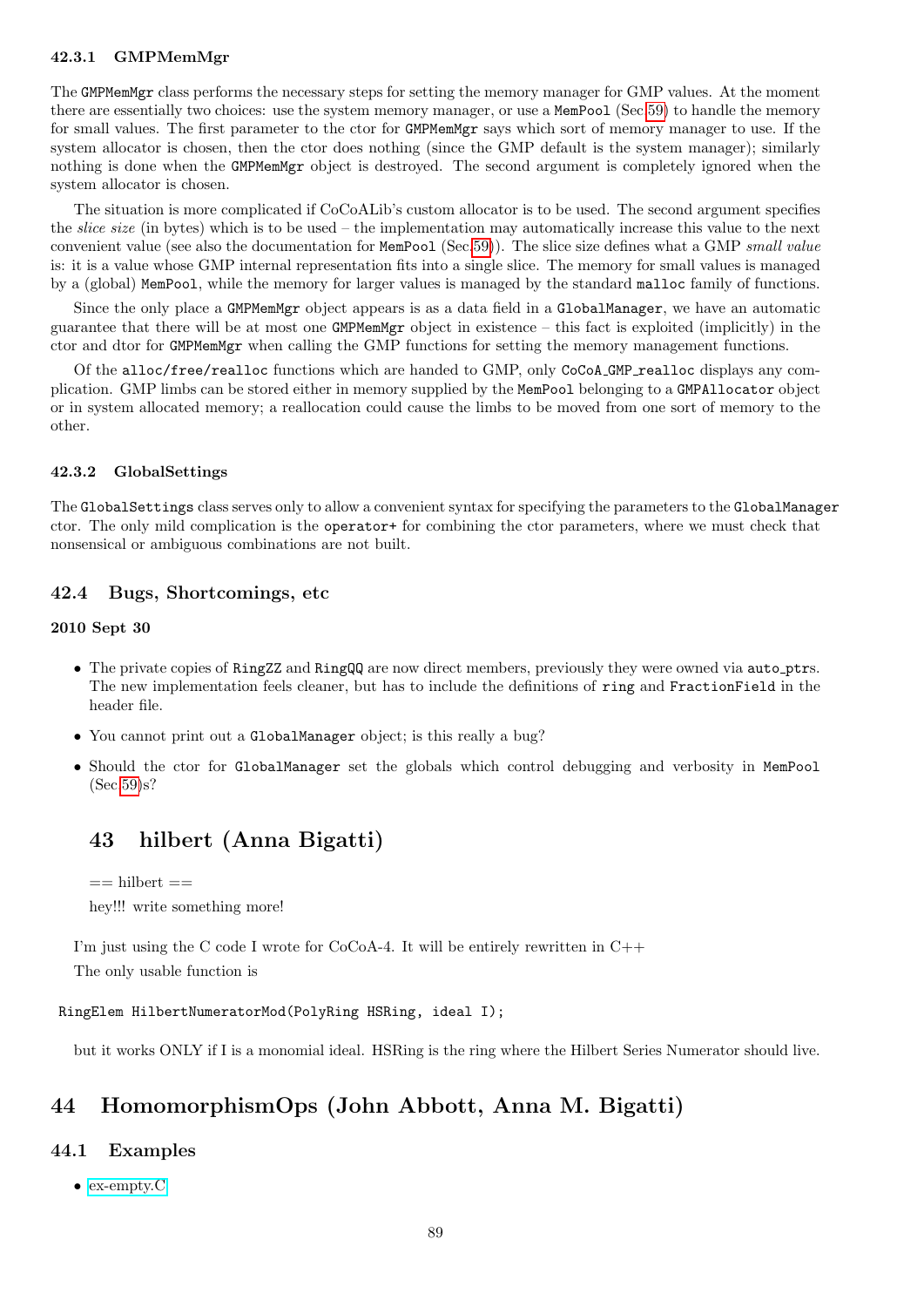## 44.2 User documentation

This file offers some functions for working with homomorphisms between (quotients of) polynomial algebras.

#### 44.2.1 Queries and views

Let phi be a RingHom (Sec[.91\)](#page-191-0) from R to S where both rings are either polynomial rings or quotients of polynomial rings.

- IsInjective(phi) true iff phi is injective
- IsSurjective(phi) true iff phi is surjective
- IsInImage(phi,y) true iff y is in the image of phi

#### 44.2.2 Operations

Let phi be a RingHom (Sec[.91\)](#page-191-0) from R to S where both rings are either polynomial rings or quotients of polynomial rings.

- ker(phi) computes the kernel of phi as an ideal in R
- preimage(phi,y) computes an element x of R such that phi(x) = y; throws an exception if y is not in the image of phi
- preimage0(phi,y) computes an element x of R such that phi(x) = y; returns zero(domain(phi)) if y is not in the image of phi

## 44.3 Maintainer documentation

The centrepiece is the structure RichRingHom which contains several components useful for actually doing the computation. In particular, all operations require computation in a new ring RS which contains "orthogonal" copies of the polynomial rings in R and S There are natutal homomorphisms from RS to R and from S into RS.

The hope is that this structure will be memorized inside the RingHom object so that it does not need to be recomputed.

## 44.4 Bugs, shortcomings and other ideas

Maintainer doc is very incomplete. The algorithms are not especially hard, but they are also not so simple. Reference to K+R book?

## 44.5 Main changes

#### 2017

• July (v0.99556): first release (ported from CoCoA-5 package)

# <span id="page-89-0"></span>45 ideal (John Abbott)

## 45.1 Examples

- [ex-ideal1.C](../../examples/index.html#ex-ideal1.C)
- [ex-ideal2.C](../../examples/index.html#ex-ideal2.C)
- [ex-RingHom3.C](../../examples/index.html#ex-RingHom3.C)
- [ex-AlexanderDual.C](../../examples/index.html#ex-AlexanderDual.C)
- [ex-QuotientBasis.C](../../examples/index.html#ex-QuotientBasis.C)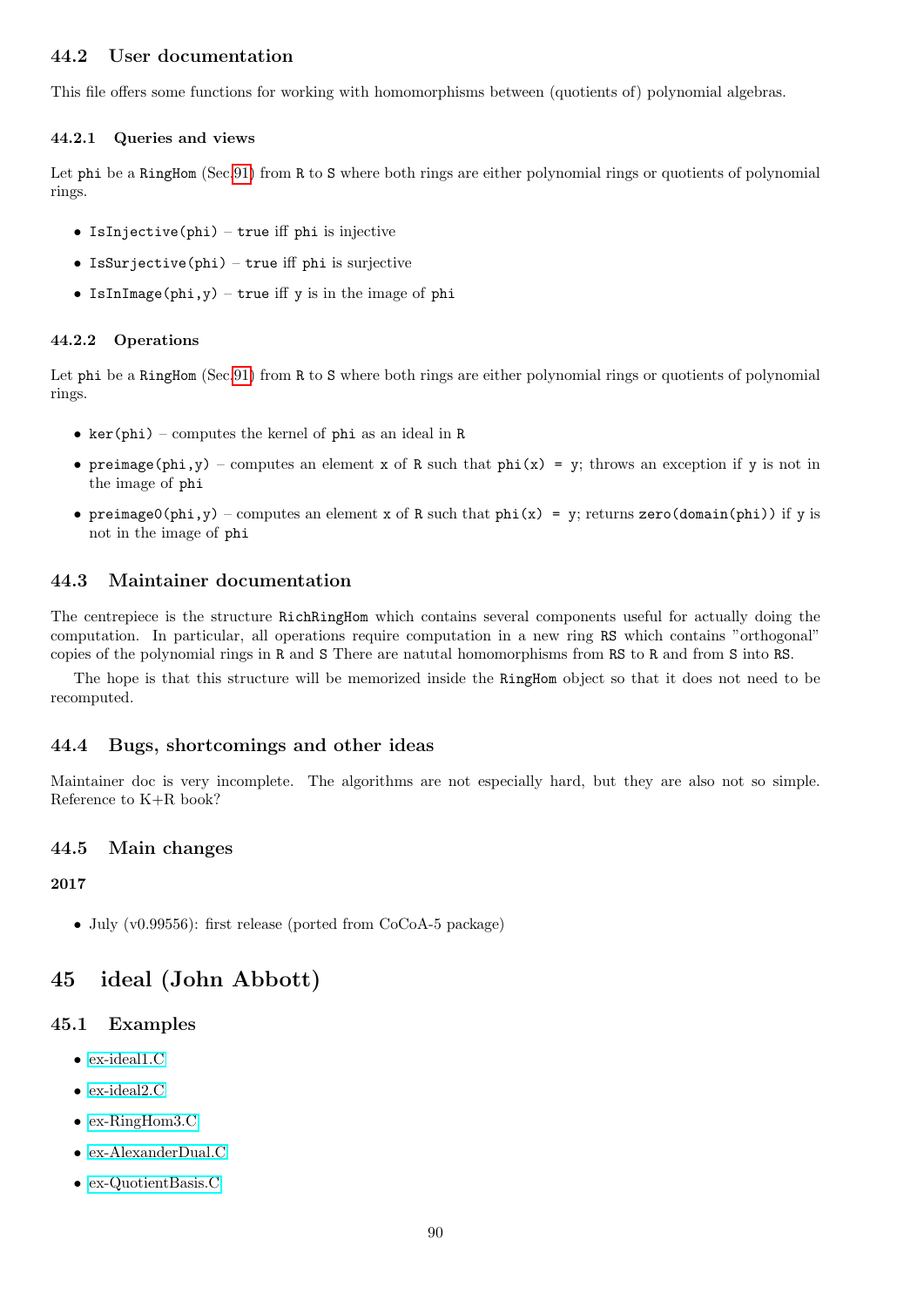## 45.2 User documentation

The class ideal is for representing values which are ideals of some ring (Sec[.83\)](#page-169-0). There are several ways to create an ideal:

NOTE: THIS SYNTAX WILL PROBABLY CHANGE

- ideal  $I(r) I$  is the principal ideal generated by r (a RingElem (Sec[.86\)](#page-174-0)) in the ring owner(r)
- ideal  $I(r1, r2)$  RingElem (Sec[.86\)](#page-174-0)s in the same ring (Sec[.83\)](#page-169-0)
- ideal  $I(r1, r2, r3)$  RingElem (Sec[.86\)](#page-174-0)s in the same ring (Sec[.83\)](#page-169-0)
- ideal  $I(r1, r2, r3, r4)$  RingElem (Sec[.86\)](#page-174-0)s in the same ring (Sec[.83\)](#page-169-0)
- ideal I(R, gens) I is the ideal of R generated by the RingElem (Sec[.86\)](#page-174-0)s of the C++ vector < RingElem > gens, (all in the ring R)
- ideal  $I(gens)$  gens must be a non-empty vector < RingElem > all in the same ring (Sec[.83\)](#page-169-0); equivalent to I(owner(gens[0]), gens). If gens is empty, throws ERROR.

If you want to make an ideal in R with no generators use this syntax

ideal(R, vector<RingElem>())

#### 45.2.1 Operations

The permitted operations on ideals are: let I and J be two ideals of the same ring

- $I+J$  the sum of two ideals
- $I += J -$  equivalent to  $I = I+J$
- intersection(I, J) intersection of two ideals
- colon(I, J) the quotient of two ideals We may also enquire about certain properties of an ideal:
- IsZero $(I)$  true iff the ideal is a zero ideal
- IsOne $(I)$  true iff the ideal is the whole ring
- IsMaximal(I) true iff the ideal is maximal in its ring (i.e. iff the quotient ring is a field)
- IsPrime(I) true iff the ideal is prime (i.e. quotient ring has no zero-divisors)
- IsContained(I, J) true iff the ideal I is a subset of the ideal J
- IsElem $(r, I)$  true iff r is an element of the ideal I
- I ==  $J$  true iff the ideals are equal (their generating sets may be different)
- RingOf(I) the ring in which the ideal I resides
- NumGens $(I)$  length of list of generators of I
- gens(I) a  $C++$  vector  $\lt$   $>$  of RingElem (Sec[.86\)](#page-174-0)s which generate I
- TidyGens(I) see also GBasis (below); returns a  $C++$  vector of RingElem (Sec[.86\)](#page-174-0)s which generate I (this generating set is in some way "reduced", and will never contain a zero element)

#### Queries

It is also possible to give some information about an ideal:

```
I->UserAssertsIsPrime() to specify that ''I'' is known to be prime
I->UserAssertsIsNotPrime() to specify that ''I'' is known not to be prime
I->UserAssertsIsMaximal() to specify that ''I'' is known to be maximal
I->UserAssertsIsNotMaximal() to specify that ''I'' is known not to be maximal
```
Making an incorrect assertion using these functions may lead to a program crash, or at least to poorer run-time performance.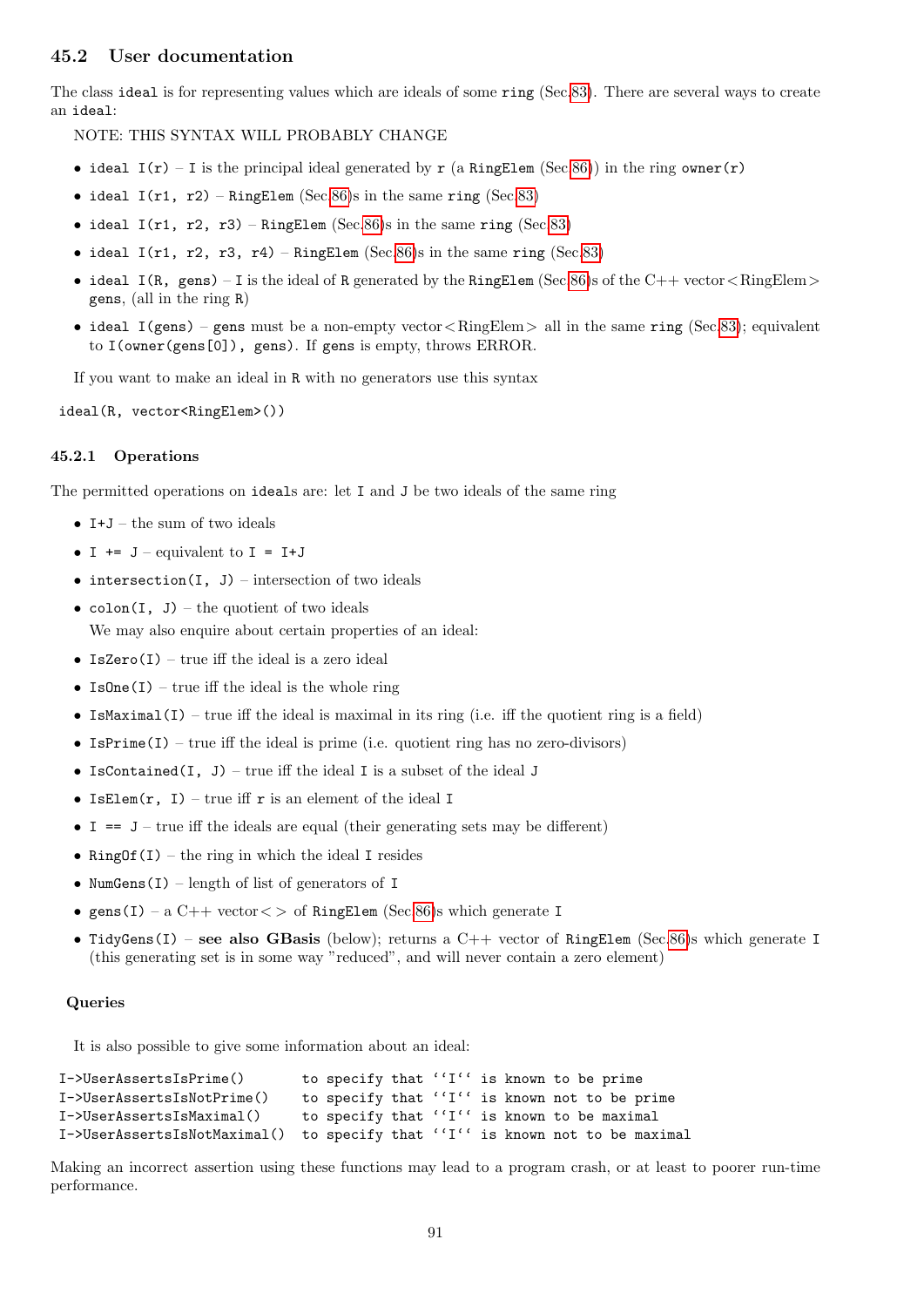#### 45.2.2 Functions for ideals in polynomial rings

Additional functions for an ideal I in a SparsePolyRing (Sec[.107\)](#page-214-0) P.

- IsZeroDim(I) true iff I is zero-dimensional
- IsHomog $(I)$  true iff I is homogeneous
- AreGensMonomial(I) true iff given gens(I) are all monomial. NB 0 is NOT monomial
- AreGensSqFreeMonomial(I) true iff given gens(I) are all monomial and radical. NB 0 is NOT monomial
- HasGBasis(I) true iff GBasis(I) has been computed and is stored
- GBasis(I) returns a Groebner basis for I using the term-ordering of the polynomial ring in which I resides; the basis

is stored inside I, so will not be recomputed in the future); equivalent to TidyGens.

- ReducedGBasis $(I)$  like GBasis but guarantees that the result is a reduced basis.
- GBasisTimeout(I, Tmax) like GBasis but will throw an InterruptedByTimeout object if computation takes longer than Tmax seconds.
- LT(I) leading term ideal (also known as *initial ideal*)
- LF(I) leading form ideal (forms of maximum degree)
- homog(h, I) homogenization with the indeterminate h, a RingElem (Sec[.86\)](#page-174-0), indeterminate in RingOf(I)
- IdealOfGBasis(I) returns a new ideal generated by the GBasis of I
- IdealOfMinGens(I) returns a new ideal equal to I but generated by a minimal set of gens (only for homogeneous ideals)
- PrimaryDecomposition(I) only for square free monomial ideals (for now)
- QuotientBasis(I) basis of the quotient as a K-vector space
- QuotientBasisSorted(I) same as QuotientBasis(I) but elements are sorted into increasing order.

#### Monomial ideals

Additional functions for a monomial ideal I in a SparsePolyRing (Sec[.107\)](#page-214-0)

- PrimaryDecompositionMonId(I) only for square free monomial ideals (for now)
- AlexanderDual(I) only for square free monomial ideals (for now)

#### Using Frobby library

- PrimaryDecompositionFrobby(I)
- AlexanderDual(I), AlexanderDual(I, pp)
- and more...

#### 45.2.3 Writing new types of ideal

Anyone who writes a new type of ring class will have to consider writing a new type of ideal class to go with that ring. The ideal class must be derived from the abstract class IdealBase (and to be instantiable must offer implementations of all pure virtual functions). Be especially careful to update the data members IamPrime and IamMaximal in the non-const member functions (add, intersection, and colon).

Some guidance may be obtained from looking at the FieldIdealImpl class which implements ideals in a field (there are only two: ideal $(0)$  and ideal $(1)$ ). See the file FieldIdeal.txt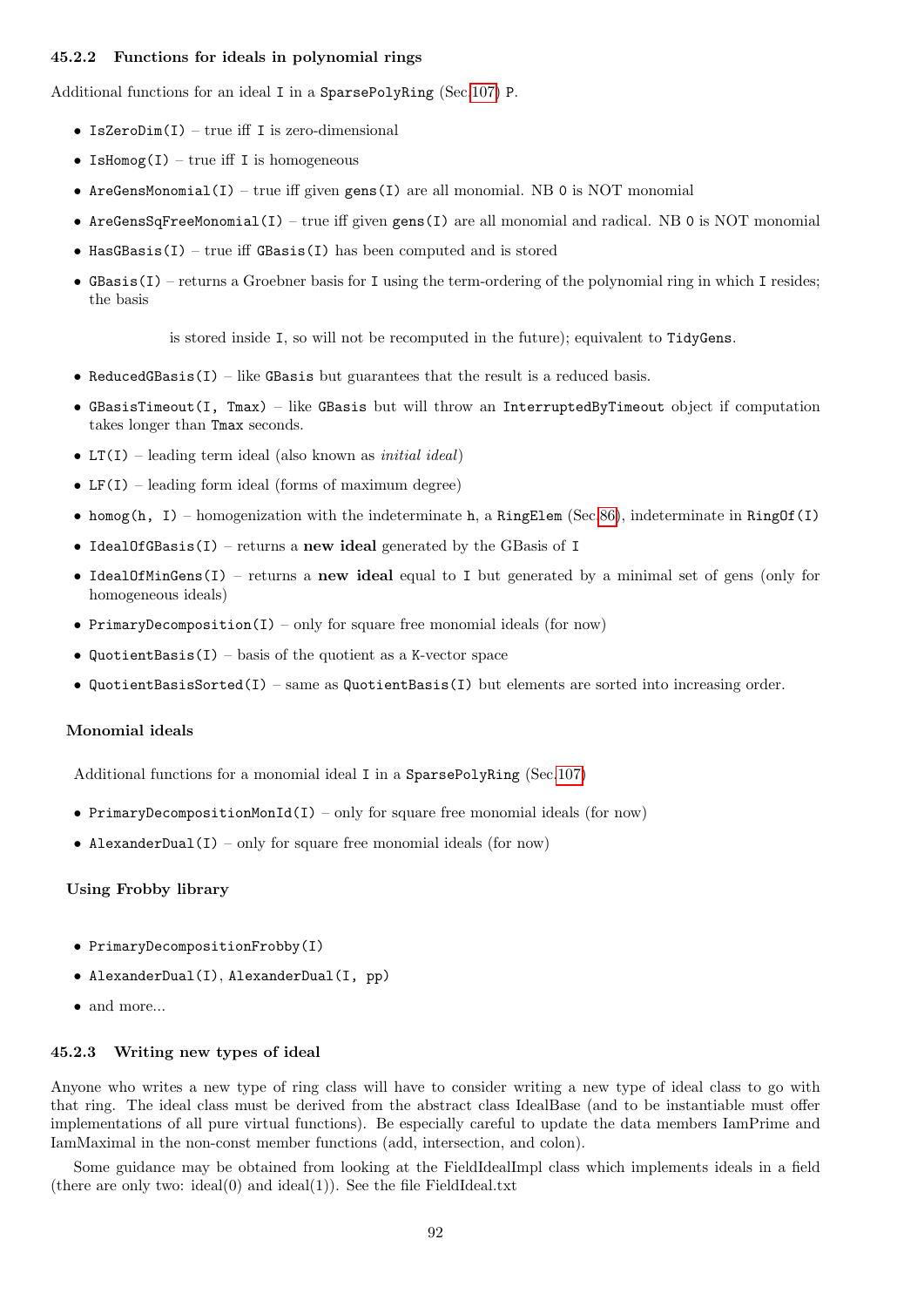## 45.3 Maintainer documentation for the classes ideal, IdealBase

The class ideal is little more than a reference counting smart pointer class pointing to an object of type derived from IdealBase. This approach allows many different implementations of ideals to be manipulated in a convenient and transparent manner using a common abstract interface.

The abstract class IdealBase specifies the interface which every concrete ideal class must offer. It is more complicated than one might expect partly because we want to allow the advanced user to tell the ideal whether it has certain important properties (which might be computationally expensive to determine automatically).

## 45.4 Bugs, Shortcomings and other ideas

The maintainer documentation is still quite incomplete.

Shouldn't ideals be created by a function called NewIdeal???

I am not at all sure about the wisdom of having implemented IamPrime and IamMaximal. It seems to be terribly easy to forget to update these values when ideal values are modified (e.g. in IdealBase::add). It has also led to rather more complication that I would have liked. BUT I don't see how to allow the user to state that an ideal is maximal/prime without incurring such complication.

Functions to examine the bool3 flags could be handy for heuristic short-cuts when an ideal is already known to have a certain property.

Is it worth having a constructor for principal ideals generated by a number rather than a RingElem? e.g.  $NewIdeal(R,5)$  or  $NewIdeal(R,Bight(5)).$ 

Several member functions have names not in accordance with the coding conventions.

## 45.5 Main changes

#### 2017

• February (v0.99543): added examples ex-ideal1 and ex-ideal2

#### 2016

- November (v0.99543):
	- added HasGBasis
	- renamed AreGensSquareFreeMonomial into AreGensSqFreeMonomial -

# 46 IdealOfPoints (John Abbott)

## 46.1 Examples

• [ex-IdealOfPoints1.C](../../examples/index.html#ex-IdealOfPoints1.C)

## 46.2 User documentation

The functions here are for computing generators of the vanishing ideal of a set of points (*i.e.* all polynomials which vanish at all of the points).

The functions expect two parameters: a polynomial ring P, and a set of points pts. The coordinates of the points must reside in the coefficient ring of P. The points are represented as a matrix: each point corresponds to a row.

#### 46.2.1 Operations

The main functions available are:

- IdealOfPoints(P,pts) computes the vanishing ideal in P of the points pts.
- BM(P, pts) computes the reduced Groebner basis of the vanishing ideal in P of the points pts;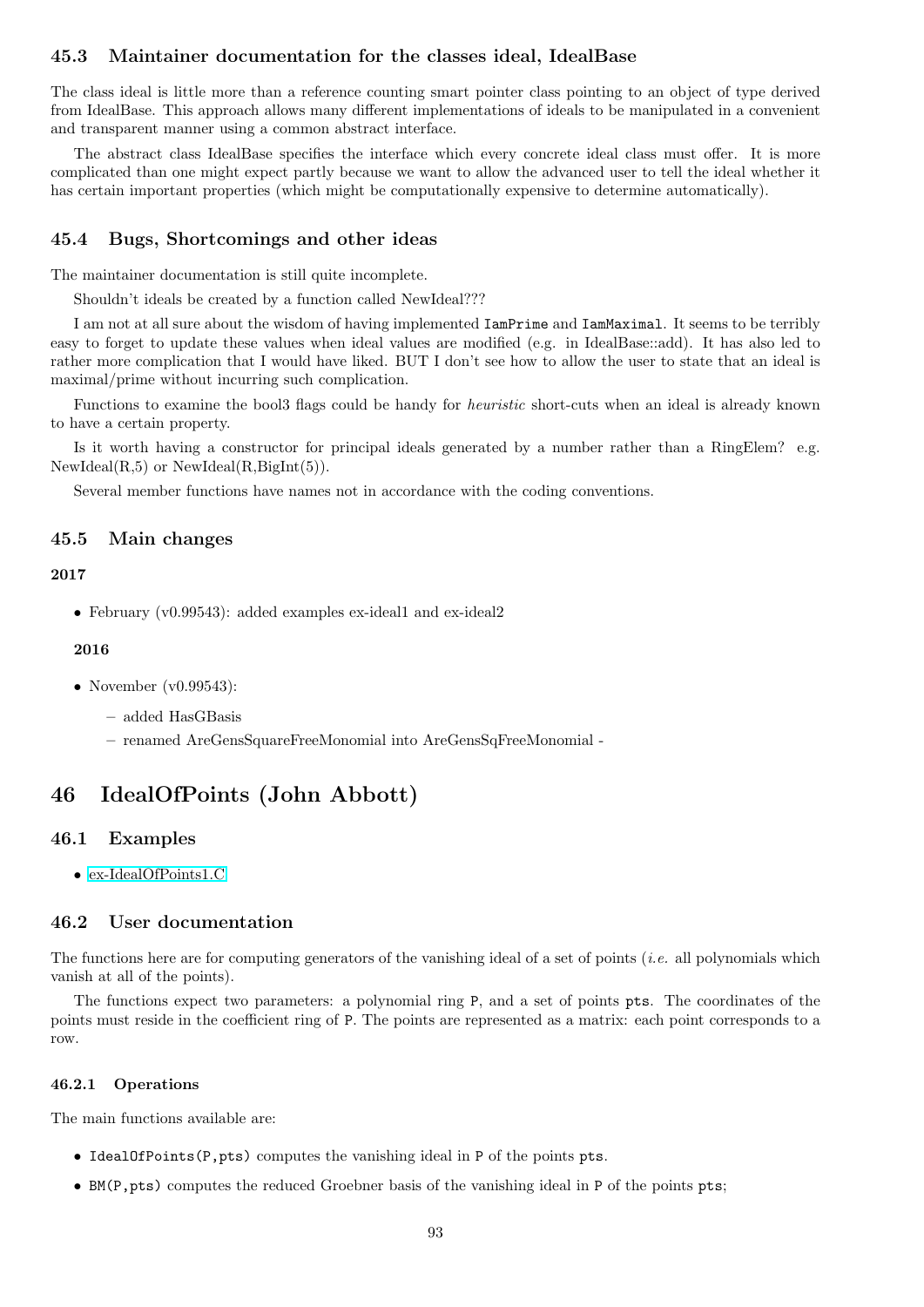# 46.3 Maintainer documentation

Impl is simple/clean rather than fast.

There was a minor complication to handle the case where the dim of the space in which the points live is less than the number of indets in the polyring.

## 46.4 Bugs, shortcomings and other ideas

2013-01-21 there is only a generic impl (which is simple but inefficient).

The name BM is too short?

# 46.5 Main changes

## 2017

• February (v0.99543): added an example

## 2013

• January (v0.9953): first release

# 47 interrupt (John Abbott)

# 47.1 Examples

- [ex-interrupt1.C](../../examples/index.html#ex-interrupt1.C)
- [ex-interrupt2.C](../../examples/index.html#ex-interrupt2.C)

# 47.2 User documentation

CoCoALib offers a simple mechanism for "handling signals" (i.e. detecting and reacting to interrupt signals such as "control-C" on Linux). If you do not know anything about "interprocess signals", you can safely skip this manual entry.

Since CoCoALib is a software library, it does not change any existing signal handlers unless you tell to do so explicitly.

There are two parts to the signal handling mechanism in CoCoALib:

- $\bullet$  create a SignalWatcher (Sec[.98\)](#page-204-0) RAII object; this will take note when a signal of the specified type is received
- call the 1-ary procedure CheckForInterrupt (which takes a string literal indicating the "context" of the call) to check whether a signal has been noted by a SignalWatcher (Sec[.98\)](#page-204-0); if so, it will throw an exception of type CoCoA::InterruptedBySignal; if no signal has been noted, CheckForInterrupt does nothing (hopefully quickly).

Normally it makes sense to call CheckForInterrupt only inside loops which may take a long time to complete. Unless you want the program to exit when a signal is detected, you must somewhere catch any CoCoA::InterruptedBySignal object thrown by CheckForInterrupt and then handle it as you want.

## 47.2.1 Constructors and pseudo-constructors

There is just one class, InterruptReceived (which is derived from the CoCoALib class exception (Sec.??)). It serves as a base class for the exceptions potentially thrown by a call to CheckForInterrupt.

• InterruptReceived(const char\* const context) – the argument should be a concise description of where the exception was thrown from (usually just the name of the function which called CheckForInterrupt)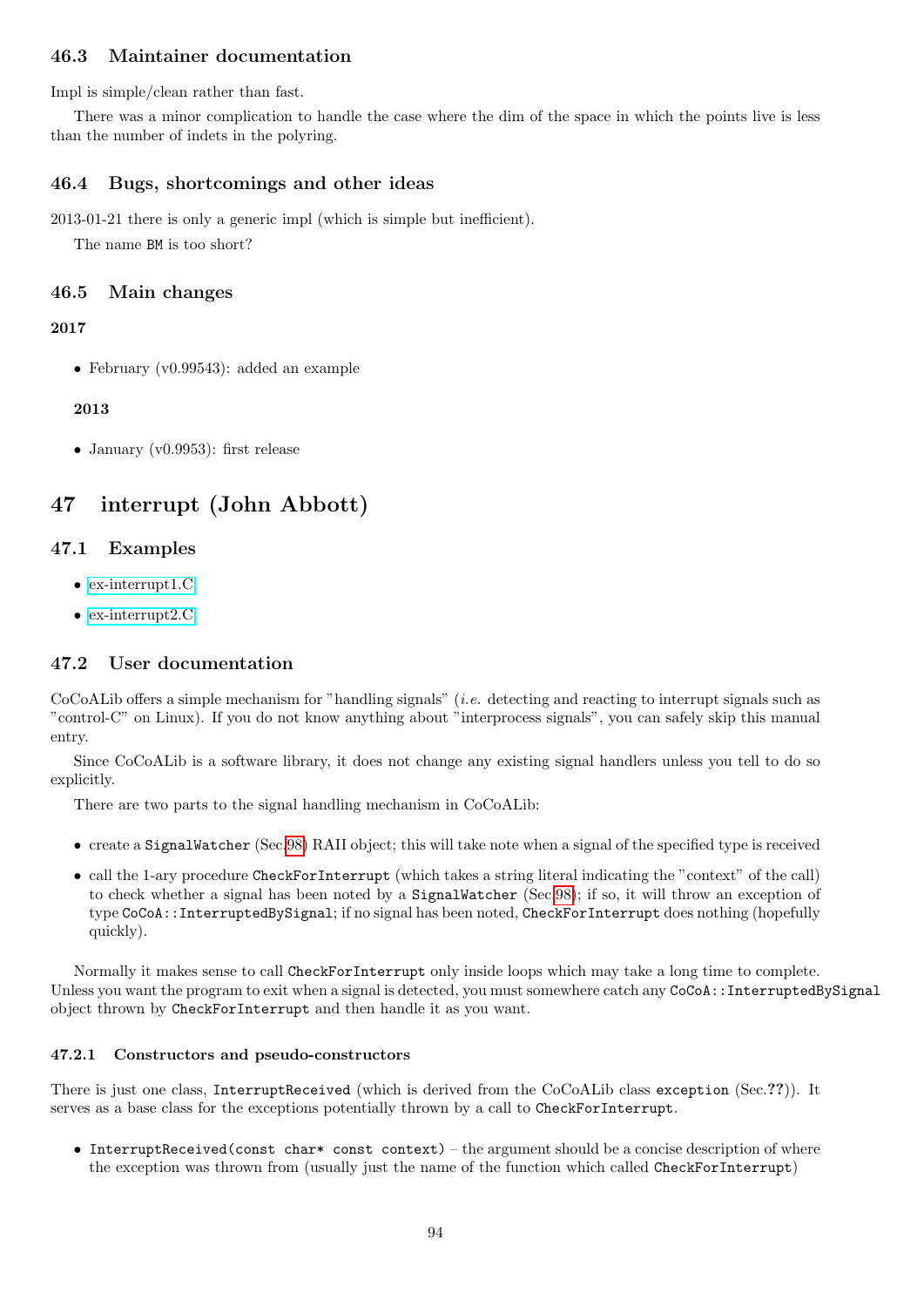## 47.2.2 Query

• CheckForInterrupt(const char\* const context) – does nothing unless a signal has arrived or timeout has occurred (in which case it throws an exception)

CheckForInterrupt first checks whether a signal has arrived; if so, it throws an exception of type InterruptedBySignal. If no signal has arrived, it then checks whether timeout has occurred; if so, an exception of type InterruptedByTimeout is thrown.

## 47.3 Maintainer documentation

The implementation is quite simple.

Being a library CoCoALib sets no signal handlers unless explicitly told to do so, and for "cleanliness" the handlers are set and reset (to the previous value) using scoped "RAII objects" (called SignalWatchers (Sec.??)).

The function CheckForInterrupt is very simple, and should be quick when no signal has been detected. It is not inline because I do not think it needs to be.

The InterruptReceived is derived from CoCoA::exception; the exception subobject contains the message "External interrupt", and the context string (which was given to the call to CheckForInterrupt, and which should indicate the location of that call).

## 47.4 Bugs, shortcomings and other ideas

I've no idea what happens in multithreaded execution.

#### 47.5 Main changes

## 2017

- July (v0.99554): major redesign (to restore previous handlers automatically) 2016
- November (v0.99544): added field to store the triggering signal.

## 2015

• May (v0.99536): first release

# 48 IntOperations (John Abbott)

#### 48.1 Examples

- [ex-BigInt1.C](../../examples/index.html#ex-BigInt1.C)
- [ex-BigInt2.C](../../examples/index.html#ex-BigInt2.C)
- [ex-BigInt3.C](../../examples/index.html#ex-BigInt3.C)

#### 48.2 User documentation

Here is a collection of basic operations available for integer values; see also the more advanced functions in NumTheory (Sec[.63\)](#page-132-0).

CoCoALib functions which expect integer values will accept either machine integer values or BigInt (Sec[.6\)](#page-34-0) values – they may be mixed. The return type is usually  $BigInt (Sec.6);$  $BigInt (Sec.6);$  $BigInt (Sec.6);$  the few cases where the return type is long are clearly indicated. Remember that basic arithmetic operations between two machine integers are handled directly by  $C++$  (with its rules and restrictions *e.g.* overflow).

If you want to write new functions which accept machine integers as arguments, take a look at the class MachineInt (Sec[.53\)](#page-105-0) which is designed for this purpose (handling both signed and unsigned machine integers safely).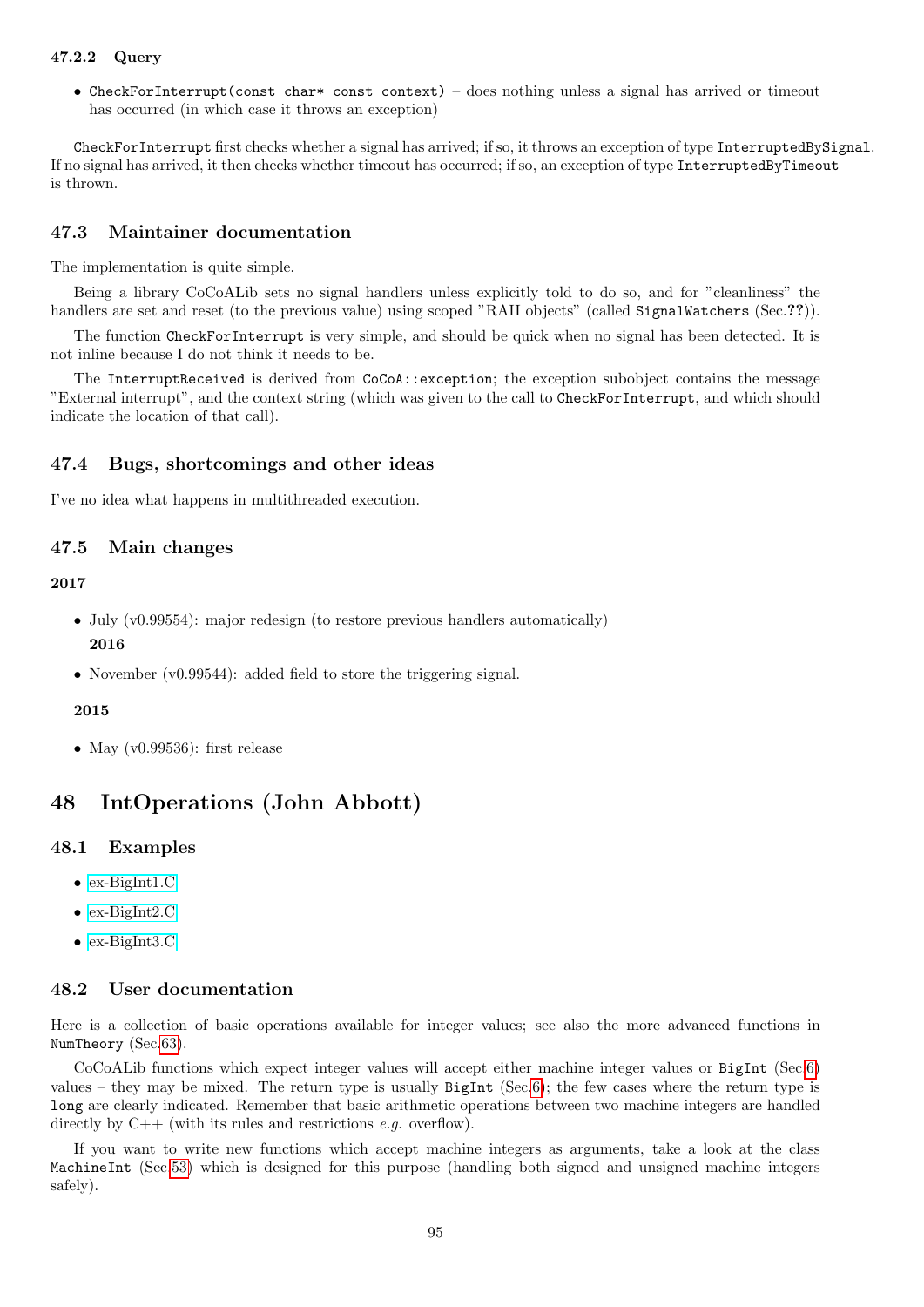## 48.2.1 Queries

- IsEven $(n)$  true iff n is even
- Is $\text{Odd}(n)$  true iff n is odd
- IsPowerOf2(n) true iff n is a (positive) power of 2
- IsDivisible $(n,d)$  true iff n is divisible by d (throws ERR::DivByZero if d is zero)
- IsSquare(n) true iff  $n$  is a perfect square
- IsPower(n) true iff n is a perfect k-th power for some  $k > 1$
- IsExactIroot(X,n,r) true iff n is a perfect r-th power, assigns  $\text{iroot}(N,r)$  to X

Only for BigInt (Sec[.6\)](#page-34-0)

- IsZero( $N$ ) true iff  $N$  is zero
- IsOne(N) true iff N is 1
- IsMinusOne $(N)$  true iff N is -1

#### 48.2.2 Operations

#### Infix operators

- 1. normal arithmetic (potentially inefficient because of temporaries)
	- $\bullet$  = assignment
	- + the sum
	- $\bullet\,$  the difference
	- \* the product
	- / integer quotient (truncated "towards zero")
	- % remainder, satisfies  $a = b^*(a/b)+(a\%)$ ; see also LeastNNegRemainder and SymmRemainder

NOTE: you cannot use  $\hat{ }$  for exponentiation; you must use the function power instead. We decided this because it is too easy to write misleading code: for instance,  $a*b^2$  is interpreted by the compiler as  $(a*b)^2$ . There is no way to make the C++ compiler use the expected interpretation.

- 1. arithmetic and assignment
	- $\bullet$  +=, -=, \*=, /=, %= definitions as expected; if RHS is a BigInt (Sec[.6\)](#page-34-0) LHS must be BigInt (Sec.6)
- 2. arithmetic ordering
	- $\bullet$  ==,  $!=$
	- $\bullet$  <, <=, >, >= comparison (using the normal arithmetic ordering) see also the cmp function below.

3. increment/decrement

- $\bullet$  ++, -- (prefix, e.g. ++a) use these if you can
- $\bullet$  ++, -- (postfix, e.g.  $a++$ ) avoid these if you can, as they create temporaries

#### cmp

(three way comparison)

- cmp(a, b) returns an int which is  $\langle 0, == 0,$  or  $\rangle$  0 if  $a \langle b, a == b,$  or  $a \rangle$  b respectively
- CmpAbs $(a,b)$  same as cmp(abs $(a)$ ,abs(b)) but might be faster.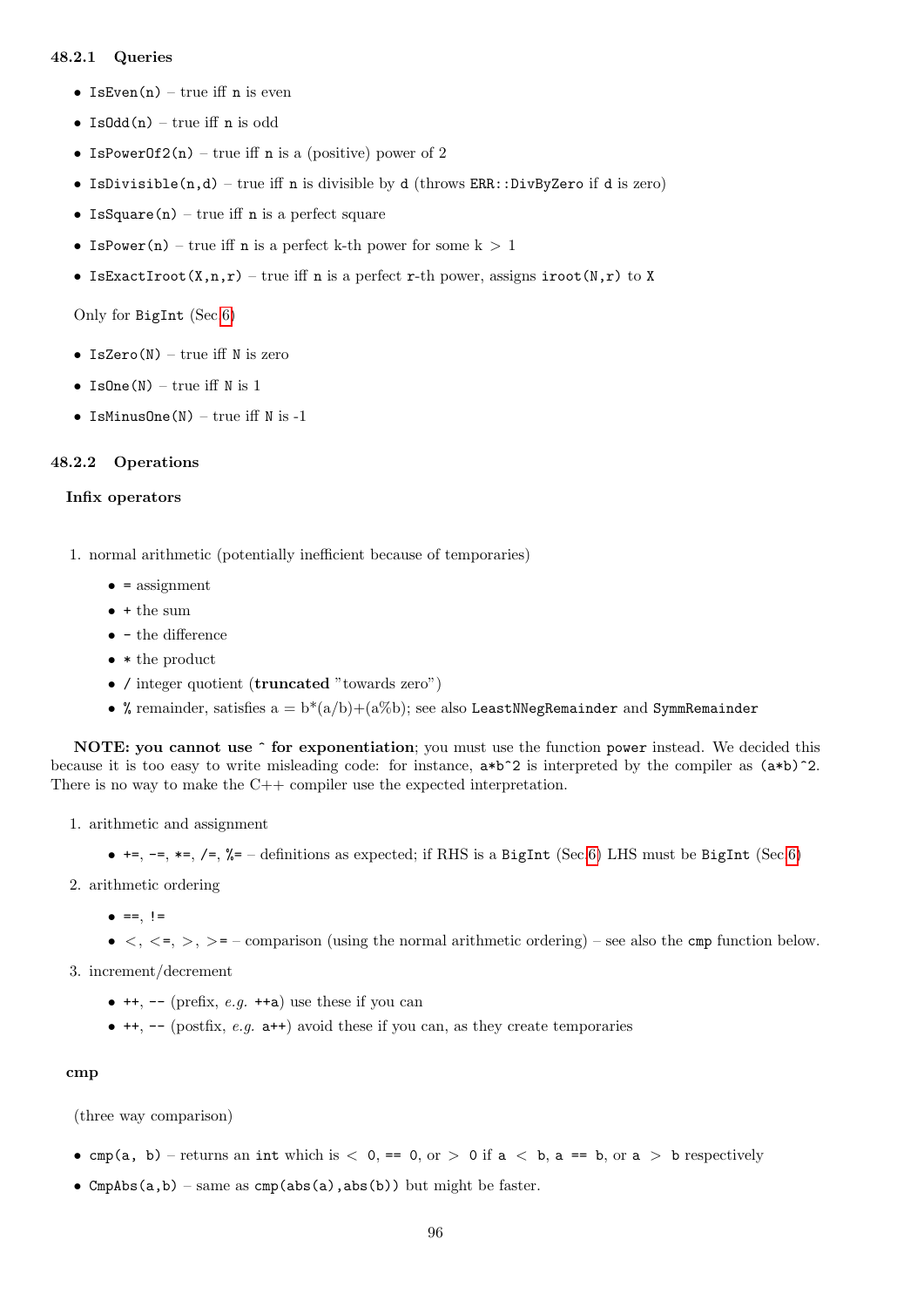#### Sundry standard functions

Note: several basic number theoretical operations are defined in NumTheory (Sec[.63\)](#page-132-0) Note: for random numbers see random (Sec.??)

The arguments of the functions below may be either a machine integer or a BigInt.

- $abs(n)$  the absolute value of n
- sign(n) returns int with value -1 if  $n < 0$ , 0 if n==0, and  $+1$  if  $n > 0$
- LeastNNegRemainder(x,m) least non-negative remainder; throws ERR::DivByZero if m==0; result is long if m is a machine integer
- SymmRemainder(x,m) symmetric remainder; throws ERR::DivByZero if m==0; result is long if m is a machine integer
- $log(n)$  natural logarithm of the absolute value of n (as a double)
- RoundDiv $(n,d)$  rounded division of n by d, (currently halves round away from 0)
- Multiplicity $0f2(n)$  return a long being the multiplicity of 2 dividing n; error if n==0.
- FloorSqrt(n) the integer part (floor) of the square root of n
- FloorLog2(n) same as  $FloorLogBase(n,2)$
- FloorLog10(n) same as FloorLogBase(n,10)
- FloorLogBase(n,b)– (returns long) the integer part (floor) of  $\log(\text{abs}(n))/\log(b)$ ; error if n=0 or b < 2
- SmallPower(a, b) (returns long) returns a to the power b (error if  $b < 0$ ; no check for overflow)

These functions always return BigInt (Sec[.6\)](#page-34-0)

- power(a, b) returns a to the power b (error if  $b < 0$ ); power(0,0) gives 1
- factorial(n) factorial for non-negative  $n$
- LogFactorial(n) approx natural log of factorial(n) (abs.err.  $\langle 5*10^{\degree}(-8)\rangle$
- RangeFactorial(lo,hi) lo\*(lo+1)\*(lo+2)\*...\*hi NB both limits are included!
- binomial(n,  $r$ ) binomial coefficient
- fibonacci(n) n-th Fibonacci number
- iroot(N,r) the (truncated) integer part of the r-th root of N (error if  $r < 2$  or even root of negative); see also IsExactIroot

## Conversion functions

Only for BigInt (Sec[.6\)](#page-34-0)

- mantissa(N) N represented as a floating-point number. If N is zero, produces 0.0. If  $N>0$ , produces a value between 0.5 and 0.999...; otherwise (when  $N<0$ ) a value between -0.5 and -0.999... The bits of the floating point result are the topmost bits of the binary representation of N.
- exponent (N) result is a long whose value is the least integer e such that  $2^e$  > abs(n). If N is zero, result is zero.

#### Miscellany

Only for BigInt (Sec[.6\)](#page-34-0)

• SizeInBase(N, b) – (returns long) the number of digits N has when written in base b. Very fast! WARN-ING the result may sometimes to be too large by 1; use 1+FloorLogBase(N) to get the exact result.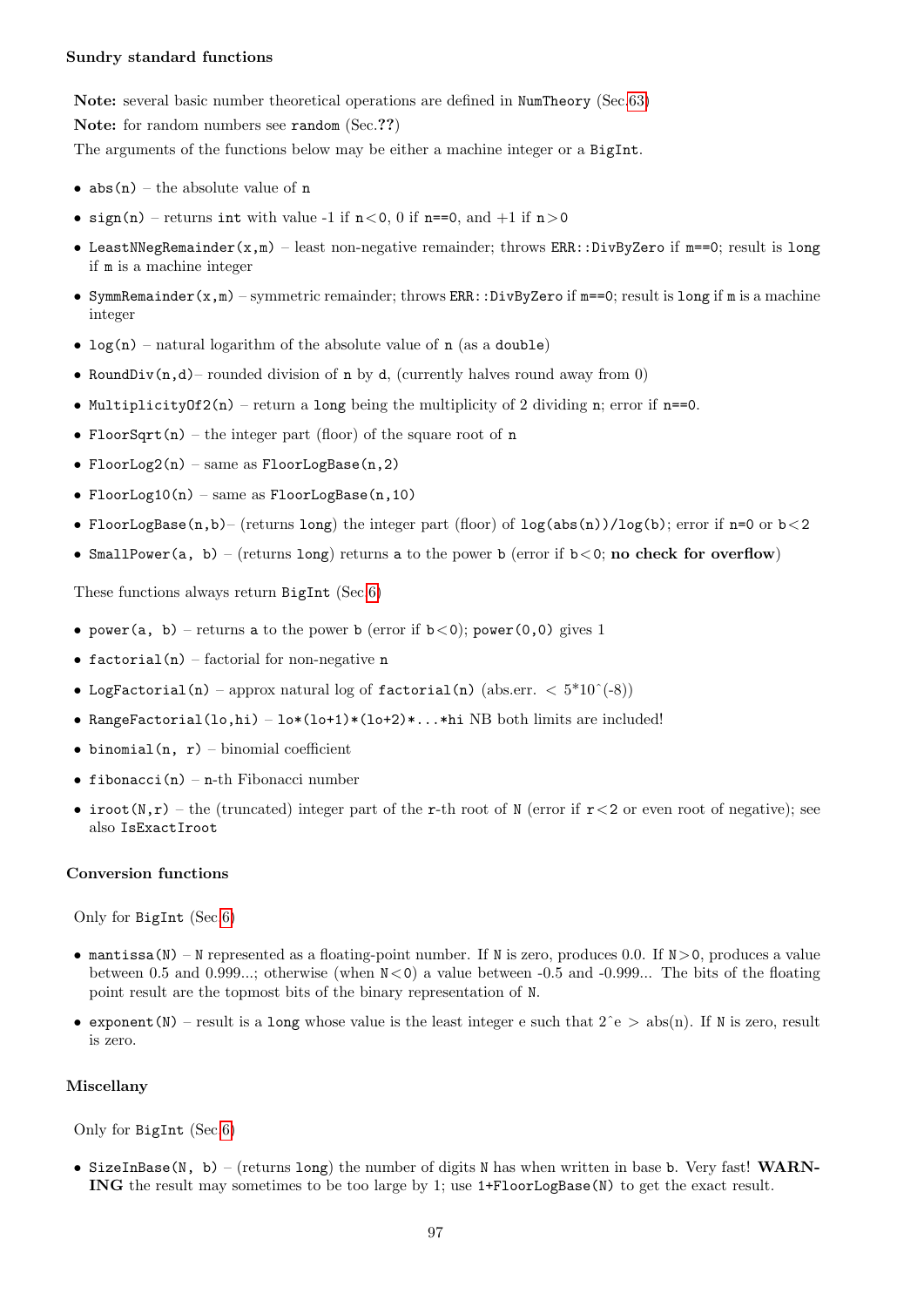#### Procedures for arithmetic

These procedures are ugly but may give a slight gain in speed. Use them only if you really must; it is probably better to use GMP directly if speed is so very important.

We expect these procedures (except quorem) to become obsolete when CoCoALib upgrades to the C++11 standard.

Assignment is always to leftmost argument(s) a, a BigInt (Sec[.6\)](#page-34-0). Second and/or third argument of type BigInt (Sec[.6\)](#page-34-0).

- $add(a, b, c) a = b + c$
- sub(a, b, c)  $a = b-c$
- mul(a, b, c)  $a = b^*c$
- div(a, b, c) a = b/c (truncated integer quotient)
- mod(a, b, c) a = b\%c (remainder s.t. b = quot\*c + rem)
- quorem(a, b, c, d) same as  $a = c/d$ ,  $b = c\%d$
- divexact(a, b, c) a = b/c (fast, but division must be exact)
- power(a, b, c)  $a = b^c$ c, where 0<sup>o</sup>0 gives 1
- neg(a, b)  $a = -b$
- $abs(a, b) a = abs(b)$

#### 48.2.3 Error Conditions and Exceptions

Error conditions are signalled by exceptions. Examples of error conditions are impossible arithmetic operations such as division by zero, overly large arguments (e.g. second argument to binomial must fit into a machine long), and exhaustion of resources.

Currently the exception structure is very simplistic:

- exceptions indicating exhaustion of resources are those from the system, this library does not catch them;
- all other errors produce a CoCoA::ErrorInfo exception; for instance

| ERR:: ArgTooBig                 | value supplied is too large for the answer to be computed |
|---------------------------------|-----------------------------------------------------------|
| ERR::BadArg                     | unsuitable $arg(s)$ supplied (or input number too large)  |
| ERR::BadNumBase                 | the base must be between 2 and 36                         |
| ERR::BadPwrZero                 | attempt to raise 0 to negative power                      |
| ERR::DivByZero                  | division by zero                                          |
| $ERR: \exists$ <i>xp</i> TooBig | exponent is too large                                     |
| ERR::IntDivByNeg                | inexact integer division by a negative divisor            |
| ERR::NegExp                     | negative exponent                                         |
| ERR:: ZeroModulus               | the modulus specified is zero                             |

## 48.3 Maintainer Documentation

The implementation of cmp is more convoluted than I'd like; it must avoid internal overflow.

The implementation of RoundDiv was more difficult than I had expected. Part of the problem was making sure that needless overflow would never occur: this was especially relevant in the auxiliary functions uround half up and uround half down. It would be nice if a neater implementation could be achieved  $-$  it seems strange that the C/C++ standard libraries do not already offer such a function. The standard C functions lround almost achieves what is needed here, but there are two significant shortcomings: rounding is always away from zero (rather than towards +infinity), and there could be loss of accuracy if the quotient exceeds 1/epsilon. There is also a standard function ldiv which computes quotient and remainder, but it seems to be faster to compute the two values explicitly.

NOTE: if you change rounding of halves, you must change TWO fns (RoundDiv for machine ints and RoundDiv for big ints).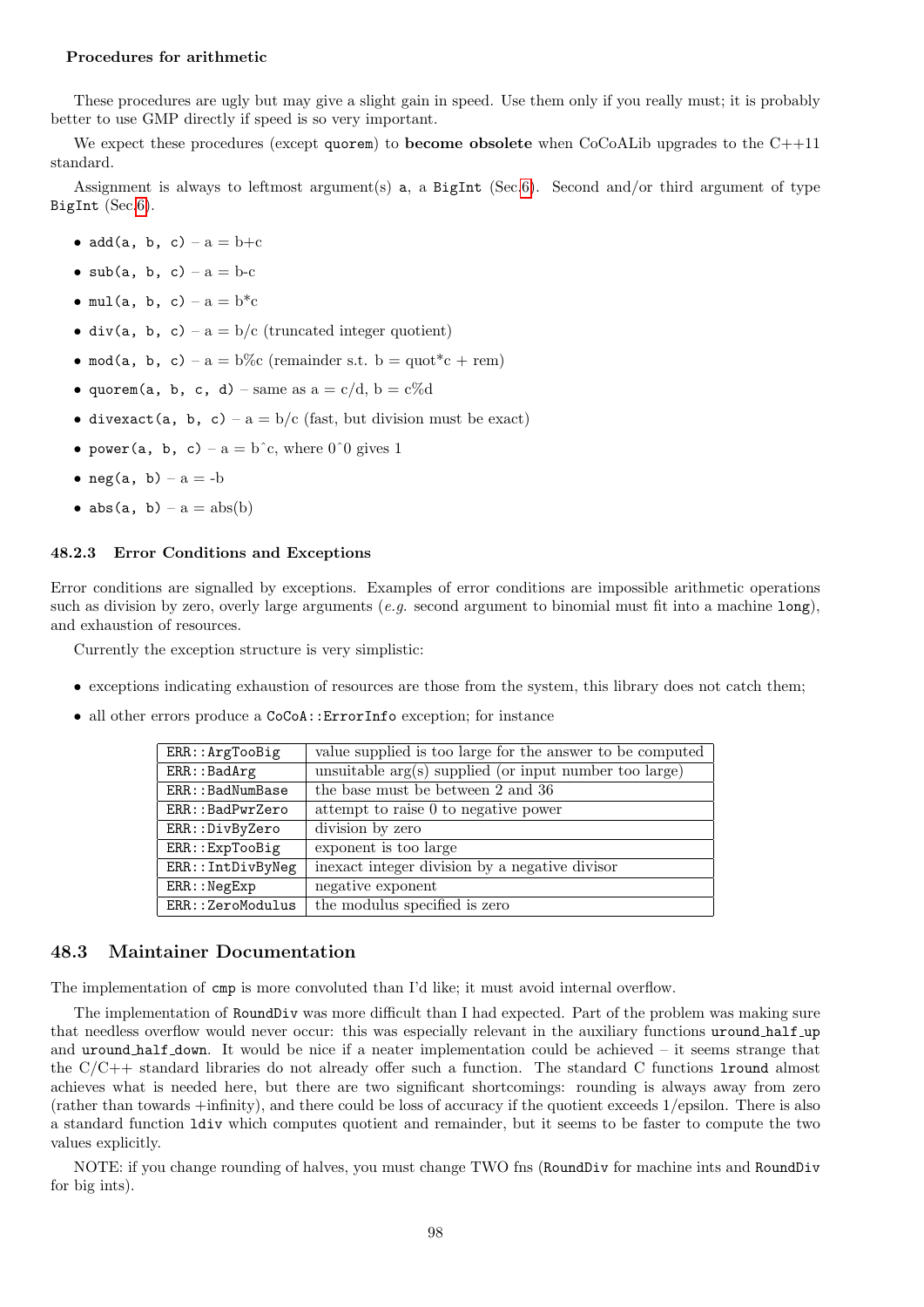# 48.4 Bugs, shortcomings and other ideas

The power functions could allow high powers of -1,0,1 (without complaining about the exponent being too big). But is it worth it?

Only partial access to all the various division functions offered by the C interface to GMP. Many other GMP functions are not directly accessible.

IsExactIroot has rather a lot of signatures.

## 48.5 Main changes

## 2014

• March

```
– clarified that 0^{\circ}0 gives 1
   2012
```
- May (v0.9951):
	- moved common operations on BigInt (Sec[.6\)](#page-34-0) and MachineInt (Sec[.53\)](#page-105-0) together into IntOperations -

# 49 JBMill (Mario Albert)

## 49.1 User documentation for using Janet bases

The files JBDatastructure.H, JBSets.H, JBAlgorithm.H and JBMill.H introduce several classes for computing and working with **Janet basis**. The normal user should only use the classes Involutive::JBMill and Involutive::JBMill::Builder to interact with Janet bases.

## 49.1.1 Computing a Janet basis

To compute a Janet basis the user should use the class Involutive::JBMill::Builder. To construct a Involutive::JBMill::Builder object the user has to use the standard constructor. For configuration of the building process there are several methods:

- setInput(v) v must be a vector  $\leq$ RingElem $>$ . It sets the generating set of the ideal to v.
- setInput(cBegin, cEnd) cBegin and cEnd must be a vector  $\langle$  RingElem $\rangle$ :: const iterator and must define a range of RingElem. The method sets the generating set of the ideal to this range.
- setStrategy(strat) strat must be a Involutive::StrategyFlag. Possible enums are TQDegree, TQBlockHigh, TQBlockLow and GBCompletion. It defines the algorithm which should be used to compute a Janet basis. If this method is never called the Builder object uses the TQBlockLow strategy.
- setInvolutiveCriteria(crits) crits must be a bitset  $<$ 3>. Every bit represents one of the three involutive criteria. If this method is never called the Builder object uses the first two involutive criteria.

The methods are chainable, e.g. the user can do the following: builder.setInput(input).setStrategy(Involutive::TQDe If the user calls a method more than one time only the input of the last method call is taken into account. To construct a JBMill out of a correctly configured builder object build the user has to use JBMill(build). If the user does not set a input the construction of a JBMill will fail.

## 49.1.2 Using the JBMill

In the following let elem be a RingElem.

- myReturnJB() returns the minimal Janet basis as  $\text{vector} \leq \text{RingElement}$
- myReturnGB() returns the minimal Groebner basis as  $\text{vector} < \text{RingElement}$
- myPrintMultVar() prints the multiplicative variables of every element in the given Janet basis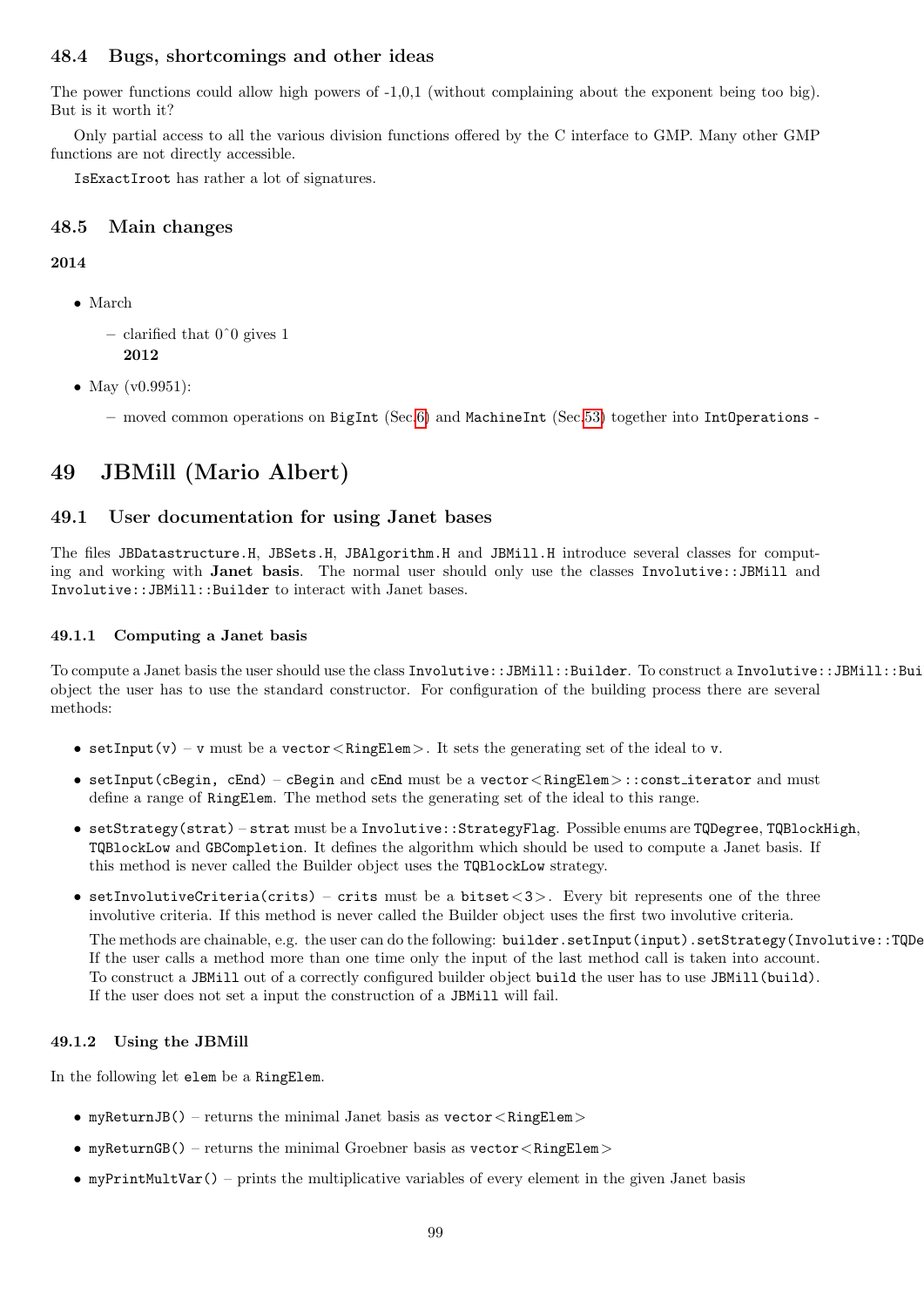- myPrintNonMultVar() prints the nonmultiplicative variables of every element in the given Janet basis
- myMultVars() compute the multiplicative variables of the given Janet basis. It returns a map<PPMonoidElem,  $vector <$  bool  $>$   $\triangleright$  where the key is a LPP of an element in the Janet basis.
- myNonMultVars() compute the nonmultiplicative variables of the given Janet basis. It returns a map<PPMonoidElem,  $\text{vector} \leq \text{bool} > \text{ where the key is a LPP of an element in the Janet basis.}$
- $\bullet$  myNonMultVarsOf(elem) computes the nonmultiplicative variables of elem which must be a member of the Janet basis. If not we assume that every variable is nonmultiplicative. It returns a vector < bool >.
- IamPommaretBasis checks if the Janet basis is also a Pommaret basis. It returns a boolean.
- IamHomogenous checks if the Janet basis is also homogeneous. It returns a boolean.
- IamMonomialIdeal checks if the Janet basis is also a monomial ideal. It returns a boolean.
- myStandardRepresentation(elem) compute the involutive standard representation of elem. It returns  $pair < map < PPMonoidElement, RingElement, )$ , RingElem $>$ , RingElem $>$ . The first entry of the pair is a map, where the key represents the LPP of an element in the Janet basis and the value the corresponding factor. The second entry of the pair corresponds to the rest.
- myOutputStandardRepresentation(elem) computes an involutive standard representation of elem.
- myHilbertPol(elem) elem must be a single indent. The method computes the Hilbert polynomial of the ideal in terms of elem.
- myHilbertFunc(n) n must be a BigInt. The method computes the dimension of  $P/I$  in degree n.
- myHilbertSeries(elem) elem must be a single indent of a fraction field. The method computes the Hilbert series of the ideal in terms of elem.
- mySyzygy() Compute the first involutive syzygy and returns a FGModule.
- myDim() Computes the dimension of  $P/I$ .
- myCls(ppelem) Computes the class of ppelem which is of type PPMonoidElem. the class starts counting at 0 up to  $n - 1$ . The cls of 1 is  $-1$ . It returns a long.
- myMinCls() Computes the minimal class of all LPP's of the Janet basis as long.
- myMaxCls() Computes the maximal class of all LPP's of the Janet basis as long.
- myElementsWithClass(InputCls) Computes all elements of the Janet basis where the class of the LPP is InputCls. InputCls is a long and the method returns a vector  $\langle$  RingElem $\rangle$ .
- myComplementaryDecomposition() Computes the complementary decomposition of I. it returns vector  $\langle$  pair  $\langle$  PPMonoid  $vector <$ bool $>$  > >.
- myStandardPairs() Computes the standard pairs of I. it returns vector  $\lt$  pair  $\lt$  PPMonoidElem, vector  $\lt$  bool  $\gt$  $>$  >.
- myJNormalForm(elem) Computes the involutive normal form of elem and returns a RingElem.
- myJDivisor(elem) Computes the involutive divisor of LPP(elem). If there is an involutive divisor it returns it as RingElem if not the method returns 0.

#### 49.1.3 Examples

- [ex-Janet1.C](../../examples/index.html#ex-Janet1.C)
- [ex-Janet2.C](../../examples/index.html#ex-Janet2.C)

#### 49.2 Maintainer documentation for JBDatastructure, JBSets, JBAlgorithm, JBMill

The basic datastructures to deal with Janet basis are implemented in JBDatastructure.C. Everything of the following lives in the namespace CoCoA::Involutive.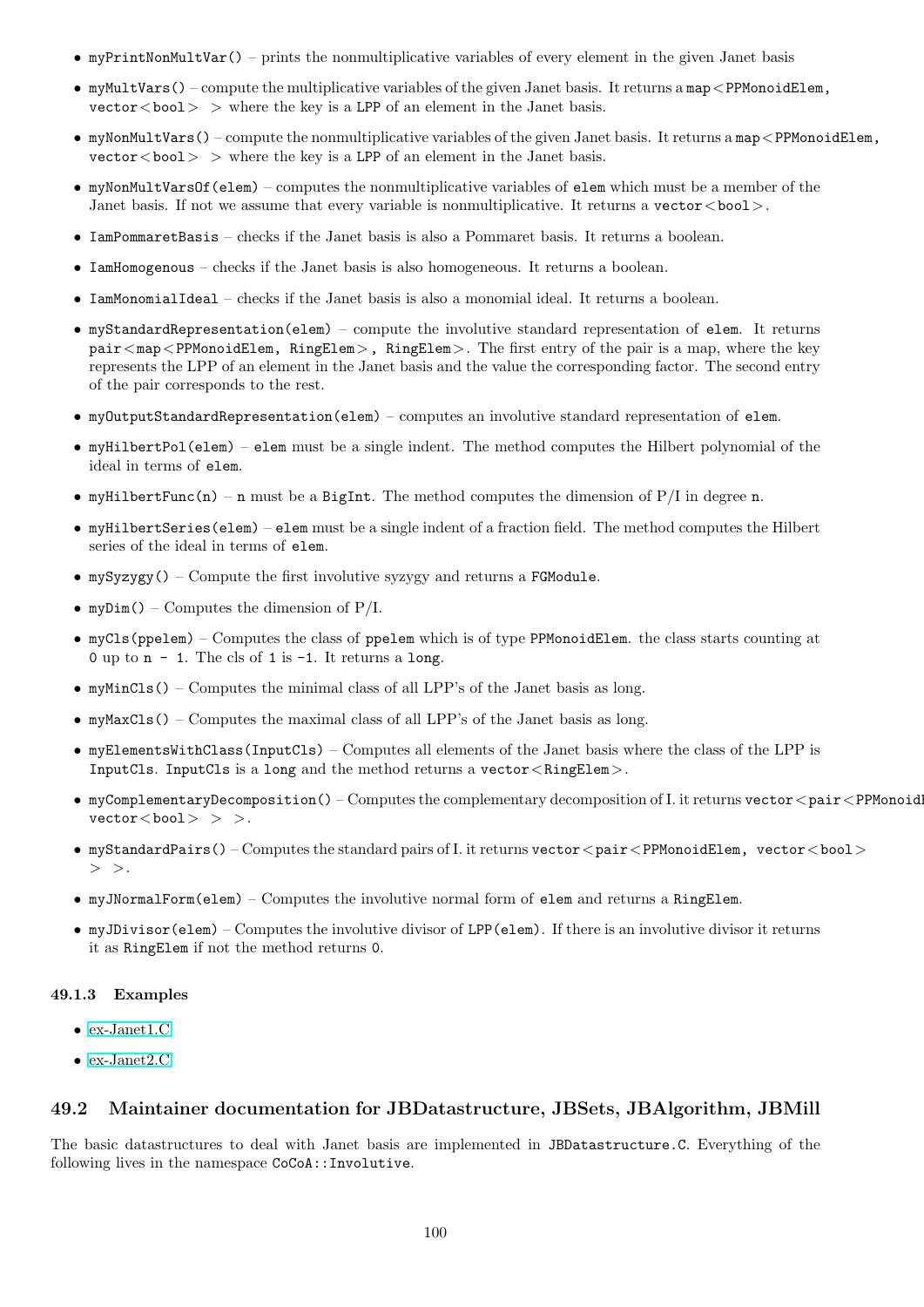#### 49.2.1 JanetDatastructure

#### JanetTriple

The JanetTriple is nothing else than a polynomial with some extra informations. In addition to the polynomial myPolynom it has a data member myAncestor which is usually the LPP of myPolynom and the already prolonged variables (myAlreadyProlongedVars). If the JanetTriple arises from a prolongation  $x_i * myP^\prime$  prime the ancestor is the LPP of  $myP^{\prime}$  prime.

#### JanetNodeBase, JanetLeafNodeImpl, JanetInternalNodeImpl, JanetHandle, JanetTree

The JanetTree is the basic data structure to compute and deal efficiently with a Janet basis. It is a binary tree. A Janet tree contains the Janet basis in its leaf nodes. Therefore we distinguish between internal nodes (JanetInternalNodes) and leaf nodes (JanetLeafNodes). The tree is designed as a nested set of lists. A node basically consists of the distance to the next variable (the distance to next node to the right) and the next degree (the distance to next node to the left). An internal node contains a list of JanetHandles additionally, which represents the following tree to the right. A leaf node contains, beside the distance information, a JanetTriple. The JanetTriple is not a direct data member of a leaf node. It is stored in a list. JanetLeafNodeImpl only gets an iterator from this list. The JanetHandle handles the distinction between the JanetLeafNodeImpl and the JanetInternalNodeImpl because a stl-container cannot reasonable handle different classes even if they have the same base class.

#### Problems&Ideals related to JanetNodeBase, JanetLeafNodeImpl, JanetInternalNodeImpl, JanetHandle, JanetTree

The JanetTree only works with a list of JanetTriple's. It would be useful if it would work with a list of polynomials as well.

#### JanetContainer

The last part of the previous paragraph shows a strong connection between the list of JanetTriple which shall represents the Janet basis and the JanetTree which is another representation of the Janet basis. This could lead to strange situations which has as a consequence invalidate iterators. To avoid this during the normal usage of these two datastructure we introduce a JanetContainer. JanetContainer couples these two datastructures. It contains a list of JanetTriple's and a JanetTree which leaf nodes consists of iterators to this list. With this coupling the user can deal with a Janet basis safely. But for computing a Janet basis we do not use this class for efficiency reasons.

#### JanetIterator

The task of JanetIterator is to offer a way to navigate through the JanetTree. Basically the JanetIterator consists of a pointer to the specific JanetTree, pointer to the current in the tree and an iterator to a specific position in this list. The JanetIterator provides access (if possible) to the underlying JanetTriple, provides the possibility to move forward in the tree, provides some informations of the current position in the tree and provides the functionality to add a new node in the JanetTree behind the current position. For knowing the way from the beginning of the tree to the current position it consists of a vector of longs which stores the specific degrees and the current variable.

#### 49.2.2 JBSets

The most important algorithm to compute Janet basis is the TQ-Algorithm. There are two variants of it: the basic TQDegree strategy and the more advanced TQBlock strategy. The TQDegree strategy deals with a set T and Q. In short, through the computation the algorithm moves elements mainly from Q to T and vica versa. To deal efficiently with it we introduced the class TQSets. It consists of the sets T (mySetT) and Q (mySetQ) which are ordered. Both are represented as std::multiset. They contain JanetTriple and ordered by the LPP's of them (Because these LPP's are not unique during the computation we choosing std::multiset). The JanetTriple's are not contained directly in the set T and Q itself, as it is very expensive to move them from one set to the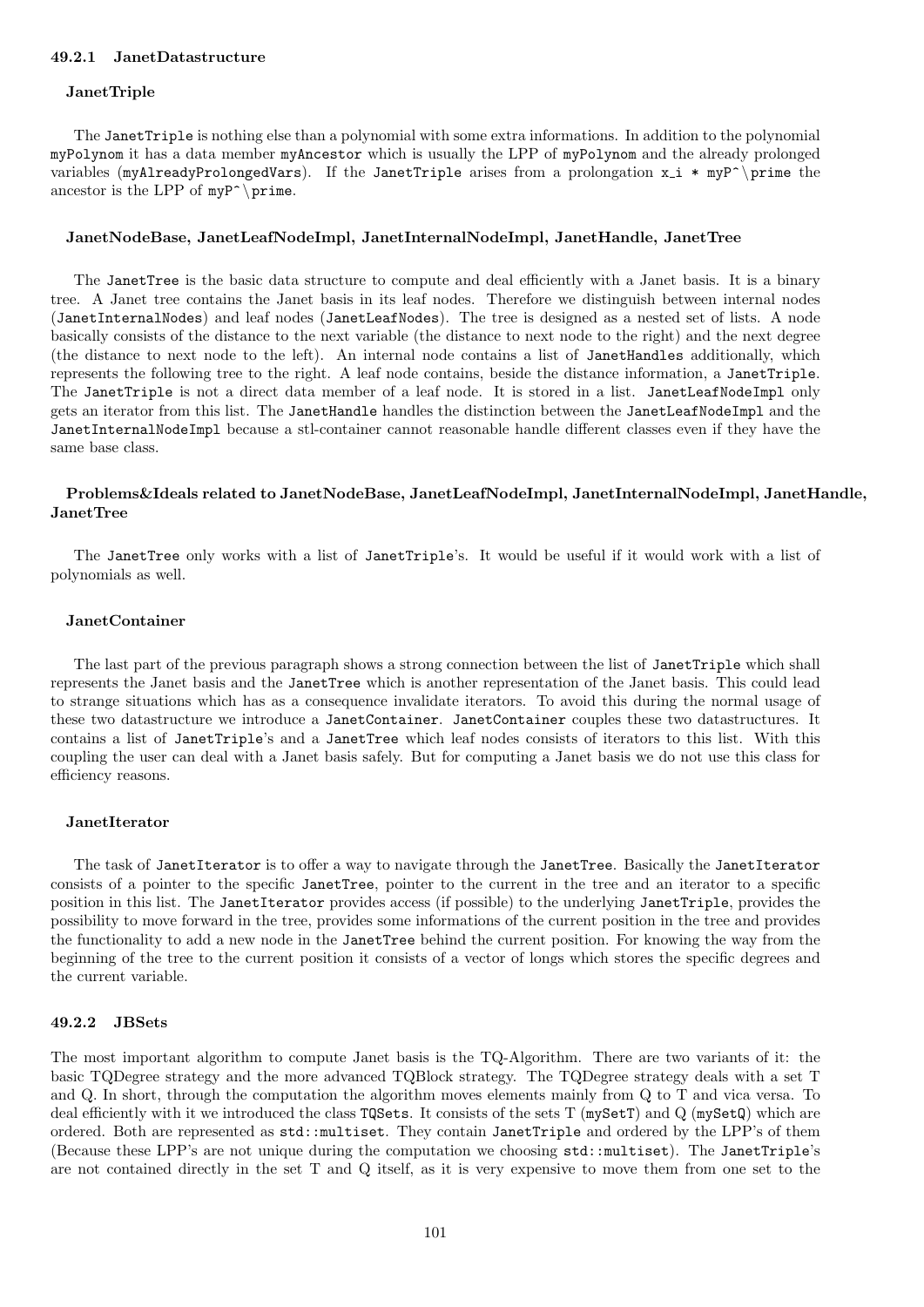other. Therefore there is a third set (myBasicSet) which is implemented as list of JanetTriple's which contains the JanetTriple's itself. The sets T and Q only contain an iterator to a specific position of these sets.

For applying the BlockTQ algorithm we need a third set P (mySetP) which is implemented like T and Q. Due to the similarity we introduced a subclass of TQSets which is called TQPSets. In addition to the new set P it introduces a strategy flag which influences the way how we move elements from Q to P.

In addition to the above mentioned sets TQSets consists of a SparsePolyRing, a ReductionCog and a bitset<3> (myCriteria). myCriteria regulates which involutive criteria shall be applied during the computation. Every bit stands for one single involutive criteria.

#### Problems&Ideas related to JBSets

Again the construction of the sets T,Q and myBasicSet is dangerous. There could be invalid iterators in the set T and Q. In addition to that it can happen (it really happens!!!!) that we can modify an element in myBasicSet in such a way that the ordering in T or Q would be change. But T and Q does not realizing this change. Therefore we getting again an invalid state. A solution for the second problem could be to store T and Q simply as a list of iterators of JanetTriple's and sort the list manually every time we want to have a sorted list. Maybe this solution is even faster than the current one!

#### 49.2.3 JBAlgorithm

#### JBAlgorithm

This class provides an interface for computing Janet bases. It defines a method to compute a Janet basis for a given input, and a method to get a JanetContainer which should contain the computed Janet basis. Also it contains as basic data the polynomial ring and the PPMonoid. Every class which computes a Janet basis has to be a subclass of this class.

#### TQAlgorithm

This class is a subclass of JBAlgorithm but is again purely virtual. It acts as an interface for all algorithms which using the TQ strategy. In addition to the data members of the base class it defines amongst other things a JanetTree (myJTree). All TQAlgorithm subclasses deal with the class TQSets or a subclass of it. To get a unique access to the specific data member (which is defined in the subclasses) we implemented a purely virtual function myGetSets which returns a reference to the specific data members. With this construction we are able to initialize the specific set in the class TQAlgorithm via the method myInitialization. In addition to that TQAlgorithm contains a method to return the ideal which is generated by 1.

#### DegreeTQ

This class is a subclass of TQAlgorithm. It defines the data member mySets (a TQSets instance) additionally. In addition to that it implements the purely virtual methods myGetSets and myComputer.

#### BlockTQ

This class is a subclass of TQAlgorithm. It defines the data member mySets (a TQPSets instance) additionally. In addition to that it implements the purely virtual methods myGetSets and myComputer.

#### CompletionGB

This class defines another approach to compute Janet basis, than the TQ approach. Here we first compute a reduced Groebner basis and complete it to the minimal Janet basis. It is a subclass of JBAlgorithm. The class implements the purely virtual methods myComputer and myOutputResult and defines a JanetTree and a list of JanetTriple's as data members. In addition to that it implements several methods to compute the completion.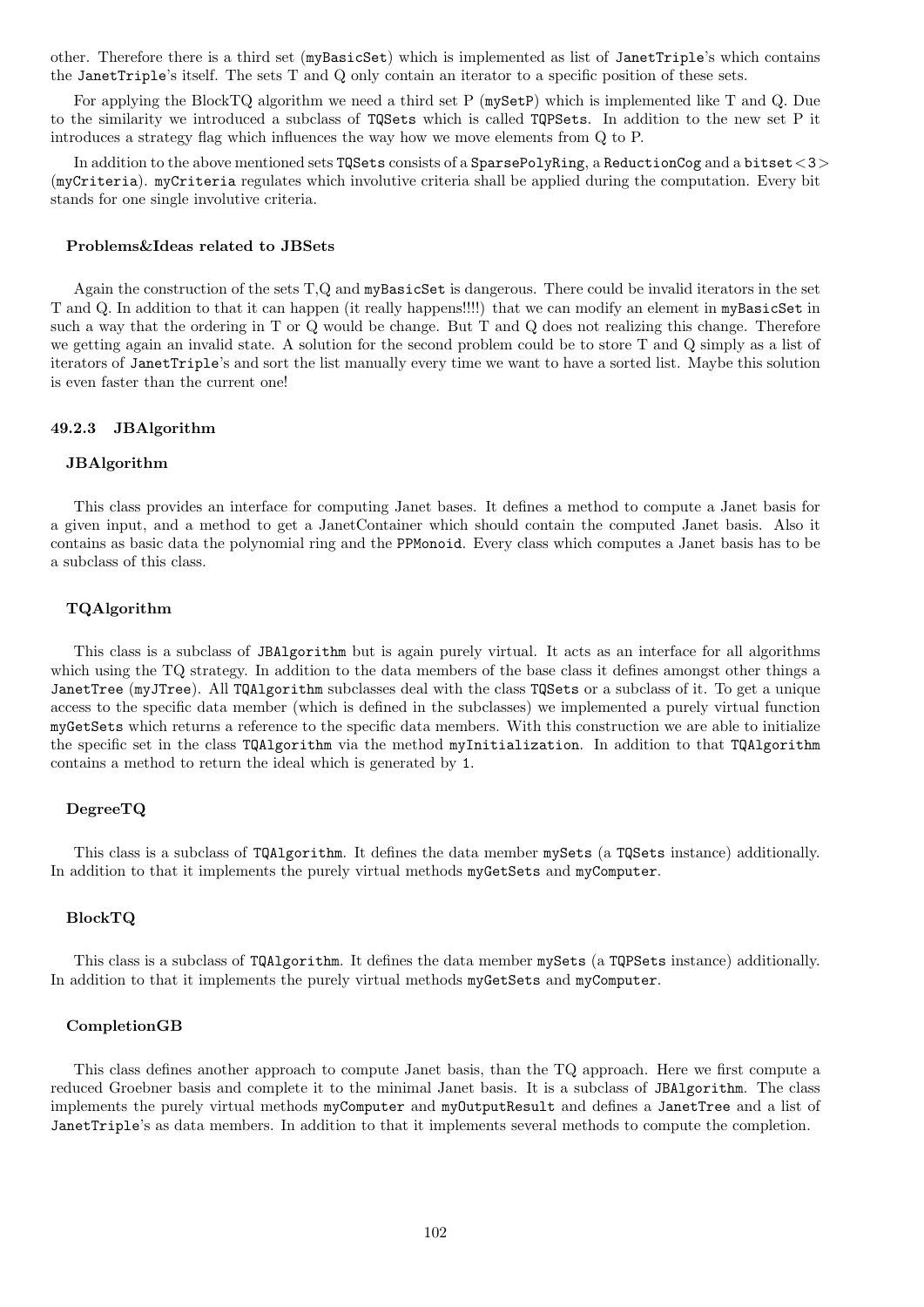#### JBMill

This class defines the representation of a Janet basis accessible by the user. As data members it contains a JanetContainer (myBasis), a SparsePolyRing (myPolyRing) and a PPMonoid (myPPMValue). The class defines several methods to work with the Janet basis. For example the user can compute the multiplicative variables, the Groebner basis or some invariants like the hilbert polynomial. In addition to that it acts as a base class for the PBMill, which is the representation of a Pommaret basis.

#### Problems&Ideas related to JBMill

Maybe introduce typedefs or structs for complicated objects like a complementary decomposition. Add several methods to check different stability position.

#### JBMill::Builder

This class is designed to construct a Janet basis. The goal of this class is to separate the construction of the JBMill from its representation. The 'Gang of Four' (Gamma, Helm, Johnson, Vlissides - Design Patterns) served as template for the construction. The corresponding pattern is called Building Pattern. To construct a JBMill out of the builder object the user can call a constructor of JBMill with a configured builder object.

# 50 leak-checker (John Abbott)

#### 50.1 User documentation

leak checker is a standalone program included with the distribution of the CoCoA library. It can help track down memory leaks. If you have never used leak checker before, it may be helpful to try the small example given in the file debug new.txt.

This program scans output produced by a program run either with the debugging versions of new/delete (see debug new (Sec[.16\)](#page-49-0)) or using MemPool (Sec[.59\)](#page-119-0)s with debugging level set high enough that each allocation/deallocation produces a verbose report (see MemPool (Sec[.59\)](#page-119-0)). leak checker pairs up every free message with its corresponding alloc message, and highlights those alloc messages which do not have a corresponding free message. In this way probable memory leaks can be tracked down.

To use leak checker with the debugging version of global new/delete, see the file debug new (Sec[.16\)](#page-49-0) (which includes a small example to try). To use leak checker with MemPools, you must compile with the CPP flag CoCoA MEMPOOL DEBUG set – this probably entails recompiling all your code; see MemPool (Sec[.59\)](#page-119-0) for details. In either case, with debugging active your program will run rather more slowly than usual, and will probably produce large amounts of output detailing every single allocation/deallocation of memory – for this reason it is best to use smaller test cases if you can. Put the output into a file, say memchk.

Now, executing leak checker memchk will print out a summary of how many alloc/free messages were found, and how many unpaired ones were found; beware that leak checker may take a long time if your program's output details many allocations and deallocations. The file memchk will be modified if unpaired alloc/free messages were found: an exclamation mark is placed immediately after the word ALLOC (where previously there was a space), thus a search through the file memchk for the string ALLOC! will find all unpaired allocation messages.

Each allocation message includes a sequence number ( $seq=...$ ). This information can be used when debugging. For instance, if the program leak checker marks an unpaired allocation with sequence number 500 then a debugger can be used to interrupt the program the 500th time the allocation function is called (the relevant function is either debug new::msg alloc or CoCoA::MemPool::alloc). Examining the running program's stack should fairly quickly identify precisely who requested the memory that was never returned. Obviously, to use the debugger it is necessary to compile your program with the debugger option set: with gcc this option corresponds to the flag  $-g$ .

WARNING: debug new handles ALL new/delete requests including those arising from the initialization of static variables within functions (and also those arising from within the system libraries). The leak checker program will mark these as unfreed blocks because they are freed only after main has exited (and so cannot be tracked by debug new).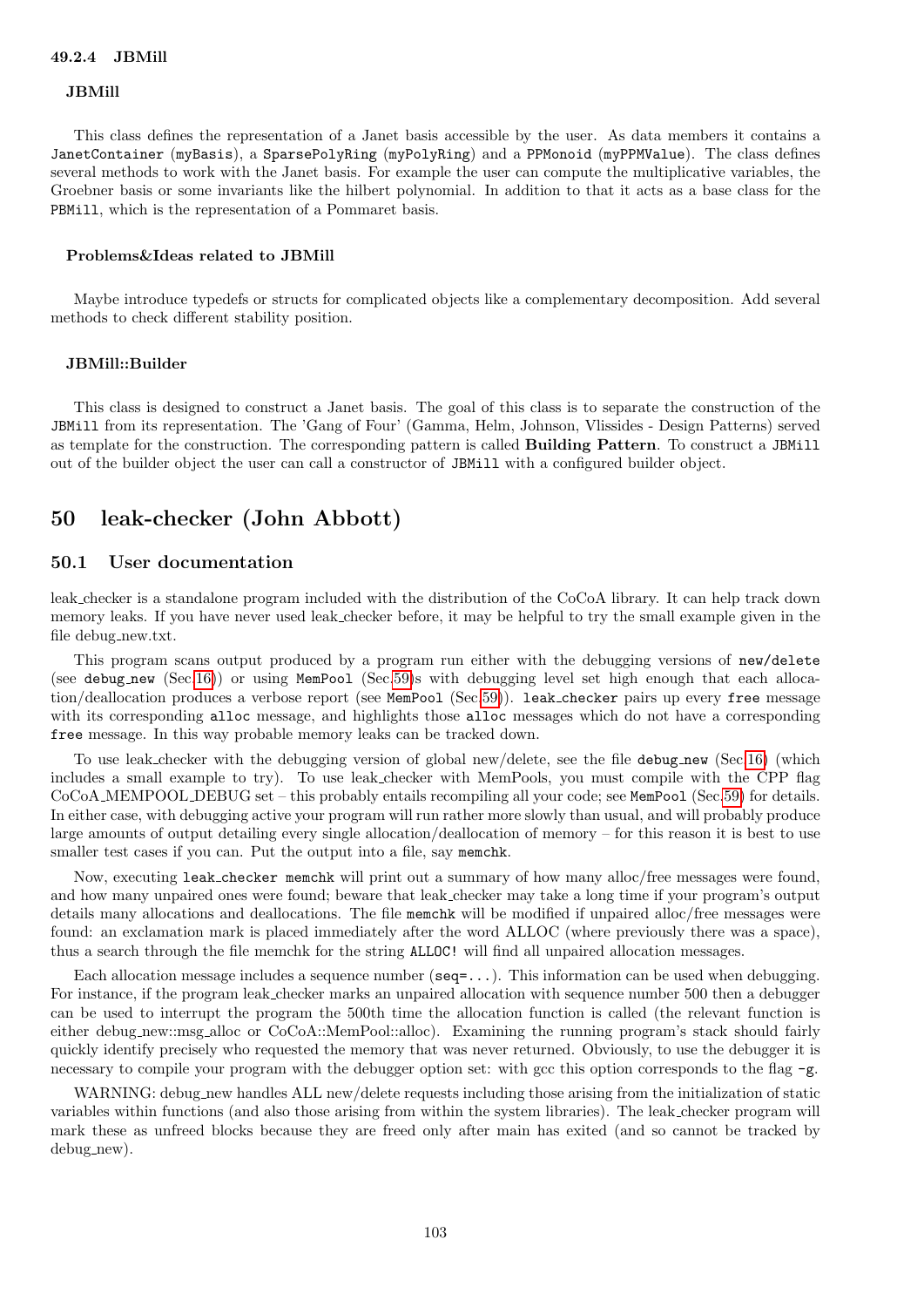## 50.2 Maintainer documentation

This was formerly a C program (as should be patently evident from the source code). It requires a file name as input, and then scans that file for messages of the form

ALLOC 0x.... FREED 0x....

(such messages are produced by the global operators new/delete in debug new.C and also by the verbose version of MemPool (with debug level  $\geq$  = 3)) It then attempts to match up pointer values between ALLOC and FREED messages. Finally the file is scanned again, and any ALLOC or FREED messages which were not matched up are modified by adding an exclamation mark (!) immediately after the word ALLOC or FREED.

The matching process is relatively simplistic. During an initial scan of the file all ALLOC/FREED messages are noted in two arrays: one indicating the type of message, the other containing the pointer value. Initially the two types are UNMATCHED ALLOC and UNMATCHED FREE, as the matching process proceeds some of these will become MATCHED ALLOC or MATCHED FREE (accordingly); obviously the types are changed in pairs.

The matching process merely searches sequentially (from the first entry to the last) for pointer values of type UNMATCHED FREE. For each such value it then searches back towards the first entry looking for an UN-MATCHED ALLOC with the same pointer value. If one is found, then both types are switched to MATCHED xxx. If none is found, the UNMATCHED FREE is left as such. The main loop then resumes the search for the next UNMATCHED FREE to try to pair up. This approach does get slow when there are very many ALLOC/FREED messages, but I do not see any simple way of making it faster.

## 50.3 Bugs, shortcomings, and other ideas

This program gets painfully slow on large files. It is also rather crude, though quite effective at its job.

# 51 library (Anna Bigatti)

#### 51.1 User documentation for file library.H

library.H is generated by running make in the include/CoCoA/ directory (which is also called by the general make in the CoCoALib directory).

It includes all the .H files of CoCoALib, so, copying the lines

```
#include "CoCoA/library.H"
using namespace CoCoA;
```
is the easiest way to use it (see the examples directory)

When you include **library**.H you are also guaranteed to include

```
#include <algorithm>// using std::transform; from apply.H
#include <bitset> // using std::bitset; from DivMask.H
#include <cstddef> // using std::size_t; from MemPool.H and BigInt.H
#include <exception>// using std::exception; from error.H
#include <gmp.h> // from BigInt.H
#include <iosfwd> // using std::ostream; from PPOrdering.H and BigInt.H
#include <iostream> // using std::istream; using std::ostream; from io.H
#include <list> // using std::list; from QBGenerator.H and io.H
#include <memory> // using std::auto_ptr; from MemPool.H
#include <string> // using std::string; from MemPool.H and symbol.H
#include <vector> // using std::vector; from DenseMatrix.H and io.H
```
For maintenance purposes we list the most stable files including them. This list is probably not complete, but should be pretty reliable in the years to come.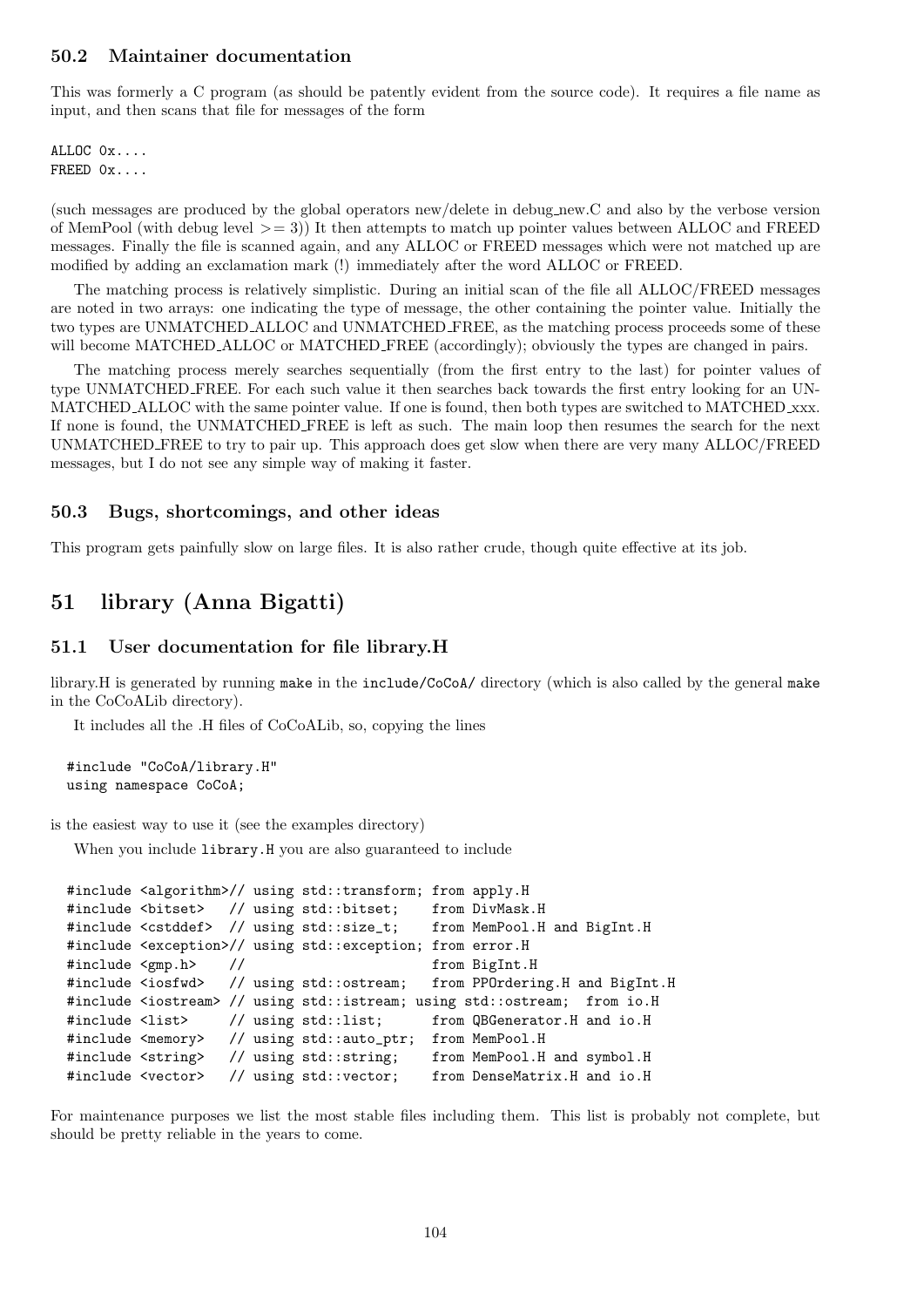# 51.2 Common includes

To ensure portability you should specify what you use and where it is defined. Moreover you should not have a using in a .H file.

Here is a list of the most common includes, for more details look at Jossutis  $C++ Standard Library$ .

```
#include <algorithm>
using std::back_inserter;
using std::copy;
using std::count_if;
using std::fill;
using std::find;
using std::find_if;
using std::for_each;
using std::max;
using std::min;
using std::sort;
using std::stable_sort;
using std::swap;
#include <list>
using std::list;
#include <cstddef>
using std::size_t;
#include <cstdlib>
using std::abs;
using std::size_t;
#include <cstring>
using std::memcpy;
#include <functional>
using std::binary_function;
using std::bind1st;
using std::bind2nd;
using std::less;
using std::mem_fun_ref; // for calling GPair::complete on GPairList
#include <iostream>
using std::endl;
using std::flush;
using std::ostream;
#include <iterator>
#include <limits>
using std::numeric_limits;
#include <memory>
using std::auto_ptr;
#include <new>
// for placement new
#include <set>
using std::set;
#include <string>
using std::string;
```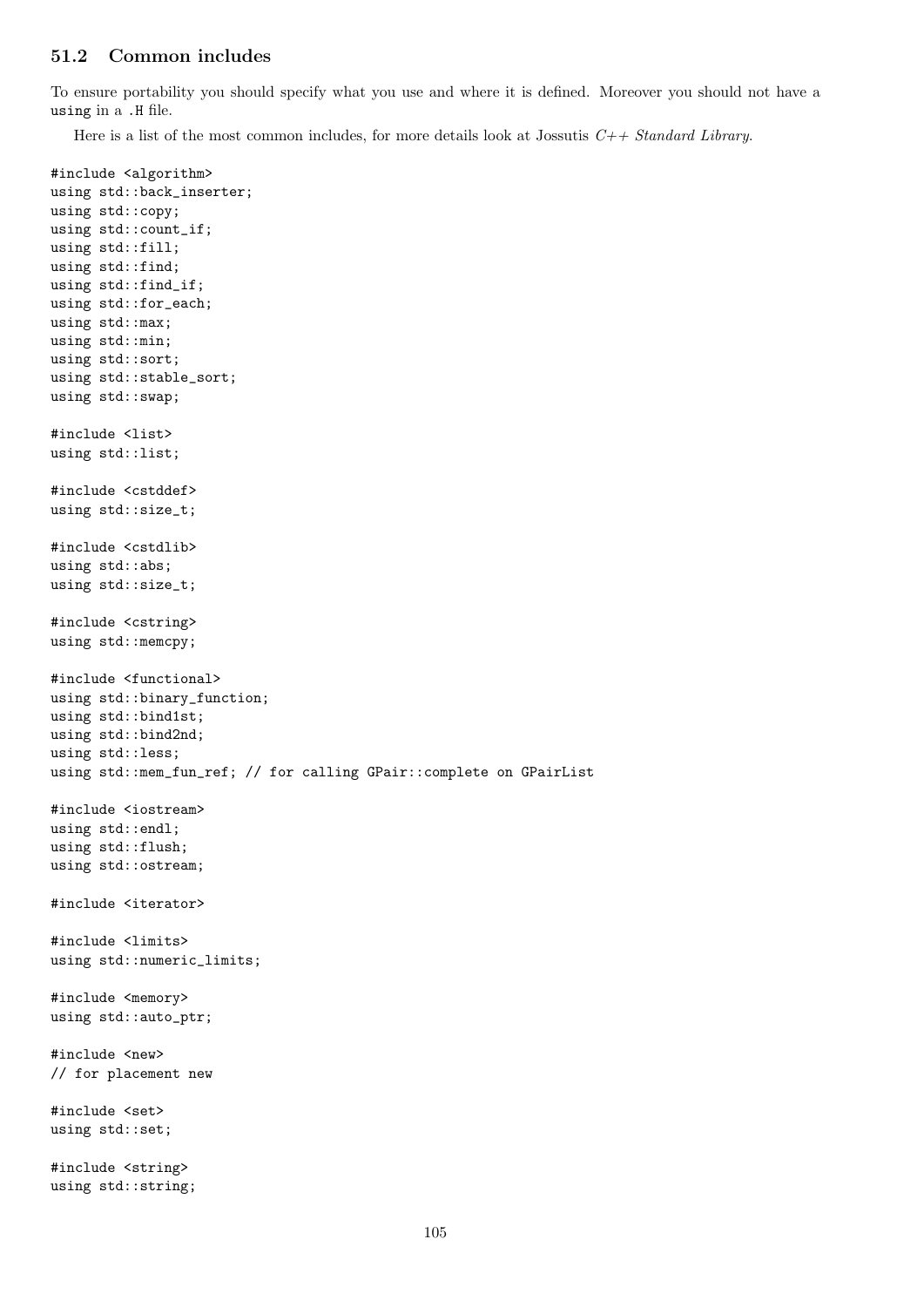#include <vector> using std::vector;

# 52 LogStream (John Abbott)

# 52.1 Examples

• [ex-LogStream1.C](../../examples/index.html#ex-LogStream1.C)

# 52.2 User documentation

CoCoALib offers its own "log output stream" for logging messages (see for instance obsolescent (Sec[.64\)](#page-136-0). By default this is  $std::count$  but it may be set to any other stream  $(e.g., std::clog)$ .

NOTE: internally the implementation uses a global variable, so multi-threaded applications should be careful about using LogStreamForThisBlock.

## 52.2.1 Operations

- LogStream() returns the current CoCoA "log stream" (as a ref to std::ostream)
- LogStreamForThisBlock BlockName(out) sets the CoCoA "log stream" (global var) to be out (of type std::ostream) for this code block; it restores previous stream upon exiting the block.

# 52.3 Maintainer documentation

The implementation could hardly be simpler.

The global variable is a pointer because references cannot be reseated in  $C_{++}$  (so it would be impossible to implement mySetLogStreamPtr).

# 52.4 Bugs, shortcomings and other ideas

Should the default CoCoA "log stream" be std::cout or std::clog? std::cout is probably easier to deal with for non-expert users (e.g. when redirecting output to a file).

## 52.5 Main changes

## 2017

- April (v0.99560): revised interface for changing log stream in a block
- March (v0.99560): first release

# <span id="page-105-0"></span>53 MachineInt (John Abbott)

# 53.1 User documentation for MachineInt

The class MachineInt is intended to help you write functions which accept arguments whose type is a machine integer (see Why? below). We recommend that you use MachineInt only to specify function argument types; other uses may result in disappointing performance.

You cannot perform arithmetic directly with values of type MachineInt. The primary operations are those for extracting a usable value from a MachineInt object: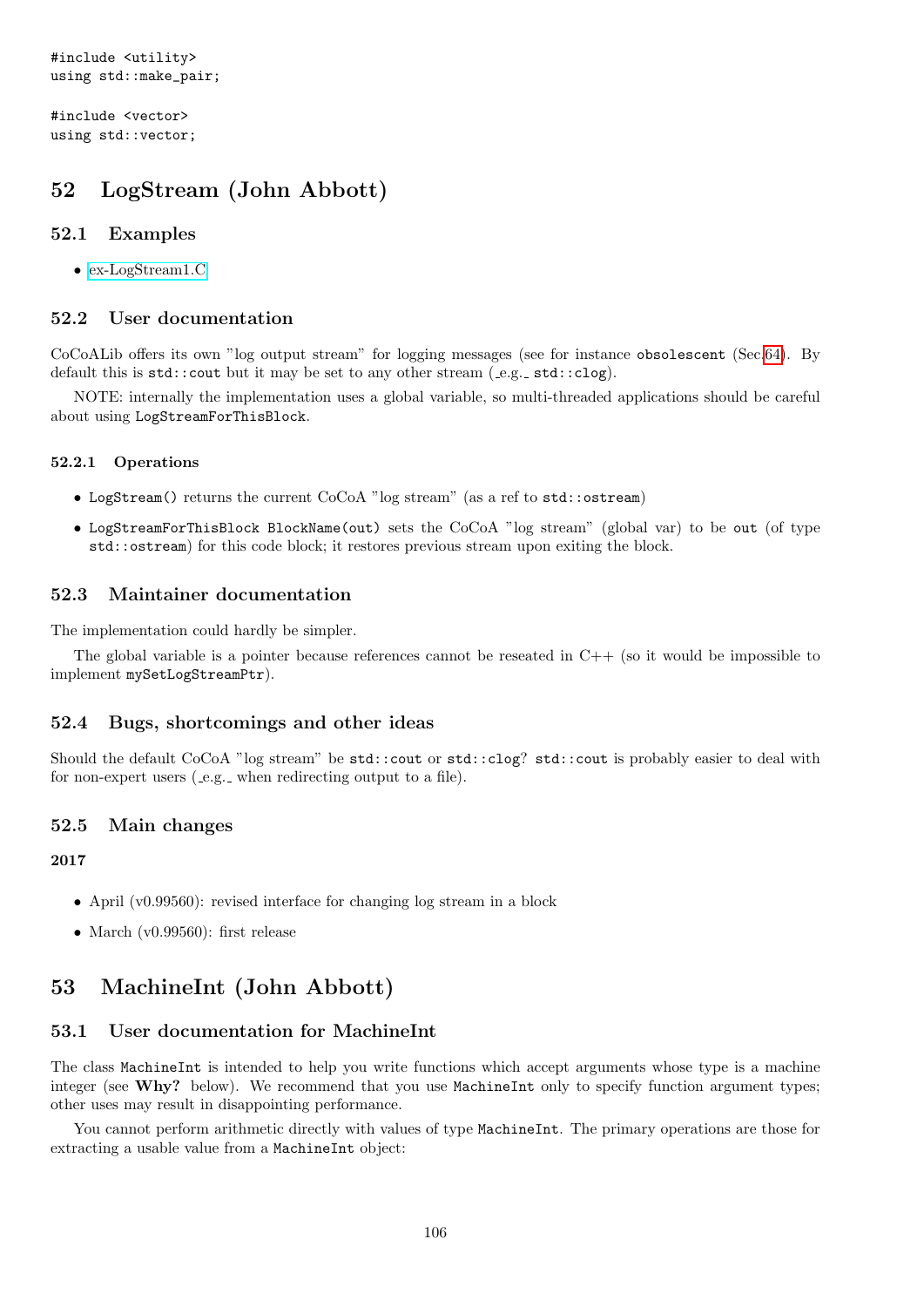## 53.1.1 Operations

Arithmetic directly with MachineInt values is not possible. The value(s) must be converted to long or unsigned long before operating on them.

#### 53.1.2 Queries and views

- IsZero $(n)$  true iff n is zero
- IsNegative(n) true iff n is negative, if false the value can be extracted as an unsigned long, if true the value can be extracted as a signed long
- IsSignedLong(n) true iff n can be extracted as a signed long
- AsUnsignedLong(n) extract n as an unsigned long see NOTE!
- AsSignedLong(n) extract n as a signed long see NOTE!
- IsInRange(lo,x,hi) true iff lo  $\lt = x \lt = h$ i
- negate(n) return -n as an unsigned long (valid only if IsNegative(n))
- uabs $(n)$  return abs $(n)$  as an unsigned long

#### 53.1.3 NOTE: converting to long or unsigned long

You should not call AsUnsignedLong if the value is negative, nor should you call AsSignedLong if the value is large and positive — currently, an error is signalled only if debugging is active. Here's an outline of the recommended usage:

```
void SomeProcedure(const MachineInt& n)
{
  if (IsNegative(n))
  {
    const long N = AsSignedLong(n);
    ...
  }
  else // n is non-negative
  \overline{f}const unsigned long N = AsUnsignedLong(n);
    ...
  }
}
```
#### 53.1.4 Why?

The class MachineInt was created in an attempt to circumvent C++'s innate automatic conversions between the various integral types; most particularly the silent conversion of negative signed values into unsigned ones (which necessarily changes the value).

Various C++ programming style guides recommend avoiding unsigned integer types. Unfortunately values of such types appear frequently as the result of various counting functions in the STL. So it is somewhat impractical to avoid unsigned values completely.

The class MachineInt employs automatic user-defined conversions to force all integral values into the largest integral type, viz. long or unsigned long. An extra "sign bit" inside a MachineInt indicates whether the value is negative (*i.e.* must be regarded as a signed long).

Passing an argument as a MachineInt is surely not as fast as using a built in integral type, but should avoid "nasty surprises" which can arise with  $C++'s$  automatic conversions (e.g. a large unsigned long could be viewed as a negative long).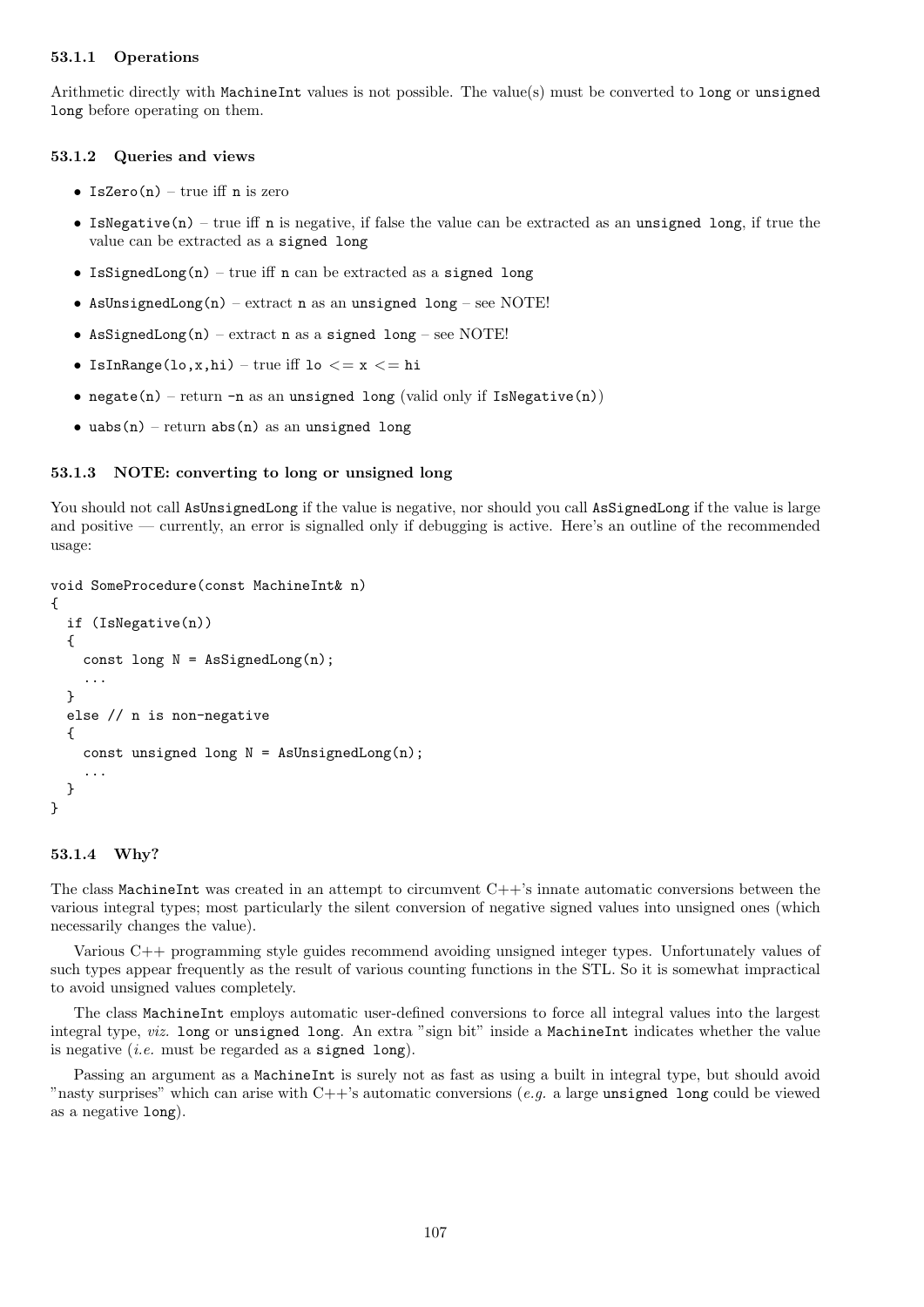## 53.2 Maintainer documentation for MachineInt

On the whole everything is very simple; the hard part was establishing a reasonable design that interoperates with C++'s overload resolution rules.

An object of type MachineInt contains two data fields:

- myValue the original integer value converted to unsigned long
- IamNegative true iff the original value was (signed and) negative

The flag IamNegative allows the field myValue to be interpreted correctly: if IamNegative is true then the correct value of myValue may be obtained by casting it to a (signed) long; conversely, if IamNegative is false then the value of myValue is correct as it stands (*i.e.* as an unsigned long).

Most functions are so simple that an inline implementation is appropriate.

The implementation of the function abs will work correctly even if the value being represented is the most negative signed long. Note that the C++ standard allows the system to produce an error when negating a long whose value is the most negative representable value; in contrast, operations on unsigned long values will never produce errors (except division by zero).

The impl of IsInRange is a bit involved; it must avoid overflow, and may not assume anything about the internal representations of signed and unsigned long values.

## 53.3 Bugs, Shortcomings and other ideas

My biggest doubt is whether this is really the right way to tackle the problem of silent automatic conversion between long and unsigned long. Anyway, I'm using it (until a better solution comes along).

Arg validity checking happens only if debugging is active.

This will require changes when long long int becomes commonplace.

## 53.4 Main changes

 $2015 =$  October (v0.99540): changed name abs to uabs; added fn negate. 2011

• November (v0.9949): this class was previously called MachineInteger

# 54 matrix (John Abbott)

## 54.1 User documentation for the classes matrix, MatrixView and ConstMatrixView

CoCoALib offers two distinct concepts for dealing with matrices: one is an explicit implementation of a matrix, the other is a way to "view" another existing object as though it were a matrix (possibly of a special form). An example of a MatrixView is seeing a std::vector<RingElem> as a row matrix (see MatrixView (Sec[.58\)](#page-116-0)).

There are two categories of matrix view, namely ConstMatrixView and MatrixView. The only difference between them is that the former does not allow you to change the entries while the latter allows you to change them (or at least some of them).

There are also two categories of explicit matrix. A ConstMatrix is a matrix whose entries and dimensions are fixed. In contrast, a (non-const) matrix offers operations for assigning to entries, exchanging rows and columns, and even varying the dimensions – see the maintainer documentation if you're curious about why these operations are not allowed on a MatrixView.

Here are some guidelines for writing a function or procedure which takes matrices as arguments. If the function/procedure does not change the structure of the matrix, then use ConstMatrixView or MatrixView. If the structure of the matrix parameter may be modified then you must use matrix  $\&$  as the parameter type.

#### 54.1.1 Examples

• [ex-matrix1.C](../../examples/index.html#ex-matrix1.C)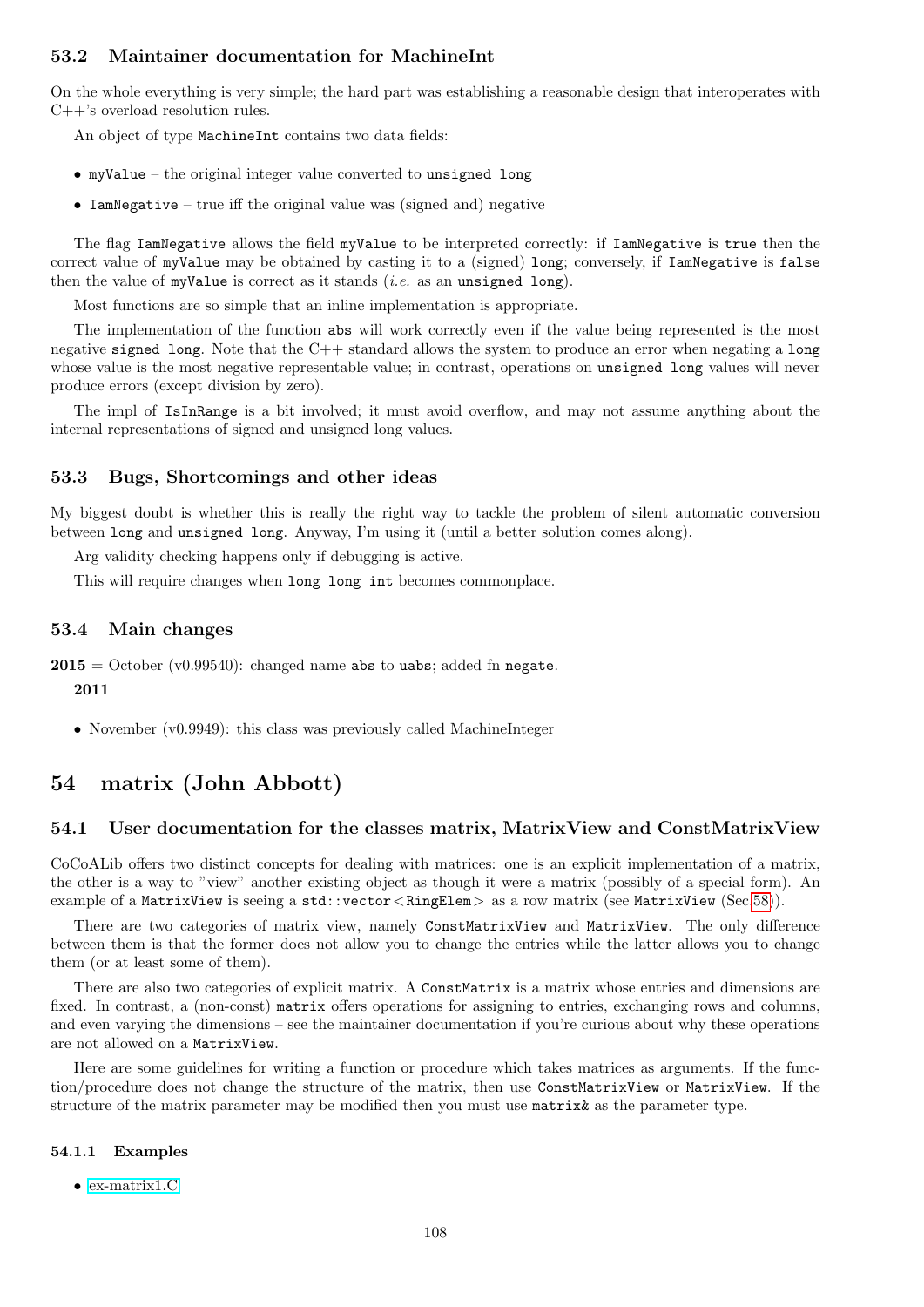• [ex-matrix2.C](../../examples/index.html#ex-matrix2.C)

### 54.1.2 Constructors and Pseudo-constructors

The following create a matrix:

- NewDenseMat(R, r, c) (see DenseMatrix  $(Sec.18)$  $(Sec.18)$ )
- NewSparseMat(R, r, c) NOT YET IMPLEMENTED!!

The following create a ConstMatrix:

- ZeroMat(R,  $r$ , c) constant matrix: r-by-c zero matrix over R
- IdentityMat $(R, n)$  constant matrix: n-by-n identity matrix over R

The following create *matrix views*: for instance, changing an entry in  $RowMat(v)$  will also change the vector v, see MatrixView PseudoConstructors (Sec[.58\)](#page-116-0) for more details.

- transpose(M)
- submat(M, rows, cols)
- ColMat(v)
- RowMat(v)
- DiagMat(v)
- BlockMat(A, B, C, D)
- ConcatVer(A, B)
- ConcatHor(A, B)
- ConcatDiag(A, B)
- ConcatAntiDiag(A, B)

The following create a matrix and come from MatrixSpecial (Sec[.57\)](#page-115-0). See there for more details.

- jacobian(f, indets)
- TensorMat(M1, M2)

### 54.1.3 Operations on ConstMatrixView, MatrixView, ConstMatrix, matrix

- RingOf( $M$ ) the ring to which the matrix entries belong
- NumRows $(M)$  the number of rows in M (may be zero)
- NumCols $(M)$  the number of columns in M (may be zero)
- out  $<< M$  print the value of the matrix on ostream out (with a *dense* representation)
- M1 == M2 true iff M1(i,j) == M2(i,j) for all i,j
- IsSymmetric(M) true iff  $M(i, j)$  ==  $M(j, i)$  for all i,j
- IsAntiSymmetric(M) true iff  $M(i, j)$  ==  $-M(j, i)$  for all i,j
- IsDiagonal(M) true iff  $M(i, j) == 0$  for all i!=j
- IsMat0x0(M) true iff NumRows(M) == 0 && NumCols(M) == 0

### NB indices start from 0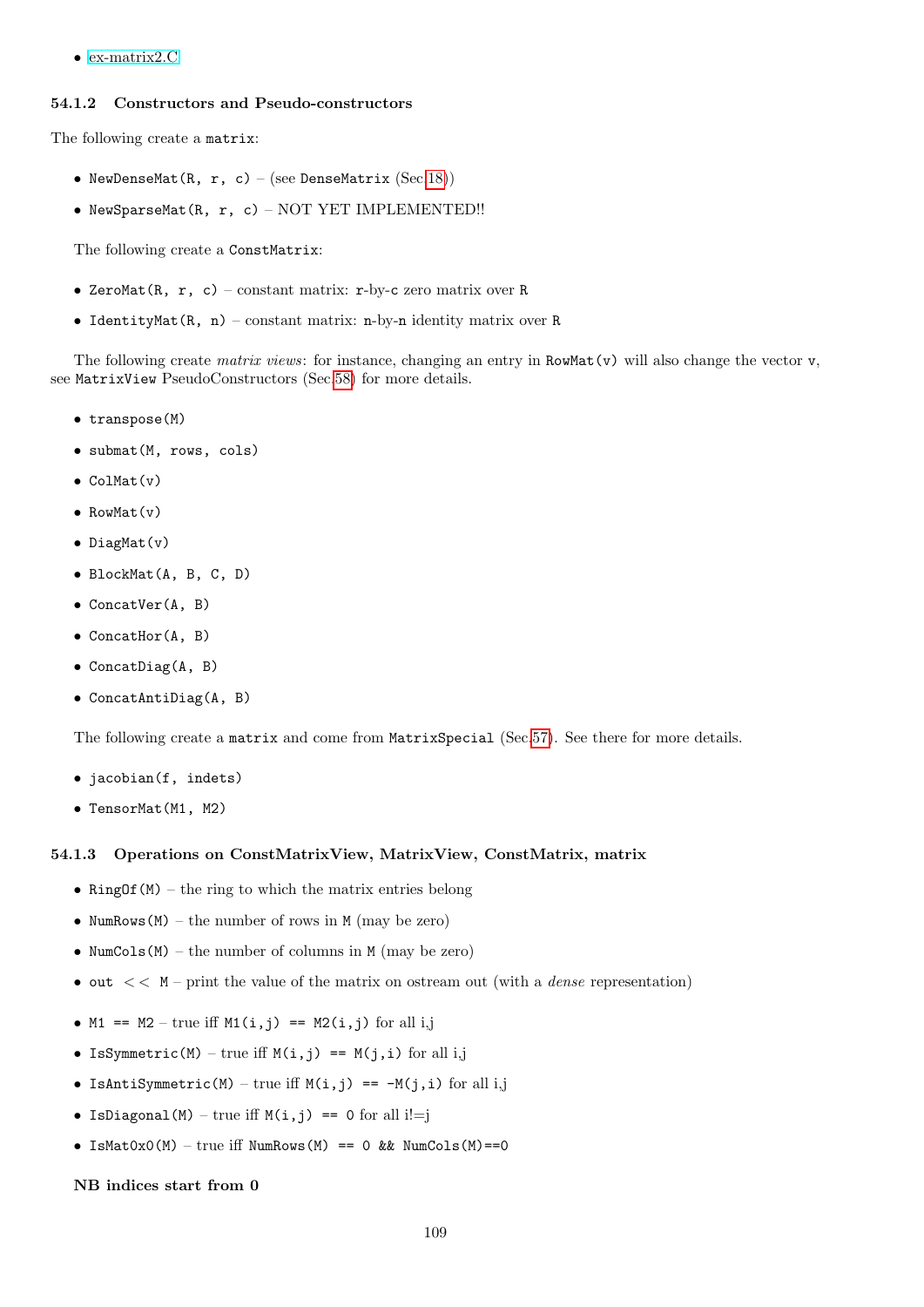- $M(i, j)$  the  $(i, j)$  entry of M
- IsZeroRow $(M, i)$  true iff row i of M is zero
- IsZeroCol $(M, j)$  true iff column j of M is zero

The following come from MatrixArith (Sec.??), see there for more details.

- $\bullet * + /$
- $\bullet$  det $(M)$
- $\bullet$  rank $(M)$
- inverse(M)
- adjoint(M)
- void mul(matrix& lhs, M1, M2)
- LinSolve(M,rhs)
- LinKer(M)

### 54.1.4 Operations on MatrixView, matrix

- M->myIsWritable(i,j) true iff posn (i,j) can be written to
- SetEntry(M,i,j,val) set entry (i,j) of matrix M to val (integer, rational, RingElem). Throws ERR::BadMatrixSetEntry if  $(i, j)$  is not writable
- MV->myRawEntry(i,j) raw pointer to  $(i, j)$  entry (may be called only if the  $(i, j)$  posn is writable)

**NOTE:** You cannot set a matrix entry the obvious way, *i.e.*  $M(i, j) =$  value; You must use SetEntry( $M, i, j$ , value).

### 54.1.5 Operations on matrix

With sanity checks

- SwapRows( $M$ ,i1,i2) swap rows i1 and i2
- SwapCols( $M$ ,  $i$ 1,  $i$ 2) swap columns  $i$ 1 and  $i$ 2
- DeleteRow $(M, i)$  delete row i and moves up the following rows
- DeleteCol(M,j) delete column j and moves up the following cols

Without sanity checks

- $M$ ->myResize(r,c) change size of M to r-by-c (new entries are zero)
- M- $>\text{myRowMul}(i,r)$  multiply row i by r
- M->myColMul(j,r) multiply column j by r
- M->myAddRowMul(i1, i2, r) add r times row i2 to row i1
- M->myAddColMul(j1,j2,r) add r times column j2 to column j1
- M->mySwapRows(i1,i2) swap rows i1 and i2
- $M$ ->mySwapCols(j1,j2) swap columns j1 and j2

NOTE: these are not permitted on MatrixView (Sec[.58\)](#page-116-0) because of various problems which could arise e.g. with aliasing in block matrices (see maintainer documentation). myResize simply truncates rows/columns if they are too long, and any new entries are filled with zeroes. So, if you resize to a smaller matrix, you get just the "top left hand" part of the original.

At the moment assignment of matrices is not allowed. The only way to make a copy of a matrix (view) is by calling a genuine constructor (so far only NewDenseMat comes into this category).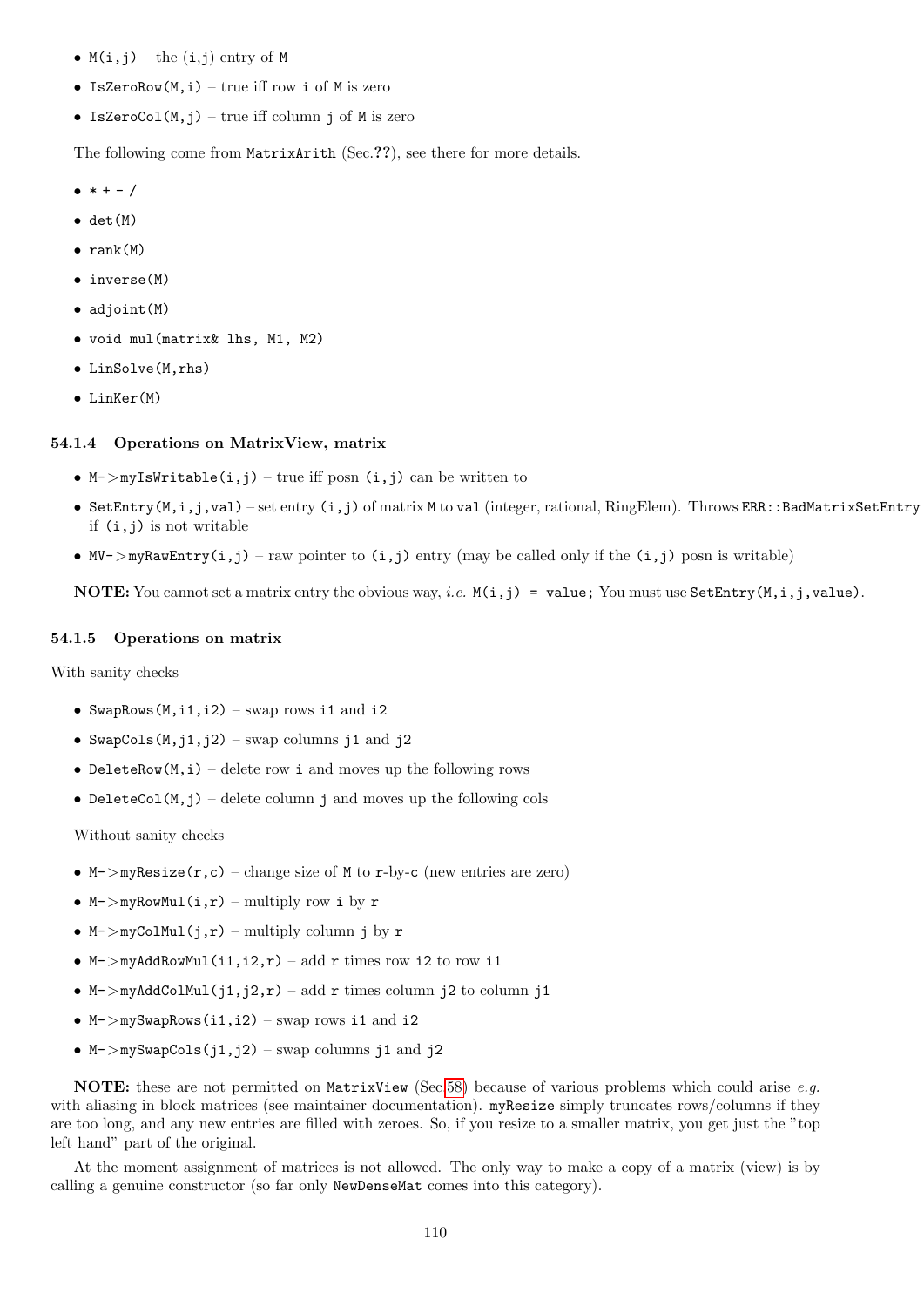# 54.1.6 Utility functions

• IsRectangular(VV) – says whether a vector of vector is rectangular

## 54.2 Library contributor documentation

The classes ConstMatrixView , MatrixView, ConstMatrix and matrix are just reference counting smart-pointers to objects of type derived from the abstract base classes ConstMatrixViewBase, MatrixViewBase, ConstMatrixBase and MatrixBase respectively; this is analogous to the way ring (Sec[.83\)](#page-169-0)s are implemented. Consequently every concrete matrix class or matrix view class must be derived from these abstract classes. At the moment, it is better to derive from MatrixViewBase rather than ConstMatrixViewBase because of the way BlockMat is implemented.

The base class ConstMatrixViewBase declares the following pure virtual member fns:

- myRing() returns the ring to which the matrix entries belong
- myNumRows() returns the number of rows in the matrix
- myNumCols() returns the number of columns in the matrix
- myEntry(i,j) returns ConstRefRingElem aliasing the value of entry  $(i,j)$
- IamEqual(M) true iff  $*$ this==M
- IamSymmetric() true iff entry  $(i,j) == entry (j,i)$
- IamAntiSymmetric() true iff entry  $(i,j) == -entry (j,i)$
- IamDiagonal() true iff entry  $(i,j) == 0$  for  $i!=j$
- myMulByRow(v,w) v = w.M, vector-by-matrix product
- myMulByCol(v,w) v = M.w, matrix-by-vector product
- myIsZeroRow(i) true iff row i is zero
- myIsZeroCol $(j)$  true iff column j is zero
- $myDet(d)$  computes determinant into d
- myRank() computes rank (matrix must be over an integral domain)
- myOutput(out) print out the matrix on ostream out
- myCheckRowIndex(i) throws an exception ERR::BadRowIndex if i is too large
- myCheckColIndex(j) throws an exception ERR::BadColIndex if j is too large

These are the additional virtual functions present in MatrixViewBase:

- myIsWritable(i,j) true iff entry (i,j) can be modified; i & j are unchecked
- mySetEntry(i,j,value) set entry  $(i,j)'$  to ''value (integer, rational, RingElem)

The class ConstMatrixBase is almost identical to ConstMatrixViewBase; the only real difference is that an instance of a concrete class derived from ConstMatrixBase should be self-contained (*i.e.* not refer to any external data structure) whereas a ConstMatrixView may refer to an external object (and typically should do so, unless it is derived from ConstMatrixBase).

These are the additional virtual functions present in MatrixBase:

- myRowMul(i,r) multiply row i by r
- myColMul $(i, r)$  multiply column j by r
- myAddRowMul(i1, i2, r) –add r times row i2 to row i1
- myAddColMul(j1,j2,r) –add r times column j2 to column j1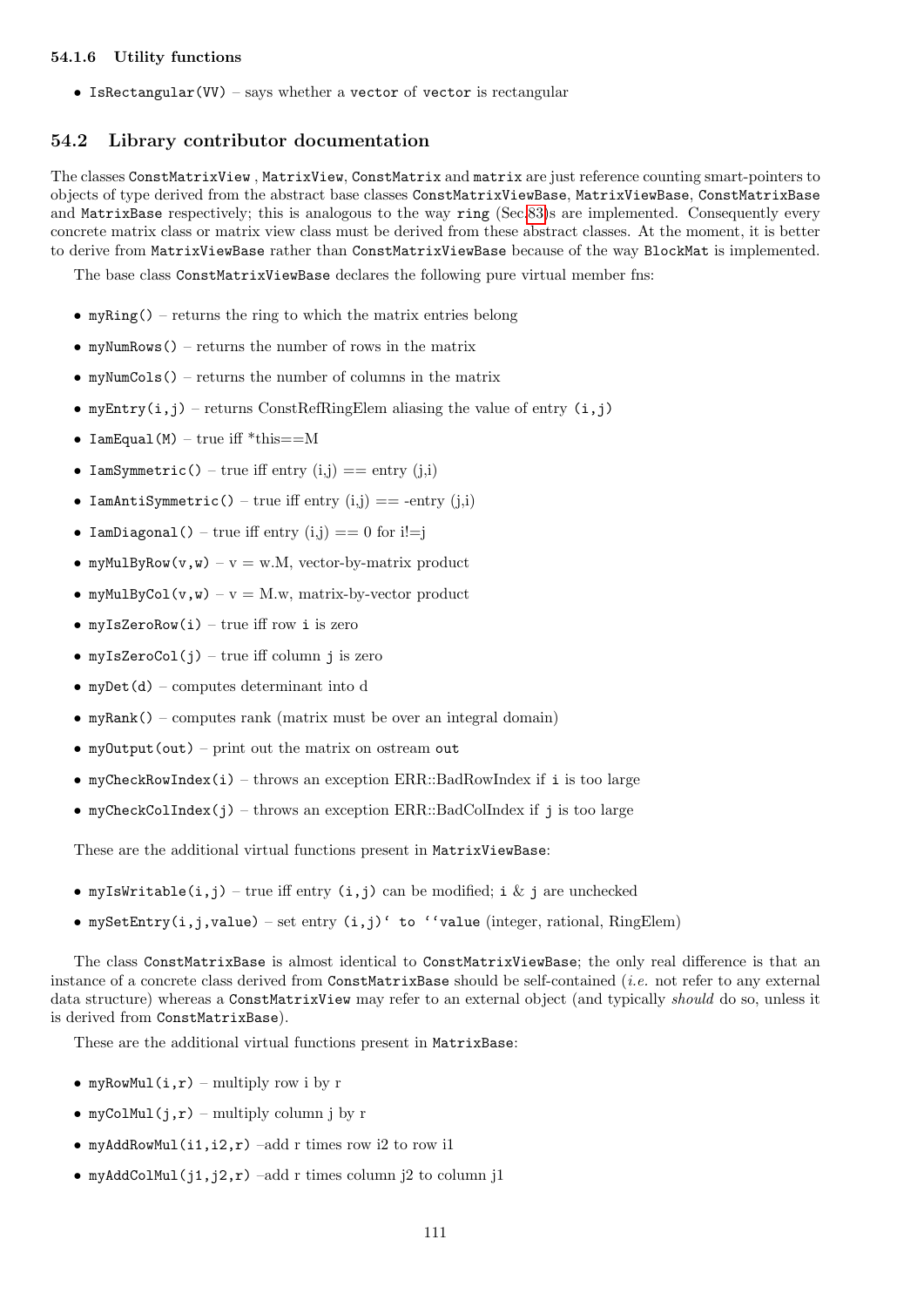- mySwapRows(i1, i2) swap rows il and i2
- mySwapCols(j1,j2) swap columns j1 and j2

## Default definitions:

- IamEqual, IamSymmetric, IamAntiSymmetric, IamDiagonal, myMulByRow, myMulByCol, myIsZeroRow, myIsZeroCol, myOutput all have default dense definitions
- myDet and myRank have default definitions which use gaussian elimination

## 54.3 Maintainer documentation for the matrix classes

I shall assume that you have already read the User Documentation and Library Contributor Documentation.

The implementation underwent a big structural change in April 2008. I believe most of the design is sensible now, but further important changes could still occur. The implementation of the four matrix classes is wholly analogous to that of ring: they are simply reference counting smart-pointer classes (which may have derived classes). If assignment of matrices becomes permitted then some extra complication will be needed –  $e.g.$  MakeUnique, and the pointed object must be able to clone itself.

The only delicate part of the implementation is in myMulByRow and myMulByCol where a buffer is used for the answer so that the fns can be exception clean and not suffer from aliasing problems between the args.

Recall that by convention member functions of the base class do not perform sanity checks on their arguments; though it is wise to include such checks inside CoCoA ASSERT calls to help during debugging. The sanity check should be conducted in the functions which present a nice user interface.

Q: Why did I create both MatrixView and ConstMatrixView?

A: Because the usual  $C++$  const mechanism doesn't work the way I want it to. Consider a function which takes an argument of type const MatrixView&. One would not expect that function to be able to modify the entries of the matrix view supplied as argument. However, you can create a new non const MatrixView using the default copy ctor, and since MatrixView is a smart pointer the copy refers to the same underlying object. Currently, a MatrixView object does not perform copy on write if the reference count of the underlying object is greater than  $1 - it$  is not at all clear what *copy on write* would mean for a matrix view (Should the underlying object be duplicated??? I don't like that idea!).

Q: Why are row, column and resizing operations which are allowed on matrix objects not allowed on MatrixView objects?

A: I disallowed them because there are cases where it is unclear what should happen. For example, suppose M is a square matrix, and someone creates the view MtrM defined to be ConcatHor(M, transpose(M)) then there is non-trivial aliasing between the entries of MtrM. What should happen if you try to multiply the second row of MtrM by 2? What should happen if you try to add a new column to MtrM? In general, resizing MtrM would be problematic. Here's another case: it is not clear how a resize operation should work on a matrix view based on a vector<RingElem>; would the underlying vector be resized too?

I chose to offer member fns for checking indices so that error messages could be uniform in appearance. I chose to have two index checking member fns myCheckRowIndex and myCheckColIndex rather than a single unified fn, as a single fn would have to have the ugly possibility of throwing either of two different exceptions.

I declared (and defined) explicitly the default ctor and dtor of the four base classes, to prohibit/discourage improper use of pointers to these classes.

The default *dense* definition of MatrixBase::myOutput seems a reasonable starting point – but see the bugs section below!

## 54.4 Bugs, Shortcomings and other ideas

The use of  $std::vector$ <RingElem > should be replaced by ModuleElem which automatically guarantees that all its components are in the same ring.

Should the default dense definitions of the output functions be removed? They could be quite inappropriate for a large sparse matrix.

Should the OpenMath output function send the ring with every value sent (given that the ring is also specified in the header)?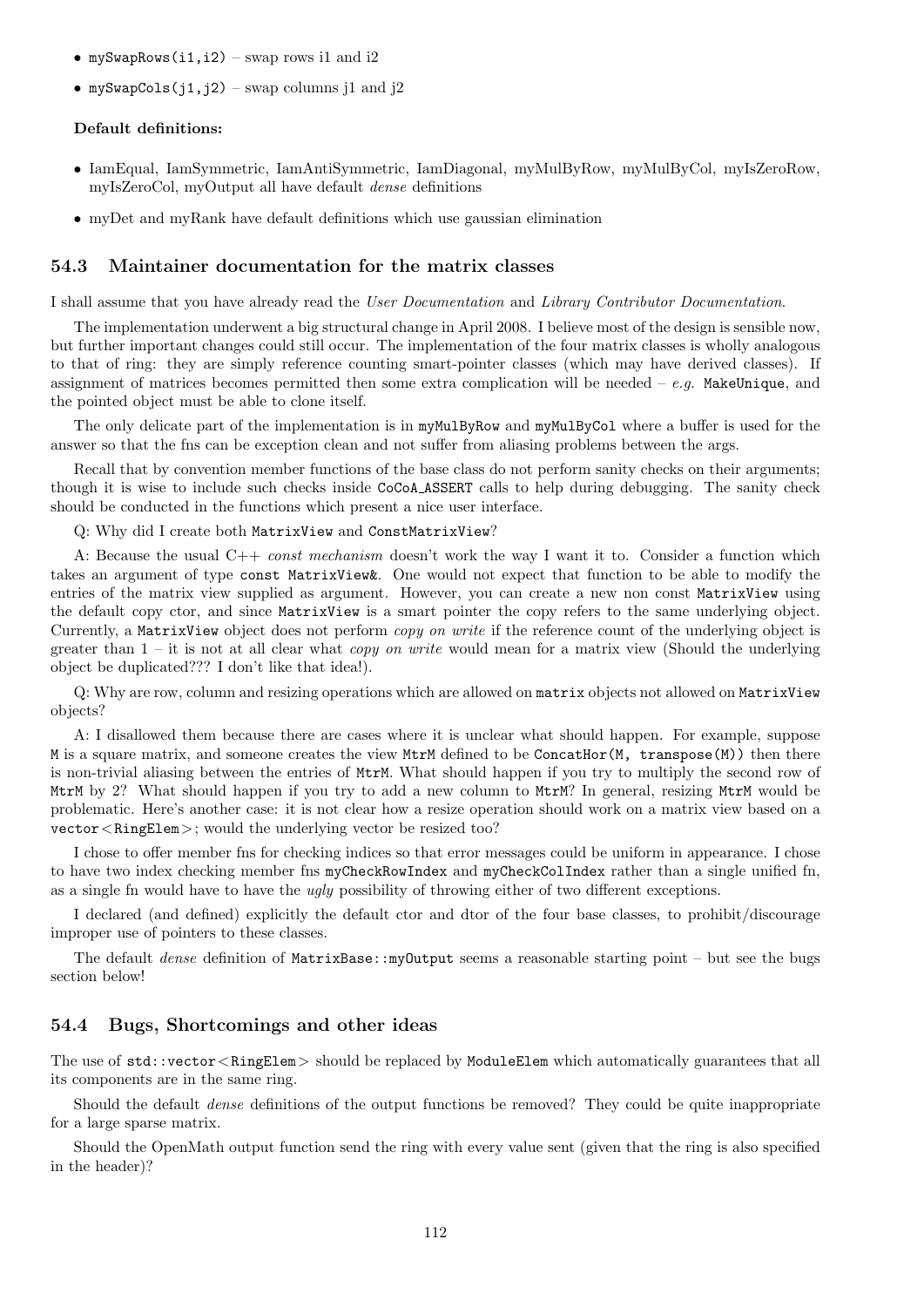Should the index checking fns myCheckRowIndex and myCheckColIndex really throw? Perhaps there should be an alternative which merely returns a boolean value? When would the boolean version be genuinely beneficial?

Why can you not simply write  $M(i,j)$  = NewValue;? It is non-trivial because if M is a sparse matrix then use of  $M(i,j)$  in that context will require a structural modification to M if NewValue is non-zero and currently M has no  $[i, j]$  element. This natural syntax could be made possible by using a proxy class for  $M(i, j)$ ; in a RHS context it simply produces a ConstRefRingElem for the value of the entry; in a LHS context the appropriate action depends on the implementation of the matrix.

I'm quite unsure about the signatures of several functions. I am not happy about requiring the user to use member functions for self-modifying operations (e.g. swap rows, etc) since elsewhere member functions by convention do not check the validity of their arguments.

Virtual member fn myIsWritable is not really intended for public use, but an arcane C++ rule prevents me from declaring it to be protected. Apparently a protected name in the base class is accessible only through a ptr/ref to the derived class (and not through one to the base class) – no idea why!

Should assignment of matrices be allowed? Ref counting should make this relatively cheap, but must beware of the consequences for iterators (e.g. if it is possible to have a reference to a row/column of a matrix).

Would it be useful/helpful/interesting to have row-iterators and col-iterators for matrices?

## 54.5 Main changes

### 2016

• Sept: added doc for ConstMatrix

### 2012

- April: added fns SwapRows and SwapCols
- March: changed printing style

## 2011

- February: IsSymmetric, IsAntiSymmetric, IsDiagonal, operator = default and some optimized implementations.
- February (v0.9942): first release of MatrixSpecial (Sec[.57\)](#page-115-0) files

# 55 MatrixForOrdering (Anna Bigatti)

# 55.1 User Documentation

This is very preliminary documentation. These functions are about matrices which define term orderings. They expect and return matrices over RingZZ (Sec[.95\)](#page-200-0).

## 55.1.1 Examples

• [ex-OrderingGrading1.C](../../examples/index.html#ex-OrderingGrading1.C)

#### 55.1.2 PseudoConstructors

- MakeTermOrd(ConstMatrixView M) produce a matrix (with non-neg integer entries and having same number of columns as M) which defines a term ordering refining the partial ordering defined by the input matrix M; error if this cannot be done.
- MakeTermOrd(ConstMatrixView M, MachineInt GrDim) Same as MakeTermOrd(M) except that the first GrDim rows of the output matrix are equal to the first GrDim rows of M.
- LexMat(MachineInt n) returns a ConstMatrix for "lex" ordering
- StdDegLexMat(MachineInt n) returns a ConstMatrix for "DegLex" ordering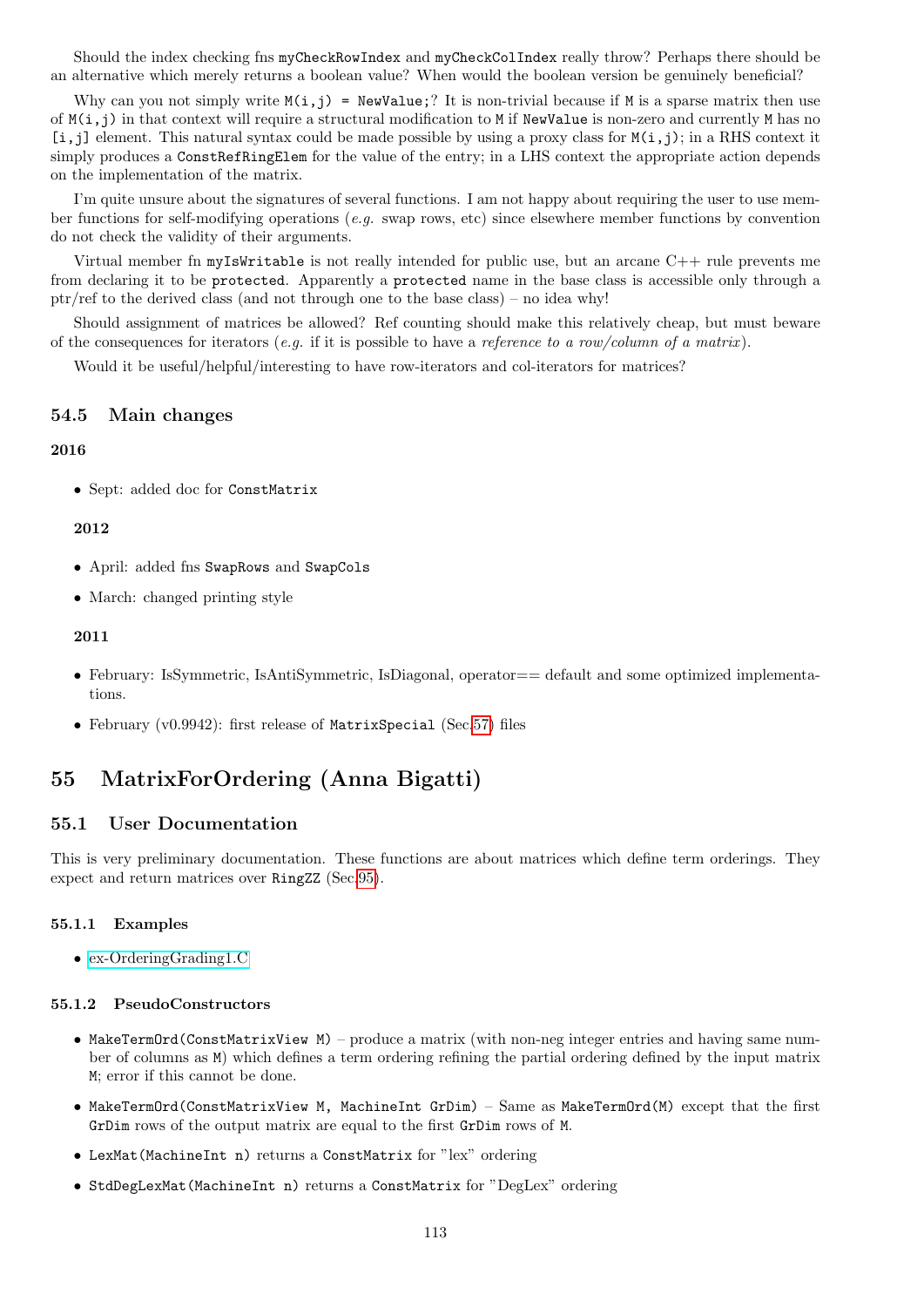- StdDegRevLexMat(MachineInt n) returns a ConstMatrix for "DegRevLex" orderig
- XelMat(MachineInt n) returns a ConstMatrix for "Xel" ordering
- RevLexMat(MachineInt n) returns a ConstMatrix for "RevLex" ordering (not a term order!)
- ElimMat(IndetsToElim, NumIndets) returns a matrix defining an elimination ordering for IndetsToElim.
- ElimHomogMat(IndetsToElim, GradingM) returns a matrix defining an elimination ordering for IndetsToElim with the added knowledge that it will be used with an ideal homogeneous wrt GradingM

### 55.1.3 Queries

- IsTermOrdering $(M)$  true iff matrix M defines a term ordering
- IsPositiveGrading(M) true iff M defines a positive grading (*i.e.* no null columns and first non-zero entry in each column is positive)

## 55.2 Maintainer Documentation

The impl for LexMat is trivial: it is just an IdentityMat. Now that ConstMatrix is available, the impls for XelMatImpl, RevLexImpl, StdDegLex and StdDegRevLex are quite straightforward (but a bit lengthy).

Currently we use the "sparse" matrix for StdDevRevLex; we may later change it to the non-neg matrix.

IsTermOrdering is essentially the same as testing IsPositiveGrading on the whole matrix; this is what the impl does!

### 55.3 Bugs, Shortcomings, and other ideas

Doc is woefully incomplete.

### 55.4 Main changes

### 2016

- Sep (v0.9944):
	- old HomogElimMat has been renamed ElimHomogMat -

## 2015

- Nov  $(v0.9940)$ :
	- new impls for LexMat, XelMat, RevLexMat, StdDegLexMat and StdDegRevLexMat (names are now coherent with their counterparts in  $CoCoA-5$ )
	- replaced several "complete-to-order" fns by a single fn. -

### 2009

• Sept: Naming convention noq respected ("Matrix" should have been "Mat")

# 56 MatrixOperations (John Abbott)

# 56.1 User documentation for MatrixOperations

MatrixOperations gathers together a number of operations on matrices; in most cases these operations are happy to accept a MatrixView (see MatrixView (Sec[.58\)](#page-116-0)) as argument.

When not specified, a matrix argument is of type ConstMatrixView.

There are two ways of multiplying two matrices together. The infix operators return a DenseMatrix (Sec[.18\)](#page-53-0); the procedural version may be slightly faster than the infix operator.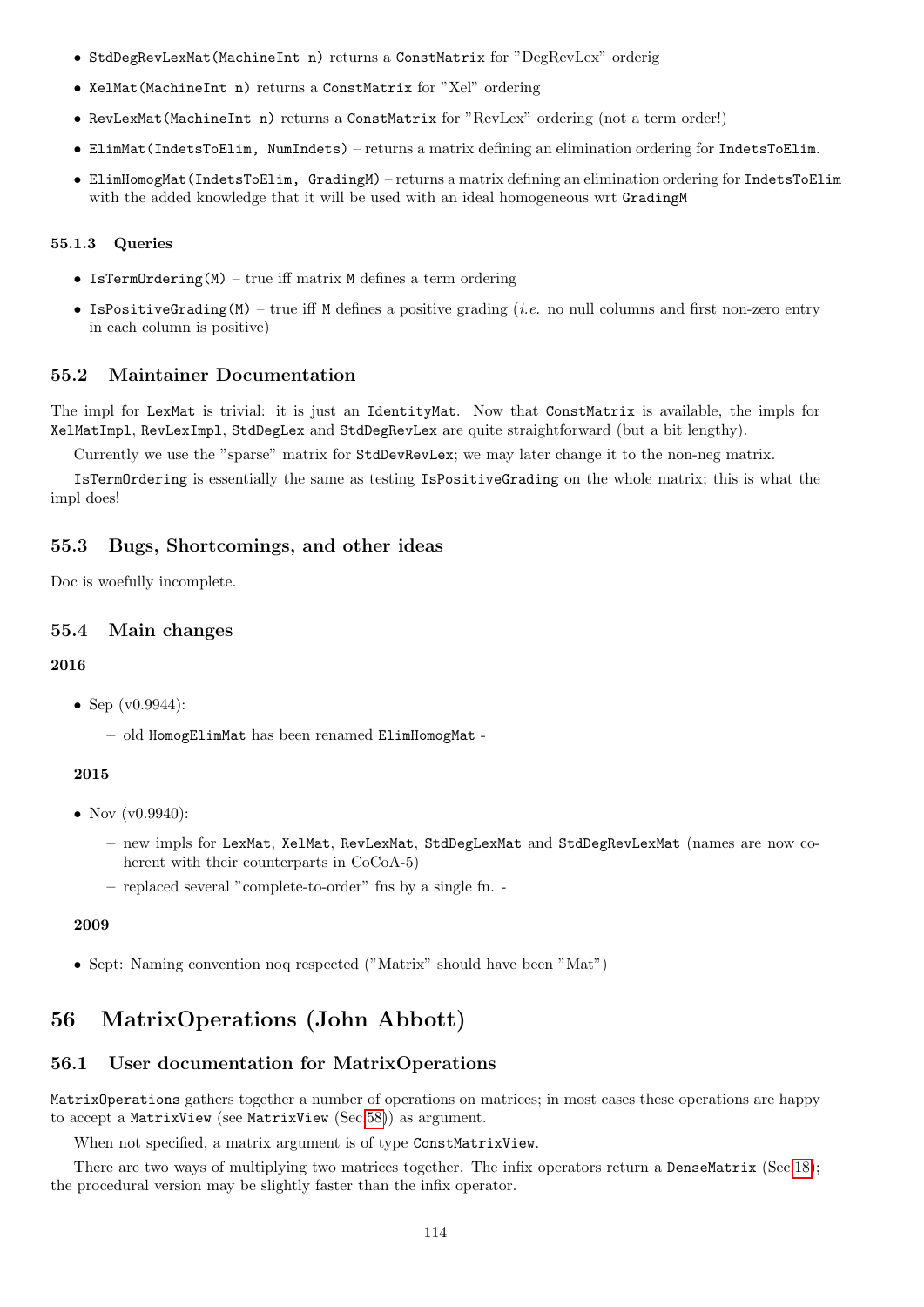- mul(matrix& lhs, M1, M2) a procedure equivalent to lhs = M1\*M2;, note that lhs might be a SparseMatrix (not yet implemented)
- operator\*(M1, M2) the product M1\*M2
- operator+ $(M1, M2)$  the sum M1+M2
- operator- $(M1, M2)$  the difference  $M1-M2$
- power( $M$ , n) compute n-th power of  $M$ ; if n is negative then M must be invertible
- operator\*(n, M1) scalar multiple of M1 by n (integer or RingElem)
- operator\*(M1, n) scalar multiple of M1 by n (integer or RingElem)
- operator/(M1, n) scalar multiple of M1 by  $1/n$  (where n is integer or RingElem)
- operator-(M1) scalar multiple of M1 by -1

Here are some matrix norms. The result is an element of the ring containing the matrix elements. Note that FrobeniusNorm2 gives the square of the Frobenius norm (so that the value surely lies in the same ring).

- FrobeniusNorm2 $(M)$  the square of the Frobenius norm
- OperatorNormInfinity(M) the infinity norm, ring must be ordered
- OperatorNorm1 $(M)$  the one norm, ring must be ordered

Here are some fairly standard functions on matrices.

- det(M) determinant of M (M must be square)
- $rk(M)$  rank of M (the base ring must be an integral domain)
- inverse(M) inverse of M as a DenseMatrix (Sec[.18\)](#page-53-0)
- adj(M) classical adjoint of M as a DenseMatrix (Sec[.18\)](#page-53-0); sometimes called "adjugate".
- PseudoInverse(M) PseudoInverse of M as a DenseMatrix (Sec[.18\)](#page-53-0). I suspect that it requires that the matrix be of full rank.
- LinSolve(M,rhs) solve for x the linear system  $M*x = r$ hs; result is a DenseMatrix (Sec[.18\)](#page-53-0); if no soln exists, result is the 0-by-0 matrix
- LinKer(M) solve for x the linear system  $M*x = 0$ ; returns a DenseMatrix (Sec[.18\)](#page-53-0) whose columns are a base for ker(M)

Here are some standard operations where the method used is specified explicitly. It would usually be better to use the generic operations above, as those should automatically select the most appropriate method for the given matrix.

- void det2x2(RingElem& d, M) for  $2x2$  matrices
- void det3x3(RingElem& d, M) for 3x3 matrices
- void DetByGauss(RingElem& d, M)
- RankByGauss(std::vector<long>& IndepRows, M)
- InverseByGauss $(M)$  some restrictions (needs gcd)
- AdjointByDetOfMinors(M)
- AdjointByInverse $(M)$  base ring must be integral domain
- LinSolveByGauss(M,rhs) solve a linear system using gaussian elimination (base ring must be a field), result is a DenseMatrix (Sec[.18\)](#page-53-0)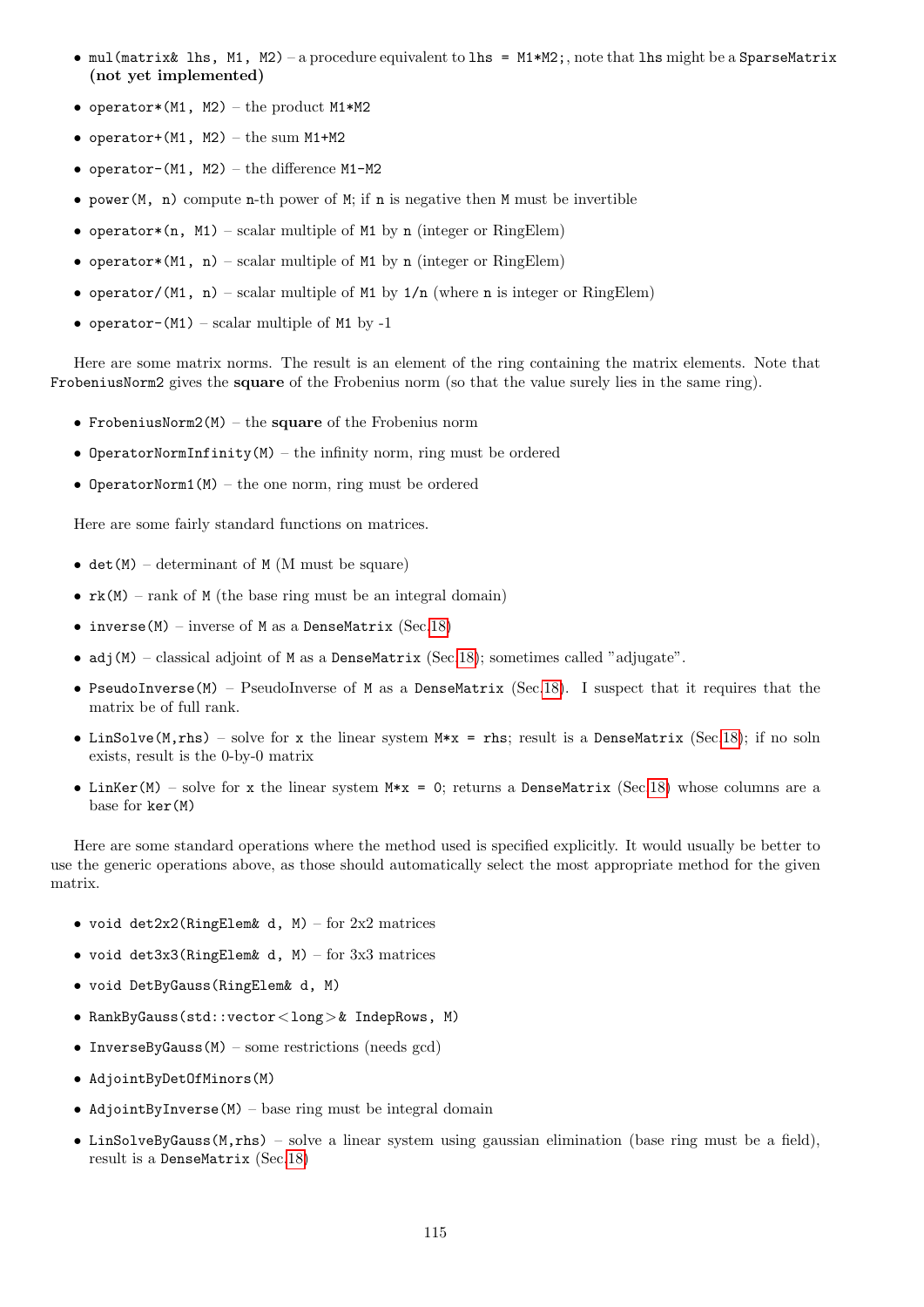- LinSolveByHNF(M,rhs) solve a linear system using Hermite NormalForm (base ring must be a PID), result is a DenseMatrix (Sec[.18\)](#page-53-0)
- LinSolveByModuleRepr(M,rhs) solve a linear system using module element representation, result is a DenseMatrix (Sec[.18\)](#page-53-0)
- void GrammSchmidtRows(MatrixView& M) NYI
- void GrammSchmidtRows(MatrixView& M, long row) NYI

# 56.2 Maintainer documentation for MatrixOperations

Most impls are quite straightforward.

power is slightly clever with its iterative impl of binary powering.

LinSolveByGauss is a little complicated because it tries to handle all cases (e.g. full rank or not, square or more rows than cols or more cols than rows)

## 56.3 Bugs, Shortcomings and other ideas

Can we make a common "gaussian elimination" impl which is called by the various algorithms needing it, rather than having several separate implementations?

Is the procedure mul really any faster than the infix operator?

## 56.4 Main changes

### 2012

- June: Added negation, multiplication and division of a matrix by a scalar.
- April: Added LinSolve family (incl. LinSolveByGauss, LinSolveByHNF, LinSolveByModuleRepr)

# 2011

- May: Added power fn for matrices: cannot yet handle negative powers.
- March: added multiplication by RingElem

# <span id="page-115-0"></span>57 MatrixSpecial (Anna Bigatti)

## 57.1 User documentation for MatrixSpecial

57.1.1 Examples

### 57.1.2 Special Matrices

## Jacobian Matrix

The (i,j)-th element of the Jacobian matrix is defined as the derivative of i-th function with respect to the j-th indeterminate.

• jacobian(f, indets) – where f (polynomials) and indets (indeterminates) are vectors of RingElem (Sec[.86\)](#page-174-0), all belonging to the same PolyRing (Sec[.69\)](#page-144-0). Throws if both f and indets are empty (cannot determine the ring (Sec[.83\)](#page-169-0) for constructing the 0x0 matrix (Sec[.54\)](#page-107-0)).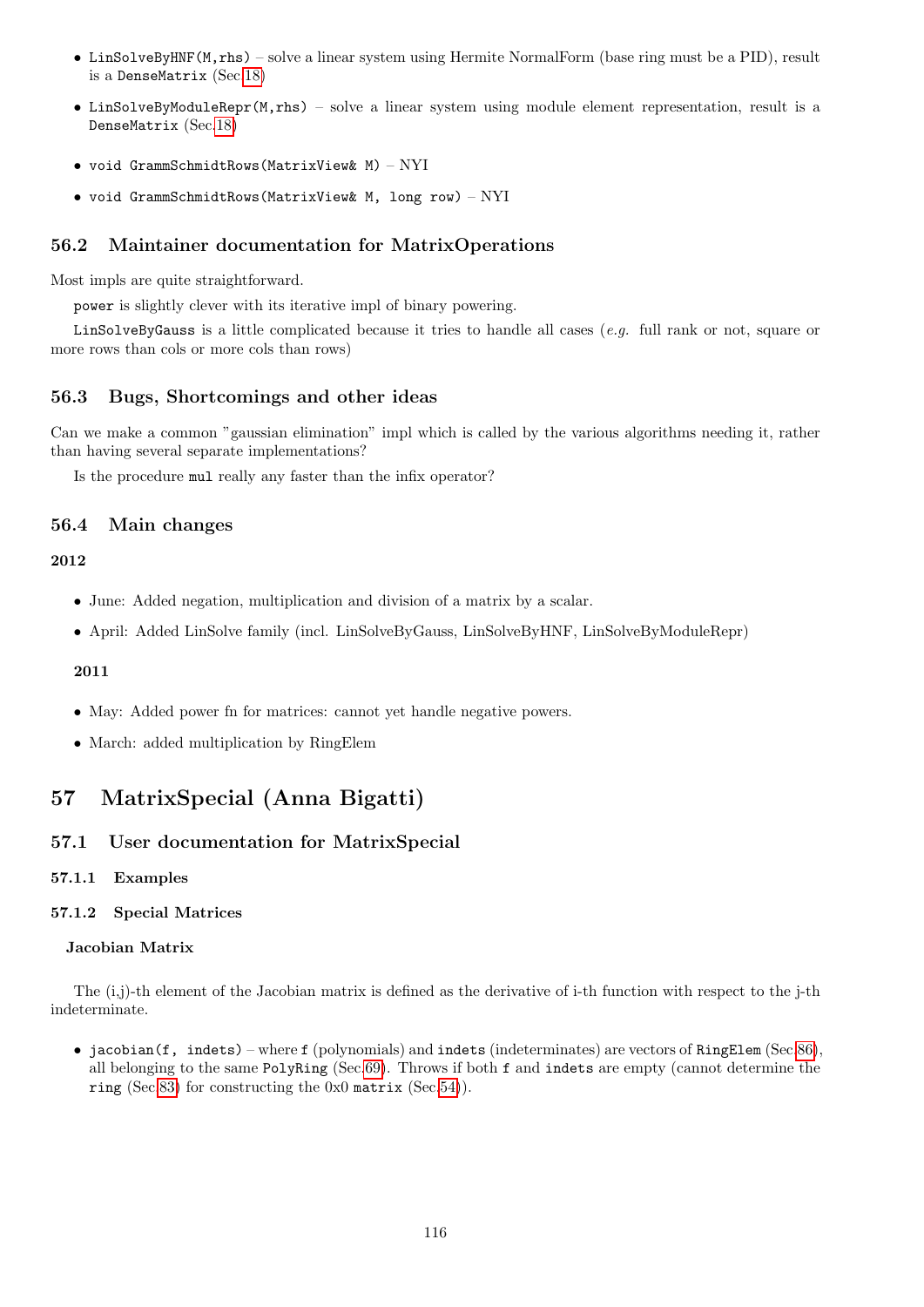| $a_11B$ | a_12 B   | a_1c B   |
|---------|----------|----------|
| a 21 B  | a_22 B   | $a_2c_B$ |
|         |          |          |
| a r1 B  | $a_r2_B$ | a_rc B   |

- TensorMat(A, B) where A and B are matrices with the same BaseRing.
- HilbertMat(n) create an n-by-n matrix over  $QQ$  whose  $(i, j)$  entry is  $1/(i+j-1)$
- RandomUnimodularMat $(R,n,n$ iters) creates a random matrix with integer entries and determinant  $+1$ ; last arg niters is optional (it defaults to  $25\cdot n$ ); negate first row with prob  $1/2$  to get determinant  $+1$  or  $-1$ .
- RandomSparseNonSing01Mat $(R, n)$  creates a random sparse non-singular  $(0,1)$  matrix of size n-by-n

# 57.2 Maintainer documentation

# 57.3 Bugs, shortcomings and other ideas

Many special matrices are not yet implemented: (from the source file)

- VandermondeMatrix
- HessianMatrix
- HilbertInverseMatrix
- ToeplitzMatrix
- WronskianMatrix

# 57.4 Main changes

## 2016

• November (v0.99544): added RandomUnimodularMat

# 2011

- February (v0.9942): first release (jacobian)
- March (v0.9943): added TensorMat

# <span id="page-116-0"></span>58 MatrixView (John Abbott)

# 58.1 Examples

- [ex-matrix1.C](../../examples/index.html#ex-matrix1.C)
- [ex-matrix2.C](../../examples/index.html#ex-matrix2.C)
- [ex-matrix4.C](../../examples/index.html#ex-matrix4.C)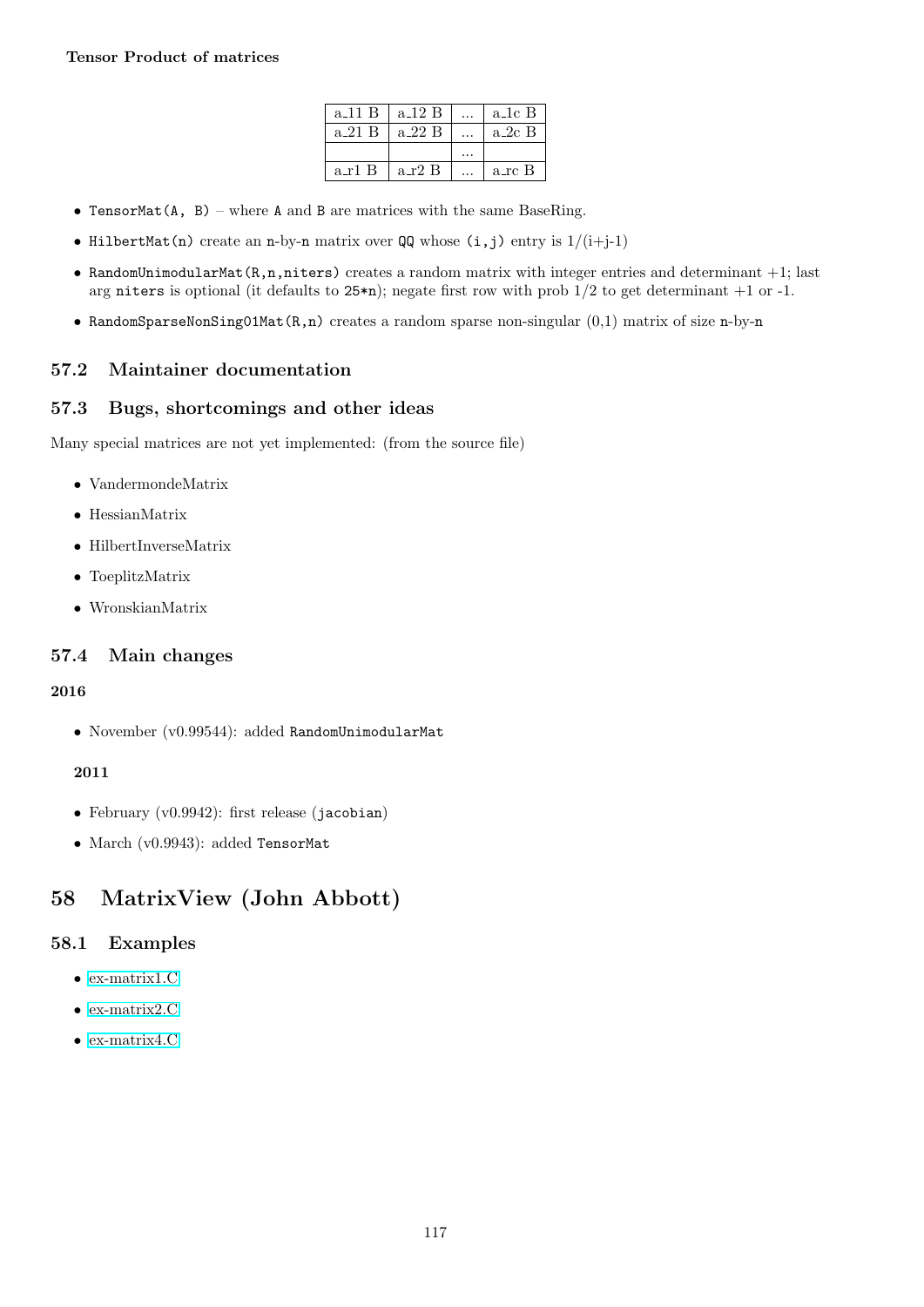# 58.2 User documentation for MatrixView

A MatrixView offers a means to view one or more existing objects as though they were a matrix (Sec[.54\)](#page-107-0):

- if you change the entries in the objects then the MatrixView changes;
- if you change the entries in the MatrixView then the underlying objects change;
- if you destroy or change the structure of the objects then the MatrixView may become invalid (and using it could lead to the dreaded **undefined behaviour**, *i.e.* probably a crash).

NB Matrix views do not make copies, so be careful with temporaries! Look at these examples (val is a RingElem (Sec[.86\)](#page-174-0)):

```
// OK
const vector<RingElem> v(3, val);
MatrixView MV = RowMat(v); // MV reads/writes in the vector v
// NO this compiles, but the vector disappears after the ";"!!
ConstMatrixView MVGhost = RowMat(vector<RingElem>(3, val));
```
// OK NewDenseMat makes a copy of the vector before it disappears matrix M = NewDenseMat(RowMat(vector<RingElem>(3, val)));

### 58.2.1 Pseudo-constructors

## Matrix Views of a Vector

You can view a std::vector <RingElem>, all of whose entries belong to the same ring (Sec[.83\)](#page-169-0), as a matrix in three ways:

- ColMat(v) view a vector  $\langle$  RingElem $\rangle$  v as a column matrix
- RowMat(v) view a vector < RingElem> v as a row matrix
- DiagMat(v) view a vector  $\langle$  RingElem $\rangle$  v as a diagonal matrix (NB: only the diagonal entries are writable)
- MatByRows(r,c, v) view a vector  $\langle$  RingElem  $\rangle$  v as an rxc matrix where the entries of v are row 1, then row 2, and so on.
- MatByCols $(r, c, v)$  view a vector  $\langle$  RingElem $\rangle$  v as an rxc matrix where the entries of v are col 1, then col 2, and so on.

### Matrix Views of a Matrix

- transpose(M) transposed view of the matrix  $M$
- submat(M, rows, cols)– submatrix *view* into M; the rows and columns visible in the submatrix are those specified in the  $(\text{std}:\text{vector} < \text{long})$  arguments rows and cols; repeated indices are not allowed.
- RowMat $(M, i)$  view the i-th row of the matrix M as a 1-by-c matrix
- ColMat $(M, j)$  view the j-th col of the matrix M as an r-by-1 matrix

### Matrix Views of Several Matrices

The following pseudo-constructors assemble several matrices into a bigger one; the argument matrices must all have the same BaseRing. Be careful about passing temporaries to these functions: they only make references to the submatrices A, B etc

• ConcatVer(A, B) – matrix *view* with the rows of A above those of B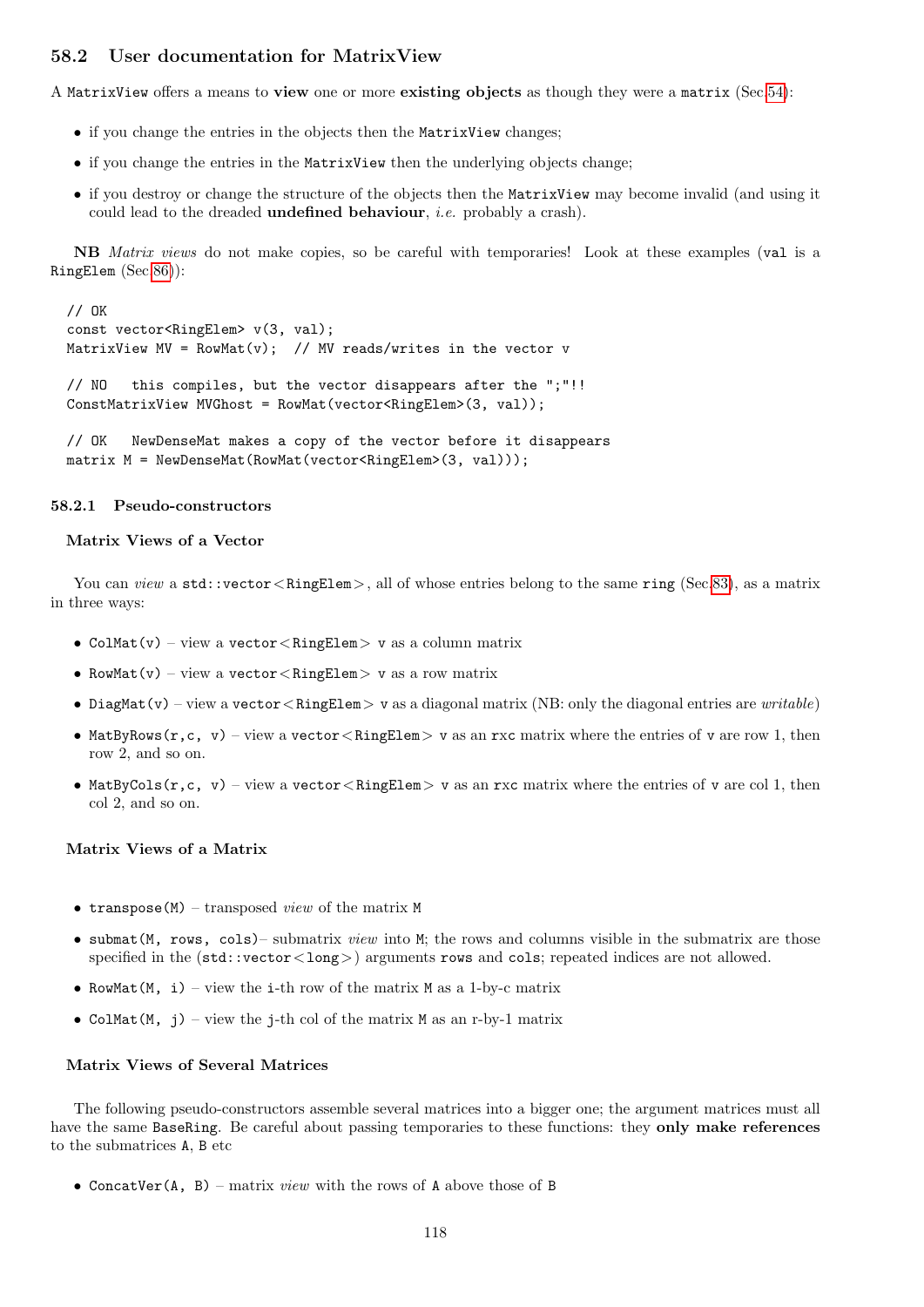

• Concather(A, B) – matrix *view* with the cols of A before those of B

• ConcatDiag( $A$ , B) – block diagonal matrix *view* 

• ConcatAntiDiag(A,B) – block antidiagonal matrix  $view$ 

• BlockMat(A, B, C, D) – block matrix  $view$ 

NB in BlockMat the boundaries of the four submatrices must be aligned; putting zeroes in place of a matrix effectively creates a ZeroMat of the correct size.

### 58.2.2 Operations on ConstMatrixView, MatrixView

See matrix operations (Sec[.54\)](#page-107-0)

# 58.3 Maintainer documentation for MatrixView

Most of the implementations are quite straightforward; the tricky part was getting the design of the abstract classes right (well, I hope it is right now). Below are a few comments on some less obvious aspects of the implementations.

Note: it is a mathematical fact that the determinant of the 0x0 matrix is 1.

ZeroMatImpl and IdentityMatImpl are both derived from MatrixViewBase rather than ConstMatrixViewBase as one might naturally expect. The main reason for this is to simplify the implementation of BlockMat. I wanted to be lazy and implement ConcatDiag and ConcatAntidiag using BlockMat; while this may not be the best implementation, it is a natural approach and should certainly work as one might reasonably expect. However, the pseudo-ctor BlockMat has just two signatures: if any one of the submatrices is const then whole result becomes const. I didn't want to implement sixteen different signatures for BlockMat, and the easy way out seemed to be to make ZeroMatImpl and IdentityMatImpl non-const. As a consequence there are a number of useless member functions in ZeroMatImpl and IdentityMatImpl. I believe this compromise is reasonable. It seemed reasonable to allow ZeroMatImpl::myAssignZero to succeed.

There is a small problem with creating a matrix from an empty  $\text{std}$ : vector because there is no indication of what the base ring should be. I have chosen to throw an error if one tries to create a matrix view from an empty vector (in RowMat, ColMat and DiagMat).

The routines which access the  $(i, j)$  entry in a BlockMat are messy. I could not see an elegant way to make them simpler (or to avoid repeating similar structure in several places in the code). See Bugs about implementing BlockMat in terms of ConcatVer and ConcatHor.

## 58.4 Bugs, Shortcomings and other ideas

There is an appalling amount of code duplication in the implementations. I do not yet see a good way of reducing this. I hope someone will sooner or later find an elegant way to avoid the duplication. Maybe a diagonal abstract class for ZeroMatImpl, IdentityMatImpl, DiagMatImpl, ConstDiagMatImpl?

It is a great nuisance to have to implement two very similar classes: one for the const case, and the other for the non-const case. Is there a better way?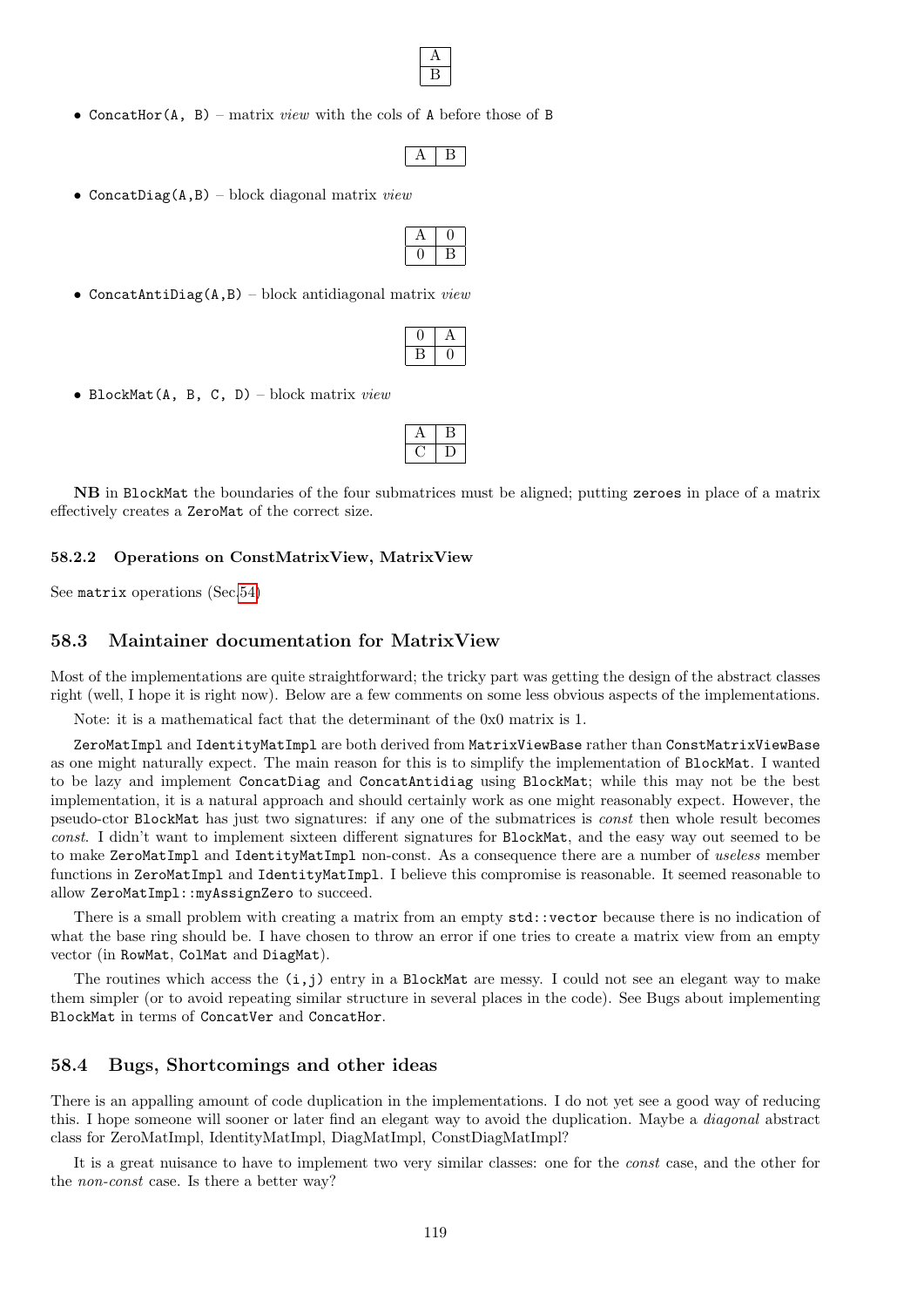Add ColMat, RowMat and DiagMat for a free module element?

Should submatrix allow repeated row/col indices? It could lead to some some funny behaviour (e.g. setting one entry may change other entries), so perhaps it would be better to forbid it? Currently, it is forbidden.

The pseudo-ctor for submatrix ought to accept begin/end iterators instead of insisting that the caller put the indices in std::vectors.

Should there be a more general version of BlockMat which allows non-aligned borders? BlockMat could be eliminated and replaced by suitable calls to ConcatVer and ConcatHor.

Tensor product of two matrices: we implement it as a DenseMatrix instead of MatrixView because the latter would give no practical advantage and hide the cost of accessing the entries.

## 58.5 Main changes

## 2016

• Sept (v0.99544) added doc about zeroes in BlockMat

### 2014

• April (v0.99533)

– removed FilledMat

## 2011

- February  $(v0.9943)$ :
	- optimized implementations for IsSymmetric, IsAntiSymmetric, IsDiagonal, operator==
	- added FilledMat

# 59 MemPool (John Abbott)

# 59.1 User Documentation for MemPool

### 59.1.1 General description

A MemPool provides a simple and fast memory management scheme for memory blocks of fixed size. It is particularly well-suited to cases where there are many interleaved allocations and deallocations. You probably do not need to know about MemPool unless you plan to write some low-level code.

MemPools work by acquiring large *loaves* of memory from the system, and dividing these loaves into *slices* of the chosen size. A simple free-list of available slices is maintained. New loaves are acquired whenever there are no slices available to meet a request. Note that the space occupied by the loaves is returned to the system only when the MemPool object is destroyed. Also note that a MemPool simply forwards to ::operator new any request for a block of memory of size different from that specified at the creation of the MemPool object; wrong size deallocations are similarly forwarded to ::operator delete.

### 59.1.2 Basic Use

The constructor for a MemPool requires that the size (in bytes) of the blocks it is to manage be specified (as the first argument). We recommend that the MemPool be given a name (second argument as a string); the name is useful only for debugging. The third argument may occasionally be useful for more advanced use.

MemPool workspace(16); // 16 byte slices used as temporary workspaces

### MemPool MemMgr(sizeof(widget), "memmgr for widgets");

Once the MemPool has been created, a new block of memory is obtained via a call to the member function alloc, and a block of memory is freed via a call to the member function free (only to be applied to blocks previously allocated by the same MemPool). In fact, alloc and free have two variants: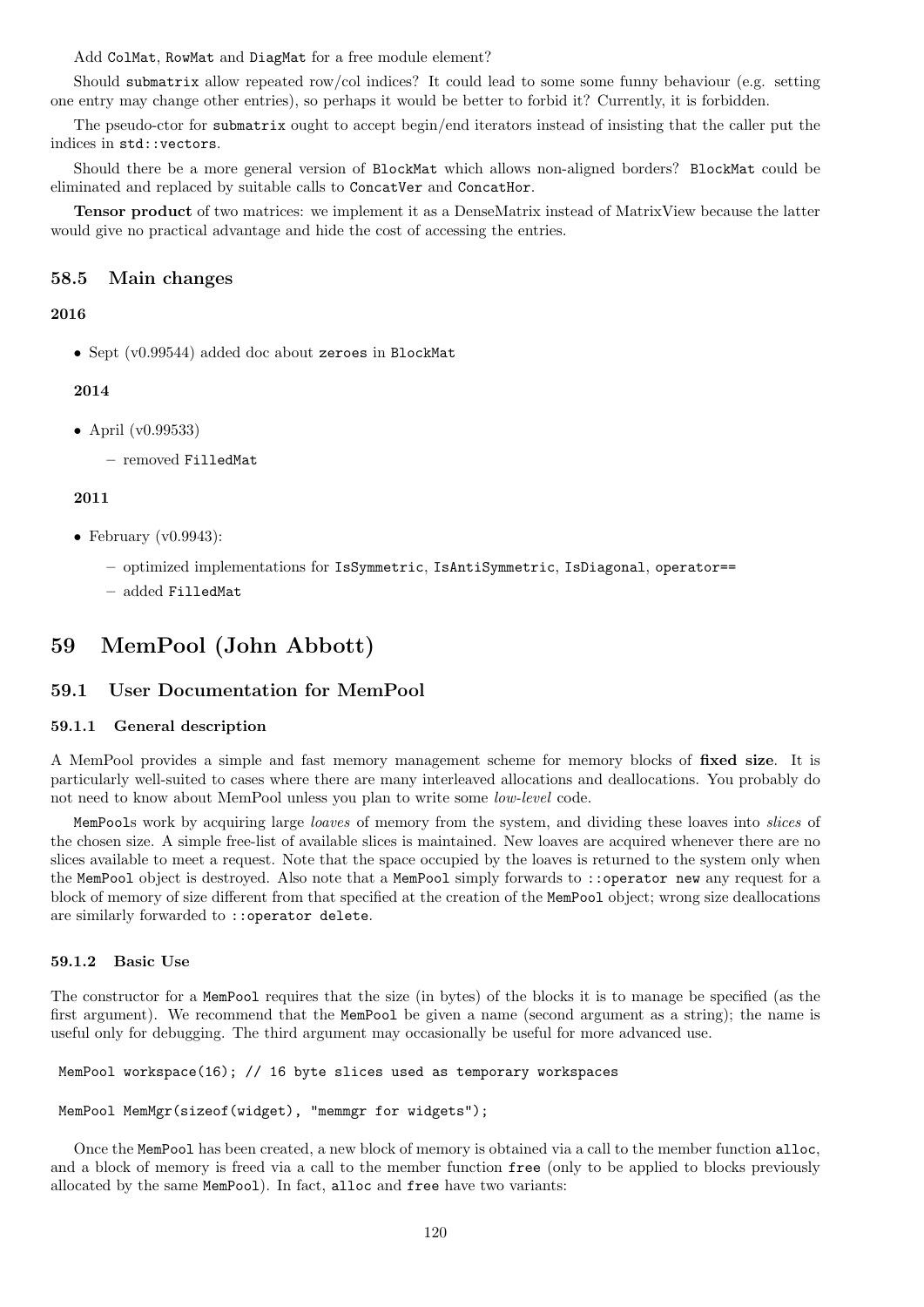```
MemPool::alloc() allocates a block of the default size for the ''MemPool''
MemPool::alloc(sz) allocates a block of ''sz'' bytes; if ''sz'' is not the
default size for the ''MemPool'' the request is passed on to ''::operator new''
MemPool::free(ptr) frees a default sized block with address ''ptr''
MemPool::free(ptr, sz) frees a block of ''sz'' bytes with address ptr, if
''sz'' is not the default size for the ''MemPool'' the request is passed on to
''::operator delete''
```
The variants taking an explicit block size permit MemPools to be used by a class specific operator new/delete pair (see example program below). In particular, it is not an error to ask a MemPool for a block of memory whose size differs from the size declared when the MemPool was constructed; indeed, this is a necessary capability if the MemPool is to be used inside operator new/delete. Attempting to alloc too much memory will result in a std::bad\_alloc exception being thrown.

If you encounter bugs which may be due to incorrect memory management then MemPool has some facilities to help you detect various common bugs, and isolate their true causes. How to do this is described in the following section Debugging with MemPools.

It is possible to get some crude logging information from a MemPool. The global variable MemPoolFast::ourInitialVerbosityL indicates the verbosity level for newly created MemPools; the verbosity level of individual MemPool objects may be set explicitly by calling the member function SetVerbosityLevel. The various verbosty levels are described below in the section entitled The Verbosity Levels.

Technical note: MemPool is just a typedef for the true class name MemPoolFast (or MemPoolDebug if you enable debugging).

### 59.1.3 Debugging with MemPools

The preprocessor variable CoCoA MEMPOOL DEBUG can be set at compile-time to perform run-time checks and obtain debugging information and statistics. Note that recompilation of all source files depending on MemPool will be necessary. When the preprocessor variable is set the typedef MemPool refers to the class MemPoolDebug – throughout this section we shall speak simply of MemPool.

Each MemPool object maintains a record of its own level of verbosity and debug checks. Upon creation of a new MemPool object these levels are set automatically to the values of these two global variables:

```
MemPoolDebug::ourInitialDebugLevel
MemPoolDebug::ourInitialVerbosityLevel
```
The values of these globals should be set before creating any MemPools, i.e. before creating the GlobalManager (which creates the MemPools for the ring of integers and the rationals).

The ostream on which logging data is printed defaults to std::clog but may be changed to another ostream via a call like MemPoolSetLogStream(LogFile); the logging stream is global, i.e. the same for all MemPools.

Similarly the ostream on which error logs are printed defaults to std::cerr but may be changed to another ostream via a call like MemPoolSetErrStream(ErrFile); the error stream is global, i.e. the same for all MemPools.

After construction of a MemPool object its levels can be adjusted using the member functions:

```
MemPool MemMgr(...); // construct MemPool
MemMgr.SetDebugLevel(n); // change debug level for this object
MemMgr.SetVerbosityLevel(n);// change verbosity level for this object
```
You can arrange for a MemPool to print out some summary statistics at regular intervals. The interval (in seconds) used for such messages is approximately the value of

MemPoolDebug::ourOutputStatusInterval

### 59.1.4 The Verbosity Levels

To help in debugging and fine tuning, you can get some logging messages out of a MemPool; these are printed on GlobalLogput (see io  $(Sec.?)$ ). Here is a description of the various levels of *verbosity*: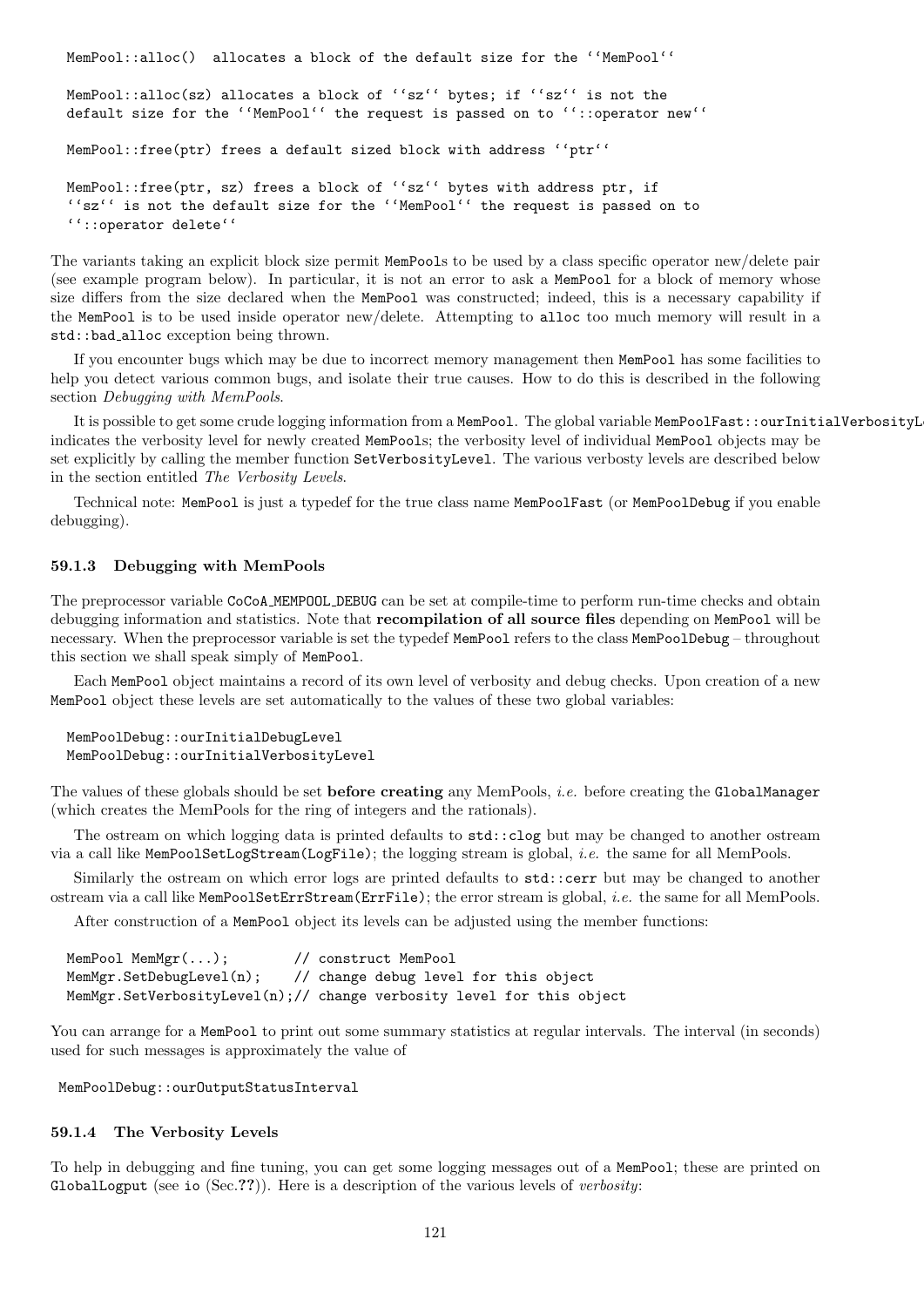Level 0 No logging information is produced (but error messages may be produced if debugging is active, see below)

- Level 1 A brief message is produced upon creation of each MemPool object; and another upon destruction (including some summary statistics).
- Level 2 In addition to level 1: a log message is produced for each new loaf allocated by a MemPool, including some summary statistics. This may be useful to monitor how much memory is being allocated, and how quickly.
- Level 3+ In addition to level 2: a log message is produced for each allocation and deallocation of a block by a MemPool; this can be used to isolate memory leaks (see comment below).

## 59.1.5 Using Verbosity Level 3

This is a very verbose level: each allocation/deallocation gives rise to a printed message (on a single rather long line). These messages can be analyzed to help isolate when a leaked block of memory is allocated; or, in conjunction with debug level 1, it can help find when a block of memory which is written to after being freed was allocated. Note that this can produce enormous amounts of output, so you are advised to send logging output to a file. The output may be processed by the program leak checker (in this directory) to help track down memory leaks: see the user documentation in leak checker.txt

Each message about an alloc/free contains a sequence number: there are separate counts for calls to alloc and calls to free. If the leak checker program indicates that there is no matching free for the N-th call to alloc then the N-th call to alloc for that particular MemPoolDebug object can be intercepted easily in a debugger by setting a breakpoint in the function MemPoolDebug::intercepted, and by calling the member function InterceptAlloc with argument N at some point before the N-th call to alloc. The N-th call to free can be intercepted in an analogous way by calling instead the member function InterceptFree. It is probably a good idea to call InterceptAlloc or InterceptFree as soon as you can after the MemPoolDebug object has been created; of course, recompilation will be necessary.

## 59.1.6 Debug Levels in MemPools

If CoCoA MEMPOOL DEBUG was set during compilation then each MemPool object performs some debug checking. If the checks reveal a problem then an error message is printed on GlobalErrput. Upon creation of a MemPool object, the debug level is set to the value of the global variable:

### MemPoolDebug::ourInitialDebugLevel

After creation the debug level can be adjusted by calling the member function SetDebugLevel; this must be called before the MemPool has allocated any space. Any attempts to change the debug level are silently ignored after the first allocation has been made.

Here are the meanings of the different levels of checking: (each higher level includes all lower levels)

- Level 0 A count of the number of allocations, deallocations and *active* blocks is maintained: a block is *active* if it has been allocated but not subsequently freed. The only check is that the number of active blocks is zero when the MemPool object is destroyed; an error message is printed out only if there are some active blocks. This level is rather faster than the higher levels of debugging, but should detect the existence of leaked memory; higher levels of debugging will probably be necessary to isolate the cause of any leak.
- Level 1 This level should detect several types of common error: writing just outside the allocated region, writing to a block shortly after freeing it, perhaps reading from a block shortly after freeing it, trying to free a block not allocated by the given MemPool object, perhaps reading from an uninitialized part of an allocated block. Freeing a zero pointer via a MemPool is also regarded as worthy of a warning.

When a block of memory is allocated it is filled with certain values (including small margins right before and after the requested block). The values in the margins are checked when the block is freed: anything unexpected produces an error message. A freed block is immediately filled with certain other values to help detect reading/writing to the block after it has been freed. These values are checked when the block is next reallocated.

Level 2 This level has not been tested much. It will probably be very much slower than any lower level, and is intended to help track down cases where a freed block is written to some time after it has been freed. A freed block is never reallocated, and all freed blocks are checked for being written to each time alloc or free is called; an error message is printed if a modified freed block is found. You need to be pretty desperate to use this level. A corrupted freed block is cleared to its expected free state as soon as it is reported – so persistent writing to a freed block can be detected.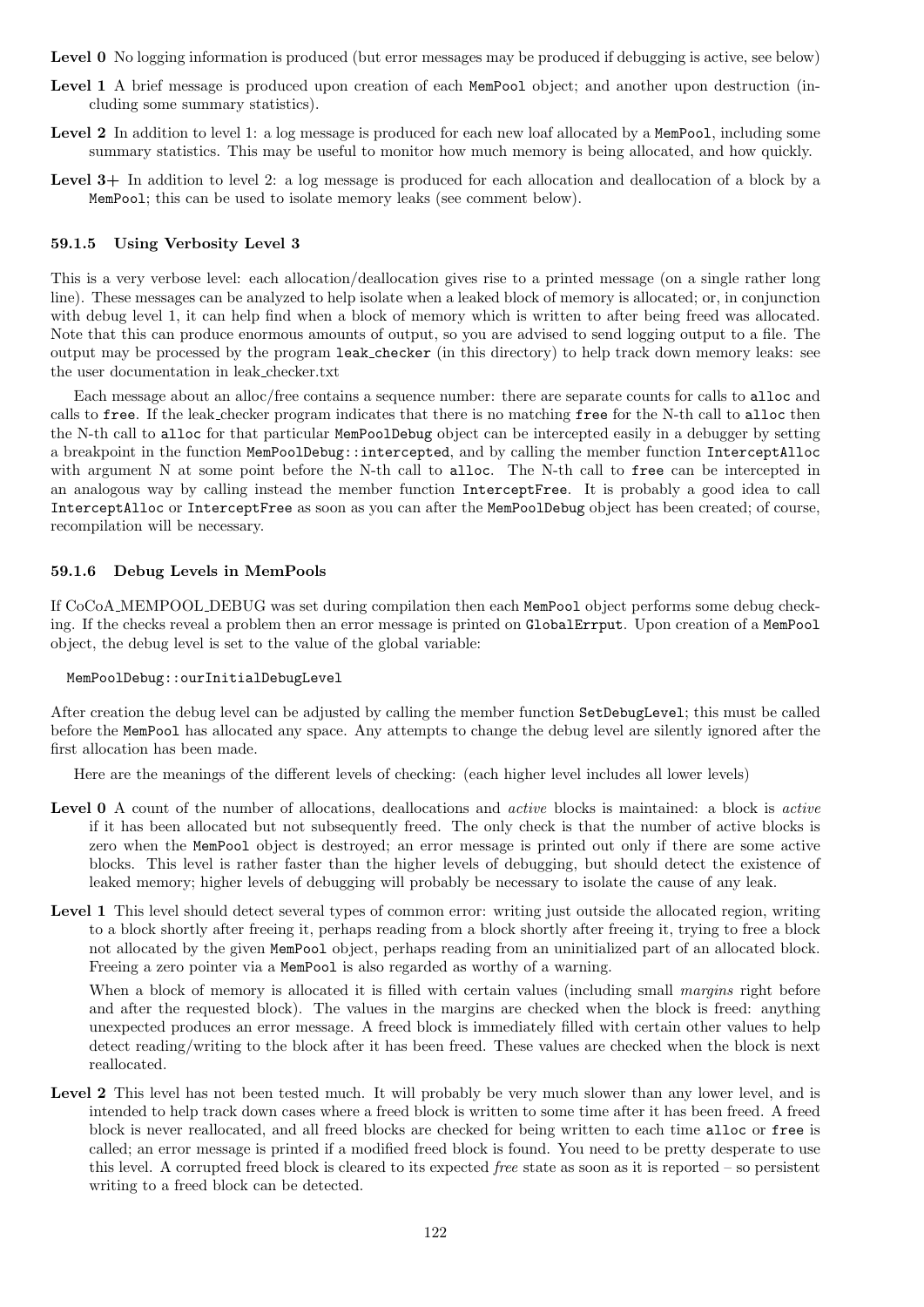### 59.1.7 Example: Using a MemPool as the memory manager for a class

Suppose you already have a class called MyClass. Here are the changes to make so that heap-located instances of MyClass reside in slices managed by a MemPool; obviously stack-located instances cannot be managed by MemPool.

Add in the definition of MyClass (typically in the file MyClass.H):

```
private:
 static MemPool myMemMgr;
public:
 static inline void operator delete(void* DeadObject, size_t sz)
 { myMemMgr.free(DeadObject, sz); }
 inline void* operator new(size_t sz)
 { return myMemMgr.alloc(sz); }
```
The class static variable must be defined in some .C file, probably MyClass.C is the most suitable choice:

```
MemPool MyClass::myMemMgr = MemPool(sizeof(MyClass));
  or
MemPool MyClass::myMemMgr = MemPool(sizeof(MyClass), PoolName);
  or
MemPool MyClass::myMemMgr = MemPool(sizeof(MyClass), PoolName, NrWordsInMargin);
```
PoolName is a string: it is used only in logging and error messages in debugging mode, but it might be useful when debugging even when CoCoA MEMPOOL DEBUG is not defined; the default name is Unnamed-MemPool.

NrWordsInMargin is used only with debugging, and can be used to alter the width of the buffer zones placed before and after each slice (default=4).

Here is a simple example program showing how MemPools can be used, and how the debugging facilities can be employed. Compile this program with CoCoA MEMPOOL DEBUG set, and then run it to see the error messages produced indicating improper use of memory resources.

```
#include <cstddef>
#include <iostream>
#include <string>
#include "CoCoA/MemPool.H"
using CoCoA::MemPool;
using namespace std;
class Date
{
public:
  static void operator delete(void* DeadObject, size_t sz);
 void* operator new(size_t sz);
 Date(int d=1, int m=1, int y=1900, char app[40]="??");
  \tilde{\text{Date}}() \{ \}:
 Date& operator=(const Date& rhs);
 friend ostream& operator << (ostream& cout, const Date& D);
 private:
  static MemPool date_mempool;
  int day, month, year;
  char appointment[40];
};
// Define new versions of new and delete for Date...
inline void Date::operator delete(void* DeadObject, size_t sz)
{
```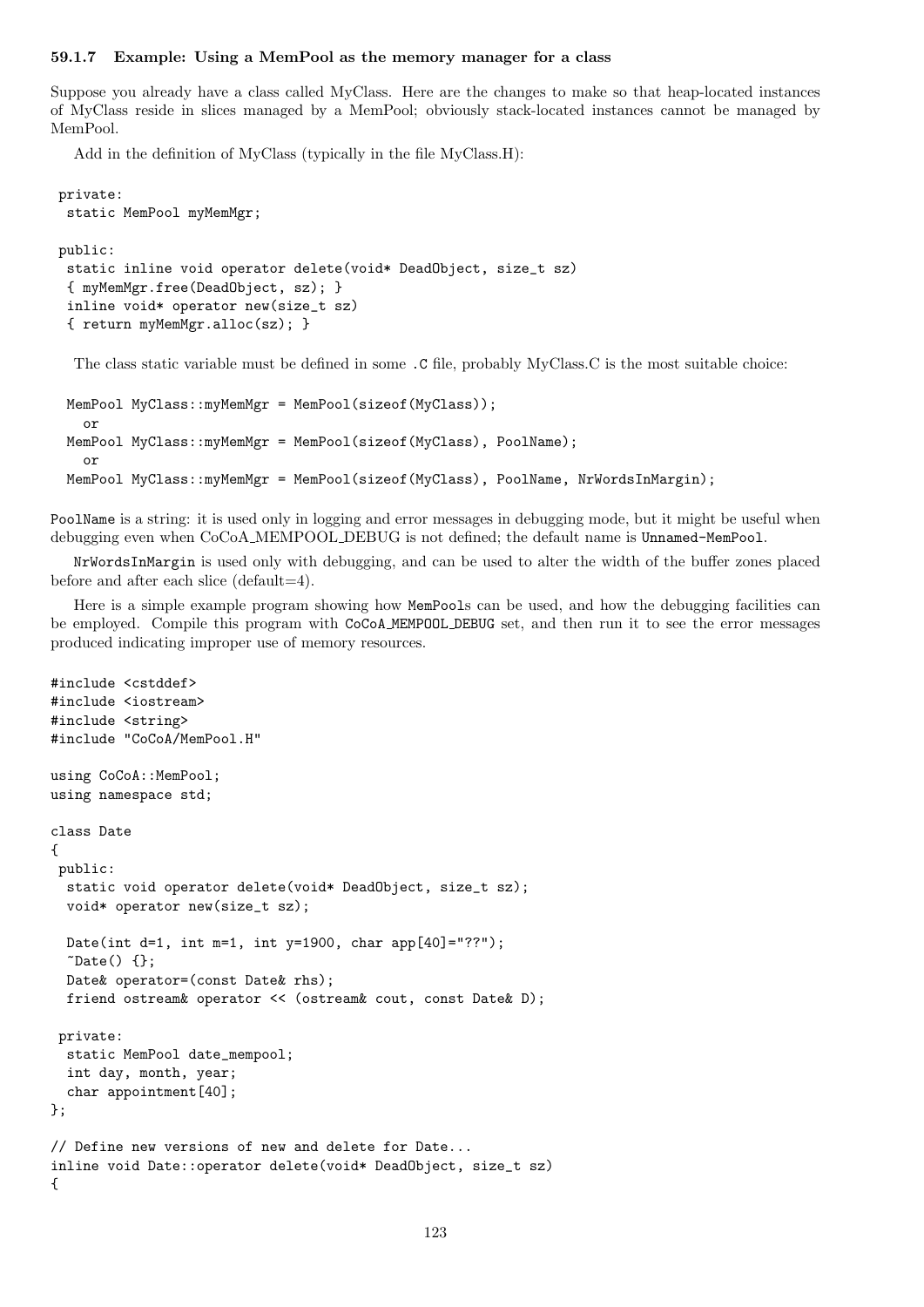```
date_mempool.free(DeadObject, sz);
}
inline void* Date::operator new(size t sz)
{
 return date_mempool.alloc(sz);
}
// We must initialize the static member Date::date_mempool...
MemPool Date::date_mempool = MemPool(sizeof(Date), "Date_Pool", 4);
//----------------------------------------------------------------------//
Date::Date(int d, int m, int y, char app[40])
{
 day = d;month = m;year = y;strcpy(appointment, app);
}
//----------------------------------------------------------------------//
Date& Date::operator=(const Date& RHS)
{
 if (this == kRHS) return *this;
 day = RHS.day;month = RHS.month;
 year = RHS.year;
 strcpy(appointment, RHS.appointment);
 return *this;
}
ostream& operator << (ostream& cout, const Date& D)
{
 cout << D.day << " " << D.month << ", " << D.year << " \t";
 cout << "appointment: " << D.appointment;
 return cout;
}
//------------------------------ main ------------------------------//
int main()
{
 cout << endl << "== EXAMPLE ==" << endl << endl;
 const int N = 4000;
 Date *D1[N], *D2, *D3;
 D2 = new Date;(*D2) = Date(6, 12, 1965, "compleanno"); cout << "*D2 = " << *D2 << end];
 D3 = new Date; cout << "*D3 = " << *D3 << endl;
 delete D2;
 delete D2; // ERROR! D2 already freed
 for ( int i=0 ; i\le N ; i++ ) D1[i] = new Date;
 for ( int i=N-1 ; i>=0 ; i-- ) delete D1[i];
 Date *D8 = new Date[4];
```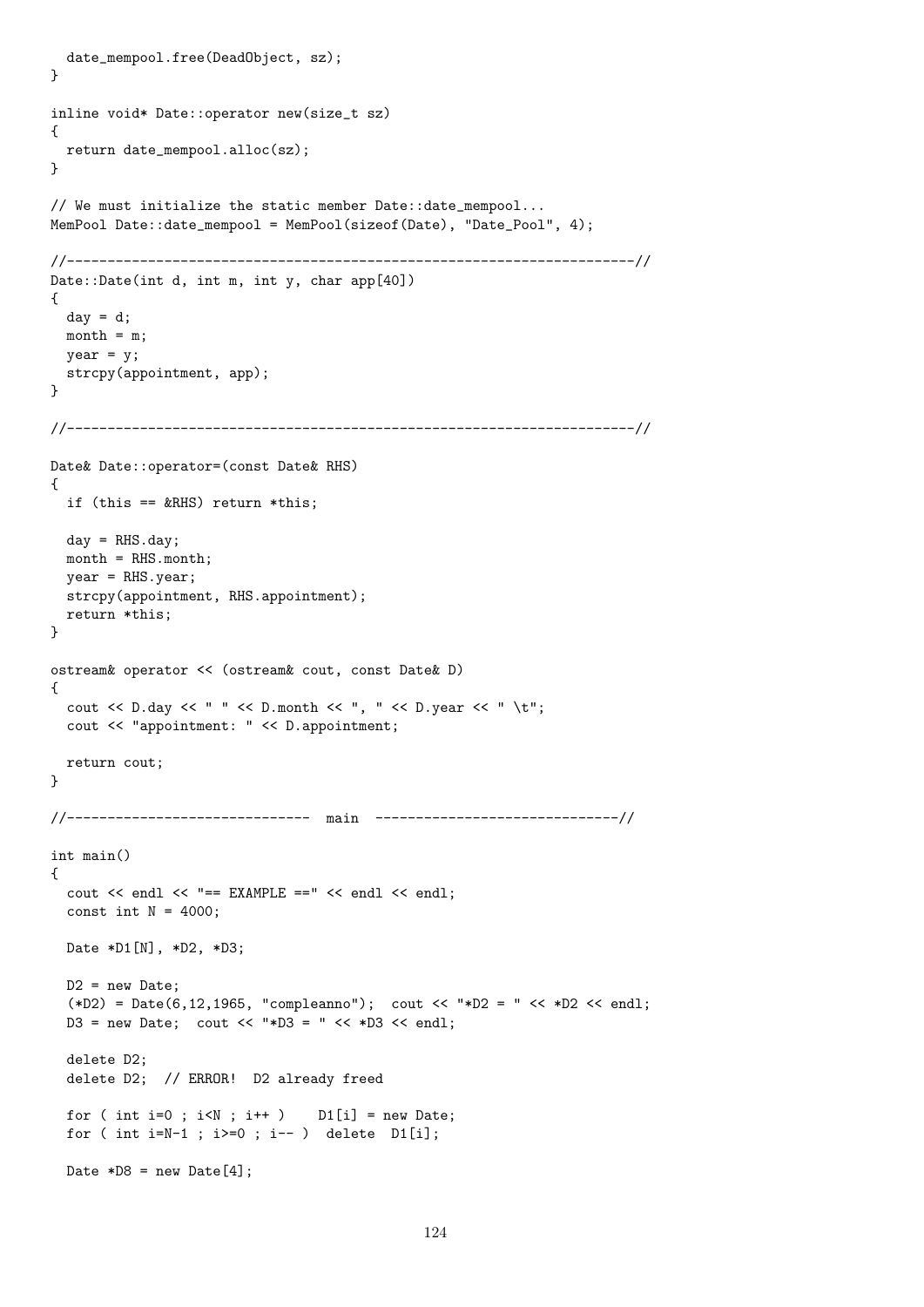```
D8[0] = Date(1,4,2001, "pesce d'Aprile");
delete D8; // ERROR! D8 not allocated by mempool
// D3 not deleted -- will be detected when mempool is destroyed
return 0;
```
## 59.2 Maintenance notes for the MemPool source code

The code for MemPoolFast and MemPoolDebug is exception-safe. The only exception this code could cause is std::bad alloc in the member functions MakeNewLoaf or by a forwarded call to ::operator new inside the member functions alloc.

The class MemPoolFake simply forwards all allocation/deallocation calls to ::operator new/delete. It was added hastily to enable a threadsafe compilation (assuming that ::operator new and ::operator delete are themselves threadsafe).

The idea of MemPools was taken from *Effective C++* by Scott Meyers, but the code here has evolved considerably from what was described in the book.

There are two virtually independent implementations: one for normal use, and one for use while debugging, the selection between the two versions is determined by the preprocessor symbol CoCoA MEMPOOL DEBUG: if this symbol is undefined then MemPool is a typedef for MemPoolFast otherwise it is a typedef for MemPoolDebug.

MemPoolDebug uses internally a MemPoolFast object to handle the genuine memory management operations while MemPoolDebug performs validity checks and maintains counters for various sorts of operation.

### 59.2.1 MemPoolFast and loaf

}

The most important member functions of MemPoolFast are alloc and free for slices of the requested size; it is vital that these be fast (on average). Amazingly, no worthwhile gain in speed was observed when I made these functions inline; sometimes inline was noticeably slower (g++ oddity?). Anyway, for simplicity I have kept them out-of-line.

The idea behind a MemPoolFast is quite simple: unused slices are strung together in a free list, the last unused slice contains a null pointer. So alloc simply returns a pointer to the first slice in the free list, while free inserts a new slice at the front of the free list. The ctor makes sure that each slice is big enough to hold at least a pointer; the first part of a free slice is used to hold the pointer to the next free slice (any remaining space in a free slice is unused).

Note that there is a conundrum in choosing the right  $C++$  type for the slices of a loaf, since the values kept in unused slices are pointers to slices, and there is no  $C++$  type which is a pointer to itself. The type chosen for these entries is void\*\*: this conveys the information that they are not pointers to  $C++$  objects while also allowing pointer arithmetic (which is not allowed on values of type void\*). Nonetheless the code is necessarily peppered with casts (to convert a void\*\*\* into a void\*\*); these are necessarily reinterpret casts but should be absolutely safe since they are only ever applied to genuine pointers to values (or to the null pointer). Actually the reinterpret casts could probably be replaced by two nested static casts passing via the type void\* but this would not help readability in the slightest.

What happens when a new slice is requested when the free list is empty? A new loaf is created, and cut into slices which are linked together to form a free list. A loaf is little more than a large chunk of raw memory acquired from the system (see below for more details). Note that if several loaves are in use then the freed slices from different loaves are strung together in a single free list; no attempt is made to keep slices from different loaves separate. In particular, no check is made for a loaf all of whose slices are unused; loaves are returned to the system only when the MemPool is destroyed.

Most of the data members of MemPoolFast are simple and with an obvious role. Here are a few observations about aspects which may not be completely obvious.

The data member myLoaves is an auto ptr so that the class dtor can be simple; it also expresses the idea that the loaves pointed to are owned by the MemPoolFast object. Note that each loaf has a next pointer which is also an auto\_ptr, so destroying the first loaf will destroy them all. I could not use a std::list because loaf does not have a copy ctor.

The data member myFillNewLoaf is used only when a new loaf is created (in MakeNewLoaf). If the flag is set, the slices in a new loaf are filled with the sentinel value expected by MemPoolDebug, i.e. MEMPOOL FREE WORD. This seemed the least obnoxious way of achieving the necessary behaviour.

The data member myVerbosityLevel was added to allow some minimal logging of resource consumption even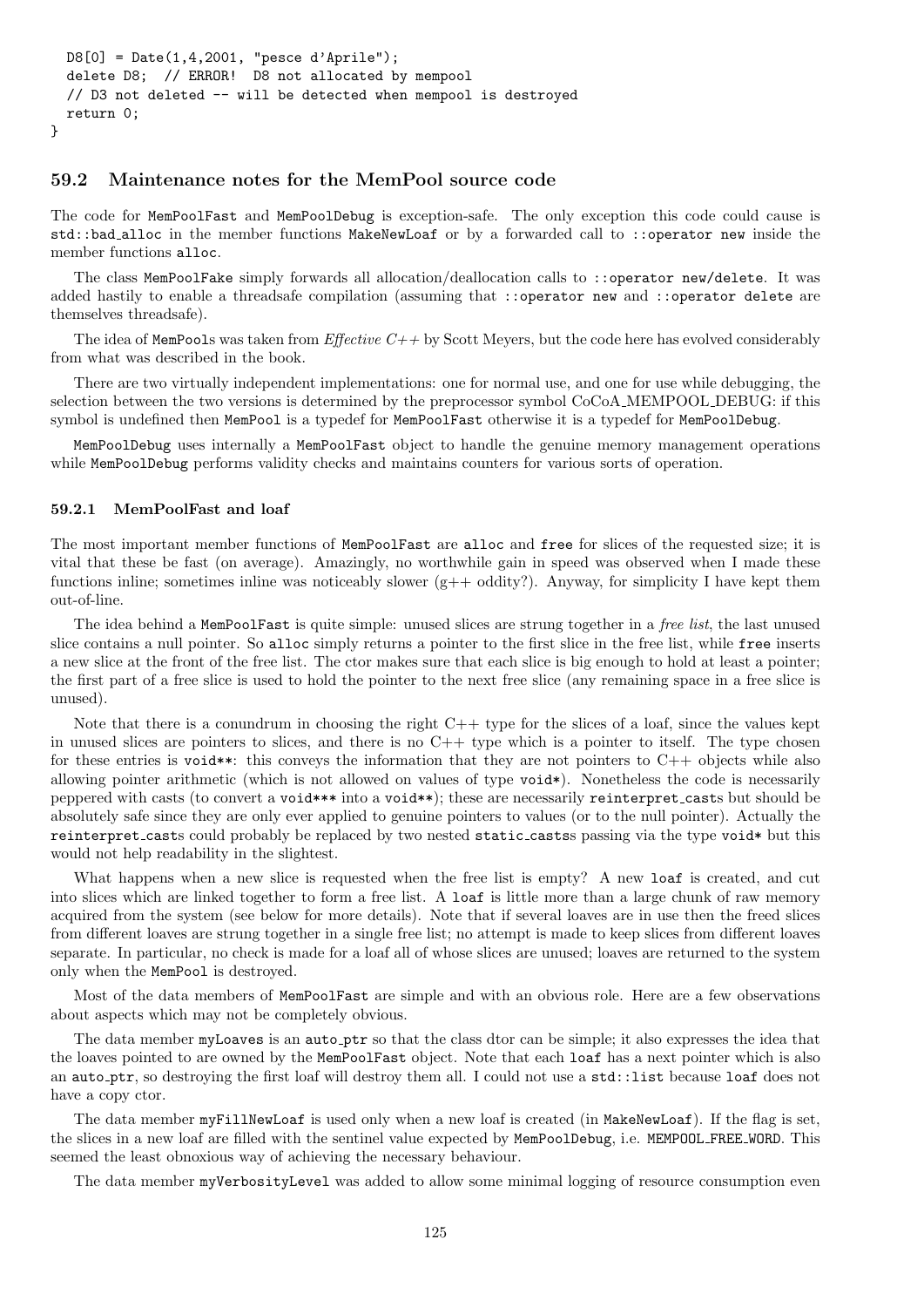with MemPoolFast objects: a brief message is output whenever a new loaf is acquired. It does complicate the class rather, but may be useful sometimes.

The only member functions exhibiting some complexity are: myOutputStatus uses a loop to count how many freed slices there are in each loaf, and the print out the results in GlobalLogput.

MakeNewLoaf first decides roughly how many slices the new loaf should have; creates the loaf, and inserts at the front of the list of loaves; prints out a logging message if required.

The separation of the class loaf from the class MemPoolFast is partly a historical accident – a side-effect of the tortuous search for a tolerably clean implementation. Overall, I regard it as a fairly happy accident because no details of the the class loaf are visible in the header file.

The class loaf has a simple primary role: it owns the raw memory acquired from the system. Destroying a loaf returns the raw memory to the system. Unfortunately the implementation became rather complicated. Each loaf contains a next pointer so that loafs can be linked together in a list. I could not use a std::list since a loaf does not have a copy ctor (nor assignment); I prefer not to play dangerous games with copy ctors which destroy their arguments (non-standard semantics), and a clean copy ctor would probably be horribly inefficient. The next pointer is an auto ptr so that destroying the first loaf in a list will actually destroy all of the loafs in that list.

To fulfil a request for logging information about utilization of slices in each loaf, I added four member functions:

```
IamOriginator - true iff arg points to a slice of this loaf
myFreeCounterReset - reset counters to zero in this loaf list
myCountFreeSlice - incr my counter if slice is mine, o/w pass to next loaf
myOutputStatus - print out utilization stats.
```
Apart from IamOriginator, I would much rather these functions did not exist.

The implementation of a loaf is straightforward (but a bit messy).

### 59.2.2 MemPoolDebug

The idea behind MemPoolDebug is that it should offer the same interface as MemPoolFast but will additionally perform validity checks and accumulate utilization statistics and print logging messages (if requested). The implementation is quite straightforward but rather long and messy as the code offers several levels of debug checks and logging message verbosity.

The idea behind a MemPoolDebug is that it manages slices in a manner which should help uncover incorrect use of memory: a newly allocated slice is filled with peculiar values (in case you read without first writing a sensible value there), a freed slice is immediately filled with an other peculiar value (in case you read after freeing), each slice has a small protective margin right before and after it (in case you write just outside the valid address range)... (the fill values are intended to be invalid as pointers, to help detect pointer following in uninitialized memory)

A count is kept of the number of alloc and free calls. This can help discover that some value was never freed, or maybe was freed twice. These counts are of type size\_t, so they could overflow; but then you'd be a bit daft to try to debug such a large example, wouldn't you?

The default initial debugging and verbosity levels can be modified by setting the values of certain global variables – these value are respected only if you compiled with CoCoA MEMPOOL DEBUG set or if you used explicitly the class MemPoolDebug rather than the typedef MemPool. These values are consulted only when a MemPoolDebug object is created. Using global variables like this make its easy to vary the debug level (without having to recompile the whole library).

- MemPoolDebug::ourInitialVerbosityLevel default verbosity level
- MemPoolDebug::ourInitialDebugLevel default debug level
- MemPoolDebug::ourDefaultMarginSize default margin size (see below)
- MemPoolDebug::ourOutputStatusInterval print utilization statistics at roughly this interval (in seconds)

All the genuine memory management operations are handled by  $myMemMgr$ , a MemPoolFast object belonging to the MemPoolDebug object. This approach avoids having two similar copies of rather delicate code.

The margin size must be fixed in the ctor because myMemMgr needs to know what size slices it must manage. The margin size for a MemPoolDebug object cannot be changed later. Distinct MemPoolDebug objects may have different margin sizes.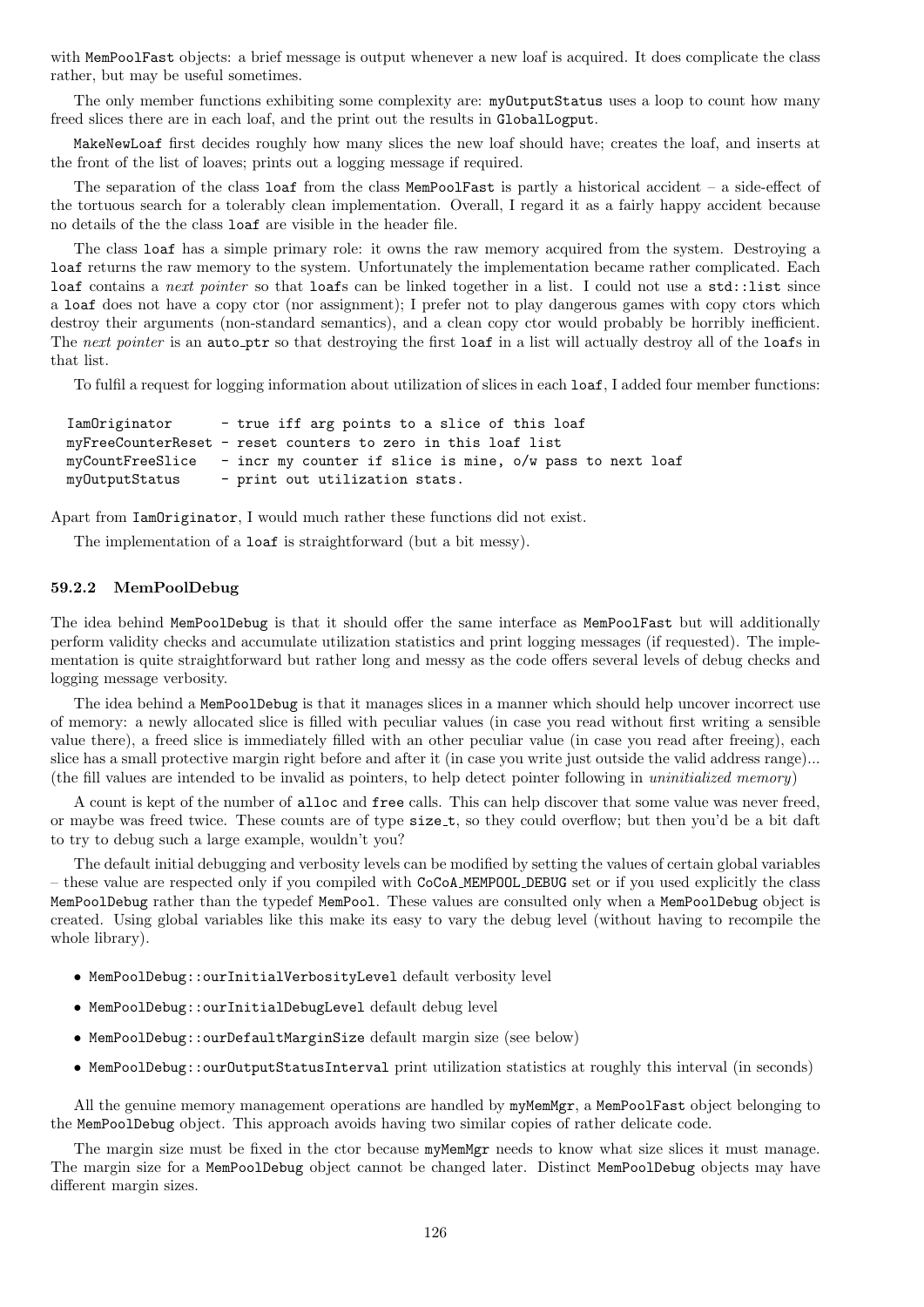The debug level may be changed after construction provided no slices have been issued; trying to make the various debug levels compatible would require very careful checking (which I cannot be bothered to do).

The verbosity level can be changed at any time (since there is no reason not to allow this).

The data member myAliveOrDead was added to help protect against attempts to use an already deleted MemPoolDebug object. All public member functions check that the field myAliveOrDead contains the expected value before proceeding: a CoCoALib error is thrown if the value is wrong. The correct value for a live MemPoolDebug object is the constant MemPoolDebug::AliveMark.

The data member myHeadOfUsedList is used at the highest level of debugging. All freed slices are placed on this list so they cannot be reissued to the user. Every call then scans all these freed slices to make sure they contain the correct fill value. This is intended to help discover writes to freed memory long after the slice has been freed. This level gets very slow on larger examples.

### 59.3 Bugs, Shortcomings, etc

Idea for better locality of reference: keep two free lists, one for the most recent loaf, and one for all older loaves. When most recent loaf fills up, create and use a new loaf unless the free list for all the older loaves exceeds 0.5 times the size of the most recent loaf. Not sure what to do if the freelist for old loaves is very long.

Add a new member function which tidies up the list of freed blocks? This might lead to better locality of reference, and ultimately to better run-time performance if called judiciously.

Could it be worth trying to help preserve locality of reference? Maybe freed slices could be returned to their own loaves. Properly nested alloc/free calls ought to preserve locality anyway.

Perhaps the globals ourInitialDebugLevel and ourInitialVerbosityLevel could be set inside the ctor for GlobalManager??

Member functions of MemPoolFast/Debug do not have names in accordance with the coding conventions. Cannot decide when I should use void\* and when I should use slice\_t for the arg types.

A potentially useful function could be one which tells the MemPool to check that it is empty (i.e. all allocated blocks have been freed). This is currently implicit in the debugging-mode dtor.

It might be an idea to maintain a registry of all existing MemPools, so that they can be told towards the end of the run that they should all be empty. Otherwise any MemPool which is never destroyed can never give an indication of any leaks of its own slices.

Could there be alignment problems with funny margin sizes? What about machines where pointers are a different size from ints?

The code may silently increase the size of requested blocks so that their lengths are integer multiples of the size of a slice\_t. This does mean that writes outside the requested block but within the silently extended block are not detected (in debugging mode) – I guess that most block sizes are exact multiples anyway, so there is unlikely to be any problem in most practical situations.

Is the function AlreadyFreed working as one would expect? Currently it checks that the margins are those of a freed block, and uses that as the determining criterion. The argument is that an attempt to free a block suggests that user probably thought it hadn't been freed and so the user accessible data area is quite probably corrupted (i.e. not simply full of MEMPOOL FREE WORD values). I have also added a call to OverwriteFreeCheck, so that freeing an overwritten already freed block will cause two error messages to be printed. Previously, AlreadyFreed required that the data area be in tact for the block to count as already having been freed; an overwritten freed block would then be detected as an allocated block with corrupted margins. Maybe a memory map for an overwritten freed block would be a useful addition? (similar to that produced for an allocated block with corrupt margins).

The periodical printing of stats is rather crude. To make it more sophisticated will just made the code even more complex though (sigh).

AutoPtrSlice is still very experimental.

# 60 module (John Abbott)

## 60.1 User documentation for the classes module, ModuleBase, ModuleElem

You may also wish to look at the documentation for FGModule (Sec. 34) the type which represents (explicitly) Finitely Generated Modules.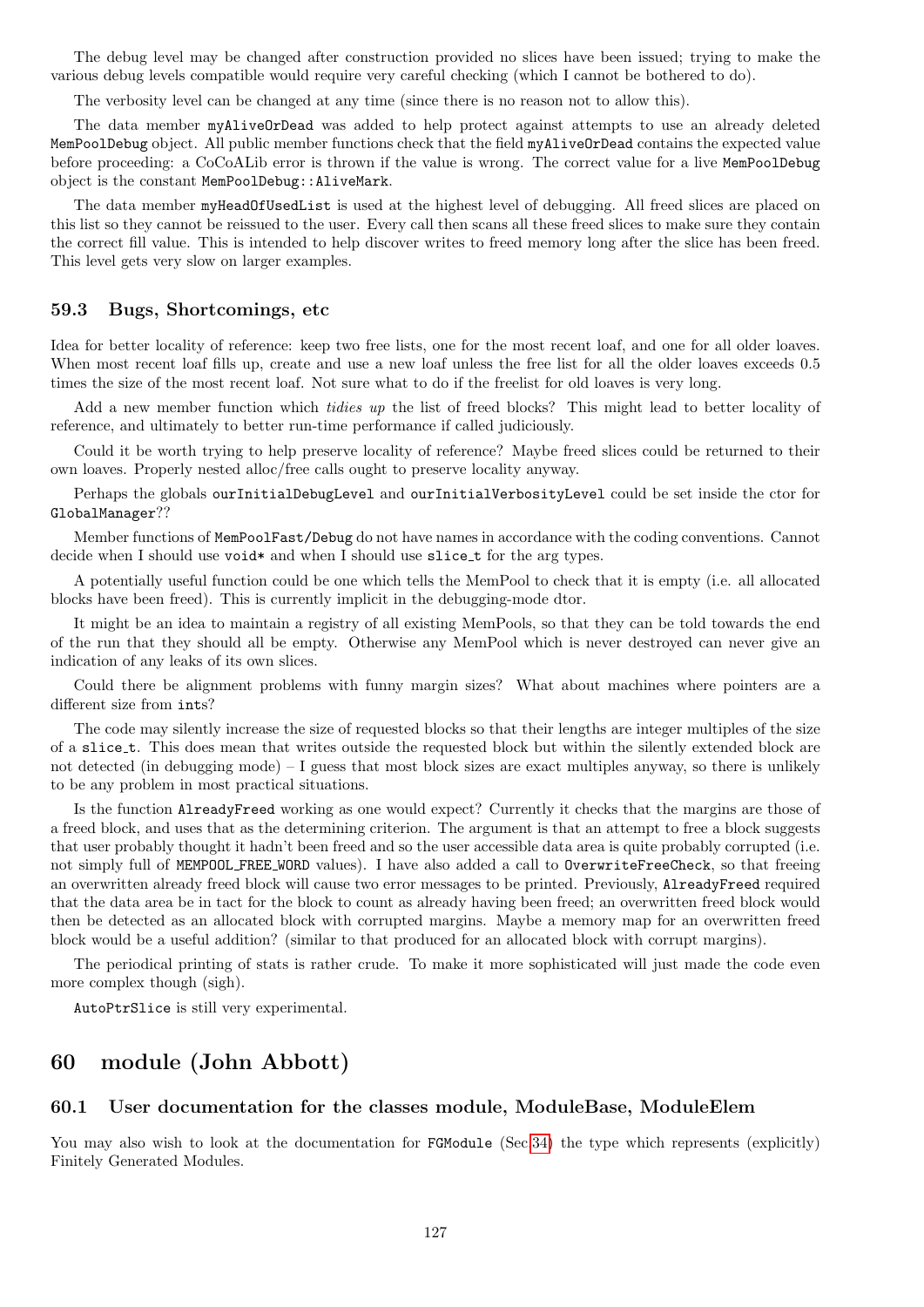The classes module, ModuleBase and ModuleElem are closely linked together (analogously to the triple ring, RingBase and RingElem).

The class module is a reference counting smart pointer to an object of type derived from ModuleBase; all concrete types for representing modules are derived from ModuleBase. For a library implementor the class ModuleBase defines the minimal interface which every concrete module class must offer; indeed the concrete class must be derived from ModuleBase.

A user of CoCoALib who does not wish to add to the library need know only what it is in this section.

Analogously to rings and RingElems, every ModuleElem belongs to some module. So before you can compute with ModuleElems you must create the module(s) which contain them.

To create a module you must a pseudo-constructor for one of the concrete module classes (refer to their documentation for details): e.g.

NewFreeModule(R, n) -- create a new FreeModule of n components over R

The functions which one may apply directly to a module are:

```
NumCompts(M) -- the number of components an element of M has
RingOf(M) -- the base ring of M (i.e. M is a module over this ring)
gens(M) -- a read only C++ vector containing the generators of M
zero(M) -- a read only ModuleElem which is the zero of M
M1 = M2 -- are the two modules identical (same repr in memory)?
M1 != M2 -- opposite of M1 == M2
```
As you can see there is not a lot one can do to a module. Primarily they exist to "give the correct type" to module elements; internally they play a crucial role in applying operations to module elements. A  $C++$  value of type ModuleElem represents an element of some concrete module. The module to which the value belongs is called the owner of that value. The owner of an object of type ModuleElem must be specified (explicitly or implicitly) when it is created, and cannot be changed during the lifetime of the object; the value it contains may, however, be changed  $(C++$  const rules permitting).

#### Functions on ModuleElems

Let v be a non-const ModuleElem, and v1, v2 be const ModuleElems all belonging to the same concrete module M. Let R be the base ring of M, and  $r$  a const element of R. Then we summarize the possible operations using  $C_{++}$  syntax:

 $owner(v1)$  // gives the module to which v1 belongs

| $-v1$             |                                                                 | // Usual arithmetic operations |
|-------------------|-----------------------------------------------------------------|--------------------------------|
| $v1 + v2$         | $v1 - v2$                                                       | // between ModuleElems and     |
| $r * v1$          | $v1 * r$                                                        | // RingElems.                  |
|                   | v1 / r                                                          |                                |
| $v = v1$          |                                                                 |                                |
| $v \leftarrow v1$ | $v$ $\overline{v}$ $\overline{v}$ $\overline{v}$ $\overline{v}$ |                                |
| $v * = r$         | $v$ /= $r$                                                      |                                |
| $v1 == v2$        | $v1 := v2$                                                      |                                |
| IsZero(v1)        | $\cot \lt \lt \vee 1$                                           |                                |
|                   |                                                                 |                                |

v[pos] // throws if the module is not FGModule

In every case it is an error to combine/compare ModuleElems belonging to different modules. As you would expect, instead of multiplying or dividing by a RingElem (Sec[.86\)](#page-174-0) you may also multiply or divide by a machine integer, a BigInt (Sec[.6\)](#page-34-0) or a BigRat (Sec[.7\)](#page-36-0).

### 60.2 Maintainer documentation for the classes module, and ModuleElem

I shall suppose that the user documentation has already been read and digested. It could also be helpful to have read the documentation for ring (Sec[.83\)](#page-169-0) since the design philosophy here imitates that used for rings.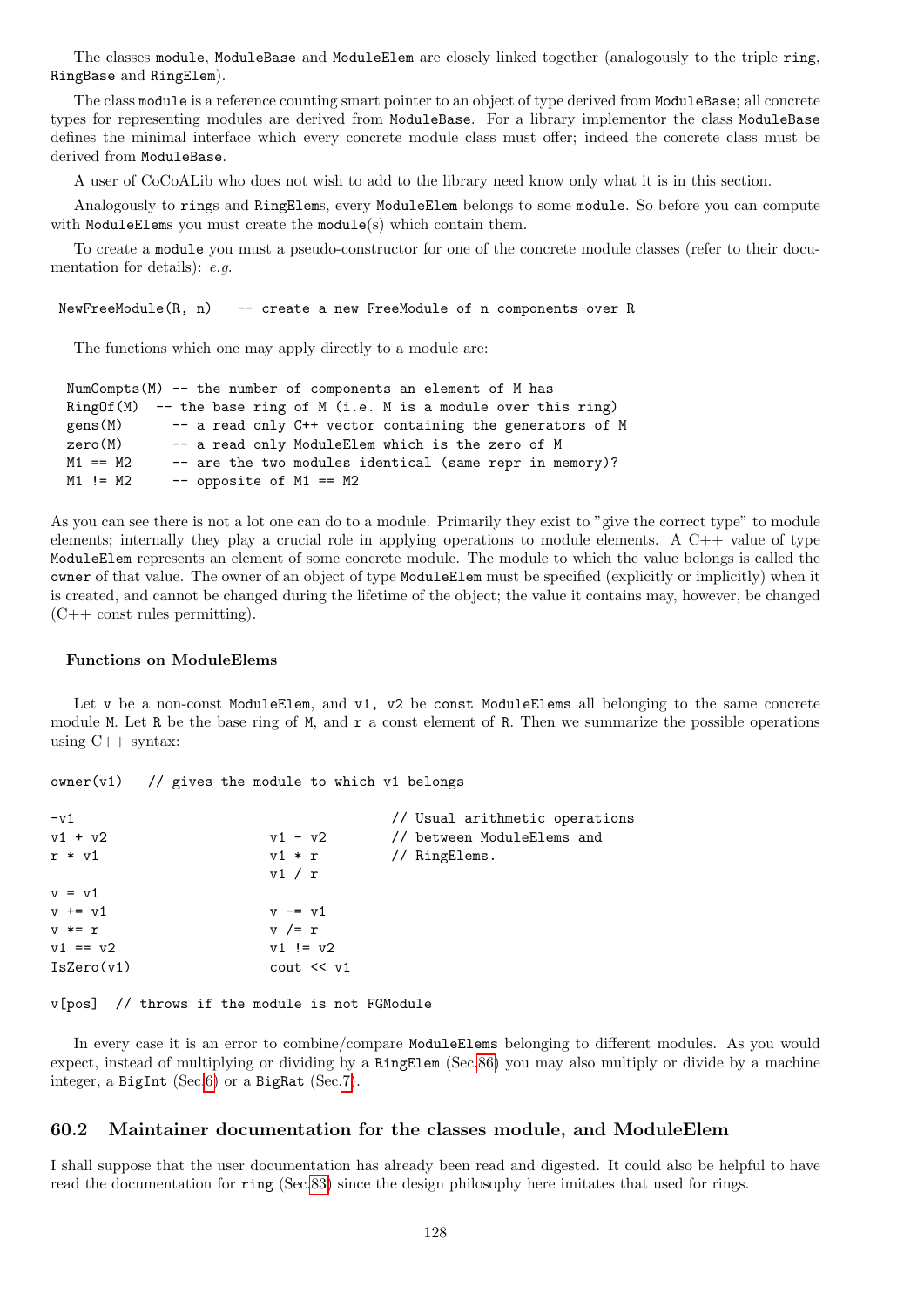The class module is simply a reference counting smart pointer class to a concrete module (i.e. an object belonging to a class derived from ModuleBase).

A ModuleElem, like a RingElem, comprises two components: one specifying the algebraic structure to which the value belongs, and the other being an opaque representation of the value which can be correctly interpreted only by the owning module. The data members are:

| module myM;                                                      |  |  | // the module to which the ModuleElem belongs |
|------------------------------------------------------------------|--|--|-----------------------------------------------|
| ModuleRawValue myValue; // "opaque" representation of the value, |  |  |                                               |
|                                                                  |  |  | // concrete modules must "import" this value. |

The design philosophy for modules follows closely that used for rings. This means that every operation on ModuleElems is actually effected by calling the appropriate member function of the owning module. These member functions expect raw values as input. A normal ModuleElem stores within itself both the identity of the module to which it belongs and its value as an element of that particular module – we call the first datum the owner and the second datum the RawValue. A RawValue can be correctly interpreted only if supplied as argument to a member function of the owning module – calling module member functions for an incompatible concrete module and RawValue will very likely have grave consequences (officially stated as undefined behaviour, and most probably perceived as a program crash).

The member functions of a module **do not check** their arguments for being sensible. This decision is largely just a design policy imitating that used for rings, but may also lead to some slight beneficial effect on run-time performance. It does naturally imply that the programmer bears a considerable burden of responsibility.

## (2.1) Member functions for operations on raw values [IGNORE THIS – OUT OF DATE]

For ring elements (especially those in a small finite field), noticeable speed gains arise from using directly raw values and ring member functions. For modules the analogous effect exists in theory but will likely be negligible in practice. Nevertheless we list here the member functions of a module; this list will be useful to library authors who wish to create their own concrete module classes.

Let v be a non-const RawValue, and v1, v2 const RawValues belonging to M. Let r be a RingBase::RawValue belonging to the base ring of M.

```
M.myNumCompts()
M.myRing()
M.myGens() -- returns a const ref to a C++ vector of module:elems
M.myZero() -- returns a const ref to a ModuleElem
M.myNew(v) -- allocates resources, apply only to uninitialized RawValue
M.myNew(v, v1) -- allocates resources, apply only to uninitialized RawValue
M.myDelete(v) -- releases resources
M.mySwap(v, w)
M.myAssign(v, v1)
M.myNegate(v, v1)
M.myAdd(v, v1, v2)
M.mySub(v, v1, v2)
M.myMul(v, r, v1)
M.myDiv(v, r, v1) -- NOTE funny arg order!
M.myOutput(out, v1)
M.myOutputSelf(out)
M.myIsZero(v1)
M.myIsEqual(v1, v2)
```
## 60.3 Bugs, Shortcomings and other ideas

This code is too new, largely untried/untested. As soon as it gets some use, there will be some material to put here :-)

The documentation is very incomplete. Will be fixed (eventually). Maintainer documentation is incompleter than user doc.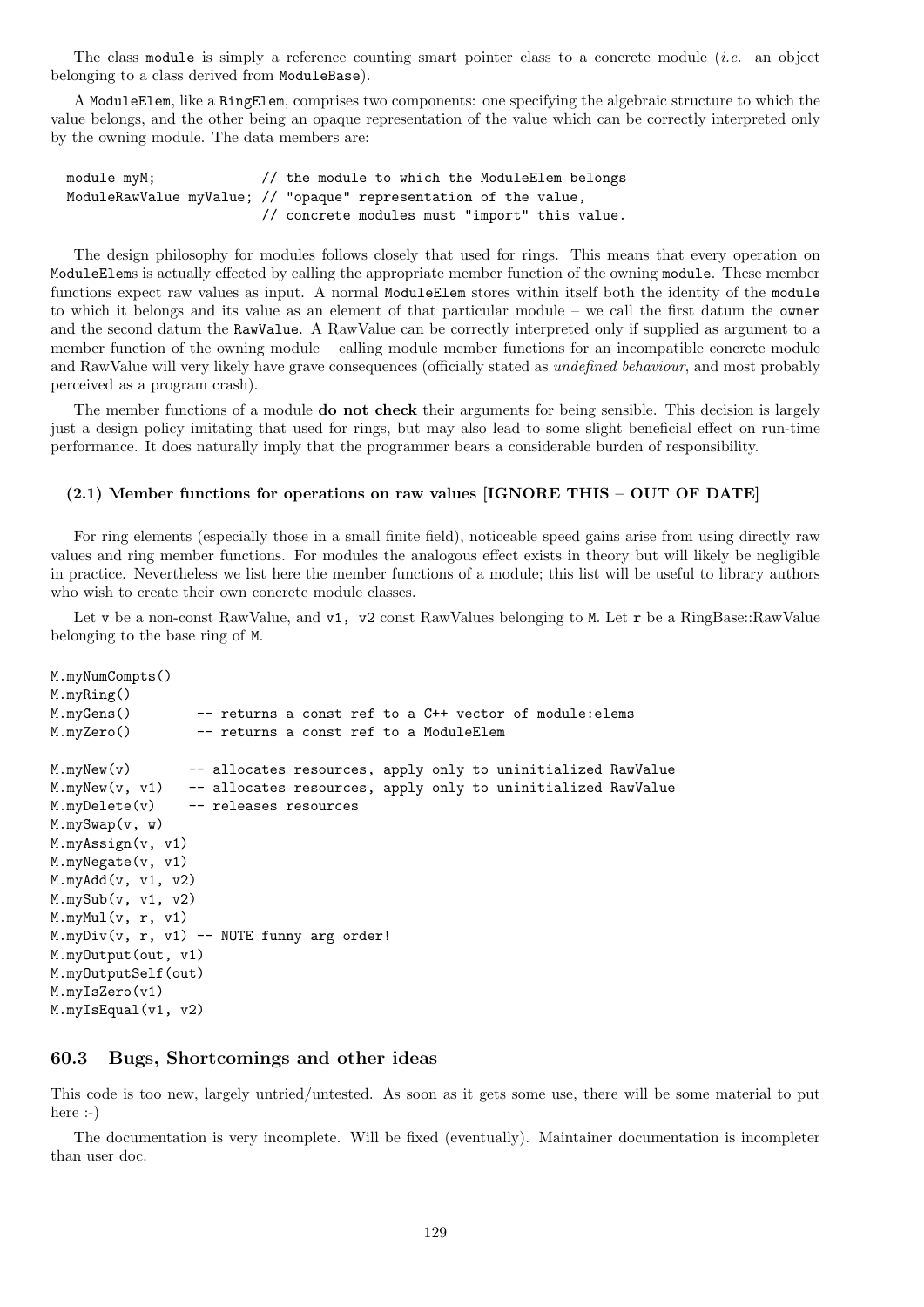# 61 ModuleTermOrdering (Anna Bigatti)

# 61.1 User documentation for ModuleTermOrdering

An object of the class ModuleTermOrdering represents an ordering on the module monoid of module terms, i.e. such that the ordering respects the operation .... In CoCoALib orderings and gradings are intimately linked (for gradings see also degree (Sec[.17\)](#page-52-0) and PPOrdering (Sec[.72\)](#page-153-0)).

Currently, the most typical use for a ModuleTermOrdering object is as a constructor argument to a concrete FreeModule (Sec[.38\)](#page-79-0). At the moment there are ? functions which create new ModuleTermOrderings:

Pseudo-constructors: (where PPO is a PPOrdering (Sec[.72\)](#page-153-0), shifts is a vector < degree >, perm is std::vector < long >, NumComponents is a long)

```
NewWDegTOPos(PPO, NumComponents);
NewPosWDegTO(PPO, NumComponents);
NewWDegPosTO(PPO, NumComponents);
NewWDegTOPos(PPO, shifts);
NewWDegPosTO(PPO, shifts);
NewPosWDegTO(PPO, shifts);
NewWDegTOPos(PPO, perm);
NewWDegPosTO(PPO, perm);
NewWDegTOPos(PPO, shifts, perm);
NewWDegPosTO(PPO, shifts, perm);
```
where

```
WDeg is the degree (incl. the shifts)
TO is the PPOrdering (incl. the degree, i.e. the first GrDim rows)
Pos is the position (according to the "score" given by perm [NYI])
```
## 61.1.1 Example

```
P = Q[x, y] with StdDegLex (==> GradingDim = 1)
P(-2) (+) P(-1) i.e. P^2 with shifts = [(2), (1)], and WDegTOPos
v1 = [x, 0], \quad v2 = [0, y^2]:WDeg(v1) = WDeg(x)+2 = 3, WDeg(v2) = WDeg(y^2)+1 = 3x < y^2 according to StdDegLex (NB: not "Lex"!)
so v1 < v2
```
The operations on a ModuleTermOrdering object are:

```
out << MTO; // output the MTO object to channel out
const std::vector<degree>& shifts(const ModuleTermOrdering& O);
long NumComponents(const ModuleTermOrdering& MTO);
long GradingDim(const ModuleTermOrdering& MTO);
const PPOrdering& ModPPOrdering(const ModuleTermOrdering& MTO);
bool IsWDegTOPos(const ModuleTermOrdering& MTO);// true iff MTO is implemented as WDegTOPos
bool IsPosWDegTO(const ModuleTermOrdering& MTO);
bool IsWDegPosTO(const ModuleTermOrdering& MTO);
```
output and OpenMath output is still questionable.

# 61.2 Maintainer documentation for ModuleTermOrdering

The general ideas behind the implementations of ModuleTermOrdering and ModuleTermOrderingBase are analogous to those used for ring and RingBase. ModuleTermOrdering is a simple reference counting smart-pointer class, while ModuleTermOrderingBase hosts the intrusive reference count (so that every concrete derived class will inherit it). [See](SmartPtrIRC.txt)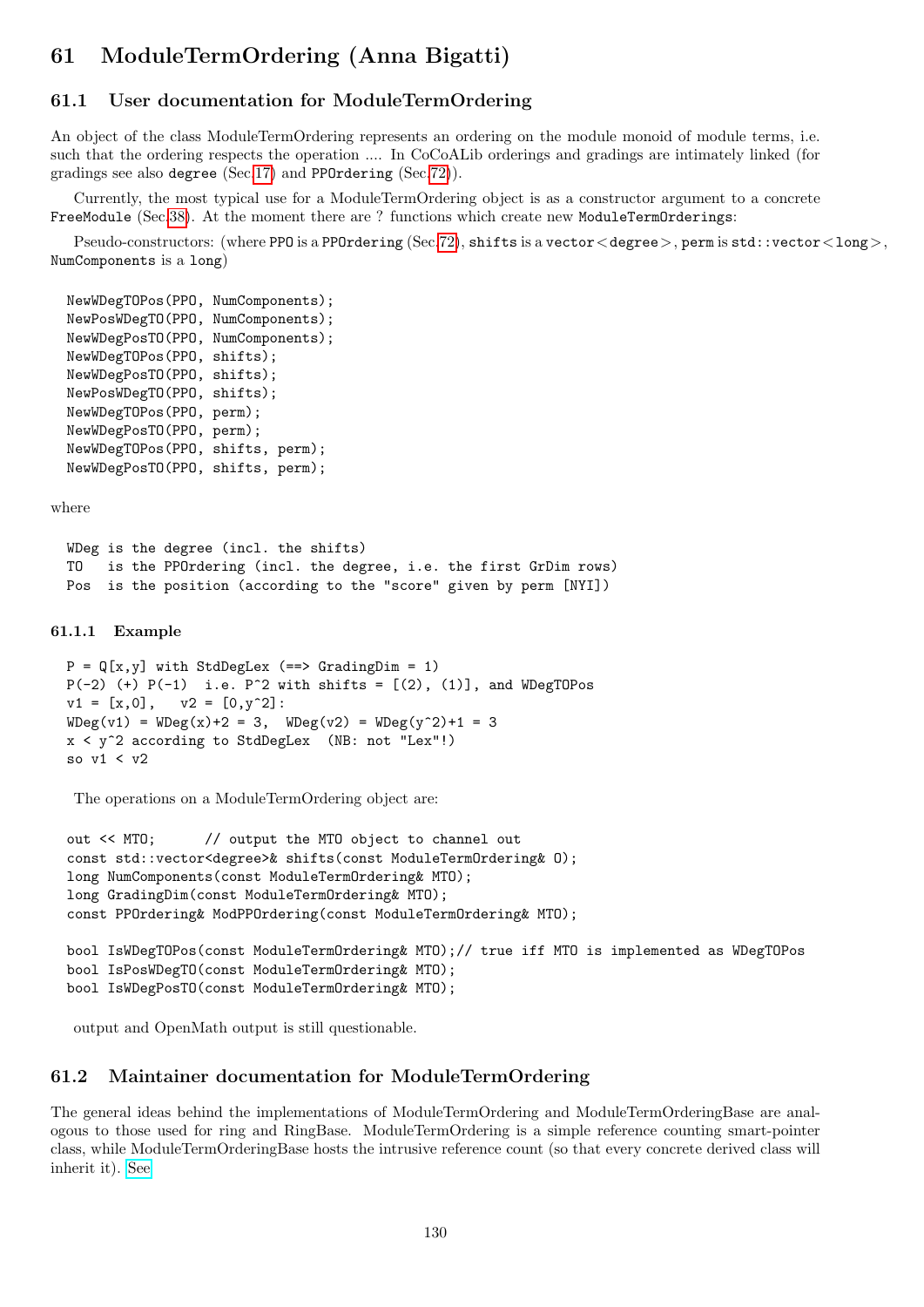The only remaining observation to make about the simple class ModuleTermOrdering is that I have chosen to disable assignment – I find it hard to imagine when it could be useful to be able to assign ModuleTermOrderings, and suspect that allowing assignment is more likely to lead to confusion and poor programming style.

There are ? concrete ModuleTermOrderings in the namespace CoCoA::MTO. The implementations are all simple and straightforward except for the matrix ordering which is a little longer and messier but still easy enough to follow.

See also the CoCoAReport "Free Modules".

# 61.3 Bugs, shortcomings and other ideas

61.3.1 do we need a class "shifts"?

# 62 MorseGraph (Mario Albert)

# 62.1 Examples

• [ex-MorseGraph.C](../../examples/index.html#ex-MorseGraph.C)

# 62.2 User documentation for Morse Graph

Via the Morse Graph we are able to compute a free resolution of a polynomial ideal via the JBMill. We can compute a free resolution and, if the ideal is homogeneous, the minimal free resolution and the graded Betti numbers of the ideal.

# 62.2.1 Using the Morse Graph

In the following let mill a JBMill (Sec[.49\)](#page-98-0) with degrevlex order The following command computes a free resolution as  $vector <$ matrix $>$ 

• Resolution(mill)

Now we assume that mill contains a homogeneous ideal and col and row are of type long

- MinimalResolution(mill) Returns the minimal free resolution of mill as vector  $\langle$  matrix $\rangle$
- BettiDiagramm(mill) Returns a matrix of ZZ, which represents the graded Betti numbers in Macaulay-Style
- BettiColumn(mill, col) Returns a matrix with only one column. This column represents the colth column of the Betti diagram (The first column/row has index 0).
- BettiNumber(mill, row, col) Returns a RingElem of type RingZZ which represents the Betti number at position (row, col) in the Betti diagram (The first column/row has index 0).

# 62.3 Maintainer documentation for TmpMorseGraph.C, TmpMorseBetti.C, Tmp-MorseResolution.C, TmpPartialMorseBetti.C TmpMorseElement.C, TmpMorsePaths.C, TmpResolutionMinimization.C

For computing free resolutions and graded Betti diagramms with a Janet basis we using algebraic discrete Morse theory. (More information about the mathematical background the user can find in "On the free resolution induced by a Pommaret basis").

## 62.3.1 MorseElement and JBElem

The basic datastructure is a, so called, MorseGraph. The nodes are represented by the class MorseElement. A MorseElement consists of three main data members: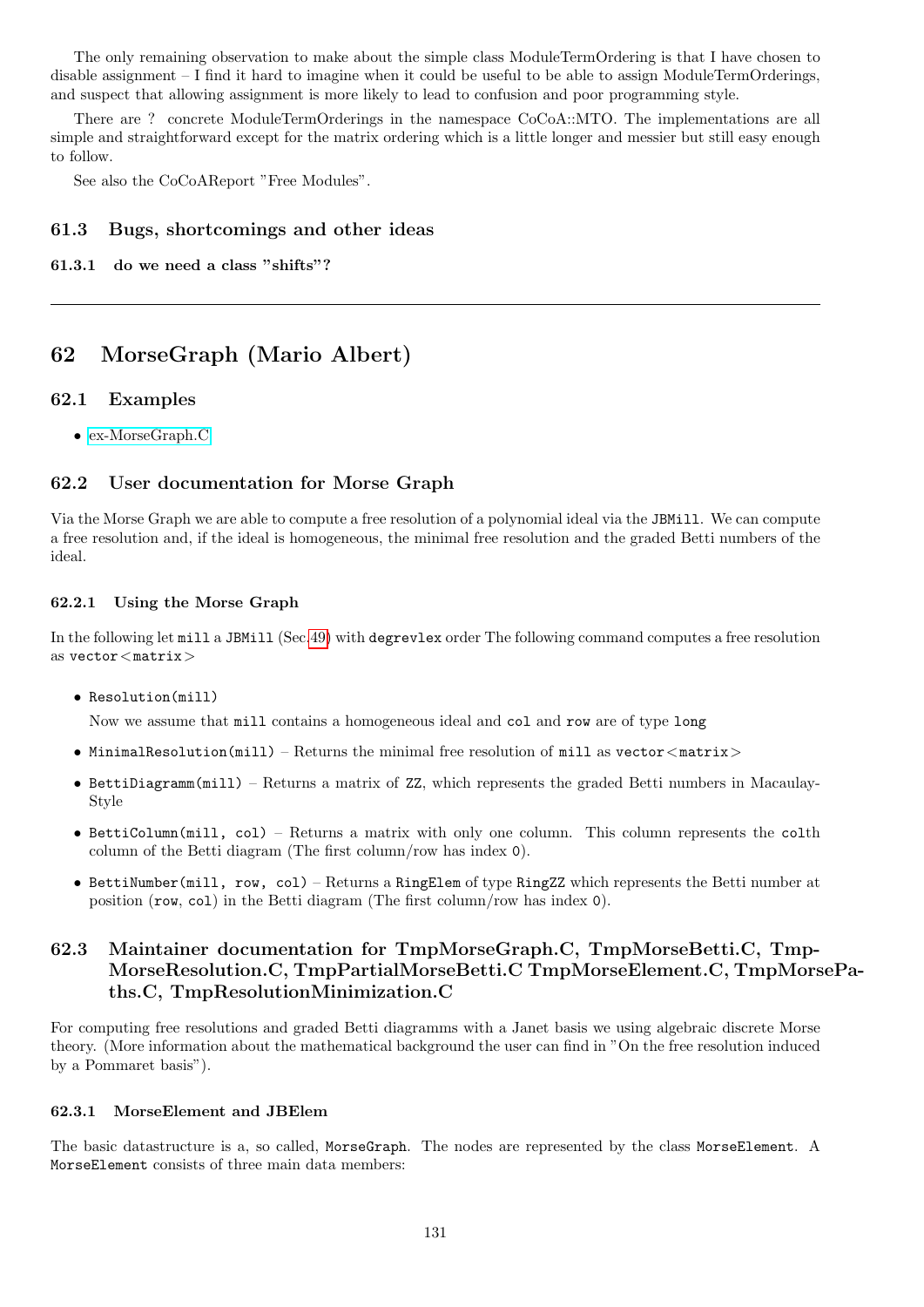- myWedgeProduct A DynamicBitset which represents a wedge product.
- $\bullet$  myRightProduct  $A$  PPMonoidElem.
- myBasis A JBElemConstIter. This is a constant iterator to a vector of JBElem.

The class JBElem is contained in the class MorseElement. The set of all JBElems should represent the given Janet basis. It consists of the basis element (elem) as RingElem, the multiplicative variables (multVars) as DynamicBitset and the lexicographic position above all elements in the given Janet basis (lexPos) as long. We store this additional attributes to avoid redundant computations.

MorseElement implements several methods to construct and modify MorseElements. In addition to that it implements several methods which we need to compute the resolution. For detailed descriptions the user should take a look at the inline documentation.

=== StandardRepresentationContainer ===

During the computation of the free resolution we need to compute standard representations of the form x[i] \* basis element very often. Due to that we often compute the same standard representation. To avoid redundant computations we store every already computed standard representation in the container.

A standard representation is represented by a vector of RingElems. These vector corresponds to the given Janet basis (e.g. The standard representation of r is (1. element of the vector)  $*$  (1. basis element) + (2. element of the vector)  $*(2.5)$  basis element) + ...). Together with r we save the standard representation in a pair. We store all standard representations in a multimap (myContainer), where the key is the corresponding LPP.

If we want to compute the standard representation of r. We first searching for the range with the same LPP in myContainer. If this is range is not empty we try to find an pair with the same RingElem than r. If we do not find such an element we compute the standard representation, save it in myContainer and return the standard representation to the user.

 $==$  MorseGraph and MorsePaths  $==$ 

For modelling a Graph we need some additional data structures beside a MorseElement. Essentially we need again a map where the beginning of an edge should be the key and a vector of the tail of all edges with same beginning should be the value. For efficiency and simplicity we invert this natural datastructure, e.g. the tail of an edge is the key of the map and the beginning of all edges with this tail is the value (this list is called myResolution and is of type map<MorseElement, MorsePaths>). The edges have additionally values. Therefore we join the beginnings of all edges with the value (a simple RingElem) of the corresponding edges. These list is represented by the class MorsePaths. MorsePaths implements an intelligent version of this list. It notices if we add an already known edge and sums up the values of this edges. If a edge has value 0 it removes this edge from the list.

The implementation of the list is quite complicated:

The beginning of the edges are MorseElements. To avoid memory consumption we only save a constiterator to the corresponding MorseElement in myResolution. For efficiency we save these const iters as a key of map, where the values are RingElems, representing the value of the corresponding edges.

If there is a MorseElement which is not the end of an edge we simply store it in myComputer with an empty MorsePaths.

MorseGraph does not only consists of myContainer. It also contains the a JBMill (myMill), the corresponding SparsePolyRing (myRing), the corresponding Janet basis as vector<MorseElement::JBElem> (myBasis) and a ring (myMapRing). MorseGraph is purely virtual class. It concrete subclasses are MorseBetti and MorseResolution. In MorseBetti all values of the edges in our graph are of type CoeffRing(myRing) and in MorseResolution they are of type myRing. The variable myMapRing keeps track of this information.

The implementation of MorseBetti and MorseResolution is quite similar. They compute and minimize the MorseGraph, but the MorseBetti class only computes the part of the graph where all edges have only a constant value. For further information look at the cited paper or at the inline documentation. Another difference between MorseBetti and MorseResolution is the expected output. MorseBetti computes the graded betti diagram of an ideal. The betti diagramm is represented by matrix. MorseResolution computes a graded free resolution of an ideal. The resolution is represented by  $\text{vector} \leq \text{matrix}$ .

 $==$  PartialMorseBetti  $==$  We use this class to compute a single Betti column or Betti number. It is a child class of MorseBetti. The algorithms to compute these partial datas are nearly the same as in the class MorseBetti. The only difference are the restriction to one column or only one number. For more informations take a look at the inline documentation.

 $==$  ResolutionMinimization  $==$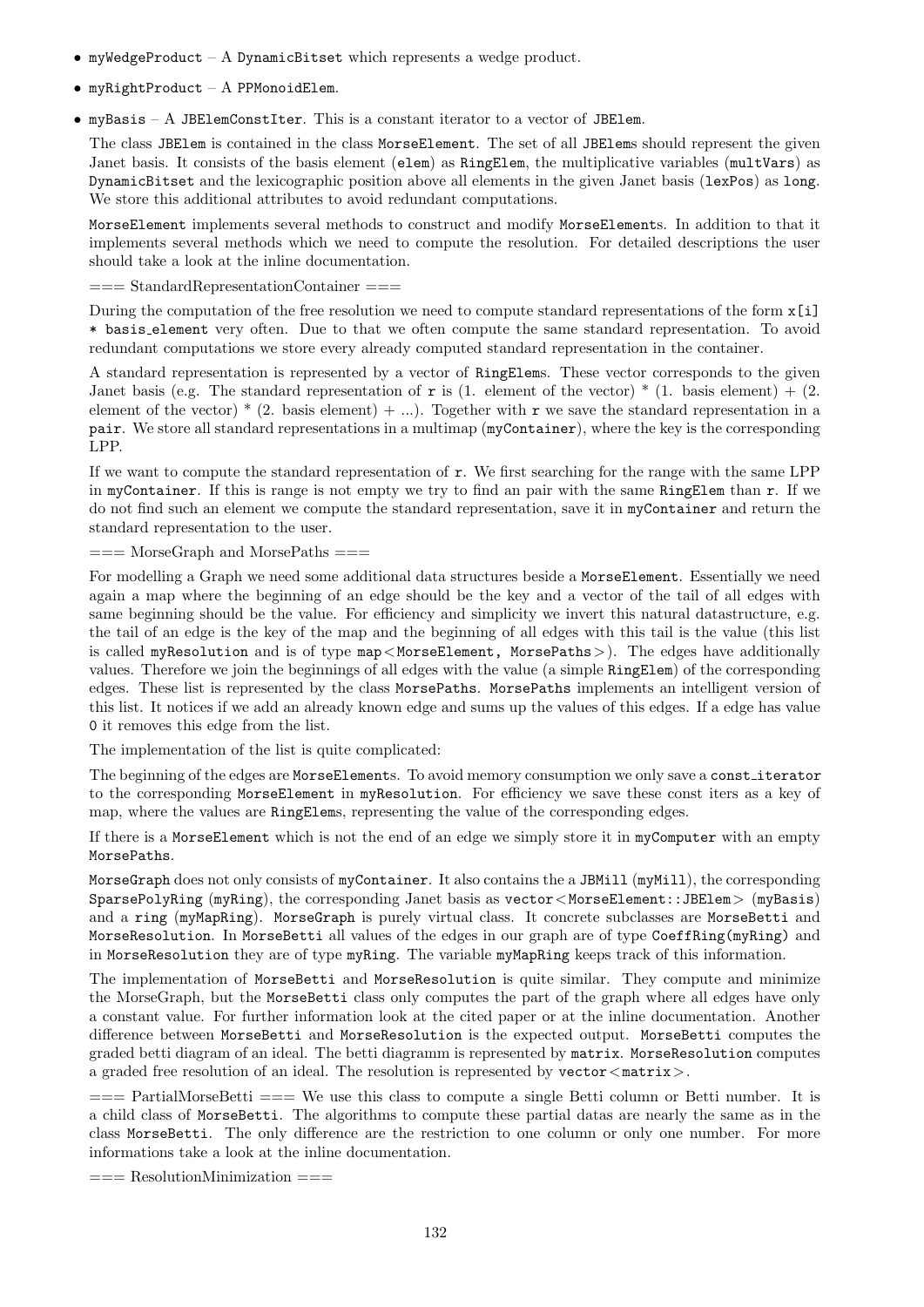This class takes a vector of matrices of RingElems which should represent a free resolution and minimizes it with the standard algorithm.

 $==$  Bugs, Shortcomings and other ideas  $==$ 

=== ResolutionMinimization ===

Implementing a own specialized myAddRowMul function (skipping zeros...).

 $==$  MorseGraph  $==$ 

Waiting for general free resolution object.

# 63 NumTheory (John Abbott)

## 63.1 User documentation

### 63.1.1 Generalities

The functions in the NumTheory file are predominantly basic operations from number theory. Most of the functions may be applied to machine integers or big integers (*i.e.* values of type  $BigInt (Sec.6)$  $BigInt (Sec.6)$ ). Please recall that computational number theory is not the primary remit of CoCoALib, so do not expect to find a complete collection of operations here – you would do better to look at Victor Shoup's NTL (Number Theory Library), or PARI/GP, or some other specialized library/system.

See also IntOperations (Sec[.48\)](#page-94-0) for very basic arithmetic operations on integers, and BigRat (Sec[.7\)](#page-36-0) for very basic arithmetic operations on rational numbers.

## 63.1.2 Examples

• [ex-NumTheory1.C](../../examples/index.html#ex-NumTheory1.C)

### 63.1.3 The Functions Available For Use

Several of these functions give errors if they are handed unsuitable values: unless otherwise indicated below the error is of type ERR::BadArg. All functions expecting a modulus will throw an error if the modulus is less than 2 (or an unsigned long value too large to fit into a long).

### GCD, LCM, etc.

The main functions available are:

- $gcd(m,n)$  computes the non-negative gcd of m and n. If both args are machine integers, the result is of type long (or error if it does not fit); otherwise result is of type BigInt (Sec[.6\)](#page-34-0).
- IsCoprime $(m,n)$  returns true iff abs $(gcd(m,n)) == 1$
- Ext $Gcd(a,b,m,n)$  computes the non-negative gcd of m and n; also sets a and b so that gcd =  $a*m+b*n$ . If m and **n** are machine integers then **a** and **b** must be of type (signed) long. If **m** and **n** are of type BigInt (Sec[.6\)](#page-34-0) then a and b must also be of type BigInt (Sec[.6\)](#page-34-0). The cofactors a and b satisfy  $abs(a) < = abs(n)/2g$  and abs(b)  $\lt$  = abs(m)/2g where g is the gcd (inequalities are strict if possible). Error if m=n=0.
- InvMod $(r,m)$  computes the least positive inverse of r modulo m; throws error (ERR::DivByZero) if the inverse does not exist. Throws error (ERR::BadModulus) if  $m < 2$  (or too big for long). Result is of type long if m is a machine integer; otherwise result is of type BigInt (Sec[.6\)](#page-34-0).
- InvMod( $r,m$ , NoThrow) same as InvMod( $r,m$ ) except that it returns 0 if the inverse does not exist; NoThrow comes from an enum.
- InvModNoCheck $(r,m)$  computes the least positive inverse of r modulo m; ASSUMES 0  $\lt$  = r  $\lt$  m and 2  $\epsilon$  = m  $\epsilon$  = MaxLong; result is a long. Throws error ERR::DivByZero if  $gcd(r,m)$  is not 1.
- lcm(m,n) computes the non-negative lcm of m and n. If both args are machine integers, the result is of type long; otherwise result is of type BigInt (Sec[.6\)](#page-34-0). Gives error ERR::ArgTooBig if the lcm of two machine integers is too large to fit into an long.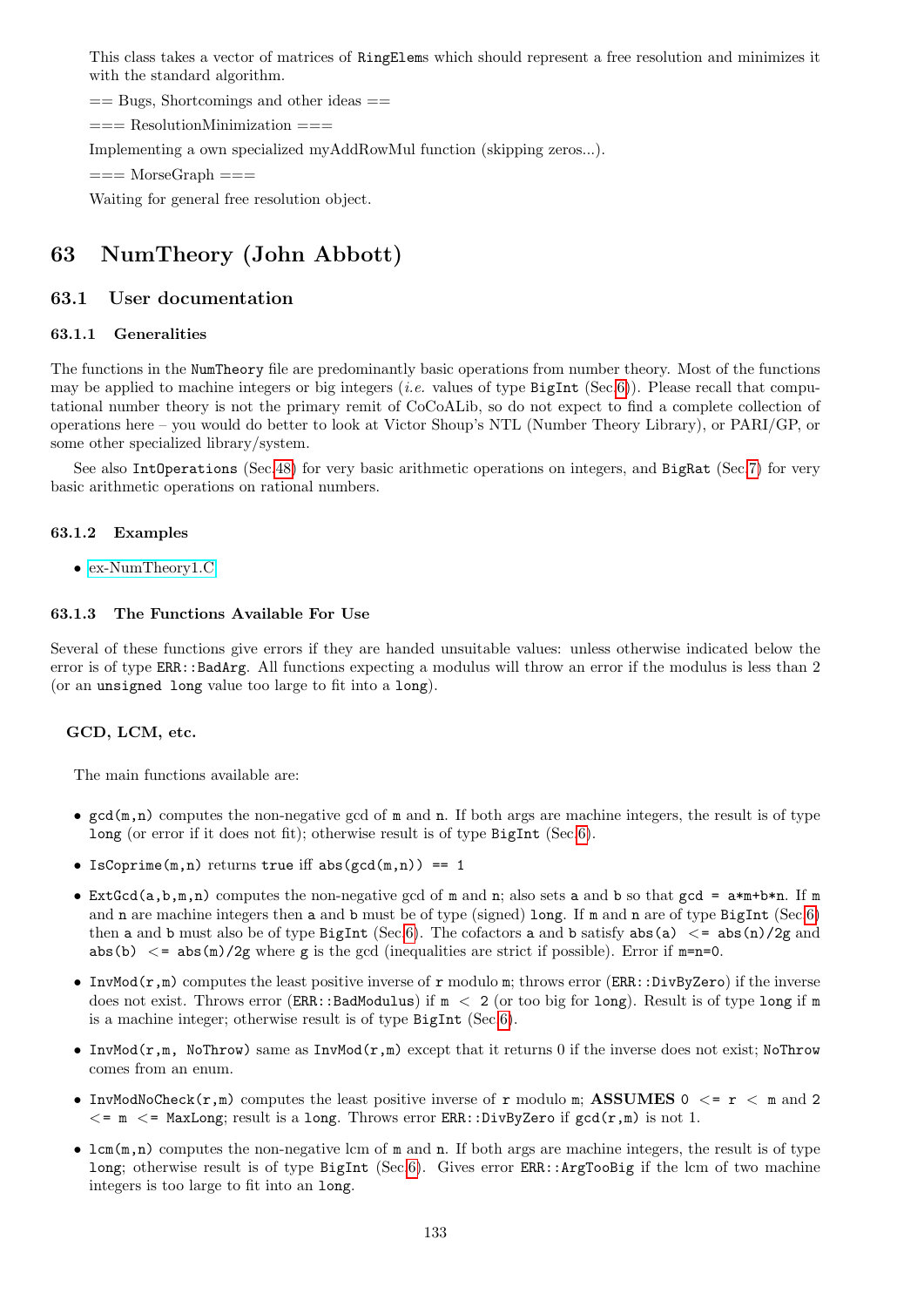# Primality Checks

- eratosthenes (n) build vector  $\lt$  bool  $>$  sieve of Eratosthenes up to n; entry k corresponds to integer 2\*k+1; max valid index is n/2
- IsPrime(n) tests the positive number n for primality (may be very slow for larger numbers). Gives error if  $n \leq 0$ .
- IsProbPrime(n) tests the positive number n for primality (fairly fast for large numbers, but in very rare cases may falsely declare a number to be prime). Gives error if  $n \le 0$ .
- IsProbPrime(n,iters) tests the positive number n for primality; performs iters iterations of the Miller-Rabin test (default value is 25). Gives error if  $n \le 0$ .
- NextPrime(n) and PrevPrime(n) compute next or previous positive prime (fitting into a machine long); returns 0 if none exists. Gives error if  $n \leq 0$ .
- NextProbPrime(N) and PrevProbPrime(N) compute next or previous positive probable prime (uses IsProbPrime). Gives error if  $N \leq 0$ .

## Factorization

- SmoothFactor(n,limit) finds small prime factors of n (up to  $\&$  including the specified limit); result is a factorization object. Gives error if limit is not positive or too large to fit into a long. See also MultiplicityOf2 (Sec.??)
- factor(n) finds the complete factorization of n (WARNING may be very slow for large numbers); NB implementation incomplete
- SumOfFactors(n,k) compute sum of k-th powers of positive factors of n
- SmallestNonDivisor(n) finds smallest (positive prime) non-divisor of n; if n=0 throws ERR::NotNonZero.
- IsSqFree(n) returns true if n is square-free, otherwise false; for BigInt result is a bool3 (Sec[.8\)](#page-39-0)
- FactorMultiplicity(b,n) find largest k such that power(b,k) divides n (error if  $b < 2$  or n is zero)

## Other Functions on Integers

- EulerPhi(n) computes Euler's *totient* function of the positive number  $n$  (*i.e.* the number of integers up to n which are coprime to n, or the degree of the n-th cyclotomic polynomial). Gives error if  $n \leq 0$ .
- PrimitiveRoot(p) computes the least positive primitive root for the positive prime p. Gives error if p is not a positive prime. WARNING May be very slow for large  $p$  (because it must factorize  $p-1$ ).
- MultiplicativeOrderMod(res,mod) computes multiplicative order of res modulo mod. Throws error ERR::BadArg if mod  $\langle$  2 or gcd(res, mod) is not 1.
- PowerMod(base,exp,modulus) computes base to the power exp modulo modulus; result is least non-negative residue. If modulus is a machine integer then the result is of type long (or error if it does not fit), otherwise the result is of type BigInt (Sec[.6\)](#page-34-0). Gives error if modulus  $\leq 1$ . Gives ERR::DivByZero if exp is negative and base cannot be inverted. If base and exp are both zero, it produces 1.
- BinomialRepr(N,r) produces the repr of N as a sum of binomial coeffs with "denoms" r, r-1, r-2, ...
- NumPartitions(n) computes number of partitions of n, *i.e.* how many distinct ways to write n as a sum of positive integers (error if n is negative)

## Functions on Rationals

- SimplestBigRatBetween(A,B) computes the simplest rational between A and B
- SimplestBinaryRatBetween(A,B) computes the simplest binary rational between A and B; result is a rational of form  $N^*2^k$  where the integer N is minimal.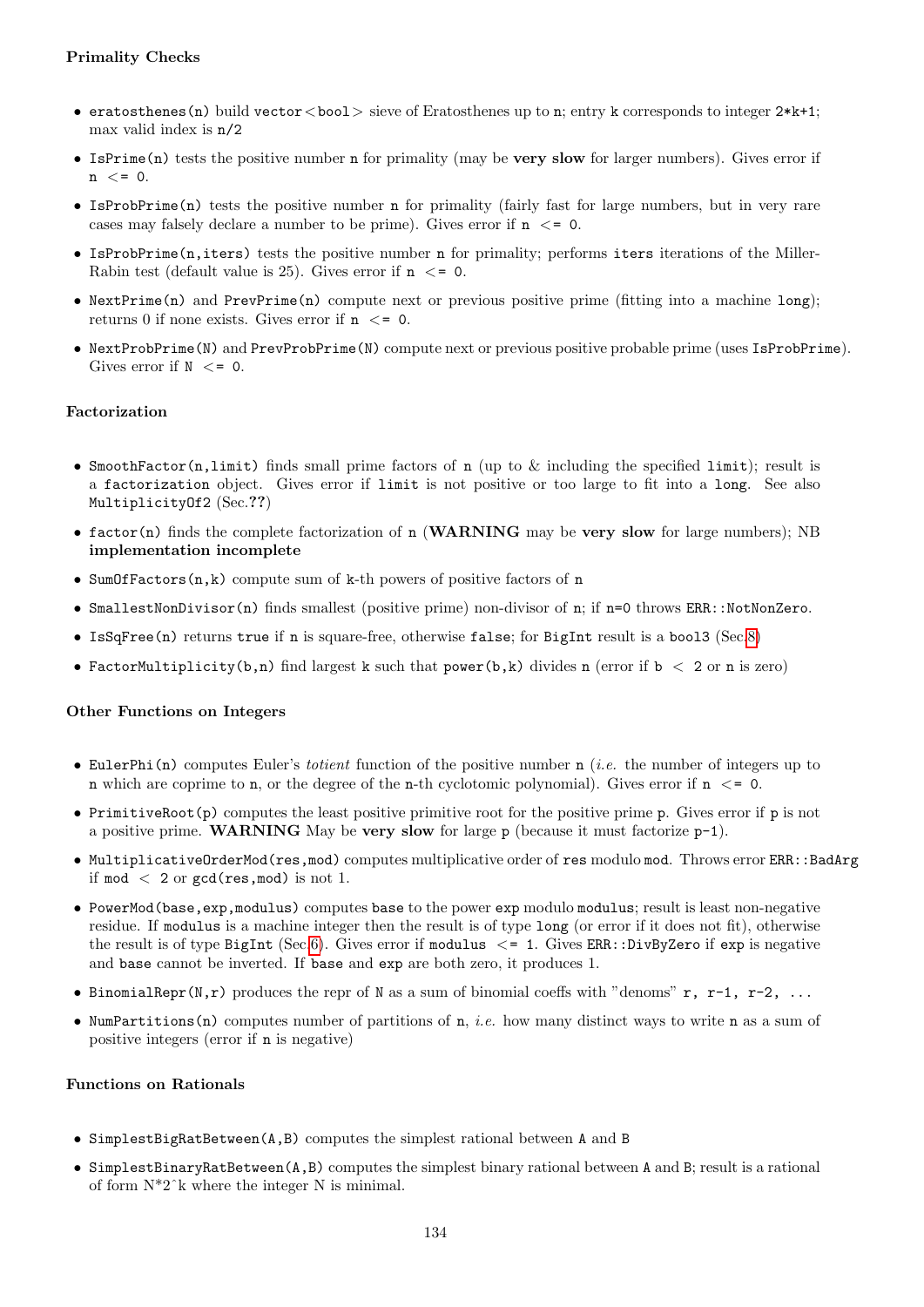## Continued Fractions

Several of these functions give errors if they are handed unsuitable values: unless otherwise indicated below the error is of type ERR:: BadArg.

Recall that any real number has an expansion as a **continued fraction** (e.g. see Hardy & Wright for definition and many properties). This expansion is finite for any rational number. We adopt the following conventions which guarantee that the expansion is unique:

- the last partial quotient is greater than 1 (except for the expansion of integers  $\leq$  = 1)
- only the very first partial quotient may be non-positive.

For example, with these conventions the expansion of -7/3 is (-3, 1, 2). The main functions available are:

- ContFracIter(q) constructs a new continued fraction iterator object
- IsEnded(CFIter) true iff the iterator has moved past the last partial quotient
- IsFinal(CFIter) true iff the iterator is at the last partial quotient
- quot(CFIter) gives the current partial quotient as a BigInt (Sec[.6\)](#page-34-0) (or throws ERR::IterEnded)
- \*CFIter gives the current partial quotient as a BigInt (Sec[.6\)](#page-34-0) (or throws ERR::IterEnded)
- ++CFIter moves to next partial quotient (or throws ERR::IterEnded)
- ContFracApproximant() for constructing a rational from its continued fraction quotients
- CFA.myAppendQuot(q) appends the quotient q to the continued fraction
- CFA.myRational() returns the rational associated to the continued fraction
- CFApproximantsIter(q) constructs a new continued fraction approximant iterator
- IsEnded(CFAIter) true iff the iterator has moved past the last "partial quotient"
- \*CFAIter gives the current continued fraction approximant as a BigRat (Sec[.7\)](#page-36-0) (or throws ERR::IterEnded)
- ++CFAIter moves to next approximant (or throws ERR::IterEnded)
- CFApprox(q,eps) gives the simplest cont. frac. approximant to q with relative error at most eps

# Chinese Remaindering – Integer Reconstruction

CoCoALib offers the class CRTMill for reconstructing an integer from several residue-modulus pairs via Chinese Remaindering. At the moment the moduli from distinct pairs must be coprime.

The operations available are:

- CRTMill() ctor; initially the residue is 0 and the modulus is 1
- CRT.myAddInfo(res,mod) give a new residue-modulus pair to the CRTMill (error if mod is not coprime to all previous moduli)
- CRT.myAddInfo(res,mod,CRTMill::CoprimeModulus) give a new residue-modulus pair to the CRTMill asserting that mod is coprime to all previous moduli – CRTMill::CoprimeModulus is a constant
- CombinedResidue(CRT) the combined residue with absolute value less than or equal to CombinedModulus(CRT)/2
- CombinedModulus(CRT) the product of the moduli of all pairs given to the mill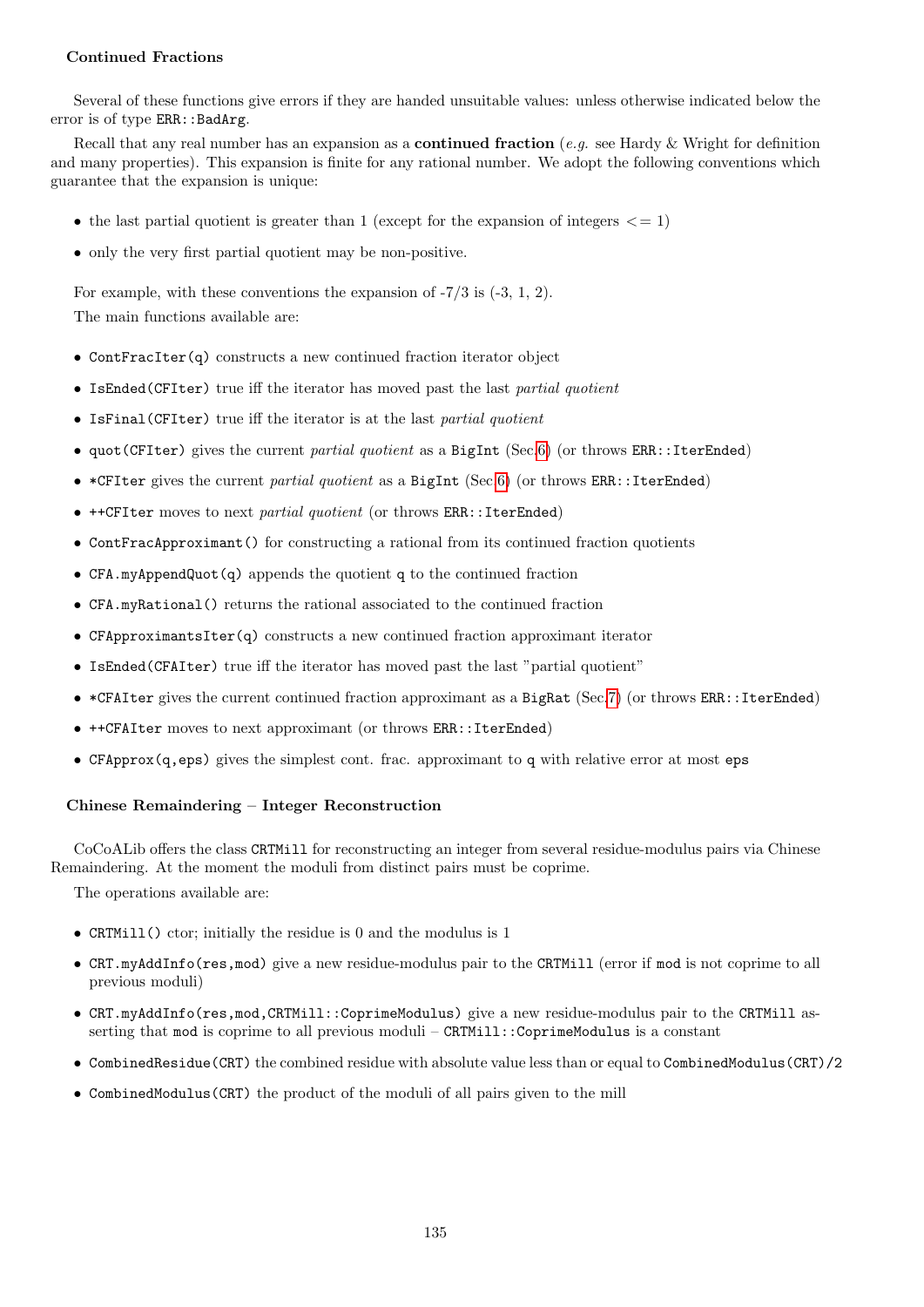## Rational Reconstruction

CoCoALib offers two heuristic methods for reconstructing rationals from residue-modulus pairs; they have the same user interface but internally one algorithm is based on continued fractions while the other uses lattice reduction. The methods are heuristic, so may (rarely) produce an incorrect result.

NOTE the heuristic requires the (combined) modulus to be a certain amount larger than strictly necessary to reconstruct the correct answer (assuming perfect bounds are known). In practice, this means that the methods always fail if the combined modulus is too small.

The constructors available are:

- RatReconstructByContFrac(threshold) ctor for continued fraction method mill with given threshold (0  $\Rightarrow$  use default)
- RatReconstructByLattice(SafetyFactor) ctor for lattice method mill with given SafetyFactor  $(0 >)$  use default)

The operations available are:

- reconstructor.myAddInfo(res,mod) give a new residue-modulus pair to the reconstructor
- IsConvincing(reconstructor) gives true iff the mill can produce a convincing result
- ReconstructedRat(reconstructor) gives the reconstructed rational (or an error if IsConvincing is not true).
- BadMFactor(reconstructor) gives the "bad factor" of the combined modulus.

There is also a function for deterministic rational reconstruction which requires certain bounds to be given in input. It uses the continued fraction method.

• RatReconstructWithBounds(e,P,Q,res,mod) where e is upper bound for number of "bad" moduli, P and Q are upper bounds for numerator and denominator of the rational to be reconstructed, and (res[i],mod[i]) is a residue-modulus pair with distinct moduli being coprime.

# 63.2 Maintainer Documentation

Correctness of ExtendedEuclideanAlg is not immediately clear, because the cofactor variables could conceivably overflow – in fact this cannot happen (at least on a binary computer): for a proof see Shoup's book A Computational Introduction to Number Theory and Algebra, in particular Theorem 4.3 and the comment immediately following it. There is just one line where a harmless "overflow" could occur  $-$  it is commented in the code.

I have decided to make ExtGcd give an error if the inputs are both zero because this is an exceptional case, and so should be handled specially. I note that mpz exgcd accepts this case, and returns two zero cofactors; so if we decide to accept this case, we should do the same – this all fits in well with the (reasonable/good) principle that "zero inputs have zero cofactors".

Several functions are more complicated than you might expect because I wanted them to be correct for all possible machine integer inputs (e.g. including the most negative long value).

In some cases the function which does all the work is implemented as a file local function operating on unsigned long values: the function should normally be used only via the "dispatch" functions whose args are of type MachineInt (Sec[.53\)](#page-105-0) or BigInt (Sec[.6\)](#page-34-0).

The impl of eratosthenes is fairly straightforward given that I chose to represent only odd numbers in the table: the k-th entry corresponds to the integer 2\*k+1. Overflow cannot occur: recall that the table size is at most half the biggest long. I'm hoping that  $C+11$  will avoid the cost of copying the result upon returning. Anyway, I think the code is a decent compromise between readability, speed and space efficiency.

The continued fraction functions are all pretty simple. The only tricky part is that the "end" of the ContFracIter is represented by both myFrac and myQuot being zero. This means that a newly created iterator for zero is already ended.

CFApproximantsIter delegates most of the work to ContFracIter.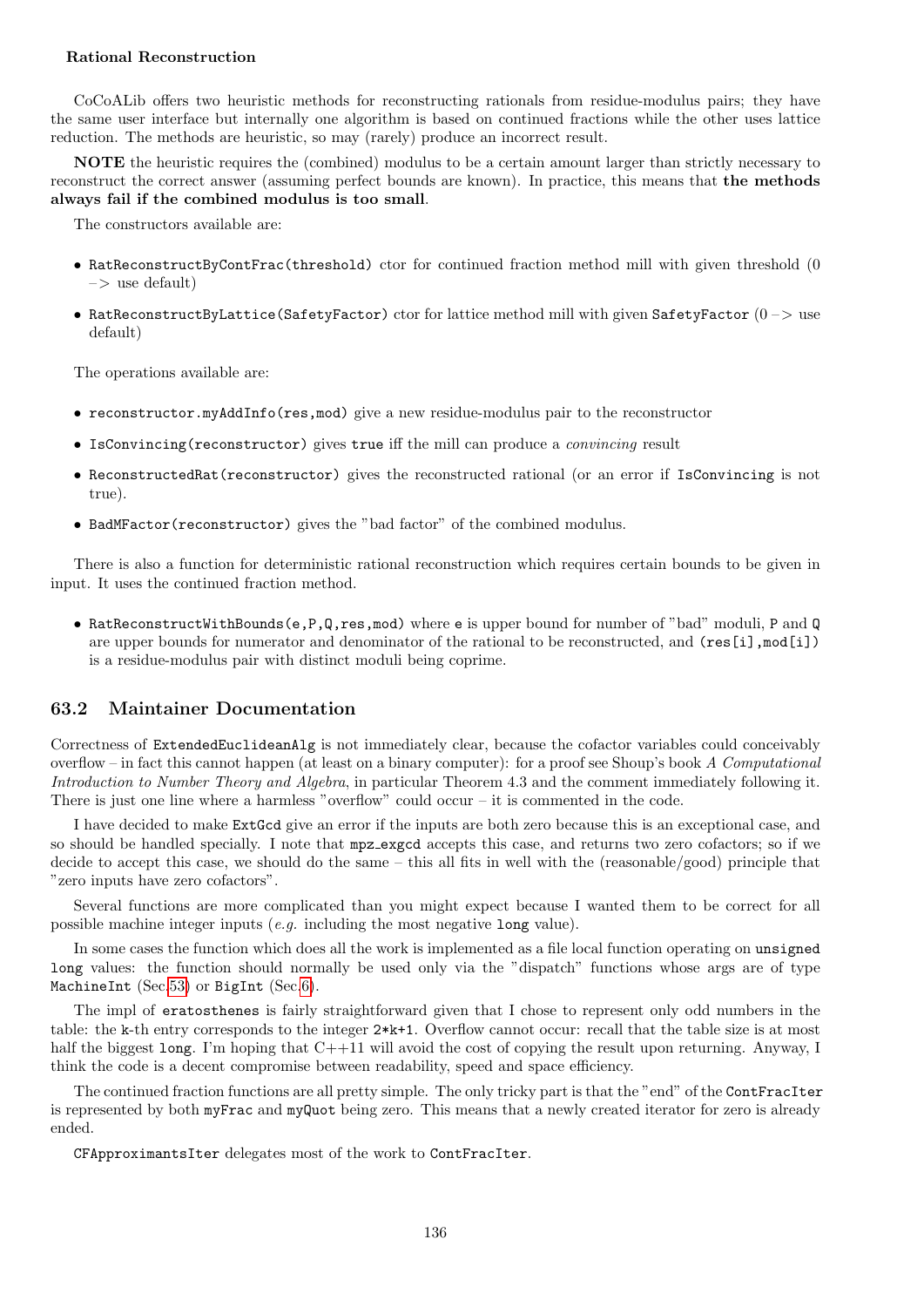## 63.3 Bugs, Shortcomings, etc.

Several functions return long values when perhaps unsigned long would possibly be better choice (since it offers a greater range, and in the case of gcd it would permit the fn to return a result always, rather than report "overflow"). The choice of return type was dictated by the coding conventions, which were in turn dictated by the risks of nasty surprises to unwary users unfamiliar with the foibles of unsigned values in  $C++$ .

Should there also be procedural forms of functions which return  $Big[Set, (See 6)$  values? (e.g. gcd, lcm, InvMod, PowerMod, and so on). (2016-06-27 this will probably become irrelevant when using "move" semantics in C++11).

Certain implementations of PowerMod should be improved  $(e.q.$  to use PowerModSmallModulus whenever possible). Is behaviour for 0ˆ0 correct?

LucasTest should produce a certificate, and be made publicly accessible.

How should the cont frac iterators be printed out???

ContFracIter could be rather more efficient for rationals having very large numerator and denominator. One way would be to compute with num and den divided by the same large factor (probably a power of 2), and taking care to monitor how accurate these "scaled" num and den are. I'll wait until there is a real need before implementing (as I expect it will turn out a bit messy).

CFApproximantsIter::operator++() should be made more efficient.

# 64 obsolescent (John Abbott)

# 64.1 Examples

• [ex-obsolescent.C](../../examples/index.html#ex-obsolescent.C)

# 64.2 User documentation

As CoCoALib develops and evolves, it is sometimes necessary to modify functions (e.g. change the name, change the args). To simplify the passage from on older version of CoCoALib to a newer one, the obsolescent functions are placed into the files [[obsolescent.H]] and [[obsolescent.C]].

To compile code using an obsolescent function, you must include both CoCoA/library.H and CoCoA/obsolescent.H. The obsolescent functions are no longer considered part of CoCoALib, so do not appear in CoCoALib's combined header.

To run code which uses obsolescent functions, you must give the option AllowObsolescentFns to GlobalManager (Sec[.42\)](#page-85-0). Note that each call to an obsolescent function will cause a log message to be printed out – this is to encourage you to update your code!

We do not list the obsolescent functions here: you are not supposed to use them!

# 64.3 Maintainer documentation

Each obsolescent fn should call LogObsolescentFn immediately upon entry; this function either throws ERR:: OBSOLESCENT or prints out a log message.

### 64.4 Bugs, shortcomings and other ideas

Should the log message be printed to std::clog or std::cout? Currently they are printed on std::clog but that causes the example program to report failure...

### 64.5 Main changes

2016

• November (v0.99544): first version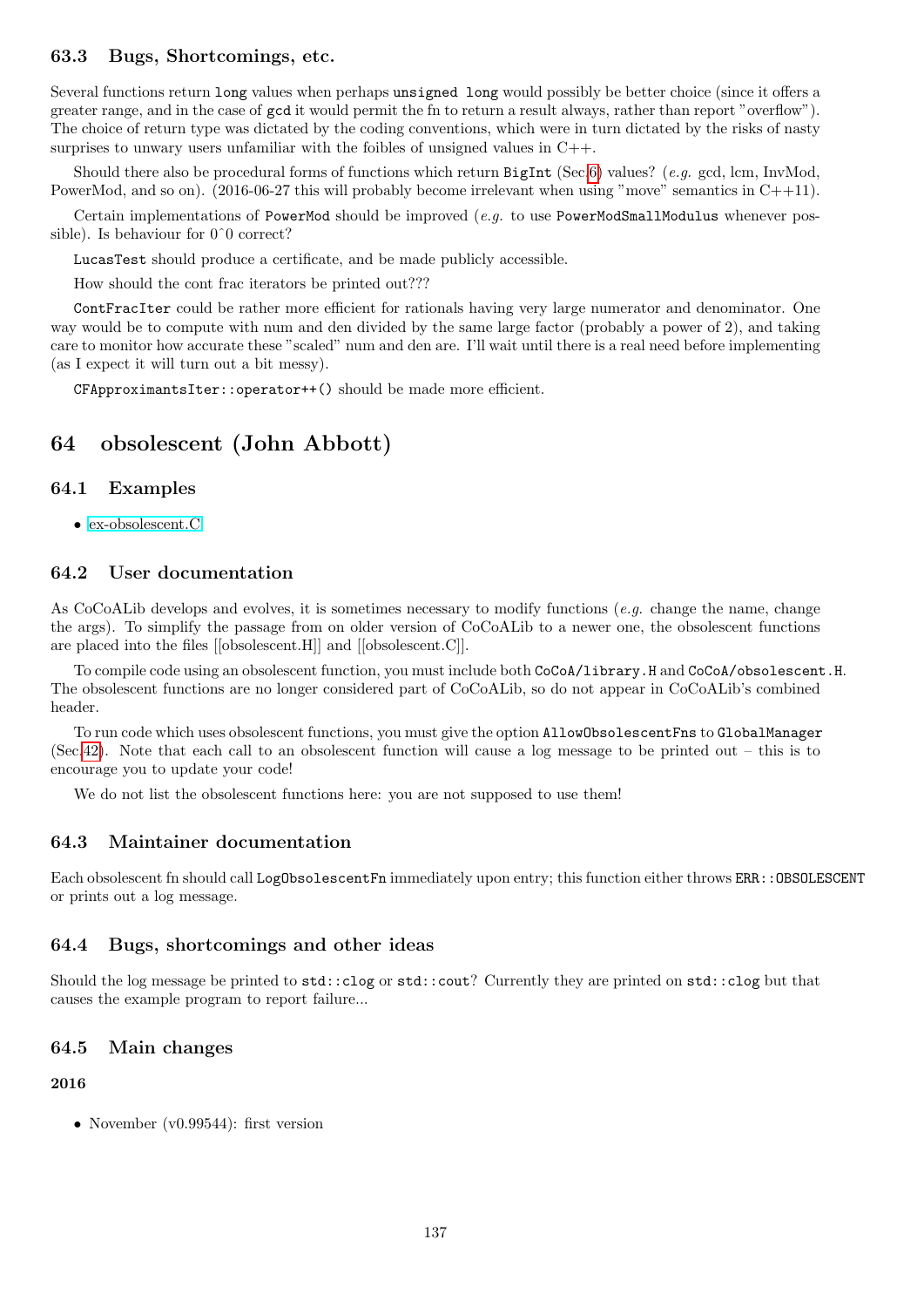# 65 OpenMath (John Abbott)

# 65.1 User documentation for OpenMath

These files offer two types: OpenMathOutput for sending data in OpenMath format, and OpenMathInput for receiving data sent in OpenMath format. Since OpenMath specifies more than one encoding, you must specify which encoding is to be used when creating one of these input/output channels. Here are two (ugly) examples:

OpenMathOutput OMOut(new OpenMathOutputXML(cout)); OpenMathInput OMIn(new OpenMathInputXML(cin));

These commands say that the XML encoding is to be used, and that cin/cout as the data transport mediums. Once created, these OpenMath  $i$  o channels can be used analogously to the standard  $C++i$  o channels.

## 65.2 Maintainer documentation for OpenMath

OpenMathInput and OpenMathOutput use the template class SmartPtrIRC (Sec[.102\)](#page-209-0) as their implementations. They are reference counting "smart pointers" (but I'm not sure why, perhaps just for simplicity?).

There are six different operator< < for built in integer types because I needed at least two (one for long and one for unsigned long) and the compiler complained about ambiguities for other integral types because it could have converted equally well to either long or unsigned long. There are only two corresponding member functions, as the implementations of operator  $<<$  cast to either long or unsigned long.

## 65.3 Bugs, Shortcomings and other ideas

Use boost::shared\_ptr instead of SmartPtrIRC (Sec[.102\)](#page-209-0)?

Documentation woefully incomplete. Actually the whole implementation needs a thorough revision, perhaps in collaboration with some others who are attemtping to implement OpenMath.

Code written hastily, so incomplete, largely untested, does not follow the coding standards (esp. member fn names).

Need a safer way to send "brackets" (e.g. OpenMath apply begin and end tokens).

Should OpenMathSymbol have ctors with one string and one char\*?

OpenMath attributes completely ignored.

# 66 OrdvArith (John Abbott)

# 66.1 User documentation for OrdvArith

OrdvArith objects are "low level" values, and thus probably of little interest to most users of CoCoALib. They perform arithmetic operations on OrdvElem values, i.e. compressed vectors of non-negative small integers (which represent "order vectors" of power products). The main aim is fast multiplication and comparison of two power products (using a specified PP ordering – see PPOrdering (Sec[.72\)](#page-153-0)).

All operations on OrdvElem values must be effected through an explicit OrdvArith member function call; this design is similar to that of rings and RingElems. The main design aim was speed rather than convenience; as a consequence the member fns listed below expect the caller to have allocated the memory used to contain the results of computations  $(e.g.$  in the parameter  $\texttt{ordv}$ ).

### 66.1.1 Initializers and Converters for OrdvElem

These fns are all member fns of OrdvArith.

- myAssignZero(ordv) set ordv to all zeros
- myAssignFromExpv(ordv, expv) set ordv from given exponent vector expv
- myComputeExpv(expv, ordv) extract exponent vector from ordv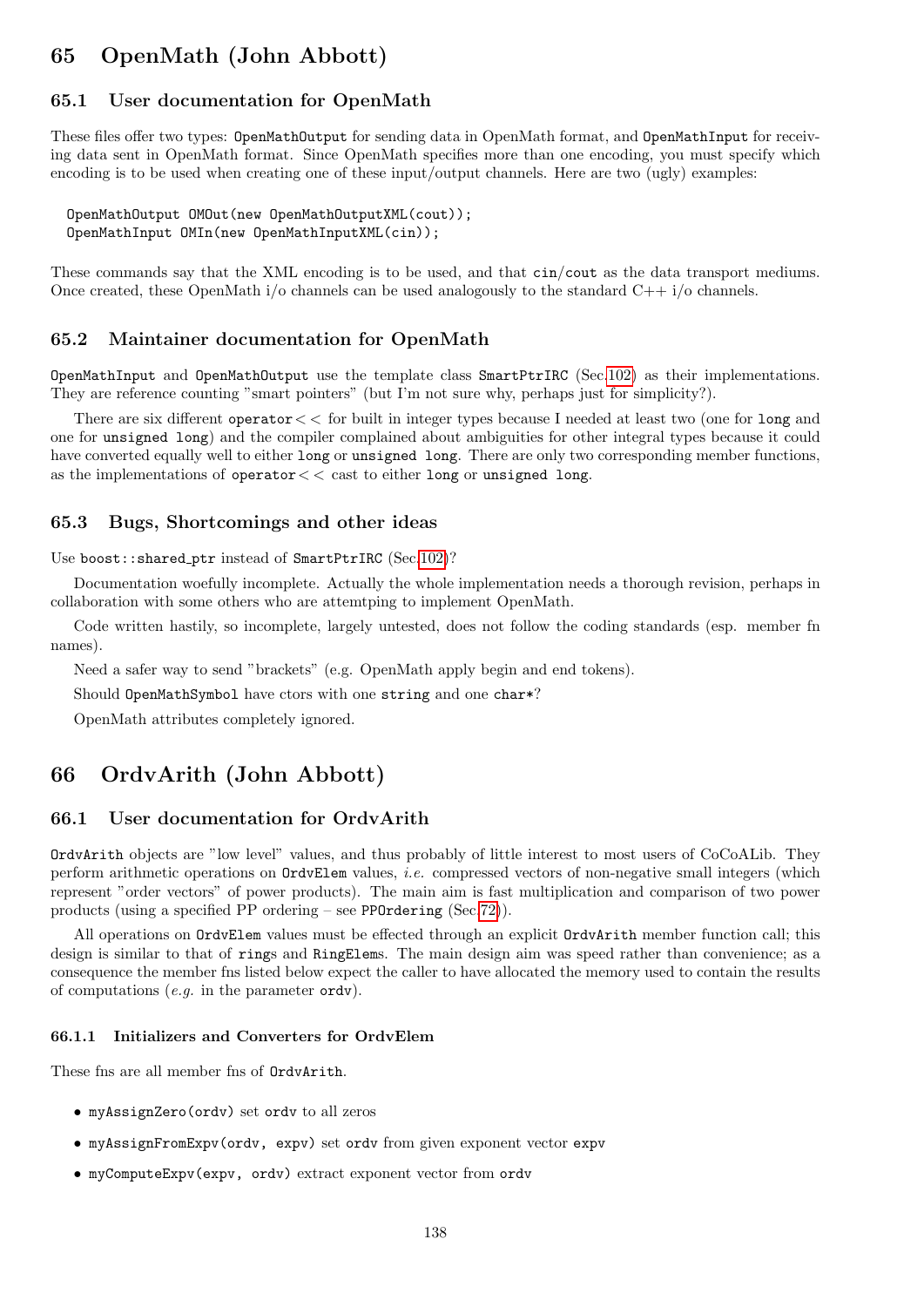Note: the two functions which convert between expv and ordv representations might be quite slow, especially if a general ordering is used. Even with the simplest ordering  $(i.e.$  lex) the conversion is not instant because order vectors are held in a packed representation.

### 66.1.2 Arithmetic operations on OrdvElem

These fns are all member fns of OrdvArith.

- myMul(ordv, ordv1, ordv2) put into ordv product of ordv1 and ordv2
- myMulIndetPower(ordv, x, n) multiply ordv by x^n
- myDiv(ordv, ordv1, ordv2) put into ordv quotient of ordv1 by ordv2
- myPower(ordv, ordv1, n) put into ordv the n-th power of ordv1

Note: since order vectors are linearly related to exponent vectors, the functions myMul and myDiv actually compute the sum and difference of the order vectors. No check is made for over-/under-flow!

### 66.1.3 Other operations on OrdvElem

These fns are all member fns of OrdvArith.

- myCmp(ordv1, ordv2) compare ordv1 with ordv2; result is  $-1.0,+1$  according as ordv1  $\lt$  =  $>$  ordv2
- myStdDeg(ordv1) compute std degree of ordv1
- myWDeg(D, ordv1) put into D weighted degree of ordv1
- myCmpWDeg(ordv1, ordv2) compare weighted degrees of ordv1 and ordv2
- myCmpWDegPartial(ordv1, ordv2, GrDim) compare weighted degrees of ordv1 and ordv2
- myIsZero(ordv1) test whether ordv1 is zero
- myIsIndet(x, ordv1) test whether ordv1 is an indet; if so, put index into x

## Background about matrices and PP orderings

This section is for the curious.

To better understand the what an OrdvArith object does, let us begin by setting the scene. We recall that for all practical purposes an arithmetic ordering on power products can be specified by a matrix of integers M as follows: Let  $t1 = x_1^e - 1 * x_2^e - 2 * ... * x_n^e - n$  be a power product, and  $t2 = x_1^f - 1 * x_2^f - 2 * ...$ ...  $*$  x n<sup>o</sup>f n be another. Then we call (e 1, e 2,..., e n) the exponent vector for t1, and similarly for t2. For brevity we shall write expv(t1), etc.

The matrix M determines the ordering thus: we say that  $t1 < t2$  iff M\*expv( $t1$ ) comes before M\*expv( $t2$ ) in lex ordering. We call the product  $M*$ expv(t1) the **order vector** for t1, and for brevity we shall write  $ordv(t1)$ to denote it; similarly for t2.

Typically the matrix  $M$  is subject to some suitability criteria, e.g.  $M$  should be square and invertible. We shall assume henceforth that M has been chosen so that all order vectors contain only non-negative entries. While reading the rest of these notes it may be convenient to think of M as being non-singular, so that there is a 1-1 correspondence between power products and their order vectors.

Now the scene has been set, we can explain what an OrdvArith object does. It can effect the conversion from exponent vector to order vector, and vice versa. It can also operate directly on order vectors. Certain special orderings are recognized, so that special relationships between the exponent vector and order vector can be exploited to enable faster computation.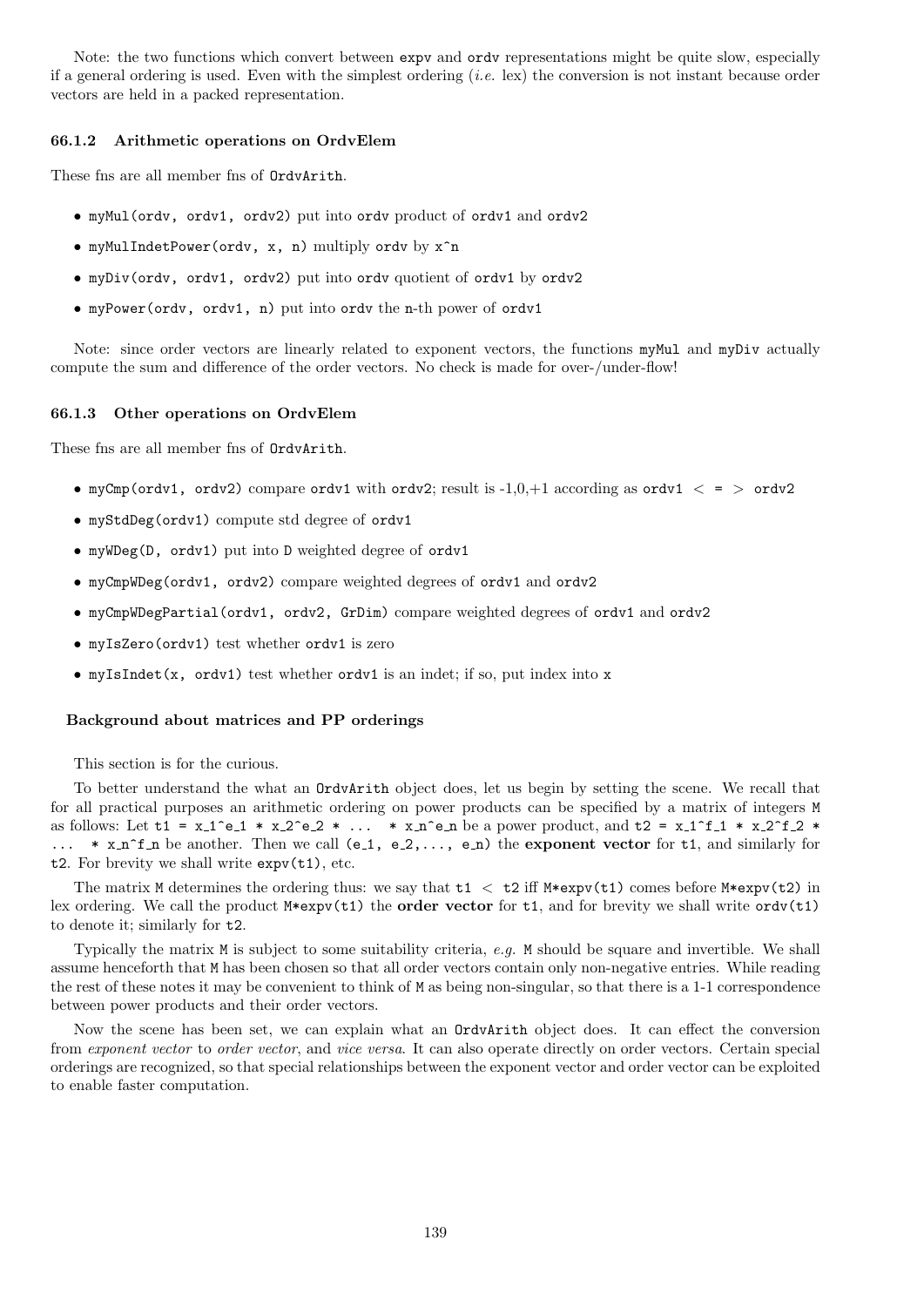# 66.2 Maintainer documentation for OrdvArith

See subsection below about thread-safety!

The base class OrdvArith::base just contains several handy values related to the number of indets and the packing mechanism. The ctor does some sanity checking on the supplied parameters, and computes some handy values for packing/unpacking vectors.

Mem fns myMul, myDiv and myCmp are inline for speed. Recall that myMul and myDiv do not check for over-/under-flow (for speed).

The mem fns myCompress and myDecompress have to check whether myPackingDensity is 1 because  $C++$  shift operators work "strangely" if the shift size equals the wordsize.

There are several derived classes which supply efficient "short-cut" impls for some operations when specific knowledge of the ordering permits this.

Data member myNumIndets is required when dealing with exponent vectors (since C vectors do not record their own length). It is the number of valid entries in a C vector representing an exponent vector.

Data member myGradingDim specifies how many initial components of an order vector comprise the grading. It is needed in myWDeg.

Data member myOrdvWords is used only to supply the return value to the friend function OrdvWords. This value is needed so that a caller can allocate the correct amount of space in which to build a new order vector value. By default this is initialized to a huge value, so that it will quickly become evident at run-time if it hasn't been initialized to a sane value.

Data member myOrdvWordsForCmp is used in myMul, myDiv and myCmp to choose between an inline function and a virtual call. Its value may be non-zero and different from myOrdvWords if a redundant representation is being used (e.g. for a StdDegRevLex ordering). By default this is initialized to a huge value, so that it will quickly become evident at run-time if it hasn't been initialized to a sane value.

The member functions  $myMul$ ,  $myDiv$ , and  $myCmp$  are non-virtual so that the compiler can implement them inline: at run-tme they check the data member myOrdvWordsForCmp to decide whether to the use the inline function or delegate to a "shadow" virtual function. This rather ugly arrangement was necessary to achieve acceptable run-time performance.

The member function myMulIndetPower is not pure because a reasonable generic implementation exists. Similarly, myOutput(OMOut, ordv) is not pure.

### Threadsafety and CoCoA THREADSAFE HACK

The code contains some #if blocks to distinguish between single-threaded and multi-threaded run-time environments. In a single-threaded environment the base class contains two "global" buffers used when converting between exponent vectors and compressed order vectors; in a multi-threaded environment these buffers are not used, but each function needing to do such conversions creates appropriate buffers in local variables (so there are lots of #if directives).

### 66.3 Bugs, Shortcomings and other ideas

In some ways,  $myCmp$  could simply be operator(); thus calls would look like ord(ordv1, ordv2) where ord is an object of type PPOrdering.

We need a way to handle order vectors which have large integer entries! (also ordering matrices with large integer entries). Recall that some ordvs may involve  $mpz$  tintegers! Note that the polynomial type needs to know how big an ordv can be: that's what the OrdvWords member function is for.

Should StdDegRevLex actually store an extra component so that deg(...,x[0]) can be calculated easily? Do we really need this to be quick? It would be needed for computing GCDs, testing divisibility etc, but these operations would normally be done only on "rich PP" objects – talk to Anna!

The restriction to order compatible gradings may not be wholly necessary. The PPs in a polynomial homogeneous with respect to a k-dimensional grading are completely specified by n-k of the entries in the order vector, though precisely which entries must be retained depends on the grading and the ordering. Thus a later generalization to non order compatible gradings may not be too painful.

ANNA: must add a section about modular order matrix JOHN: yes, you must! Where does 46336 come from???

The default implementation of myIsIndet is not very efficient, but is it really worth writing many different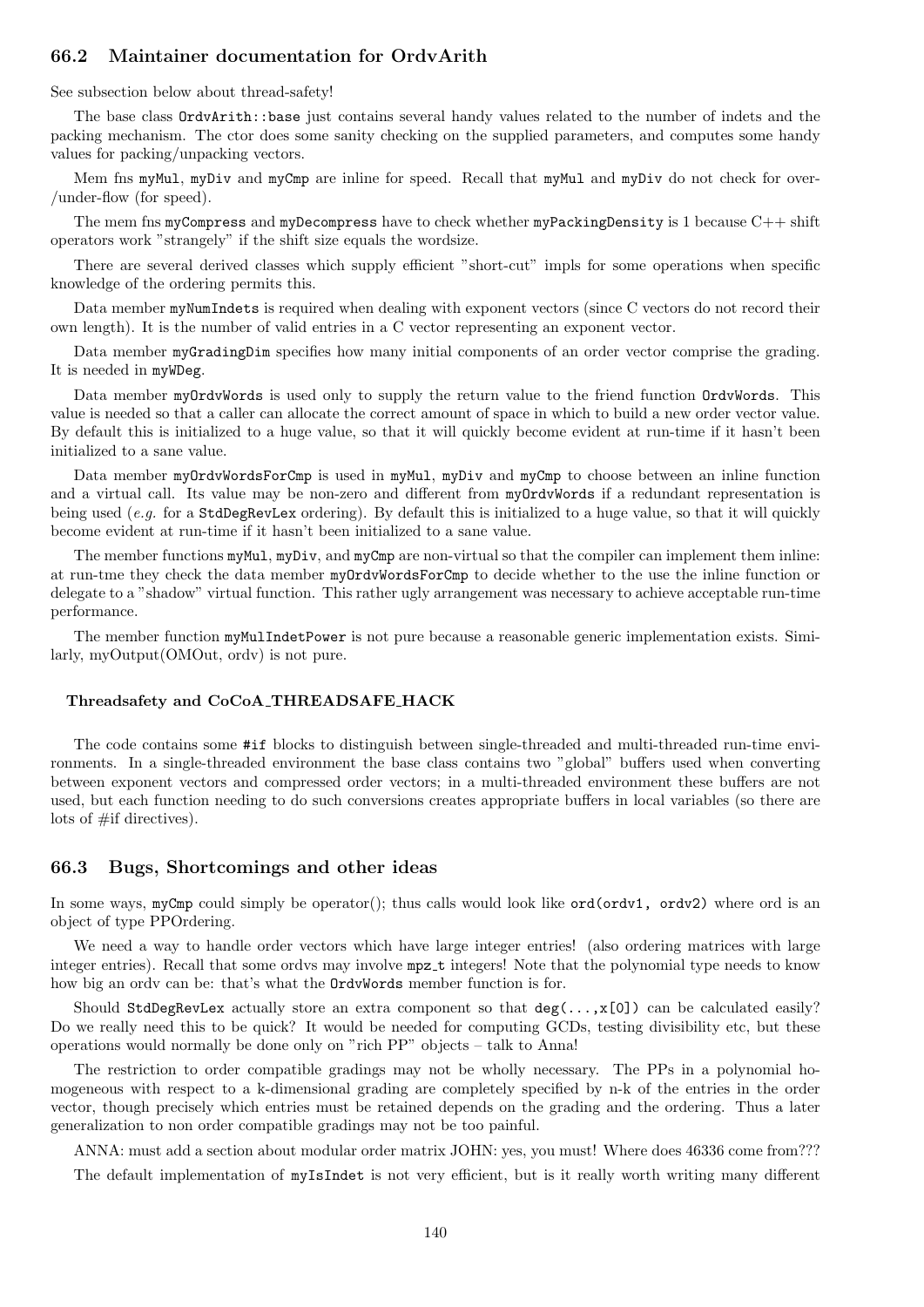# 67 OrthogonalPolys (John Abbott, Anna M. Bigatti)

# 67.1 Examples

• [ex-OrthogPolys.C](../../examples/index.html#ex-OrthogPolys.C)

# 67.2 User documentation

Here are some functions for constructing individual members of certain families of orthogonal polynomials.

# 67.2.1 Constructors and pseudo-constructors

Let **n** be a non-negative integer, and **x** a ring element (typically an indeterminate or a number). The functions below evaluate the corresponding polynomial at x: if x is an indeterminate then the polynomial itself is returned.

- ChebyshevPoly(n,x) Chebyshev polynomial of 1st kind
- ChebyshevPoly2(n,x) Chebyshev polynomial of 2nd kind
- HermitePoly(n,x) Hermite polynomial (physics)
- HermitePoly2(n,x) Hermite polynomial (probability)
- LaguerrePoly(n,x) Laguerre polynomomial multiplied by factorial(n)

# 67.3 Maintainer documentation

Some of the Chebyshev functions are not used, but I left them there in case they ever become useful.

# 67.4 Bugs, shortcomings and other ideas

The dispatch functions for Hermite polynomials have not been tested; so I do not know if the criterion for choosing between "explicit" and "iterative" implementations actually makes any sense.

# 67.5 Main changes

# 2017

• October (v0.99560): first release

# 68 PBMill (Mario Albert)

# 68.1 Examples

- [ex-Pommaret1.C](../../examples/index.html#ex-Pommaret1.C)
- [ex-Pommaret2.C](../../examples/index.html#ex-Pommaret2.C)
	- $==$  User documentation for PBMill  $==$

The files PBMill.H, StabilityAlgorithm.H introduce several classes for computing and working with Pommaret Basis. The normal user should only use the classes Involutive::PBMill and Involutive::PBMill::Builder to interact with Pommaret bases.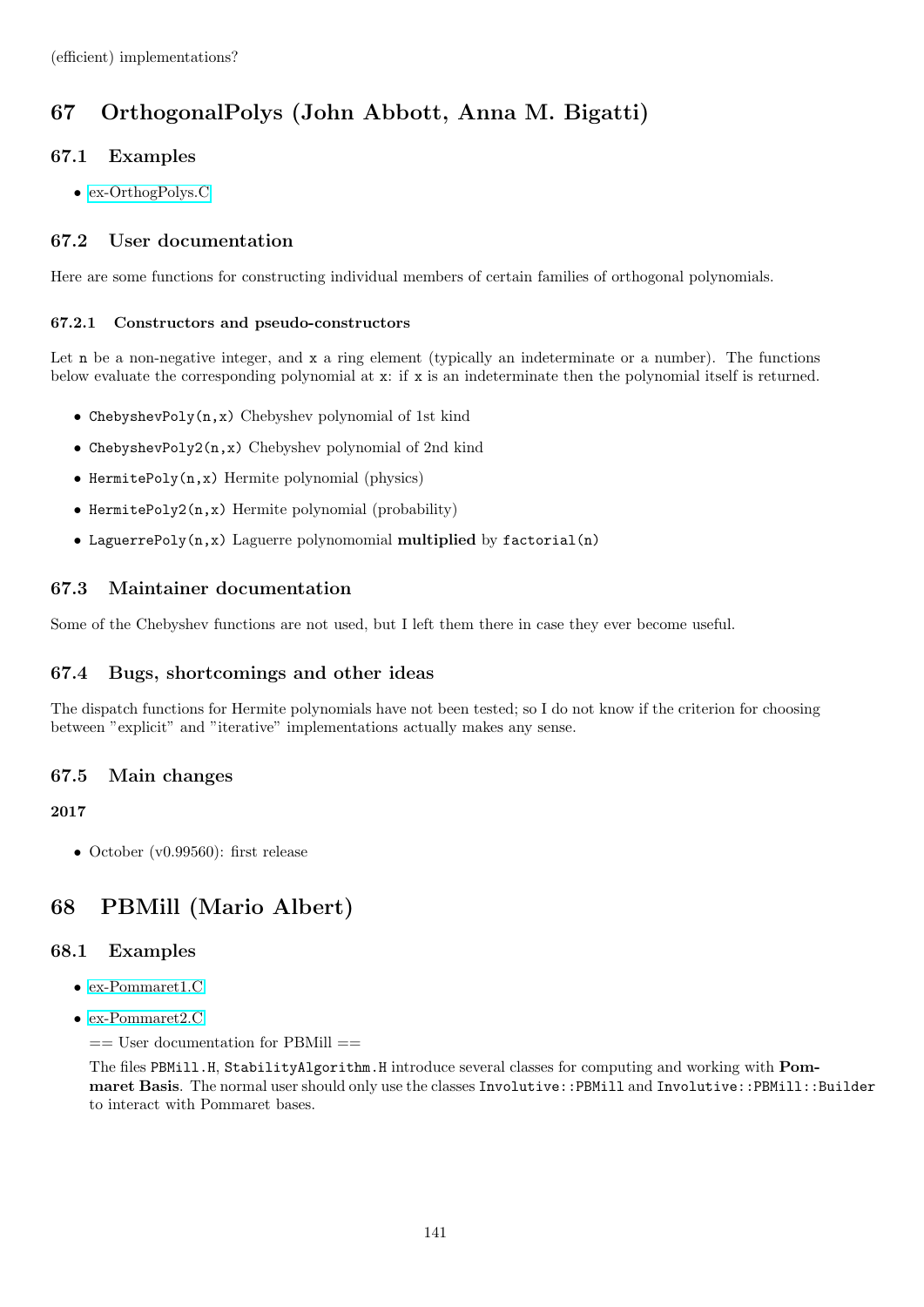## 68.1.1 Computing a Pommaret Basis

To compute a Pommaret basis the user should use subclasses of Involutive::PBMill::Builder. The user can choose between four subclasses:

- Converter It takes a Janet basis and casts it to a Pommaret basis. This builder object does not perform a coordinate transformation.
- DeltaRegularTransformator It takes a generating set and transforms it to a delta-regular Pommaret basis via coordinate transformations.
- StableLTITransformator It takes a generating set and transforms it to a Pommaret basis via coordinate transformations, such that the leading ideal is stable.
- StronglyStableLTITransformator It takes a generating set and transforms it to a Pommaret basis via coordinate transformations, such that the leading ideal is strongly stable.

==== Using Involutive::PBMill::Converter ====

To construct a Involutive::PBMill::Converter object the user has to use the standard constructor. The only configuration method is setJBMill(mill) where mill is a JBMill. It sets the JBMill which should be transformed to a PBMill. If builder is a configured Converter object the user can construct a new PBMill with PBMill(builder).

==== Using Involutive::PBMill::DeltaRegularTransformator ====

To construct a Involutive::PBMill::DeltaRegularTransformator object the user has to use the standard constructor. For configuration of the building process there are several methods:

- setInput(v) v must be a vector  $\langle$  RingElem $\rangle$ . It sets the generating set of the ideal to v.
- setInput(cBegin, cEnd) cBegin and cEnd must be a vector<RingElem>::const iterator and must define a range of RingElem. The method sets the generating set of the ideal to this range.
- setJanetStrategy(strat) strat must be a Involutive::StrategyFlag. Possible enums are TQDegree, TQBlockHigh, TQBlockLow (default) or GBCompletion. During the computation we compute Janet bases. This Flag controls which algorithm should be used to compute these Janet bases.
- setStrategy(strat) strat must be a Involutive::DeltaRegularTransformator::StrategyFlag. Possible enums are SingleWithPermutation, SingleWithoutPermutation, AllWithPermutation and AllWithoutPermutation It defines the algorithm which should be used to compute delta-regular coordinates. If this method is not called the Builder object uses the SingleWithoutPermutation strategy.

If builder is a configured DeltaRegularTransformator object the user can construct a new PBMill with PBMill(builder). The computation of delta-regular coordinates will be done during the construction of PBMill.

==== Using Involutive::PBMill::StableLTITransformator and Involutive::PBMill::StronglyStableLTITransformator====

The construction and usage of StableLTITransformator and StronglyStableLTITransformator is nearly the same than for the DeltaRegularTransformator. The only difference is the method setStrategy(strat). There are only two possible enums of type StableLTITransformator (or StronglyStableLTITransformator): Single (default) or All.

The methods are chainable, e.g. the user can do the following: builder.setInput(input).setStrategy(Single). If the user calls a method more than one time only the input of the last method call is taken into account.

 $=$  Using the PBMill  $=$ 

In addition to the methods of the baseclass JBMill the class PBMill defines the following methods. Let I be the ideal generated by the Pommaret basis:

- myReturnPB() returns the minimal Pommaret basis as  $\text{vector} \leq \text{RingElement}$
- myDepth() returns the depth of I as long.
- myProjDim() returns the projective dimension of I as long.
- mySocle() returns the socle of I as  $\texttt{vector} \textlt{RingElement}$ .
- myExtremalBettiNumbers() returns the extremal betti numbers of I as map  $\langle$  pair $\langle$  long $\rangle$ , long $\rangle$ .
- myMaxStronglyIndependentSet() returns the unique maximal strongly independent set of  $P/I$  as vector  $\langle$  RingElem $\rangle$ .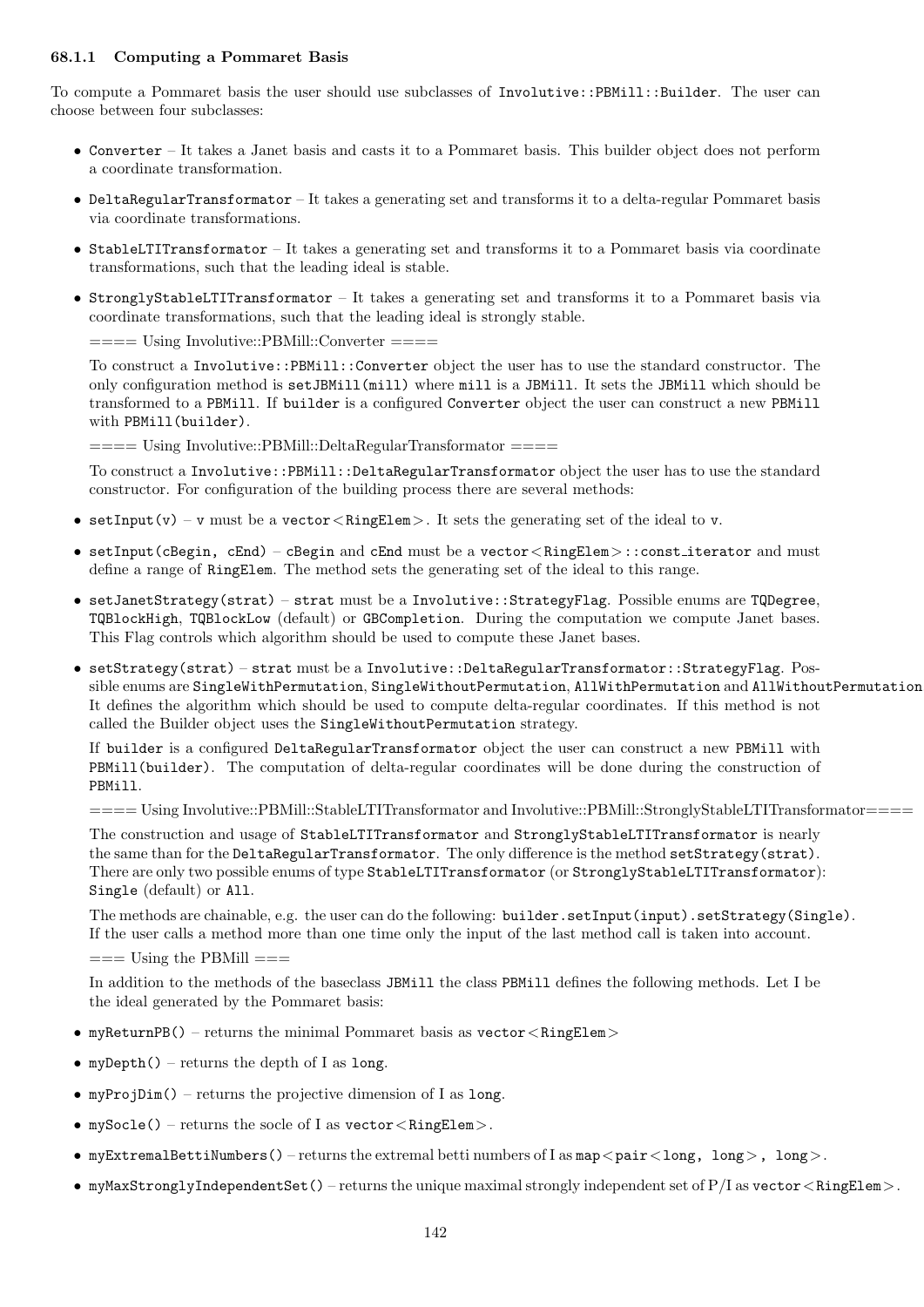- IamCohenMacaulay() tests if I is Cohen-Macaulay. Returns a bool.
- myRegularity() returns the regularity of I as long.
- mySatiety() returns the satiety of I as long.
- mySaturation() returns the saturation of I as vector  $\langle$  RingElem $\rangle$ .

## 68.2 Maintainer documentation for PBMill and StabilityAlgorithm

The Pommaret basis is always a Janet basis, too. Therefore the datastructures for represententing a Pommaret basis are the same than for the Janet bases. Everything of the following lives in the namespace CoCoA::Involutive.

### 68.2.1 PBMill

This file defines all necessary things for dealing with Pommaret bases.

### PBMill

This class has as base class JBMill. It does not introduce new data members, because the representation of a Pommaret basis is the same than for a Janet basis. The main differnce between these to classes is that PBMill only accept generating sets in delta-regular coordinates. In addition to that it implements some methods which are only appliccable when we have a Pommaret basis.

### PBMill::Builder

This class is designed to construct a Pommaret basis. The goal of this class is to separate the construction of the PBMill from its representation. The 'Gang of Four' (Gamma, Helm, Johnson, Vlissides - Design Patterns) served as template for the construction. The corresponding pattern is called Building Pattern. This class is purley virtual. The real implementation is in the subclasses. To construct a PBMill out of the builder object the user can call a constructor of PBMill with a configured builder object.

### PBMill::Converter

This class is a subclass of PBMill::Builder. It trys convert a JBMill direclty to a PBMill, without changing coordinates.

### PBMill::Transformator

This class is a subclass of PBMill::Builder. It is again a purley virtual class. It acts as base class for all Builder-classes which applying coordinate transformations to get a specific stability position.

### PBMill::DeltaRegularTransformator

This class is a subclass of PBMill::Transformator. It transforms a Janet basis to a Pommaret basis with delta-regular coordinates. The user can choose between four different strategies which are definied in the enum PBMill::DeltaRegularTransformator::StrategyFlag.

## PBMill::StableLTITransformator

This class is a subclass of PBMill::Transformator. It transforms a Janet basis to a Pommaret basis with stable leading ideal. The user can choose between two different strategies which are definied in the enum PBMill::StableLTITransformat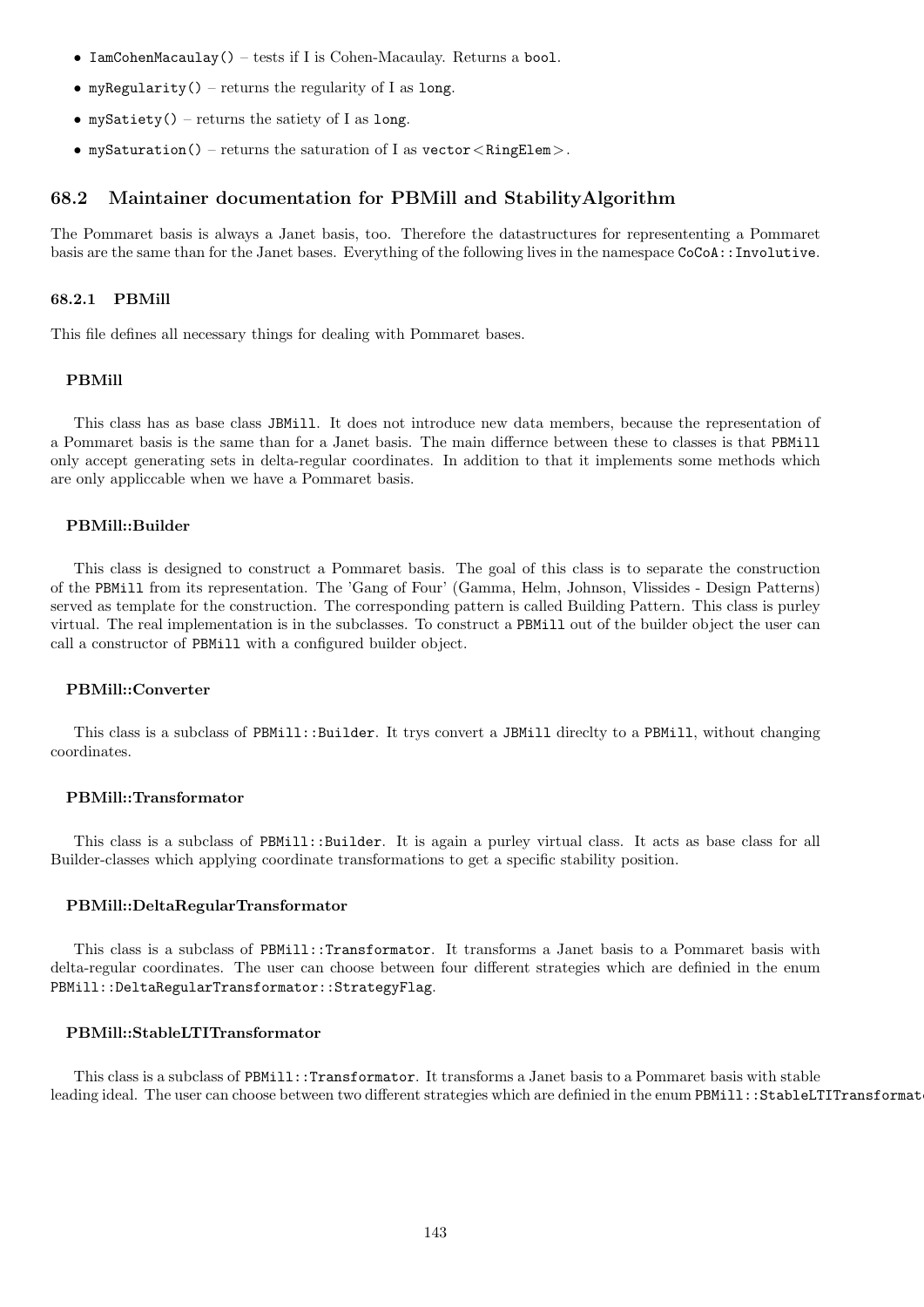### PBMill::StronglyStableLTITransformator

This class is a subclass of PBMill::Transformator. It transforms a Janet basis to a Pommaret basis with strongly stable leading ideal. The user can choose between two different strategies which are definied in the enum PBMill::StronglyStableLTITransformator::StrategyFlag.

#### 68.2.2 StabilityAlgorithm

#### StabilityAlgorithm

This class provides an interface for computing different stability positions. It defines a method to compute a Janet basis (which is in our case always a Pommaret basis as well)for a given input, and a method to get a JanetContainer which should contain the computed Janet basis. Also it contains as basic data the polynomial ring and the PPMonoid. Every class which computes a stability position has to be a subclass of this class.

### DeltaRegular

This class is a subclass of StabilityAlgorithm. It should transform the given ideal into delta-regular coordinates. The algorithm to compute delta-regular coordinates is quite simple. It checks if the given input is delta-regular. If not it changes the coordinates (only changes from  $x_i$  to  $x_i+x_i$ ) and checks it again, until it reaches delta-regular coordinates. In addition to that it there is an enum DeltaRegular::UsagePermutations, where the user can decide whether we also use variable permutations as transformation. The computation of transformations like  $x_i - > x_i + x_j$  is implemented in the method DoComputeImage which is virtual.

### DeltaRegularAll

This class is a subclass of DeltaRegular. The implementation is almost the same than DeltaRegular. The only difference is the method DoComputeImage. This class also computes transformation like  $x_i - > x_i + x_j - 1 + ...$  $... + x_{-j}$  s.

### StableLTI

This class is a subclass of StabilityAlgorithm. It should transform the given ideal into coordinates, such that the leading ideal is stable. The algorithm to compute this coordinates is quite simple. It checks if the given input are in the correct position. If not it changes the coordinates (only changes from  $x \perp$  to  $x \perp + x \perp$ ) and checks it again, until it reaches suitable coordinates. The computation of transformations like  $x_i - > x_i + x_j$  is implemented in the method DoComputeImage which is virtual. In addition to that the check if the position is correct is again a virtual method.

#### StableLTIAll

This class is a subclass of StableLTI. The implementation is almost the same than StableLTI. The only difference is the method DoComputeImage. This class also computes transformation like  $x_i - > x_i + x_j - 1 + ... +$  $x_j$  s.

### StronglyStableLTI

This class is a subclass of StableLTI. It should transform the given ideal into coordinates, such that the leading ideal is strongly stable. The implementation is almost the same than StableLTI. The only difference is the check of coordinates. It replaces the check of stability by a check of strong stability.

#### StronlyStableLTIAll

This class is a subclass of StronglyStableLTI. The implementation is almost the same than StronglyStableLTI. The only difference is the method DoComputeImage. This class also computes transformation like  $x_i \rightarrow x_i +$  $x - j - 1 + \ldots + x - j - s$ .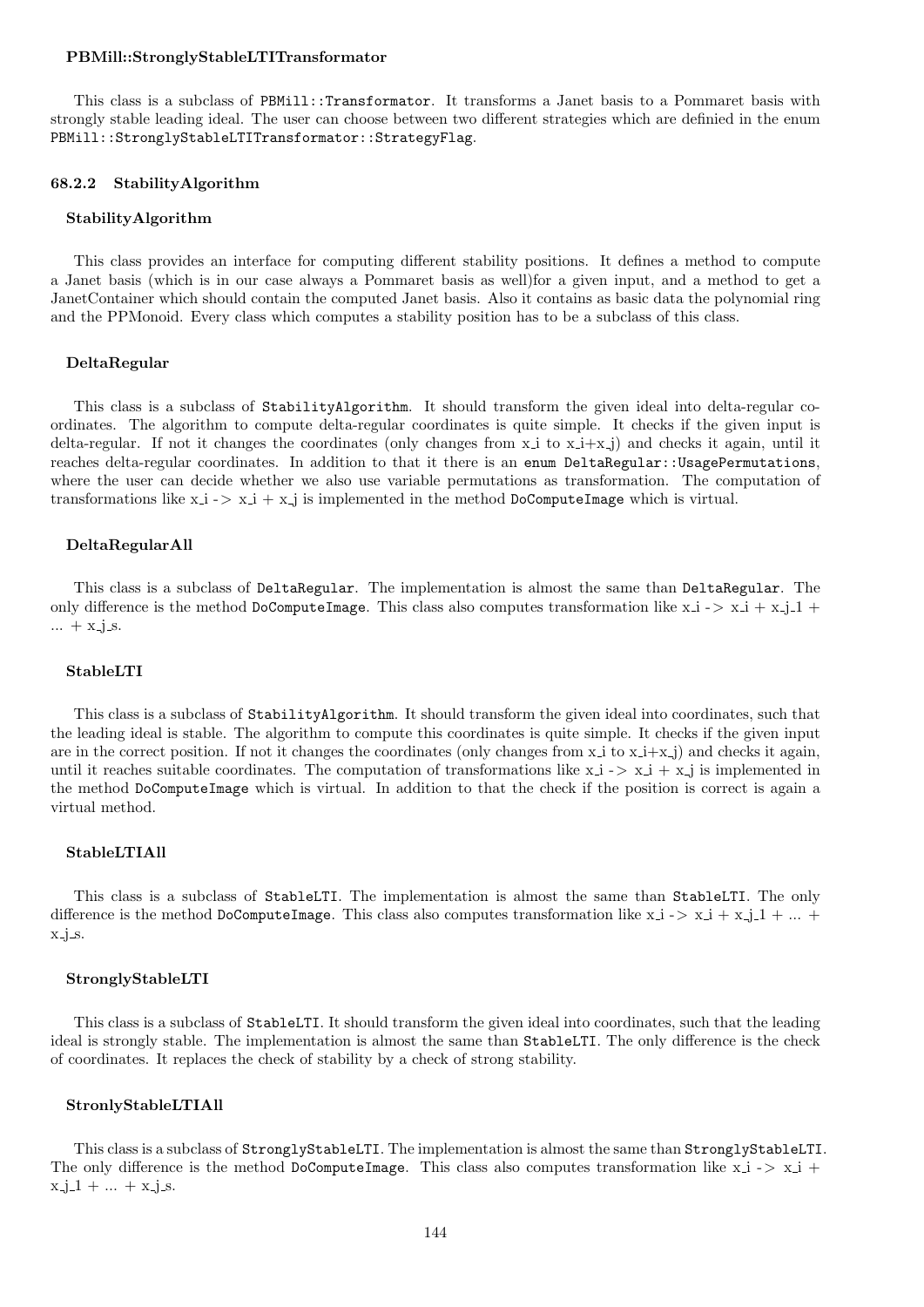## Problems&Ideas related to StabilityAlgorithm

If we could make StableLTI to a subclass of DeltaRegular it would be quite nice, because this would represent the mathematical hierachy as well.

# <span id="page-144-0"></span>69 PolyRing (John Abbott)

# 69.0.1 Examples

- [ex-PolyRing1.C](../../examples/index.html#ex-PolyRing1.C)
- [ex-PolyRing2.C](../../examples/index.html#ex-PolyRing2.C)
- [ex-PolyIterator1.C](../../examples/index.html#ex-PolyIterator1.C)
- [ex-PolyIterator2.C](../../examples/index.html#ex-PolyIterator2.C)
- [ex-PolyInput1.C](../../examples/index.html#ex-PolyInput1.C)
- [ex-factor1.C](../../examples/index.html#ex-factor1.C)

# 69.1 User documentation for PolyRing

PolyRing is an abstract class (inheriting from ring (Sec[.83\)](#page-169-0)) representing rings of polynomials with coefficients in a commutative ring (Sec[.83\)](#page-169-0) R.

The polynomials may be (dense) univariate or (sparse) multivariate.

See RingElem PolyRing (Sec[.86\)](#page-174-0) for operations on its elements, but only a few operations are available at this level of abstraction: see RingElem SparsePolyRing (Sec[.86\)](#page-174-0) or RingElem DenseUPolyRing (Sec[.86\)](#page-174-0) for more operations on polynomials of SparsePolyRing (Sec[.107\)](#page-214-0) or DenseUPolyRing (Sec[.20\)](#page-55-0).

## 69.1.1 Pseudo-constructors

There are several functions to create polynomial rings: see

- SparsePolyRing constructors (Sec[.107\)](#page-214-0) for the sparse implementation and
- DenseUPolyRing constructors (Sec[.20\)](#page-55-0) for the dense (univariate) implementation.
- PolyRing $(R)$  sort of downcast the ring R to a poly ring; will throw an ErrorInfo object with code ERR::NotPolyRing if needed.

# 69.1.2 Queries and views

Let R be an object of type ring (Sec[.83\)](#page-169-0).

- Is $PolvRing(R)$  true if R is actually PolyRing
- PolyRingPtr(R) pointer to impl of R (for calling mem fns); will throw an ErrorInfo object with code ERR::NotPolyRing if needed

# 69.1.3 Operations on a PolyRing

In addition to the standard ring operations (Sec[.83\)](#page-169-0), a PolyRing (Sec[.69\)](#page-144-0) may be used in other functions.

Let P be an object of type PolyRing. Let R be an object of type ring (Sec[.83\)](#page-169-0).

- NumIndets $(P)$  the number of indeterminates in P
- CoeffRing(P) the ring of coefficients of P
- indets $(P)$  a const std::vector of RingElem (Sec[.86\)](#page-174-0)s whose i-th element is the i-th indeterminate in P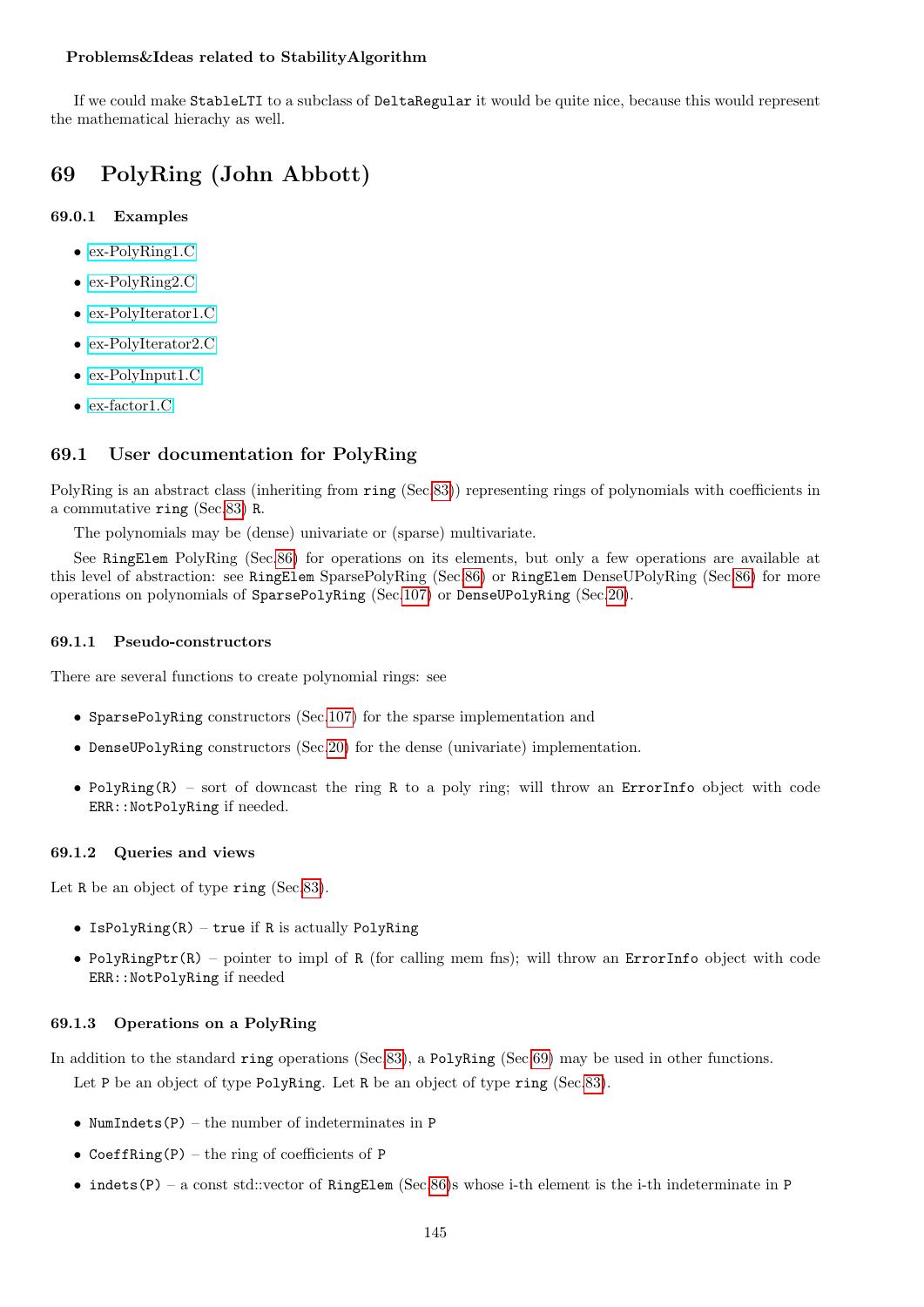- indets (P, str) a std::vector of RingElem (Sec[.86\)](#page-174-0)s with all indeterminates in P whose head is the string str
- indet(P,i) the i-th indet of P as a RingElem (Sec[.86\)](#page-174-0)
- IndetPower( $P, i, n$ ) the n-th power of the i-th indet of P as a RingElem (Sec[.86\)](#page-174-0)

### 69.1.4 Homomorphisms

Let P be an object of type PolyRing. Let R be an object of type ring (Sec[.83\)](#page-169-0).

CoeffEmbeddingHom(P) the homomorphism which maps CoeffRing(P) into P

- PolyRingHom(P, R, CoeffHom, IndetImages) the homomorphism from P to R which maps the coeffs using CoeffHom, and maps the k-th indet into IndetImages[k]
- EvalHom(P, IndetImages) the evaluation homomorphism from P to CoeffRing(P) which is the identity on the coeffs, and maps the kth indet into IndetImages[k]
- PolyAlgebraHom(P, R, IndetImages) must have CoeffRing(P) = R or CoeffRing(P) = CoeffRing(R) this is the identity on coeffs, and maps the k-th indet into IndetImages[k]

### 69.2 Maintainer documentation for PolyRing

The hard part has been deciding which member functions should be in PolyRingBase and which should be in less abstract classes. If you want to modify the code here, you should probably also look at SparsePolyRing and DUPolyRing before messing with the code!

The implementations in PolyRing.C are all very simple: they just conduct some sanity checks on the function arguments before passing them to the PolyRing member function which will actually do the work.

## 69.3 Bugs, Shortcomings and other ideas

What precisely should the *fancy* version of deriv do? What are permitted values for the second arg? Must coeff=1? What if the second arg does not have precisely one term?

The range of member functions on RawValues is rather a hotch-potch. Hopefully, experience and use of the code will bring some better order to the chaos.

Verify the true need for myRemoveBigContent, myMulByCoeff, myDivByCoeff. If the coeff ring has zero divisors then myMulByCoeff could change the structure of the poly!

Maintainer doc is largely absent.

# <span id="page-145-0"></span>70 PPMonoid (John Abbott)

# 70.1 User documentation for the classes PPMonoid, PPMonoidElem and PPMonoid-Base

The classes PPMonoid and PPMonoidElem are analogous to ring (Sec[.83\)](#page-169-0) and RingElem. A PPMonoid represents a (multiplicative) power product monoid with grading and compatible total arithmetic ordering; a PPMonoidElem represents an element of a PPMonoid, i.e. a power product.

PPMonoid and PPMonoidElem are used inside the implementation of SparsePolyRing (Sec[.107\)](#page-214-0) (multivariate polynomial rings).

You do not have to deal directly with PPMonoid unless you want to work solely with power-products, or use some particular implementation for a specific need in your  $\text{SparsePolyRing}$  (Sec[.107\)](#page-214-0) – e.g. huge exponents, very sparse power-products, fast ordering or fast access to exponents.

The implementations of PPMonoids are optimized for different uses:

• PPMonoidEv: stores the *Exponent vector*; it is good for accessing the exponents, but slow for ordering; with optional 3rd arg BigExps the exponents are stored as BigInt (Sec[.6\)](#page-34-0)'s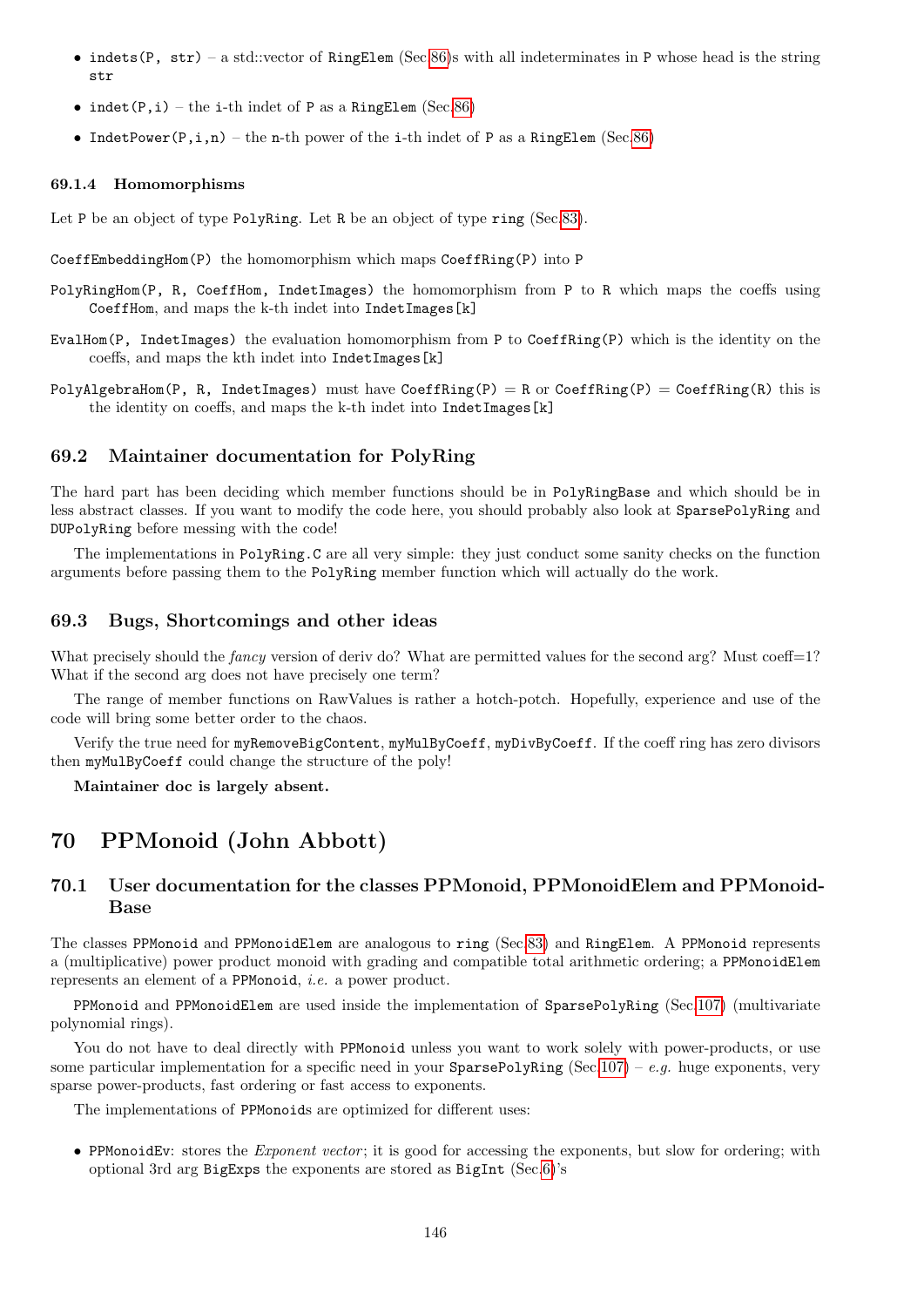- PPMonoidOv: stores the *Order vector*; it is good for ordering, but slow for accessing the exponents
- PPMonoidEvOv: stores the *Exponent vector* and the *Order vector*; it is good for accessing the exponents and for ordering but uses more memory and takes more time to assign.

### 70.1.1 Examples

- [ex-PPMonoidElem1.C](../../examples/index.html#ex-PPMonoidElem1.C)
- [ex-PPMonoidElem2.C](../../examples/index.html#ex-PPMonoidElem2.C)

### 70.1.2 Operations PPMonoids

Recall that every PPMonoid is graded, and has a degree-compatible total arithmetical ordering; the grading and ordering must be specified when the PPMonoid is created. For convenient input and output, also the names of the indeterminates generating the monoid must be specified when the monoid is created.

If you expect to use large exponents then you should use only the special PPMonoid created by PPMonoidBigEv. The other PPMonoids should usually be fine for exponents up to 1000 or more; the true limit depends on the specific monoid, the number of indeterminates, and the PPOrdering (Sec[.72\)](#page-153-0). At the moment there is no way to find out what the true limit is (see Bugs section), and no warning is given should the limit be exceeded: you just get a wrong answer.

### Pseudo-constructors of PPMonoid

To create a PPMonoid use the function NewPPMonoid (the default currently chooses PPMonoidEv). To create a PPMonoid object of a specific type use one of the pseudo-constructors related to the concrete monoid classes:

Given PPO a PPOrdering  $(Sec.72)$  $(Sec.72)$  or PPOrderingCtor  $(i.e.$  lex, StdDegLex, or StdDegRevLex), and IndetNames a vector of symbol (Sec[.110\)](#page-218-0)

- NewPPMonoid(IndetNames, PPO) same as NewPPMonoidEv
- NewPPMonoidEv(IndetNames, PPO)
- NewPPMonoidEv(IndetNames, PPO, BigExps) BigExps is just an enum member.
- NewPPMonoidOv(IndetNames, PPO)
- NewPPMonoidEvOv(IndetNames, PPO)

### **Operations**

- $\text{count} <$  PPM print PPM on cout
- NumIndets(PPM) number of indeterminates
- ordering(PPM) the PPOrdering (Sec[.72\)](#page-153-0) inherent in PPM
- OrdMat(PPM) a matrix defining the ordering used in PPM
- GradingDim(PPM) the dimension of the grading (zero if ungraded)
- GradingMat(PPM) the matrix defining the grading
- symbols (PPM) std::vector of the symbol (Sec[.110\)](#page-218-0)s in PPM (*i.e.* names of the indets)
- IndetSymbol(PPM, i) the symbol (Sec[.110\)](#page-218-0) for the i-th indeterminate
- PPM1 == PPM2 true iff PPM1 and PPM2 are identical (*i.e.* same addr)
- PPM1 != PPM2 true unless PPM1 and PPM2 are identical
- IsPPMonoidOv(PPM) true iff PPM is internally implemeneted as a PPMonoidOv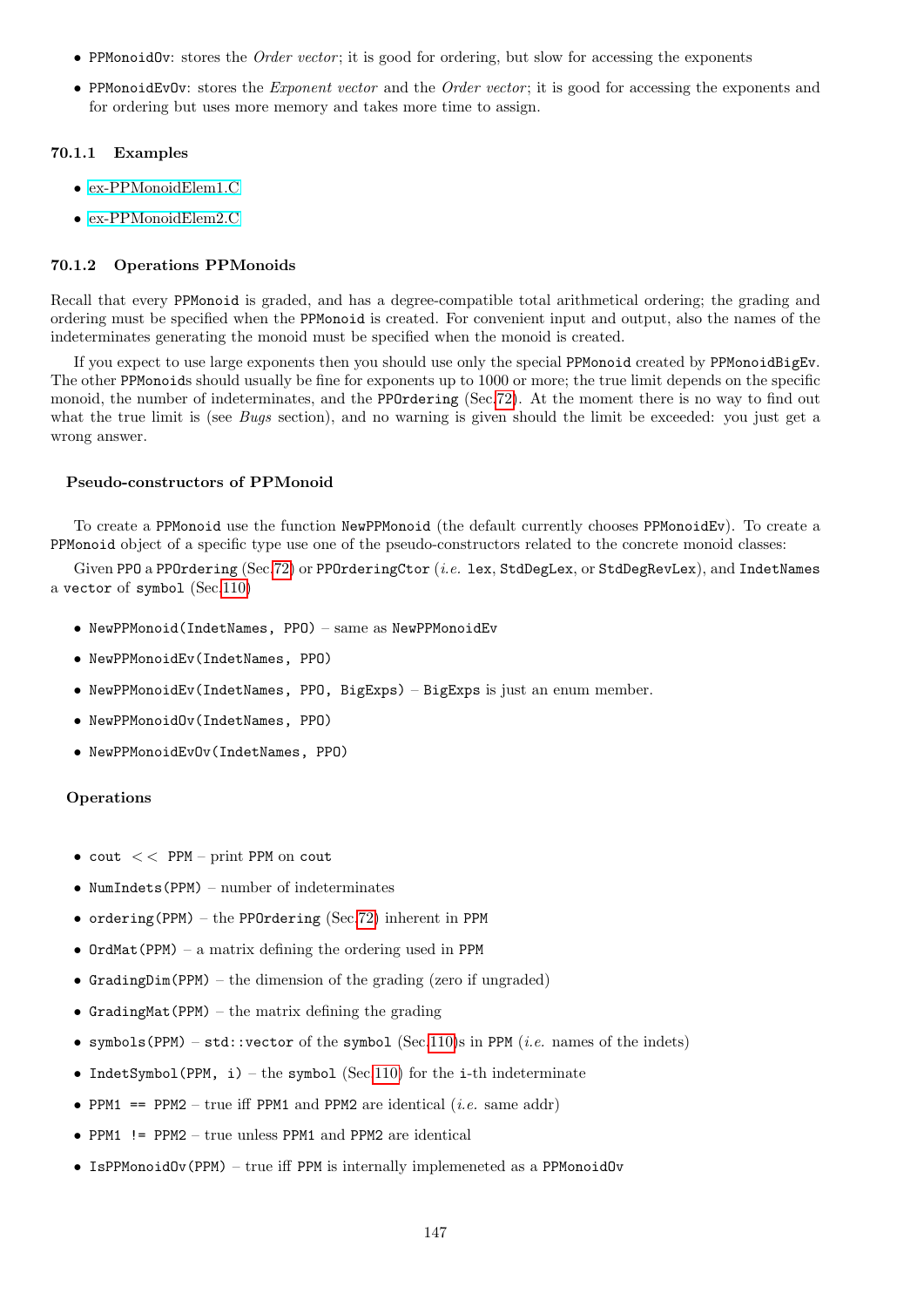These pseudo-constructors are described in the section about PPMonoidElems

- one(PPM)
- indet(PPM, i)
- IndetPower(PPM, i, exp)
- indets(PPM)

### 70.1.3 Summary of functions for PPMonoidElems

See also some example programs in the CoCoALib/examples/ directory.

When a new object of type PPMonoidElem is created the monoid to which it belongs must be specified either explicitly as a constructor argument, or implicitly as the monoid associated with some constructor argument. Once the PPMonoidElem object has been created it is not possible to make it belong to any other monoid. Comparison and arithmetic between objects of type PPMonoidElem is permitted only if they belong to the same identical monoid.

Note: when writing a function which has an argument of type PPMonoidElem, you should specify the argument type as ConstRefPPMonoidElem, or RefPPMonoidElem if you want to modify its value.

Let PPM be a PPMonoid; for convenience, in comments we shall use  $x[i]$  to refer to the i-th indeterminate in PPM. Let pp be a non-const PPMonoidElem, and pp1 and pp2 be const PPMonoidElem (all belonging to PPM). Let expv be a vector  $\langle$  long  $\rangle$  of size equal to the number of indeterminates.

- PPMonoidElem t(PPM) create new PP in PPM, value is 1
- PPMonoidElem t(PPM, expv) create new PP in PPM, value is product x[i]ˆexpv[i]
- PPMonoidElem  $t(pp1)$  create a new copy of pp1, belongs to same PPMonoid as pp1
- one (PPM) the 1 belonging to PPM
- indet(PPM, i) create a new copy of  $x[i]$  the i-th indeterminate of PPM
- IndetPower(PPM, i, n) create  $x[i]$ <sup>n</sup>, n-th power of i-th indeterminate of PPM
- indets (PPM) std::vector (reference) whose n-th entry is n-th indet as a PPMonoidElem
- owner(pp1) returns the PPMonoid to which pp1 belongs
- IsOne(pp1) returns true iff  $pp1 = 1$
- IsIndet(i,  $pp1$ ) returns true iff  $pp1$  is an indet; if true, puts index of indet into i
- IsIndetPosPower(i, N, pp1) returns true iff pp1 is a positive power of some indet; when the result is true (signed long) i and (BigInt (Sec[.6\)](#page-34-0)) N are set so that pp1 == IndetPower(owner(pp), i, N); (otherwise unchanged) if  $pp1 == 1$  then the function throws ERR::BadArg
- IsIndetPosPower(i, n, pp1) same as above, where n is long
- cmp(pp1, pp2) compare pp1 with pp2 using inherent ordering; result is integer  $\lt 0$  if pp1  $\lt$  pp2,  $=0$  if pp1 == pp2, and  $>0$  if pp1  $>$  pp2
- $pp1$  =  $pp2$  the six standard comparison operators...
- pp1  $!=$  pp2 ...
- pp1  $\lt$  pp2 ... (inequalities use the ordering inherent in PPM)
- pp1  $\lt$  = pp2 ...
- $pp1$  >  $pp2$  -...
- pp1 >=  $pp2 ...$
- pp1  $*$  pp2 product of pp1 and pp2
- pp1 /  $pp2$  quotient of pp1 by pp2, quotient must be exact (see the function IsDivisible below)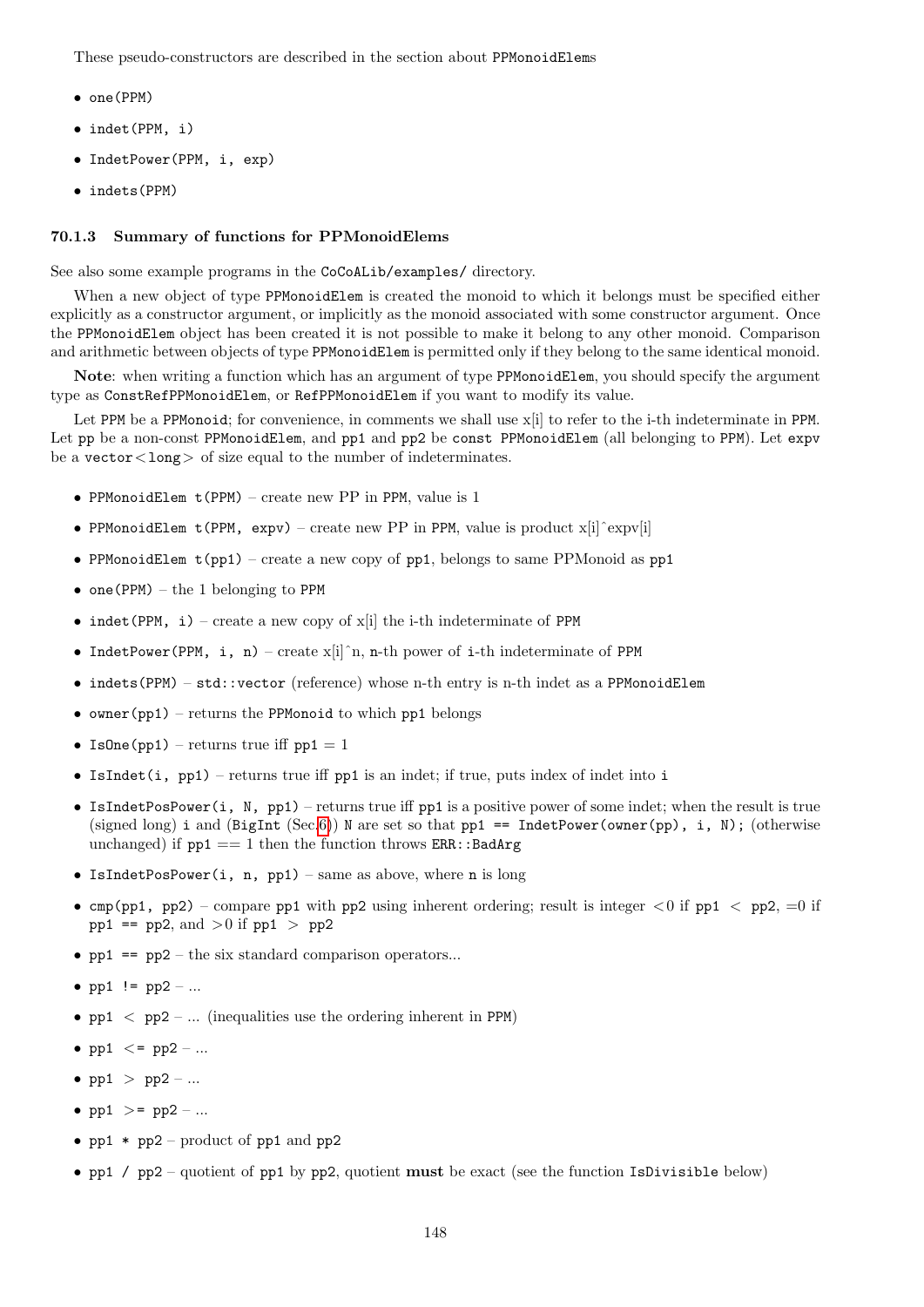- colon(pp1, pp2) colon quotient of pp1 by pp2, i.e. pp1/gcd(pp1,pp2)
- $gcd(pp1, pp2) gcd of pp1 and pp2$
- lcm(pp1, pp2) lcm of pp1 and pp2
- radical(pp1) radical of pp1
- power(pp1, n) n-th power of pp1 (NB: you cannot use pp1^n, see below)
- PowerOverflowCheck(pp1, n) throws ExpTooBig if overflow would occur computing power(pp1,n)
- IsCoprime(pp1, pp2) tests whether pp1 and pp2 are coprime
- IsDivisible(pp1, pp2) tests whether pp1 is divisible by pp2
- IsSqFree(pp1) test whether pp1 is squarefree, *i.e.* if pp1 == radical(pp1)
- AssignOne(pp) sets  $pp = 1$
- swap(pp, pp\_other) swaps the values of pp and pp\_other
- pp = pp1 assignment (pp and pp1 must belong to same PPMonoid)
- pp  $*=$  pp1 same as pp = pp  $*$  pp1
- pp  $/=$  pp1 same as pp = pp  $/$  pp1
- StdDeg(pp1) standard degree of  $pp1$ ; result is of type long
- $\text{wdeg}(pp1)$  weighted degree of  $pp1$  (using specified grading); result is of type degree (Sec[.17\)](#page-52-0)
- CmpWDeg(pp1, pp2) result is integer  $0 = 0 > 0$  according as  $wdeg(pp1) < z$  wdeg(pp2); order on weighted degrees is lex, see degree (Sec[.17\)](#page-52-0)
- CmpWDegPartial(pp1, pp2, i) result is integer  $<0=0$  >0 as CmpWDeg wrt the first i components of the weighted degree
- exponent (pp1, i) exponent of  $x[i]$  in pp1 (result is a long)
- BigExponent(pp1, i) exponent of  $x[i]$  in pp1 (result is a BigInt (Sec[.6\)](#page-34-0))
- exponents (expv, pp) fills vector (of long) expv so that  $\exp[i] = \exp\{[pp, i\)}$  for  $i=0,..,N$ umIndets(PPM)-1
- BigExponents(expv, pp) fills vector (of BigInt) expv so that expv[i] = BigExponent(pp, i) for i=0,..,NumIndets(PPM)- 1
- cout  $<<$  pp1 print out the value of pp1

## Operations on collections of PPMonoidElem

• IsFactorClosed(S) – says whether the  $std$ ::vector<PPMonoidElem> S is factor closed; error if S is empty.

## 70.2 Library Contributor Documentation

This section comprises two parts: the first is about creating a new type of PP monoid; the second comments about calling the member functions of PPMonoidBase directly.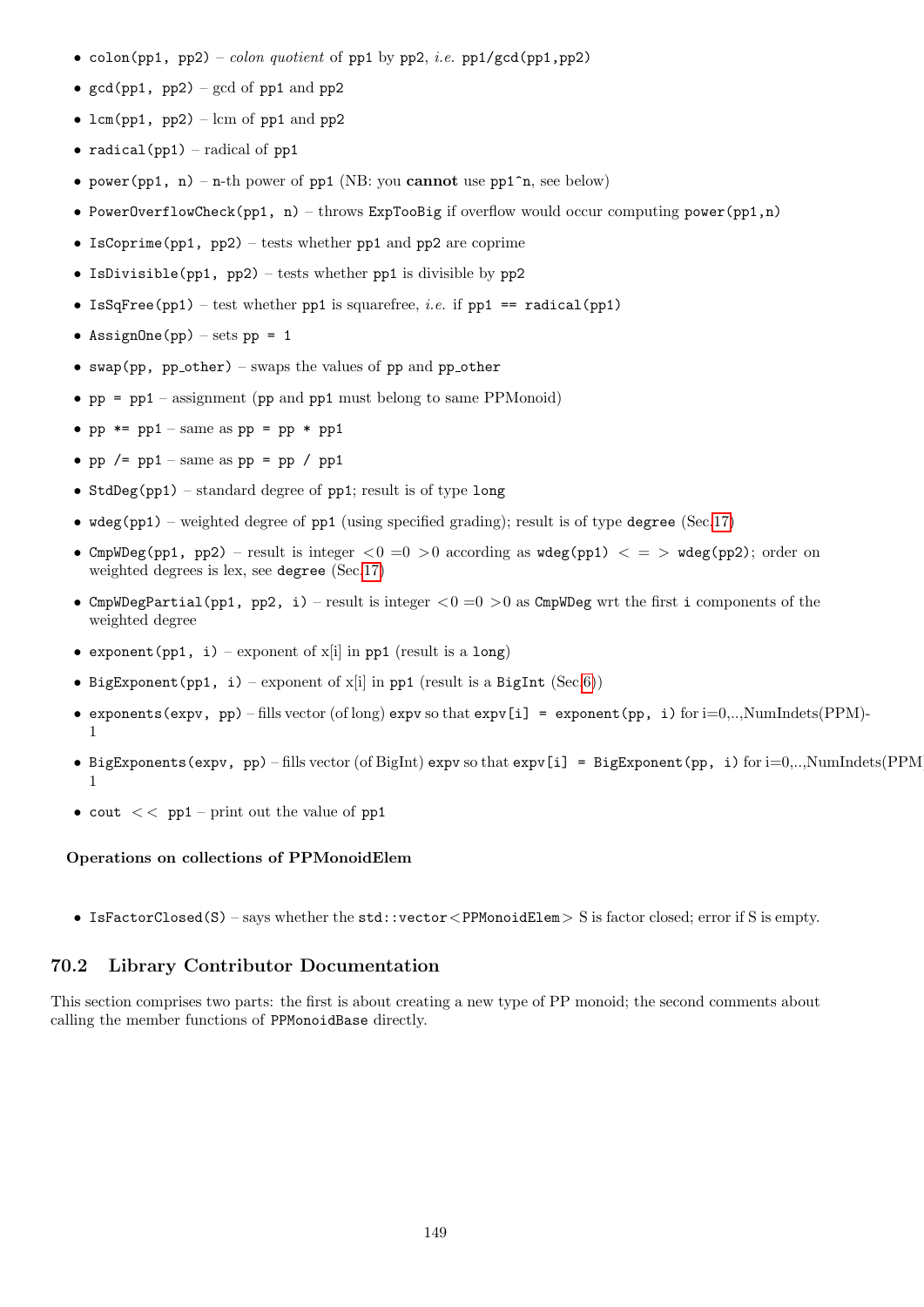### 70.2.1 To add a new type of concrete PPMonoid class

My first suggestion is to look at the code implementing PPMonoidEv. This is a simple PP monoid implementation: the values are represented as C arrays of exponents. Initially you should ignore the class CmpBase and those derived from it; they are simply to permit fast comparison of PPs in certain special cases.

First, a note about "philosophy". As far as we can tell, the programming language C++ does not have a built-in type system sufficiently flexible (and efficient) for our needs, consequently we have to build our own type system on top of what C++ offers. The way we have chosen to do this is as follows (note that the overall scheme used here is similar to that used for rings and their elements).

To fit into CoCoALib your new class must be derived from PPMonoidBase. Remember that any operation on elements of your PP monoid will be effected by calling a member function of your new monoid class.

The monoid must be a cartesian power of N, the natural numbers, with the monoid operation (called "multiplication") being vector addition – the vector should be thought of as the vector of exponents in a power product. The monoid must have a total arithmetic ordering; often this will be specified when the monoid is created. The class PPOrdering (Sec[.72\)](#page-153-0) represents the possible orderings.

Here is a summary of the member functions which must be implemented. All the functions may be called for a const PPMonoid, for brevity the const qualifier is omitted. I use two abbreviations:

| RawPP | is short for PPMonoidElemRawPtr                   |
|-------|---------------------------------------------------|
|       | ConstRawPP   is short for PPMonoidElemConstRawPtr |

Note: all arithmetic functions must tolerate argument aliasing (*i.e.* any pair of arguments may be identical).

Constructors: these all allocate memory which must eventually be freed (by calling myDelete); the result is a pointer to the memory allocated.

- PPMonoidElemRawPtr PPMonoidBase::myNew() initialize pp to the identity
- PPMonoidElemRawPtr PPMonoidBase::myNew(const vector<int>& expv) initialize pp from exponent vector expv
- PPMonoidElemRawPtr PPMonoidBase::myNew(const RawPP& pp1) initialize pp from pp1

Destructor: there is only one of these, its argument must be initialized

• void PPMonoidBase::myDelete(PPMonoidElemRawPtr pp) – destroy pp, frees memory

Assignment etc:

- void PPMonoidBase::mySwap(RawPP pp1, RawPP pp2) swap the values of pp1 and pp2
- void PPMonoidBase::myAssign(RawPP pp, ConstRawPP pp1) assign the value of pp1 to pp
- void PPMonoidBase::myAssign(RawPP pp, const vector<int>& expv) assign to pp the PP with exponent vector expv

Arithmetic: in all cases the first arg is where the answer is placed, aliasing is permitted *(i.e.* arguments need not be distinct); myDiv result is **undefined** if the quotient does not exist!

- const PPMonoidElem&  $myOne()$  reference to 1 in the monoid
- void myMul(RawPP pp, ConstRawPP pp1, ConstRawPP pp2) effects  $pp = pp1*pp2$
- void myMulIndetPower(RawPtr pp, long i, unsigned long exp) effects pp  $*$  = indet(i) $\exp$
- void myDiv(RawPP pp, ConstRawPP pp1, ConstRawPP pp2) effects  $pp = pp1/pp2$  (if it exists)
- void myColon(RawPP pp, ConstRawPP pp1, Const RawPP pp2) effects  $pp = pp1/gcd(pp1,pp2)$
- void myGcd(RawPP pp, ConstRawPP pp1, ConstRawPP pp2) effects  $pp = \gcd(pp1, pp2)$
- void myLcm(RawPP pp, ConstRawPP pp1, ConstRawPP pp2) effects  $pp = lcm(pp1, pp2)$
- void myPower(RawPP pp, ConstRawPP pp1, int  $exp$ ) effects  $pp = pp1^{\degree}exp$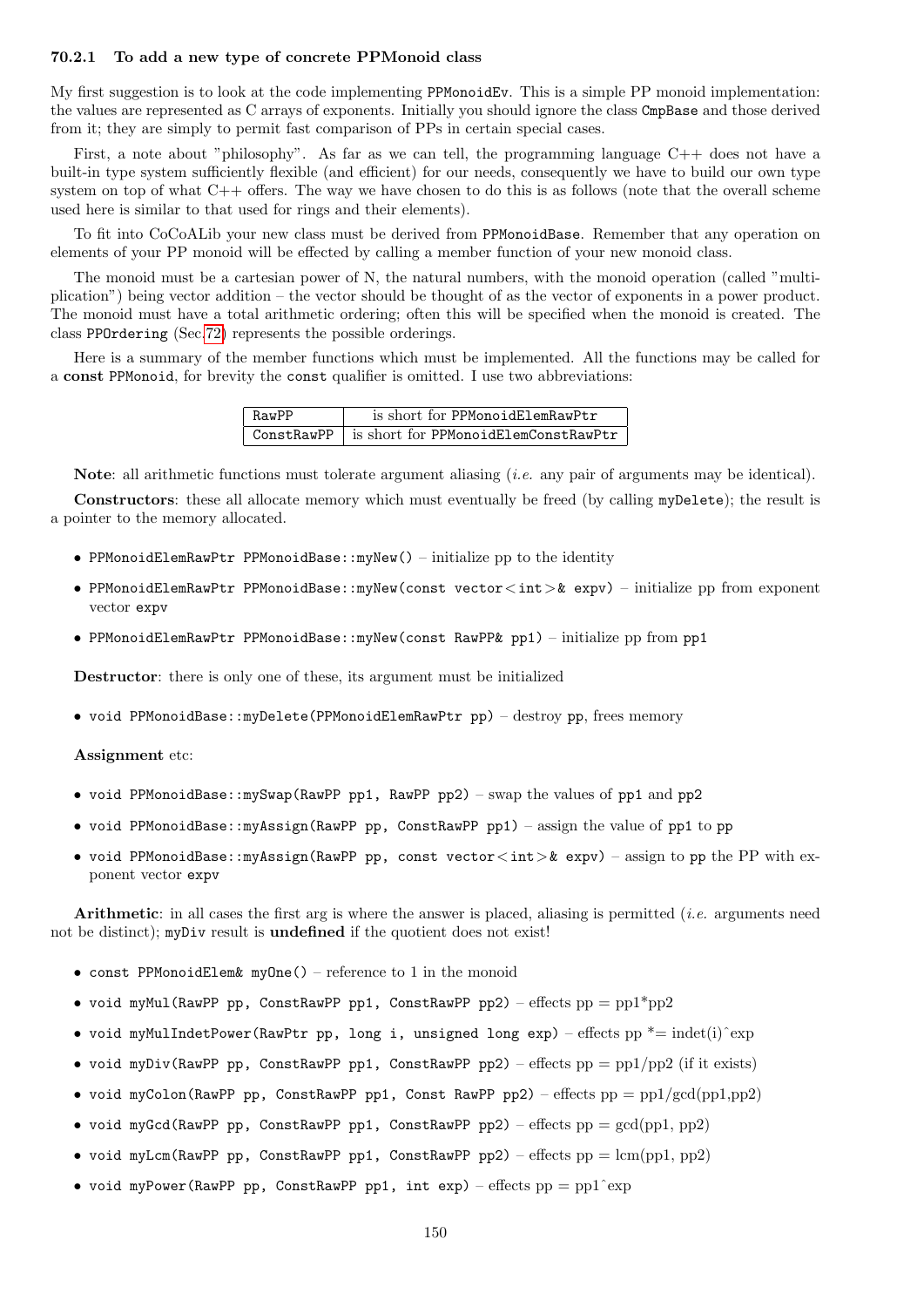• void myPowerOverflowCheck(ConstRawPP pp1, int exp) – throws ExpTooBig if myPower(pp,exp) would overflow exponent range

Comparison and testing: each PP monoid has associated with it a term ordering, *i.e.* a total ordering which respects the monoid operation (multiplication)

- bool myIsCoprime(ConstRawPP pp1, ConstRawPP pp2) true iff  $gcd(pp1, pp2)$  is 1
- bool myIsDivisible(ConstRawPP t1, ConstRawPP t2) true iff t1 is divisible by  $t2$
- int myCmp(ConstRawPP t1, ConstRawPP t2) result is  $\langle 0, =0, >0$  according as t1  $\langle , =, > t2 \rangle$
- NYI int myHomogCmp(ConstRawPP t1, ConstRawPP t2) as cmp, but assumes t1 and t2 have the same degree

#### Sundries:

- degree  $mv$ Deg(ConstRawPP t) total degree
- long myExponent(ConstRawPtr rawpp, long i) exponent of i-th indet in pp
- void myBigExponent(BigInt& EXP, ConstRawPtr rawpp, long i)  $EXP = degree of$  i-th indet in pp
- void myExponents(vector<long>& expv, ConstRawPP t) get exponents, put them in expv
- void myBigExponents(vector<BigInt>& expv, ConstRawPP t) get exponents, put them in expv
- ostream& myOutput(ostream& out, const RawPP& t) prints t on out; default defn in PPMonoid.C

#### Query functions:

- long myNumIndets() number of indeterminates generating the monoid
- const symbol& myIndetName(long var) name of indet with index var

#### 70.2.2 To add a new member function to PPMonoidBase

You will have to edit PPMonoid.H and possibly PPMonoid.C (e.g. if there is to be a default definition). Arguments representing PPs should be of type RawPP if they may be modified, or of type ConstRawPP if they are read-only. See also the Coding Conventions about names of member functions.

If you do add a new pure virtual member function, you will have to add definitions to all the existing concrete PP monoid classes (otherwise they will become uninstantiable). Don't forget to update the documentation too!

### 70.2.3 Calculating directly with raw PPs

Values of type PPMonoidElem are intended to be simple and safe to use but with some performance penalty. There is also a "fast, ugly, unsafe" option which we shall describe here.

The most important fact to heed is that a PPMonoidElemRawPtr value is not a  $C++$  object – it does not generally know enough about itself even to destroy itself. This places a considerable responsibility on the programmer, and probably makes it difficult to write exception clean code. You really must view the performance issue as paramount if you plan to use raw PPs! In any case the gain in speed will likely be only slight.

The model for creation/destruction and use of raw PPs is as follows: (NB see Bugs section about exceptionsafety) -  $(1)$  an uninitialized raw PP is acquired from the system; -  $(2)$  the raw PP is initialized by calling an initialization function (typically called  $myNew$ ) – this will generally acquire further resources;  $-$  (3) now the RawPP may be used for  $i$ ,  $\alpha$ , arithmetic, and so forth;  $-$  (4) finally, when the value is no longer required the extra resources acquired during initialization should be released by calling the myDelete function – failure to call myDelete will probably result in a memory leak.

Here is some pseudo C++ code to give an idea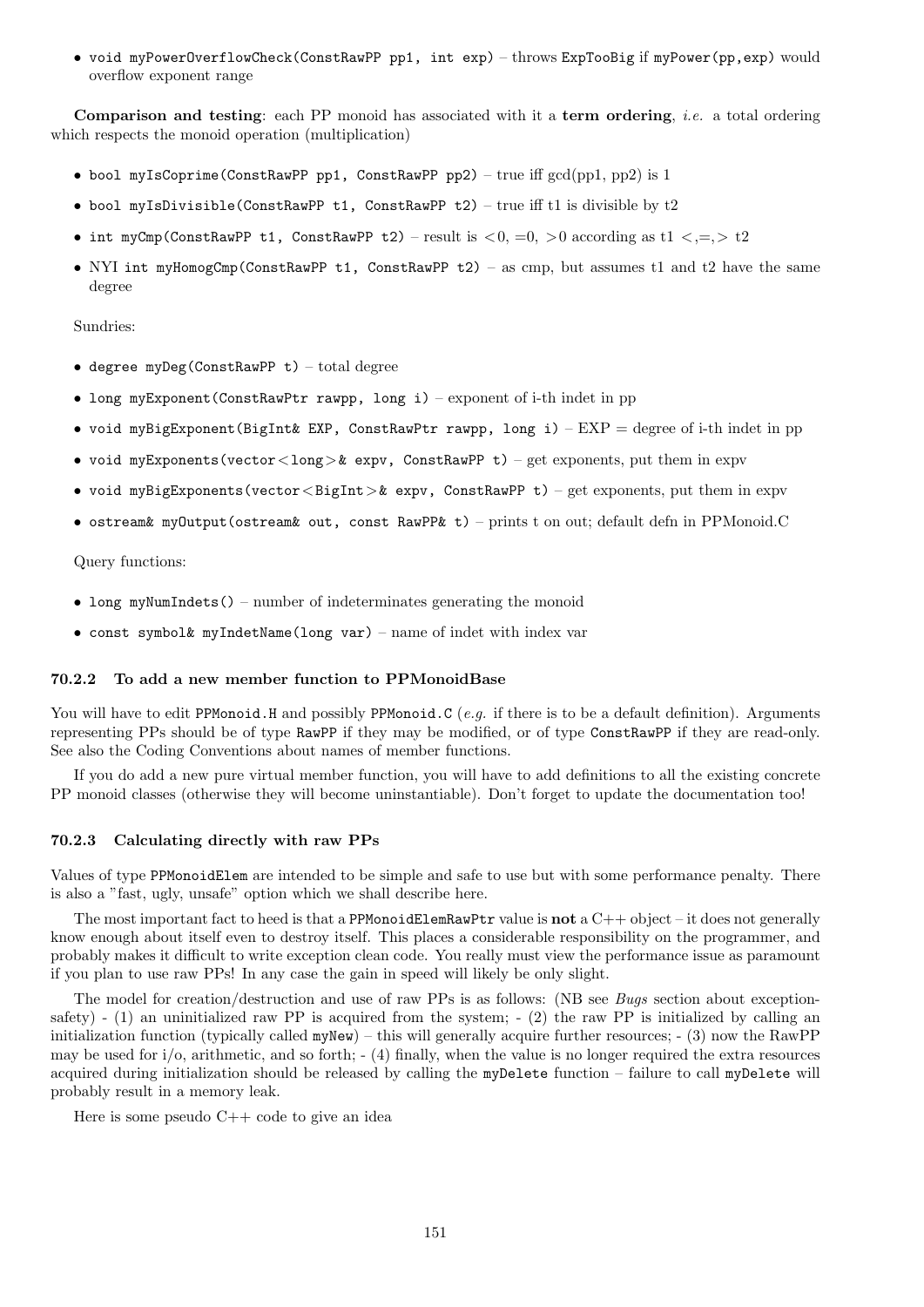const PPMonoid&  $M = ...;$  // A PPMonoid from somewhere

|                 | PPMonoidElemRawPtr t; // A wrapped opaque pointer; initially points into hyperspace.          |
|-----------------|-----------------------------------------------------------------------------------------------|
| t = M->myNew(); | // Allocate resources for a new PP belonging to M;<br>// there are two other myNew functions. |
|                 | operations on t; always via a member function of the monoid M                                 |
| M->myDelete(t); | // "destroy" the value t held; t points into hyperspace again.                                |

NOTE: the only functions which take a pointer into hyperspace are PPMonoidBase::myNew; many functions, e.g. PPMonoidBase::myMul, write their result into the first argument and require that that first argument be already allocated/initialized.

NOTE: if an exception is thrown after  $M$ ->myNew and before  $M$ ->myDelete then there will be a memory leak (unless you correctly add a try...catch block). If t is just to hold a temporary local value then it is better to create a full PPMonoidElem and then let t be its RawPtr; this should avoid memory leaks.

# 70.3 Maintainer documentation for PPMonoid, PPMonoidElem, and PPMonoid-Base

See subsection below about thread-safety in PPMonoidOV.

The general structure here mirrors that of rings and their elements, so you may find it helpful to read ring.txt if the following seems too opaque. At first sight the design may seem complex (because it comprises several classes), but there's no need to be afraid.

The class PPMonoid is a reference counting smart pointer to an object derived from PPMonoidBase. This means that making copies of a PPMonoid is very cheap, and that it is easy to tell if two PPMonoids are identical. Assignment of PPMonoids is disabled because I am not sure whether it is useful/meaningful. operator-> allows member functions of PPMonoidBase to be called using a simple syntax.

The class PPMonoidBase is what specifies the class interface for each concrete PP monoid implementation, i.e. the operations that it must offer. It includes an intrusive reference count for compatibility with PPMonoid. Since it is inconceivable to have a PP monoid without an ordering, there is a data member for memorizing the inherent PPOrdering. This data member is protected so that it is accessible only to friends and derived classes.

The function PPMonoidBase::myOutput for printing PPs has a reasonable default definition.

The situation for elements of a PP monoid could easily appear horrendously complicated. The basic idea is that a PP monoid element comprises two components: one indicating the PPMonoid to which the value belongs, and the other indicating the actual value. This allows the user to employ a notationally convenient syntax for many operations – the emphasis is on notational convenience rather than ultimate run-time efficiency.

For an element of a PP monoid, the owning PPMonoid is specified during creation and remains fixed throughout the life of the object; in contrast the value may be varied (if C++ const rules permit). The value is indicated by an opaque pointer (essentially a wrapped void\*): only the owning PPMonoid knows how to interpret the data pointed to, and so all operations on the value are effected by member functions of the owning PPMonoid.

I do not like the idea of having naked void\* values in programs: it is too easy to get confused about what is pointing to what. Since the value part of a PPMonoidElem is an opaque pointer (morally a void\*), I chose to wrap it in a lightweight class; actually there are two classes depending on whether the pointed to value is const or not. These classes are PPMonoidElemRawPtr and PPMonoidElemConstRawPtr; they are opaque pointers pointing to a value belonging to some concrete PP monoid (someone else must keep track of precisely which PP monoid is the owner).

The constructors for PPMonoidElemRawPtr and PPMonoidElemConstRawPtr are explicit to avoid potentially risky automatic conversion of any old pointer into one of these types. The naked pointer may be accessed via the member functions myRawPtr. Only implementors of new PP monoid classes are likely to find these two opaque pointer classes useful.

I now return to the classes for representing fully qualified PPs. There are three very similar yet distinct classes for elements of PP monoids; the distinction is to keep track of constness and ownership. I have used inheritance to allow natural automatic conversion among these three classes (analogously to RingElem, ConstRefRingElem)

- A PPMonoidElem is the owner of its value; the value will be deleted when the object ceases to exist.
- A RefPPMonoidElem is not the owner of its value, but the value may be changed (and the owner of the value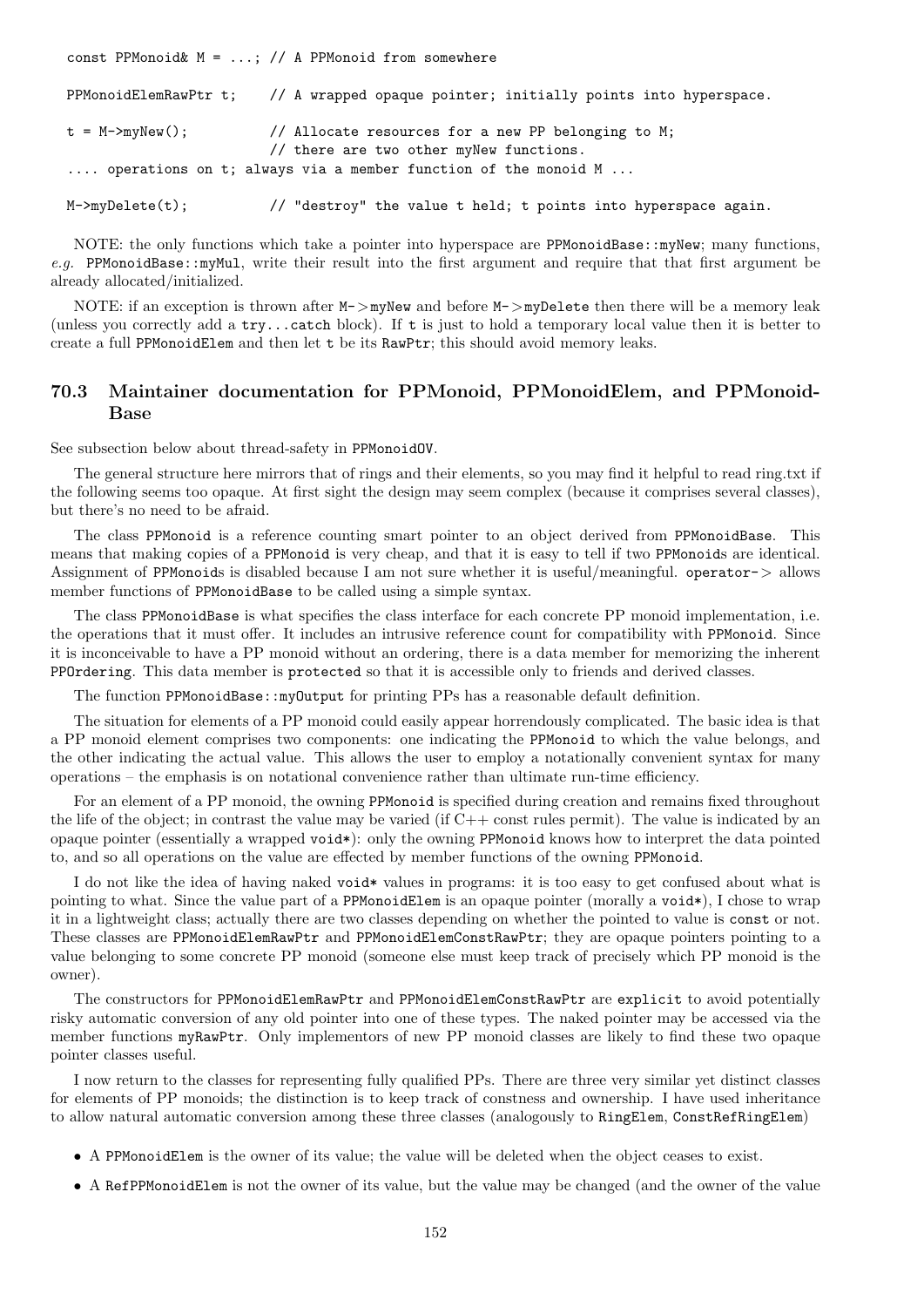will see the change too).

• A ConstRefPPMonoidElem is not the owner of its value, and its value may not be changed (through this reference).

The data layout is determined in ConstRefPPMonoidElem, and the more permissive classes inherit the data members. I have deliberately used a non-constant PPMonoidElemRawPtr for the value pointer as it is easier for the class ConstRefPPMonoidElem to add in constness appropriately than it is for the other two classes to remove it. The four assignment operators must all be defined since C++ does not allow polymorphism in the destination object (e.g. because of potential problems with slicing). Ideally it would be enough to define assignment just from a ConstRefPPMonoidElem, but I have to define also the "homogeneous" assignment operator since the default definition would not work properly. It is a bit tedious to have four copies of the relevant code (but it is only a handful of lines each time).

By convention the member functions of PPMonoidBase which operate on raw PP values assume that the values are valid (e.g. belong to the same PP monoid, division is exact in myDiv). The validity of the arguments is checked by the syntactically nice equivalent operations (see the code in PPMonoid.C). This permits a programmer to choose between safe clean code (with nice syntax) or faster unsafe code (albeit with uglier syntax).

### Thread-safety and CoCoA THREADSAFE HACK

The impl in PPMonoidOV using the CPP flag CoCoA THREADSAFETY HACK to select between two impl strategies. If the CPP flag is not set, then "single-threaded" code is compiled which uses some "global" buffers to gain speed; if the flag is set then buffers are allocated locally in several functions.

# 70.4 Bugs, Shortcomings and other ideas

The section on "Advanced Use" is a bit out of date and too long.

- (1) Should more operations on PPMonoidElems be inlined? With the current design, since speed is not so important for PPMonoidElems.
- (2) We would like a way of performing divisibility tests faster when there are few indeterminates and relatively high degrees. In this case the DivMask is useless. The "gonnet" example is slow because it entails many divisibility tests. One suggestion would be to maintain a "randomly weighted" degree and use that as a simple heuristic for deciding quickly some cases.
- (3) I've fixed the various arithmetic functions for PPMonoidElems so that they are obviously exception safe, BUT they now make an extra copy of the computed value (as it is returned from a local variable to the caller). Here is an idea for avoiding that extra copy. Create a new type (say PPMonoidElem local) which offers just raw(..) and a function export(..) which allows the return mechanism to create a full PPMonoidElem (just by copying pointers) and empty out the PPMonoidElem local. If the PPMonoidElem local is not empty then it can destroy the value held within it. By not attempting to make PPMonoidElem locals behave like full PPMonoidElems I save a lot of "useless" function definitions. Indeed the "export" function need not exist: an implicit ctor for a PPMonoidElem from a PPMonoidElem local could do all the work. I'll wait to see profiling information before considering implementing.
- (4) Is assignment for PPMonoids likely to be useful to anyone? I prefer to forbid it, as I suspect a program needing to use it is really suffering from poor design...
- $\bullet$  (5) I have chosen not to use operator<sup> $\circ$ </sup> for computing powers because of a significant risk of misunderstanding between programmer and compiler. The syntax/grammar of  $C++$  cannot be changed, and operator<sup> $\sim$ </sup> binds less tightly than (binary) operator\*, so any expression of the form  $a*b^c$  will be parsed as  $(a*b)^c$ ; this is almost certainly not what the programmer intended. To avoid such problems of misunderstanding I have preferred not to define operator<sup>\*</sup>; it seems too dangerous.
- (6) The absence of a deg function for PPMonoidElems is deliberate; you should choose either StdDeg or wdeg according to the type of degree you want to compute. This is unnatural; is is a bug?
- (7) I have deliberately not made the destructors for ConstRefPPMonoidElem and its descendants virtual. This is marginally risky: it might be possible to leak memory if you convert a raw pointer to PPMonoidElem into a raw pointer to ConstRefPPMonoidElem; of course, if you do this you're asking for trouble anyway.
- (8) Should exponents give an error if the values exceed the limits for long?
- (9) Offer the user some means of checking for and handling exponent overflow.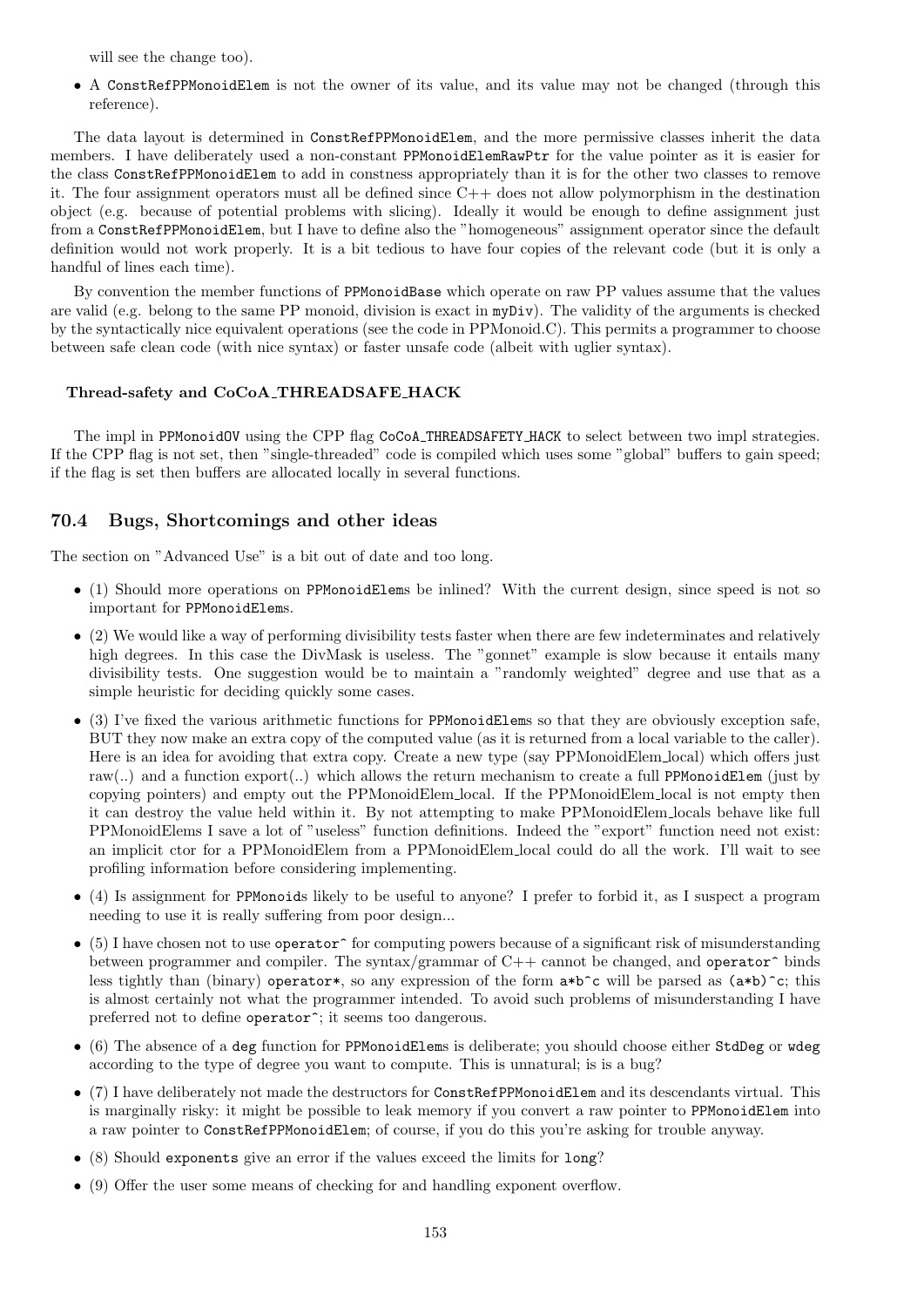# 71 PPMonoidHom (John Abbott)

# 71.1 User documentation for the class PPMonoidHom

The class PPMonoidHom is used for representing homomorphisms between PPMonoids. Each indeterminate in the domain monoid maps into an element of the codomain (i.e. a power product).

### 71.1.1 Examples

• [ex-PPMonoidHom.C](../../examples/index.html#ex-PPMonoidHom1.C)

## 71.1.2 Functions for PPMonoidHoms

Here is a list of the (pseudo-)ctors for PPMonoidHom

- IdentityHom(PPM) the identity
- GeneralHom(PPM, images) where images is a vector of PPMonoidElem whose i-th entry is the image of the  $i$ -th indet in PPM
- RestrictionHom(PPM, IndetIndexes) where IndetIndexes is a vector of indices of the indets which map to themselves, the others map to 1.

The PPMonoidHom object may be applied to a value by using normal function call syntax: for instance

```
PPMonoidElem t = ...;
PPMonoidHom phi = ...;
cout << "phi applied to t gives " << phi(t) << endl;
```
Given a PPMonoidHom you can find out its domain and codomain:

 $domain(\phi h i)$  the domain of phi as a PPMonoid  $codomain(\phi h i)$  the codomain of  $phi$  as a PPMonoid

### 71.2 Library Contributor Documentation

# 71.3 Maintainer documentation for PPMonoid, PPMonoidElem, and PPMonoid-Base

### 71.4 Bugs, Shortcomings and other ideas

Add some more special cases: e.g. permutations of the indets, and the "identity" between PPMonoids which differ only in their orderings.

Should we allow partial homs? e.g. one which maps  $x^2$  to y (so odd powers of x have no image).

# <span id="page-153-0"></span>72 PPOrdering (John Abbott)

# 72.1 Examples

- [ex-PPMonoidElem2.C](../../examples/index.html#ex-PPMonoidElem2.C)
- [ex-OrderingGrading1.C](../../examples/index.html#ex-OrderingGrading1.C)

### 72.2 User documentation

An object of the class PPOrdering represents an *arithmetic* ordering on the (multiplicative) monoid of power products, *i.e.* such that the ordering respects the monoid operation (*viz.*  $s < t \Rightarrow r^*s < r^*t$  for all r,s,t in the monoid).

In CoCoALib orderings and gradings are intimately linked – for gradings see also degree (Sec[.17\)](#page-52-0). If you want to use an ordering to compare power products then see PPMonoid (Sec[.70\)](#page-145-0).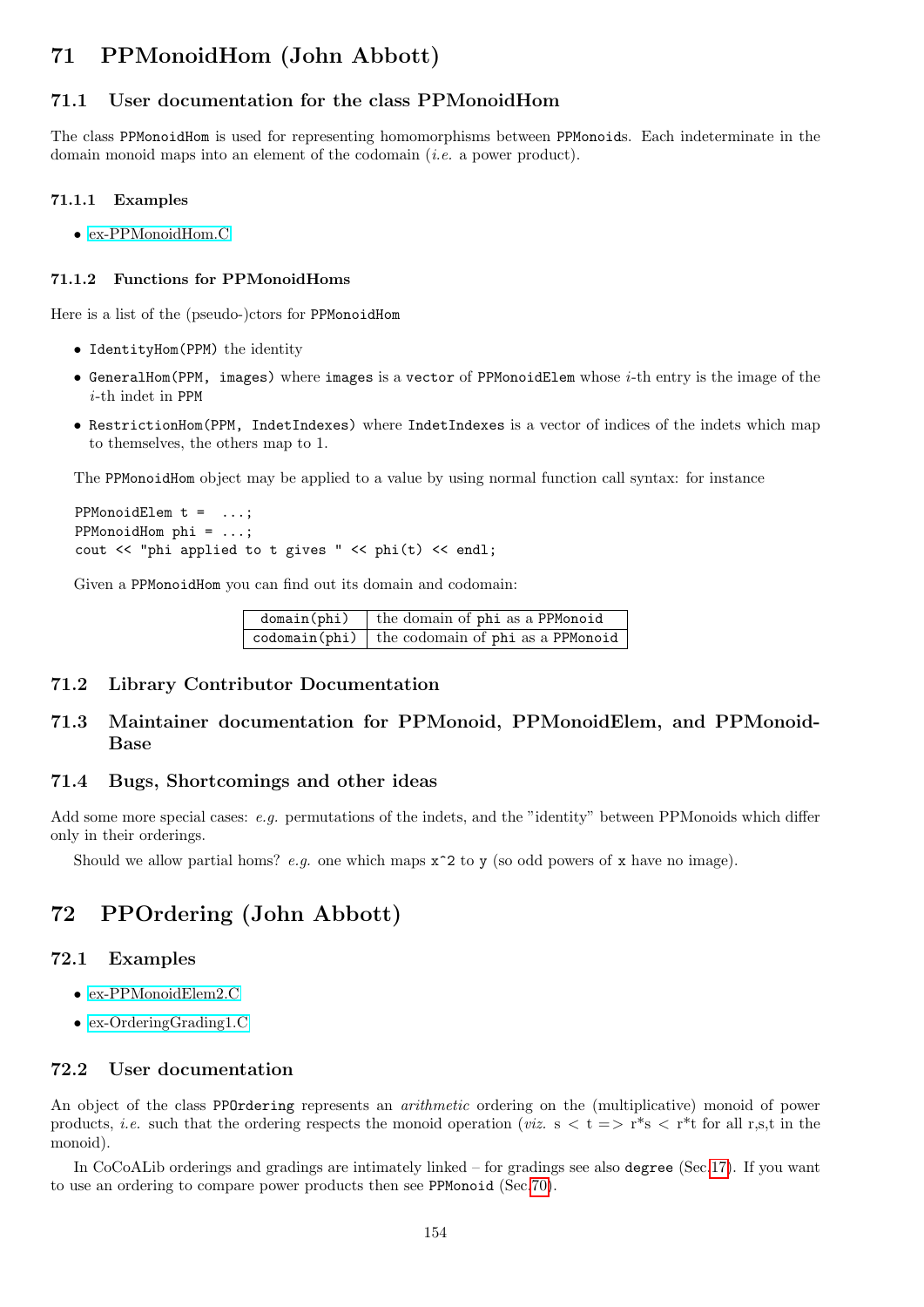## 72.2.1 Pseudo-constructors

Currently, the most typical use for a PPOrdering object is as an argument to a constructor of a concrete PPMonoid (Sec[.70\)](#page-145-0) or PolyRing (Sec[.69\)](#page-144-0), so see below Convenience constructors.

These are the functions which create new PPOrderings:

- lex(NumIndets)  $GradingDim = 0$
- StdDegLex(NumIndets)  $Gradient$   $Dim = 1$
- StdDegRevLex(NumIndets)  $Gradient$  $Dim = 1$
- NewMatrixOrdering(OrderMatrix, GradingDim)

The first three create respectively lex, StdDegLex and StdDegRevLex orderings on the given number of indeterminates. Note the use of Std in the names to emphasise that they are only for standard graded polynomial rings (i.e. each indet has degree 1).

The last function creates a PPOrdering given a matrix. GradingDim specifies how many of the rows of OrderMatrix are to be taken as specifying the grading. Then entries of the given matrix must be integers (and the ring must have characteristic zero).

#### Convenience constructors

For convenience there is also the class PPOrderingCtor which provides a handy interface for creating PPMonoid (Sec[.70\)](#page-145-0) and SparsePolyRing (Sec[.107\)](#page-214-0), so that lex, StdDegLex, StdDegRevLex may be used as shortcuts instead of the proper constructors, e.g.

NewPolyRing(RingQQ(), symbols("a","b","c","d"), lex);

is the same as

```
NewPolyRing(RingQQ(), symbols("a","b","c","d"), lex(4));
```
### 72.2.2 Queries

- IsLex(PPO) true iff PPO is implemented as lex
- IsStdDegLex(PPO) true iff PPO is implemented as StdDegLex
- IsStdDegRevLex(PPO) true iff PPO is implemented as StdDegRevLex
- IsMatrixOrdering(PPO) true iff PPO is implemented as MatrixOrdering
- IsTermOrdering(PPO) true iff PPO is a term ordering

### 72.2.3 Operations

The operations on a PPOrdering object are:

- out  $<<$  PPO output the PPO object to channel out
- NumIndets(PPO) number of indeterminates the ordering is intended for
- OrdMat(PPO) a (constant) matrix defining the ordering
- GradingDim(PPO) the dimension of the grading associated to the ordering
- GradingMat(PPO) the matrix defining the grading associated to the ordering

CoCoALib supports graded polynomial rings with the restriction that the grading be compatible with the PP ordering: *i.e.* the grading comprises simply the first k entries of the *order vector*. The GradingDim is merely the integer k (which may be zero if there is no grading).

A normal CoCoA library user need know no more than this about PPOrderings. CoCoA Library contributors and the curious should read on.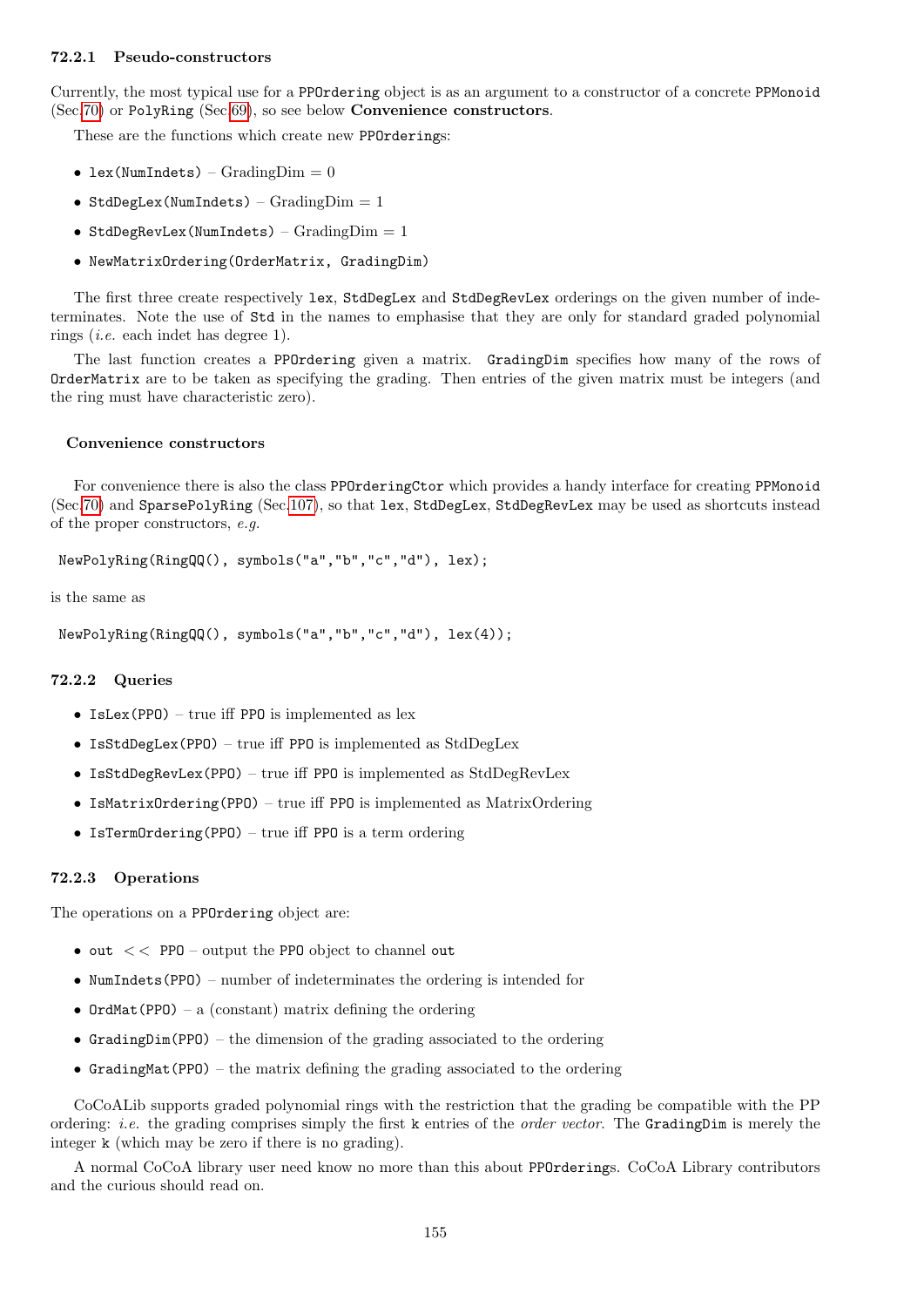# 72.3 Maintainer documentation for PPOrdering

A PPOrdering is just a smart pointer to an instance of a class derived from PPOrderingBase; so PPOrdering is a simple reference counting smart-pointer class, while PPOrderingBase hosts the intrusive reference count (so that every concrete derived class will inherit it).

There are four concrete PPOrderings in the namespace CoCoA::PPO. The implementations are all simple and straightforward except for the matrix ordering which is a little longer and messier but still easy enough to follow.

The class PPOrderingCtor is just a simple "trick" to allow for a convenient user interface. The mem fn operator(), with arg the actual number of indets, is used to generate an actual ordering.

## 72.4 Bugs, shortcomings and other ideas

We need better ways to compose **PPOrderings**, *i.e.* to build new ones starting from existing ones. Max knows the sorts of operation needed here. Something similar to  $CoCoA4$ 's BlockMatrix command is needed.

# 73 PPVector (Anna Bigatti)

modernise

## 73.1 class PPVector

WARNING THIS IS STILL A PRELIMINARY IMPLEMENTATION as indicated by the names of the implementation files: TmpPPVector.H and TmpPPVector.C.

This class is for dealing with lists of power-products.

This class has been designed to be used by monomial ideal operations, Hilbert, and Mayer-Vietoris trees.

The key functions interpret the list as generators of a monomial ideal: interreduction, divisibility test (ideal membership), lcms (ideal intersection).

The elements are PPWithMask (Sec[.74\)](#page-156-0), to make fast divisibility tests. Constructor requires a PPMonoid (Sec[.70\)](#page-145-0) and a DivMaskRule (see DivMask (Sec[.23\)](#page-56-0)), so that the user can choose the best suited implementations (mostly depending on the number of indeterminates and on the size of the exponents).

### 73.1.1 Examples

• [ex-PPVector1.C](../../examples/index.html#ex-PPVector1.C)

# 73.2 Fields and main functions

Member fields are

```
PPMonoid myPPM;
DivMaskRule myDMR;
std::vector<PPWithMask> myVec;
```
### 73.2.1 Utility functions

- PPMonoid PPM(const PPVector& PPs)
- DivMaskRule DMR(const PPVector& PPs)
- std::ostream& operator< <(std::ostream&, PPVector)
- bool IsEmpty(const PPVector& PPs)
- long len(const PPVector& PPs)
- void convert(std::vector<RingElem>& v, ring P, const PPVector& PPs) converts PP's into RingElem's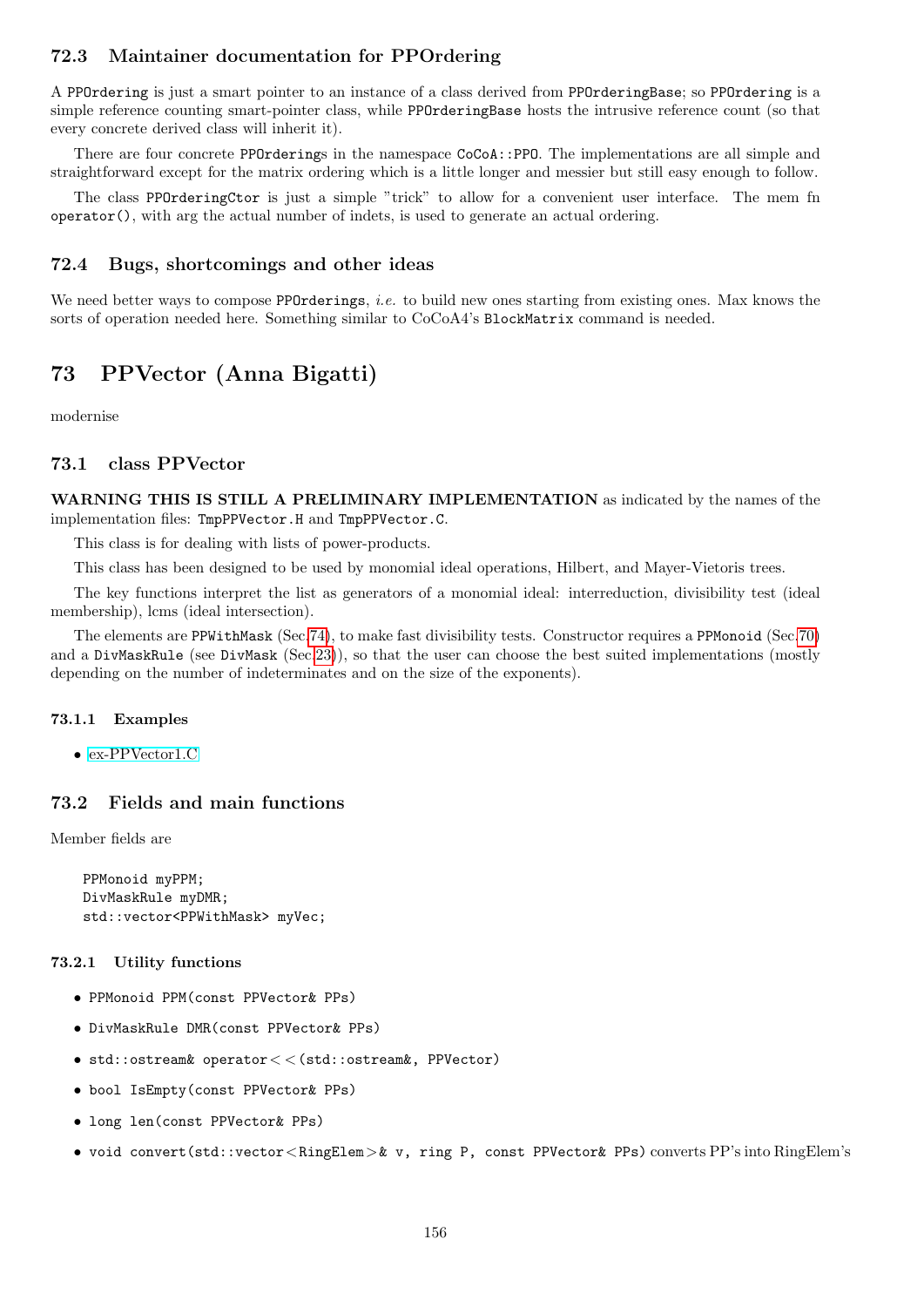- void convert(PPVector PPs, const std::vector<RingElem>& v) converts vector<RingElem> (if monomial!) into PPVector
- void PushBack(PPVector& PPs, ConstRefPPMonoidElem pp) if owner(pp) != PPM(PPs) it maps it
- void PushBackPopBack(PPVector& ToPPs, PPVector& FromPPs) move last PP from FromPPs into ToPPs
- void swap(PPVector& PPs1, PPVector& PPs2) swap PPs1 and PPs1

### 73.2.2 Mathemetical functions

- bool IsDivisible(const PPWithMask& pp, const PPVector& ByL); true is pp is divisible by an element of L
- bool IsDivisible(ConstRefPPMonoidElem pp, const PPVector& ByL); true is pp is divisible by an element of L
- void interreduce(PPVector& PPs); interreduce PPs (NOT exception clean)
- void InterreduceSort(PPVector& PPs); interreduce and sort PPs (NOT exception clean)
- void lcms(PPVector& PPs, const PPVector& PPs1, const PPVector& PPs2); all the lcm between elements of PPs1 and PPs2, effectively the generators of the intersection ideal

# 73.3 Bugs, Shortcomings and other ideas

### 73.3.1 Abstract Class

There was an attempt to make it an abstract class, PPVectorBase, made of abstract PPVectorElem, with the plan to have concrete classes a vector of PPWithMask (Sec[.74\)](#page-156-0), of PPMonoidElem, and of square-free pps (which cannot make a PPMonoid (Sec[.70\)](#page-145-0) because  $x^*x$  is not square-free).

But this failed because most operations would need to know the type of the elements in the vector making it more suitable for templates. But

- (1) I much prefer inheritance (mathematically cleaner) and
- (2) probably all this generality is useless.

So it was sadly abandoned.

# <span id="page-156-0"></span>74 PPWithMask (Anna Bigatti)

## 74.1 Examples

- [ex-PPWithMask1.C](../../examples/index.html#ex-PPWithMask1.C)
- [ex-PPWithMask2.C](../../examples/index.html#ex-PPWithMask2.C)

## 74.2 User documentation

## WARNING: THIS IS STILL ONLY A PRELIMINARY INTERFACE

friend bool IsDivisibleFast(const PPWithMask& pm1, const PPWithMask& pm2); ///< suffix "Fast" because it does not check compatibility

# 74.3 constructor

A value of type PPWithMask is an "enriched" power product: it also contains a "divmask" so that divisibility tests between PPWithMask values can be effected quickly (on average, and assuming they are only rarely divisible).

To create a PPWithMask value: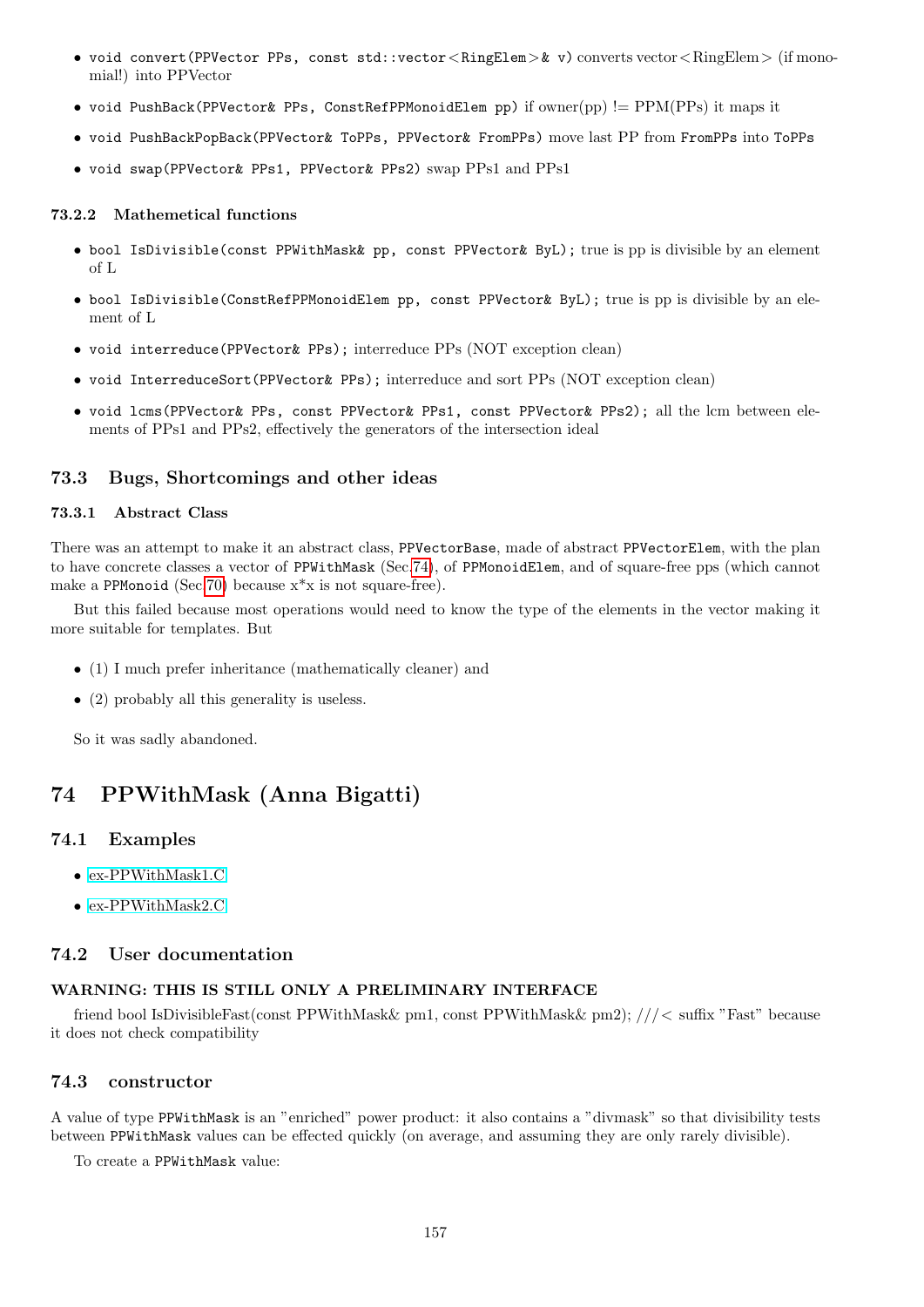PPWithMask(pp, DMRule) -- pp is a power product, DMRule is a divmask rule

Given a PPWithMask value you can extract the power product and DivMaskRule using the following accessor functions:

PP(ppwm) -- get a reference to the internal power product DivMaskImpl(ppwm) -- get the div mask rule

Implementation of PPMonoidElem with DivMask for fast divisibility test

This type is not intended for "public use": it must be fast, so we cannot guarantee safety checks. It does some compatibility tests with CoCoA ASSERT (i.e. only with CoCoA DEBUG on)

It is to be used ONLY when speed on divisibility tests is crucial (Buchberger, Toric, Hilbert, ...).

Constructor and assignment from pp might be expensive.

## 74.4 Maintainer documentation for files BuildInfo

### 74.5 Bugs, Shortcomings and other ideas

Both impl and doc are very incomplete!

# 75 ProgressReporter (John Abbott)

## 75.1 Examples

• [ex-ProgressReporter1.C](../../examples/index.html#ex-ProgressReporter1.C)

# 75.2 User documentation

ProgressReporter is a simple utility to help keep track of progress in a long iterative computation; it prints out a short "progress report" at roughly the indicated time intervals.

To respect the chosen time interval ProgressReporter assumes that successive iterations do not vary wildly in computational cost.

### 75.2.1 Constructors and pseudo-constructors

• ProgressReporter(t) – create a reporter which prints at intervals of roughly t seconds (t is a double)

### 75.2.2 Operations

There is essentially one operation: let report be a ProgressReporter

- report() print a progress report if enough time has elapsed
- report(arg1) print a progress report (incl. value of arg1 of type long) if enough time has elapsed
- report(arg1,  $arg2$ ) print a progress report (incl. values of  $arg1$ ,  $arg2$  of type long) if enough time has elapsed

These calls are designed to be cheap when it is not time to produce a report.

## 75.3 Maintainer documentation

The only "tricky part" was trying to make reports appear at round values of the internal counter. It is a little messy, but not hard.

The mem fns operator() are inline so that most non-printing calls should be very cheap. It seems useful to let the user supply some extra values to be printed.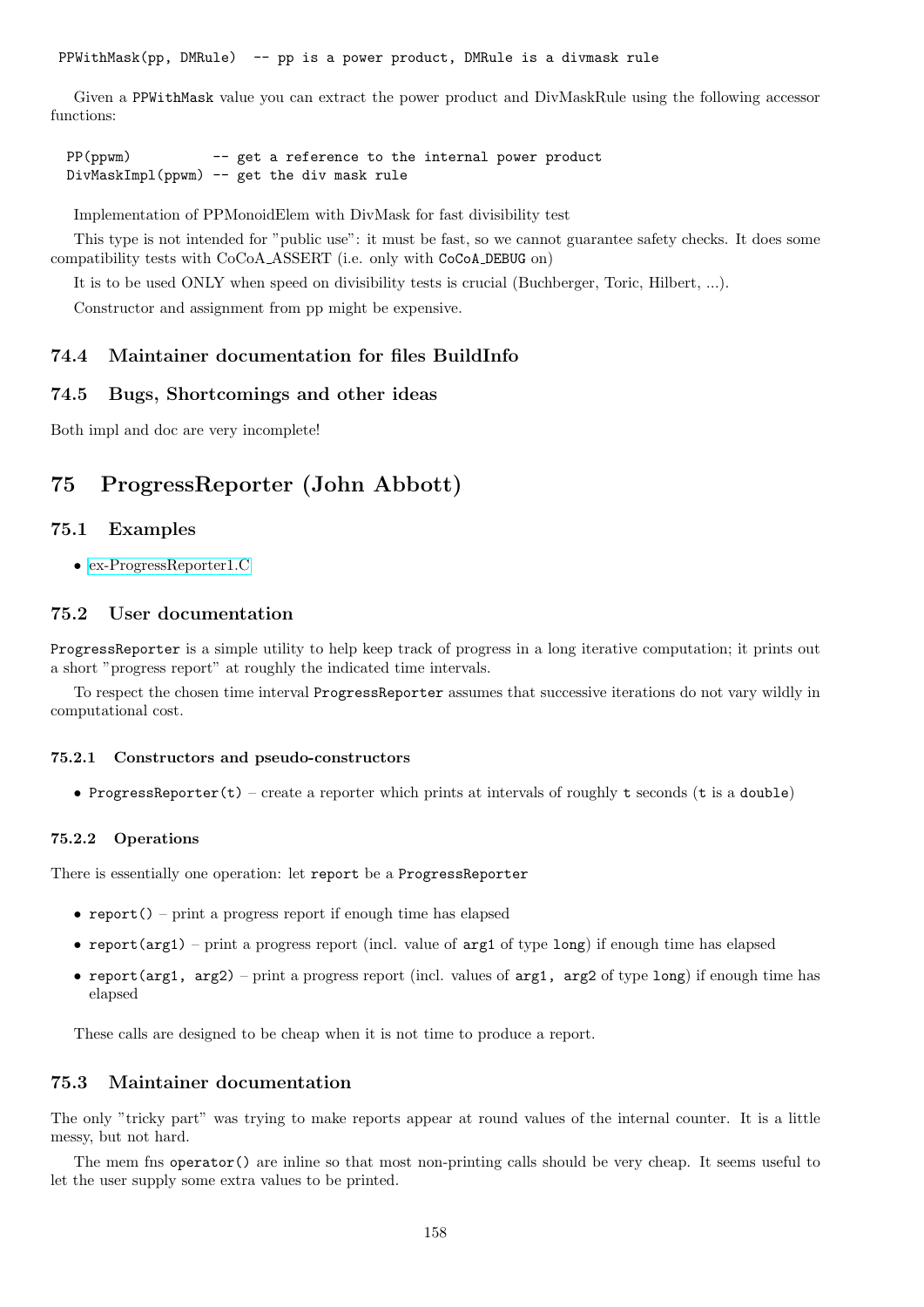increase125 increases its arg to next number of the form  $10^{\degree}$ n,  $2*10^{\degree}$ n or  $5*10^{\degree}$ n; decrease125 decreases the arg to the next lowest number of that form.

Initially I tried to make the printed times close to multiples of the specified interval, but this led to "surprising" behaviour if some CPU time had been used before starting the loop – the first report could be printed after much less than the chosen interval (and the corresponding number of iterations would be much smaller than expected). Now the code simply says next print time is one interval from the previous print time (so average print intervals will be slightly longer than desired).

## 75.4 Bugs, shortcomings and other ideas

Should increase125 and decrease125 be moved to utils?

### 75.5 Main changes

### 2014

• april (v0.99534): first release

# 76 QBGenerator (John Abbott)

### 76.1 User documentation for QBGenerator

The name QBGenerator derives from its intended use as a (monomial) quotient basis generator, that is a way of generating a factor closed (vector space) basis of power products for the quotient of a polynomial ring by a zerodimensional ideal. It is used in the implementation of the FGLM and the Buchberger-Moeller algorithms – in fact these are really the same algorithm (for computing a Groebner basis of an intersection of one or more zero-dimensional ideals).

### Background theory

Let P denote a polynomial ring (Sec[.83\)](#page-169-0) (with coefficients in a field k), and let I be a zero-dimensional ideal (Sec[.45\)](#page-89-0) in P. Then mathematically the quotient P/I is a finite dimensional vector space over k. We seek a basis QB for  $P/I$  which is a factor closed set of power products; *i.e.* if the power product t is in QB then any factor of t is in QB too. Groebner basis theory guarantees that such bases exist; actually it was first proved by Macaulay (a person, not a computer algebra system).

The elements of QB are determined one at a time, obviously starting with the trivial power product, 1. Moreover, at every stage the set of elements in the partially formed QB is factor closed, and this implies that only certain PPs are candidates for being adjoined to the QB (we call these corners). When a new element is adjoined to the QB new elements may appear in the corner set, these newly adjoined elements form the new corner set (this is always a subset of the corner set, and may be empty).

During the determination of the QB, some power products will be discovered which cannot be in the QB (usually based on the failure of a linear independence criterion). Such PPs form the avoid set: the QBGenerator will exclude all multiples of all elements of the *avoid set* from subsequent consideration.

#### 76.1.1 Constructors and Pseudo-constructors

• QBGenerator(PPM) where PPM is the PPMonoid (Sec[.70\)](#page-145-0) in which we shall calculate; initially the quotient basis is empty, and the corner set contains just 1.

### 76.1.2 Operations on QBGenerator

There are 3 accessor functions, and 2 true operations:

- QBG.myQB() gives the current elements of the *quotient basis* (as a vector) in the order they were added;
- $QBG.myCorners()$  gives the current elements of the *corner set* (as a list);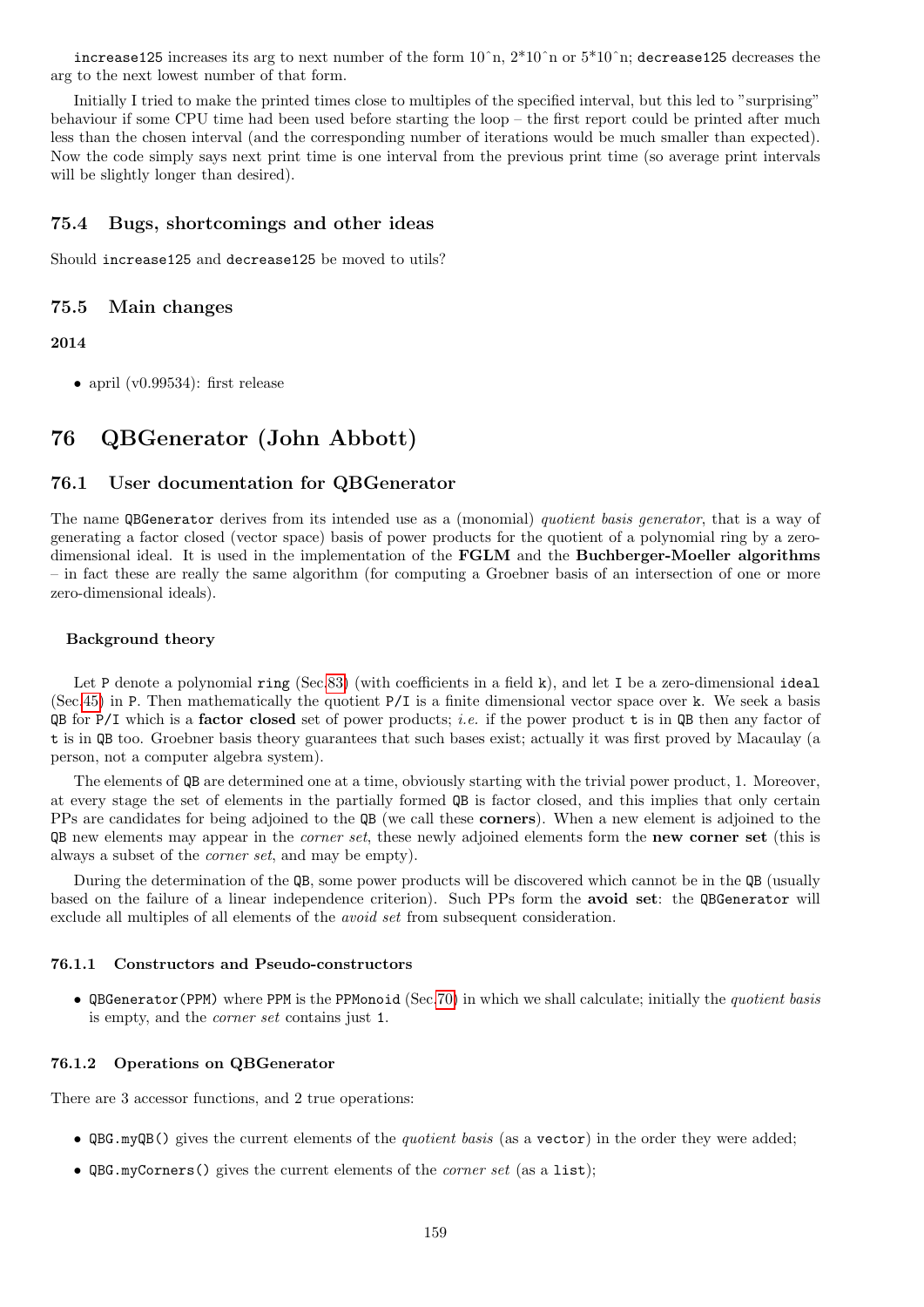- QBG.myNewCorners() gives the newly added elements to the *corner set* (as a list);
- QBG.myCornerPPIntoQB(pp) move the element pp of the *corner set* into the *quotient basis* (this updates both the *corner set* and the *new corner set*);
- QBG.myCornerPPIntoAvoidSet(pp) move the element pp of the *corner set* into the *avoid set* (all multiples of pp will skipped hereafter).

## 76.2 Maintainer documentation for QBGenerator

The tricky part was designing a good interface. The implementations themselves are relatively straightforward (and actually contain some useful comments!)

The function QBGenerator::myCornerPPIntoQB makes local copies of some fields to permit full exception safety. This may adversely affect execution speed, but I believe that in the context of FGLM & Buchberger-Moeller the slow-down will be negligible *(but I have not actually tested my guess)*.

## 76.3 Bugs, Shortcomings and other ideas

Class QBGenerator could offer a ctor which accepts a (good) estimate of the dimension of the quotient, *i.e.* final number of elements in the QB. It could use this value to reserve space for myQBList.

# 77 QuasiPoly (John Abbott)

# 77.1 Examples

• [ex-normaliz1.C](../../examples/index.html#ex-normaliz1.C)

# 77.2 User documentation

Quasi-polynomials are useful for representing various combinatorial objects such as Hilbert/Ehrhart polynomials.

A quasi-polynomial is a list  $F_1, \ldots, F_r$  of r univariate polynomials (all in the same variable). Its value at the integer N is defined to be  $F_k(r)$  where  $k = N \mod r$ .

### 77.2.1 Constructors and pseudo-constructors

• QuasiPoly(L) creates the quasi-polynomial whose consituents are the entries of L (of type  $\texttt{std}$ : vector < RingElem >)

#### 77.2.2 Operations

There are only two operations on a quasi-polynomial (apart from assignment and printing):

- QP(n) evaluate the quasi-polynomial QP at the integer n
- constituents(QP) returns a const std::vector<RingElem>& of the constituents of QP

# 77.3 Maintainer documentation

It could hardly be simpler!

## 77.4 Bugs, shortcomings and other ideas

Very simplistic first version. Assumes the constituents are univariate (but presumably the theory extends to multivariate?).

Printing is crude.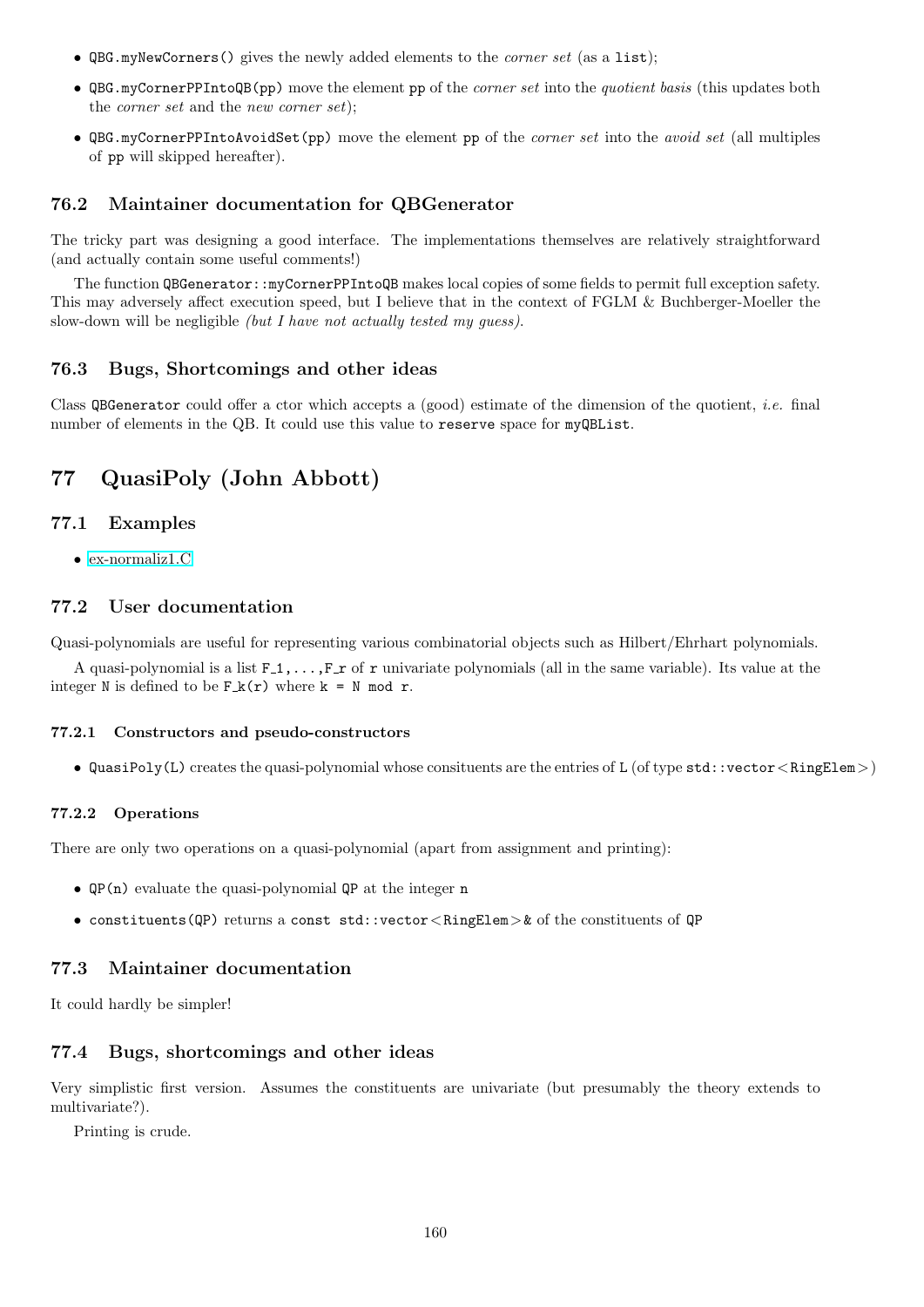# 77.5 Main changes

2014

• July  $(v0.99534)$ : first release

# <span id="page-160-0"></span>78 QuotientRing (John Abbott, Anna M. Bigatti)

# 78.1 User documentation for QuotientRing

A QuotientRing is an abstract class (inheriting from ring (Sec[.83\)](#page-169-0)) representing quotients of a ring (Sec[.83\)](#page-169-0) by an ideal (Sec[.45\)](#page-89-0).

See RingElem QuotientRing (Sec[.86\)](#page-174-0) for operations on its elements.

### 78.1.1 Examples

- [ex-RingFp1.C](../../examples/index.html#ex-RingFp1.C)
- [ex-RingFp2.C](../../examples/index.html#ex-RingFp2.C)

Extended example of use:

```
RingZZ ZZ = RingZZ(); \frac{1}{2} a copy of the ring of integers
ring ZZmod10 = NewZZmod(10); // represents ZZ/(10) integers modulo 10
ring ZZmod10a = NewQuotientRing(ZZ, ideal(ZZ, 10)); // same as ZZmod10
RingHom phi = QuotientingHom(ZZmod10); // ring hom from ZZ to ZZmod10
RingElem r(ZZmod10, -3); \frac{1}{10} an element of ZZmod10
RingElem preimage = CanonRepr(r); \frac{1}{2} an element of ZZ = BaseRing(ZZmod10)
ring S = NewZmod(2); // another ring S, details do not matter much
RingHom theta = QuotientingHom(S); // any ring hom from ZZ to S will do instead
RingHom theta_bar = NewInducedHom(ZZmod10, theta); // induced ring hom from ZZmod10 to S
```
### 78.1.2 Constructors and Pseudo-constructors

- NewQuotientRing(R, I) creates a new ring (Sec[.83\)](#page-169-0) representing the quotient  $R/I$ . I must be an ideal of R; odd things may happen if  $I=R$ . If I is zero then the result is isomorphic to R but not equal to R; arithmetic in  $R$  is more efficient than arithmetic in  $R/ideal(0)$ .
- NewZZmod(n) creates a new ring (Sec[.83\)](#page-169-0) representing the quotient  $ZZ/ideal(n)$  where ZZ is the ring of integers RingZZ (Sec[.95\)](#page-200-0) and n is an integer. A CoCoALib error will be thrown if  $n=1$  or  $n=-1$ . Currently an error will be thrown also if  $n=0$  (see BUGS).
- QuotientRing sort of downcast the ring R to a quotient ring; will throw an ErrorInfo object with code ERR::NotQuotRing if needed.

### NewZZmod or NewRingFp?

If n is a small prime then  ${\tt NewZZmod}(n)$  produces the same result as  ${\tt NewRingFp}(n)$  (or perhaps  ${\tt NewRingFpDouble}(n)$ ). If n is not a small prime then  $NewRingFp(n)$  throws an exception whereas  $NewZZmod(n)$  will produce a working quotient ring.

### 78.1.3 Query and cast

- IsQuotientRing $(R)$  returns true iff R is implemented as a QuotientRing
- QuotientRingPtr(R) returns a pointer to the quotient ring impl (for calling mem fns); will throw an ErrorInfo object with code ERR::NotQuotRing if needed.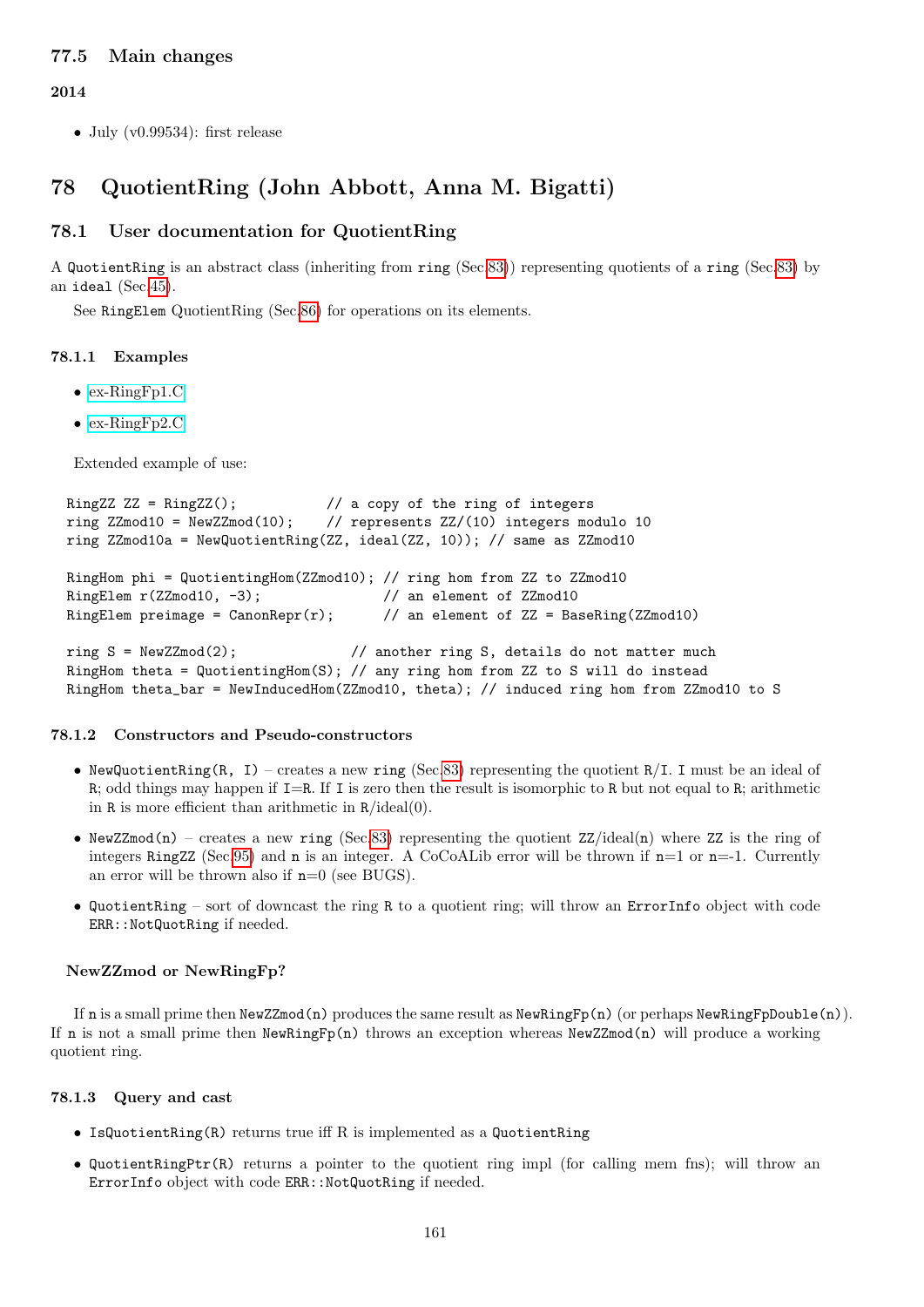## 78.1.4 Operations on QuotientRing

In addition to the standard ring operations (Sec[.83\)](#page-169-0), a QuotientRing may be used in other functions.

Given RmodI a QuotientRing (representing  $R/I$ ) built as NewQuotientRing(R,I) with I is an ideal (Sec[.45\)](#page-89-0) of the ring (Sec[.83\)](#page-169-0) R.

- BaseRing(RmodI) a reference to the base ring of RmodI, namely R
- DefiningIdeal(RmodI) a reference to the ideal I used to create RmodI
- ReprRing(RmodI) a reference to the ring used for internal representation of elements of RmodI

### 78.1.5 Homomorphisms

- QuotientingHom(RmodI) a reference to the quotienting homomorphism from R to RmodI
- InducedHom(RmodI, phi) where phi is a RingHom (Sec[.91\)](#page-191-0) from R to S, creates a new RingHom (Sec[.91\)](#page-191-0) from RmodI to S. Two types of error may occur:
	- ERR::BadInducingHom if domain(phi) is not BaseRing(RmodI)
	- ERR::BadInducingHomKer if phi does not map the gens of I to zero.

# 78.2 Maintainer documentation for QuotientRing, QuotientRingBase, GeneralQuotientRingImpl

While considering the design of this code it may help to keep in mind these two canonical implementations:

GeneralQuotientRingImpl internally elements are represented as elements of a "representation ring" (which may differ from the base ring) which are kept reduced modulo some ideal (which may differ from the defining ideal)

RingFpImpl internally elements are represented by machine integers (see doc for RingFpImpl), a representation incompatible with that used for elements of the ring of integers (which is probably the base ring)

QuotientRingBase is an abstract class derived from RingBase, and is the base class for all quotient rings. It adds the following four new pure virtual member functions which must be defined in every concrete quotient ring:

```
virtual RingElem myCanonRepr(ConstRawValue r) const;
virtual void myReduction(RawValue& image, ConstRawValue arg) const;
virtual const RingHom& myQuotientingHom() const;
virtual RingHom myInducedHomCtor(const RingHom& InducingHom) const;
```
The member function myCanonRepr has to return a copy of the value since we cannot be sure that the internal representation is compatible with the internal representation of elements of the base ring.

## 78.3 Bugs, Shortcomings and other ideas

IamTrueGCDDomain always returns false. We can be clever in some easy cases, but it is hard in general (think of rings of algebraic integers which are gcd domains, but not euclidean domains).

Should NewZZmod(n) allow the case  $n == 0$ ? There's no mathematical reason to forbid it, but forbidding it may help detect programmer errors more quickly – it seems unlikely that one would really want to quotient by  $ideal(0)$ .

FAIRLY SERIOUS CONFUSION: the code seems to make REPEATED sanity checks see

QuotientRingBase::QuotientRingBase NewQuotientRing

QuotientRingHomBase::QuotientRingHomBase NewInducedHom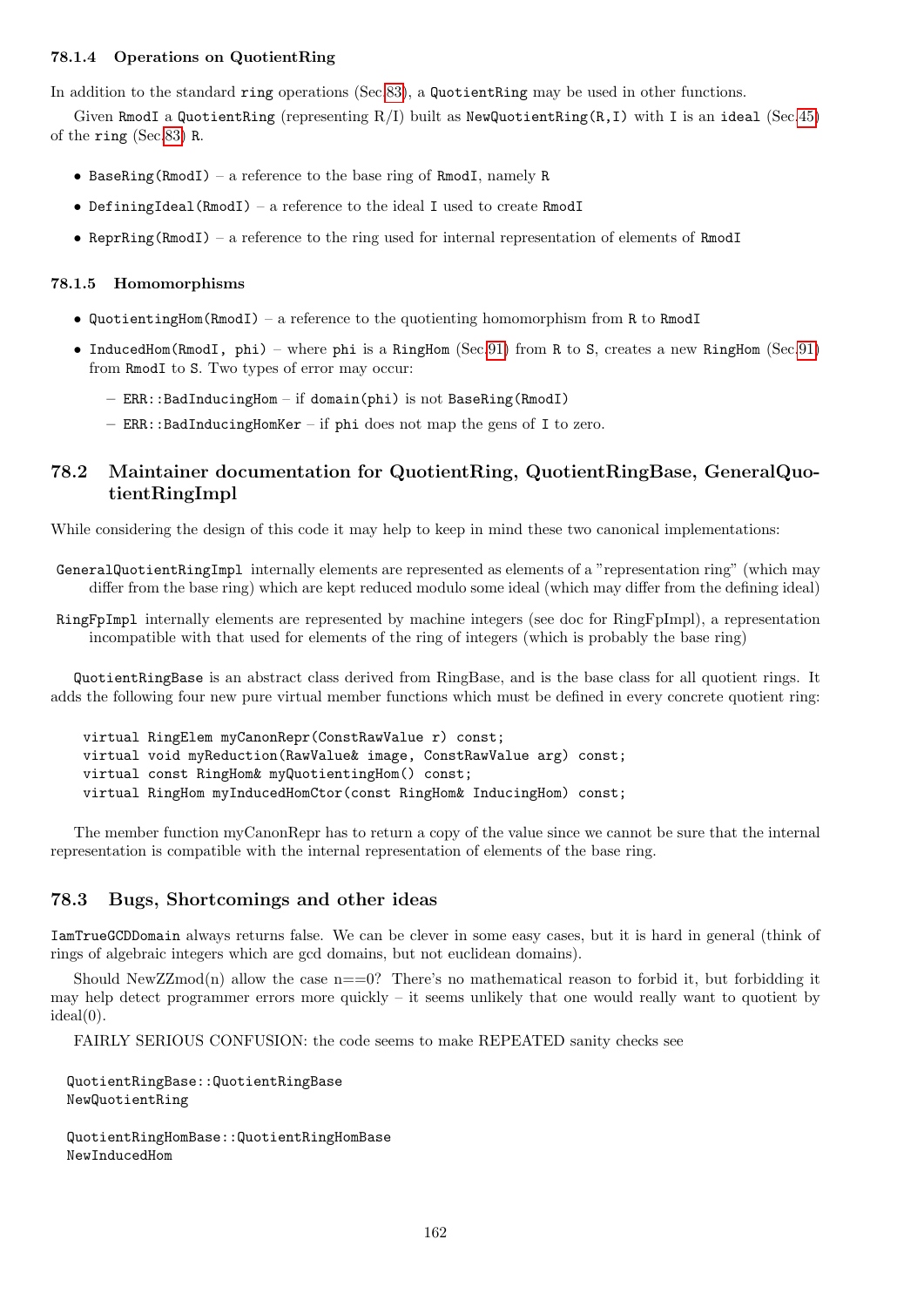I suspect that the C++ ctors should use CoCoA ASSERT instead of checking always (and throwing an exception).

FURTHER SERIOUS CONFUSION: there is ambiguity about the difference between myBaseRing and myReprRing esp. for creating induced homomorphisms: given ring R, and ring  $S = R/I$ , create ring  $T = S/J$  An induced hom from T should start from a hom with domain S; or is it reasonable to accept a hom with domain R? In this case for T myReprRing is R but myBaseRing is S.

Given a RingHom from a QuotientRing it is not generally possible to obtain a reference to an "inducing hom": consider the hom from  $\mathbb{Z}Z/(2)$  to  $\mathbb{Z}Z/(2)[x]$  created by CoeffEmbeddingHom. A RingHom equivalent to the inducing hom can be produced by composing QuotientingHom with the given hom.

20 March 2004: I have added the possibility of making a trivial ring by quotienting: previously this was disallowed for no good reason that I could discern.

# 79 RadicalMembership (John Abbott, Anna M. Bigatti)

## 79.1 Examples

• [ex-RadicalMembership.C](../../examples/index.html#ex-RadicalMembership.C)

### 79.2 User documentation

This file offers functions for testing membership in the radical of an ideal. This can be done relatively cheaply compared to actually computing a generating set for the radical.

#### 79.2.1 Queries and views

Let I be an ideal (Sec[.45\)](#page-89-0) in a polynomial ring, and let f be an element of the same polynomial ring.

- IsInRadical $(f,I)$  true iff f is in the radical of I
- MinPowerInIdeal(f,I) returns the smallest integer n such that  $power(f, n)$  is in I; returns -1 if f is not in the radical.

### 79.3 Maintainer documentation

The implementation is straightforward (once you have learned the theory about "Rabinowitch's Trick").

We can be slightly clever when the ideal is homogeneous.

## 79.4 Bugs, shortcomings and other ideas

Can be terribly slow: see in test-RadicalMembership1.C for some commented out cases.

### 79.5 Main changes

2017

• July ( $v(0.99560)$ : first release

# <span id="page-162-0"></span>80 RandomSource (code: John Abbott; doc: John Abbott, Anna M. Bigatti)

# 80.1 Examples

- [ex-RandomSource1.C](../../examples/index.html#ex-RandomSource1.C)
- [ex-RandomSource2.C](../../examples/index.html#ex-RandomSource2.C)
- [ex-RandomLong1.C](../../examples/index.html#ex-RandomLong1.C)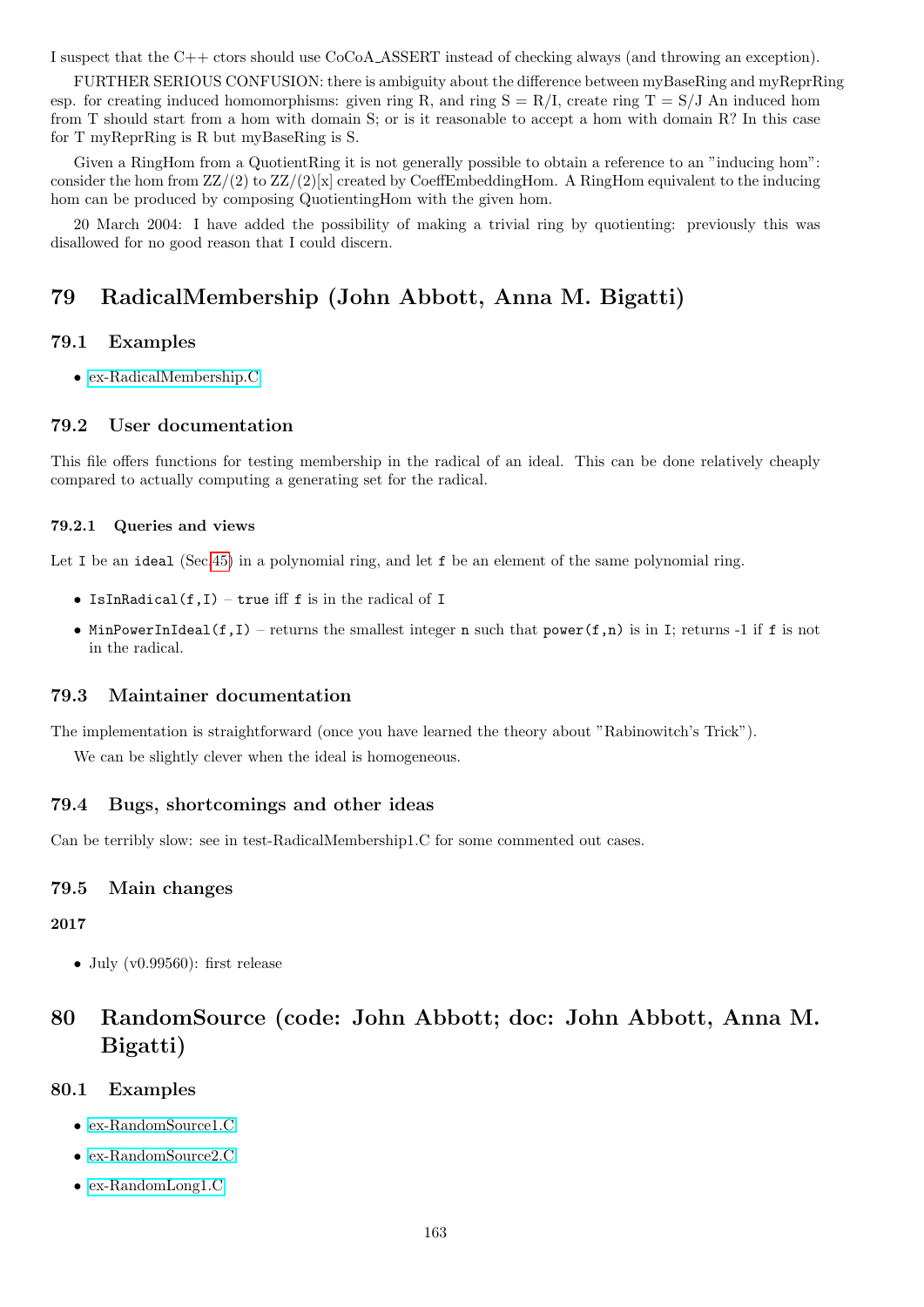- [ex-RandomBool1.C](../../examples/index.html#ex-RandomBool1.C)
- [ex-RandomBigInt1.C](../../examples/index.html#ex-RandomBigInt1.C)

Here is a typical example of how to use a RandomSeqLong; note that we create the generator before entering the loop, then inside the loop we use the function NextValue to get 100 successive random values (between -9 and 9) from the generator:

RandomSeqLong rnd(-9,9); for (int i=0; i < 100; ++i) cout << NextValue(rnd) << endl;

## 80.2 User documentation

Below, in random RandomSourceOperations (Sec.??) we list these handy functions for generating random values:

RandomBool(), RandomLong(lo, hi), RandomBigInt(lo, hi)

they are probably just what you want in a simple program, but using them will make your code threadunsafe (which is quite acceptable in a small program for personal use).

For a **thread-safe** solution you should create your own *random generator*. If you just want to generate many random values of the same type, you should consider using one of the three specialized random sequence generators (which are faster than the more general RandomSource):

- The class RandomSeqLong is for representing generators of (independent) uniformly distributed random integers (long) in a given range; the range is specified when creating the generator (and cannot later be changed).
- The class RandomSeqBigInt is for representing generators of (independent) uniformly distributed random integers (BigInt (Sec[.6\)](#page-34-0)) in a given range; the range is specified when creating the generator (and cannot later be changed).
- The class RandomSeqBool models a binary random variable (with independent bool samples, each having 50% probability of being true and 50% of being false).
- The class RandomSource is for representing general sources of (pseudo-)randomness: you can use it to produce random bool, long, and BigInt values.

## 80.2.1 Constructors

All constructors have an optional argument which is the initial seed – it determines the initial state of the generator. If you do not give a seed, the default is 0.

If you create several random sequence generators of the same kind and with the same seed, they will each produce exactly the same sequence of values. If you want to obtain different results each time a program is run, you can seed the generator with the system time (e.g. by supplying as argument  $time(0)$ ); this is likely desirable unless you're trying to debug a randomized algorithm.

For RandomSource see also the reseed function documented below in RandomSource Operations.

## RandomSource

| RandomSource()  | seeded with 0 |
|-----------------|---------------|
| RandomSource(n) | seeded with n |

For convenience, there is a global RandomSource object (belonging to GlobalManager (Sec[.42\)](#page-85-0)); you can get a reference to it by calling GlobalRandomSource(), but using it will make your code thread-unsafe.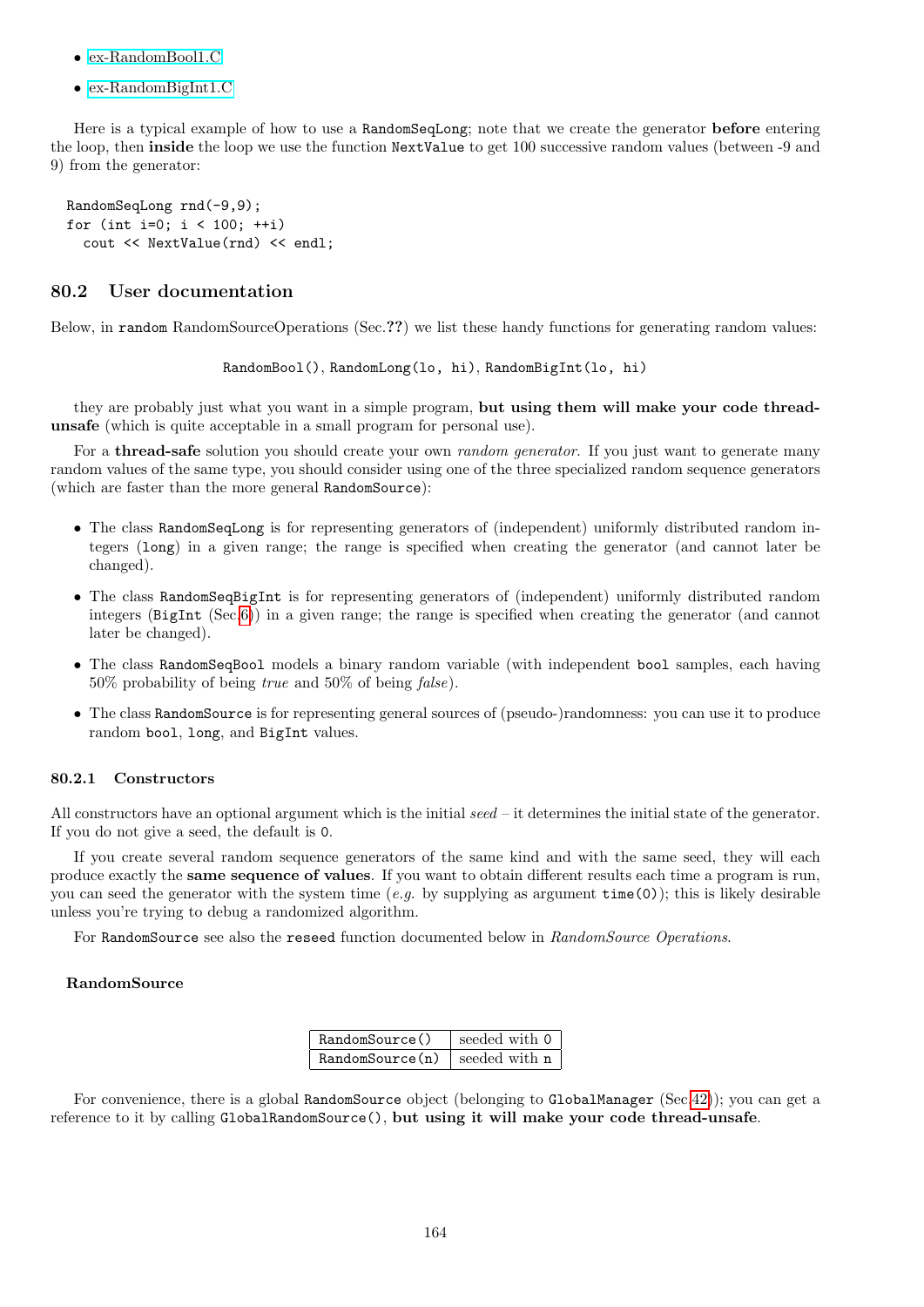| RandomSeqBigInt(lo,hi)    | seeded with 0        |
|---------------------------|----------------------|
| RandomSeqLong(lo,hi)      | seeded with 0        |
| RandomSeqBool()           | seeded with 0        |
| RandomSeqBigInt(lo,hi, n) | seeded with abs (n)  |
| RandomSeqLong(lo,hi, n)   | seeded with $abs(n)$ |
| RandomSeqBool(n)          | seeded with abs (n)  |

Each RandomSeqBigInt (or RandomSeqLong) will produce (pseudo) random values uniformly distributed in the range from 10 to hi (with both extremes included). An ERR: :BadArg exception is thrown if  $10 > \text{hi}$ ; the case lo == hi is allowed.

# 80.2.2 RandomSource Operations

These are the most convenient functions for generating random values; but they use GlobalRandomSource, so they are thread-unsafe:

- RandomBool() returns true with probability  $50\%$
- RandomBiasedBool(P) returns true with probability P (a double between 0 and 1)
- RandomLong(lo, hi) in range lo..hi (both ends included)
- RandomBigInt(lo, hi) in range lo..hi (both ends included)
- RandomSmallPrime(N) generate a random prime up to N; error if  $N < 2$  or  $N > = 2^31$ .

A cleaner way is to pass as an argument the specific RandomSource object to be used (in these examples we call it RndSrc):

- RandomBool(RndSrc)
- RandomLong(RndSrc, lo, hi) in range lo..hi (both ends included)
- RandomBigInt(RndSrc, lo, hi) in range lo..hi (both ends included)

A RandomSource object may be reseeded at any time; immediately after reseeding it will generate the same random sequence as a newly created RandomSource initialized with that same seed. The seed must be an integer value.

• reseed(RndSrc, seed)

Note about thread-safety: the various operations on a fixed RandomSource object are not thread-safe; to achieve thread safety, you should use different objects in different threads. In particular, it is best not to use GlobalRandomSource() in a multi-threaded environment.

## 80.2.3 RandomSeqXXXX Operations

Once you have created a RandomSeqXXXX you may perform the following operations on it:

- $***rnd** get the current value of **rnd** (as a boolean).$
- ++rnd advance to next value of rnd.
- rnd++ advance to next value of rnd **INEFFICIENTLY**.
- NextValue(rnd) advance and then return new value; same as  $*++rnd$
- out  $<<$  rnd print some information about rnd.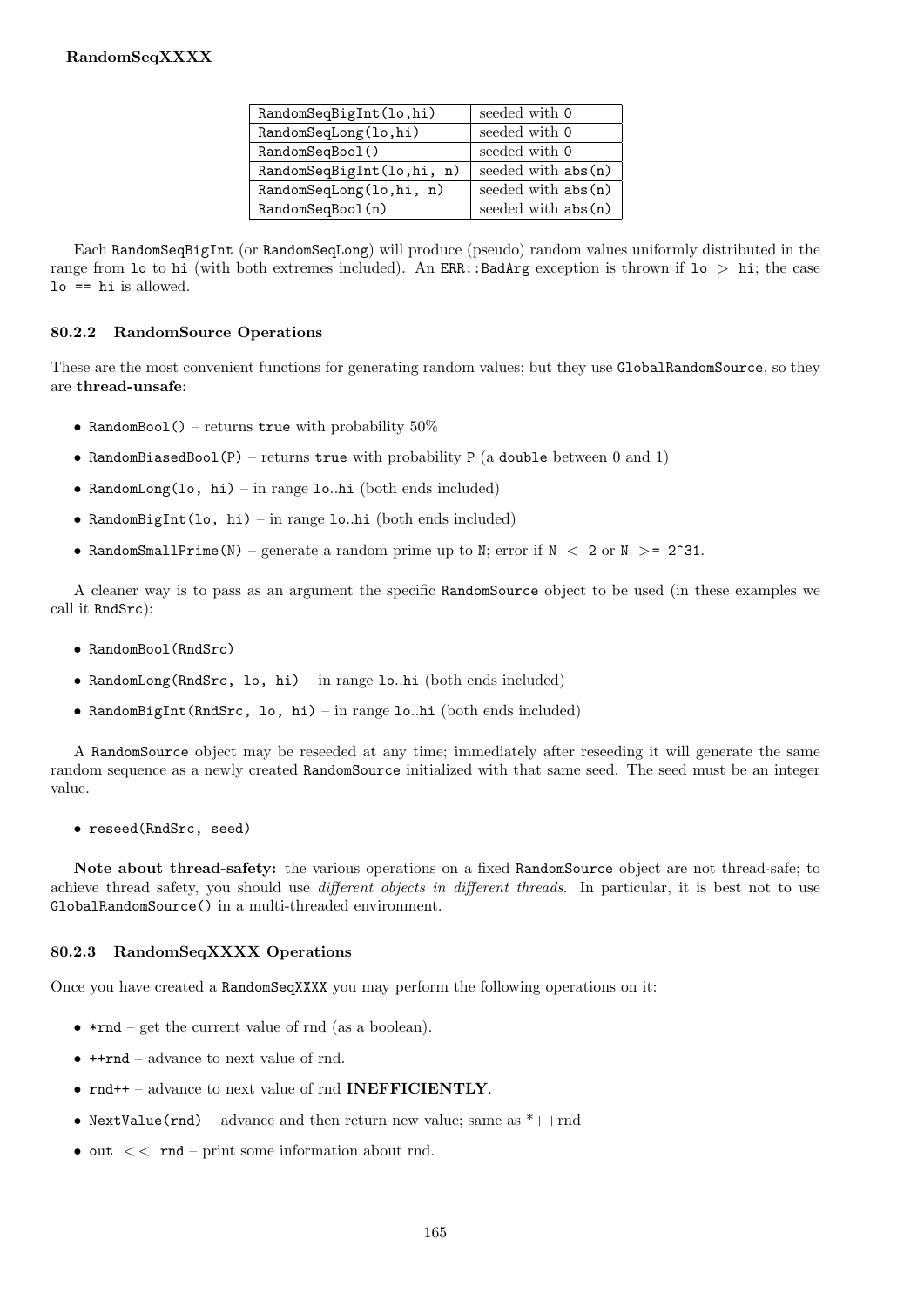- rnd.myIndex() number of times rnd has been advanced, (same as the number of random bools generated). Note that a RandomSeqXXXX supports input iterator syntax. Moreover, for RandomSeqBool there is a special function
- NextBiasedBool(RndBool, P) use several samples from RndBool to produce a boolean with probability P of being true; may consume many values from RndBool but on average consumes less than 2 values per call.

You may assign or create copies of RandomSeqXXXX objects; the copies acquire the complete state of the original, so will go on to produce exactly the same sequence of values as the original will produce.

# 80.3 Maintainer documentation

### RandomSource

The impl is mostly quite straightforward since almost all the work is done by GMP. RandomLong(RndSrc, lo, hi) is a bit messy for two reasons:

- 1. CoCoALib uses signed longs while GMP uses unsigned longs;
- 2. the case when  $(1\circ,hi)$  specify the whole range of representable longs requires special handling.

### RandomSeqLong and RandomSeqBigInt

The idea is very simple: use the pseudo-random number generator of GMP to generate a random machine integer in the range 0 to myRange-1 (where myRange was set in the ctor to be 1+myUpb-myLwb) and then add that to myLwb. The result is stored in the data member myValue so that input iterator syntax can be supported.

There are two non essential data members: mySeed and myCounter. I put these in to help any poor blighter who has to debug a randomized algorithm, and who may want to *fast forward* the random sequence to the right place.

The data member myState holds all the state information used by the GMP generator. Its presence makes the ctors, dtor and assignment messier than they would have been otherwise.

The advancing and reading member functions (*i.e.* operator++ and operator\*) are inline for efficiency, as is the NextValue function.

myGetValue is a little messy because the value generated by the GMP function gmp urandomm ui cannot generate the full range of unsigned long values. Instead I have to call gmp\_urandomb\_ui if the full range is needed.

The data members myLwb, myUpb and myRange are morally constant, but I cannot make them const because I wanted to allow assignment of RandomSeqLong objects.

### RandomSeqBool

The idea is very simple: use the pseudo-random number generator of GMP to generate a random integer, and then give out the bits of this integer one at at time; when the last bit has been given out, get a new random integer from the GMP generator. The random integer is kept in the data member myBuffer, and myBitIndex is used to read the bits one at a time.

The condition for refilling myBuffer is when the index goes beyond the number of bits held in myBuffer.

myFillBuffer also sets the data member myBitIndex to zero; it seemed most sensible to do this here.

The function prob is nifty; if you think about it for a moment, it is obviously right (and economical on random bits). It would be niftier still if the probability were specified as an unsigned long – on a 64-bit machine this ought to be sufficient for almost all purposes. If the requested probability is of the form  $N/2^k$  for some odd integer N, then the average number of bits consumed by prob is  $2-2^(1-k)$ , which always lies between 1 and 2. If the requested probability is 0 or 1, no bits are consumed.

## 80.4 Bugs, shortcomings and other ideas

The printing function gives only partial information;  $e.g.$  two RandomSource objects with different internal states might be printed out identically.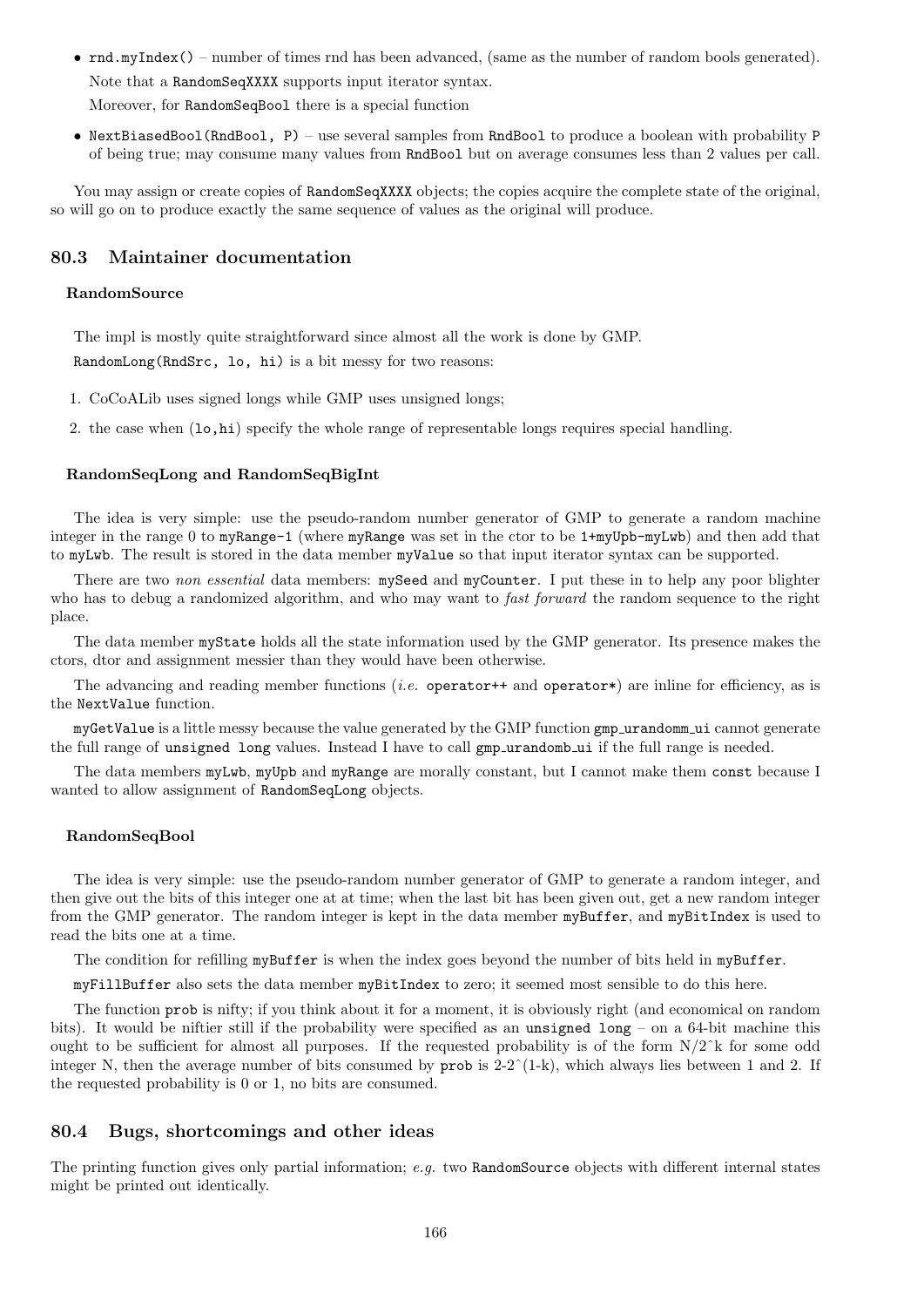The implementation simply calls the GMP pseudo-random generator; this generator is deterministic (so always produces the same sequence), but if you change versions of GMP, the sequence of generated values may change. You will have to read the GMP documentation to know more.

Discarded idea: have a ctor which takes a ref to a RandomSource (Sec[.80\)](#page-162-0), and which uses that to obtain randomness. I discarded the idea because of the risks of an **invisible external reference** (*e.g.* a dangling reference, or problems in multithreaded code). Instead of passing a reference to a RandomSource (Sec[.80\)](#page-162-0) to the ctor, you can use the RandomSource (Sec[.80\)](#page-162-0) to create an initial seed which is handed to the ctor – this gives better separation.

Why can RandomSource be seeded with a BigInt but the others not? Does anyone really care?

### 80.4.1 Doubts common to RandomSeqBigInt, RandomSeqBool, RandomSeqLong

It might be neater to put ++myCounter inside myGenValue, though this would mean that myCounter gets incremented inside the ctor.

Should NextValue advance before or after getting the value?

Is the information printed by myOutputSelf adequate? Time will tell.

Is there a better way of writing the four ctors (for RandomSeqBigInt) without repeating many lines of essentially identical source code?

Are there too many inline fns? Is run-time speed so important here? How many algorithms really consume millions of random bits/numbers? Surely the computations on the random values should exceed the cost of generating them, shouldn't they?

### 80.5 Main changes

#### • December 2012 (v0.9953)

- major rewriting: now all classes are defined in one single file random.[HC]
- some classes and functions have been renamed: RandomXXXXSource to RandomSeqXXXX, and sample to NextValue
- documentation is unified in random.txt
- October 2012 (v0.9952)
	- clarified doc; added comments about thread-safety.
- February 2011 (v0.9949)
	- removed RandomLong( $src$ ) (*i.e.* with no range)
	- added RandomBool(), RandomLong(lo,hi), RandomBigInt(lo,hi) (i.e. with no RandomSource)
- April 2011 (v0.9943) first release

# 81 ReductionCog (Anna Bigatti)

### 81.1 class ReductionCogBase

ReductionCogBase is an abstract class to perform a full reduction:

it contains two parts: "IgnoredPPs" summands whose PPs are to be ignored "Active" the part which will be reduced Thanks to the limited operations allowed on a ReductionCog, all PP in IgnoredPPs are gueranteed bigger than the PPs in the Active part.

with a ReductionCog F you can compute:

ActiveLPP $(F)$  the LPP of the Active part IsActiveZero $(F)$  is the Active part zero?

F.myMoveToNextLM() move the LM of the Active part to the IgnoredPPs F.myReduce(f) reduce the Active part with f F.myAssignReset(f) the Active part gets f; f and IgnoredPPs get 0 F.myAssignReset(f, fLen) same as above but faster for geobucket implementation F.myRelease(f) F gets the total value of f; f gets 0 F.myOutput(out)

The idea is that LM will be reduced first, if the result is not 0 it will be "set aside and ignored" and the new LM of the Active part will be reduced, and so on.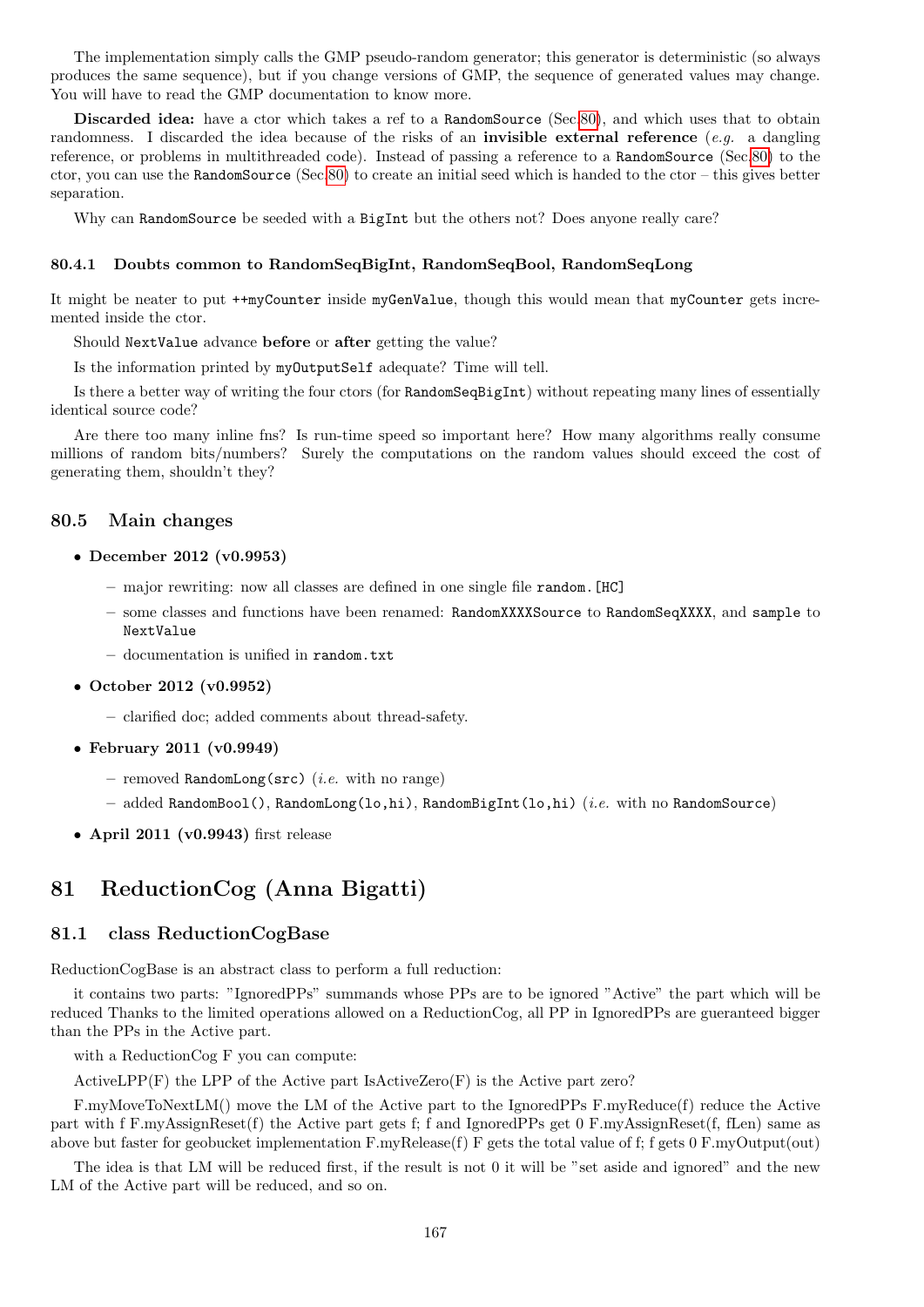The result of myReduce is defined up to a constant (in the coefficients ring) Constructors are

```
ReductionCog NewRedCogPolyField(const SparsePolyRing& P);
ReductionCog NewRedCogPolyGCD(const SparsePolyRing& P);
ReductionCog NewRedCogGeobucketField(const SparsePolyRing& P);
ReductionCog NewRedCogGeobucketGCD(const SparsePolyRing& P);
```
If "GCD" myRelease makes poly content free, but if "Field: myRelease does NOT make poly monic. ... I can't remember why I made this choice....

### example

```
ReductionCog F = ChooseReductionCogGeobucket(myGRingInfoValue);
F->myAssignReset(f, fLen);
while ( !IsActiveZero(F) )
{
  (..) // find reducer g or break
  F->myReduce(g);
}
F->myRelease(f);
```
# 81.2 implementations

in general the geobucket implementation are to be preferred

RedCog::PolyFieldImpl this implementation contains two RingElem.

- RedCog::PolyGCDImpl this implementation contains two polynomials [RingElem] two coefficients [RingElem] and a counter
- RedCog::GeobucketFieldImpl this implementation contains a RingElem for the IgnoredPPs and a geobucket for the Active part
- RedCog::GeobucketGCDImpl this implementation contains a RingElem for the IgnoredPPs and a geobucket for the Active part two coefficients [RingElem] and a counter

# 82 RegisterServerOps (Anna Bigatti)

## 82.1 User documentation

## 82.1.1 Quick and easy way to add a single operation

When you want to have some operation accessible from  $CoCoA-4$  you need to make these steps:

- integrate your operation into CoCoALib
	- make TmpMyFile.[HC]
	- add TmpMyFile.C to src/AlgebraicCore/Makefile
	- add TmpMyFile.H to include/library.H
- make a ServerOpBase for it in RegisterServerOpsUser.C (see ServerOp (Sec[.97\)](#page-202-0))
- register it in RegisterServerOps.C (see below)

Register your ServerOpBase in bool RegisterOps() at the end of the file:

### void RegisterOp(const std::string& s, ServerOp o);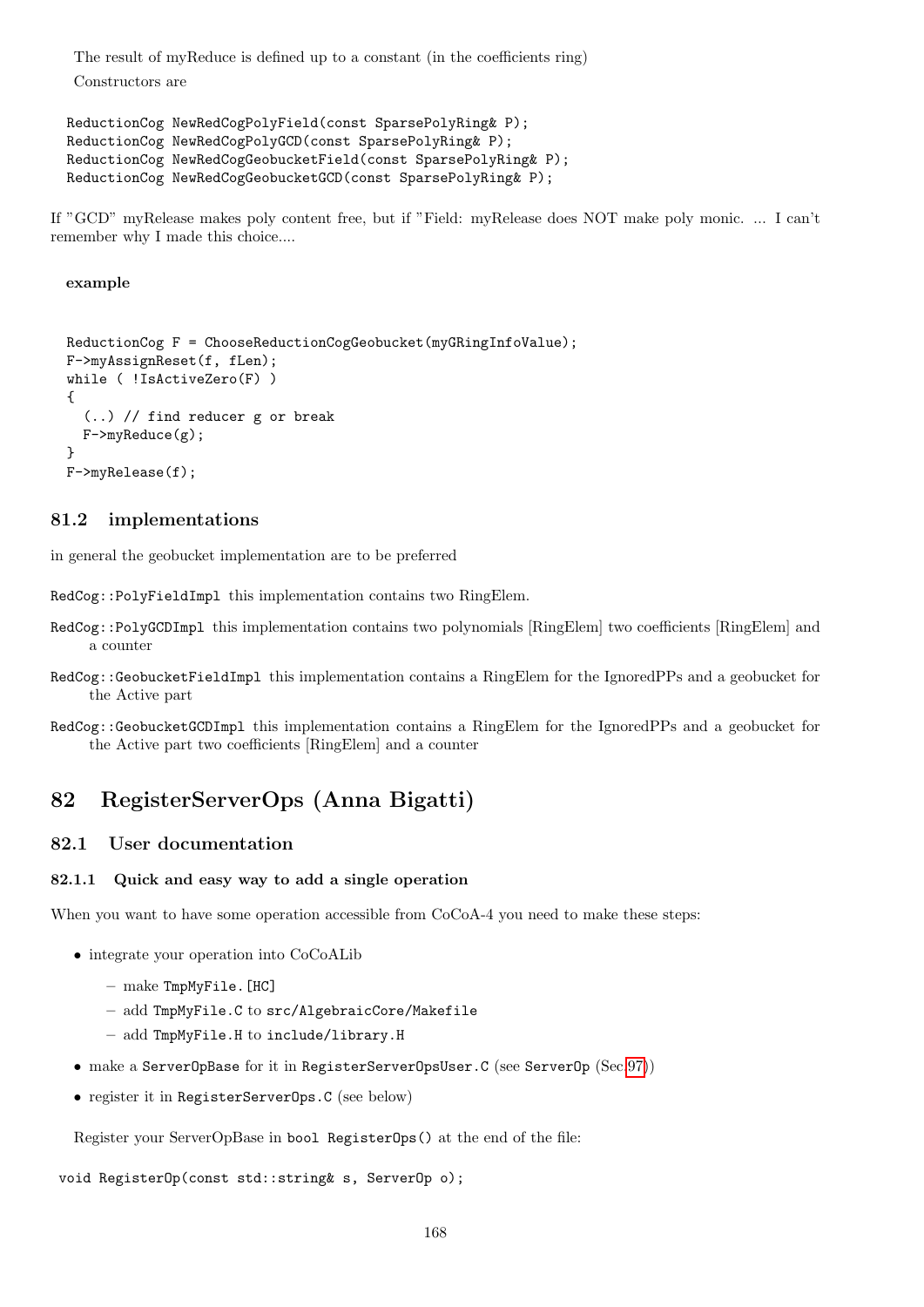where s is the "OpenMath name" of the operation for the communication with CoCoA-4 (used in cocoa5.cpkg).

Properly, you need to choose 3 names for your operation:

- the CoCoALib name for the ServerOp (following the CoCoALib coding conventions)
- the "OpenMath" name used only for computer communication
- the CoCoA-4 name for the CoCoA-4 user (following the CoCoA-4 conventions and ending with a "5" to mean CoCoA-5)

### 82.1.2 Proper way to add a library

You should make a dedicated file RegisterServerOpsMyOperations.C (see, for example,  $src/AlgebraicCore/RegisterServerOps$ 

Then you should choose a meaningful name for the namespace of your operations (for example CoCoAServerOperationsFromFro and define your own RegisterOps and copy the function RegisterOpsOnce:

namespace NamespaceForMyOperations

```
{
 bool RegisterOps()
  {
    RegisterOp("OpenMathName1", ServerOp(new CoCoALibName1()));
    RegisterOp("OpenMathName2", ServerOp(new CoCoALibName2()));
    ...
    return true;
  }
 bool RegisterOpsOnce()
  {
    static bool EvalOnce = RegisterOps();
    return EvalOnce;
  }
}
```
Then add in src/server/RegisterServerOps.H the registration of your operations simply copying these lines:

namespace NamespaceForMyOperations { bool RegisterOpsOnce(); bool GlobalDummyVar = RegisterOpsOnce(); }

or make a dedicated file MyRegisterServerOps.H (see, for example, src/server/RegisterServerOpsFrobby.H) and include it in src/server/CoCoAServer.C

# 82.2 Mantainer documentation

How does this work? When CoCoAServer.C is compiled the global variables are initialized.

Therefore NamespaceForMyOperations::GlobalDummyVar which is declared in the included file RegisterServerOps.H is initialized by calling NamespaceForMyOperations::RegisterOpsOnce() with the side effect of registering your operations.

### 82.3 Main changes

### 82.3.1 2009

Cleaned up the documentation after integration of the Frobby library.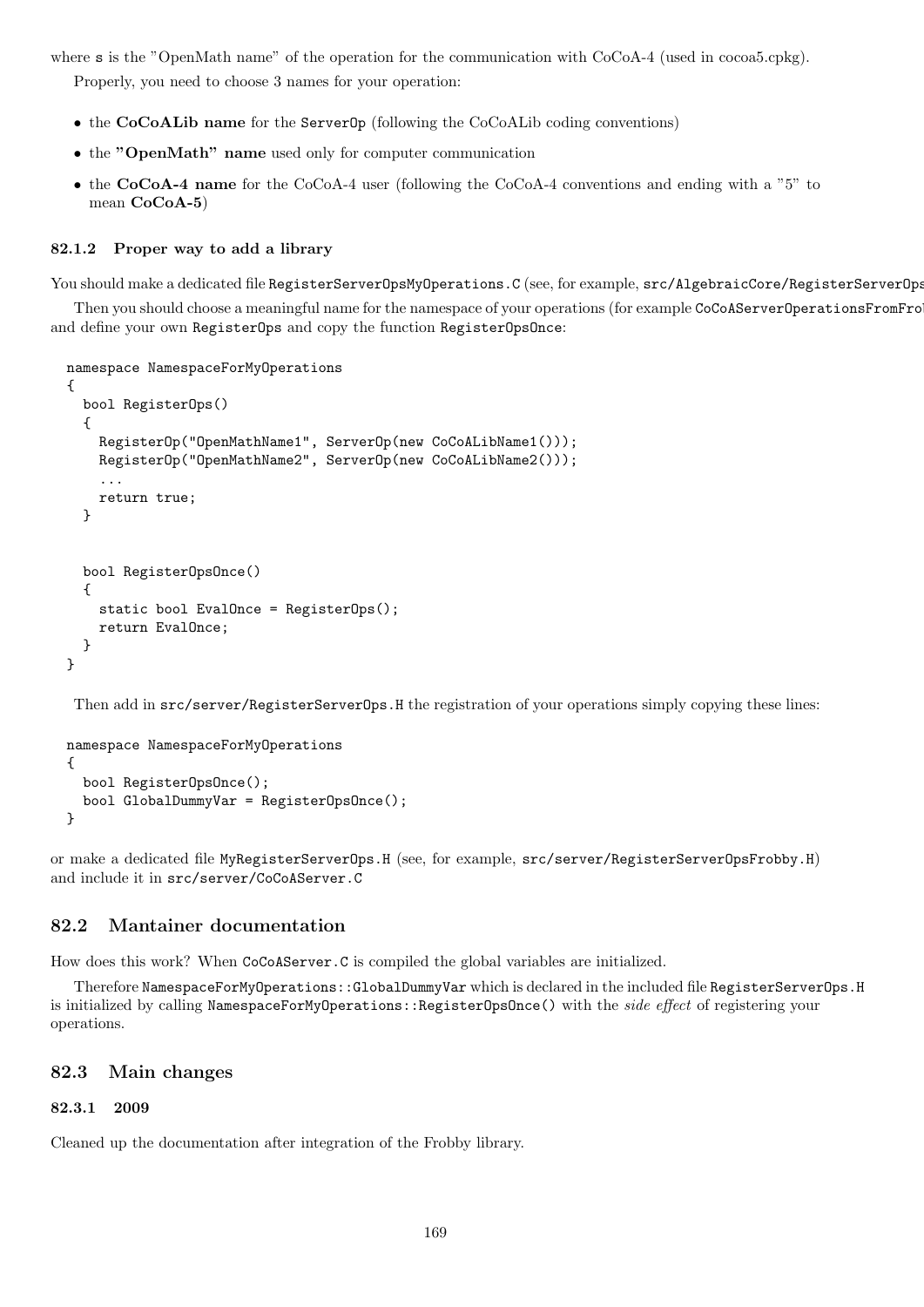# <span id="page-169-0"></span>83 ring (John Abbott, Anna M. Bigatti)

# 83.1 User documentation

The primary use for a variable of type ring is simply to specify the ring to which RingElem (Sec[.86\)](#page-174-0) variables are associated.

CoCoALib requires that the user specify first the rings in which to compute, then values in those rings can be created and manipulated. We believe that this explicit approach avoids any possible problem of ambiguity.

The file ring.H introduces several classes used for representing rings and their elements. A normal user of the CoCoA library will use principally the classes ring and RingElem (Sec[.86\)](#page-174-0): an object of type ring represents a mathematical ring with unity, and objects of type RingElem (Sec[.86\)](#page-174-0) represent values from some ring. To make the documentation more manageable it has been split into two: this file describes operations directly applicable to rings, whereas a separate file describes the operations on a RingElem (Sec[.86\)](#page-174-0). Documentation about the creation and use of homomorphisms between rings can be found in RingHom (Sec[.91\)](#page-191-0).

The documentation here is very general in nature: it applies to all rings which can be created in the CoCoA library. To find out how to create rings, and for more specific documentation about the various special types of ring CoCoALib offers, look at the relevant file: see the subsection below about Types of Ring (ring inheritance (Sec[.83\)](#page-169-0)).

While the CoCoA library was conceived primarily for computing with commutative rings, the possibility of creating and using certain non-commutative rings exists. The documentation for these rings is kept separately in RingWeyl (Sec[.94\)](#page-199-0).

### 83.1.1 Examples

Here is a list of example programs (to be found in the examples/ subdirectory) illustrating the creation and use of various sorts of ring and their elements

- [ex-ring1.C](../../examples/index.html#ex-ring1.C)
- [ex-ring2.C](../../examples/index.html#ex-ring2.C)
- [ex-RingElem1.C](../../examples/index.html#ex-RingElem1.C)
- [ex-RingFp1.C](../../examples/index.html#ex-RingFp1.C)
- [ex-RingFp2.C](../../examples/index.html#ex-RingFp2.C)
- [ex-RingQ1.C](../../examples/index.html#ex-RingQ1.C)
- [ex-RingTwinFloat1.C](../../examples/index.html#ex-RingTwinFloat1.C)
- [ex-RingWeyl1.C](../../examples/index.html#ex-RingWeyl1.C)
- [ex-RingZZ1.C](../../examples/index.html#ex-RingZZ1.C)

### 83.1.2 Types of ring (inheritance structure)

- RingZZ (Sec[.95\)](#page-200-0)
- RingTwinFloat (Sec[.93\)](#page-196-0)
- FractionField (Sec[.37\)](#page-77-0)
	- generic
	- $-$  RingQQ (Sec[.92\)](#page-195-0)
- QuotientRing (Sec[.78\)](#page-160-0)
	- generic
	- $-$  RingFp (Sec[.88\)](#page-186-0)
	- RingFpLog (Sec[.90\)](#page-189-0)
	- RingFpDouble (Sec[.89\)](#page-188-0)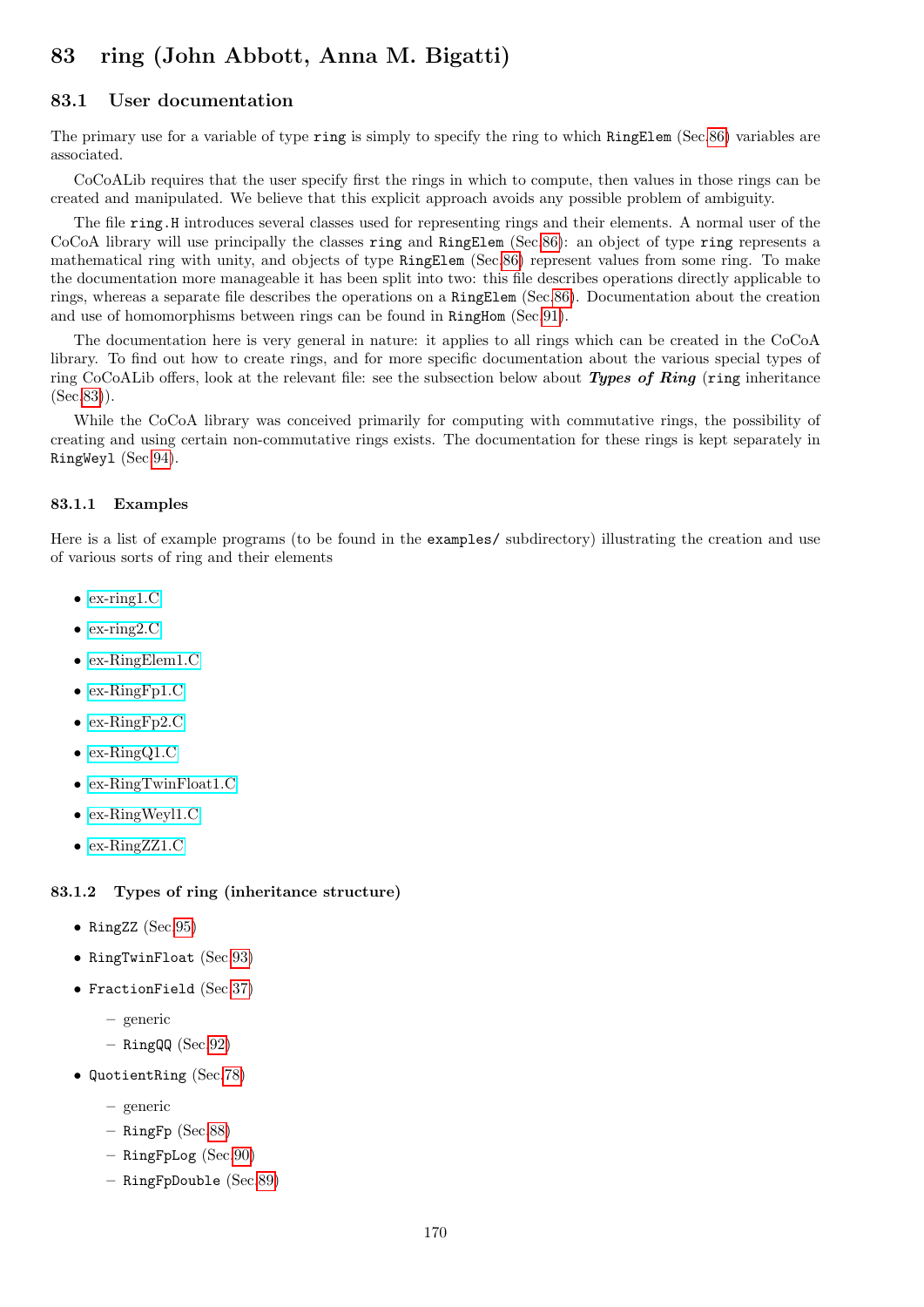- Simple algebraic extensions (not yet implemented)
- PolyRing (Sec[.69\)](#page-144-0)
	- DenseUPolyRing (Sec[.20\)](#page-55-0)
		- ∗ DenseUPolyClean (Sec[.19\)](#page-54-0)
	- SparsePolyRing (Sec[.107\)](#page-214-0)
		- ∗ RingWeyl (Sec[.94\)](#page-199-0)
		- ∗ DistrMPoly (Sec[.21\)](#page-56-1)
		- ∗ DistrMPolyInlPP
		- ∗ DistrMPolyInlFpPP (Sec.??)

# 83.1.3 Pseudo-constructors

The default initial value for a ring is the ring of integers (RingZZ).

You can specify explicitly the initial value using one of the various ring pseudo-constructors:

| RingZZ()             | see RingZZ constructors (Sec.95)        |
|----------------------|-----------------------------------------|
| RingQQ()             | see RingQQ constructors (Sec.92)        |
| NewZZMod(n)          | see QuotientRing constructors (Sec.78)  |
| NewRingTwinFloat(n)  | see RingTwinFloat constructors (Sec.93) |
| NewFractionField(R)  | see FractionField constructors (Sec.37) |
| NewQuotientRing(R,I) | see QuotientRing constructors (Sec.78)  |

# 83.1.4 Operations on Rings

Let R and R2 be two variable of type ring.

- RingID(R) the identification of R (as a long)
- characteristic(R) the characteristic of R (as a BigInt (Sec[.6\)](#page-34-0))
- symbols(R) a std::vector of the symbols in R  $(e.g. Q(a)[x,y]$  contains the symbols a, x, and y)
- $R = R2 \text{assign } R2$  to R (so they both refer to the same identical internal impl)
- R == R2 test whether R and R2 are **identical** (*i.e.* they refer to the same internal impl)
- R !=  $R2$  the logical negation of R ==  $R2$

| zero(R) | the zero element of R                         |
|---------|-----------------------------------------------|
| one(R)  | the one element of R                          |
|         | BaseRing(R)   the ring from which R was built |

In CoCoALib all rings are built starting from ZZ by applying various "constructors"  $(e,q.$  fraction field, quotient ring). The function BaseRing gives the immediate predecessor in the chain of constructions.

## Queries

In some cases the best algorithm to use may depend on whether the ring in which we are computing has certain properties or not; so CoCoALib offers some functions to ask a ring R about its properties:

- IsCommutative(R) a boolean, true iff R is commutative
- IsIntegralDomain $(R)$  a boolean, true iff R has no zero divisors
- IsIntegralDomain3(R) a 3-state boolean, like IsIntegralDomain but fast, gives uncertain3 if cannot determine proper answer quickly
- IsTrueGCDDomain(R) a boolean, true iff R is a true GCD domain (note: fields are not true GCD domains)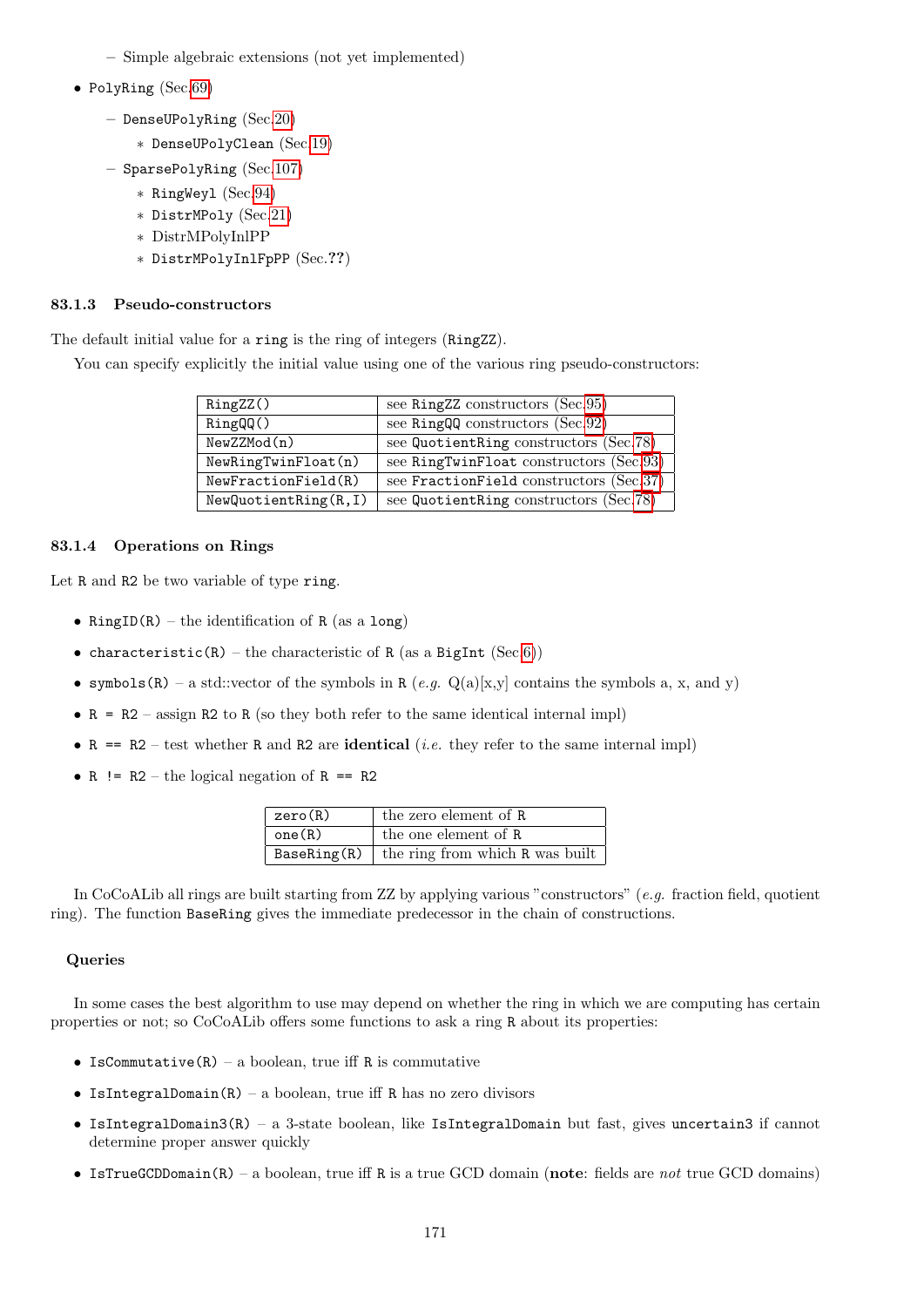- IsOrderedDomain $(R)$  a boolean, true iff R is arithmetically ordered
- IsField $(R)$  a boolean, true iff R is a field
- IsFiniteField(R) a boolean, true iff R is a finite field
- LogCardinality(R) the integer k such that card(R) = p<sup> $\lambda$ </sup> where p is char(R); error if R is not a finite field.

NOTE: a pragmatic approach is taken:  $e.g.$  IsOrderedDomain is true only if comparisons between elements can actually be performed using the CoCoA library.

#### Queries and views

It may also be important to discover practical structural details of a ring  $(e, a)$  some algorithms make sense only for a polynomial ring). The following query functions  $\mathbf{I}$ s... tell you how the ring is implemented, and the *view* functions  $\text{As} \dots$  give access to the specific operations:

- IsZZ $(R)$  see RingZZ query (Sec[.95\)](#page-200-0)
- IsQQ $(R)$  see RingQQ query (Sec[.92\)](#page-195-0)
- IsDenseUPolyRing(R) see DenseUPolyRing query (Sec[.20\)](#page-55-0)
- IsFractionField(R) see FractionField query (Sec[.37\)](#page-77-0)
- IsPolyRing(R) see PolyRing query (Sec[.69\)](#page-144-0)
- IsQuotientRing(R) see QuotientRing query (Sec[.78\)](#page-160-0)
- IsSparsePolyRing $(R)$  see SparsePolyRing query  $(Sec.107)$  $(Sec.107)$

In general the function "IsXYZ" should be read as "Is internally implemented as XYZ": for instance IsQuotientRing is true only if the internal implementation is as a quotient ring, so if  $ZZ$  denotes the ring of integers and  $R =$  $ZZ[x]/ideal(x)$  then R and ZZ are obviously isomorphic but IsZ $Z(R)$  gives false and IsZ $Z(Z)$  gives true, while conversely IsQuotientRing(R) gives true and IsQuotientRing(ZZ) gives false.

### 83.1.5 ADVANCED USE OF RINGS

The rest of this section is for more advanced use of rings (e.g. by CoCoA library contributors). If you are new to CoCoA, you need not read this subsection.

#### Writing C++ classes for new types of ring

An important convention of the CoCoA library is that the class RingBase is to be used as an abstract base class for all rings. You are strongly urged to familiarize yourself with the maintainer documentation if you want to understand how and why rings are implemented as they are in the CoCoA library.

The first decision to make when implementating a new ring class for CoCoALib is where to place it in the ring inheritance structure. This inheritance structure is a (currently) tree with all concrete classes at the leaves, and all abstract classes being internal nodes. Usually the new concrete ring class is attached to the structure by making it derive from one of the existing abstract ring classes. You may even decide that it is appropriate to add a new abstract ring class to this structure, and to make the new concrete class derive from this new abstract class.

Note: I have note used multiple inheritance in the structure, largely because I do not trust multiple inheritance (not doubt due in part to my ignorance of the topic).

Once you have decided where to attach the new concrete class to the structure, you will have to make sure that all pure virtual functions in the abstract class are implemented. Almost all instances of concrete rings are built through pseudo-constructors (the rings ZZ and QQ are exceptional cases).

An important detail of the constructor for a new concrete ring is that the reference count of the new ring object must be incremented to 1 at the start of the constructor body (or more precisely, before any self references are created, e.g. when creating the zero and one elements of the ring); without this "trick" the constructor is not exception safe.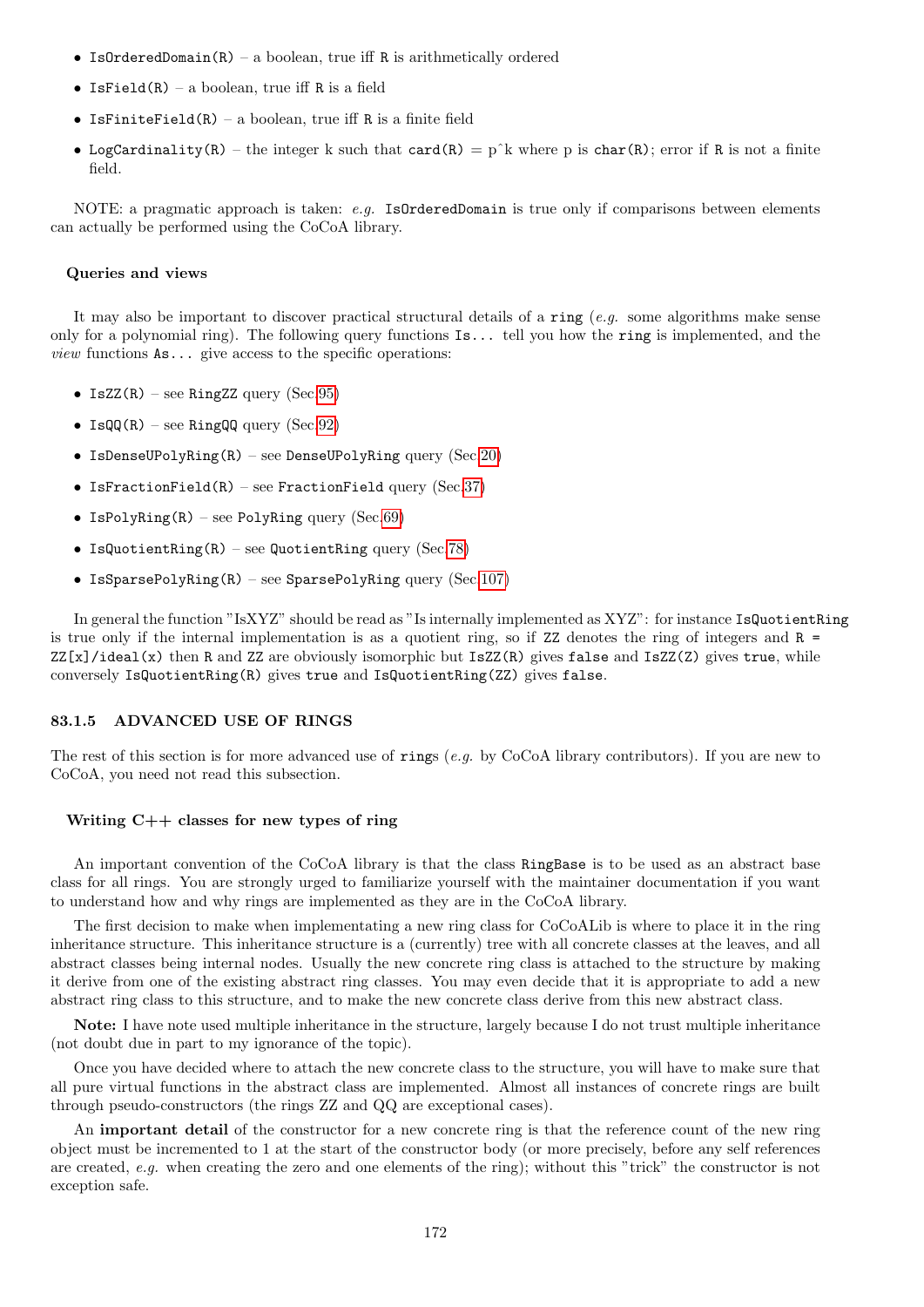NOTE Every concrete ring creates a copy of its zero and one elements (kept in auto ptrs myZeroPtr and myOnePtr). This common implementation detail cannot (safely) be moved up into RingBase because during destruction by default the data members of RingBase are destroyed after the derived concrete ring. It seems much safer simply to duplicate the code for each ring implementation class.

# 83.2 Maintainer documentation

(NB consider consulting also QuotientRing (Sec[.78\)](#page-160-0), FractionField (Sec[.37\)](#page-77-0) and PolyRing (Sec[.69\)](#page-144-0))

The design underlying rings and their elements is more complex than I would have liked, but it is not as complex as the source code may make it appear. The guiding principles are that the implementation should be flexible and easy/pleasant to use while offering a good degree of safety; extreme speed of execution was not a goal (as it is usually contrary to good flexibility) though an interface offering slightly better run-time efficiency remains.

Regarding flexibility: in CoCoALib we want to handle polynomials whose coefficients reside in (almost) any commutative ring. Furthermore, the actual rings to be used will be decided at run-time, and cannot restricted to a given finite set. We have chosen to use  $C++$  inheritance to achieve the implementation: the abstract class RingBase defines the interface that every concrete ring class must offer.

Regarding ease of use: since C++ allows the common arithmetic operators to be overloaded, it is essential that these work as expected for elements of arbitrary rings – with the caveat that / means exact division, as this is the only reasonable interpretation. Due to problems of ambiguity, arithmetic between elements of different rings is forbidden: e.g. let f be in  $QQ[x,y]$  and g in  $ZZ[y,x]$ , where should f+g reside?

The classes in the file ring.H are closely interrelated, and there is no obvious starting point for describing them – you may find that you need to read the following more than once to comprehend it. Here is a list of the classes:

| ring                | value represents a ring; it is a smart pointer |
|---------------------|------------------------------------------------|
| RingBase            | abstract class <i>defining what a ring is</i>  |
| RingElem            | value represents an element of a ring          |
| ConstRefRingElem    | const-reference to a RingElem                  |
| RingElemConstRawPtr | raw pointer to a <i>const</i> ring value       |
| RingElemRawPtr      | raw pointer to a ring value                    |

The class RingBase is of interest primarily to those wanting to implement new types of ring (see relevant section below); otherwise you probably don't need to know about it. Note that RingBase includes an intrusive reference counter – so every concrete ring instance will have one. RingBase also includes a machine integer field containing a unique numerical ID – this is so that distinct copies of otherwise identical rings can be distinguished when output (e.g. in OpenMath).

The class ring is used to represent mathematical rings (e.g. possible values include ZZ,  $QQ$ , or  $QQ[x,y,z]$ ). An object of type ring is just a reference counting smart pointer to a concrete ring implementation object – so copying a ring is fairly cheap. In particular two rings are considered equal if and only if they refer to the same identical concrete ring implementation object. In other files you will find classes derived from ring which represent special subclasses of rings, for instance PolyRing is used to represent polynomial rings. The intrusive reference count, which must be present in every concrete ring implementation object, is defined as a data member of RingBase.

For the other classes see RingElem (Sec[.86\)](#page-174-0).

NOTE an earlier implemetation of rings memorized some RingHom values in data members of the ring object; this caused problems with circular reference counts, so was eliminated.

### Further comments about implementation aspects of the above classes.

Recall that ring is essentially a smart pointer to a RingBase object, *i.e.* a concrete implementation of a ring. Access to the implementation is given via operator->. If necessary, the pointer may also be read using the member function myRingPtr: this is helpful for defining functions such as IsPolyRing where access to the pointer is required but operator- $>$  cannot be used.

The class RingBase declares a number of pure virtual functions for computing with ring elements. Since these functions are pure they must all be fully defined in any instantiable ring class (e.g. RingZZImpl or RingFpImpl). These member functions follow certain conventions:

RETURN VALUES: most arithmetic functions return no value, instead the result is placed in one of the arguments (normally the first argument is the one in which the result is placed), but functions which return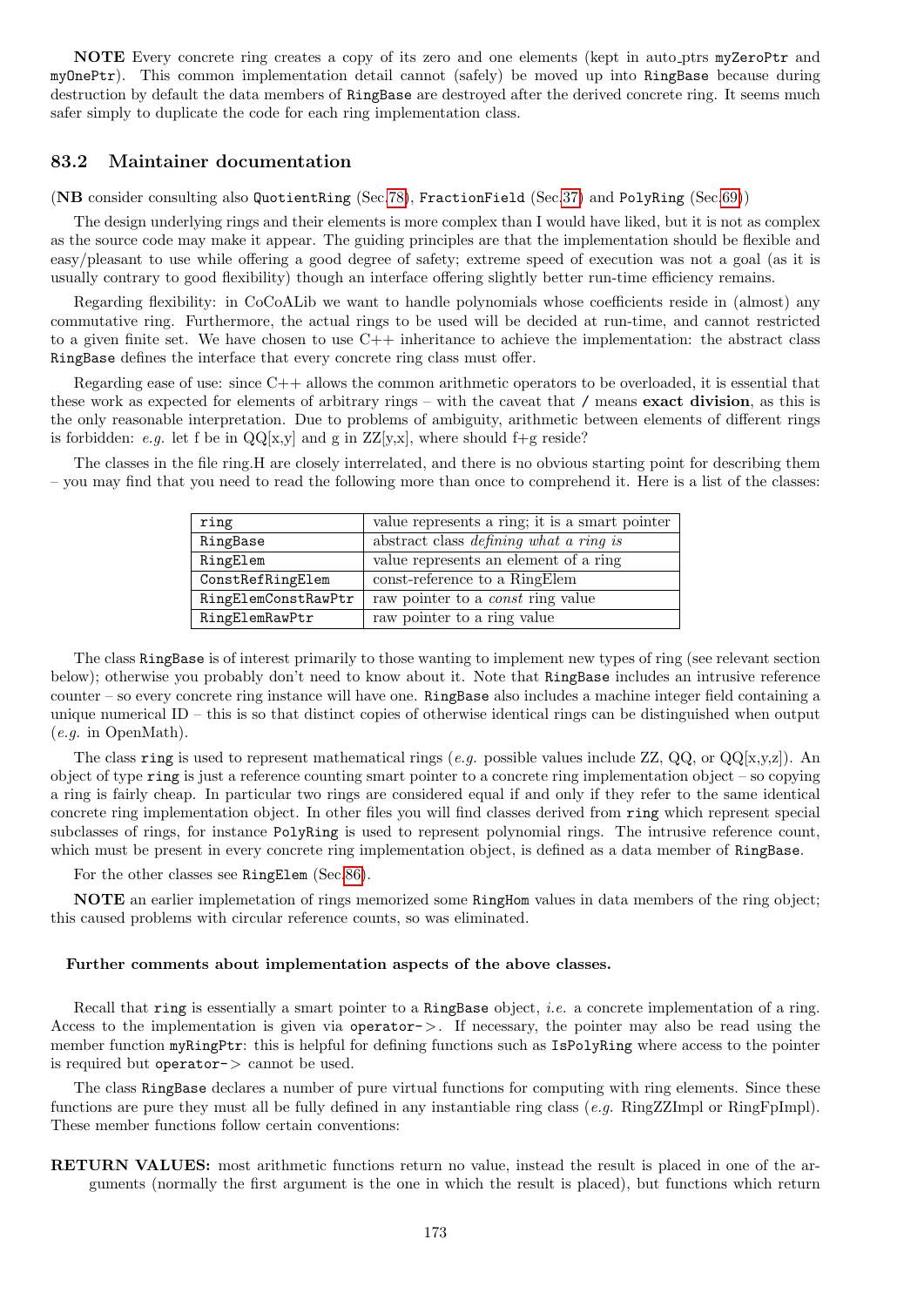particularly simple values (e.g. booleans or machine integers) do indeed return the values by the usual function return mechanism.

- ARG TYPES: ring element values are passed as raw pointers (i.e. a wrapped void\* pointing to the actual value). A read-only arg is of type RingElemConstRawPtr, while a writable arg is of type RingElemRawPtr. When there are writable args they normally appear first. For brevity there are typedefs ConstRawPtr and RawPtr in the scope of RingBase or any derived class.
- ARG CHECKS: sanity checks on the arguments are not conducted (e.g. the division function assumes the divisor is non-zero). These member functions are supposed to be fast rather than safe. However, if the compilation flag CoCoA DEBUG was set then some checks may be performed.

In a few cases there are non-pure virtual member functions in RingBase. They exist either because there is a simple universal definition or merely to avoid having to define inappropriate member functions (e.g. gcd functions) when the ring cannot be a gcd domain). Here is a list of them:

|                                      | $IamTrueGCDDomain()   defaults to not IamField()$ |
|--------------------------------------|---------------------------------------------------|
| IamOrderedDomain() defaults to false |                                                   |

# 83.3 Bugs, Shortcomings and other ideas

There is no description of what the various mem fns are supposed to do!! There is something incomplete in RingElem (Sec[.86\)](#page-174-0)

Printing rings is unsatisfactory. Need a mechanism for specifying a print name for a ring; and also a mechanism for printing out the full definition of the ring avoiding all/some print names. For instance, given the definitions R  $= \mathbb{Q}(\mathbf{x})$  and  $\mathbf{S} = \mathbf{R}[\mathbf{a},\mathbf{b}]$  we see that S could be printed as S,  $\mathbf{R}[\mathbf{a},\mathbf{b}]$  or  $\mathbb{Q}(\mathbf{x})[\mathbf{a},\mathbf{b}]$ . We should allow at least the first and the last of these possibilities.

Should (some of) the query functions return bool3 values? What about properties which are hard to determine?

The fn IsFiniteField is not very smart; it recognises only prime finite fields, and simple algebraic extensions of them.

# 84 RingDistrMPoly (John Abbott)

# 84.1 User documentation for the class RingDistrMPoly

RingDistrMPoly implements a ring of distributed multivariate polynomials: you may think of the elements as being ordered lists of coefficient and power product pairs (with the additional guarantee that the coefficients are non-zero, and that the power products are all distinct. The best way to create a RingDistrMPoly is to use the function NewPolyRing (see PolyRing (Sec[.69\)](#page-144-0))

A RingDistrMPoly is a concrete instance of a SparsePolyRing (Sec[.107\)](#page-214-0).

# 84.2 Maintainer documentation for the class RingDistrMPoly

I have implemented HomImpl and IdealImpl as private subclasses since their existence should not be known outside the scope of the class RingDistrMPolyImpl.

### 84.2.1 Bugs and Shortcomings

Documentation almost completely absent.

The implementation of RingDistrMPolyImpl::HomImpl::myApply is very poor. I simply needed some easy code that would work. A major overhaul will be needed when I have understood how best to implement it.

# 85 empty (John Abbott, Anna M. Bigatti)

# 85.1 Examples

• [ex-empty.C](../../examples/index.html#ex-empty.C)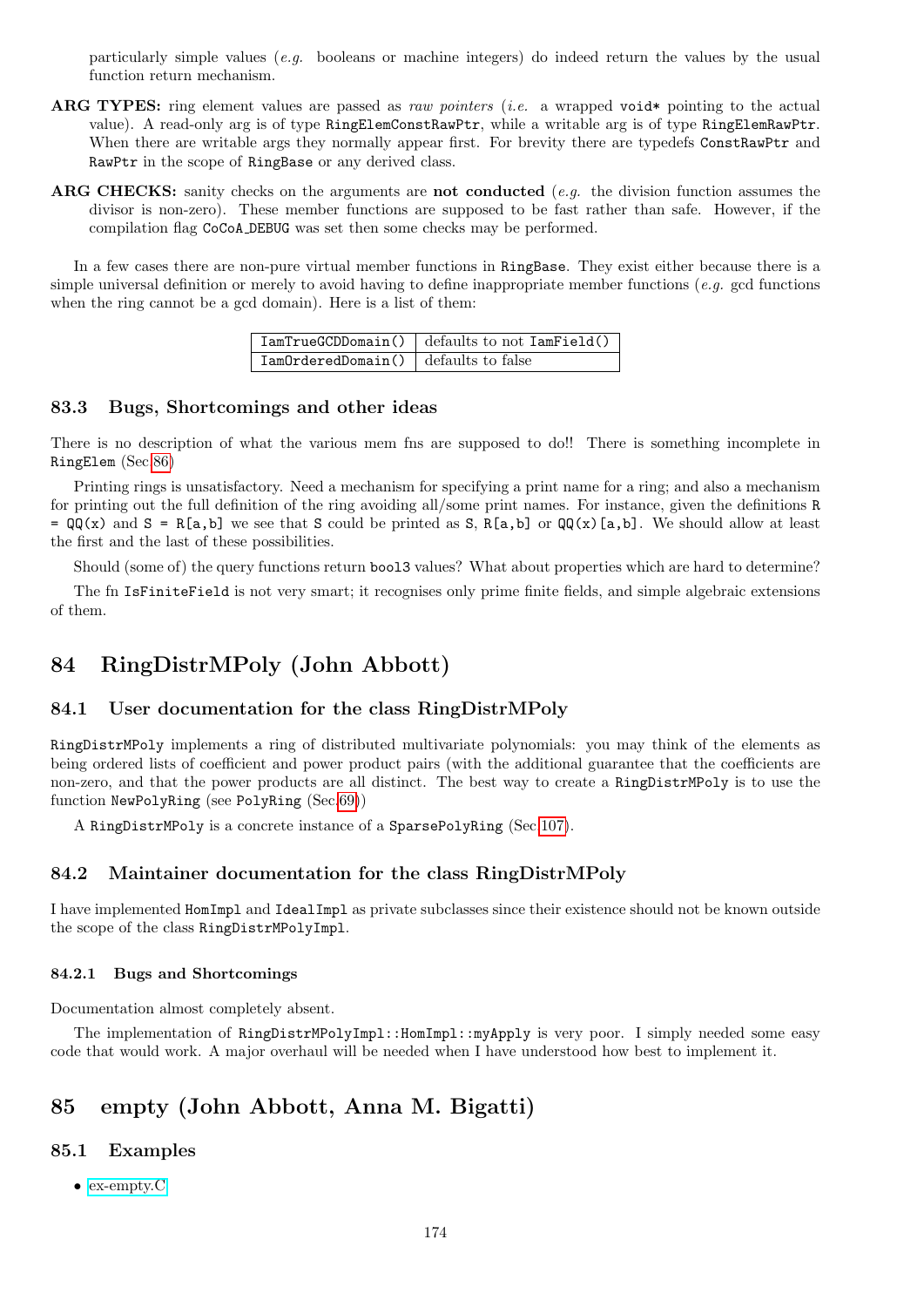# 85.2 User documentation

RingDistrMPolyInlPP implements a ring of distributed multivariate polynomials: you may think of the elements as being ordered lists of coefficient and power product pairs (with the additional guarantee that the coefficients are non-zero, and that the power products are all distinct. The best way to create a RingDistrMPolyInlPP is to use the function NewPolyRing DMPI (see SparsePolyRing (Sec[.107\)](#page-214-0))

A RingDistrMPolyInlPP is a concrete instance of a SparsePolyRing (Sec[.107\)](#page-214-0).

Internally polynomials have a "compact" representation: the power products are held "in-line". To allow this the PPMonoid (Sec[.70\)](#page-145-0) must be of type PPMonoidOv.

## 85.2.1 Constructors and pseudo-constructors

There is a single ctor which is normally called by one of the pseudo-ctors called NewPolyRing DMPI.

# 85.2.2 Operations

See SparsePolyRing (Sec[.107\)](#page-214-0) and PolyRing (Sec[.69\)](#page-144-0) for operations.

# 85.3 Maintainer documentation

Most of the real work is delegated to DistrMPolyInlPP (Sec[.22\)](#page-56-2); pratically all member fns forward to DistrMPolyInlPP. Note that the PPM must be of type PPMonoidOv!

# 85.4 Bugs, shortcomings and other ideas

# 85.5 Main changes

# 2014

• January (v0.99531): first documentation

# 85.6 Main changes

# 2014

• Jan (v0.99531): added ability to create a RingDistMPolyInlPP with specified PPMonoid.

# <span id="page-174-0"></span>86 RingElem (John Abbott)

# 86.1 Examples

- [ex-RingElem1.C](../../examples/index.html#ex-RingElem1.C)
- [ex-RingFp1.C](../../examples/index.html#ex-RingFp1.C)
- [ex-RingFp2.C](../../examples/index.html#ex-RingFp2.C)
- [ex-RingQ1.C](../../examples/index.html#ex-RingQ1.C)
- [ex-RingTwinFloat1.C](../../examples/index.html#ex-RingTwinFloat1.C)
- [ex-RingWeyl1.C](../../examples/index.html#ex-RingWeyl1.C)
- [ex-RingZZ1.C](../../examples/index.html#ex-RingZZ1.C)
- [ex-PolyRing3.C](../../examples/index.html#ex-PolyRing3.C)
- [ex-NF.C](../../examples/index.html#ex-NF.C)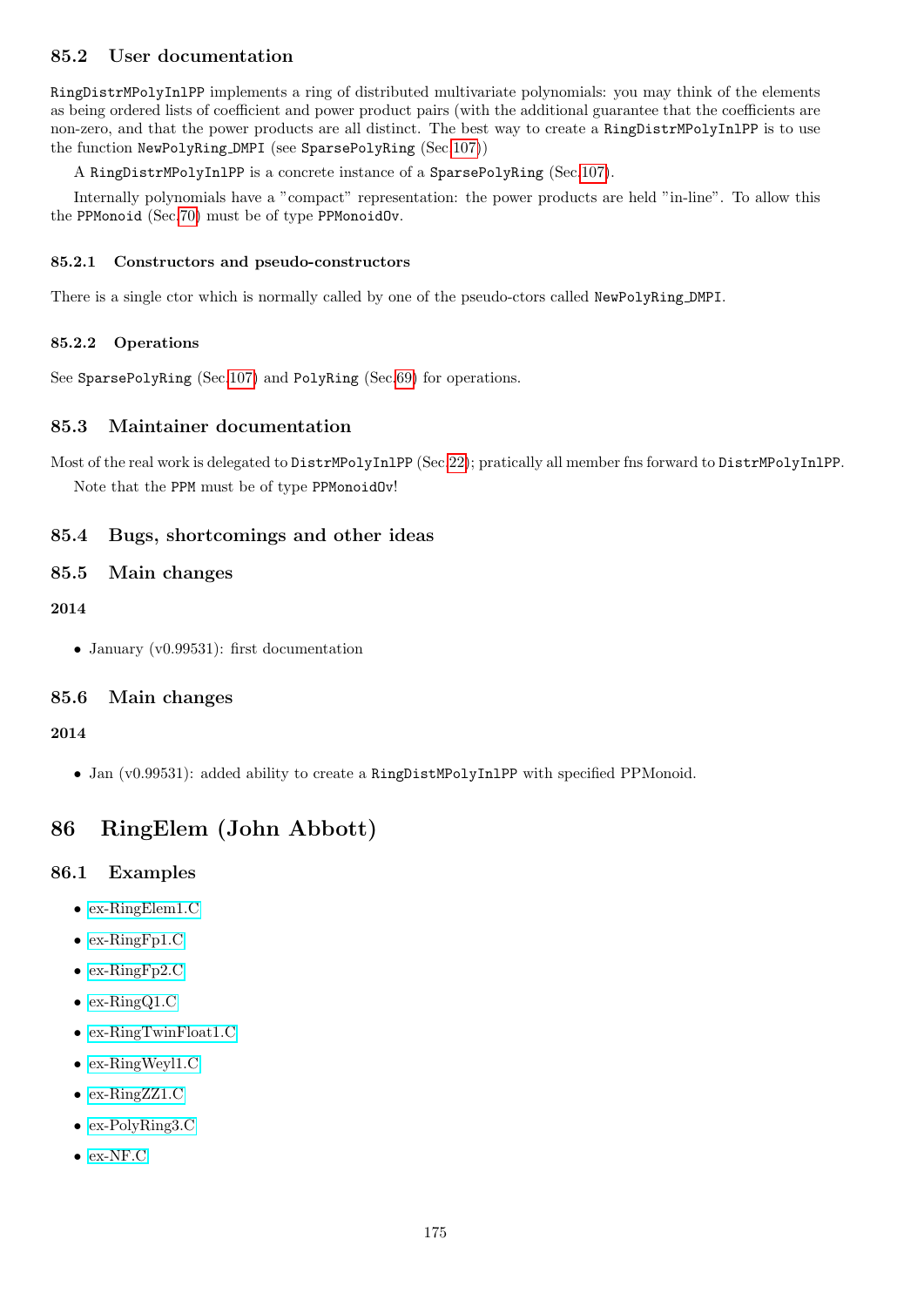# 86.2 User documentation

The file ring.H introduces several classes used for representing rings and their elements. A normal user of the CoCoA library will use principally the classes ring (Sec[.83\)](#page-169-0) and RingElem: an object of type ring (Sec[.83\)](#page-169-0) represents a mathematical ring with unity, and objects of type RingElem represent values from some ring. To make the documentation more manageable it has been split into two: this file describes operations on a RingElem, whereas a separate file describes the operations directly applicable to ring (Sec[.83\)](#page-169-0)s. Documentation about the creation and use of homomorphisms between rings can be found in RingHom (Sec[.91\)](#page-191-0).

An object of type RingElem comprises two internal parts: the ring to which the value belongs, and the value itself. For instance, this means that the zero elements of different rings are quite different objects.

### 86.2.1 Constructors

Normally when creating a new RingElem we specify both the ring to which it belongs, and its initial value in that ring. Let R be a ring (Sec[.83\)](#page-169-0). Let n be a machine integer or a BigInt (Sec[.6\)](#page-34-0). Let q be a rational, i.e. a value of type BigRat (Sec[.7\)](#page-36-0). Let r2 be a ring element.

| RingElem r;            | the zero element of RingZZ() (special case)                  |
|------------------------|--------------------------------------------------------------|
| RingElem r(R);         | an element of $R$ , initially $0$                            |
| RingElem $r(R, n)$ ;   | an element of R, initially the image of n                    |
| RingElem $r(R, q)$ ;   | an element of $R$ , initially the image of $q$ (or error)    |
| RingElem $r(R, s)$ ;   | an element of R, initially the value of string s             |
| RingElem $r(R, s)$ ;   | an element of R, initially the value of symbol $(Sec.110)$ s |
| RingElem $r(R, r2);$   | an element of R, maps r2 into R via CanonicalHom             |
| RingElem $r(R, MPZ)$ ; | an element of R, initially the value of mpz_t MPZ            |
| RingElem $r(R, MPQ)$ ; | an element of R, initially the value of mpq_t MPQ (or error) |

Note 1: To create a RingElem from a value of type mpz\_class you must do RingElem(R, MPZ.get\_mpz\_t()); analogously for mpq\_class.

Note 2: Construction from a rational may fail, e.g. if the denominator is a zero divisor in the ring; if it does fail then an exception is thrown (with code ERR::DivByZero).

You can create a copy of a ring element in the usual way:

| RingElem r(r2); | a copy of $r2$ , element of the same ring             |
|-----------------|-------------------------------------------------------|
|                 | RingElem $r = r2$ ; (alternative syntax, discouraged) |

Naturally the last constructor works only if the denominator of the rational q is 1.

These are not really constructors: you can get the zero and one of a ring (Sec[.83\)](#page-169-0) directly using the following:

|        | $zero(R)$ the zero element of R |
|--------|---------------------------------|
| one(R) | the one element of R            |

### 86.2.2 Operations on RingElems

RingElems are designed to be easy and safe to use; the various checks do incur a certain run-time overhead, so a faster alternative is offered (see below in the section Fast and Ugly Code). Arithmetic operations between RingElems will fail if they do not belong to the same ring (the exception has code ERR::MixedRings).

### Assignment & Swapping

Assigning an integer or rational to a RingElem wil automatically map the value into the ring to which the RingElem belongs.

| $\vert r = n;$  | map n into owner $(r)$ and assign the result                       |
|-----------------|--------------------------------------------------------------------|
| $r = q;$        | map $q$ into owner $(r)$ and assign the result                     |
| $\vert$ r = r2; | r becomes a copy of $r2$ – afterwards owner $(r)$ = = owner $(r2)$ |
|                 | $\text{swap}(r,s)$ ; exchange the values (and the owning rings)    |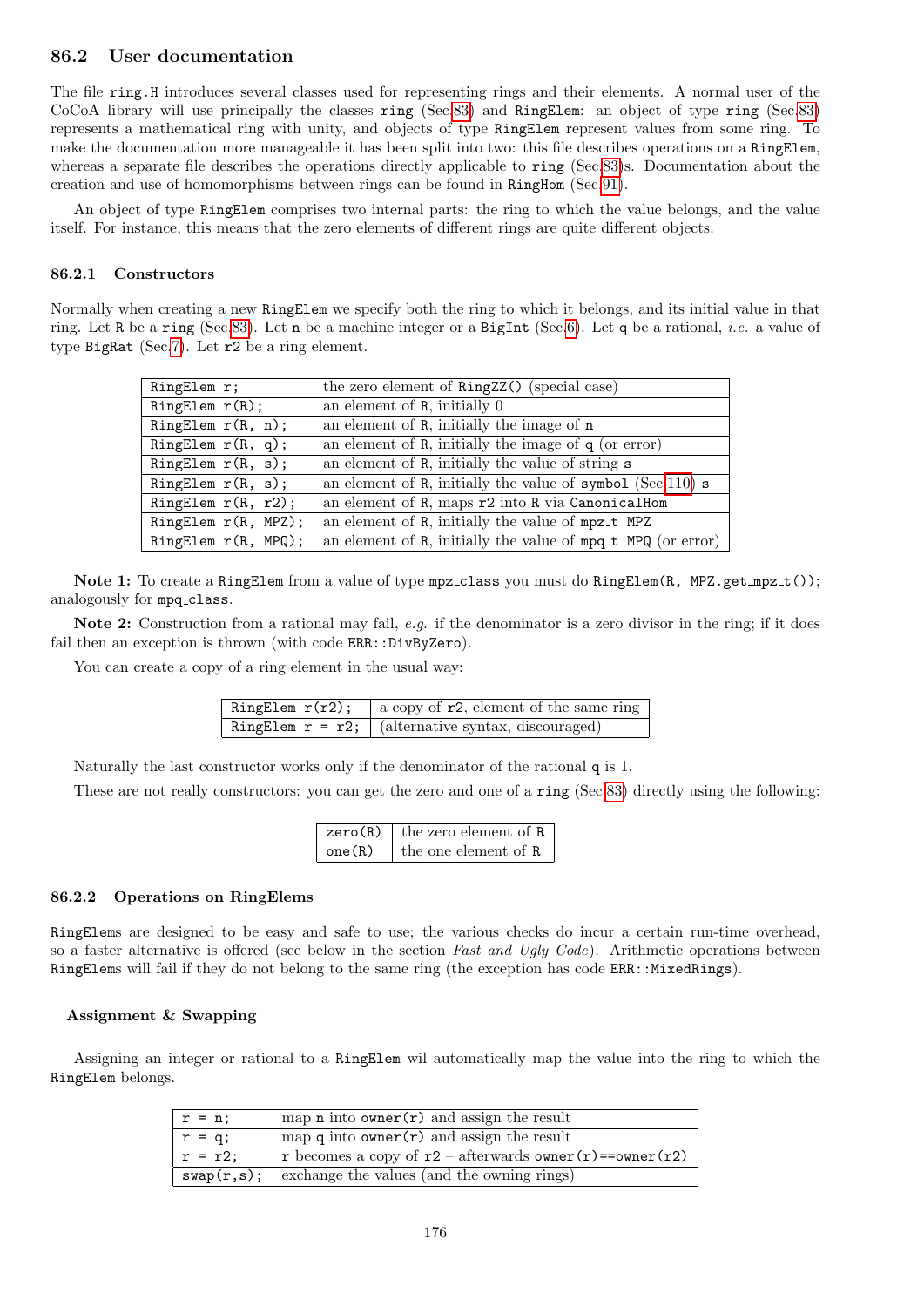## Arithmetic

Arithmetic operations between RingElems will fail if they do not belong to the same ring (the exception has code ERR::MixedRings). You may perform arithmetic between a RingElem and a machine integer, a BigInt value or a BigRat value – the integer/rational is automatically mapped into the same ring as the RingElem.

Let r be a non-const RingElem, and r1, r2 be potentially const RingElems. Assume they are all associated to the same ring. Then the operations available are: (meanings are obvious)

- cout  $<< r1$  output value of r1 (decimal only, see notes)
- $r1 == r2$  equality test
- $r1$  !=  $r2$  not-equal test
- $-r1$  negation (unary minus)
- $r1 + r2 \text{sum}$
- $r1 r2 difference$
- $r1 * r2$  product
- $r1 / r2$  quotient, division must be exact (see IsDivisible)
- $r \leftrightarrow r1$  equivalent to  $r = r + r1$
- $r = r1$  equivalent to  $r = r r1$
- $r \equiv r1$  equivalent to  $r = r \cdot r1$
- $r$  /=  $r1$  equivalent to  $r = r / r1$  division must be exact (see IsDivisible)
- power(r1, n) n-th power of r1; n any integer, NB power(0,0) gives 1
- r^n THIS DOES NOT WORK!!! it does not even compile, you must use power

Attempting to compute a gcd or lcm in a ring which not an effective GCD domain will produce an exception with code ERR::NotTrueGCDDomain. If r1 or r2 is a BigRat then an error is signalled at compile time.

- $gcd(r1, r2)$  an associate of the gcd
- IsCoprime(r1, r2) true iff IsInvertible( $gcd(r1,r1)$ )
- lcm( $r1$ ,  $r2$ ) an associate of the lcm
- GcdQuot(&gcd, &quot1, &quot2, r1, r2) procedure computes gcd and quot1=r1/gcd and quot2=r2/gcd, here r1 and r2 must be RingElem.

### **Queries**

CoCoALib offers functions for querying various properties of RingElems, and about relationships between RingElems.

Let r1 and r2 be a (possibly const) RingElems, and let N be a variable of type BigInt (Sec[.6\)](#page-34-0), and q a variable of type BigRat (Sec[.7\)](#page-36-0)

- owner $(r1)$  the ring to which r1 is associated
- IsZero $(r1)$  true iff  $r1$  is zero
- IsOne $(r1)$  true iff  $r1$  is one
- IsMinusOne $(r1)$  true iff  $-r1$  is one
- IsInvertible(r1) true iff r1 has a multiplicative inverse
- IsZeroDivisor $(r1)$  true iff  $r1$  is zero-divisor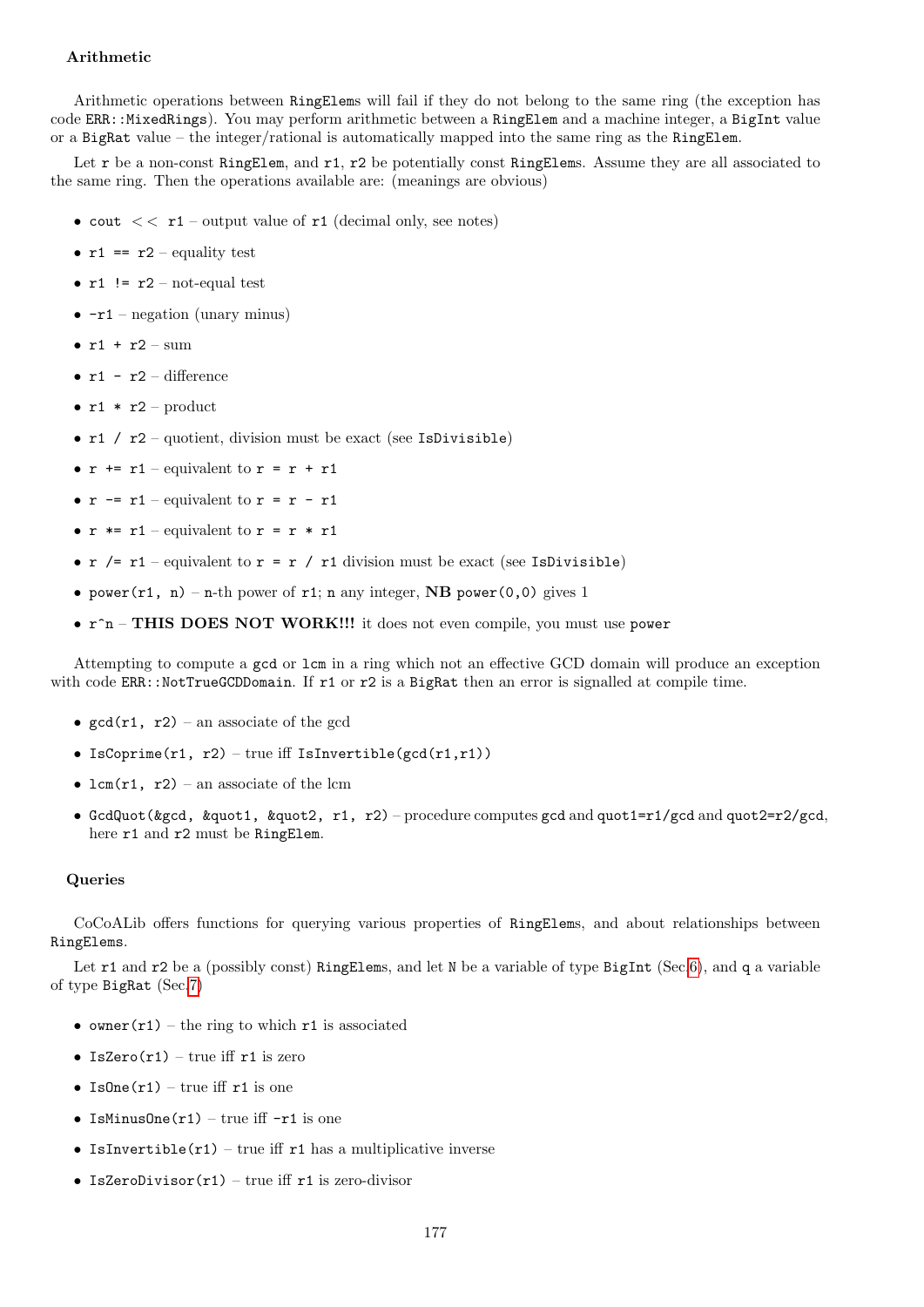- IsDivisible(r1, r2) true iff r1 is divisible by r2 (throws ERR::DivByZero if r2 is a zero-divisor)
- IsDivisible(r, r1, r2) r = r1/r2 and returns true iff r1 is divisible by r2
- IsInteger(N, r1) true iff r1 is the image of an integer (if true, a preimage is placed in N, otherwise it is left unchanged)
- IsRational(q, r1) true iff r1 is the image of a rational (if true, a preimage is placed in q, otherwise it is left unchanged)
- IsDouble(d, r1) true iff r1 is the image of a rational whose approx is put into d (false if overflow and d unchanged)

Note that IsDivisible tests divisibility in the ring containing the values: so 1 is not divisible by 2 in RingZZ (Sec[.95\)](#page-200-0), but their images in RingQQ (Sec[.92\)](#page-195-0) are divisible.

### Ordering

If the ring is an ordered domain then these functions may also be used. You can discover whether CoCoALib thinks that the ring R is arithmetically ordered by calling IsOrderedDomain(R): the value is true iff R is arithmetically ordered.

Note that comparison operations between RingElems will fail if they do not belong to the same ring (the exception has code ERR::MixedRings). You may perform comparisons between a RingElem and an integer or a rational – the integer/rational is automatically mapped into the same ring as the RingElem.

Let r1 and r2 belong to an ordered ring. Trying to use any of these functions on elements belonging to a ring which is not ordered will produce an exception with code ERR::NotOrdDomain.

- sign(r1) value is -1, 0 or +1 according as r1 is negative, zero or positive
- $abs(r1)$  absolute value of  $r1$
- floor(r1) greatest integer  $\langle$  = r1
- ceil $(r1)$  least integer  $>=$  r1
- NearestInteger(r1) returns nearest integer (BigInt (Sec[.6\)](#page-34-0)) to r1 (halves round as in round, see BigRat  $(Sec.7)$  $(Sec.7)$ .
- cmp(r1, r2) returns a value  $\lt 0, =0, >0$  according as r1-r2 is  $\lt 0, =0, >0$
- CmpAbs(r1, r2) equiv to cmp(abs(r1), abs(r2))
- CmpDouble(r1, z) compare a ring elem with a double, result is  $\langle 0, =0, >0$  according as r1-z is  $\langle 0, =0,$  $>0$
- $r1 < r2$  standard inequalities
- $r1 > r2 ...$
- $r1 \le r2 ...$
- $r1 > = r2 ...$

#### More operations on RingElems of a finite field

If owner( $r$ ) is a finite field, or a polynomial ring whose coeffs are ini a finite field then the following functions may be used. The P in the names of these function refers to the characteristic of the ring.

- IsPthPower(r1) true iff r1 has a p-th root where p is the ring characteristic (see also PthRoot)
- PthRoot( $r1$ ) returns the p-th root of  $r1$  (error if no p-th root exists)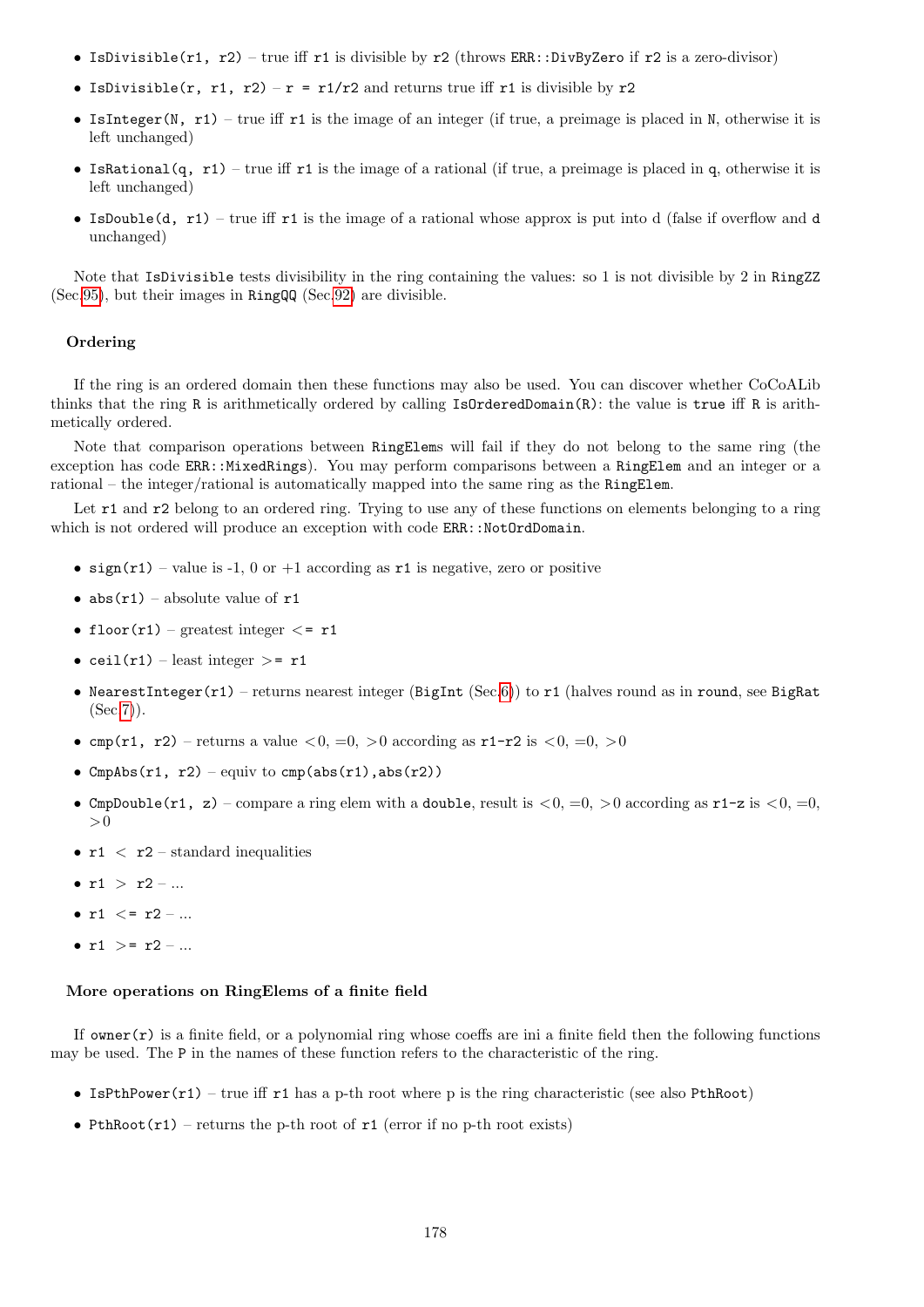### More operations on RingElems of a FractionField

If owner( $r$ ) is a fraction field then the following functions may be used. You can find out whether CoCoALib thinks that the ring R is a fraction field by calling IsFractionField(R): the result is true iff R is a fraction field.

Let K denote a FractionField (Sec[.37\)](#page-77-0) Let r denote an element of K.

- num(r) gives a copy of the numerator of r as an element of BaseRing(K)
- den(r) gives a copy of the denominator of r as an element of BaseRing(K)

Note: the numerator and denominator are defined only upto multiples by a unit: so it is (theoretically) possible to have two elements of FrF which are equal but which have different numerators and denominators, for instance,  $(x-1)/(x-2) = (1-x)/(2-x)$ 

### More operations on RingElems of a QuotientRing

If  $\alpha$  owner(r) is a quotient ring then the following function may be called. You can find out whether CoCoALib thinks that the ring R is a quotient ring by calling IsQuotientRing(R): the result is true iff R is a quotient ring.

In addition to the standard RingElem operations, elements of a QuotientRing (Sec[.78\)](#page-160-0) may be used in other functions.

Let RmodI denote a quotient ring. Let r denote a non-const element of RmodI.

• CanonicalRepr( $r$ ) – produces a RingElem (Sec[.86\)](#page-174-0) belonging to BaseRing(RmodI) whose image under QuotientingHom(RmodI) is r. For instance, if  $r = -3$  in  $ZZ/(10)$  then this function could give 7 as an element of RingZZ (Sec[.95\)](#page-200-0).

#### More operations on RingElems of a RingTwinFloat

You can determine if an element belongs to a *twin-float* ring by calling IsRingTwinFloat(owner(r)): this yields true iff r belongs to a twin-float ring.

Let x, y be RingElem belonging to a RingTwinFloat

- MantissaAndExponent2(x) produce a MantExp2 structure representing the approximate value of x (for MantExp2 see FloatApprox (Sec[.36\)](#page-76-0))
- DebugPrint(out,  $x$ ) print out both components of x
- IsPracticallyEqual(x, y) returns true if IsZero(x-y) otherwise false.

In contrast the test x==y may throw a RingTwinFloat::InsufficientPrecision while IsPracticallyEqual will never throw this exception. IsPracticallyEqual is intended for use in a termination criterion for an iterative approximation algorithm (e.g. see test-RingTwinFloat4.C).

#### More operations on RingElems of a PolyRing

You can determine whether an element belongs to a *PolyRing* by calling  $IsPolyRing(\text{owner}(r))$ : the result is true iff r belongs to a poly ring.

Let P denote a polynomial ring. Let f denote a non-const element of P. Let f1, f2 denote const elements of P. Let v denote a const vector of elements of P.

- IsMonomial $(f)$ ; true iff f is non zero and of the form coeff<sup>\*</sup>pp
- AreMonomials(v); true iff v is non zero and of the form coeff\*pp (if v is empty it returns true)
- IsConstant(f); true iff f is "constant", i.e. the image of an element of the coeff ring.
- IsIndet(f); equivalent to  $f == x[i]$  for some index i
- IsIndet(index, f); equivalent to  $f == x[i]$ ; and sets index = i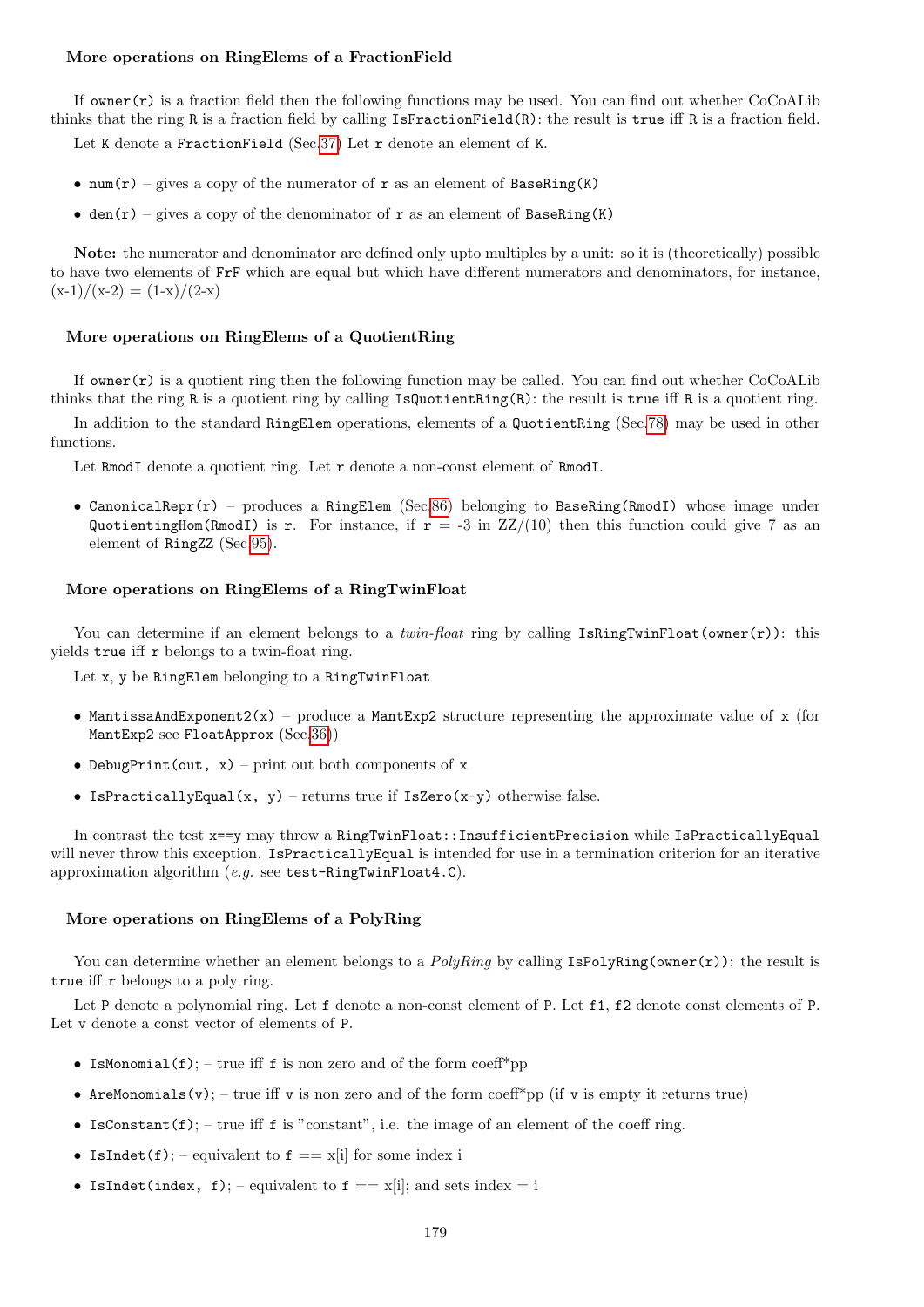- IsIrred(f) true iff  $f$  is irreducible in  $P$
- owner(f1) the owner of f as a ring (Sec[.83\)](#page-169-0).
- NumTerms $(f1)$  the number of terms in f1.
- StdDeg(f1) the standard degree of f1 (deg(x[i])=1); error if f1 is 0.
- deg(f1) same as  $StdDeg(f1)$ .
- deg(f1, var) maximum degree of var-th indet in f1 where var is the index of the indet in  $P$  (result is of type long).
- LC(f1) the leading coeff of f1; it is an element of CoeffRing(P).
- content(f1) gcd of the coeffs of f1; it is an element of CoeffRing(P). Content of zero poly is 0. If coeffs are in a fraction field then

content is c such that f1/c is a primitive polynomial.

- CommonDenom(f1) the simplest common denominator for the coeffs of f1; it is an element of BaseRing(CoeffRing(P)); throws if CoeffRing is not a FractionField of a GCD domain.
- ClearDenom(f1) f1\*CommonDenom(f1) (same restrictions as above)
- ClearDenom(Rx, f1) like ClearDenom(f1) but puts result in (SparsePoly)ring Rx
- deriv(f1, var) formal derivative of f1 wrt. indet having index var.
- deriv(f1, x) derivative of f1 w.r.t. x, x must be an indeterminate (also works for f1 in FractionField of a PolyRing)

NOTE: to compute the *weighted degree* of a polynomial use the function wdeg defined for RingElem of a SparsePolyRing (Sec[.107\)](#page-214-0) (see below).

#### More operations on RingElems of a SparsePolyRing

You can determine whether an element belongs to a *sparse poly ring* by calling  $IsSparsePolyRing(\text{owner}(r))$ : the result is true iff r belongs to a poly ring.

Let P denote a SparsePolyRing. Let f denote a non-const element of P. Let f1, f2 denote const elements of P. Let expv be a vector  $\langle \text{long} \rangle$  of size equal to the number of indeterminates.

- owner(f1) the owner of f1 as a ring
- NumTerms $(f1)$  the number of terms in  $f1$  with non-zero coefficient.
- UnivariateIndetIndex(f) if f is univariate in j-th indet returns j,  $o/w$  returns -1
- LPP(f1) the leading PP of f1; it is an element of PPM(P). Also known as  $LT(f)$  or  $in(f)$
- LF(f1) the leading form of f1; sum of all summands of highest weighted degree (Sec[.17\)](#page-52-0); gives error if f1 is zero.
- CutLF(f) like LF(f), but also modifies f to become  $f$ -LF(f).
- $\text{wdeg}(f1)$  the weighted degree (Sec[.17\)](#page-52-0) of the leading PP of  $f1$  (see [KR] Sec.4.3); error if  $f1$  is 0. NB result is of type CoCoA::degree (see degree (Sec[.17\)](#page-52-0)). (contrast with StdDeg(f1) and deg(f1) defined for general PolyRing (Sec[.69\)](#page-144-0))
- CmpWDeg(f1, f2) compare the weighted degrees of the LPPs of f1 and f2; result is  $\langle 0| = 0 \rangle$  according as deg(f1)  $\langle = \rangle$  deg(f2)
- IsHomog(f) says whether f is homogeneous wrt weighted degree (Sec[.17\)](#page-52-0).
- homog(f, h) returns f homogenized with indet h (requires  $GrDim=1$  and  $wdeg(h)=1$ )
- $\mathbb{R}(f, v)$  returns the (normal) remainder of the Division Algorithm by v. If v is a GBasis this is the Normal Form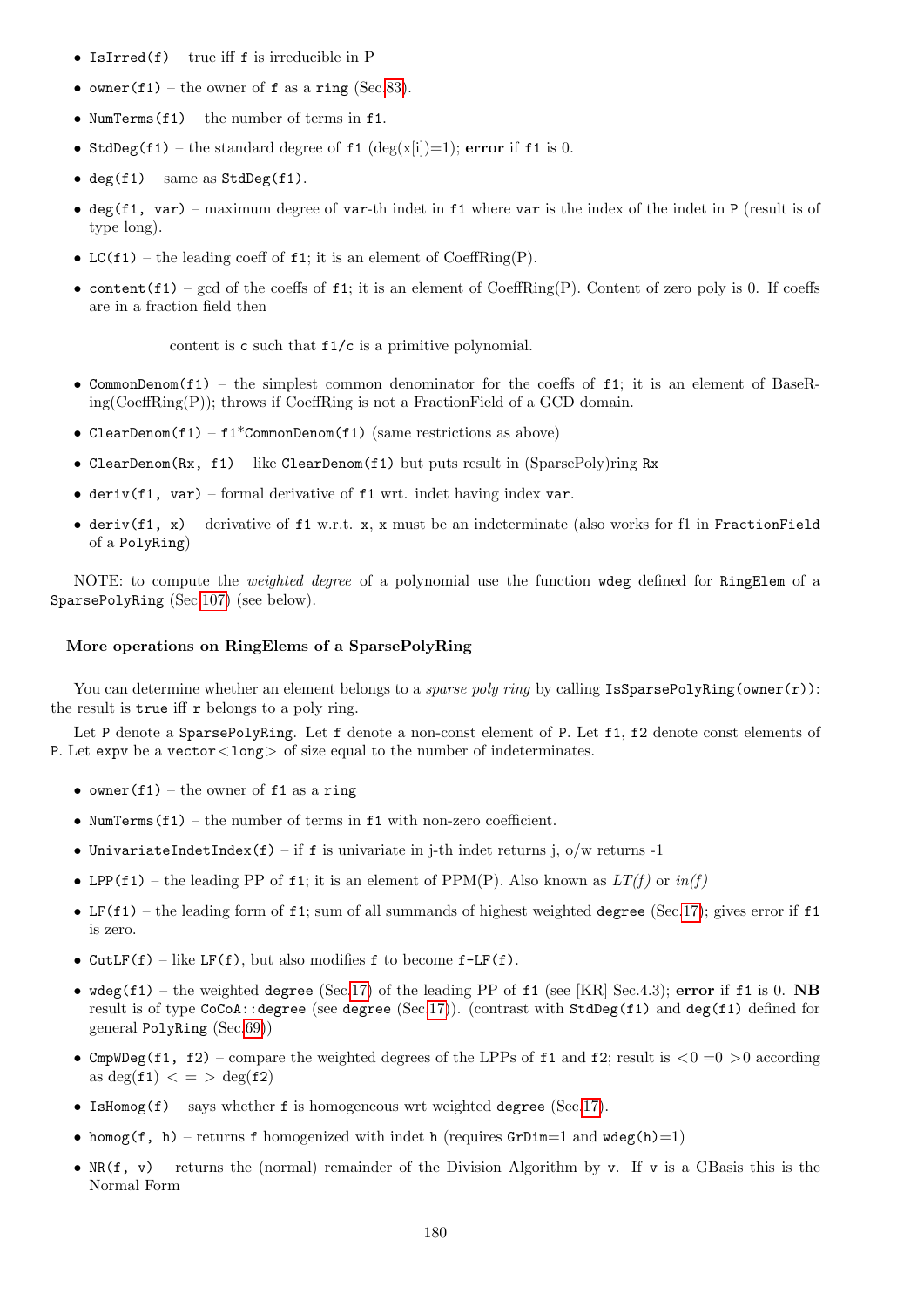- indet(P,v) returns the v-th indet of P as a RingElem
- IndetPower(P,v,e) returns the e-th power of the v-th indet of P as a RingElem
- monomial(P, pp) returns pp as an element of P
- monomial(P,c,pp) returns  $c^*$ pp as an element of P where c is an integer, rational or is in CoeffRing(P) and pp is in PPM(P).
- monomial(P,c,expv) returns  $c*x[0]$ <sup>-</sup>expv[0]\*x[1]<sup>\*</sup>expv[1]\*... where c is an integer, rational or is in CoeffRing $(P)$ , and  $x[i]$  are the indets of P.

Let X be an indet (*i.e.* a RingElem in P) or a vector of indices (vector  $\langle \text{long} \rangle$ )

- ContentWRT(f, X) the content of f wrt the indet(s) X; result is a RingElem in P
- CoefficientsWRT(f, X) returns a vector  $\leq$  CoeffPP $>$ : each CoeffPP has fields myCoeff and myPP where myCoeff is an element of P and myPP is in PPM(P) being a power product of the indets in X; the entries are in decreasing order of myPP.
- CoeffVecWRT(f, x) x must be an indet; returns a vector <RingElem> whose k-th entry contains the coeff of  $x^k$  as an element of P; NB the coeff may be zero!

NB For running through the summands (or terms) of a polynomial use SparsePolyIters (see SparsePolyRing  $(Sec.107)$  $(Sec.107)$ .

We have still doubts on the usefulness of these two functions:

- CmpWDegPartial(f1, f2, i) compare the first i weighted degrees of the LPPs of f1 and f2; result is  $< 0$  $=0$  > 0 according as deg(f1)  $\lt$  = > deg(f2)
- IsHomogPartial( $f, i$ ) says whether f is homogeneous wrt the first i components of the weighted degree

Use the following two functions with great care: they throw an **error** if the PPOrdering (Sec[.72\)](#page-153-0) is not respected: (the coefficient c may be 0)

- PushFront(f, c, t)– add to f the term  $c^*$ t where t is a PP belonging to PPM(owner(f)) and assuming that  $t > LPP(f)$  or  $f == 0$
- PushBack(f, c, t) add to f the term  $c^*$ t where t is a PP belonging to PPM(owner(f)) and assuming that  $t < t'$  for all t' appearing in  $f$ .
- PushFront(f, c,  $expv$ )– add to f the term  $c*t$  where t is the PP with exponent vector  $expv$ , and assuming that  $t > LPP(f)$  or  $f == 0$
- PushBack $(f, c, \text{expv})$  add to f the term  $c^*$ t where t is the PP with exponent vector expv, and assuming that  $t < t'$  for all t' appearing in f.

The corresponding member functions  $myPushFront/myPushBack will not check the validity of these assumptions:$ they have a CoCoA ASSERT to check them only in DEBUG mode.

#### More operations on RingElems of a DenseUPolyRing

You can determine whether an element belongs to a  $DenseUPolyRing$  by calling IsDenseUPolyRing(owner(r)): the result is true iff r belongs to a poly ring.

Let P denote a DenseUPolyRing. Let f denote an element of P.

- monomial(P,c,exp)  $c*x^{\hat{}}$  exp as an element of P with c an integer or in CoeffRing(P) exp a MachineInt (Sec[.53\)](#page-105-0)
- coeff $(f,d)$  the d-th coefficient of f (as a ConstRingElem, read-only)

WARNING Use this functions with great care: no checks on size and degree

Let  $f$  denote a *non-const* element of  $P$ .

- myAssignCoeff(f,c,d) assigns the d-th coefficient in f to c
- myAssignZeroCoeff(f,d)
- myAssignNonZeroCoeff(f,c,d)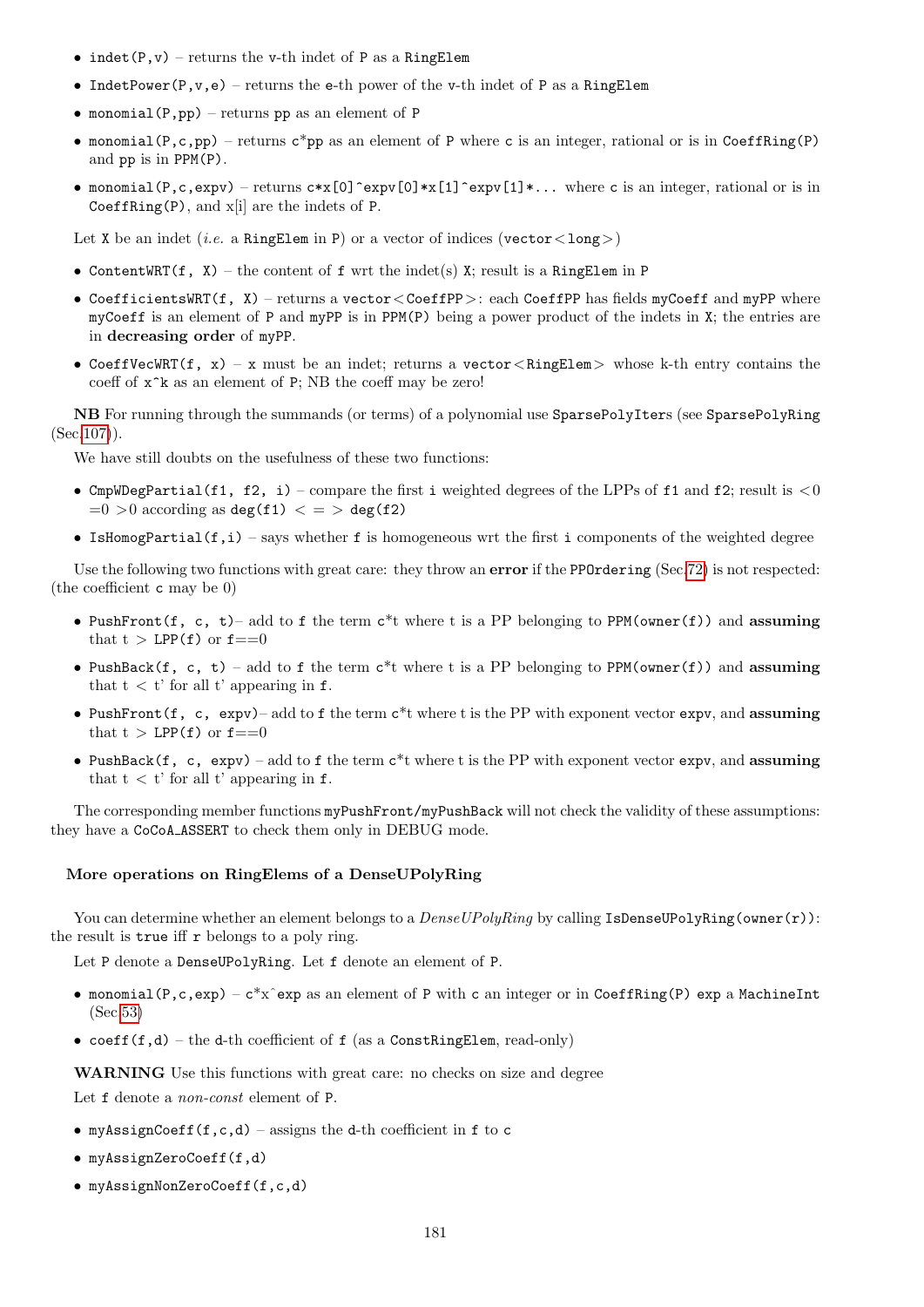#### 86.2.3 Notes on operations

Operations combining elements of different rings will cause a run-time error.

In all functions involving two RingElems either  $r1$  or  $r2$  may be replaced by a machine integer, or by a big integer (an element of the class BigInt (Sec[.6\)](#page-34-0)). The integer value is automatically mapped into the ring owning the RingElem in the same expression.

The exponent n in the power function may be zero or negative, but a run-time error will be signalled if one attempts to compute a negative power of a non-invertible element.  $NB$  You cannot use  $\degree$  to compute powers – see Bugs section.

An attempt to perform an inexact division or to compute a GCD not in a GCD domain will produce a run-time error.

The printing of ring elements is always in decimal regardless of the ostream settings (this is supposed to be a feature rather than a bug).

At this point, if you are new to CoCoALib, you should probably look at some of the example programs in the examples/ directory.

#### 86.2.4 Writing functions with RingElems as arguments

One would normally expect to use the type const RingElem& for read-only arguments which are RingElems, and RingElem& for read-write arguments. Unfortunately, doing so would lead to problems with the CoCoA library. INSTEAD you should use the types:

|             | ConstRefRingElem $x$   for read-only arguments: morally const RingElem& $x$ |
|-------------|-----------------------------------------------------------------------------|
| RingElem& x | $\frac{1}{1}$ for read-write arguments                                      |
| RingElem x  | for read-only arguments which make a local copy                             |

If you are curious to know why this non-standard quirk has to be used, read on.

When accessing matrix elements or coefficients in a polynomial CoCoALib uses *proxies*: these are objects which should behave much like const RingElem values. To allow easy use of such proxies in functions which want a read-only RingElem we use the type ConstRefRingElem (which is actually const RingElemAlias&) for the formal parameter.

Internally, ring element values are really smart pointers to the true value. Now the const keyword in C++ when applied to a pointer makes the pointer const while the pointed-to value remains alterable – this is not the behaviour we want for const RingElem&. To get the desired behaviour we have to use another type: the type we have called ConstRefRingElem.

#### 86.2.5 ADVANCED USE OF RingElem

The rest of this section is for more advanced use of ring (Sec[.83\)](#page-169-0)s and RingElems (e.g. by CoCoA library contributors). If you are new to CoCoA, you need not read beyond here.

#### Fast and Ugly Code

WE DO NOT RECOMMEND that you use what is described in this section. If you are curious to know a bit more how rings are implemented, you might find this section informative.

RingElems are designed to be easy and pleasant to use, but this convenience has a price: a run-time performance penalty (and a memory space penalty too). Both penalities may be avoided by using raw values but at a considerable loss of programming convenience and safety. You should consider using raw values only if you are desperate for speed; even so, performance gains may be only marginal except perhaps for operations on elements of a simple ring (e.g. a small finite field).

A RingElem object contains within itself an indication of the owning ring, and a raw value which is a pointer to where the real representation of the ring element value lies. These raw values may be accessed via the raw function. They may be combined arithmetically by calling member functions of the owning ring. For instance, if x,y,z are all RingElem objects all BELONGING TO EXACTLY THE SAME RING then we can achieve

 $x = y+z;$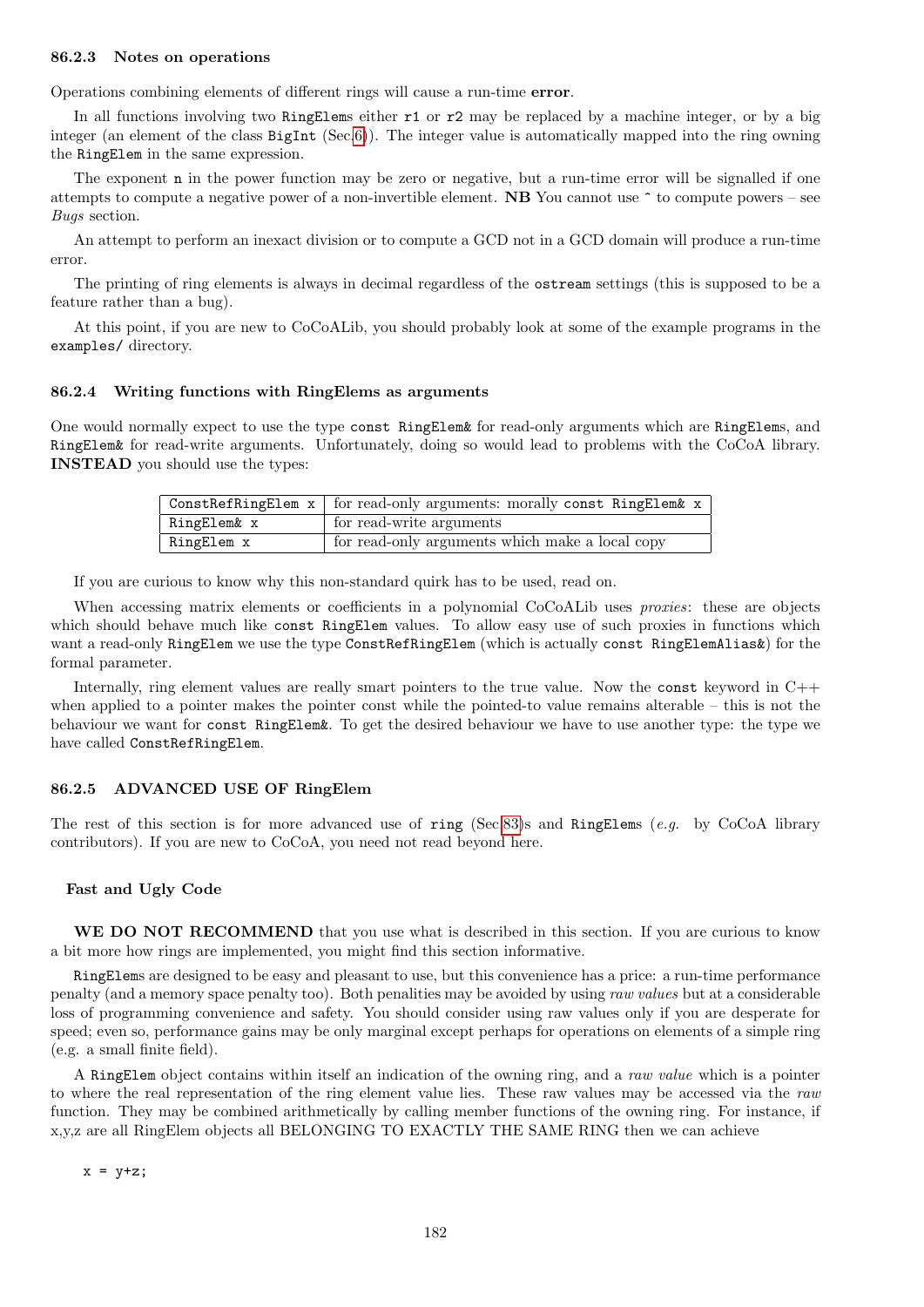slightly faster by calling

 $owner(x)->my.Add(raw(x), raw(y), raw(z));$ 

It should now be clear that the syntax involved is cumbersome and somewhat obscure. For the future maintainability of the code the simpler  $x = y+z$ ; has many advantages. Furthermore, should x,y,z somehow happen not all to lie in the same ring then  $x = y+z$ ; will act in a reasonable way, whereas the supposedly faster call will likely lead to many hours of debugging grief. The member functions for arithmetic (e.g. myAdd) DO NOT PERFORM sanity checks on their arguments: e.g. attempting to divide by zero could well crash the program.

If you use a debugging version of the CoCoA Library then some member functions do use assertions to check their arguments. This is useful during development, but must not be relied upon since the checks are absent from the non-debugging version of the CoCoA Library. See the file config.txt for more information.

This fast, ugly, unsafe way of programming is made available for those who desperately need the speed. If you're not desperate, don't use it!

#### Fast, Ugly and Unsafe operations on raw values

Read the section Fast and Ugly Code before using any of these!

Let r be a non-const raw value (e.g.  $\text{raw}(x)$ , with x a RingElem), and r1, r2 potentially const raw values. Assume they are all owned by the ring R. Then the functions available are:

- R->myNew() construct a new element of R, value=0
- $R$ ->myNew(n) *construct* a new element of R, value=n
- R->myNew(N) construct a new element of R, value=N
- R->myNew(r1) construct a new element of R, value=r1
- R->myDelete(r) destroy r, element of R (frees resources)
- $R$ ->mySwap(r, s) swaps the two values (s is non-const raw value)
- $R$ ->myAssignZero(r)  $r = 0$
- $R->myAssign(r, r1) r = r1$
- R->myAssign(r, n) r = n (n is a long)
- R->myAssign(r, N)  $r = n$  (N is a BigInt (Sec[.6\)](#page-34-0))
- $R$ ->myNegate(r, r1) r = -r1
- R->myAdd(r, r1, r2)  $r = r1+r2$
- $R$ ->mySub(r, r1, r2) r = r1-r2
- R->myMul(r, r1, r2)  $r = r1*r2$
- R->myDiv(r, r1, r2)  $r = r1/r2$  (division must be exact)
- R->myIsDivisible(r, r1, r2)  $r = r1/r2$ , and returns true iff division was exact
- $R$ ->myIsZeroDivisor(r) returns true iff r is a zero-divisor
- $R$ ->myIsUnit(r1) IsUnit(r1)
- R->myGcd(r, r1, r2)  $r = \gcd(r1, r2)$
- R->myLcm(r, r1, r2)  $r = lcm(r1, r2)$
- R->myPower(r, r1, n) r = power(r1, n) BUT n MUST be non-negative!!
- $R$ ->myIsZero(r1) r1 == 0
- R->myIsZeroAddMul(r, r1, r2)  $((r + r1)^*r2) == 0)$
- $R$ ->mvIsEqual(r1, r2) r1 == r2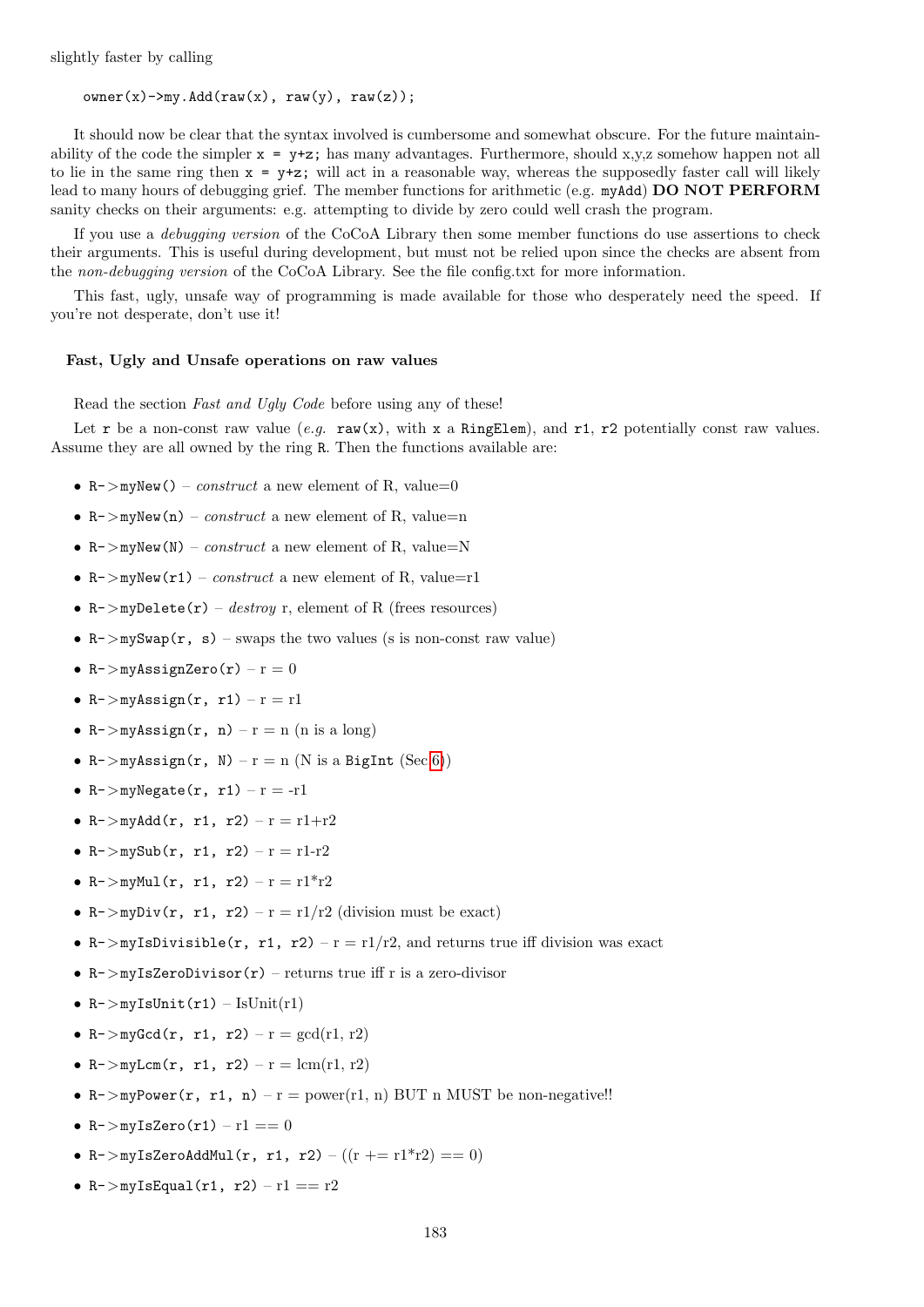- $R$ ->myIsPrintAtom(r1) true iff r1 does not need brackets when a num or denom of a fraction
- $R$ ->myIsPrintedWithMinus(r1) true iff the printed form of r1 begins with a minus sign
- R->myOutput(out,  $r1$ ) out  $<< r1$
- R->mySequentialPower(r, r1, n) normally it is better to use R->myPower(r, r1, n)
- R->myBinaryPower(r, r1, n) normally it is better to use  $R$ ->myPower(r, r1, n)

#### 86.3 Maintainer documentation

(NB consider consulting also QuotientRing (Sec[.78\)](#page-160-0), FractionField (Sec[.37\)](#page-77-0) and PolyRing (Sec[.69\)](#page-144-0))

The design underlying rings and their elements is more complex than I would have liked, but it is not as complex as the source code may make it appear. The guiding principles are that the implementation should be flexible and easy/pleasant to use while offering a good degree of safety; extreme speed of execution was not a goal (as it is usually contrary to good flexibility) though an interface offering slightly better run-time efficiency remains.

Regarding flexibility: in CoCoALib we want to handle polynomials whose coefficients reside in (almost) any commutative ring. Furthermore, the actual rings to be used will be decided at run-time, and cannot restricted to a given finite set. We have chosen to use  $C++$  inheritance to achieve the implementation: the abstract class RingBase defines the interface that every concrete ring class must offer.

Regarding ease of use: since C++ allows the common arithmetic operators to be overloaded, it is essential that these work as expected for elements of arbitrary rings – with the caveat that / means exact division, being the only reasonable interpretation. Due to problems of ambiguity arithmetic between elements of different rings is forbidden: e.g. let f in  $Q[x,y]$  and g in  $Z[y,x]$ , where should f+g reside?

The classes in the file ring.H are closely interrelated, and there is no obvious starting point for describing them – you may find that you need to read the following more than once to comprehend it. Here is a list of the classes:

| ring                | value represents a ring; it is a smart pointer    |
|---------------------|---------------------------------------------------|
| RingBase            | abstract class <i>defining what a ring is</i>     |
| RingElem            | value represents an element of a ring             |
| RingElemAlias       | reference to a RingElem belonging to someone else |
| ConstRefRingElem    | $C++$ const-reference to a RingElemAlias          |
| RingElemConstRawPtr | raw pointer to a <i>const</i> ring value          |
| RingElemRawPtr      | raw pointer to a ring value                       |

For the first two see ring (Sec[.83\)](#page-169-0).

The classes RingElem and RingElemAlias are related by inheritance: they are very similar but differ in one important way. The base class RingElemAlias defines the data members which are inherited by RingElem. The essential difference is that a RingElem owns the value whereas a RingElemAlias does not. The two data members are myR and myRawValue: the first is the identity of ring to which the element belongs, and the second is the value in that ring (the value is stored in a format that only the owning ring can comprehend). All operations on ring elements are effected by member functions of the ring to which the value belongs.

The differing ownership inherent in RingElemAlias and RingElem lead to several consequences. The destructor of a RingElem will destroy in the internal representation of the value; in contrast, the destructor of a RingElemAlias does nothing. A RingElemAlias object becomes meaningless (& dangerous) if the owner of the value it aliases is destroyed.

Why did I create RingElemAlias? The main reason was to allow matrices and iterators of polynomials to be implemented cleanly and efficiently. Clearly a matrix (Sec[.54\)](#page-107-0) should be the owner of the values appearing as its entries, but we also want a way of reading the matrix entries without having to copy them. Furthermore, the matrix can use a compact representation: the ring to which its elements belong is stored just once, and not once for each element. Analogous comments apply to the coefficients of a polynomial.

As already stated above, the internal data layouts for objects of types RingElem and RingElemAlias are identical – this is guaranteed by the  $C++$  inheritance mechanism. The subfield indicating the ring to which the value belongs is simply a ring, which is just a reference counting smart pointer. The subfield indicating the value is a raw pointer of type void\*; however, when the raw pointer value is to be handled outside a ring element object then it is wrapped up as a RingElemRawPtr or RingElemConstRawPtr – these are simply wrapped copies of the void\*.

The classes RingElemRawPtr and RingElemConstRawPtr are used for two reasons. One is that if a naked void\* were used outside the ring element objects then  $C++$  would find the call RingElem(R,0) ambiguous because the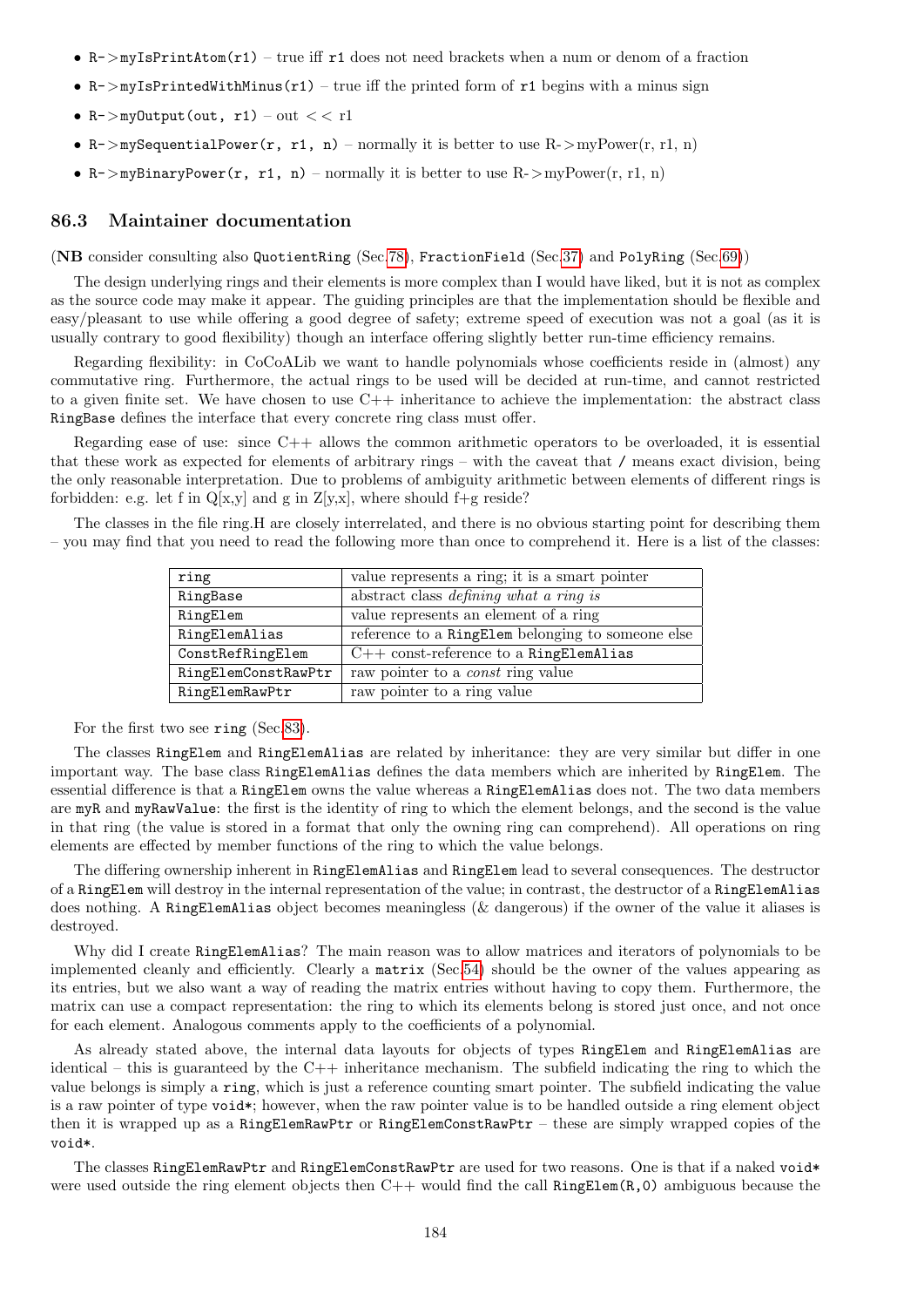constant 0 can be interpreted either as an integer constant or as a null pointer: there are two constructors which match the call equally well. The other reason is that it discourages accidentally creating a ring element object from any old pointer; it makes the programmer think – plus I feel uneasy when there are naked void\* pointers around. Note that the type of the data member RingElemConstRawPtr::myPtr is simply void\* as opposed to void const\* which one might reasonably expect. I implemented it this way as it is simpler to add in the missing constness in the member function RingElemConstRawPtr::myRawPtr than it would be to cast it away in the myRawPtr function of RingElemRawPtr.

#### Further comments about implementation aspects of the above classes.

The class RingBase declares a number of pure virtual functions for computing with ring elements. Since these functions are pure they must all be fully defined in any instantiable ring class (e.g. RingZZImpl or RingFpImpl). These member functions follow certain conventions:

- RETURN VALUES: most arithmetic functions return no value, instead the result is placed in one of the arguments (normally the first argument is the one in which the result is placed), but functions which return particularly simple values (e.g. booleans or machine integers) do indeed return the values by the usual function return mechanism.
- ARG TYPES: ring element values are passed as raw pointers (i.e. a wrapped void\* pointing to the actual value). A read-only arg is of type RingElemConstRawPtr, while a writable arg is of type RingElemRawPtr. When there are writable args they normally appear first. For brevity there are typedefs ConstRawPtr and RawPtr in the scope of RingBase or any derived class.
- ARG CHECKS: sanity checks on the arguments are NOT CONDUCTED (e.g. the division function assumes the divisor is non-zero). These member functions are supposed to be fast rather than safe.

In a few cases there are non-pure virtual member functions in RingBase. They exist either because there is a simple universal definition or merely to avoid having to define inappropriate member functions (e.g. gcd functions) when the ring cannot be a gcd domain). Here is a list of them:

- myIsUnit(x) default checks that 1 is divisible by  $x$
- myIsZeroDivisor(x) special implementation in [QuotientRing] for setting primality flag to defining ideal
- myGcd(lhs, x, y) gives an error: either NotGcdDom or NYI
- myLcm(lhs, x, y) gives an error: either NotGcdDom or NYI
- myGcdQuot(lhs, xquot, yquot, x, y) gives an error: either NotGcdDom or NYI
- myExgcd(lhs, xcofac, ycofac, x, y) gives an error: either NotGcdDom or NYI
- myIsPrintAtom $(x)$  defaults to false
- $myIsPrintedWithMinus(x) gives ShouldNeverGetHere error$
- myIsMinusOne $(x)$  defaults to myIsOne $(-x)$ ; calculates  $-x$
- myIsZeroAddMul(lhs, y, z) computes lhs  $+= y * z$  in the obvious way, and calls myIsZero
- myCmp $(x, y)$  gives NotOrdDom error
- myCmpAbs(x, y) tries to compute cmp(abs(x),abs(y)) so may give NotOrdDom error
- mySign(x) simply calls myCmp(x, 0), then returns -1,0,1 accordingly

There are three non-virtual member functions for calculating powers: one uses the sequential method, the other two implement the repeated squaring method (one is an entry point, the other an implementation detail). These are non-virtual since they do not need to be redefined; they are universal for all rings.

For the moment I shall assume that the intended meaning of the pure virtual functions is obvious (given the comments in the source code).

Recall that arithmetic operations on objects of type ConstRefRingElem (which matches RingElem too) are converted into member function calls of the corresponding owning ring. Here is the source code for addition of ring elements – it typifies the implementation of operations on ring elements.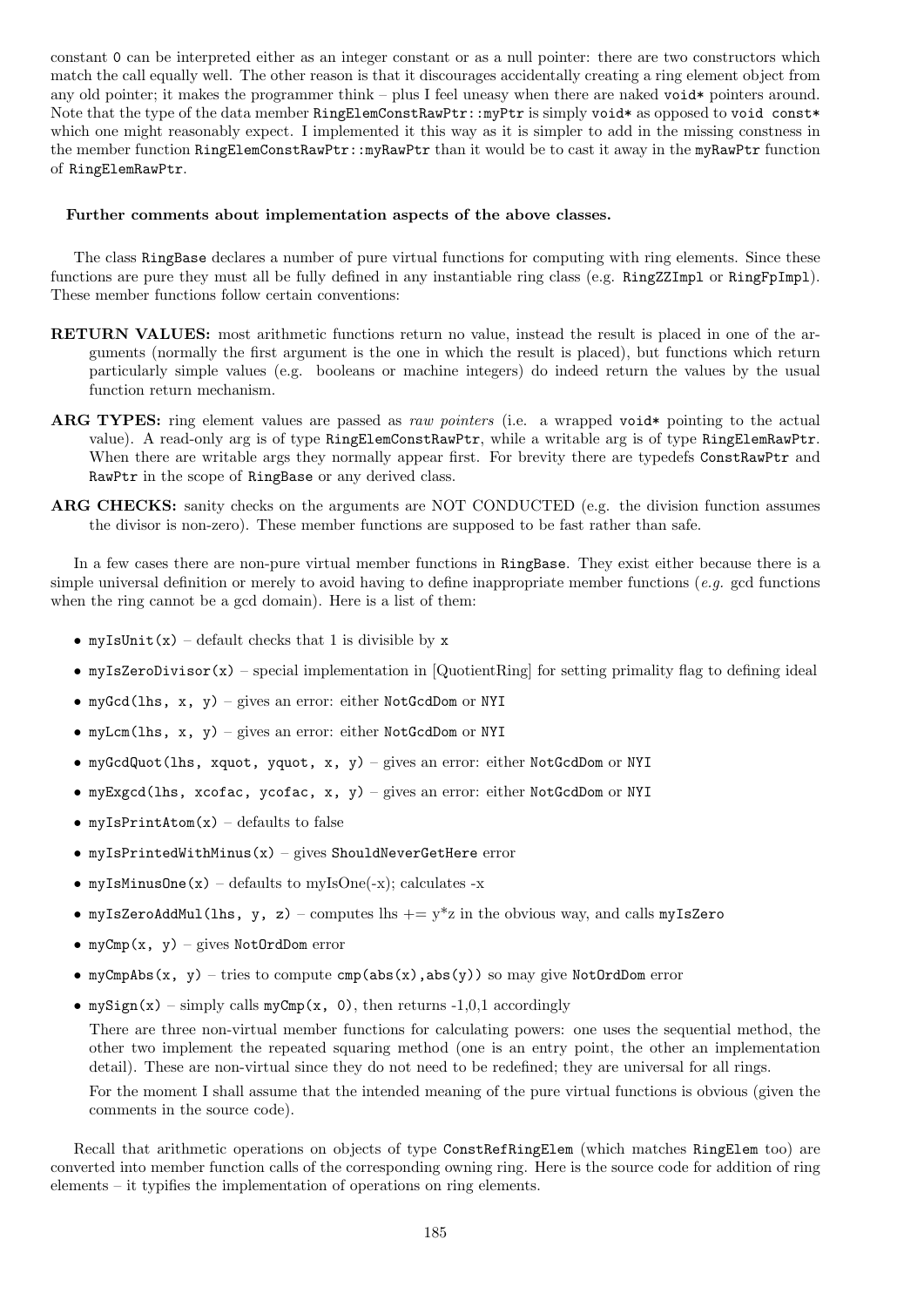```
RingElem operator+(ConstRefRingElem x, ConstRefRingElem y)
{
  const ring& Rx = owner(x);
  const ring& Rv = owner(v):
  if (Rx := Ry)error(CoCoAError(ERR::MixedRings, "RingElem + RingElem"));
  RingElem ans(Rx);
  Rx \rightarrow myAdd(raw(ans), raw(x), raw(y));return ans;
}
```
The arguments are of type ConstRefRingElem since they are read-only, and the return type is RingElem since it is new self-owning value (it does not refer to a value belonging to some other structure). Inside the function we check that the rings of the arguments are compatible, and report an error if they are not. Otherwise a temporary local variable is created for the answer, and the actual computation is effected via a member function call to the ring in which the values lie. Note the use of the raw function for accessing the raw pointer of a ring element. In summary, an operation on ring elements intended for public use should fully check its arguments for compatibility and correctness (e.g. to avoid division by zero); if all checks pass, the result is computed by passing raw pointers to the appropriate member functions of the ring involved – this member function assumes that the values handed to it are compatible and valid; if not, undefined behaviour will result (i.e. a crash if you are lucky).

Most of the member functions of a ring are for manipulating raw values from that same ring, a few permit one to query properties of the ring. The type of a raw value is RingBase::RawValue, which helpfully abbreviates to RawValue inside the namespace of RingBase. Wherever possible the concrete implementations should be exception safe, *i.e.* they should offer either the strong exception guarantee or the no-throw guarantee (according to the definitions in Exceptional  $C_{++}$  by Sutter).

#### 86.4 Bugs, Shortcomings and other ideas

I have chosen not to use operator<sup>5</sup> for computing powers because of a significant risk of misunderstanding between programmer and compiler. The syntax/grammar of C++ cannot be changed, and operator^ binds less tightly than (binary) operator\*, so any expression of the form  $a*b^c$  will be parsed as  $(a*b)^c$ ; this is almost certainly not what the programmer intended. To avoid such problems of misunderstanding I have preferred not to define operator^; it seems too dangerous.

Note about comparison operators  $(<, < =, >, > =$ , and !=). The C++ STL does have templates which will define all the relational operators efficiently assuming the existence of operator  $\lt$  and operator==. These are defined in the namespace  $std::rel\_ops$  in the standard header file  $\lt$ utility  $>$ . I have chosen NOT to use these because they can define only *homogeneous* comparisons; so the comparisons between ConstRefRingElem and int or BigInt (Sec[.6\)](#page-34-0) would still have to be written out manually, and I prefer the symmetry of writing them all out. See p.69ff of Josuttis for details.

The function myAssignZero was NECESSARY because myAssign(x, 0) was ambiguous (ambiguated by the assignment from an  $mpz_t$ ). It is no longer necessary, but I prefer to keep it (for the time being).

The requirement to use the type ConstRefRingElem for function arguments (which should normally be const RingElem& is not ideal, but it seems hard to find a better way. It is not nice to expect users to use a funny type for their function arguments. How else could I implement (noncopying) access to coefficients in a polynomial via an iterator, or access to matrix elements?

Would we want  $++$  and – operators for RingElems???

Should (some of) the query functions return bool3 values? What about properties which are hard to determine?

How to generate random elements from a ring?

Anna thinks that NearestInteger could handle specially elements of RingZZ (Sec[.95\)](#page-200-0) rather than doing the full wasteful computation. Not sure if the extra code and complication would really make a difference in practice.

gcd and lcm: there is no guarantee on sign/monic because it may be costly to compute and generally useless.

### 86.5 Main changes

## 2013

• May (v0.9953):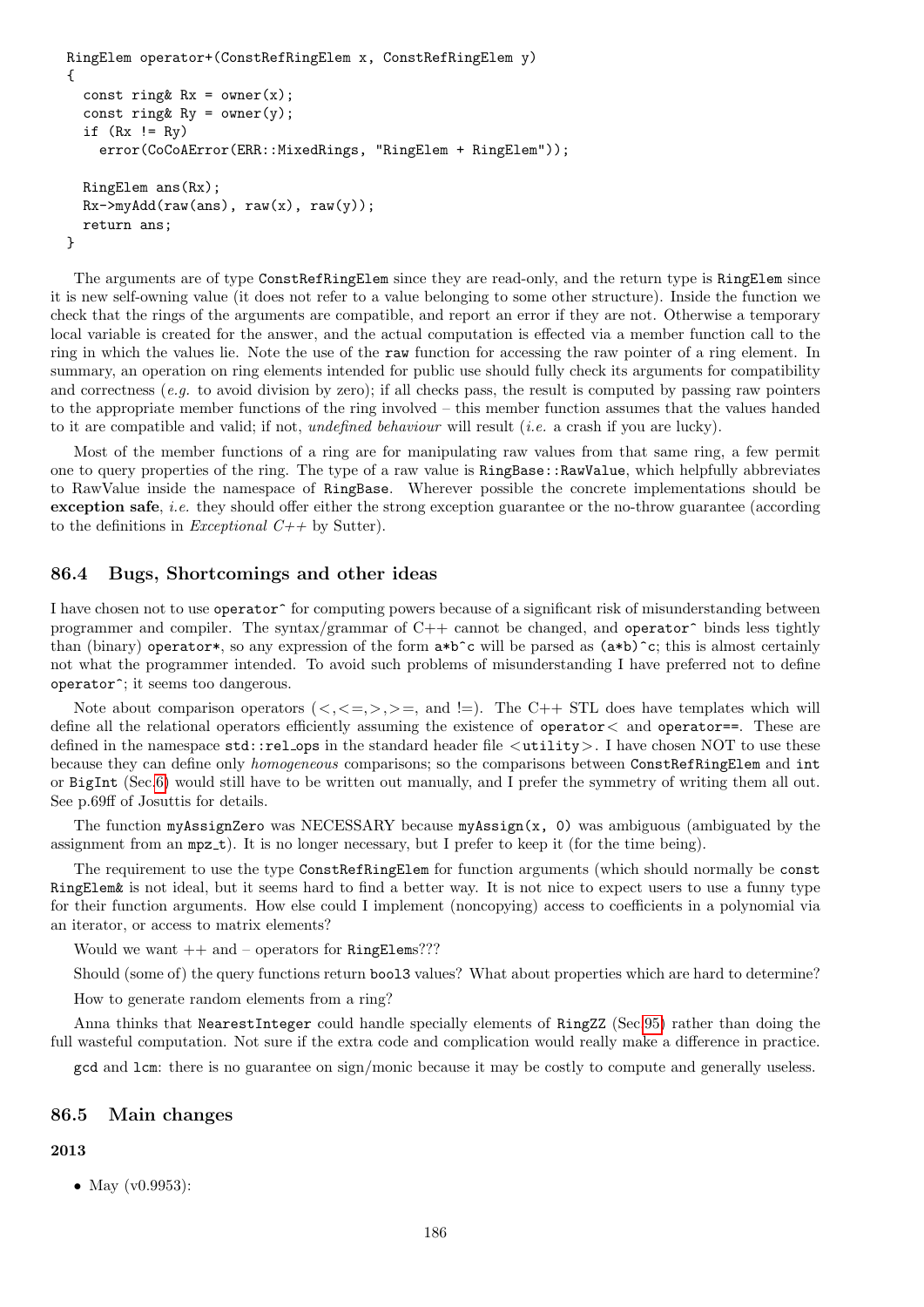– added IsZeroDivisor -

# 87 RingElemInput (Anna M. Bigatti)

# 87.1 Examples

• [ex-PolyInput2.C](../../examples/index.html#ex-PolyInput2.C)

# 87.2 User documentation

These are the functions for creating a RingElem (Sec[.86\)](#page-174-0) from a string or an istream. Let s be a string, in be a string or istream (e.g. reading from file), and R any ring (Sec[.83\)](#page-169-0). They both return the expression read from in and evaluated in R.

- RingElem(R, s) RingElem constructor, same as ReadExpr(R, s)
- ReadExpr(R, in) keeps reading to the end of input (so it's convenient for reading from a string)
- ReadExprSemicolon(R, in) stops at the semicolon (convenient for reading from file or standard input)

Recognized operations are:

 $+ - * /$  ()

The expression may contain integer constants or decimals (which are read as exact rational numbers, e.g. 1.25 is read the same as (5/4)). The expression may contain symbols (any indices are placed after the symbol head inside square brackets, and separated by commas).

# 87.3 Maintainer documentation

Code is so nice it does not need any documentation! ;-)

# 87.4 Bugs, shortcomings and other ideas

Potentially ambiguous expressions such as 1/2/3 are accepted (without any warning message), and interpreted as  $(1/2)/3$ .

# 87.5 Main changes

## 2016

• September (v0.99544): added "decimal numbers"

## 2014

• January (v0.99533): first release

# <span id="page-186-0"></span>88 RingFp (John Abbott)

# 88.1 User documentation for the class RingFpImpl

The usual way to perform arithmetic in a (small, prime) finite field is to create the appropriate ring via the pseudoconstructors NewZZmod (or NewQuotientRing if you prefer) which are documented in QuotientRing (Sec[.78\)](#page-160-0). These functions will automatically choose a suitable underlying implementation, and you should normally use them!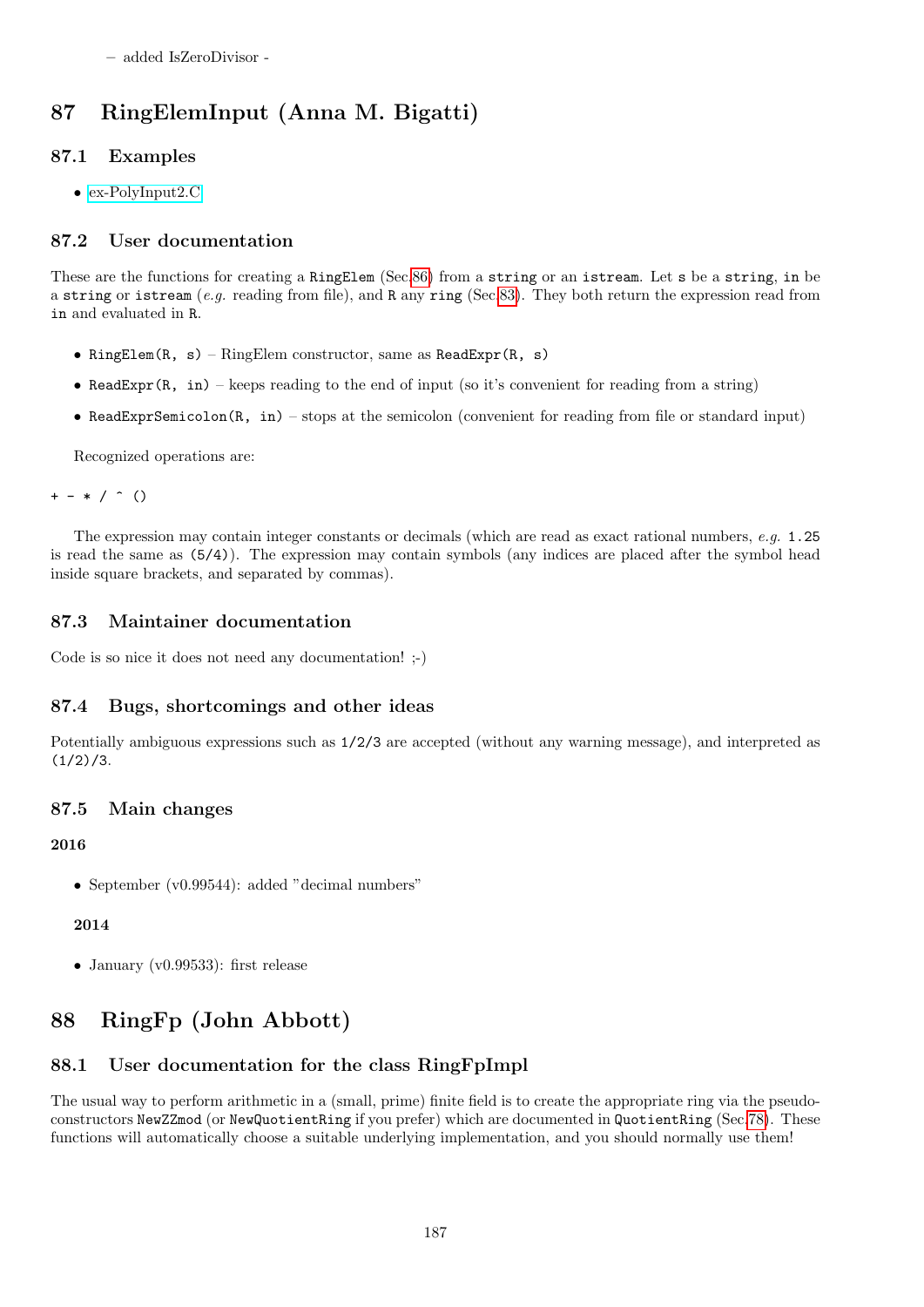#### 88.1.1 Special Constructors

If n is a small prime then NewZZmod(n) produces the same result as NewRingFp(n) (or perhaps NewRingFpDouble(n)). If n is not a small prime then NewRingFp(n) throws an exception whereas NewZZmod(n) will produce a working quotient ring. Unless you have a good reason not to, you should use  $\text{NewZZmod}(n)$ ; see QuotientRing (Sec[.78\)](#page-160-0).

In some special circumstances, you may wish to choose explicitly the underlying implementation. CoCoALib offers three distinct implementations of small prime finite fields: RingFp (described here), and RingFpLog (Sec[.90\)](#page-189-0) and RingFpDouble (Sec[.89\)](#page-188-0). Of these RingFp is probably simplest and fastest implementation – this file describes how to create a RingFp implementation.

To create a ring (Sec[.83\)](#page-169-0) of this specific type use one of the pseudo-constructors:

```
NewRingFp(p) -- p a machine integer or BigInt
NewRingFp(I) -- I an ideal of RingZZ
NewRingFp(p, res) -- p a machine integer, res is either ''GlobalSettings::SymmResidues'' or ''GlobalSettin
```
These pseudo-constructors are for creating small prime finite fields; they will fail if the characteristic is not prime or is too large: the error signalled by throwing a CoCoA::ErrorInfo whose code is CoCoA::ERR::BadSmallFpChar. You can test whether an argument is suitable by calling IsGoodForRingFp.

The default convention for printing residues is specified when you create the GlobalManager (Sec[.42\)](#page-85-0); you can also specify explicitly which convention to use by giving a second argument to the pseudo-ctor NewRingFp. Note that the internal representation is always least non-negative regardless of the output convention chosen.

If you seek a means for fast arithmetic in small finite fields consult the documentation about SmallFpImpl (Sec[.100\)](#page-206-0), SmallFpLogImpl (Sec[.101\)](#page-208-0), and SmallFpDoubleImpl (Sec[.99\)](#page-205-0). All arithmetic on elements of a RingFp is actually carried out by a SmallFpImpl object.

#### 88.1.2 Examples

- [ex-RingFp1.C](../../examples/index.html#ex-RingFp1.C)
- [ex-RingFp2.C](../../examples/index.html#ex-RingFp2.C)

## 88.2 Maintainer documentation for the class RingFpImpl

The class RingFpImpl is a low-level implementation of (small prime) finite fields; it is not intended for direct use by casual CoCoA library users.

The class RingFpImpl is intended to implement small, prime finite fields. The constructor is more complicated than one might expect, this is because the RingFpImpl object must store a little extra information to fulfil its role as a QuotientRingBase. Currently, the characteristic must be prime (otherwise it wouldn't be a field) and must also be small enough that its square fits into a SmallFpElem<sub>-t</sub> (probably unsigned long, see the file config.H); if not, an error is signalled.

Extreme efficiency is NOT one of the main features of this version; contrast this with SmallFpImpl.

The class RingFpImpl derives from QuotientRingBase, which in turn is derived from RingBase: see QuotientRing (Sec[.78\)](#page-160-0) and ring (Sec[.83\)](#page-169-0) for more details. Note that there is no RingFp class; a RingFpImpl object can only be accessed as a QuotientRing (Sec[.78\)](#page-160-0).

Note the use of "argument checking" static member functions in the ctor: this is because const data members must be initialized before the main body of the ctor is entered.

A member typedef RingFpImpl::value t specifies the type used for representing the value of an element of a RingFpImpl: this is a typedef for SmallFpElem\_t which is defined in config.H (to facilitate tuning for different platforms).

The data members are those of a QuotientRingBase (which are used only for answering queries about a QuotientRing (Sec[.78\)](#page-160-0)), plus the characteristic of the field (held as an value t in myModulus), and an autopointer to a copy of the zero and one elements of the ring.

The zero and one elements of the ring is held in an auto<sub>-ptr</sub>  $\epsilon$  for consistency with the implementation of other rings – in this simple class it is not really necessary for exception safety.

This implementation is very simplistic: almost every operation is delegated to the class SmallFpImpl. The implementation class has been separated so that its inline member functions can be used directly by some other special case code (e.g. polynomials with SmallFp coeffs). See SmallFpImpl (Sec[.100\)](#page-206-0) for details. I note that the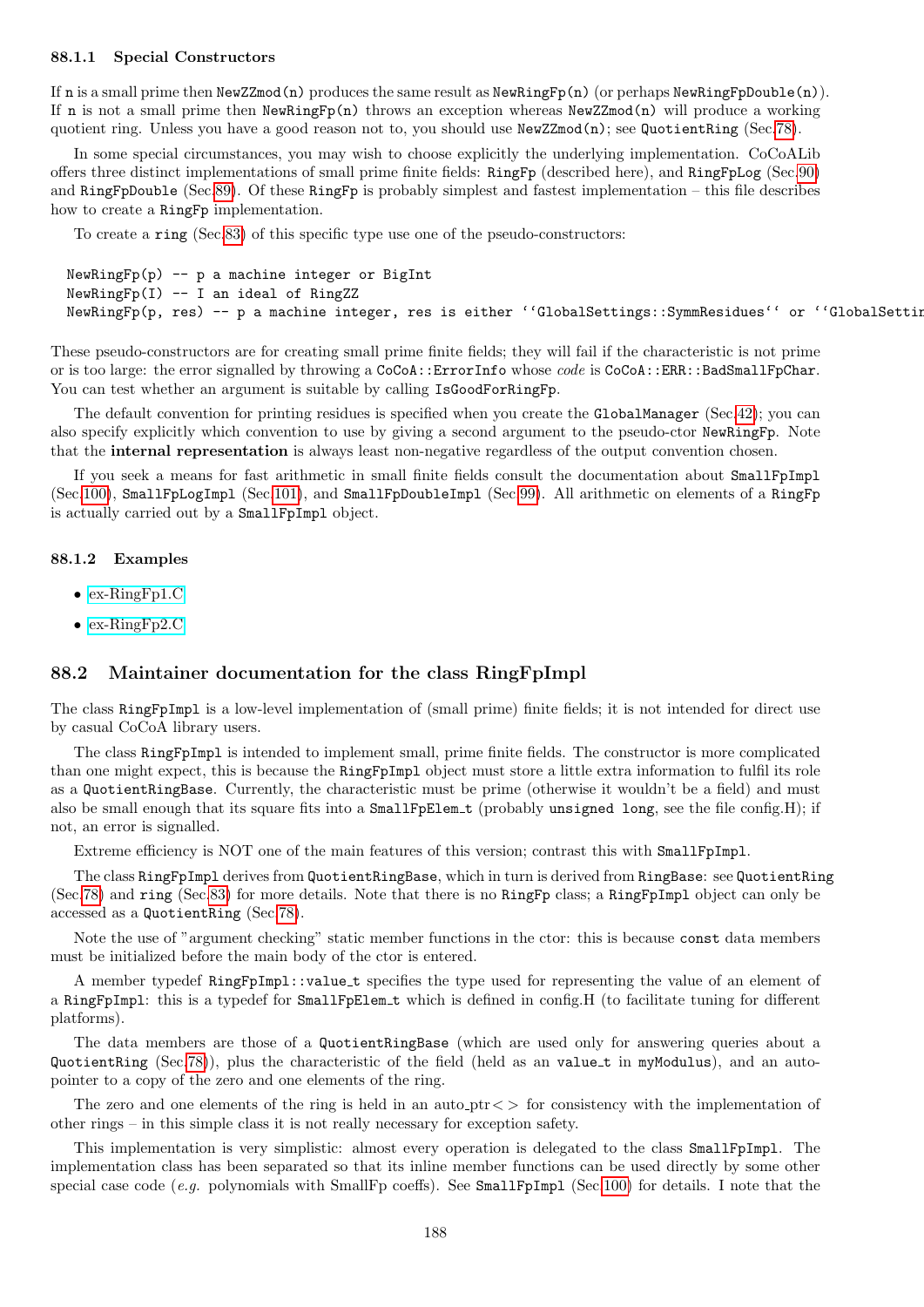residues are represented internally as the least non-negative value in the residue class regardless of the user's choice of type of residue.

The largest permitted modulus for a RingFpImpl may depend on the platform. On a 32-bit machine the modulus must surely be less than 65536 – refer to SmallFpImpl (Sec[.100\)](#page-206-0) for details. A 64-bit machine may allow larger characteristics.

Although it may seem wasteful to use heap memory for the values of elements in a RingFpImpl, trying to make them "inline" leads to lots of problems. Originally we had implemented the values as "inline", and the resulting problems delayed CoCoALib by almost a year.

#### 88.3 Bugs, shortcomings and other ideas

Why does the class RingFp not exist? Well, my current thoughts are that since a RingFp would not do anything special which a QuotientRing (Sec[.78\)](#page-160-0) cannot do, it seems needless extra complication to create a "useless" class. In particular, it cannot offer better run-time performance. If you want to compute quickly modulo a small prime you must use SmallFpImpl (Sec[.100\)](#page-206-0) directly.

Probably RingFp, RingFpLog (Sec[.90\)](#page-189-0) and RingFpDouble (Sec[.89\)](#page-188-0) could be replaced by instances of a template class – the template parameter would be SmallFpImpl, SmallFpLogImpl or SmallFpDoubleImpl accordingly.

Why do all the member functions blindly forward their calls to the **SmallFpImpl** member functions? This means that the error message for division by zero (say) will refer to SmallFpImpl rather than RingFpImpl. Does this really matter that much? Obviously the much same applies to RingFpLogImpl and RingFpDoubleImpl.

# <span id="page-188-0"></span>89 RingFpDouble (John Abbott)

## 89.1 User documentation for the class RingFpDoubleImpl

The usual way to perform arithmetic in a (small, prime) finite field is to create the appropriate ring via the pseudoconstructors NewZZmod (or NewQuotientRing if you prefer) which are documented in QuotientRing (Sec[.78\)](#page-160-0). These functions will automatically choose a suitable underlying implementation, and you should normally use them.

In some special circumstances, you may wish to choose explicitly the underlying implementation. CoCoALib offers three distinct implementations of small prime finite fields: RingFp (Sec[.88\)](#page-186-0), and RingFpLog (Sec[.90\)](#page-189-0) and RingFpDouble (Sec[.89\)](#page-188-0) (described here). Of these RingFpDouble may offer the highest limit on the characteristic  $(e.g. \text{ on } 32\text{-bit machines}) - \text{this file describes how to create a RingFpDouble implementation.}$ 

To create a ring (Sec[.83\)](#page-169-0) of this specific type use one of the pseudo-constructors:

```
NewRingFpDouble(p) -- p a machine integer or BigIntNewRingFpDouble(I) -- I an ideal of Z
NewRingFpDouble(p, res) -- p a machine integer, res is either ''GlobalSettings::SymmResidues'' or ''Global
```
These pseudo-constructors are for creating small prime finite fields; they will fail if the characteristic is not prime or is too large: the error signalled by throwing a CoCoA::ErrorInfo whose code is CoCoA::ERR::BadSmallFpChar. You can test whether an argument is suitable by calling IsGoodFoRingFpDouble.

In the directory examples/ there is a small example program showing how small finite fields (with known implementation) can be created and used: ex-RingFp2.C.

The default convention for printing residues is specified when you create the GlobalManager (Sec[.42\)](#page-85-0); you can also specify explicitly which convention to use by giving a second argument to the pseudo-ctor NewRingFp. Note that the internal representation is always least non-negative regardless of the output convention chosen.

If you seek a means for fast arithmetic in small finite fields consult the documentation about SmallFpImpl (Sec[.100\)](#page-206-0), SmallFpLogImpl (Sec[.101\)](#page-208-0), and SmallFpDoubleImpl (Sec[.99\)](#page-205-0). All arithmetic on elements of a RingFp is actually carried out by a SmallFpImpl object.

## 89.2 Maintainer documentation for the class RingFpDoubleImpl

The class RingFpDoubleImpl is a low-level implementation of (small prime) finite fields; it is not intended for direct use by casual CoCoA library users. Internally values are represented using doubles: this may permit a higher maximum characteristic on some computers (e.g. 32-bitters).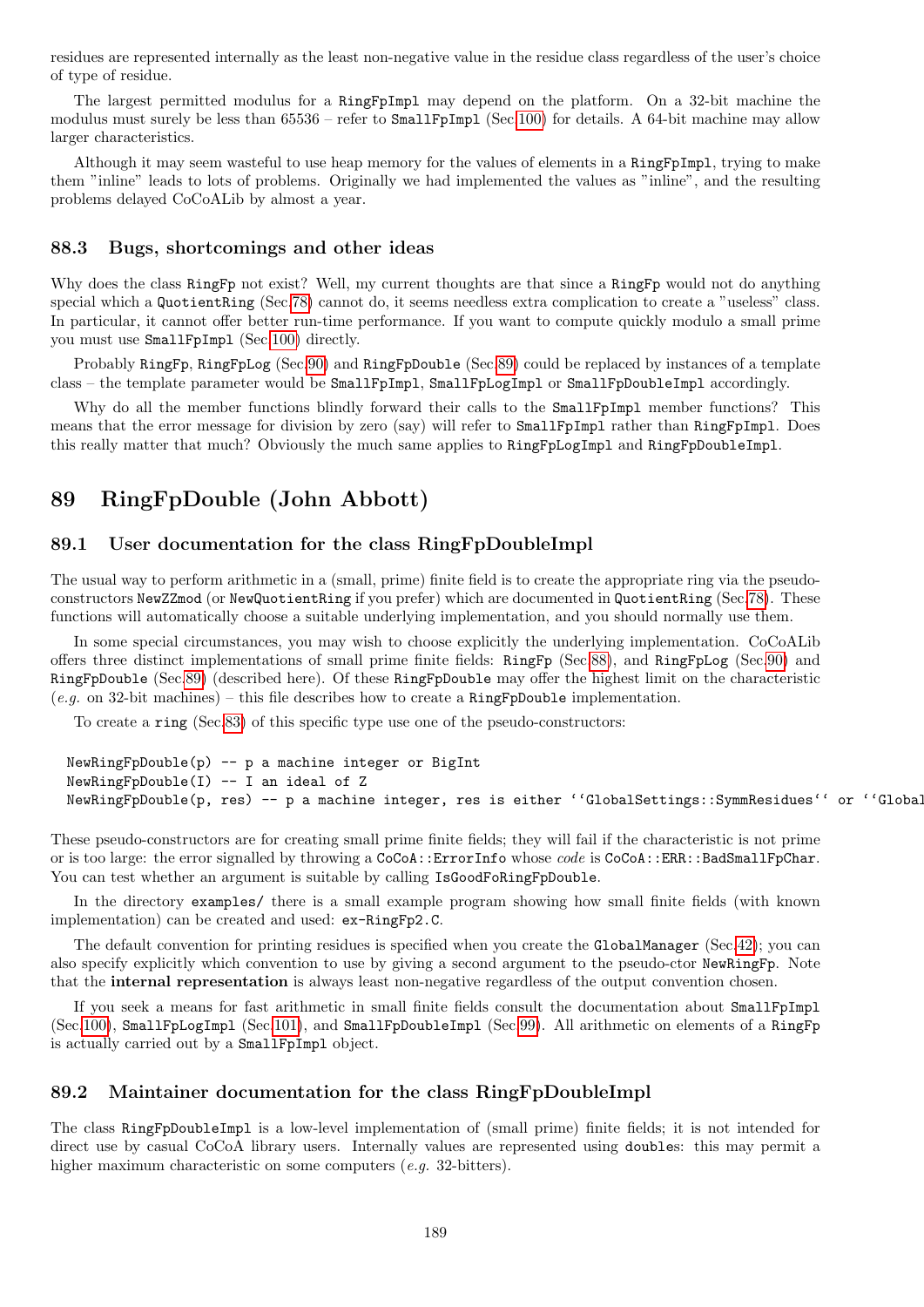The class RingFpDoubleImpl is intended to represent small, prime finite fields. The constructor is more complicated than one might expect; this is because the RingFpDoubleImpl object must store a little extra information to fulfil its role as a QuotientRing (Sec[.78\)](#page-160-0). Currently, the characteristic must be prime (otherwise it wouldn't be a field). Furthermore, the characteristic p must also be small enough that all integers up to  $p^*(p-1)$  can be represented exactly as doubles. Creating a RingFpDoubleImpl takes almost constant time (except for the primality check). An error is signalled (i.e. a CoCoA::ErrorInfo is thrown) if the characteristic is too large or not prime.

Extreme efficiency is NOT one of the main features of this version: contrast with SmallFpDoubleImpl (Sec[.99\)](#page-205-0).

The class RingFpDoubleImpl derives from QuotientRingBase, which in turn is derived from RingBase: see QuotientRing (Sec[.78\)](#page-160-0) and ring (Sec[.83\)](#page-169-0) for more details. Note that there is no RingFpDouble class; a RingFpDoubleImpl object can only be accessed as a QuotientRing.

Note the use of "argument checking" static member functions in the ctor: this is because const data members must be initialized before the main body of the ctor is entered.

A member typedef specifies the type used internally for representing the value of an element of a RingFpDoubleImpl: currently this is just SmallFpDoubleImpl::value t which is double.

Essentially all operations are delegated to the class SmallFpDoubleImpl. The two classes are separate so that the inline operations of SmallFpDoubleImpl can be accessed directly in certain other special case implementations (e.g. polynomials with coeffs in a small finite field). See the documentation on SmallFpDoubleImpl (Sec[.99\)](#page-205-0) for details.

The data members are those of a QuotientRingBase (which are used only for answering queries about a QuotientRing), plus the characteristic of the field (held as an value t in myModulusValue), and an auto-pointer to a copy of the zero and one elements of the ring.

The zero and one elements of the ring is held in an auto- $ptr <$  for consistency with the implementation of other rings – in this simple class it is not really necessary for exception safety.

The largest permitted modulus for a RingFpImpl may depend on the platform. If IEEE doubles are used then moduli up to 67108859 are permitted – refer to SmallFpDoubleImpl (Sec[.99\)](#page-205-0) for details.

Although it may seem wasteful to use heap memory for the values of elements in a RingFpDoubleImpl, trying to make them "inline" leads to lots of problems – see RingFp (Sec[.88\)](#page-186-0) for more details.

#### 89.3 Bugs, shortcomings and other ideas

Can reduction modulo p be made faster?

Run-time performance is disappointing.

I wonder if this code will ever prove useful to anyone.

# <span id="page-189-0"></span>90 RingFpLog (John Abbott)

## 90.1 User documentation for the class RingFpLogImpl

The usual way to perform arithmetic in a (small, prime) finite field is to create the appropriate ring via the pseudoconstructors NewZZmod (or NewQuotientRing if you prefer) which are documented in QuotientRing (Sec[.78\)](#page-160-0). These functions will automatically choose a suitable underlying implementation, and you should normally use them.

In some special circumstances, you may wish to choose explicitly the underlying implementation. CoCoALib offers three distinct implementations of small prime finite fields: RingFp (Sec[.88\)](#page-186-0), and RingFpLog (described here) and RingFpDouble (Sec[.89\)](#page-188-0). Of these RingFpLog may be the fastest if your processor has slow division instructions – this file describes how to create a RingFpLog implementation.

To create a ring (Sec[.83\)](#page-169-0) of this specific type use one of the pseudo-constructors:

```
NewRingFpLog(p) -- Z ring of integers, p a machine integer or BigInt
NewRingFpLog(I) -- Z ring of integers, I an ideal of Z
NewRingFpLog(p, res) -- p a machine integer, res is either ''GlobalSettings::SymmResidues'' or ''GlobalSet
```
These pseudo-constructors are for creating small prime finite fields; they will fail if the characteristic is not prime or is too large: the error signalled by throwing a CoCoA::ErrorInfo whose code is CoCoA::ERR::BadSmallFpChar. You can test whether an argument is suitable by calling IsGoodFoRingFpLog.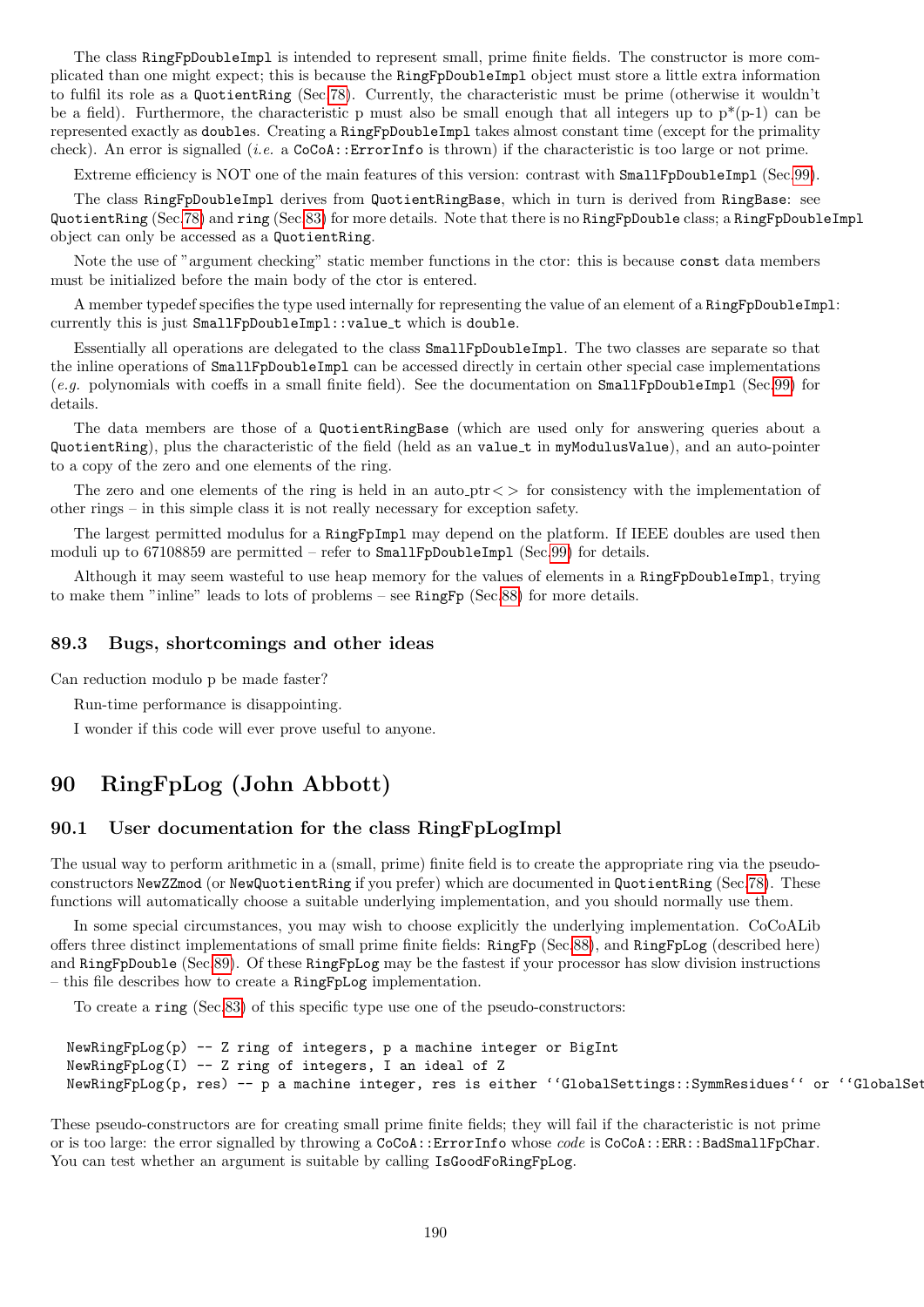In the directory examples/ there is a small example program showing how small finite fields (with known implementation) can be created and used: ex-RingFp2.C.

The default convention for printing residues is specified when you create the GlobalManager (Sec[.42\)](#page-85-0); you can also specify explicitly which convention to use by giving a second argument to the pseudo-ctor NewRingFpLog. Note that the internal representation is always least non-negative regardless of the output convention chosen.

If you seek a means for fast arithmetic in small finite fields consult the documentation about SmallFpImpl (Sec[.100\)](#page-206-0), SmallFpLogImpl (Sec[.101\)](#page-208-0), and SmallFpDoubleImpl (Sec[.99\)](#page-205-0). All arithmetic on elements of a RingFp is actually carried out by a SmallFpImpl object.

### 90.2 Maintainer documentation for the class RingFpLogImpl

The class RingFpLogImpl is a low-level implementation of (small prime) finite fields; it is not intended for direct use by casual CoCoA library users. Multiplication and division are effected using discrete log/exp tables.

The class RingFpLogImpl is intended to represent small, prime finite fields. The constructor is more complicated than one might expect, this is because the RingFpLogImpl object must store a little extra information to fulfil its role as a QuotientRingBase. Currently, the characteristic must be prime (otherwise it wouldn't be a field). Furthermore, the characteristic must also be less than 65536 even on machines with 64-bit arithmetic – larger values are prohibited as the internal tables would become excessively large. Creating a RingFpLogImpl of characteristic p takes time roughly linear in p; space consumption is linear in p. An error is signalled if the characteristic is too large or not prime.

Extreme efficiency is NOT one of the main features of this version.

The class RingFpLogImpl derives from QuotientRingBase, which in turn is derived from RingBase: see QuotientRing (Sec[.78\)](#page-160-0) and ring (Sec[.83\)](#page-169-0) for more details. Note that there is no RingFpLog class; a RingFpLogImpl object can only be accessed via a QuotientRing.

Note the use of "argument checking" static member functions in the ctor: this is because const data members must be initialized before the main body of the ctor is entered.

A member typedef RingFpLogImpl::value t specifies the type used for representing the value of an element of a RingFpLogImpl: currently this is a typedef for SmallFpLogElem t which is defined in config.H.

Essentially all operations are delegated to the class SmallFpLogImpl. The two classes are separate so that the inline operations of SmallFpLogImpl can be accessed directly in certain other special case implementations (e.g. polynomials with coeffs in a SmallFp). See the documentation on SmallFpLogImpl (Sec[.101\)](#page-208-0) for details. I note that the residues are represented as the least non-negative value in the residue class.

The data members are those of a QuotientRingBase (which are used only for answering queries about a QuotientRing (Sec[.78\)](#page-160-0)), plus the characteristic of the field (held as a value t in myModulusValue), and an autopointer to a copy of the zero and one elements of the ring.

The zero and one elements of the ring is held in an auto  $ptr <$  for consistency with the implementation of other rings – in this simple class it is not really necessary for exception safety.

The largest permitted modulus for a RingFpLogImpl may depend on the platform. On a 32-bit machine the modulus must surely be less than 65536 – refer to SmallFpLogImpl (Sec[.101\)](#page-208-0) for details. A 64-bit machine may allow larger characteristics.

Although it may seem wasteful to use heap memory for the values of elements in a RingFpLogImpl, trying to make them "inline" leads to lots of problems – see RingFp (Sec[.88\)](#page-186-0) for more details

## 90.3 Bugs, shortcomings and other ideas

See also some comments in the "bugs" section of RingFp.txt.

The code is not very smart in the case of characteristic 2.

Run-time performance is disappointing.

I wonder if this code will ever prove useful to anyone.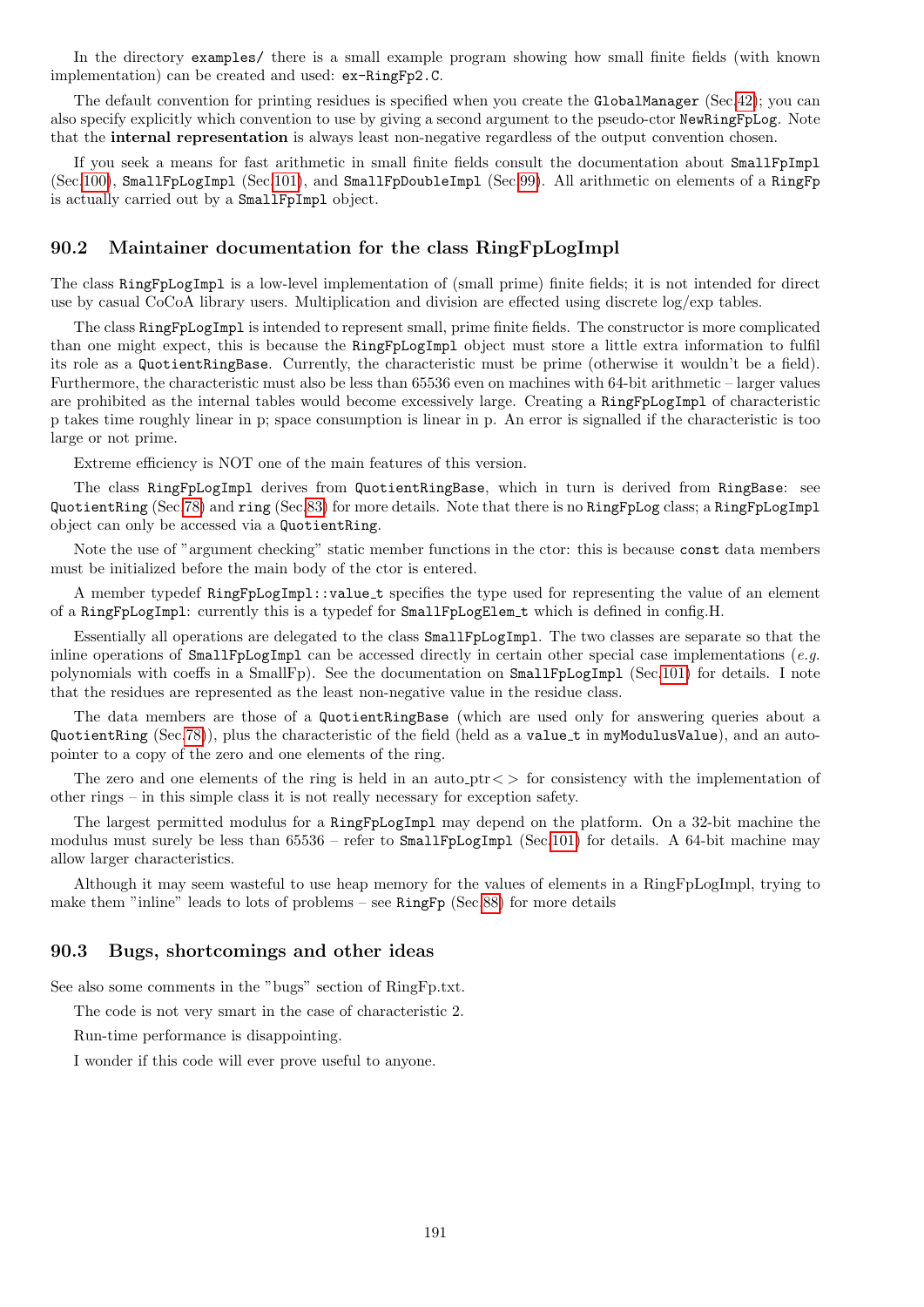# 91 RingHom (John Abbott)

# 91.1 User documentation for the files RingHom.H and RingHom.C

The class RingHom is intended to represent homomorphisms between rings. Currently there is no way to represent more general maps between rings. It is possible to create a partial homomorphism which can generate run-time errors when applied to certain values.

The main operations available for RingHoms are application to a RingElem (Sec[.86\)](#page-174-0), and composition: both operations use function application syntax (see below for details).

#### 91.1.1 Examples

- [ex-RingHom1.C](../../examples/index.html#ex-RingHom1.C)
- [ex-RingHom2.C](../../examples/index.html#ex-RingHom2.C)
- [ex-RingHom3.C](../../examples/index.html#ex-RingHom3.C)
- [ex-RingHom4.C](../../examples/index.html#ex-RingHom4.C)
- [ex-RingHom5.C](../../examples/index.html#ex-RingHom5.C)

#### 91.1.2 Constructors

Here is a complete list of pseudo-constructors for ring homomorphisms (some are defined in other files, e.g. QuotientRing.H or FractionField.H). You should check also the documentation for CanonicalHom (Sec[.11\)](#page-44-0) which tries to offer an easy way of building certain simple canonical homomorphisms.

• IdentityHom(R) – where R may be any ring (Sec[.83\)](#page-169-0), gives the identity homomorphism on R

#### Embeddings

- ZZEmbeddingHom(R) gives the unique homomorphism from RingZZ (Sec[.95\)](#page-200-0) to the ring (Sec[.83\)](#page-169-0) R
- $\mathbb{Q}$ QEmbeddingHom(R) may be partial gives the unique homomorphism from RingQQ (Sec[.92\)](#page-195-0) to the ring (Sec[.83\)](#page-169-0) R. Note that the resulting homomorphism may be only partial (e.g. if Characteristic(R) is not 0, or if the codomain is not a field).
- CoeffEmbeddingHom(P) where P is a PolyRing (Sec[.69\)](#page-144-0), gives the embedding homomorphism from the coefficient ring into the polynomial ring.
- EmbeddingHom(FrF) where FrF is a FractionField (Sec[.37\)](#page-77-0), gives the embedding homomorphism from the base ring into the fracion field (i.e.  $x \mid -\frac{1}{x}$ )

#### Induced homomorphisms

- InducedHom(RmodI, phi) where RmodI is a QuotientRing (Sec[.78\)](#page-160-0), gives the homomorphism  $R/I \rightarrow S$ induced by  $phi: R \rightarrow S$  (which must have the base ring of RmodI as its domain, and whose kernel must contain the defining ideal of RmodI)
- InducedHom(FrF, phi) may be partial where FrF is a FractionField (Sec[.37\)](#page-77-0), gives the homomorphism induced by phi (which must have the base ring of FrF as its domain). Note that the resulting homomorphism may be only partial (e.g. if  $ker(\text{phi})$  is non-trivial, or if the codomain is not a field).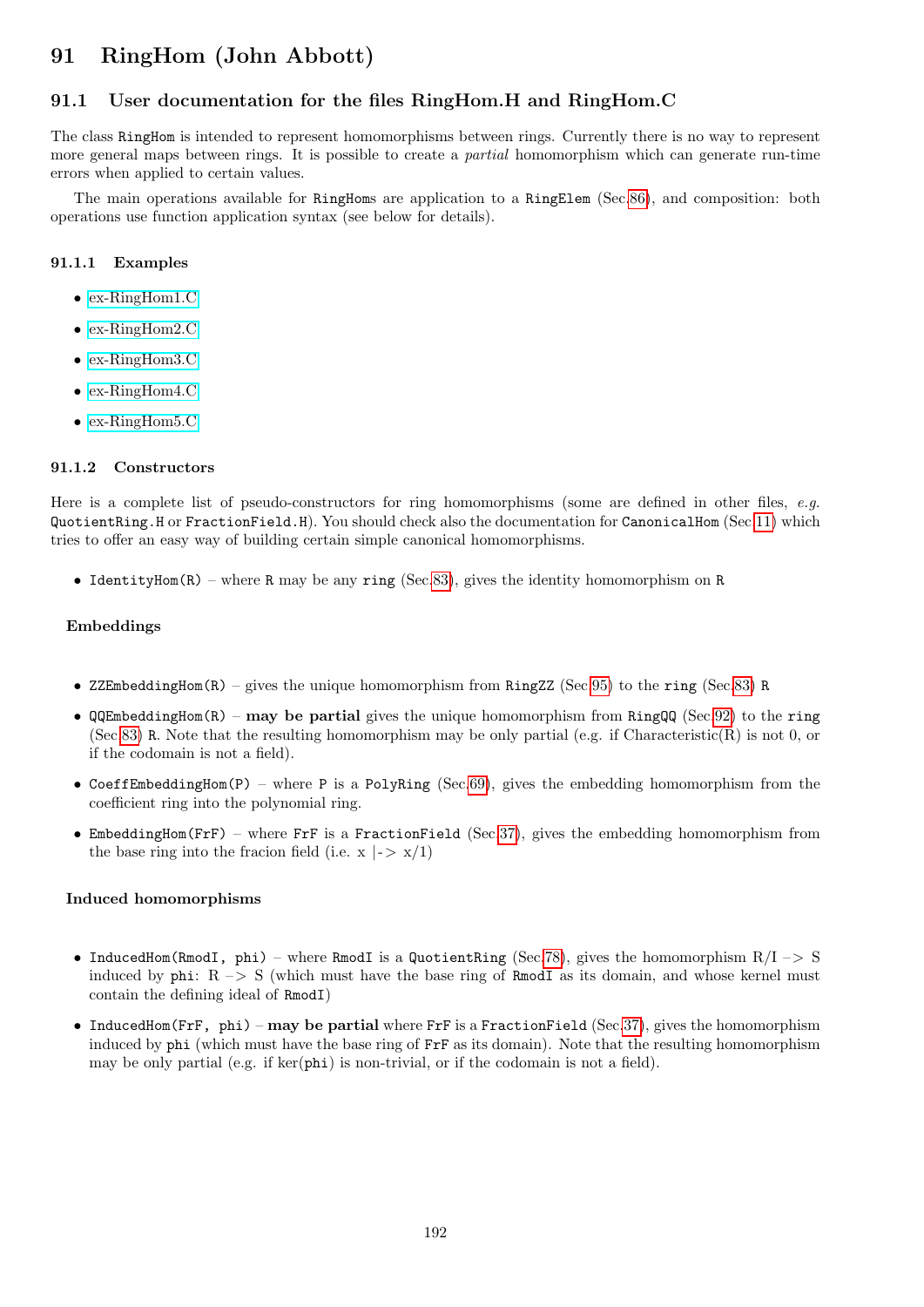- PolyAlgebraHom( $Rx$ ,  $Ry$ , xImages) where
	- Rx and Ry are PolyRing (Sec[.69\)](#page-144-0) with the same CoeffRing
	- xImages is a vector of RingElem (Sec[.86\)](#page-174-0)

gives the homomorphism from Rx to Ry mapping coefficients into themselves and mapping the k-th indeterminate of Rx to the k-th value in xImages (i.e. having index k-1)

- PolyRingHom(Rx, S, CoeffHom, xImages) where
	- Rx is a PolyRing (Sec[.69\)](#page-144-0)
	- CoeffHom is a homomorphism whose domain is CoeffRing(Rx) and codomain is S or CoeffRing(S) (if S is a PolyRing (Sec[.69\)](#page-144-0))
	- xImages is a vector of RingElem (Sec[.86\)](#page-174-0)

gives the homomorphism from Rx to S mapping coefficients according to CoeffHom and mapping the k-th indeterminate of Rx to the k-th value in xImages (i.e. having index k-1)

### 91.1.3 Applying a RingHom

A RingHom may applied using natural syntax: - let phi be an object of type RingHom - let x be an object of type RingElem (Sec[.86\)](#page-174-0) - let n be of type long or int - let N be an object of type BigInt (Sec[.6\)](#page-34-0) - let q be an object of type BigRat (Sec[.7\)](#page-36-0)

phi(x) applies phi to x; error if owner(x) != domain(phi) phi(n) applies phi to the image of n in domain(phi) phi(N) applies phi to the image of N in domain(phi) phi(q) applies phi to the image of q in domain(phi)

In all cases the result is a RingElem (Sec[.86\)](#page-174-0) belonging to the codomain of phi. Currently *partial* homomorphisms are allowed, so applying a RingHom could trigger an error (e.g. an induced hom from Q to  $Z/(3)$  applied to 1/3).

If the RingElem (Sec[.86\)](#page-174-0) supplied belongs to the wrong ring (Sec[.83\)](#page-169-0) (*i.e.* not the domain of the RingHom) then an exception is thrown with code ERR::BadRingHomArg1. If the argument belongs to the right ring (Sec[.83\)](#page-169-0) but lies outside the domain then an exception with code ERR::BadRingHomArg2 is thrown.

#### 91.1.4 Composition

Two RingHoms may be composed using a fairly natural syntax: if we have two RingHoms phi:R -> S and theta:S  $\Rightarrow$  T then their composition may be computed using the syntax

theta(phi) the composite homomorphism "apply phi first then theta"

If the domain of the outer homomorphism is different from the codomain of the inner homomorphism then an exception is thrown with code ERR:: BadCompose.

#### 91.1.5 Domain and Codomain

We may ask for the domain and codomain of a RingHom phi:

| $domain(\phi h i)$   |  |  |  | gives a const ref to the domain   |
|----------------------|--|--|--|-----------------------------------|
| $codomain(\phi h i)$ |  |  |  | gives a const ref to the codomain |

Note that the domain and codomain are merely ring (Sec[.83\)](#page-169-0)s, they "forget" any special ring type (such as SparsePolyRing (Sec[.107\)](#page-214-0)).

#### 91.1.6 Kernel

Currently it is not possible to ask for the kernel of a RingHom.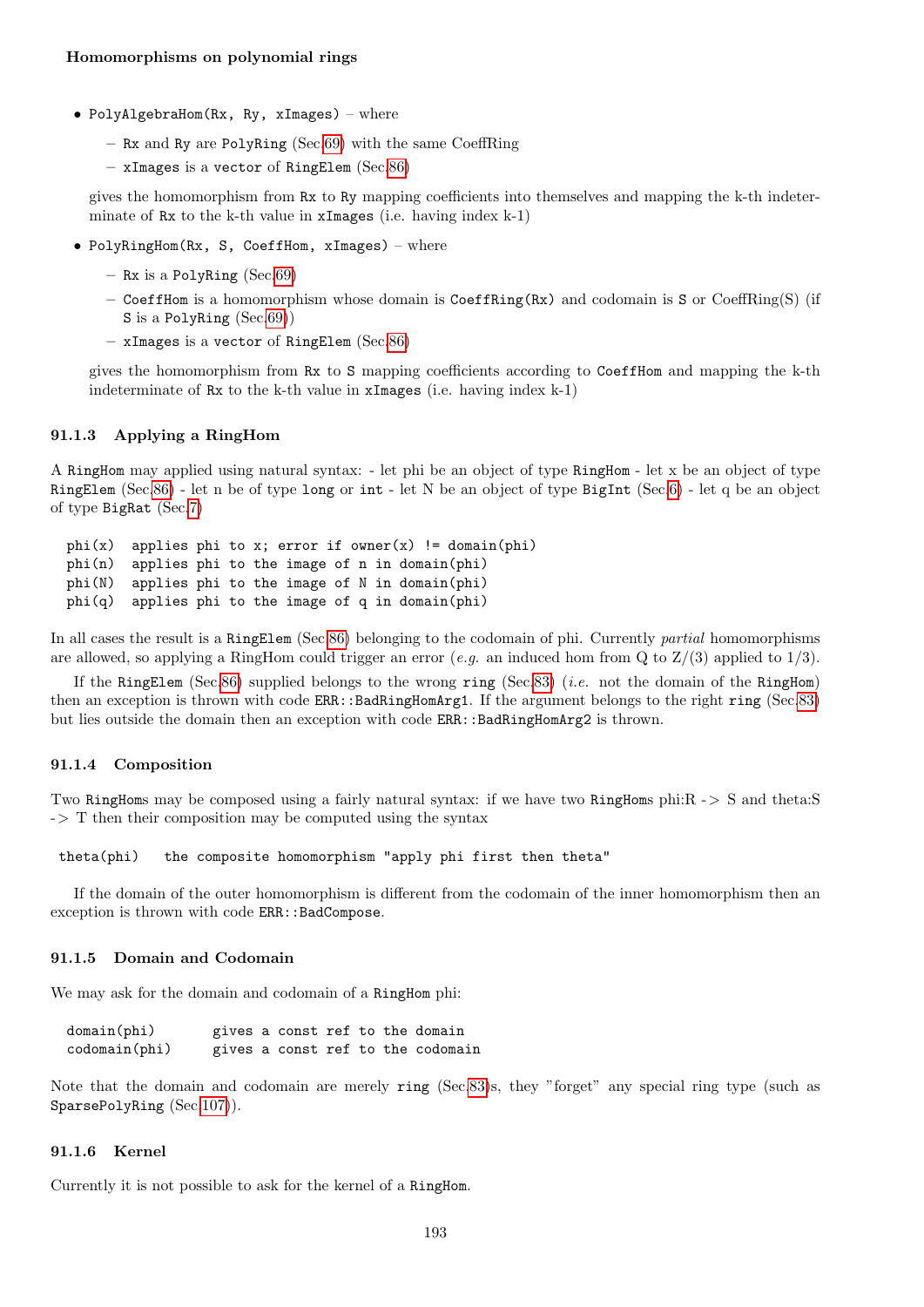#### 91.1.7 Member Functions for Operations on Raw Values

All operations on a RingHom are invisibly converted into member function calls on a RingHomBase. It is possible to call these member functions directly: the main difference is that the member functions do not perform any sanity checking on their arguments (so they should be slightly faster but if you hand in incompatible arguments, you'll probably get an ugly crash).

## 91.2 Maintainer documentation for the files RingHom.H and RingHom.C

These files contain two "generic" classes (RingHom and RingHomBase), and a trivial concrete class representing the identity ring homomorphism, IdentityRingHom. Most of this section is dedicated to the two generic classes since they represent the primary contribution to the CoCoA library.

The class RingHom is little more than a "reference counting smart pointer" class to objects of type RingHomBase; this latter type is designed to support intrusive reference counting. Beyond its role as a smart pointer RingHom offers four "function application" syntaxes:

RingElem RingHom::operator()(ConstRefRingElem x) const; RingElem RingHom::operator()(long n) const; RingElem RingHom::operator()(const BigInt& N) const; RingHom RingHom::operator()(const RingHom&) const;

The first three support a natural syntax for applying the homomorphism to a ring element, a small integer, or a large integer. The last offers a fairly natural syntax for creating the composition of two homomorphisms.

The class RingHomBase is a purely abstract class which is used to specify the interface which any concrete ring homomorphism class must offer. In particular this base class already includes an intrusive reference counter, as required by RingHom. It also includes two private data members myDomainValue and myCodomainValue which store the domain and codomain rings. Note that these data fields are plain ring (Sec[.83\)](#page-169-0)s and so "forget" any special ring type which the domain or codomain may have had. Originally I had hoped to preserve any special ring type information, but this seemed to lead to a confusing and complex implementation (which probably would never have worked as I hoped). The two ring (Sec[.83\)](#page-169-0) fields may be read using the accessor functions:

const ring& myDomain() const; const ring& myCodomain() const;

A concrete class implementing a ring homomorphism must supply definition for the following (pure virtual) functions:

virtual void myApply(RingBase::RawValue& image, RingBase::ConstRawValue arg) const; virtual void myOutputSelf(std::ostream& out) const;

DO NOTE THAT the two arguments to myApply normally belong to DIFFERENT rings. arg belongs to myDomain() whereas image belongs to myCodomain(). The function myOutputSelf should print out a useful description of the homomorphism.

## 91.3 Bugs, Shortcomings and other ideas

Cannot compute a kernel of a RingHom.

Arranging for domain(phi) and codomain(phi) to preserve  $C++$  type information about the respective rings (e.g. PolyRing (Sec[.69\)](#page-144-0) or FractionField (Sec[.37\)](#page-77-0) rather than simply ring (Sec[.83\)](#page-169-0)), appears to be difficult to achieve in any reasonable manner. I've decided that it is much simpler just to discard all special type information, and return simply ring (Sec[.83\)](#page-169-0)s. If the user knows something more, he can use a "cast" function like AsFractionField. Even if it were feasible to maintain such C++ type info, there would have to n-squared cases to cover all possible combinations of domain and codomain.

We should implement more special cases: e.g. same vars different coeff ring,  $PP \rightarrow PP$ , other... Also need some way of handling canonical homomorphisms.

Some special cases of homomorphic embeddings  $R \rightarrow S$ : (may belong with the special types of ring to which they are associated)

• (a) S is an identical copy of R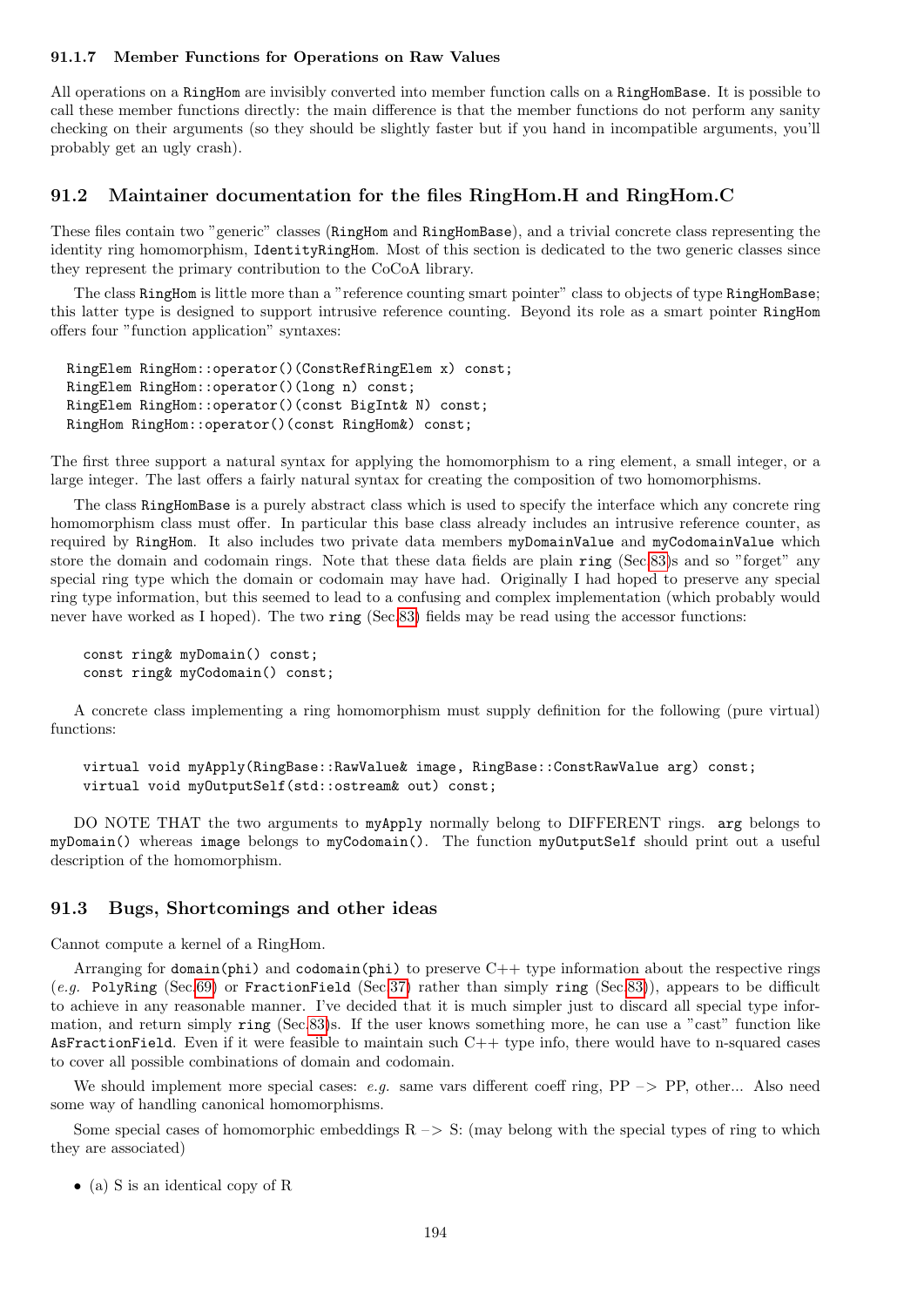- (b) S is the same (poly)ring as R but with a different term ordering
- $\bullet$  (c) R, S are the same polynomial ring (same vars and ordering) but with different coefficients
- (d) each generator of R maps to a power product (or 0) in S
- (e) S is the same as R but with more variables (is also of type  $(d)$ )
- (f) permutation of the variables (is also of type  $(d)$ )
- (g) general homomorphism mapping
- (h) S is the fraction field of R

#### 91.4 Some very old notes about implementing rings

This all needs to be sorted out!

#### 91.4.1 Mapping elements between rings automatically

How to decide whether a value can be mapped into the current ring?

If the rings are marked as being equivalent isomorphically then we can just use the obvious isomorphism. A more interesting case is when a value resides in a ring which is a natural subring of the current ring e.g. Z inside  $Q(sqrt(2))[x,y,z].$ 

One could argue that to create  $\mathbb{Q}(\sqrt{\sqrt{2}})[x,y,z]$  we had to follow this path

- $Z \rightarrow$  fraction field Q
- $Q \rightarrow$  polynomial ring (1 indet) or DUP extension  $Q$ [gensym]
- $\mathbb{Q}[\text{gensym}]$  –> quotient by gensym<sup>2</sup>-2 to get  $\mathbb{Q}(\text{sqrt}(2))$
- $\mathbb{Q}(\text{sqrt}(2)) \rightarrow \text{polynomial ring } (3 \text{ indets}) \mathbb{Q}(\text{sqrt}(2)) [x, y, z]$

From this it ought to be easy to identify natural embeddings of Z, Q, and (possibly)  $Q(sqrt(2))$  in  $Q(sqrt(2))$ [x,y,z]. We do not get an embedding for Q[gensym] since we had to generate the symbol gensym and no one else can create the same gensym. Because of this it is not altogether clear that an independently created copy of Q(sqrt(2)) can be embedded automatically, since that copy would have a different symbol/gensym. Now if the algebraic extension were achieved directly...

Would we want  $\mathbb{Q}[x]/(x^2-2)$  to be regarded as isomorphically equivalent to  $\mathbb{Q}[y]/(y^2-2)$ ? In fact there are two possible isoms:  $x < - - \rightarrow y$  and  $x < - - \rightarrow -y$ . I think that these should not be viewed as isom automatically, especially as there is more than one possible choice.

In contrast, if  $R = \frac{Q[x]}{(x^2-2)}$ , and  $S = \frac{Q[x]}{(36-18x^2)}$ , and  $T = \frac{Q[x]}{(x^2-2)}$ . It is clear that  $Q[x]$ can be mapped into each of R, S and T in a natural way. Of course, in each case x stands for sqrt(2), and it wouldn't be too hard to spot that R and T are identical; it is not quite as simple to see that R and S are isom. Presumably with a little more effort one could create examples where it could be jolly hard to spot that two such rings are just the same ring. For this reason, I think no attempt should be made to spot such *natural isoms* between *independent* rings. Had T been created from R (e.g. by making copy via assignment) then they would no longer be independent, and a natural isom could be deduced automatically. Now I think about it, a facility to make a copy of a ring WITHOUT the natural isom should be made available.

There is also a need for a way to specify that one ring embeds naturally into another (and via which homomorphism), or indeed that they are isomorphic. Isomorphism could be expressed by giving two inverse homs – the system could then check that the homs are inverse on the generators, how it would check that the maps are homs is not so clear (perhaps the only maps which can be created are homs). Oooops, this would allow one to declare that Z and  $\mathbb{Q}$  (or  $Z[x]$  and  $\mathbb{Q}[x]$ ) are isom..... need to think more about this!

A similar mechanism will be needed for modules (and vector spaces). A module should naturally embed into a vector space over the fraction field of the base ring....

Conceivably someone might want to change the natural embedding between two rings. So a means of finding out what the natural embedding is will be necessary, and also a way replacing it.

There is also a general question of retracting values into *subrings*. Suppose I have computed 2 in  $\mathbb{Q}(x)$ , can I get the integer 2 from this? In this case I think the user must indicate explicitly that a retraction is to occur. Obviously retraction can only be into rings on the way to where the value currently resides.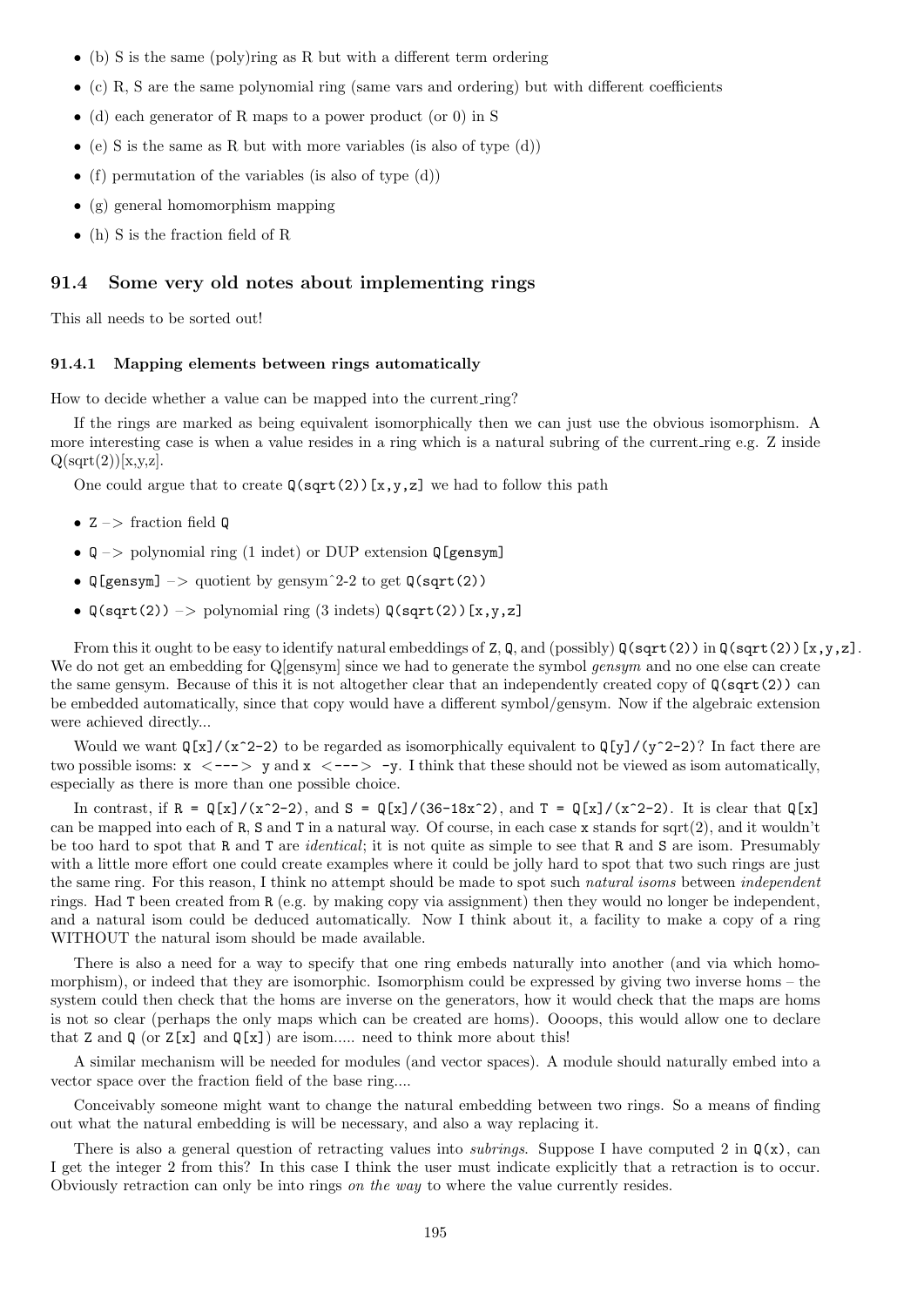Other points to note:

#### $Q(x) = Z(x) = FrF(Z[x]) == FrF(FrF(Z)[x])$

 $Q(\text{alpha}) = \text{Fr}F(Z[\text{alpha}])$  though denoms in  $Q(\text{alpha})$  can be taken in Z

 $Q[alpha]/I_alpha = FrF(Z[alpha]/I_alpha)$  BUT the ideal on LHS is an ideal inside  $Q[alpha]$  whereas that on RHS is in Z[alpha]. Furthermore Z[alpha]/I alpha is hairy if the min poly of alpha is not monic!

# <span id="page-195-0"></span>92 RingQQ (John Abbott, Anna M. Bigatti)

## 92.1 User documentation for RingQQ

The call RingQQ() produces the CoCoA ring (Sec[.83\)](#page-169-0) which represents QQ, the field of rational numbers. Calling RingQQ() several times will always produce the same unique CoCoA ring (Sec[.83\)](#page-169-0) representing QQ.

Strictly, there is a limit on the size of elements you can create, but the limit is typically high enough not to be bothersome.

RingQQ is the FractionField (Sec[.37\)](#page-77-0) of RingZZ (Sec[.95\)](#page-200-0);

See RingElem (Sec[.86\)](#page-174-0) for operations on its elements.

If you wish to compute purely with rationals (without exploiting CoCoALib's ring (Sec[.83\)](#page-169-0)s) then see the documentation in BigRat (Sec[.7\)](#page-36-0).

#### 92.1.1 Examples

• [ex-RingQQ1.C](../../examples/index.html#ex-RingQQ1.C)

#### 92.1.2 Constructors and pseudo-constructors

• RingQQ() – produces the CoCoA ring (Sec[.83\)](#page-169-0) which represents QQ. Calling RingQQ() several times will always produce the same unique ring in CoCoALib.

#### 92.1.3 Query

Let R be a ring (Sec[.83\)](#page-169-0)

• Is $QQ(R)$  – says whether R is actually Ring $QQ()$ 

#### 92.1.4 Operations on RingQQ

See FractionField operations (Sec[.37\)](#page-77-0).

#### 92.1.5 Homomorphisms

Let S be a ring (Sec[.83\)](#page-169-0)

• NewQQEmbeddingHom(S) – creates the (partial) homomorphism  $QQ \rightarrow S$  (but see also CanonicalHom (Sec[.11\)](#page-44-0)). QQ argument is implicit because there is a unique copy

## 92.2 Maintainer documentation for the class RingQQImpl

The function RingQQ() simply returns the unique instance of the CoCoALib ring (Sec[.83\)](#page-169-0) representing QQ. This instance is managed by GlobalManager (Sec[.42\)](#page-85-0), see its documentation.

The function MakeUniqueInstanceOfRingQQ is the only function which can call the ctor of RingQQImpl. The only function which is supposed to call MakeUniqueInstanceOfRingQQ is the ctor of GlobalManager (Sec[.42\)](#page-85-0). I have discouraged others from calling MakeUniqueInstanceOfRingQQ by not putting it in the header file RingQQ.H – see bugs section in GlobalManager (Sec[.42\)](#page-85-0).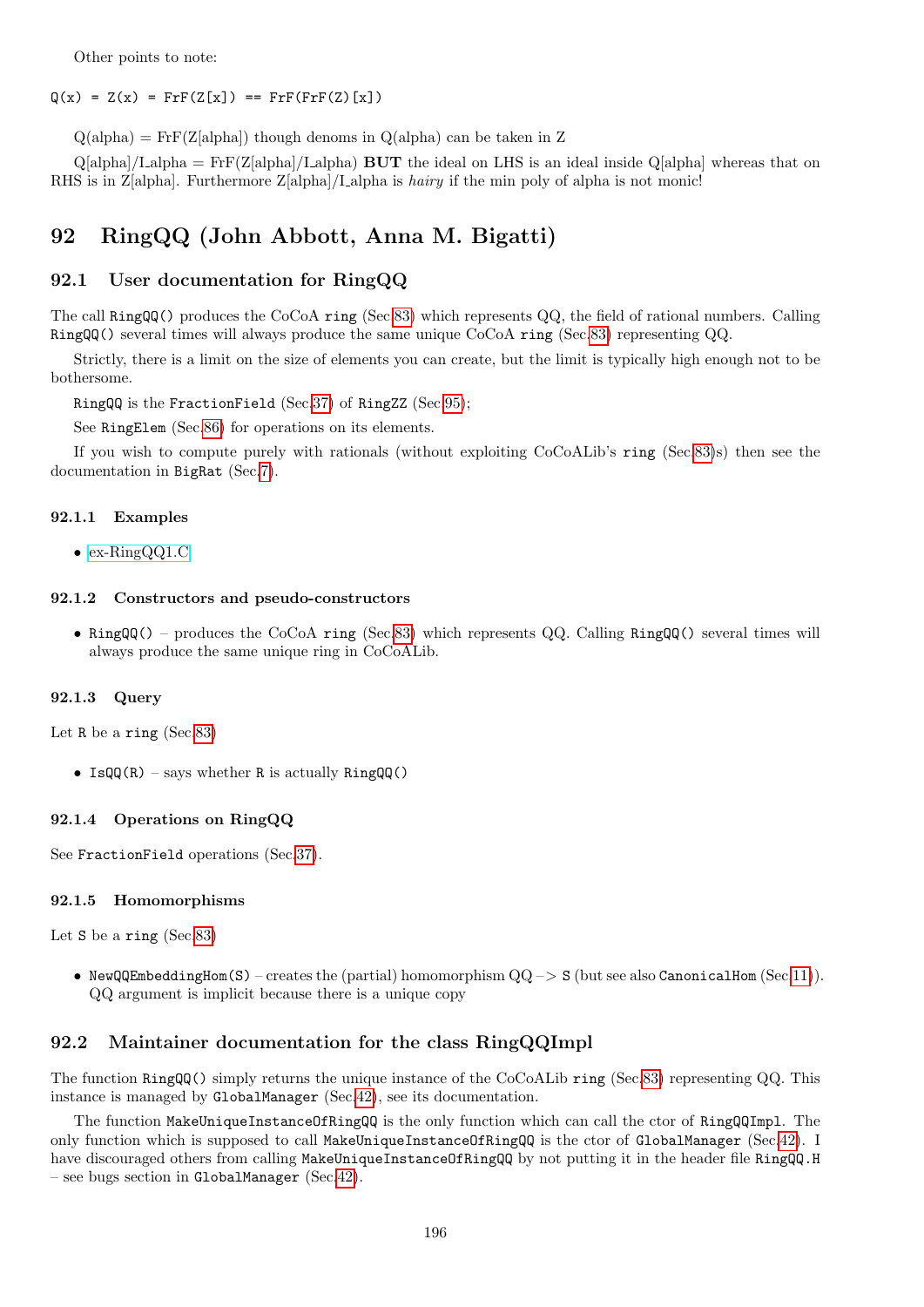RingQQImpl is the implementation of the field of rational numbers following the scheme laid by RingBase and FractionFieldBase. Almost all member functions are trivial: indeed, virtually all the work is done by the GMP library. Once you have understood how RingZZImpl works, the implementation here should be easy to follow.

The implementation of RingQQImpl::InducedHomImpl::myApply turns out to be a bit lengthy, but I do not see how to improve it. Since partial homomorphisms can be built, myApply maps numerator and denominator then must check that their images can be divided. I cannot reuse the implementation of FractionFieldImpl::InducedHomImpl::myApply because there is no equivalent of RefNum and RefDen in RingQQImpl.

## 92.3 Bugs, Shortcomings and other ideas

This code is probably not *exception safe*; I do not know what the mpq  $*$  functions do when there is insufficient memory to proceed. Making the code "exception safe" could well be non-trivial: I suspect a sort of auto-ptr to an mpq\_t value might be needed.

How to check that induced homomorphisms are vaguely sensible?? e.g. given  $ZZ-zZ[x]$  ker=0, but cannot induce  $QQ - \frac{ZZ[x]}{x}$ ; so it is not sufficient simply to check that the kernel is zero.

# 93 RingTwinFloat (John Abbott, Anna M. Bigatti)

## 93.0.1 Examples

- [ex-RingTwinFloat1.C](../../examples/index.html#ex-RingTwinFloat1.C)
- [ex-RingTwinFloat2.C](../../examples/index.html#ex-RingTwinFloat2.C)
- [ex-RingTwinFloat3.C](../../examples/index.html#ex-RingTwinFloat3.C)
- [ex-RingTwinFloat4.C](../../examples/index.html#ex-RingTwinFloat4.C)

## 93.1 User documentation for the classes RingTwinFloat and RingTwinFloatImpl

IMPORTANT NOTICE: please make sure you are using GMP 4.1.4 or later (wrong results may be obtained with earlier versions).

Elements of a RingTwinFloat try to act as though they were unlimited precision floating point values (while using only a finite precision). RingTwinFloat uses a heuristic to monitor loss of precision during computation, and will throw a RingTwinFloat::InsufficientPrecision object if it detects an unacceptable loss of precision. Beware that this is only a probabilistic heuristic which can underestimate precision loss. A RingTwinFloat::InsufficientPrecision object may also be caught as an ErrorInfo object having error code ERR::InsuffPrec (see error (Sec[.25\)](#page-62-0)).

EXAMPLE: If epsilon is a non-zero RingTwinFloat value then equality test  $(1+epsilon == 1)$  can give three possible outcomes (depending on the chosen precision and the relative size of epsilon compared to 1): true if epsilon is very small compared to 1, false if epsilon is "relatively large", or it may throw RingTwinFloat::InsufficientPrecision if epsilon is neither very small nor relatively large.

RingTwinFloat uses a heuristic for guessing when the difference of two almost equal values should be regarded as zero. While the heuristic is usually very reliable, it is possible to construct examples where the heuristic fails: see [ex-RingTwinFloat1.C.](../../examples/index.html#ex-RingTwinFloat1.C)

The function IsInteger will return false for any value of magnitude greater than or equal to  $2^{\degree}$ Precision-Bits(RR). Recognition of integers is heuristic; failures in either sense are possible but are also unlikely.

See RingElem RingTwinFloat (Sec[.86\)](#page-174-0) for operations on its elements.

#### 93.1.1 Pseudo-constructors

There are two constructors for RingTwinFloat: one takes a single argument being a lower bound on the number of bits' of "heuristically guaranteed" precision desired (in the mantissa); the other expects 3 args being the minimum "heuristically guaranteed" precision in the value, a "buffer precision" and the number of noise bits to be appended. A minimum precision of 8 bits is imposed; smaller precisions are automatically increased to 8.

All arguments are MachineInt (Sec[.53\)](#page-105-0)

• NewRingTwinFloat(AccuracyBits) implies as many buffer bits as accuracy bits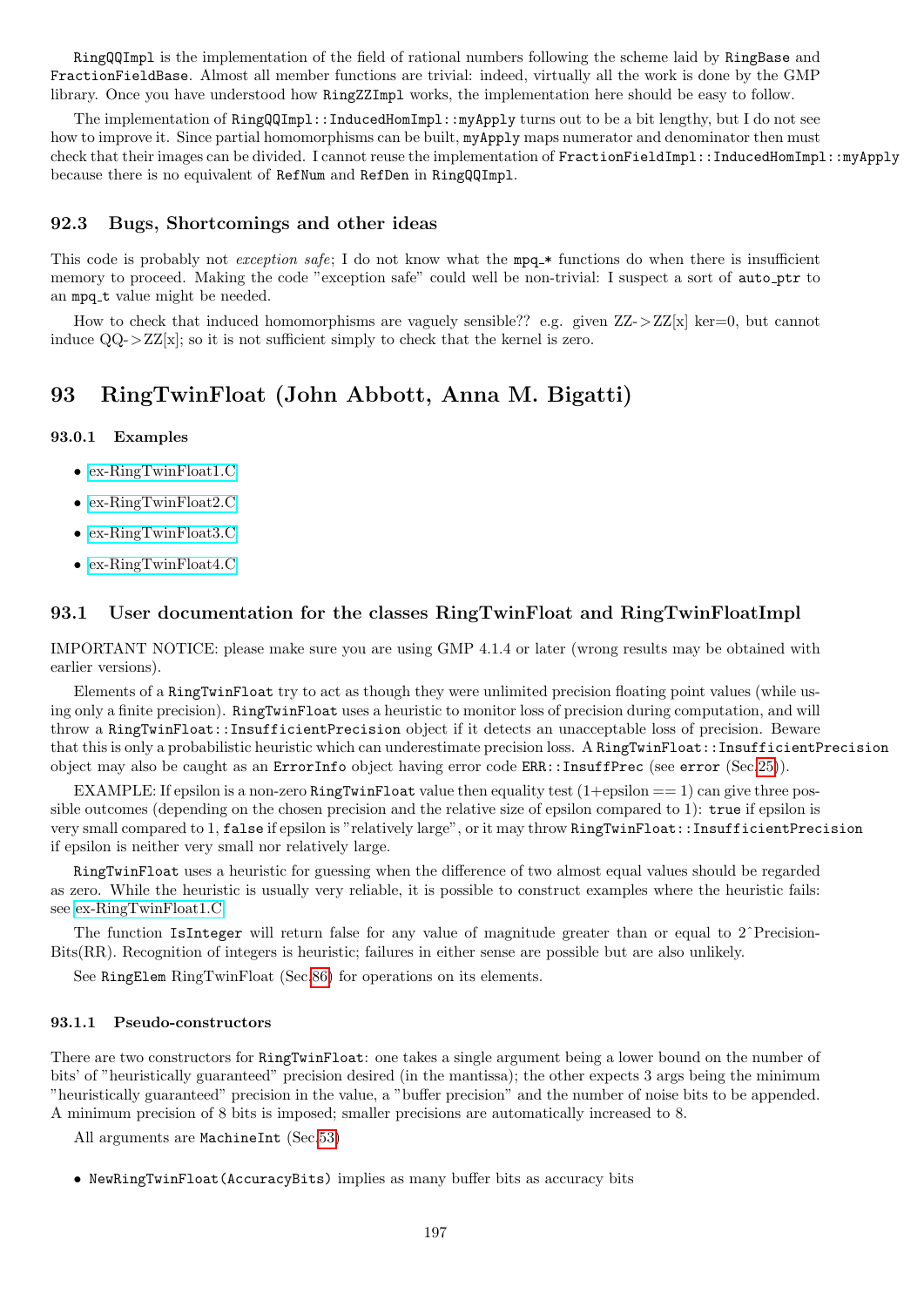- NewRingTwinFloat(AccuracyBits, BufferBits, NoiseBits)
- RingTwinFloat(R) sort of downcast the ring R to a twin-float ring; will throw an ErrorInfo object with code ERR:: NotRingTwinFloat if needed.

#### 93.1.2 Query and cast

Let S be a ring (Sec[.83\)](#page-169-0)

- Is $RingTwinFload(S)$  true iff S is actually a RingTwinFloat
- RingTwinFloatPtr(S) pointer to the twin-float impl (for calling mem fins); will throw an ErrorInfo object with code ERR::NotRingTwinFloat if needed.

#### 93.1.3 Operations

In addition to the standard ring operations (Sec[.83\)](#page-169-0), a FractionField may be used in:

• PrecisionBits $(RR)$  – gives the mantissa precision specified in the ctor

#### 93.1.4 Homomorphisms

Let RR be a RingTwinFloat and S any Ring (Sec.??)

• NewApproxHom(RR, S) – creates the homomorphism  $RR \rightarrow S$  (but see also CanonicalHom (Sec[.11\)](#page-44-0))

## 93.2 Maintainer documentation for the classes RingTwinFloat and RingTwinFloat-Impl

As usual the class RingTwinFloat is just a reference counting smart pointer to an object of type RingTwinFloatImpl (which is the one which really does the work). The implementation of the smart pointer class RingTwinFloat is altogether straightfoward (just the same as any of the other smart pointer ring classes).

#### 93.2.1 Philosophy

The implementation is based on Traverso's idea of "paired floats": each value is represented as two almost equal floating point numbers. The difference between the two numbers is intended to give a good indication of how much "noise" there is in the values. Here we shall allow larger tuples of floating point numbers. Arithmetic is performed independently on each component: e.g.

 $(a[0], a[1]) + (b[0], b[1]) == (a[0]+b[0], a[1]+b[1])$ 

The consistency of the components is checked after every operation.

The main "trick" in the implementation of RingTwinFloatImpl is that its elements are MultipleFloats (just a C array of mpf\_t values). The number of components in a MultipleFloat value is determined by RingTwinFloatImpl::myNumCompts – currently fixed equal to 2 at compile time. Furthermore the values of these components must all be very close to each other. Indeed the function RingTwinFloatImpl::myCheckConsistency checks this condition: two outcomes are possible:  $- (1)$  all the components are very close to each other;  $- (2)$ at least one component is quite far from another. - In case (1) nothing more happens. In case (2) it is evident that an accumulated loss of precision has become unacceptable, and this triggers an exception of type RingTwinFloat::InsufficientPrecision. The addition and subtraction functions check explicitly for near cancellation, and force the result to be zero in such cases.

The bit precision parameter specified when creating a RingTwinFloat is used in the following way (with the underlying principle being that elements of RingTwinFloat(N) should have at least roughly N bits of reliable value).

The digits in the mantissa (of each component in a MultipleFloat) are conceptually divided into three regions:

A A A A...A A A B B B B....B B B B C C C....C C C  $\leftarrow$  N bits  $\rightarrow$   $\leftarrow$  sqrt(N) bits  $\rightarrow$   $\leftarrow$  N/2 bits  $\rightarrow$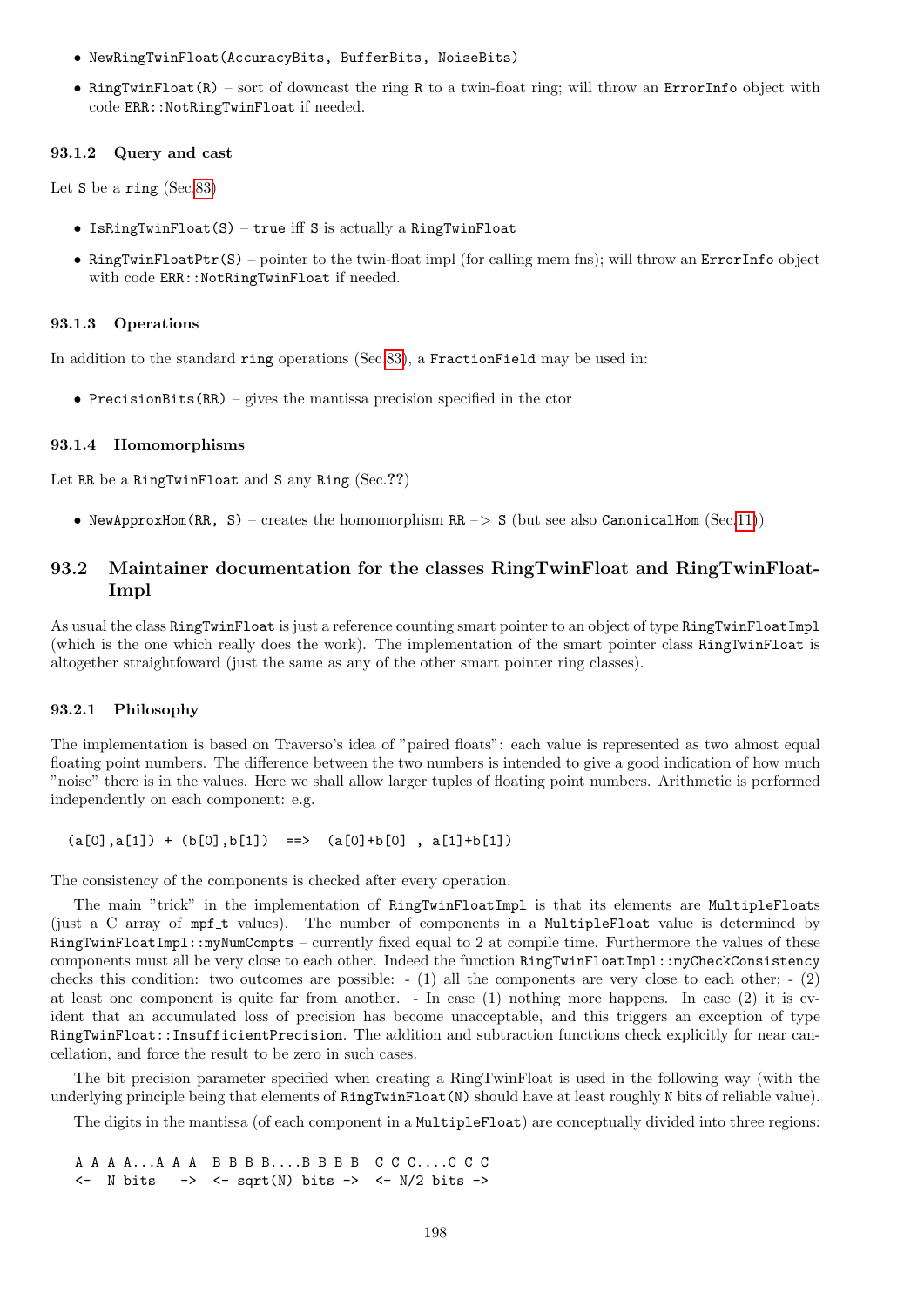The region A comprises as many bits as the precision requested, and may be regarded as being correct with high probability. The region B comprises "guard digits": these digits are NOT regarded as being correct, but regions A and B of all components must be equal. Finally, region C is for "noise", and may be different in different components.

When an integer is converted to a MultipleFloat, the component with index 0 takes on the closest possible value to the integer while the other component(s) have about  $sqrt(N)$  bits of uniform random "noise" added to them (the random value may be positive or negative).

Special action is taken if there is large drop in magnitude during an addition (or subtraction): if the magnitude drops by more than  $N+sqrt(N)$  bits then the answer is forced to be equal to zero. There is a remote chance of erroneously computing zero when two almost equal values are subtracted. It does not seem to be possible to avoid this using limited precision arithmetic.

Special action is taken if a "noisy" component happens to be too close to the value at index 0: in this case more random noise is added. This can happen, for instance, if a value is divided by itself.

#### 93.2.2 myIsEqualNZIgnoreSign

Sorry about the long name; it tries to be descriptive. The function is used to detect cancellation in sums/differences and also for comparisons between twin-float values.

This function captures the "heuristic equality" of twin-float values. If the values are "clearly unequal" is returns false3; if the values are equal according to the heuristic it returns true3; otherwise it returns uncertain3.

There is a discussion in redmine issue 859 about possible definitions of "heuristically equal" and "clearly unequal". In practice there are two reasonable candidate definitions: one requires the outer intervals to be disjoint, the other allows some overlap. The code implements both, and uses the flag myEqTestMode to choose between them at run-time. Currently this flag is set when the ring is created, and cannot be changed (because I'm too lazy to write the necessary simple code).

#### 93.2.3 myFloor, myCeil, myNearestInt

It took me a while to find a satisfactory definition for the member function myFloor (even though the final code is fairly simple). myCeil is quite analogous. myNearestInt calls indirectly either myFloor or myCeil; it is so simple it must be right, right?

I eventually settled on the following definition for myFloor. If the argument satisfies the IsInteger predicate then the floor function must surely give precisely that integer. Otherwise the argument (call it  $X$ ) is not an integer, and the floor of X, if it exists, will be that integer N which satisfies the two-part condition  $N \leq X$  and  $N+1$  $> X$ . If there is no such integer N then the floor cannot be computed, and an InsufficientPrecision exception must be thrown. In fact, there is an obvious candidate for N, namely the floor of the first component of the internal representation of X (it would be trickier to use the floor of the second component). Clearly N can be no larger than this candidate, since otherwise the first part of the condition would fail; and if  $N$  were any smaller then the second part would fail.

## 93.3 Bugs, shortcomings and other ideas

The code is ugly.

The functions perturb, ApproximatelyEqual and myCmp do "wasteful" alloc/free of temporary mpf\_t values. myCmp can be done better.

What about a function which finds a continued fraction approximant to a RingTwinFloat value? It seems hard to implement such a function "outside" RingTwinFloatImpl as InsufficientPrecision will be triggered long before ambiguity is encountered in the continued fraction.

myIsInteger needs to be rewritten more sensibly (using mpf ceil or mpf floor perhaps?)

How to print out floats when they appear as coeffs in a polynomial??? What are the "best" criteria for printing out a float so that it looks like an integer? Should the integer-like printout contain a decimal point to emphasise that the value may not be exact?

Is it really necessary to call myCheckConsistency after multiplication and division? The accumulated loss of precision must grow quite slowly. Yes, it is necessary: consider computing 1ˆ1000000 (or any other high power).

What about COMPLEX floats???

When a MultipleFloat is duplicated should its components be perturbed?

AsMPF is an UGLY function: signature reveals too much about the impl!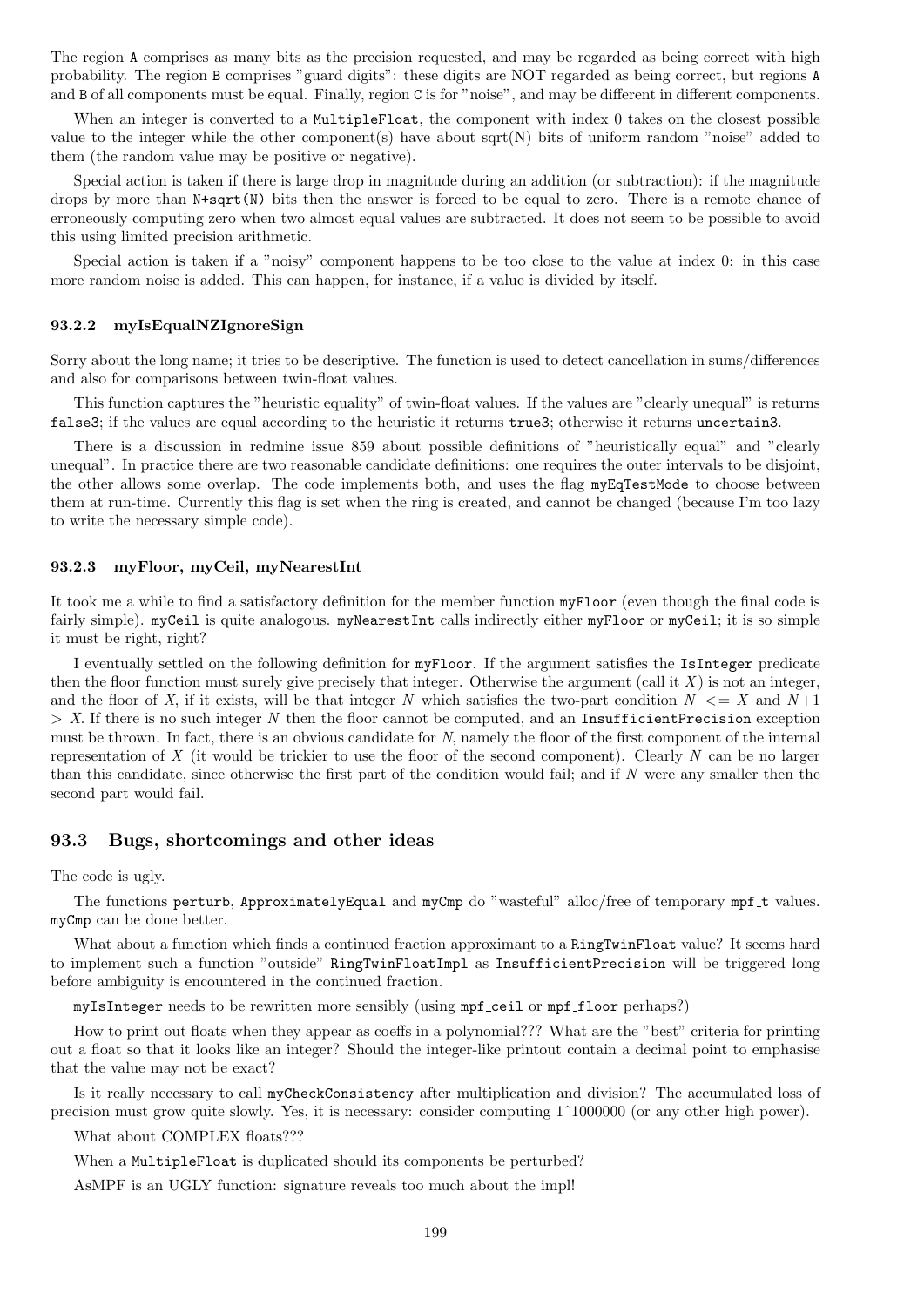myNumCompts could be chosen by the user at run-time; in which case it must become a per-instance data member (instead of static). I'd guess that 2, 3 or 4 would be the best compromise.

RingTwinFloatImpl::myOutput:

- the the number of digits printed could be determined by how closely the different components match would this be useful or wise?
- the number of digits printed is related to the definition of myCheckConsistency (I'm a little uneasy about this invisible link)

Should there be a means of mapping an element of a high precision RingTwinFloat to a lower precision RingTwinFloat (without having to pass through an external representation, such as a rational number)?

It seems wasteful to use two mpf\_t values to represent a single RingTwinFloat value. Would it not be better to keep the main value and an "epsilon" (held as a double and an int exponent? Would it matter that "epsilon" has only limited precision?

### 93.4 Main changes

# 94 RingWeyl (John Abbott and Anna M. Bigatti)

## 94.1 User documentation

The class RingWeylImpl implements a Weyl algebra.

Note that Weyl algebras are noncommutative.

#### 94.1.1 Examples

- [ex-RingWeyl1.C](../../examples/index.html#ex-RingWeyl1.C)
- [ex-RingWeyl2.C](../../examples/index.html#ex-RingWeyl2.C)
- [ex-RingWeyl3.C](../../examples/index.html#ex-RingWeyl3.C)
- [ex-RingWeyl4.C](../../examples/index.html#ex-RingWeyl4.C)
- [ex-RingWeyl5.C](../../examples/index.html#ex-RingWeyl5.C)

#### 94.1.2 Constructors

- NewWeylAlgebra(CoeffRing, NumTrueIndets, ElimIndets)
- NewWeylAlgebra(CoeffRing, names, ElimIndets)

## 94.2 Maintainer documentation

This first version implements the Weyl algebra by using a normal polynomial ring internally (myReprRing) for manipulating the elements, and simply doing the right thing for products (instead of passing them directly onto myReprRing).

#### 94.3 Bugs, shortcomings and other ideas

This documentation is extremely incomplete (time and energy are running out).

This version was produced in a considerable hurry, and worked by miracle.

There should be scope for some *optimization*, and perhaps some cleaning.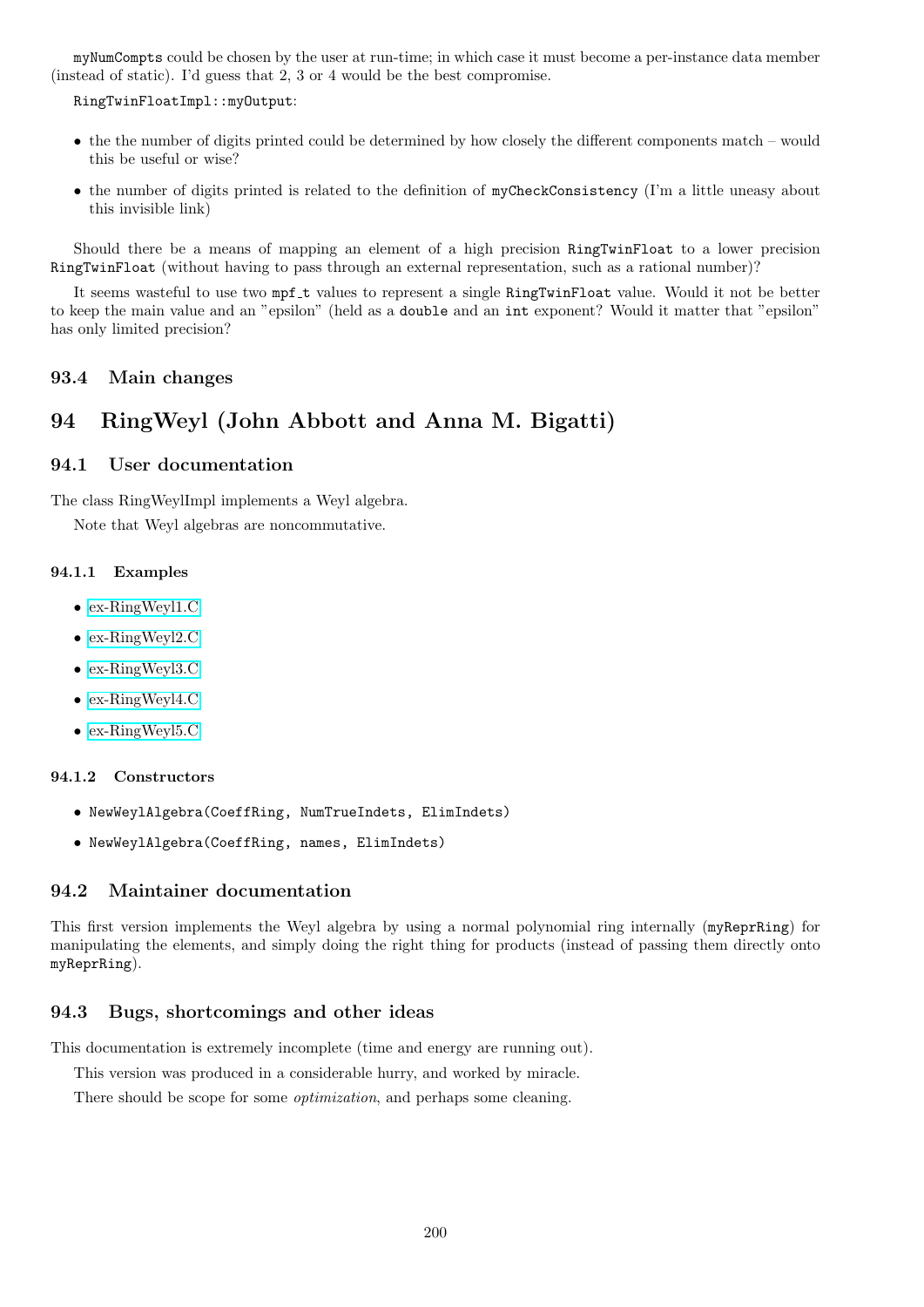# <span id="page-200-0"></span>95 RingZZ (John Abbott, Anna M. Bigatti)

## 95.1 User documentation for RingZZ

The call RingZZ() produces the CoCoA ring (Sec[.83\)](#page-169-0) which represents ZZ, the ring of integers. Calling RingZZ() several times will always produce the same unique CoCoA ring (Sec[.83\)](#page-169-0) representing ZZ.

Strictly, there is a limit on the size of elements you can create, but the limit is typically high enough not to be bothersome.

See RingElem (Sec[.86\)](#page-174-0) for operations on its elements.

Efficiency of arithmetic on elements of RingZZ() should be reasonable rather than spectacular. If you wish to compute purely with integers (without exploiting CoCoALib's rings) then see the documentation in BigInt (Sec[.6\)](#page-34-0).

#### 95.1.1 Examples

• [ex-RingZZ1.C](../../examples/index.html#ex-RingZZ1.C)

#### 95.1.2 Constructors and pseudo-constructors

• RingZZ() – produces the CoCoA ring (Sec[.83\)](#page-169-0) which represents ZZ. Calling RingZZ() several times will always produce the same unique ring in CoCoALib.

#### 95.1.3 Query

Let R be a ring (Sec[.83\)](#page-169-0)

• IsZZ $(R)$  – says whether R is actually RingZZ $()$ 

#### 95.1.4 Homomorphisms

Let S be a ring (Sec[.83\)](#page-169-0)

• NewZZEmbeddingHom(S) – creates the homomorphism  $ZZ \rightarrow S$  (but see also CanonicalHom (Sec[.11\)](#page-44-0)). ZZ argument is implicit because there is a unique copy

#### 95.2 Maintainer documentation for the class RingZZImpl

The function RingZZ() simply returns the unique instance of the CoCoALib ring (Sec[.83\)](#page-169-0) representing ZZ. This instance is managed by GlobalManager (Sec[.42\)](#page-85-0), see its documentation.

The function MakeUniqueInstanceOfRingZZ is the only function which can call the ctor of RingZZImpl. The only function which is supposed to call MakeUniqueInstanceOfRingZZ is the ctor of GlobalManager (Sec[.42\)](#page-85-0). I have discouraged others from calling MakeUniqueInstanceOfRingZZ by not putting it in the header file RingZZ.H – see bugs section in GlobalManager (Sec[.42\)](#page-85-0).

The class RingZZImpl is really very simple. It may look daunting and complex because it inherits lots of virtual functions from RingBase. It contains just three data members: a MemPool for managing the storage of the mpz\_t headers, and pointers to the ring's own zero and one elements.

The member functions for arithmetic are all quite simple. The only minor difficulty is in the function AsMPZ which gets at the mpz\_t hidden inside a RingElemRawPtr. I have decided to stick with the C interface to GMP for the moment (even though GMP 4 does offer a C++ interface). This appears to be more a personal choice than a technical one.

Recall (from ring (Sec[.83\)](#page-169-0)) that arithmetic on ring elements always passes via the virtual member functions of the concrete rings, and that these expect arguments to be of type RawPtr or ConstRawPtr. The arguments are pointers to the mpz t headers which reside in a region of memory controlled by the MemPool (Sec[.59\)](#page-119-0) belonging to the RingZZImpl class.

Given that the mpz\_t values must live on the free store, we use a MemPool (Sec[.59\)](#page-119-0) to handle the space for their headers (which are of fixed size). Note that this MemPool (Sec[.59\)](#page-119-0) is NOT what handles the memory used for the digits (or limbs) of the GMP integer values! Currently limb space is handled by whatever is the default allocator (malloc, I suppose).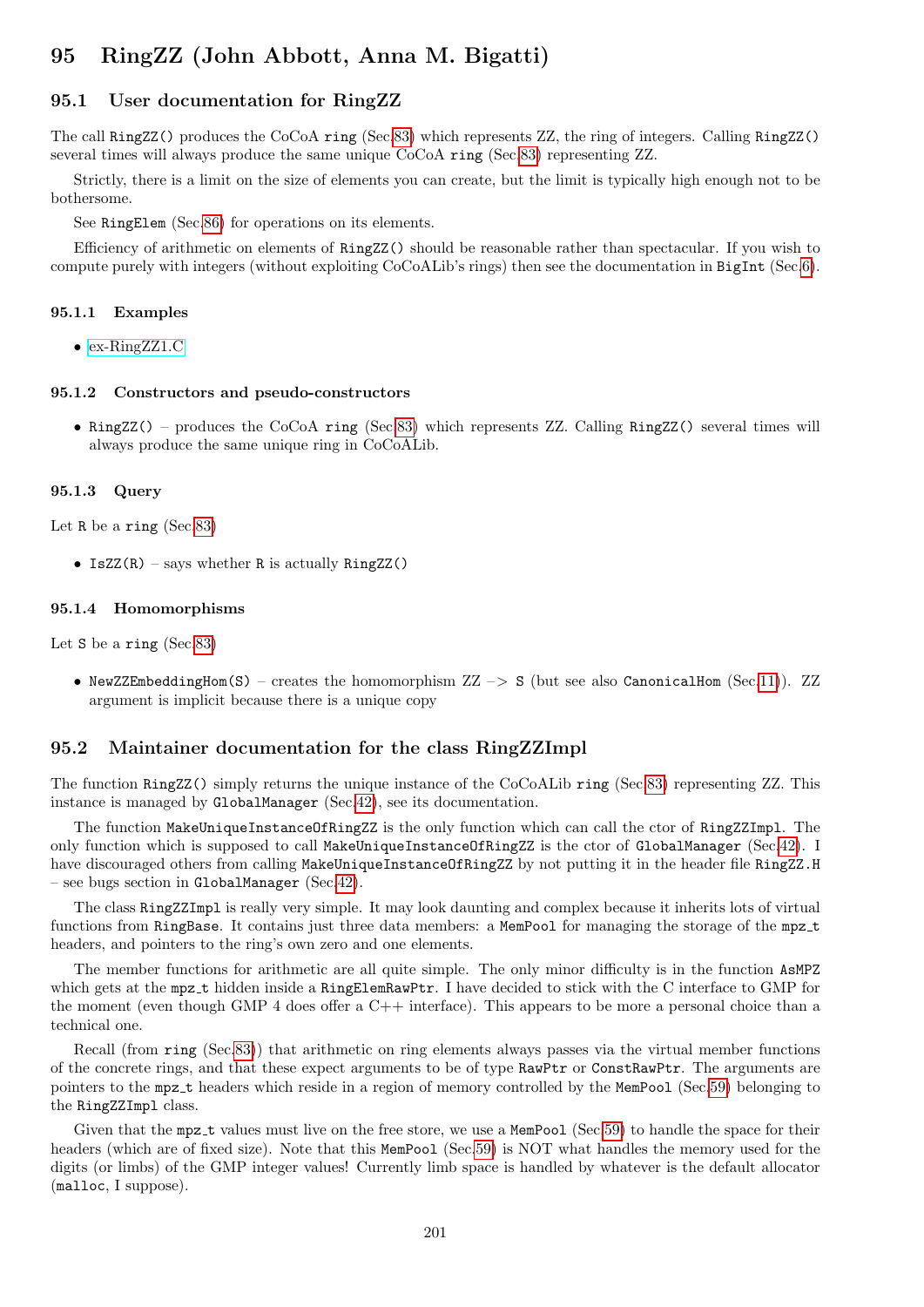The data members myZeroPtr and myOnePtr just hold auto\_ptrs to the zero and one elements of the RingZZImpl. I used an auto ptr to avoid having to worry about freeing it in the destructor; the zero and one values cannot be RingElems because their creation must be deferred. I opted not to store the values in RingElem fields to avoid any possible problem due to a "race condition" where elements of the ring would be constructed before the body of the constructor of the ring had begun execution (might be OK anyway, but could easily lead to hair-raising bugs  $(e.a.$ in the dtor)).

## 95.3 Bugs, Shortcomings and other ideas

This code is probably not exception safe; I do not know what the  $mpz$  functions do when there is insufficient memory to proceed. Making the code "exception safe" could well be non-trivial: I suspect a sort of auto ptr to an mpz\_t value might be needed.

Should I switch to the C++ interface for GMP integers?

It is a shame that the mpz t headers are "out of line". How much this may affect run-time performance I don't know.

Generation of random elements in RingZZ is not possible (yet???).

# 96 RootBound (John Abbott, Anna M. Bigatti)

#### 96.1 Examples

• [ex-empty.C](../../examples/index.html#ex-empty.C)

## 96.2 User documentation

The function RootBound computes an estimate for the absolute value of the largest complex root of a univariate polynomial, or equivalently the radius of a disc centred on the origin of the complex plane which contains all complex roots.

The intention is to obtain a reasonably good estimate quickly. An optional second argument says how many iterations of Graeffe's transformation to use to obtain a better bound; by default a heuristic is used to decide how many iterations. More iterations give a better bound, but they become increasingly expensive.

#### 96.2.1 Operations

- RootBound $(f)$  return an upper bound for absolute value of every complex root of  $f$
- RootBound(f,niters) return an upper bound for absolute value of every complex root of f, using niters iterations of Graeffe's transformation. Need  $0 \le$  = niters  $\le$  = 25

## 96.3 Maintainer documentation

This is still an early version (so there is a lot of cruft).

I shall probably keep the "logarithmic version". To limit the amount of potentially costly arithmetic with big integers, I have used a (dense) logarithmic representation of the univariate polynomial: a vector<double> whose k-th entry contains  $\log(a_k)$  where a k means the coeff of  $x^k$  in the monic polynomial. I have used a "large negative" constant to represent  $log(0)$ .

The implementation follows what I wrote in (the "big factor" paper): J. Abbott: Bounds on Factors in  $ZZ[x]$ , JSC vol.50, 2013, pp. 532-563

I have added a "preprocess" function which makes the coeffs "primitive" (coprime integers), and removes any powers of x which divide the poly, and also rewrites the poly in terms of  $x^k$  where k is chosen largest possible (usually it is just 1, of course).

The case of a linear polynomial is handled separately since we can compute the root directly.

#### 96.4 Bugs, shortcomings and other ideas

Still lots of cruft!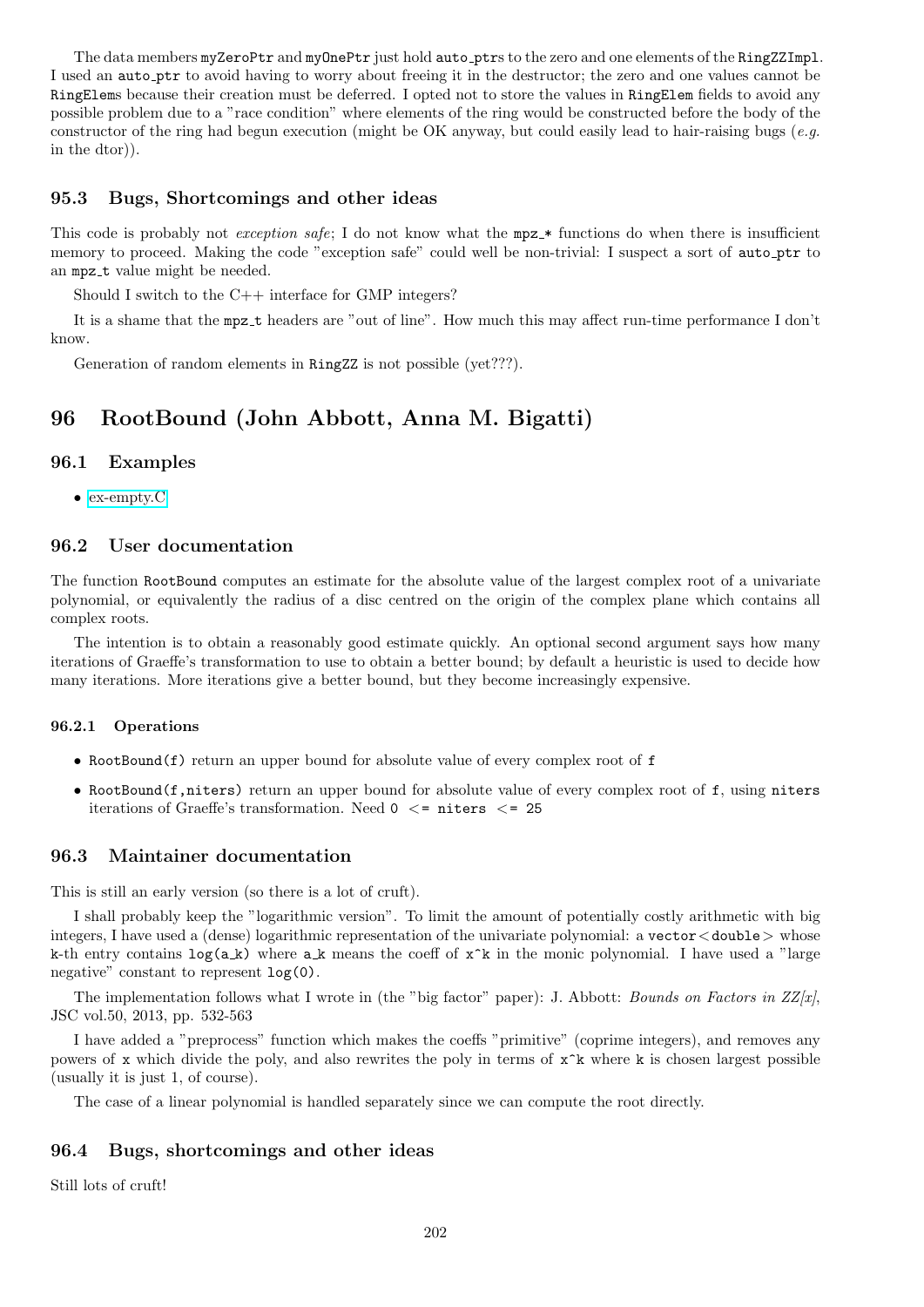Continues to apply Graeffe transformations even when this cannot produce any improvement (i.e. if poly is of form x^d - rest where rest has all coeffs non-negative.

## 96.5 Main changes

## 2017

• September (v0.99555): first release

# 97 ServerOp (Anna Bigatti)

## 97.1 User documentation

## 97.1.1 Outline

ServerOpBase is the abstract class for an object representing an operation of the CoCoAServer. A concrete class must implement these functions (see below for a detailed description):

```
ServerOpBase(const LibraryInfo& lib)
void myOutputSelf(std::ostream&) const
void myReadArgs(std::istream& in)
void myCompute()
void myWriteResult(std::ostream&) const
void myClear()
```
The concrete classes representing the actual CoCoALib operations and their registrations are implemented in RegisterServerOps.C. See RegisterServerOps (Sec[.82\)](#page-167-0) for the registration procedure.

#### Data members

The class should have as data members the input  $myIn.$  and output variables  $myOut.$  for the main function called by myCompute().

For example the class IdealGBasis has:

PolyList myInPL, myOutPL;

For data types without a void constructor use auto ptr, for example the class IdealElim has:

```
auto_ptr<PPMonoidElem> myInElimPPPtr;
```
which is initialized in IdealElim::myReadArgs

myInElimPPPtr.reset(new PPMonoidElem(t));

#### LibraryInfo

A LibraryInfo is a set of information common to a group of operations. The CoCoAServer prints the list of loaded (sub)libraries at startup.

```
LibraryInfo(const std::string& name,
            const std::string& version,
            const std::string& group);
```
Example of definition of the function identifying a (sub)library: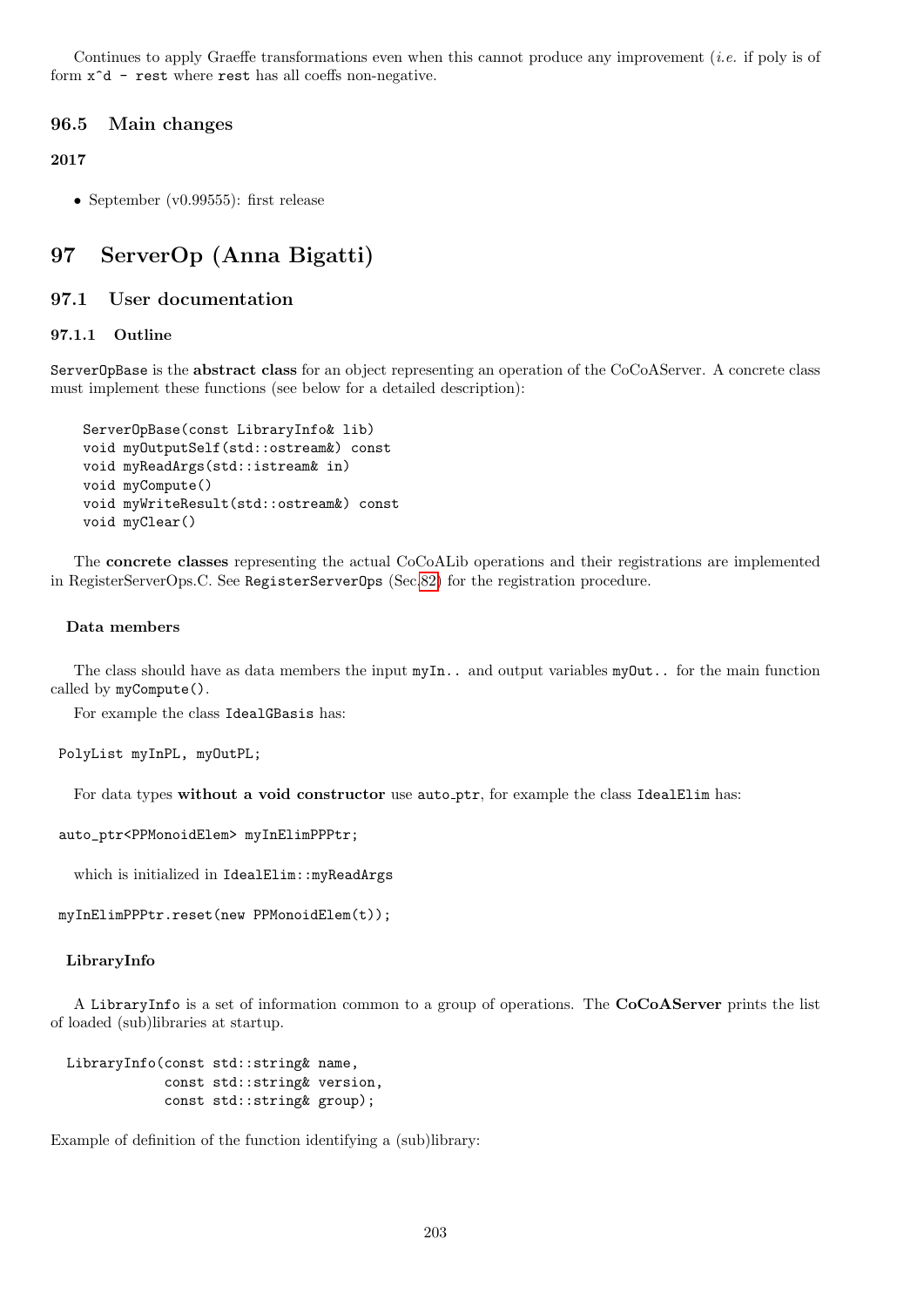```
// sublibrary of CoCoALib for groebner related operations
// by M.Caboara
const ServerOpBase::LibraryInfo& CoCoALib_groebner()
{
  static ServerOpBase::LibraryInfo UniqueValue("CoCoALib",
                                                BuildInfo::version,
                                                "groebner");
  return UniqueValue;
}
```
#### 97.1.2 Virtual functions

#### myCompute

This function should be just a straight call to a CoCoALib function, in particular with neither reading nor printing, using as input the class members called myIn.. and storing the result into the data members called myOut.., for example

void myCompute() { ComputeGBasis(myOutPL, myInPL); }

#### myReadArgs

Read from GlobalInput, and store the arguments into  $myIn...$  In general this is the only *difficult* function.

#### myWriteResult

Print the result(s) (myOut..) in CoCoA-4 language assigning it into the CoCoA4 global variable whose name is stored in VarName4. For non-standard output just remember it simply is CoCoA-4 language, for example:

```
void MVTN1::myWriteResult(std::ostream& out) const
{
  out << ourVarName4 << " := [];";
  for (unsigned int i=0; i<myOutPP.size(); ++i)
    out<< "Append(" << ourVarName4<< ", " << PP(myOutPP[i]) << ");" <<endl;
}
```
– add example for "Record[..];" output from ApproxBBasis –

#### myClear

Reset all data members to 0. Right now (April 2007) it is only for *cleaning* the object right after it has been used, in future it might be called to reuse the object several times.

#### 97.1.3 Debugging the server

If a function called by CoCoA-4 needs to be debugged this is the procedure to avoid dealing with sockets and fork under gdb.

• create from CoCoA-4 the input file ~/tmp/CoCoA4Request.cocoa5:

```
$cocoa5.Initialize();
MEMORY.PKG.CoCoA5.PrintOnPath := GetEnv("HOME")+"/tmp";
MyFun5(X);
```
• In shell:

```
src/server/CoCoAServer -d < "/tmp/CoCoA4Request.cocoa5
```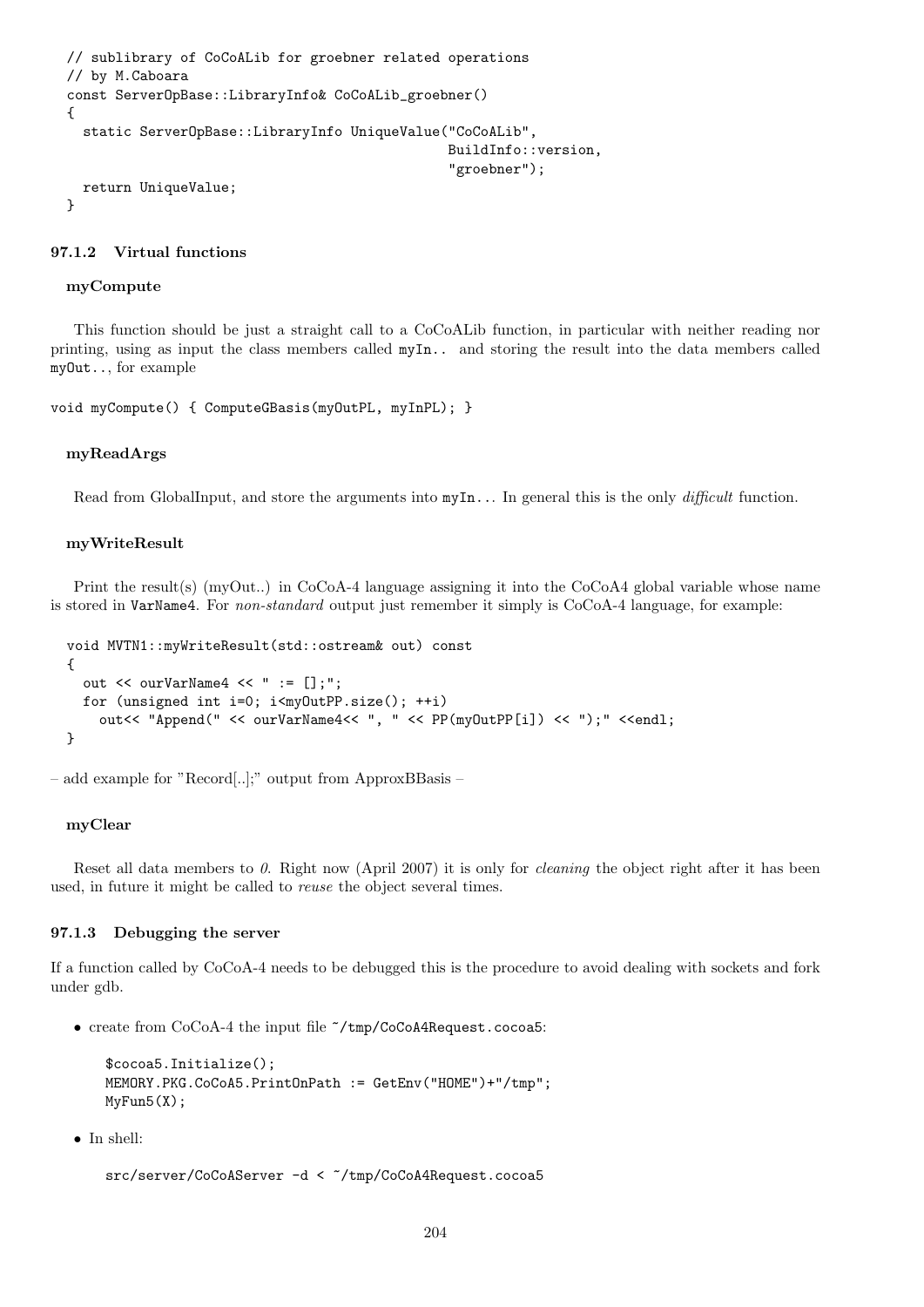• In gdb:

```
file src/server/CoCoAServer
r -d < ~/tmp/CoCoA4Request.cocoa5
break CoCoA::error
```
# 98 SignalWatcher (John Abbott, Anna M. Bigatti)

## 98.1 Examples

- [ex-interrupt1.C](../../examples/index.html#ex-interrupt1.C)
- [ex-interrupt2.C](../../examples/index.html#ex-interrupt2.C)

## 98.2 User documentation

A SignalWatcher is part of the CoCoA mechanism for detecting and reacting to interprocess signals (sometimes known as "interrupts").

Since CoCoALib is a software library, it does not change any existing signal handlers unless you tell to do so explicitly. A SignalWatcher is an RAII object: creating it installs CoCoA's "signal handler" for the given signal; destroying it, reinstates the previous "signal handler".

A SignalWatcher by itself does not do much: it simply "takes note" when a signal of the given type arrives. CoCoALib can react to a signal only after it has been noted by a SignalWatcher and the procedure CheckForInterrupt is called – see interrupt (Sec[.47\)](#page-93-0) for a summary, or look at the example programs.

If several signals arrive before CheckForInterrupt is called, only the last signal is heeded; the others are "forgotten".

## 98.2.1 Constructors and pseudo-constructors

- SignalWatcher(sig) install the standard CoCoALib signal handler for the signal sig (usually this will be SIGINT)
- SignalWatcher(sig, OtherHandler) install OtherHandler for the signal sig; OtherHandler is of type void OtherHandler(int)
- DESTRUCTOR the destructor reinstates the previous handler for the signal specified in the constructor

The exception which thrown when CheckForInterrupt detects a signal is created by the following constructor:

• InterruptedBySignal(sig, context) – where sig is an int indicating the signal which has arrived, and context is a string literal (usually indicating the function which was interrupted)

## 98.2.2 Queries

Let SW be a SignalWatcher.

- Is $\texttt{Active(SW)}$  true iff SW has not been deactivated (see below)
- GetAndResetSignalReceived() returns an int: zero if no signal has arrived, otherwise the integer value of the signal. Resets the register of last-signal-received.

## 98.2.3 Operations

Let SW be of type SignalWatcher; and let INTR be of type InterruptedBySignal

- $\bullet$  deactivate(SW) effectively "destroys" SW, i.e. reinstates the previous signal handler
- TriggeringSignal(INTR) returns an int indicating the signal specified when creating INTR
- SetSignalReceived(sig) sets the register of last-signal-received to sig; note that zero means no signal received. You probably should not use this function!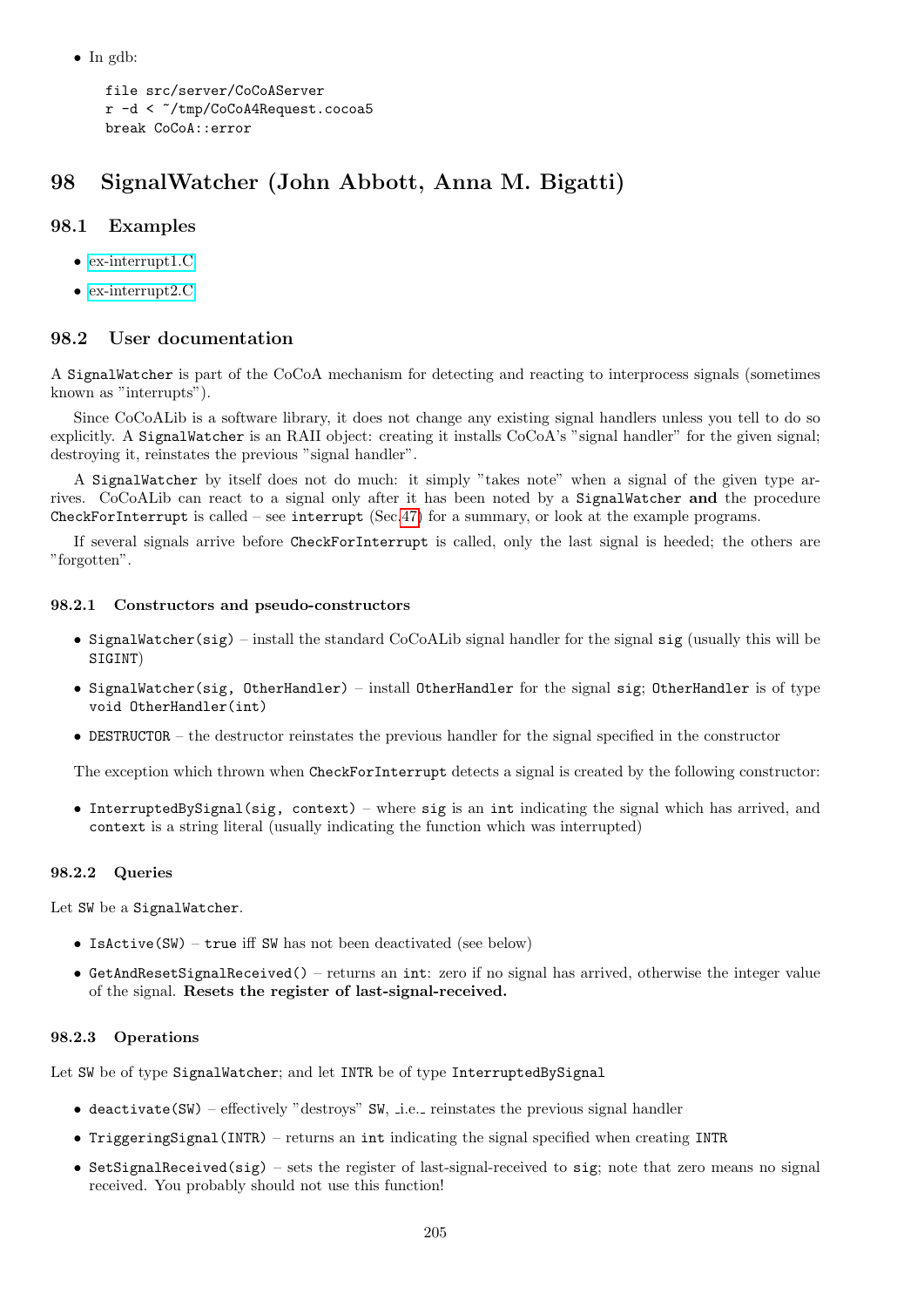## 98.3 Maintainer documentation

The implementation is straightforward (except for SetSignalReceived which still involves a "dodgy hack" from an earlier implementation).

For portability the CoCoALib signal handler just sets a "hidden" global variable CoCoA:: < anon>::SignalReceived (of type  $\texttt{std::sig\_atomic\_t}$ ).

The CoCoALib signal handler is registered by creating an object of type SignalWatcher; its constructor takes as arg the signal to detect. The original signal is restored when the SignalWatcher is destroyed (or when the mem fn myDeactivate is called).

## 98.4 Bugs, shortcomings and other ideas

I do not know how threadsafe the implementation is: hopefully it is good, but I doubt it is perfect.

## 98.5 Main changes

## 2017

• July (v0.99555): first release (was previously inside "interrupt")

# <span id="page-205-0"></span>99 SmallFpDoubleImpl (John Abbott)

## 99.1 User documentation for SmallFpDoubleImpl

The class SmallFpDoubleImpl is a very low level implementation class for fast arithmetic in a small, prime finite field. It is not intended for use by casual CoCoALib users, who should instead see the documentation in QuotientRing (Sec[.78\)](#page-160-0) (in particular the function NewZZmod), or possibly the documentation in RingFp (Sec[.88\)](#page-186-0), RingFpLog (Sec[.90\)](#page-189-0), and RingFpDouble (Sec[.89\)](#page-188-0).

Compared to SmallFpImpl (Sec[.100\)](#page-206-0) the main difference is an implementation detail: values are represented as doubles – on 32-bit computers this allows a potentially usefully greater range of characteristics at a probably minor run-time cost.

All operations on values must be effected by calling member functions of the SmallFpDoubleImpl class. Here is a brief summary.

```
SmallFpDoubleImpl::IsGoodCtorArg(p); // true iff ctor SmallFpDoubleImpl(p) will succeed
SmallFpDoubleImpl::ourMaxModulus(); // largest permitted modulus
SmallFpDoubleImpl ModP(p, convention); // create SmallFpDoubleImpl object
long n;
BigInt N;
BigRat q;
SmallFpImpl::value_t a, b, c;
ModP.myModulus(); // value of p (as a long)
ModP.myReduce(n); // reduce mod p
ModP.myReduce(N); // reduce mod p
ModP.myReduce(q); // reduce mod p
ModP.myExport(a); \frac{1}{2} // returns a preimage (of type long) according to symm/non-neg convention.
ModP.myNegate(a); // -a mod p
ModP.myAdd(a, b); // (a+b)%p;
ModP.mySub(a, b); // (a-b)%p;
ModP.myMul(a, b); \frac{1}{2} \frac{1}{2} \frac{1}{2} \frac{1}{2} \frac{1}{2} \frac{1}{2} \frac{1}{2} \frac{1}{2} \frac{1}{2} \frac{1}{2} \frac{1}{2} \frac{1}{2} \frac{1}{2} \frac{1}{2} \frac{1}{2} \frac{1}{2} \frac{1}{2} \frac{1}{2} \frac{1}{2} \frac{1}{2} \fracModP.myDiv(a, b); \frac{1}{2} // (a*inv(b))%p; where inv(b) is inverse of b
ModP.myPower(a, n); // (a^n)%p; where \hat{ } means "to the power of"
ModP.myIsZeroAddMul(a,b,c) // a = (a+b*c)%p; result is (a==0)
```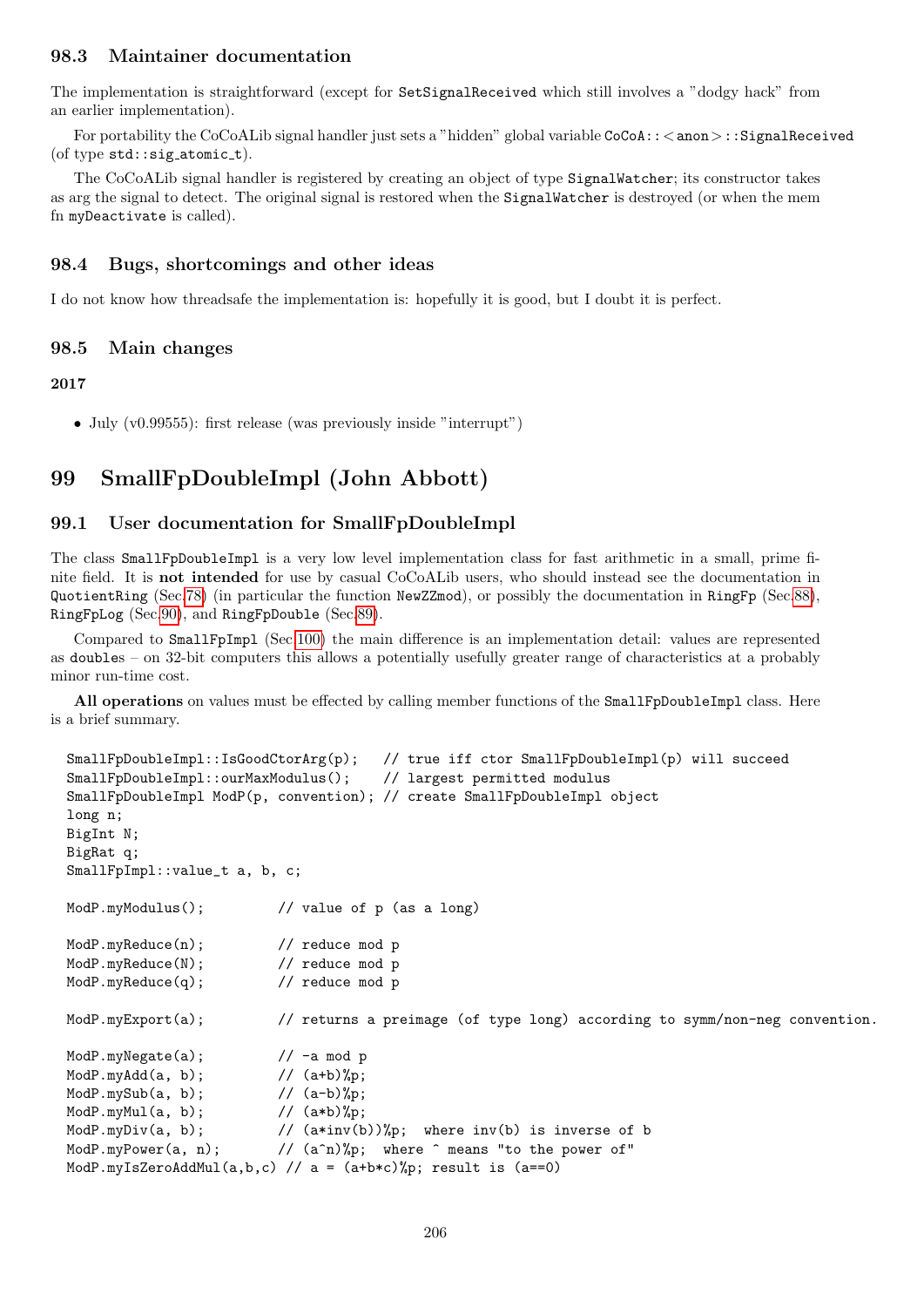For myExport the choice between least non-negative and symmetric residues is determined by the convention specified when constructing the SmallFpDoubleImpl object. This convention may be either GlobalSettings::SymmResidues or GlobalSettings::NonNegResidues.

# 99.2 Maintainer documentation for SmallFpDoubleImpl

Most functions are implemented inline, and no sanity checks are performed (except when CoCoA DEBUG is enabled). The constructor does do some checking. The basic idea is to use the extra precision available in doubles to allow larger prime finite fields than are permitted when 32-bit integers are used for all arithmetic. If fast 64-bit arithmetic becomes widespread then this class will probably become obsolete (unless you have a very fast floating point coprocessor?).

SmallFpDoubleImpl::value t is simply double. Note that the values are always non-negative integers with maximum value less than myModulusValue; *i.e.* each residue class is represented (internally) by its least nonnegative member.

To avoid problems with overflow the constructor checks that all integers from 0 to p\*p-p can be represented exactly. We need to allow numbers as big as  $p^*p-p$  so that myIsZeroAddMul can be implemented easily.

It is not strictly necessary that myModulusValue be prime, though division becomes only a partial map if myModulusValue is composite. I believe it is safest to insist that myModulusValue be prime.

#### 99.3 Bugs, Shortcomings, and other ideas

The implementation is simplistic  $-I$  wanted to dash it off quickly before going on holiday :-)

# <span id="page-206-0"></span>100 SmallFpImpl (John Abbott)

## 100.1 Examples

- [ex-SmallFp1.C](../../examples/index.html#ex-SmallFp1.C)
- [ex-SmallFp2.C](../../examples/index.html#ex-SmallFp2.C)
- [ex-SmallFp3.C](../../examples/index.html#ex-SmallFp3.C)

## 100.2 User documentation for SmallFpImpl

The class SmallFpImpl is a very low level implementation class for fast arithmetic in a small, prime finite field. It is not intended for use by casual CoCoALib users, who should instead see the documentation in QuotientRing (Sec[.78\)](#page-160-0) (in particular the function NewZZmod), or possibly the documentation in RingFp (Sec[.88\)](#page-186-0), RingFpLog (Sec[.90\)](#page-189-0), and RingFpDouble (Sec[.89\)](#page-188-0).

The class SmallFpImpl offers the possibility of efficient arithmetic in small, prime finite fields. This efficiency comes at a cost: the interface is rather unnatural. The emphasis is on speed rather than convenience; this speed depends on many functions being inlined.

The overall structure is modelled on that of ring and RingElem: namely, operations on values are via member functions of SmallFpImpl. The class SmallFpImpl records the modulus, while the actual values are of type SmallFpImpl::value, and record only the residue class. Also see below for the special type SmallFpImpl::NonRedValue.

#### 100.2.1 Constructors and pseudo-constructors

The ctor for a SmallFpImpl object takes 1 or 2 args:

- SmallFpImpl(p) create a SmallFpImpl for prime p; error if p is not prime, or too large.
- SmallFpImpl(p,conv) specify export convention conv: either SymmResidues or NonNegResidues

The default export convention is SymmResidues (unless changed in the GlobalManager (Sec[.42\)](#page-85-0)). This convention may be either GlobalSettings::SymmResidues or GlobalSettings::NonNegResidues; the default convention is determined by the GlobalManager (Sec[.42\)](#page-85-0).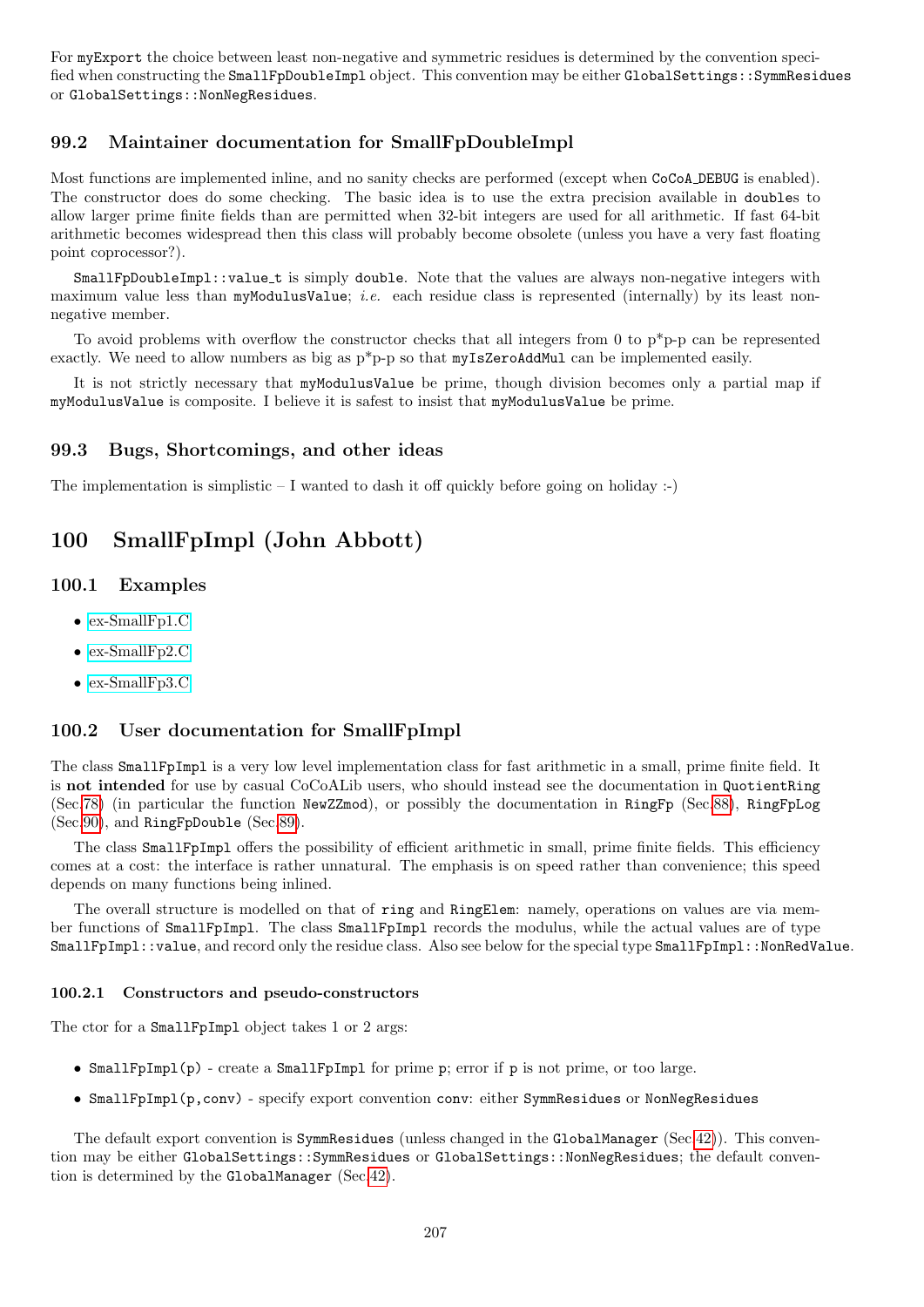#### 100.2.2 Queries and views

Let ModP be a SmallFpImpl object.

- SmallFpImpl::IsGoodCtorArg(p) returns true if p is a valid SmallFpImpl ctor arg; otherwise false
- SmallFpImpl::ourMaxModulus() returns largest ctor arg allowed by the implementation
- ModP.myModulus() returns the prime p (as a long)
- ModP.myMaxIters() see section on unnormalized computation

#### 100.2.3 Operations on Values

All operations (except for zero, one, IsZero, IsOne, == and !=) must be effected by calling member functions of the SmallFpImpl class. The member function myReduce is effectively a ctor. Here is a brief summary.

```
long n;
BigInt N;
BigRat q;
SmallFpImpl::value a, b, c;
a = zero(SmallFp); // equiv to a = ModP(myReduce(0);b = one(SmallFp); // equiv to b = ModP(myReduce(1);IsZero(a); // equiv to (a == ModP.\text{myReduce}(0))ISOne(b); // equiv to (b == ModP.myReduce(1))a == b; // test for equalitya := b; // logical negation of (a == b)ModP.myReduce(n); // reduce mod p
ModP.myReduce(N); // reduce mod p
ModP.myReduce(q); // reduce mod p
ModP.myExportNonNeg(a); // returns the least non negative preimage (of type long), between 0 and p-1.
ModP.myExportSymm(a); // returns a symmetric preimage (of type long), between -p/2 and p/2.
ModP.myExport(a); // returns a preimage (of type long) between -p/2 and p-1; see note below!
ModP.myNegate(a); \frac{1}{2} // -a mod p, additive inverse
ModP.myRecip(a); \frac{1}{2} inv(a), multiplicative inverse
ModP.myAdd(a, b); // (a+b)%p;
\texttt{ModP}.\texttt{mySub(a, b)};\qquad \qquad \texttt{// (a-b)%p};ModP.myMul(a, b); \frac{1}{2} \frac{1}{2} \frac{1}{2} \frac{1}{2} \frac{1}{2} \frac{1}{2} \frac{1}{2} \frac{1}{2} \frac{1}{2} \frac{1}{2} \frac{1}{2} \frac{1}{2} \frac{1}{2} \frac{1}{2} \frac{1}{2} \frac{1}{2} \frac{1}{2} \frac{1}{2} \frac{1}{2} \frac{1}{2} \fracModP.myDiv(a, b); \frac{1}{2} (a*inv(b))%p; where inv(b) is inverse of b
ModP.myPower(a, n); \frac{1}{2} (a^n)%p; where \hat{ } means "to the power of"
ModP.myIsZeroAddMul(a,b,c) // a = (a+b*c)%p; result is (a == 0)ModP.myAddMul(a,b,c) // (a+b*c)%
```
We suggest using the function myExport principally for values to be printed; in other contexts we recommend using myExportNonNeg if possible. Code calling myExport should assume only that the value returned is between -p/2 and p-1; the actual range of return values is determined by the convention specified when the SmallFpImpl object was constructed.

#### 100.2.4 Advanced Use: Unnormalized Computation

The normal mod p arithmetic operations listed above always produce a normalized result, but this normalization incurs a run-time cost. In some loops (e.g. for an inner product) it may be possible to compute several iterations before having to normalize the result.

SmallFpImpl supports this by offering the type SmallFpImpl::NonRedValue for unnormalized values; this type is effectively an unsigned integer, and such values may be added and multiplied without normalization (but also without overflow checks!) using the usual  $+$  and  $*$  operators (and also  $+=$  and  $*=$ ).

SmallFpImpl offers the following three functions to help implement a delayed normalization strategy.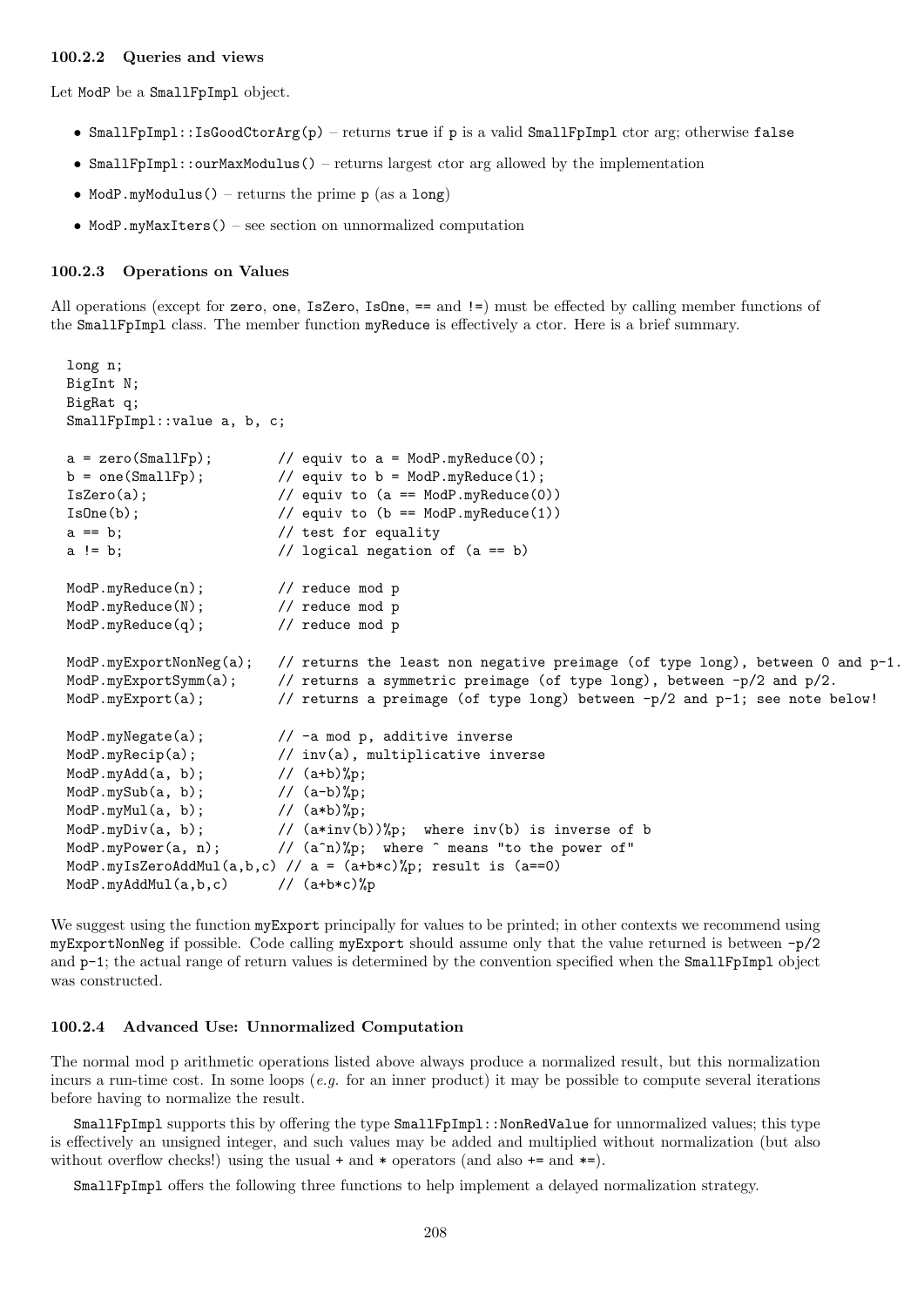```
SmallFpImpl::NonRedValue a;
ModP.myNormalize(a); -- FULL normalization of a, result is a SmallFpImpl::value
ModP.myHalfNormalize(a); -- *fast*, PARTIAL normalization of a, result is a NonRedValue
ModP.myMaxIters(): -- see comment below
```
The value of myMaxIters() is the largest number of unnormalized products (of normalized values) which may safely be added to a "half normalized" value without risking overflow. The half normalization operation is quick (at most a comparison and a subtraction). Naturally, the final result must be fully normalized. See example program ex-SmallFp1.C for a working implementation.

## 100.3 Maintainer documentation for SmallFpImpl

Most functions are implemented inline, and no sanity checks are performed (except when CoCoA DEBUG is enabled). The constructor does do some checking.

SmallFpImpl::value\_t must be an unsigned integral type; it is a typedef to a type specified in CoCoA/config.H – this should allow fairly easy platform-specific customization.

This code is valid only if the square of myModulus can be represented in a SmallFpImpl::value\_t; the constructor checks this condition. Most functions do not require myModulus to be prime, though division becomes only a partial map if it is composite; and the function myIsDivisible is correct only if myModulus is prime. Currently the constructor rejects non-prime moduli.

The code assumes that each value modulo p is represented as the least non-negative residue (i.e. the values are represented as integers in the range 0 to p-1 inclusive). This decision is linked to the fact that SmallFpImpl::value t is an unsigned type.

The constants myResidueUPBValue and myIterLimit are to allow efficient exploitation of non-reduced multiplication (e.g. when trying to compute an inner product modulo p). See example program ex-SmallFp1.C

The return type of NumBits is int even though the result is always non-negative  $-1$  do not like unsigned values.

#### 100.4 Bugs, Shortcomings, and other ideas

Should there be a myIsMinusOne function?

# <span id="page-208-0"></span>101 SmallFpLogImpl (John Abbott)

## 101.1 User documentation for SmallFpLogImpl

The class SmallFpLogImpl is a very low level implementation class for fast arithmetic in a small, prime finite field. It is not intended for use by casual CoCoALib users, who should instead see the documentation in QuotientRing (Sec[.78\)](#page-160-0) (in particular the function NewZZmod), or possibly the documentation in RingFp (Sec[.88\)](#page-186-0), RingFpLog (Sec[.90\)](#page-189-0), and RingFpDouble (Sec[.89\)](#page-188-0).

Compared to SmallFpImpl (Sec[.100\)](#page-206-0) the only difference is an implementation detail: multiplication and division are achieved using discrete log tables – this may be fractionally faster on some processors.

Note that the cost of construction of a **SmallFpLogImpl(p)** object for larger primes may be quite considerable (linear in p), and the resulting object may occupy quite a lot of space (e.g. probably about  $6^*p$  bytes).

All operations on values must be effected by calling member functions of the SmallFpLogImpl class. Here is a brief summary.

```
SmallFpLogImpl::IsGoodCtorArg(p); // true iff ctor SmallFpLogImpl(p) will succeed
SmallFpLogImpl::ourMaxModulus(); // largest permitted modulus
SmallFpLogImpl ModP(p, convention); // create SmallFpLogImpl object
long n;
BigInt N;
BigRat q;
SmallFpImpl::value_t a, b, c;
ModP.myModulus(); // value of p (as a long)
```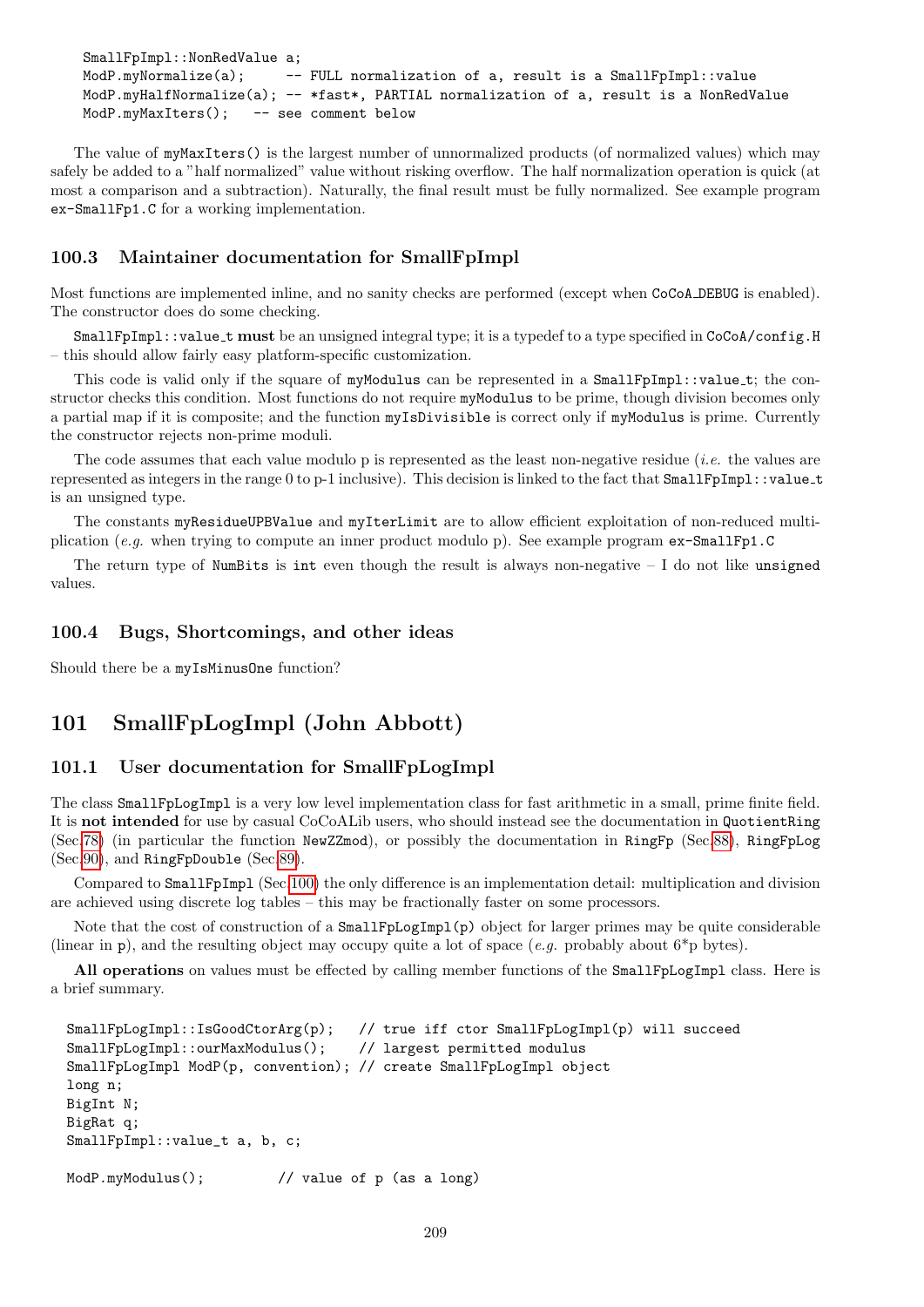```
ModP.myReduce(n); // reduce mod p
ModP.myReduce(N); // reduce mod p
ModP.myReduce(q); // reduce mod p
ModP.myExport(a); // returns a preimage (of type long) according to symm/non-neg convention.
ModP.myNegate(a); // -a mod p
ModP.myAdd(a, b); // (a+b)%p;
ModP.mySub(a, b); // (a-b)\%p;ModP.myMul(a, b); // (a*b)%p;
ModP.myDiv(a, b); \frac{1}{2} // (a*inv(b))%p; where inv(b) is inverse of b
ModP.myPower(a, n); // (a^n)%p; where ^ means "to the power of"
ModP.myIsZeroAddMul(a,b,c) // a = (a+b*c)%p; result is (a==0)
```
For myExport the choice between least non-negative and symmetric residues is determined by the convention specified when constructing the SmallFpLogImpl object. This convention may be either GlobalSettings::SymmResidues or GlobalSettings::NonNegResidues.

## 101.2 Maintainer documentation for SmallFpLogImpl

The only clever bit is the economical construction of the log/exp tables in the constructor where we exploit the fact that myRoot to the power  $(p-1)/2$  must be equal to -1.

This implementation uses discrete log/exp tables to effect multiplication and division quickly. Note that the residues themselves (i.e. the values of the ring elements) are held as machine integers whose value is the least non-negative representative of the residue class (*i.e.* in the range 0 to p-1). In particular, although log tables are used, we do NOT use a logarithmic representation for the field elements.

The log/exp tables are stored in C++ vectors: aside from their construction during the RingFpLogImpl constructor, these vectors are never modified, and are used only for table look-up. The C++ vectors are resized in the body of the constructor to avoid large memory requests when overly large characteristics are supplied as argument.

Besides these tables SmallFpLogImpl also remembers the characteristic in myModulus; myRoot is the primitive root used to generate the log/exp tables.

The members myResidueUPBValue and myIterLimit and myHalfNormalize may be used for delayed normalization in loops: see the inner product example in SmallFpImpl (Sec[.100\)](#page-206-0).

As the code currently stands, the modulus must also be small enough that it can fit into an FpTableElem (an unsigned short), and that its square can fit into a value t. Using shorts in the tables gave slightly better runtime performance in our tests. Furthermore, to permit use of unnormalized products in some algorithms, twice the square of the characteristic must fit into a value  $t$  (*i.e.* myIterLimit must be greater than zero). The constructor for a RingFpLogImpl checks the size restrictions on the characteristic.

Note that the log table has a slot with index 0 which is never written to nor read from. The exp table is double size so that multiplication can be achieved more easily: the highest slot which could ever be used is that with index 2p-3 (in division), but the constructor fills two extra slots (as this makes the code simpler/neater).

The only slick part of the implementation is the filling of the tables in the constructor, where some effort is made to avoid doing more reductions modulo p than necessary. Note that the primitive root is always calculated (potentially costly!); there is no memorized global table of primitive roots anywhere.

### 101.3 Bugs, Shortcomings and other ideas

It is not as fast as I hoped – perhaps cache effects?

# <span id="page-209-0"></span>102 SmartPtrIRC (John Abbott)

## 102.1 User documentation for files SmartPtrIRC

The name SmartPtrIRC stands for *Smart Pointer with Intrusive Reference Count*. The desired behaviour is achieved through two cooperating classes: SmartPtrIRC and IntrusiveReferenceCount. These classes exist to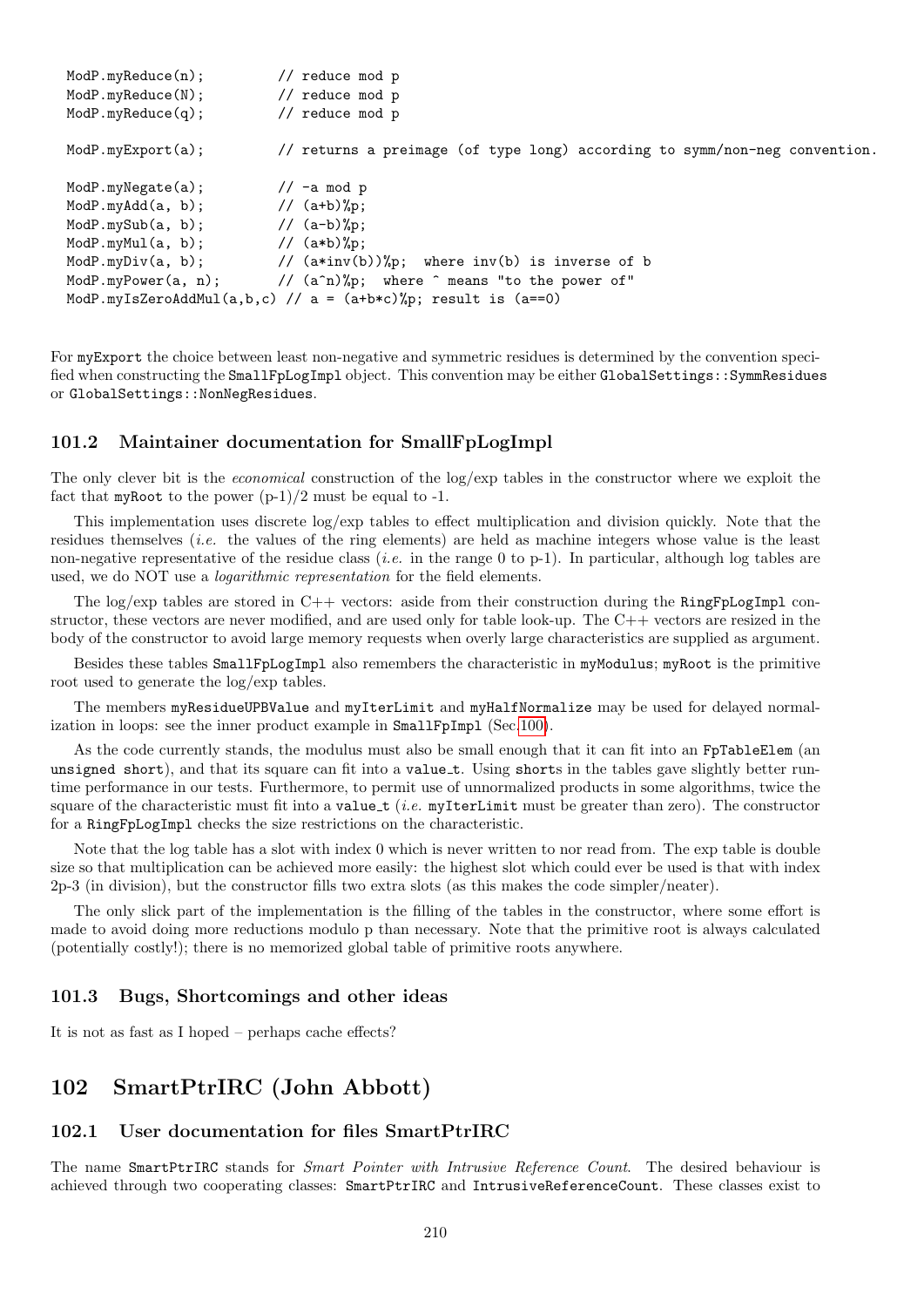facilitate implementation of smart pointers with reference counting. The suggested use is as follows. Make your implementation class inherit protected-ly from IntrusiveReferenceCount, and in your implementation class declare the class SmartPtrIRC<MyClass> as a friend. You can now use the class SmartPtrIRC<MyClass> as a reference counting smart pointer to your class.

The template argument of the class SmartPtrIRC specifies the type of object pointed to; if you want the objects pointed at to be const then put the keyword "const" in the template argument like this SmartPtrIRC<const MyClass>. Creating a new SmartPtrIRC to a datum will increment its reference count; conversely, destroying the SmartPtrIRC decrements the ref count (and destroys the object pointed at if the ref count reaches zero, see IntrusiveReferenceCount::myRefCountDec). Five operations are available for SmartPtrIRC values:

let SPtr be a SmartPtrIRC value

- SPtr.myRawPtr() returns the equivalent raw pointer
- SPtr.operator->() returns the equivalent raw pointer
- SPtr.mySwap(SPtr2) swaps the raw pointers
- $Sptr1$  ==  $Sptr2$  returns true iff the equivalent raw pointers are equal
- SPtr1 != SPtr2 returns true iff the equivalent raw pointers are unequal

The class IntrusiveReferenceCount is intended to be used solely as a base class. Note the existence of IntrusiveReferenceCount::myRefCountZero which forces the reference count to be zero. For instance, this is used in ring implementations where the ring object contains some *circular* references to itself; after creating the circular references the ring constructor then resets the reference count to zero so that the ring is destroyed at the right moment. SEE BUGS SECTION.

IMPORTANT NOTE: it is highly advisable to have myRefCountZero() as the very last operation in every contructor of a class derived from IntrusiveReferenceCount, i.e. intended to be used with SmartPtrIRC.

# 102.2 Maintainer documentation for files SmartPtrIRC

The entire implementation is in the .H file: a template class, and another class with only inline member functions. Inlining is appropriate as the functions are extremely simple and we expect them to be called a very large number of times.

The implementation is quite straightforward with one important detail: the destructor of IntrusiveReferenceCount must be virtual because myRefCountDec does a *polymorphic delete* through a pointer to IntrusiveReferenceCount when the count drops to zero. The book by Sutter and Alexandrescu gives wrong advice (in article 50) about when to make destructors virtual!

The fn mySwap is a member fn because I couldn't figure out how to make it a normal (templated?) function. I also feared there might have been some problems with the template fn std::swap.

## 102.3 Bugs, Shortcomings and other ideas

Should myRefCountZero be eliminated? It is not strictly necessary (just call myRefCountDec after each operation which incremented the ref count. This is related to how rings create their zero and one elements (and possibly other elements which should always exist, e.g. indets in a poly ring).

Could ref count overflow? Perhaps size\_t is always big enough to avoid overflow?

It may be possible to replace all this code with equivalent code from the BOOST library. But so far (Nov 2006) the shared ptr implementation in BOOST is not documented, so presumably should not be used. As there is no documentation I have not verified the existence of a set ref count to zero function; I rather suspect that it does not exist.

# 103 SmartPtrIRCCOW (John Abbott, Anna Bigatti)

## 103.1 User documentation for files SmartPtrIRCCOW

The name SmartPtrIRCCOW stands for Smart Pointer with Intrusive Reference Count and Copy-on-write. (or Lazy  $Copy).$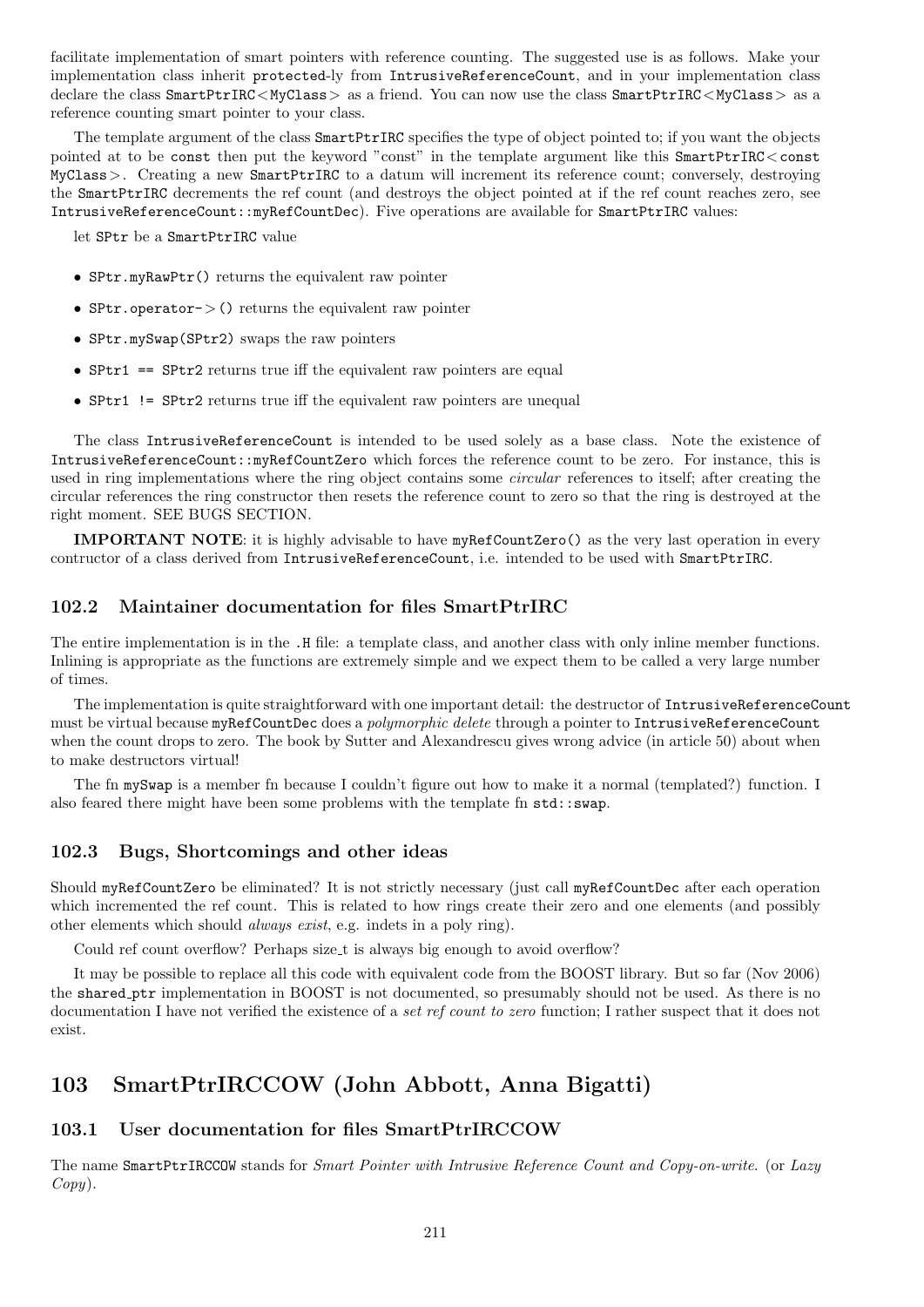It is very similar to SmartPtrIRC (Sec[.102\)](#page-209-0), where two cooperating classes are SmartPtrIRCCOW and IntrusiveReferenceCount but also allows assigning, copying, and modifying.

# 103.2 Maintainer documentation for files SmartPtrIRCCOW

The abstract class IntrusiveReferenceCountCOWBase inherits from IntrusiveReferenceCount (see documentation for SmartPtrIRC (Sec[.102\)](#page-209-0)), with an additional pure virtual function myClone which must be implemented by the concrete class returning a deep copy of the object.

The template class  $SmartPtrIRCCOW < T >$  is implemented with one data member:

```
private: SmartPtrIRC<T> mySmartPtr;
```
Which does (almost) all the work. The core for the *copy-on-write* behaviour is the member function:

private: void myDetach()

which (if necessary) makes a new deep copy with reference count 1 and decrements the reference count of the original object.

#### 103.3 Bugs, Shortcomings and other ideas

### 103.4 Main changes

2010

• 0.9938 first version July 2010 (experimental)

# 104 SocketStream (John Abbott)

## 104.1 User Documentation for SocketStream

#### 104.1.1 General description

A SocketStream is intended to be used for client-server socket connections. The distinction between the two sorts of use is made explicit when the socket is created:

- the server end of a socket is created by specifying the port number on which to listen for connexions
- the client end of a socket is created by specifying both the machine name and port number to call

In both cases the SocketStream object is an iostream, *i.e.* it supports both input and output. Note that the constructor for a server end socket *(i.e.* one with just the port number as argument) will block until a connexion is received!

#### 104.1.2 Example of Basic Use

Here is a simple, and rather silly, example. The server reads strings, and for each string read returns a string being the decimal representation of the length of the string received. Don't forget to start the server first, and then run the client (otherwise the client will complain about connexion refused).

#### 104.1.3 Source for server.C

```
#include <string>
#include "CoCoA/SocketStreambuf.C"
int main()
{
  CoCoA::SocketStream s(8000); // server socket -- waits for a call
```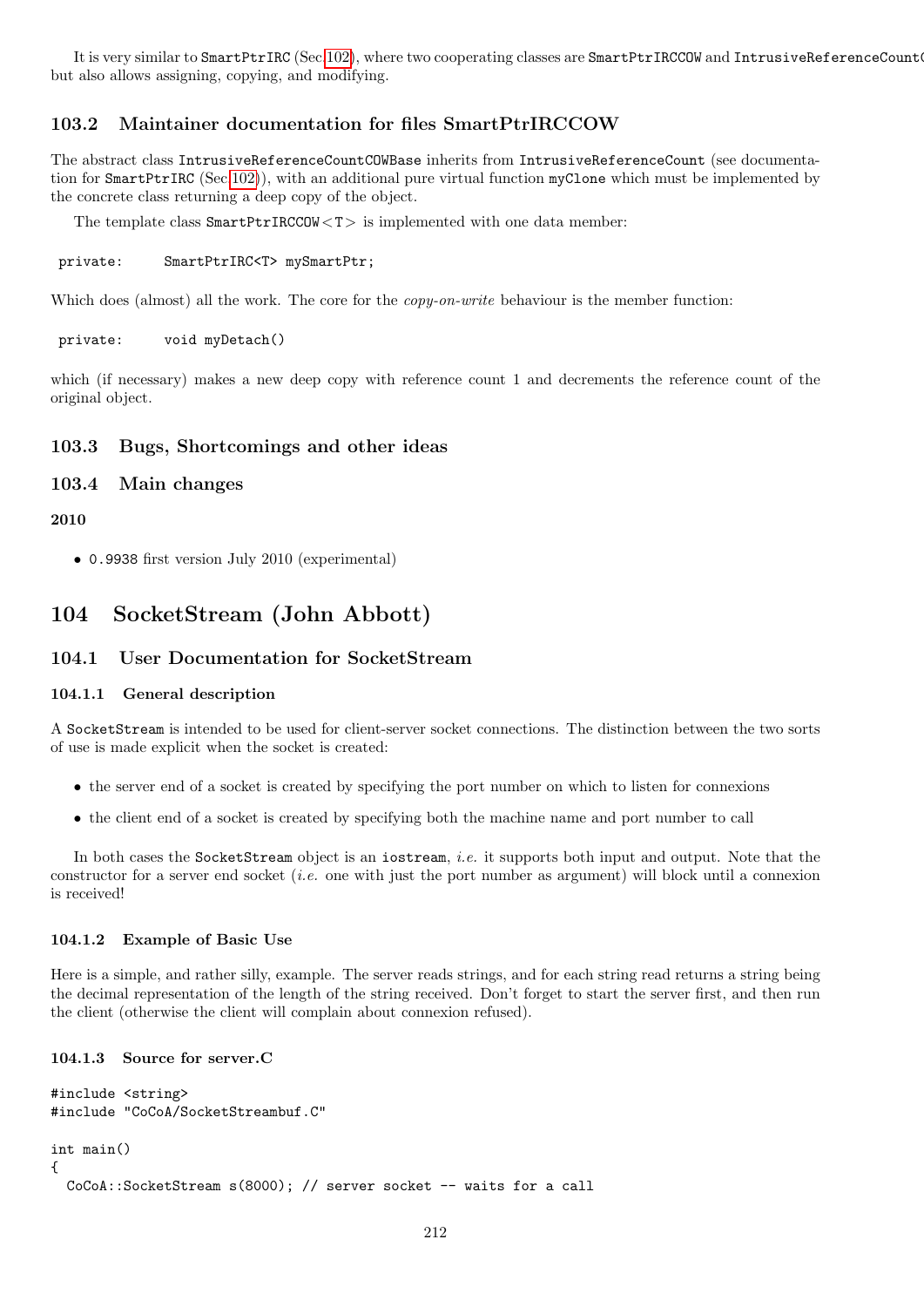```
while (s)
{
  std::string str;
  s >> str;
  if (!s) break;
  std::cout << "Read the string: " << str << std::endl;
  s << str.size() << std::endl;
}
std::cout << "REACHED EOF -- QUITTING" << std::endl;
return 0;
```

```
104.1.4 Source for client.C
```

```
#include <string>
#include <iostream>
#include "CoCoA/SocketStreambuf.C"
void process(const std::string& str, std::iostream& s)
{
 s << str << endl;
 std::string result;
 s >> result;
  std::cout << '"' << str << "\" transformed into \"" << result << '"' << std::endl;
}
int main()
{
  CoCoA::SocketStream s("point", 8000); // client socket
 process("String1", s);
 process("String2", s);
 process("archeopteryx", s);
 process("asuccessionofnonwhitespacecharacters", s);
  return 0;
}
```
## 104.2 Maintenance notes for the SocketStream source code

As mentioned below, most of this code was written by copying from other reliable sources – I don't really understand how it all works. For the streambuf code refer to Josuttis's excellent book. I do not know any formal reference for the "low-level" C code which uses the socket functions of the C library.

SocketStreambuf::ourUngetSize is a lower bound on how much one can "go backwards" using the ungetc function. SocketStreambuf::ourInputBufferSize is the size of the internal input byte buffer, so the maximum number of characters which can be read in a single call to "recv" is the difference between ourInputBufferSize and ourUngetSize (currently 99996 bytes).

The constructor for a server size SocketStream internally calls "fork" when a connexion is received – the constructor completes only in the child, the parent process waits for further connexions.

#### 104.3 Bugs, Shortcomings, etc

I do not like having to include  $\langle \text{cstdio} \rangle$  just to get the preprocessor macro EQF

ERROR HANDLING NEEDS TO BE RECONSIDERED. Error handling is probably not correct: too great a tendency to throw exceptions instead of simply putting the iostream into an "anomalous state". Not sure what is the accepted C++ approach.

The values for the constants SocketStreambuf::ourInputBufferSize and SocketStreambuf::ourUngetSize are rather arbitrary.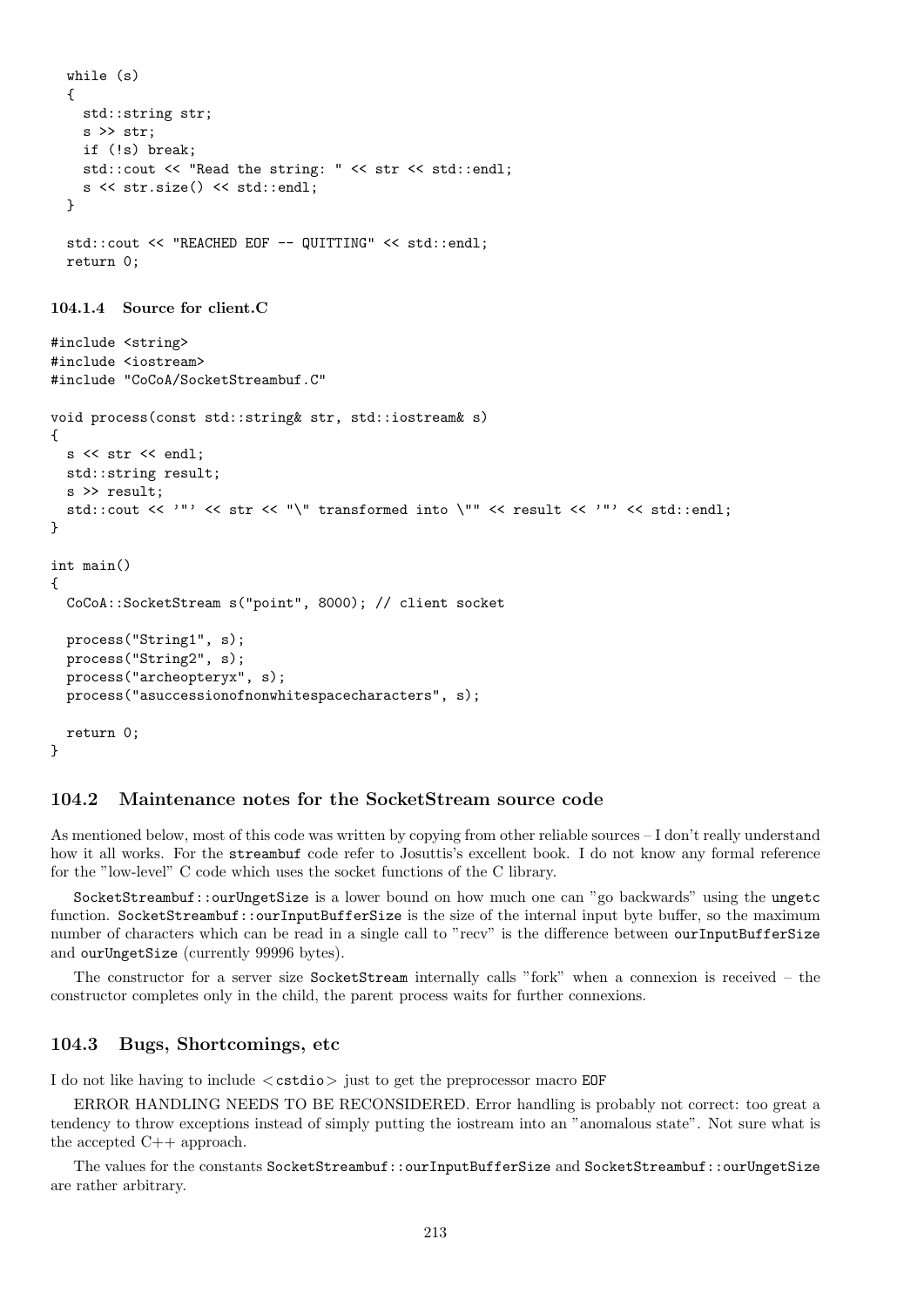Most of the code has been "ripped off": either from Daniele's C source, or from Josuttis's book. I have felt free to make (wholesale) changes.

Maintainer documentation is largely absent.

# 105 SparsePolyOps-RealRadical (John Abbott, Anna M. Bigatti)

## 105.1 Examples

• [ex-SparsePolyOps2.C](../../examples/index.html#ex-SparsePolyOps2.C)

## 105.2 User documentation

#### 105.2.1 Operations

There are two functions for polynomials with coefficients in RingQQ():

- HasRealRoot3(f) tests quickly and heuristically whether f has real roots; a return result of uncertain3 means f may or may not have real roots
- RealRadical(f) computes a multiple of the real radical of f

The function HasRealRoot3 is reliable for univariate polynomials.

## 105.3 Maintainer documentation

Implementation is relatively straightforward.

## 105.4 Bugs, shortcomings and other ideas

It is a shame that RealRadical has to use factorization; is there a better way?

Perhaps better heuristics for the multivariate case can be added: maybe test whether the multivariate can be mapped down to univariate with real roots (by setting all-but-1 indets to -1, 0 or  $+1$ )?

## 105.5 Main changes

– November (v0.99561): first release -

# 106 SparsePolyOps-SturmSeq (John Abbott, Anna M. Bigatti)

## 106.1 Examples

• [ex-SparsePolyOps3.C](../../examples/index.html#ex-SparsePolyOps3.C)

## 106.2 User documentation

This file offers two functions: SturmSeq and NumRealRoots.

## 106.2.1 Operations

Let f be a RingElem whose value is a univariate polynomial with rational coefficients.

- SturmSeq(f) returns a vector  $\langle$  RingElem  $\rangle$  being the Sturm sequence of the polynomial f (in order of decreasing degree)
- NumRealRoots $(f)$  returns a long' being the number of real roots ''f has.

<sup>•</sup> 2017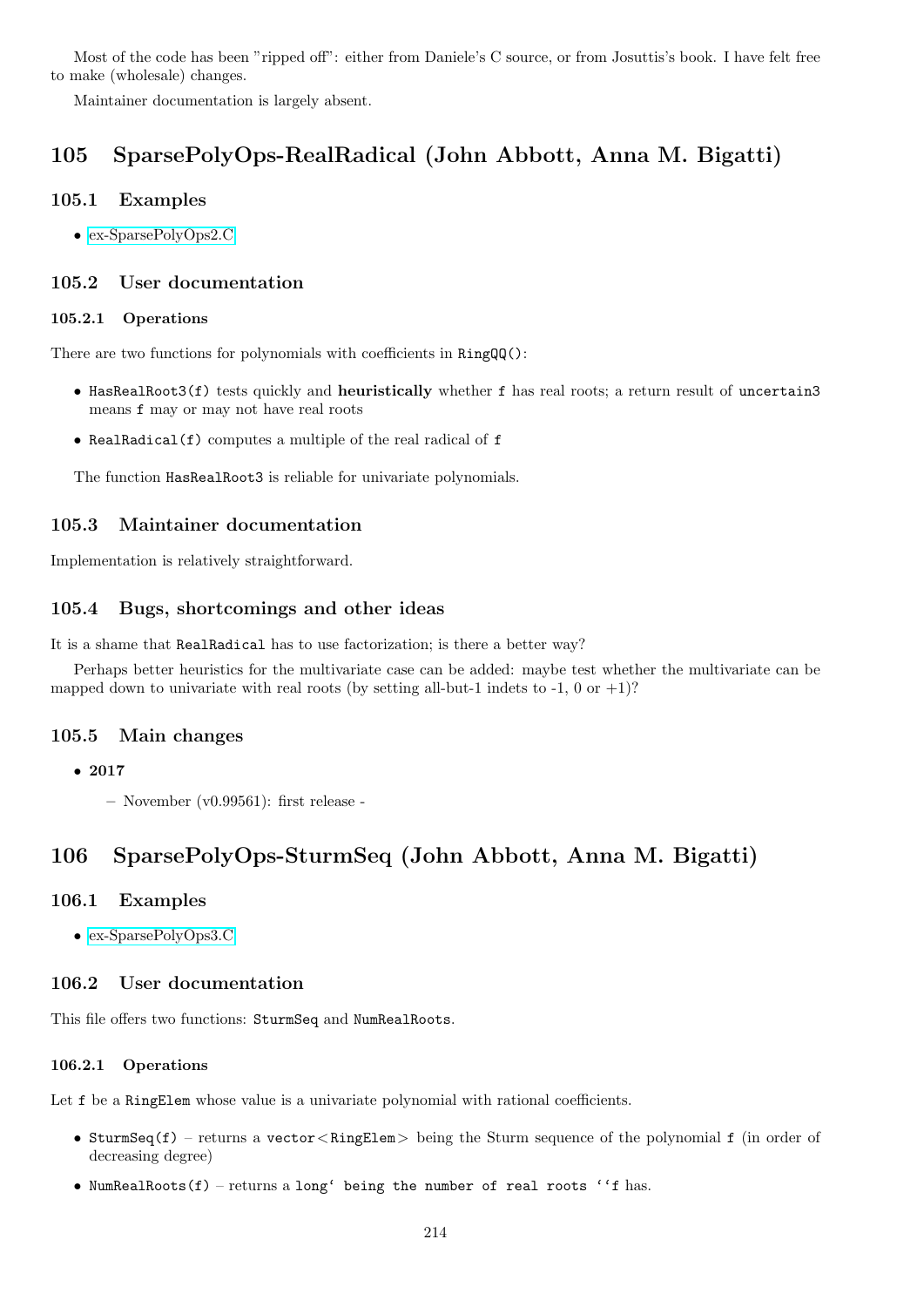## 106.3 Maintainer documentation

The implementation is naive and simple; this is OK for small examples. Currently it computes a primitive PRS; seems adequate for smallish tests.

## 106.4 Bugs, shortcomings and other ideas

Clears denominators, but I'm not sure why content works.

## 106.5 Main changes

2017

• November (v0.99561): first release

# <span id="page-214-0"></span>107 SparsePolyRing (John Abbott)

## 107.1 Examples

- [ex-PolyRing1.C](../../examples/index.html#ex-PolyRing1.C)
- [ex-PolyRing2.C](../../examples/index.html#ex-PolyRing2.C)
- [ex-PolyIterator1.C](../../examples/index.html#ex-PolyIterator1.C)
- [ex-PolyIterator2.C](../../examples/index.html#ex-PolyIterator2.C)
- [ex-PolyInput1.C](../../examples/index.html#ex-PolyInput1.C)
- [ex-NF.C](../../examples/index.html#ex-NF.C)

# 107.2 User documentation for SparsePolyRing

SparsePolyRing is an abstract class (inheriting from PolyRing (Sec[.69\)](#page-144-0)) representing rings of polynomials; in particular, rings of sparse multivariate polynomials (e.g. written with \*sparse representation\*) with a special view towards computing Groebner bases and other related operations. This means that the operations offered by a SparsePolyRing on its own values are strongly oriented towards those needed by Buchberger's algorithm.

A polynomial is viewed abstractly as a formal sum of ordered terms; each term is a formal product of a non-zero coefficient (belonging to the coefficient ring (Sec[.83\)](#page-169-0)), and a power product of indeterminates (belonging to the PPMonoid (Sec[.70\)](#page-145-0) of the polynomial ring). The ordering is determined by the PPOrdering (Sec[.72\)](#page-153-0) on the power products: distinct terms in a polynomial must have distinct power products. The zero polynomial is conceptually the formal sum of no terms; all other polynomials have a *leading term* being the one with the largest power product (PPMonoidElem (Sec.??)) in the given ordering.

See RingElem SparsePolyRing (Sec[.86\)](#page-174-0) for operations on its elements.

#### 107.2.1 Pseudo-constructors

Currently there are four functions to create a polynomial ring:

- NewPolyRing(CoeffRing, NumIndets) This creates a sparse polynomial ring with coefficients in CoeffRing and having NumIndets indeterminates. The PP ordering is StdDegRevLex. CoCoALib chooses automatically some names for the indeterminates (currently the names are  $x[0], x[1], \ldots, x[NumIndets-1]$ ).
- NewPolyRing(CoeffRing, IndetNames) This creates a sparse polynomial ring with coefficients in CoeffRing and having indeterminates whose names are given in IndetNames (which is of type vector  $\langle$  symbol  $\rangle$ ). The PP ordering is StdDegRevLex.
- NewPolyRing(CoeffRing, IndetNames, ord) This creates a sparse polynomial ring with coefficients in CoeffRing and having indeterminates whose names are given in IndetNames (which is of type vector  $\langle$  symbol $\rangle$ ). The PP ordering is given by ord.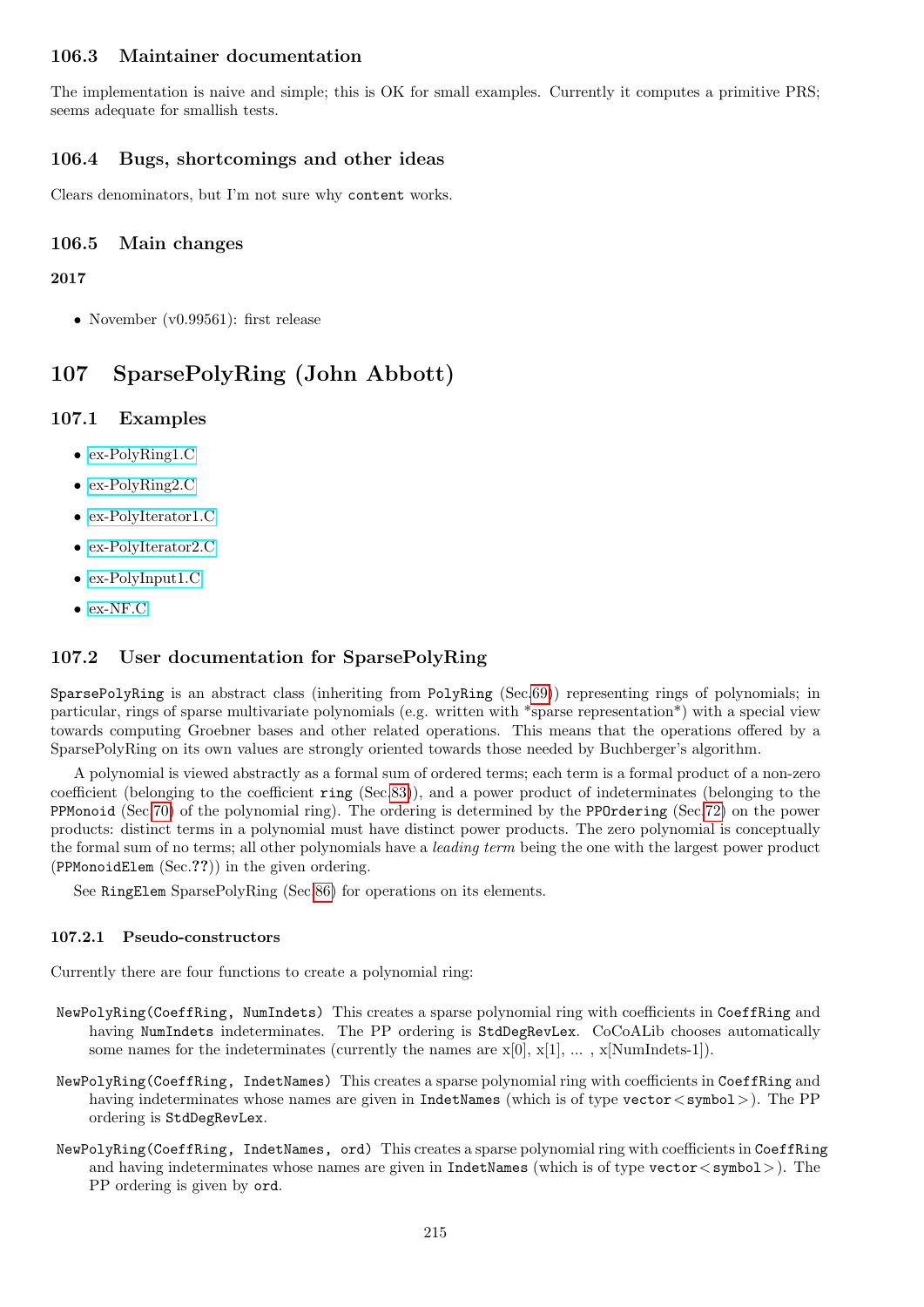- NewPolyRing(CoeffRing, PPM) This creates a sparse polynomial ring with coefficients in CoeffRing and with power products in PPM which is a power product monoid which specifies how many indeterminates, their names, and the ordering on them.
- SparsePolyRing(R) sort of downcast the ring R to a sparse poly ring; will throw an ErrorInfo object with code ERR:: NotSparsePolyRing if needed.

In place of NewPolyRing you may use NewPolyRing DMPI; this creates a sparse poly ring which uses a more compact internal representation (which probably makes computations slightly faster), but it necessarily uses a PPMonoidOv for the power products. There is also NewPolyRing DMPII which uses a still more compact internal representation, but which may be used only when the coefficients are in a small finite field and the power products are in a PPMonoidOv.

## 107.2.2 Query and cast

Let R be an object of type ring (Sec[.83\)](#page-169-0).

- IsSparsePolyRing(R) true if R is actually SparsePolyRing
- SparsePolyRingPtr(R) pointer to impl of R (for calling mem fns); will throw an ErrorInfo object with code ERR::NotSparsePolyRing if needed

## 107.2.3 Operations on a SparsePolyRing

In addition to the standard PolyRing operations (Sec[.69\)](#page-144-0), a SparsePolyRing may be used in other functions.

Let P be an object of type SparsePolyRing.

- PPM $(P)$  the PPMonoid of P.
- OrdMat(P) a matrix defining the term ordering on P.
- GradingDim(P) the dimension of the grading on P (may be 0).
- GradingMat(P) the matrix defining the grading on  $P$

## 107.2.4 Operations with SparsePolyIters

A SparsePolyIter (class defined in SparsePolyRing.H) is a way to iterate through the summands in the polynomial without knowing the (private) details of the concrete implementation currently in use.

See also the functions coefficients, CoefficientsWRT, CoeffVecWRT in RingElem (Sec[.86\)](#page-174-0).

Let f denote a non-const element of P. Let it1 and it2 be two SparsePolyIters running over the same polynomial.

- BeginIter(f) a SparsePolyIter pointing to the first term in f.
- EndIter(f) a SparsePolyIter pointing to one-past-the-last term in  $f$ .

## Changing the value of f invalidates all iterators over f.

- $coeff(it1)$  read-only access to the coeff of the current term
- PP(it1) read-only access to the pp of the current term
- ++it1 advance it1 to next term, return new value of it1
- it1++ advance it1 to next term, return copy of old value of it1
- it1 == it2 true iff it1 and it2 point to the same term; throws CoCoA:: ErrorInfo with code ERR:: MixedPolyIters if it1 and it2 are over different polys.
- it1  $!=$  it2 same as  $!($ it1 == it2)
- IsEnded(it1) true iff it1 is pointing at the one-past-the-last term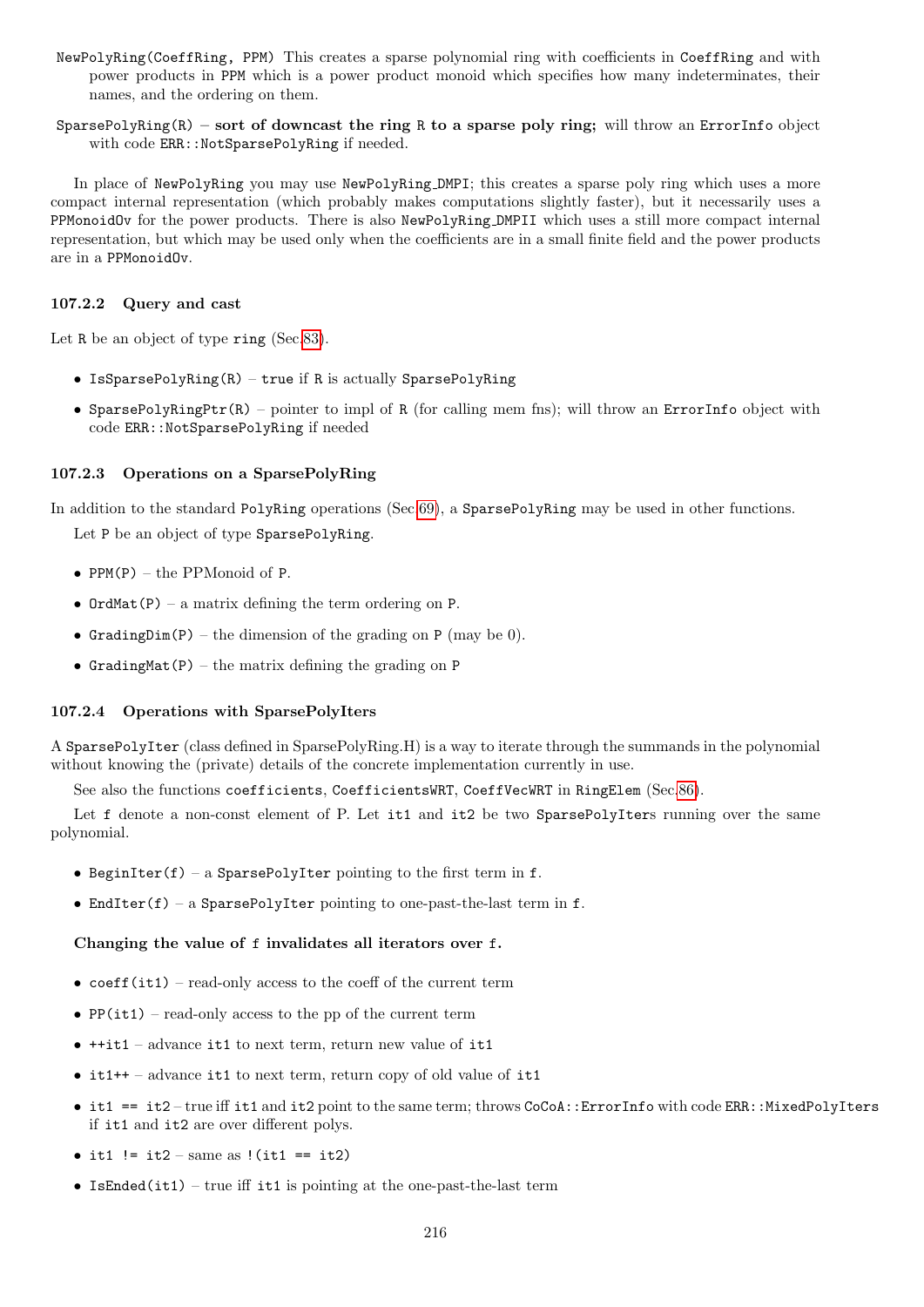- [ex-PolyIterator1.C](../../examples/index.html#ex-PolyIterator1.C)
- [ex-PolyIterator2.C](../../examples/index.html#ex-PolyIterator2.C)

## 107.3 Maintainer documentation for SparsePolyRing

The exact nature of a *term* in a polynomial is hidden from public view: it is not possible to get at any term in a polynomial by any publicly accessible function. This allows wider scope for trying different implementations of polynomials where the terms may be represented in some implicit manner. On the other hand, there are many cases where an algorithm needs to iterate over the terms in a polynomial; some of these algorithms are *inside* PolyRing (i.e. the abstract class offers a suitable interface), but many will have to be outside for reasons of modularity and maintainability. Hence the need to have iterators which run through the terms in a polynomial.

The implementations in SparsePolyRing.C are all very simple: they just conduct some sanity checks on the function arguments before passing them to the PolyRing member function which will actually do the work.

## 107.4 Bugs, Shortcomings and other ideas

Too many of the iterator functions are inline. Make them out of line, then use profiler to decide which should be inline.

PushFront and PushBack do not verify that the ordering criteria are satisfied.

Verify the true need for myContent, myRemoveBigContent, myMulByCoeff, myDivByCoeff, myMul (by pp). If the coeff ring has zero divisors then myMulByCoeff could change the structure of the poly!

Verify the need for these member functions: myIsZeroAddLCs, myMoveLMToFront, myMoveLMToBack, my-DeleteLM, myDivLM, myCmpLPP, myAppendClear, myAddClear, myAddMulLM, myReductionStep, myReductionStepGCD, myDeriv.

Should there be a RingHom accepting IndetImage (in case of univariate polys)?

# 108 submodule (John Abbott, Anna M. Bigatti)

## 108.1 Examples

 $\bullet$  ex-module2. $C$ 

## 108.2 User documentation

Here are some pseudo-constructors for modules which are generated by a (finite) vector of ModuleElem (Sec.??) (in a FreeModule (Sec[.38\)](#page-79-0)). There is no class for submodules, they are objects of type FGModule (Sec[.34\)](#page-75-0).

There are several ways to create a submodule:

- submodule(M, gens) creates an FGModule (Sec. 34) representing the submodule of the FGModule M generated by the elements in gens; note that M must be specified even though it is usually implicit in the values contained in gens (unless gens is empty).
- SubmoduleCols(M, A) the submodule generated by the columns of the matrix (Sec[.54\)](#page-107-0) A.
- SubmoduleRows(M, A) the submodule generated by the rows of the matrix (Sec[.54\)](#page-107-0) A.

#### 108.2.1 Operations

The permitted operations on submodules are:

```
FGModule SyzOfGens(const FreeModule& F, const ideal& I);
FGModule SyzOfGens(const FreeModule& F, const FGModule& N);
FGModule SyzOfGens(const ideal& I);
```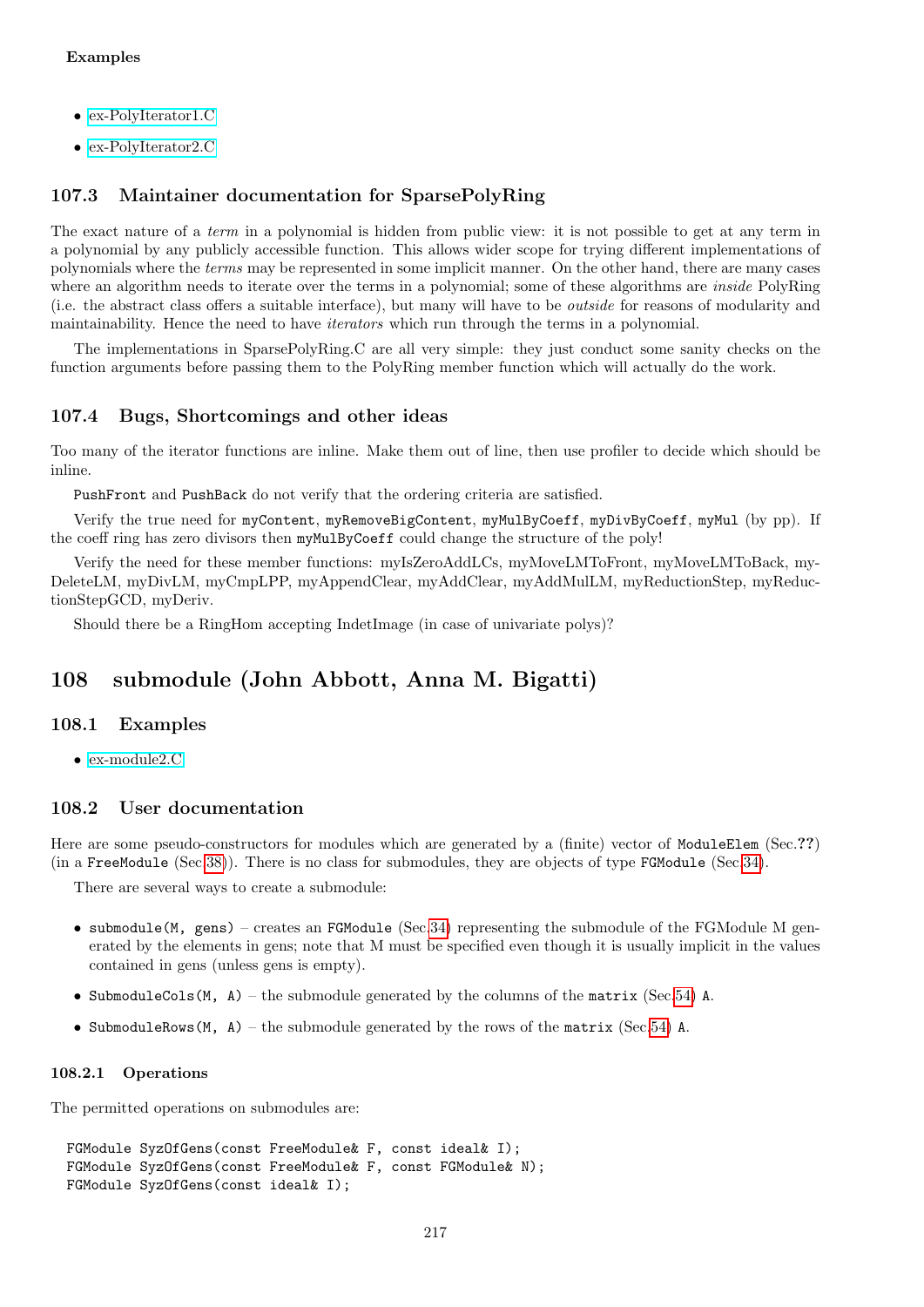# 108.3 Maintainer documentation for the classes module, and ModuleElem

I shall suppose that the maintainer documentation for modules and FGModules has already been read and digested. It could also be helpful to have read ring.txt since the "design philosophy" here imitates that used for rings.

SubmoduleImpl is a concrete class derived from FGModuleBase, i.e. objects of this class represent submodules of explicitly finitely generated modules. The data members comprise the two obvious values:

```
FreeModule myM; \frac{1}{\sqrt{1}} the ambient module in which the generators live
vector<ModuleElem> myGensArray; // the generators as specified by the user
```
Additionally there are two other data members:

bool myTidyGensIsValid; // true iff myTidyGensArray contains a correct value vector<ModuleElem> myTidyGensArray; // a "nice" set of generators

It is difficult to be precise about the value which myTidyGensArray should contain (when valid) since it depends upon the module. If the module is over a polynomial ring then it will be a Groebner basis. If the module is over Z then it will presumably be either a "Hermite Basis" or an "LLL Basis".

## 108.4 Bugs, Shortcomings and other ideas

Implementation and documentation are rather incomplete.

Why is myM a FreeModule and not an FGModule???

What is myTidyGensArray for a module over Z???

# 109 SugarDegree (Anna Bigatti)

## 109.1 User documentation

Abstract class for implementing several kinds of *sugar*:

- homogenous case  $(=$  the degree)
- non graded case (using StdDeg)
- graded case (using wdeg)
- non graded case and saturating algorithm
- graded case and saturating algorithm  $==$  Pseudo constructors  $==$
- NewStdSugar(ConstRefRingElem f);
- NewStdSugarNoIdx(ConstRefRingElem f, long PosIndet);
- NewStdSugarSat(ConstRefRingElem f);
- NewStdSugarNoIdxSat(ConstRefRingElem f, long PosIndet);
- NewWSugar(ConstRefRingElem f);
- NewWDeg1CompTmp(ConstRefRingElem f); temporary: only for testing
- NewWSugarConst(ConstRefRingElem f); stays constant in myUpdate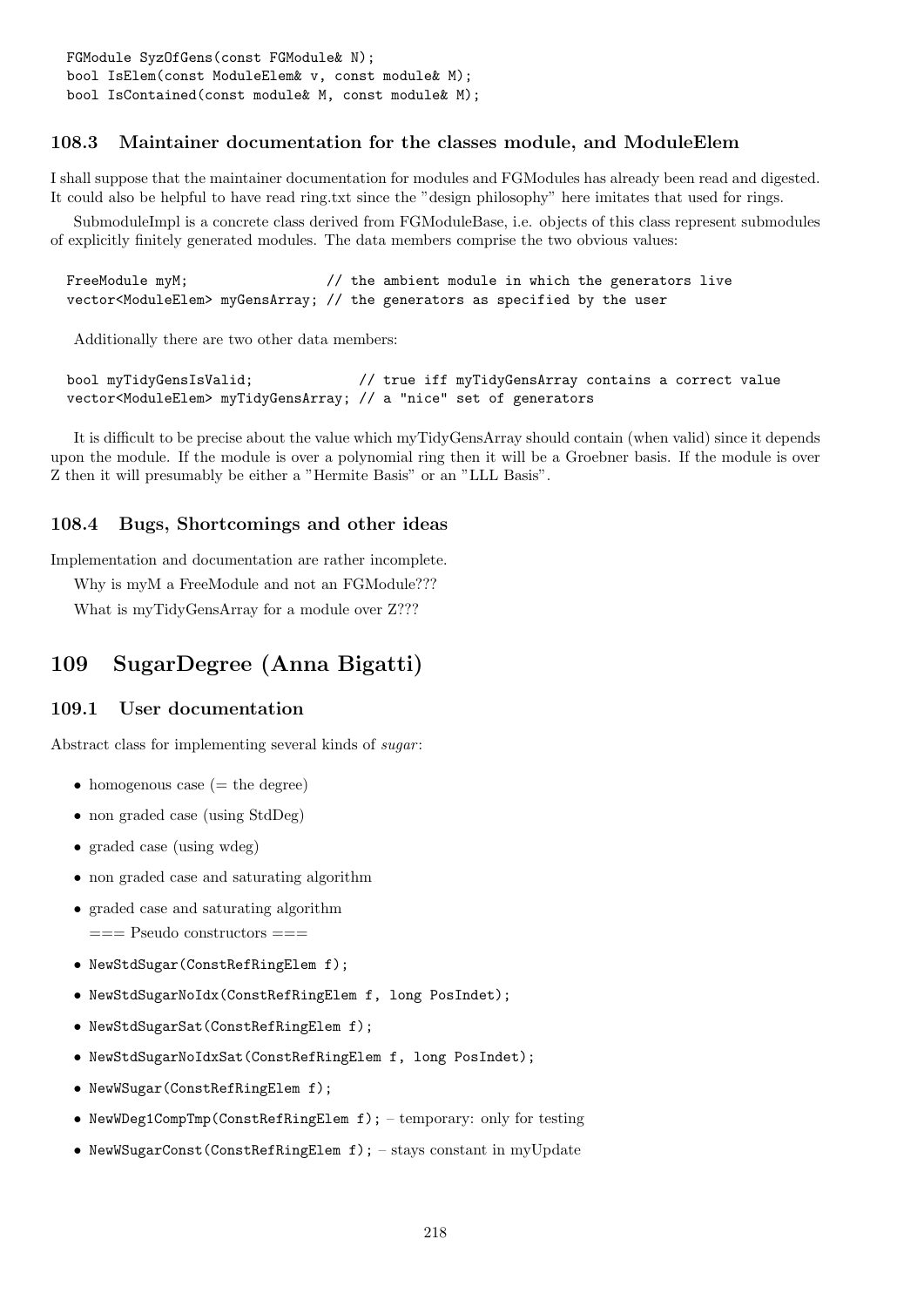• NewWSugarSat(ConstRefRingElem f);

There is also an "empty" constructor for when you don't have yet enough information to choose the kind of sugar. However it does require the uninitialized marker to make sure you know you have an uninitialized sugar!

• sugar(uninitialized);

#### 109.1.1 Member functions

Warning! The following throw an error if the wrong type of value is asked!

- const degree& myWSugar() const =0; only if impl stores this value
- long myStdSugar() const =0; only if impl stores this value Warning! The following throw an error if the sugar is not initializes!
- void myMul(ConstRefPPMonoidElem pp) =0;  $-$  sugar after multiplying by pp
- void myUpdate(ReductionCog F, const GPoly & g); sugar after reducing F by g
- void myUpdate(ConstRefPPMonoidElem CofactorPP, const GPoly  $g$ ) =0; sugar after adding pp\*g
- int myCmp(const SugarDegreeBase  $s$ ) const =0; this  $\langle = \rangle$  s ?  $\langle 0, =0, >0$
- std::ostream& myOutput(std::ostream& out) const =0;

### 109.1.2 Non member functions

- bool IsInitialized(const SugarDegree& sd);
- std::ostream& operator  $<<$  (std::ostream& out, const SugarDegree& s);

== Maintainer documentation ==

Work in progress

Sugar has not been properly tested on modules

 $==$  Bugs, shortcomings and other ideas  $==$ 

# 110 symbol (John Abbott)

## 110.1 Examples

- [ex-symbol1.C](../../examples/index.html#ex-symbol1.C)
- [ex-symbol2.C](../../examples/index.html#ex-symbol2.C)
- [ex-PPMonoidElem1.C](../../examples/index.html#ex-PPMonoidElem1.C)
- [ex-PolyRing2.C](../../examples/index.html#ex-PolyRing2.C)

# 110.2 User documentation

symbol is short for Symbolic Name. A value of type symbol represents a variable name possibly with some integer subscripts attached. Its primary use is for input and output of polynomials: the name of each indeterminate in a PolyRing (Sec[.69\)](#page-144-0) is a symbol, similarly for a PPMonoid (Sec[.70\)](#page-145-0).

A symbol value has two components:

- head a string starting with a letter followed by letters, digits and  $\mathcal{S}$  (note no other characters allowed)
- subscripts a (possibly empty) vector of machine integers

Examples of symbols are: (in standard printed forms)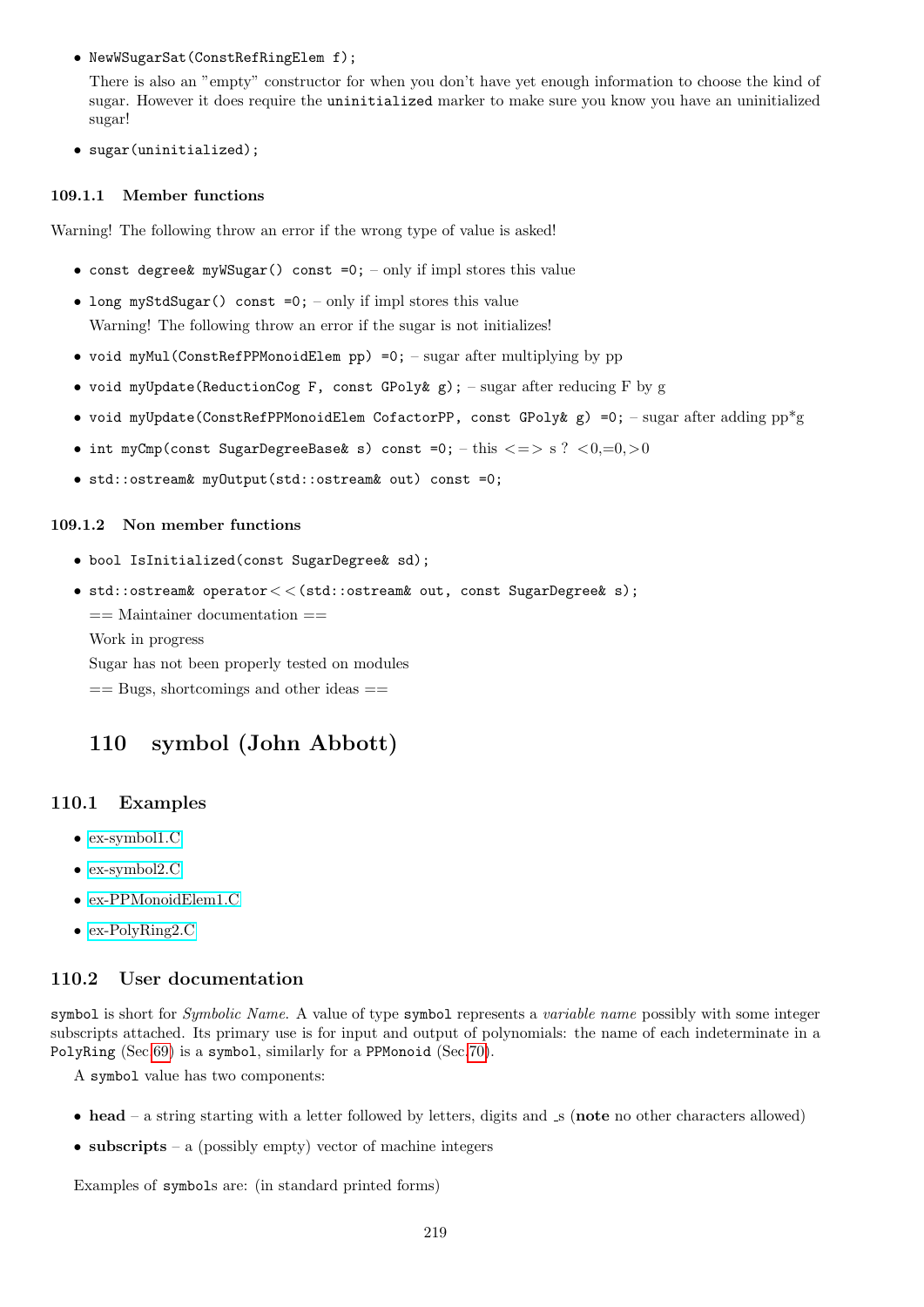It is also possible to create anonymous symbols: they are useful for building (temporary) polynomial extensions of unknown coefficient rings (which may contain any symbol) to guarantee no name conflicts.

- head is the *empty* string
- subscripts exactly one subscript

Each newly created anonymous symbol has a subscript strictly greater than that of any previous anonymous symbol. For better readability, an anonymous symbol prints out as a hash sign followed by the subscript:  $e.q$ . #[12]

#### 110.2.1 Constructors

Let head be a std::string, ind, ind1, ind2, n machine integers, inds a std::vector<long>.

- symbol(head) a symbol with no subscripts
- symbol(head, ind) a symbol with a single subscript
- symbol(head, ind1, ind2) a symbol with a two subscripts
- symbol(head, inds) a symbol with the given subscripts
- NewSymbol() a new anonymous symbol (printed form is like this  $\#[12]$ )

#### Creating a vector of symbols

Several polynomial ring pseudo-constructors expect a vector of symbols to specify the names of the indeterminates. There are several convenience functions for constructing commonly used collections of symbols.

- symbols(str) create a vector  $\langle$  symbol $\rangle$  containing comma-separated symbols in str
- SymbolRange(hd, lo, hi) create vector of hd[lo], hd[lo+1], ... hd[hi]. Note that these symbols each have just a single subscript
- SymbolRange(sym1, sym2) create vector of *cartesian product* of the subscripts, e.g. given  $x[1,3]$  and  $x[2,4]$  produces  $x[1,3], x[1,4], x[2,3], x[2,4]$
- NewSymbols $(n)$  create vector of n new anonymous symbols

#### 110.2.2 Operations on symbols

Let sym, sym1, and sym2 be objects of type symbol

- head(sym) head of sym as a const ref to std:: string
- NumSubscripts(sym) number of subscripts sym has (0 if sym has no subscripts)
- subscript(sym,  $n$ ) gives n-th subscript of sym
- cmp(sym1, sym2) <0, =0, >0 according as sym1 < = > sym2 (for more info see Maintainer section)
- sym $1 <$  sym $2$  comparisons defined in terms of cmp
- sym $1 \leq s$  sym $2 ...$
- sym $1 >$  sym $2 ...$
- sym $1 \geq s$  sym $2 ...$
- sym $1 ==$  sym $2 ...$
- sym1  $!=$  sym2 ...
- out  $<<$  sym print sym on out
- in >> sym read a symbol into sym (but also see Bugs section) (expected format is x, y[1], z[2,3], etc.)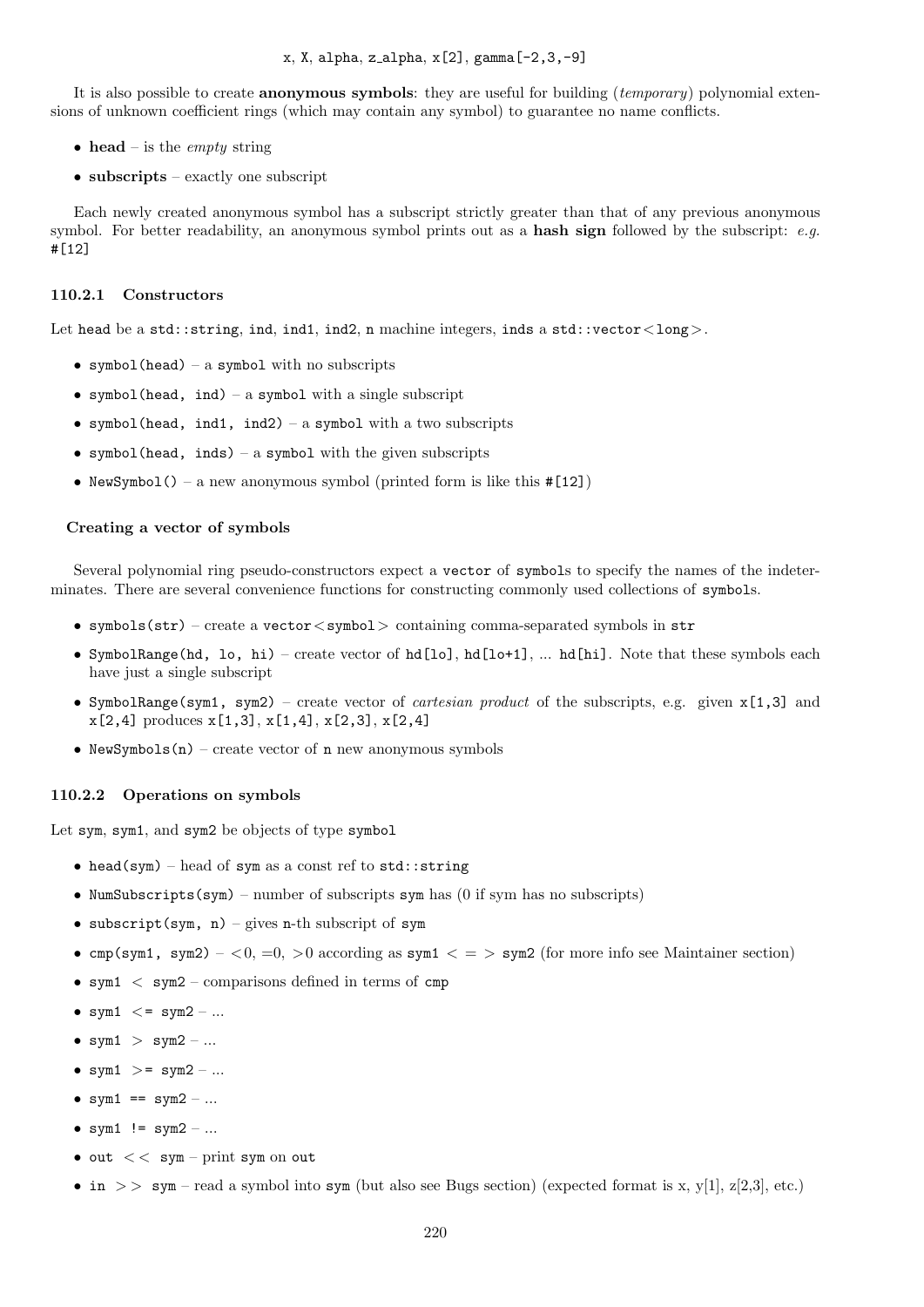- AreDistinct(vecsyms) true iff all symbols are distinct
- AreArityConsistent(vecsyms) true iff all symbols with the same head have the same arity

## 110.3 Maintainer documentation for symbol

Note: I have used MachineInt as the type for fn args containing index values because it is *safer*, and I believe that the run-time penalty is unimportant. This is a considered exception to the guideline which says to use long for indexes.

I have decided not to allow big integers as subscripts because I don't see when it could ever be genuinely useful.

The implementation is extremely simple. Efficiency does not seem to be important (e.g. symbols and SymbolRange copy the vector upon returning). The implementation of SymbolRange is mildly delicate when we have to make checks to avoid integer overflow – see comments in the code.

To make "anonymous" symbols I opted to use a private ctor which accepts just a single subscript; this ctor is called only by NewSymbol and NewSymbols.

The printing fn (myOutputSelf) has to check for an empty head, and if found it prints the string in AnonHead.

We believe a total ordering on symbols could be useful; for instance, if someone wants to make a std::map using symbols. Currently the total order is Lex on the heads then lex on the subscript vectors; this is simple, and is probably fast enough.

The function symbol::myInput is a stop-gap implementation.

### 110.4 Bugs, Shortcomings and other ideas

The member function myInput handles white space wrongly. For CoCoALib whitespace is space, TAB, or backslashnewline; newline without backslash is not considered white space.

In redmine 747 there is a suggestion to allow symbol  $("x[1,2]")$ ; we decided  $(2016-02-01)$  to postpone extending symbol in this way.

It might be nice to have a function which returns the vector of subscripts of a name.

I wonder what sending a symbol on an OpenMath channel would mean (given that OpenMath is supposed to preserve semantics, and a symbolic name is by definition devoid of semantics).

# 111 ThreadsafeCounter (John Abbott)

## 111.1 User documentation for ThreadsafeCounter

A ThreadsafeCounter is simply a counter (based on a long) which may be incremented in a threadsafe manner.

#### 111.1.1 Constructors

There is only one constructor, the default constructor:

• ThreadsafeCounter() – create new counter starting at zero.

### 111.1.2 Operations on ThreadsafeCounters

There is only one operation:

• TCS.myAdvance(n) – increment the counter by n, and return the value of the counter prior to incrementing.

Note that myAdvance is likely to be quite slow as it uses mutexes.

A ThreadsafeCounter may be printed; this is intended primarily to permit debugging.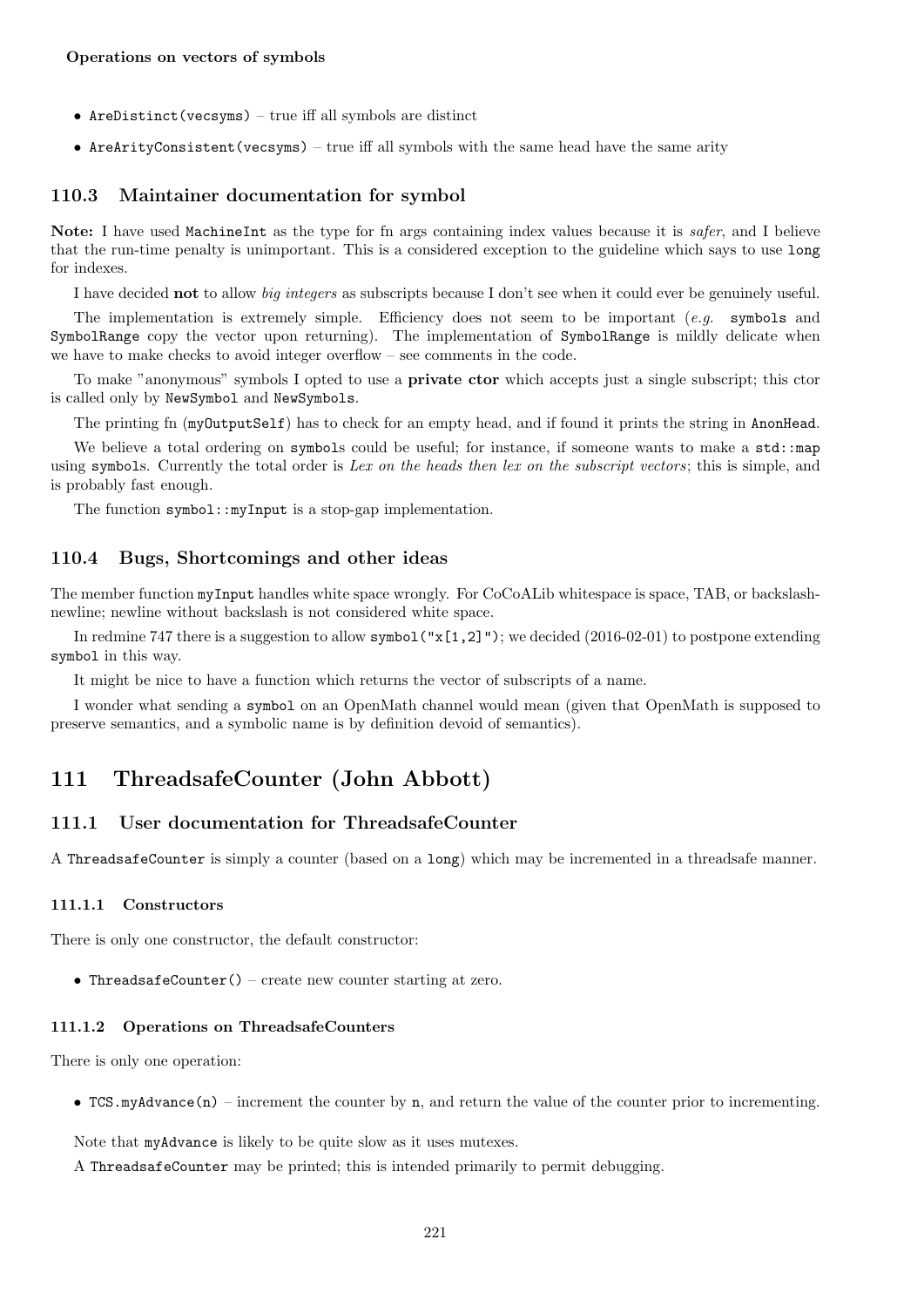## 111.2 Maintainer documentation

I copied the code from a BOOST example. It's so simple there are obviously no deficiencies! operator  $<<$  is probably not threads afe (but does that matter?)

## 111.3 Bugs, shortcomings and other ideas

No check for overflow!

You cannot query the counter's value without incrementing it.

### 111.4 Main changes

#### 2012

• 05-May (v0.9951): first version

# 112 time (John Abbott)

## 112.1 User documentation for CpuTime and RealTime

CpuTime() returns a double whose value is the user CPU usage in seconds since the start of the program (*i.e.* the amount of time the processor has dedicated to your computation – this may be rather less than the real elapsed time if the computer is also busy with other tasks). For instance, to find out how long func() takes to execute you can do the following:

```
int main()
{
  double t0 = CpuTime();
  func();
  cout << "Time taken (in seconds) is " << CpuTime()-t0 << endl;
  return 0;
}
```
In contrast the function RealTime() returns a double whose value is the number of seconds elapsed since some fixed point in the past (on Unix/Linux boxes this is typically 1st January 1970, sometimes called "the epoch").

WARNING we cannot guarantee the accuracy of these functions; as a rule of thumb you should regard time differences as having an imprecision of around 2% plus upto 0.2 seconds of unknown variation. So using these functions to measure a time difference less than 1 second is likely to produce a value with quite a large relative error.

As a convenience there is also the function DateTime(long& date, long& time) which stores in date and time the current date and time represented as decimal integers having the formats yyyymmdd & hhmmss respectively. Example:

```
long date, time_unused;
DateTime(date, time_unused);
int YearToday = date/10000;
int MonthToday = (date/100)%100;
int DayToday = date%100;
```
## 112.2 Maintainer documentation for CpuTime

It works on GNU/Linux and MacOSX. I hope someone else will deal with the portability issues.

### 112.3 Bugs, Shortcomings, and other ideas

Might not work on Microsoft platforms – maybe this is really a feature?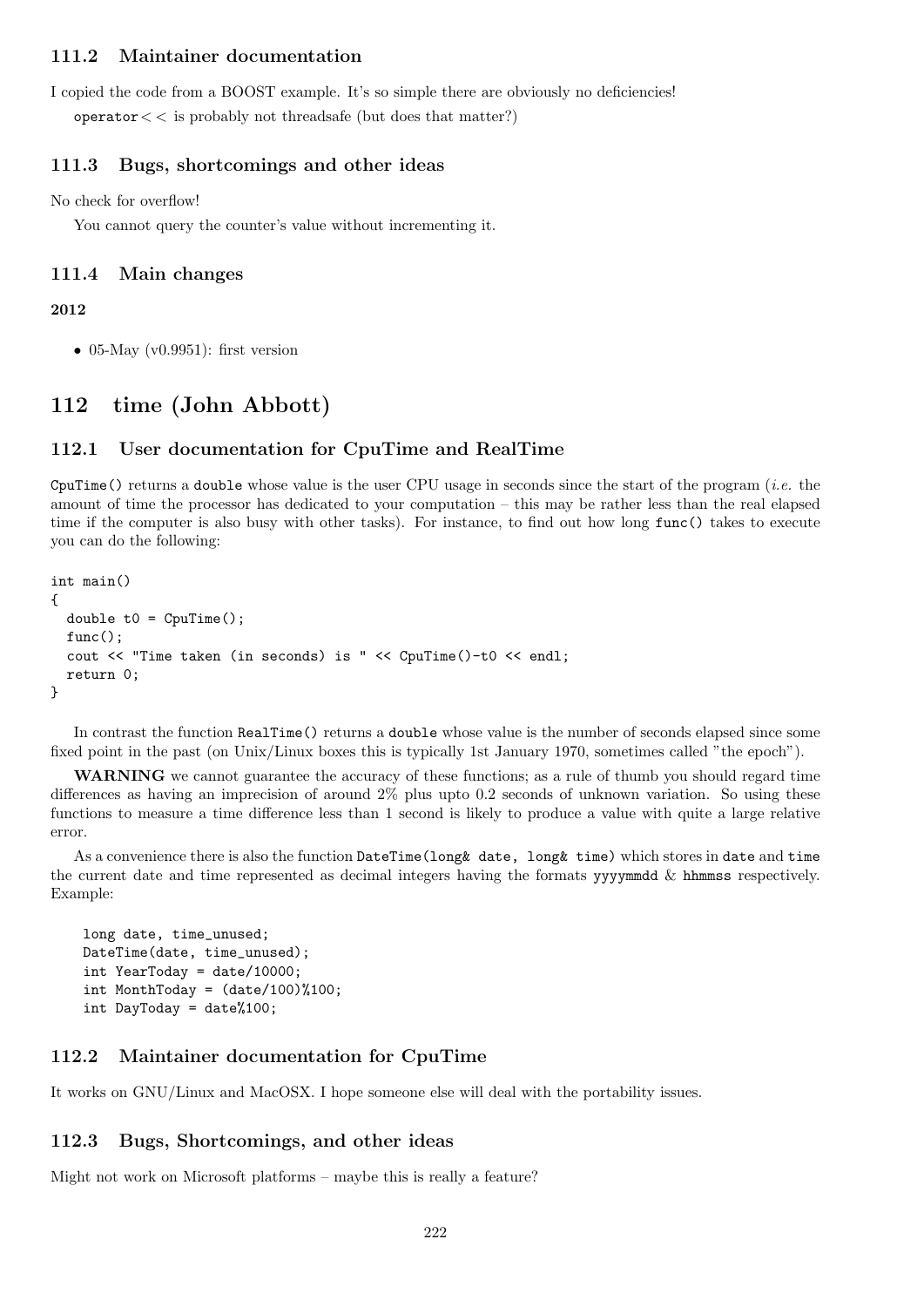I ignore the return values of getrusage and gettimeofday; I'd be amazed if they could signal errors, but perhaps the code ought to check?

BOOST has probably solved this; apparently Bruno has a solution too.

# 113 ToString (John Abbott)

## 113.1 Examples

- [ex-ToString1.C](../../examples/index.html#ex-ToString1.C)
- [ex-ToString2.C](../../examples/index.html#ex-ToString2.C)

## 113.2 User documentation

These functions are to help visualize integer and rational numbers in a more comprehensible format (as a decimal string). The SigFig argument is optional; its default value is 5.

- ToString(N) converts N to a (decimal) string.
- FloatStr(N, SigFig) convert the number N into a string choosing between "decimal" format and "scientific" format. The default value for SigFig is 5.
- ScientificStr(N, SigFig) convert the number N into a string of the form mantissa times power-of-ten, with SigFig digits in the mantissa. Note that trailing zeroes are not removed from the mantissa.
- DecimalStr(N, DecPlaces) convert the number N into a decimal string with DecPlaces digits after the decimal point. The default value for DecPlaces is 3.

Note: for values with large numerator or denominator it is quicker to convert the value to a RingElem belonging to a RingTwinFloat (Sec[.93\)](#page-196-0) and then print the result. This approach offers less control over the output, and no guarantee of correct rounding.

## 113.3 Maintainer documentation

The function ScientificStr gives the clearest guarantees about the format used, but also produces the least humanly readable result. It uses MantissaAndExponent10 to do the conversion.

The function FloatStr is supposed to be the best general choice. It passes its args to ScientificStr in two situations: if the number is so large that padding would be needed before the decimal point; if the number is so small that the ScientificStr format would be shorter (*i.e.* if the exponent is less than  $-8$ ).

The function DecimalStr is Anna's preferred choice. It uses ToString to convert to decimal.

## 113.4 Bugs, shortcomings and other ideas

These functions cannot be applied directly to a machine integer; to call them you have to convert explicitly into a BigInt (Sec[.6\)](#page-34-0) (or BigRat (Sec[.7\)](#page-36-0)).

The switch-over in FloatStr to scientific notation for "large" numbers is not ideal; in C the "g" format chooses the shorter between float and scientific formats. Is it worth the doing the same here?

Anna says an older version of DecimalStr would suppress trailing zeroes if the result is exact (e.g. DecimalStr(5/4,9) would produce 1.25 rather than 1.250000000. Is this a good idea?

These fns are too slow if N is a very large integer (or if numerator and/or denominator are very large). Converting to an mpf\_t and printing that would bemuch faster (except in delicate rounding cases).

## 113.5 Main changes

### 2014

• April (v0.99533): reorganized, renamed FloatStr to ScientificStr, added new FloatStr 2011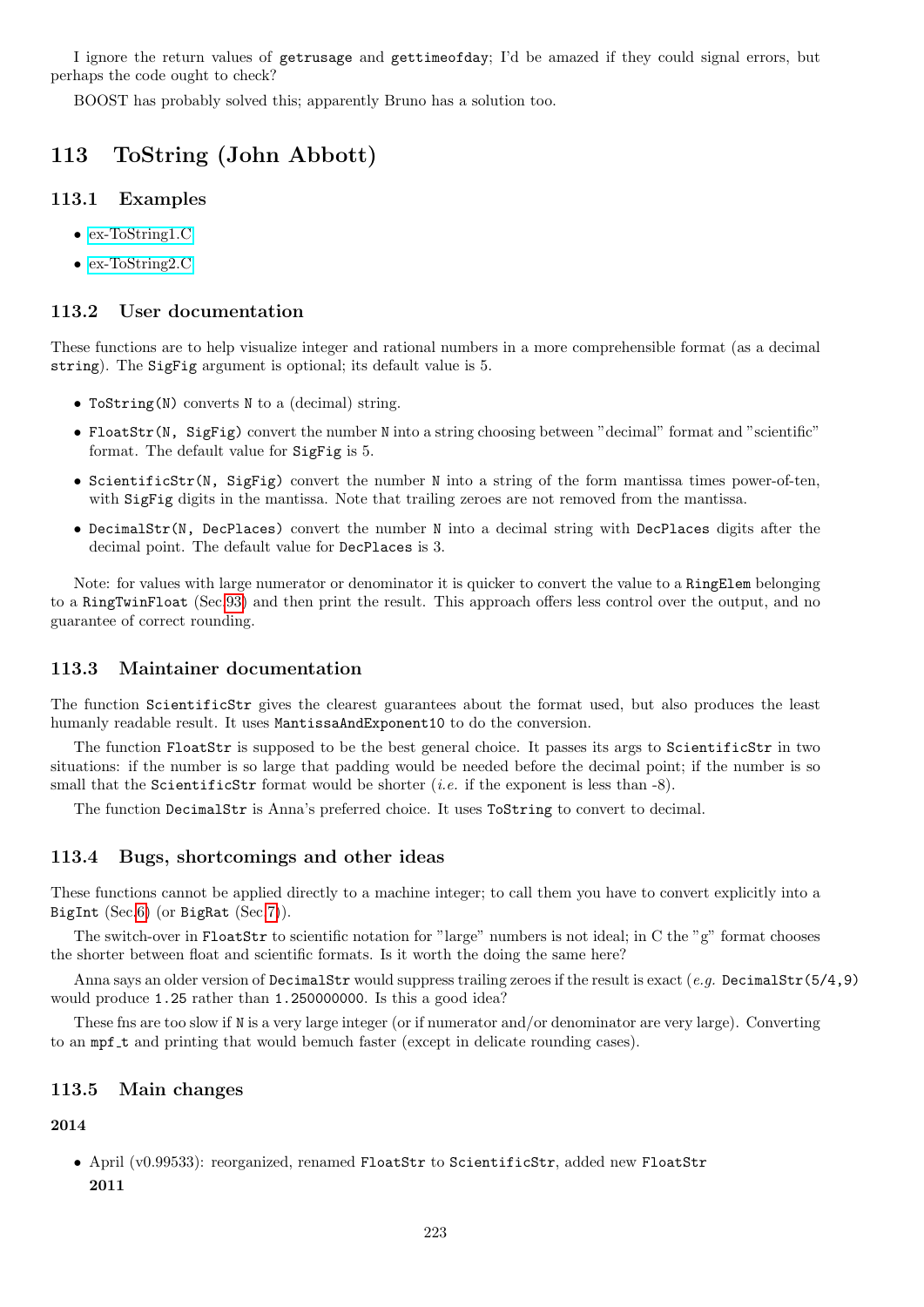# 114 ULong2Long (John Abbott)

## 114.1 User documentation

## 114.1.1 Generalities

The function ULong2Long converts an unsigned long value into a signed long, effectively inverting the standard C++ cast from signed long to unsigned long. Note that applying a static cast might not produce the desired result – officially the outcome is "implementation defined".

# 114.2 Maintainer Documentation

There are three different implementations. The choice between them is determined by the value of the CPP symbol COCOA ULONG2LONG; a suitable value for this symbol is found by a script called by the configure script. That script selects the simplest implementation which works (on certain test cases). Note that  $C++$  explicitly forbids the use of reinterpret cast on built-in integral types, but the trick of applying to a reference seems to work (it was suggested to me by Chris Jefferson).

An earlier version of this function was in utils.H, but it turned out to be simpler to place it by itself in a separate header file (because the ULong2Long.H includes no further headers, so the test compilations made by the script cpp-flags-ulong2long.sh are simpler and safer).

Everything is in the header file; there is no ULong2Long.C file.

# 114.3 Bugs, shortcomings and other ideas

The fully portable definition is long and slow – this seems to be a problem of the  $C++$  standard.

## 114.4 Main changes

## 2011

- August (v0.9950):
	- first robust version (with configure-time selection)

# 115 UniversalInvolutiveBasisContainer (Mario Albert)

# 115.1 User documentation for using the UniversalInvolutiveBasisContainer

The normal user should not use this class directly. The class UniversalInvolutiveBasisContainer (short UIBC) is only an interface between everything which is related to involutive bases and the ideal class.

# 115.2 Maintainer documentation for UIBC

## 115.2.1 Goal of UIBC

The UIBC acts as an interface between JBMill/PBMill and an ideal. It handles every request of an ideal to a JBMill/PBMill and computes if necessary a Janet or Pommaret basis. In addition to that the UIBC stores every computed value which is related to a Janet or Pommaret basis. Therefore it needs to compute values like the dimension only once, because for additional calls it already knows these values.

## 115.2.2 Implementation of UIBC

The UIBC is designed as a subclass of IntrusiveReferenceCount. The reason for that is that we use this class as a SmartPtrIRC. Nearly every datamember of UIBC is mutable one. The only non-mutable one is gens, which is a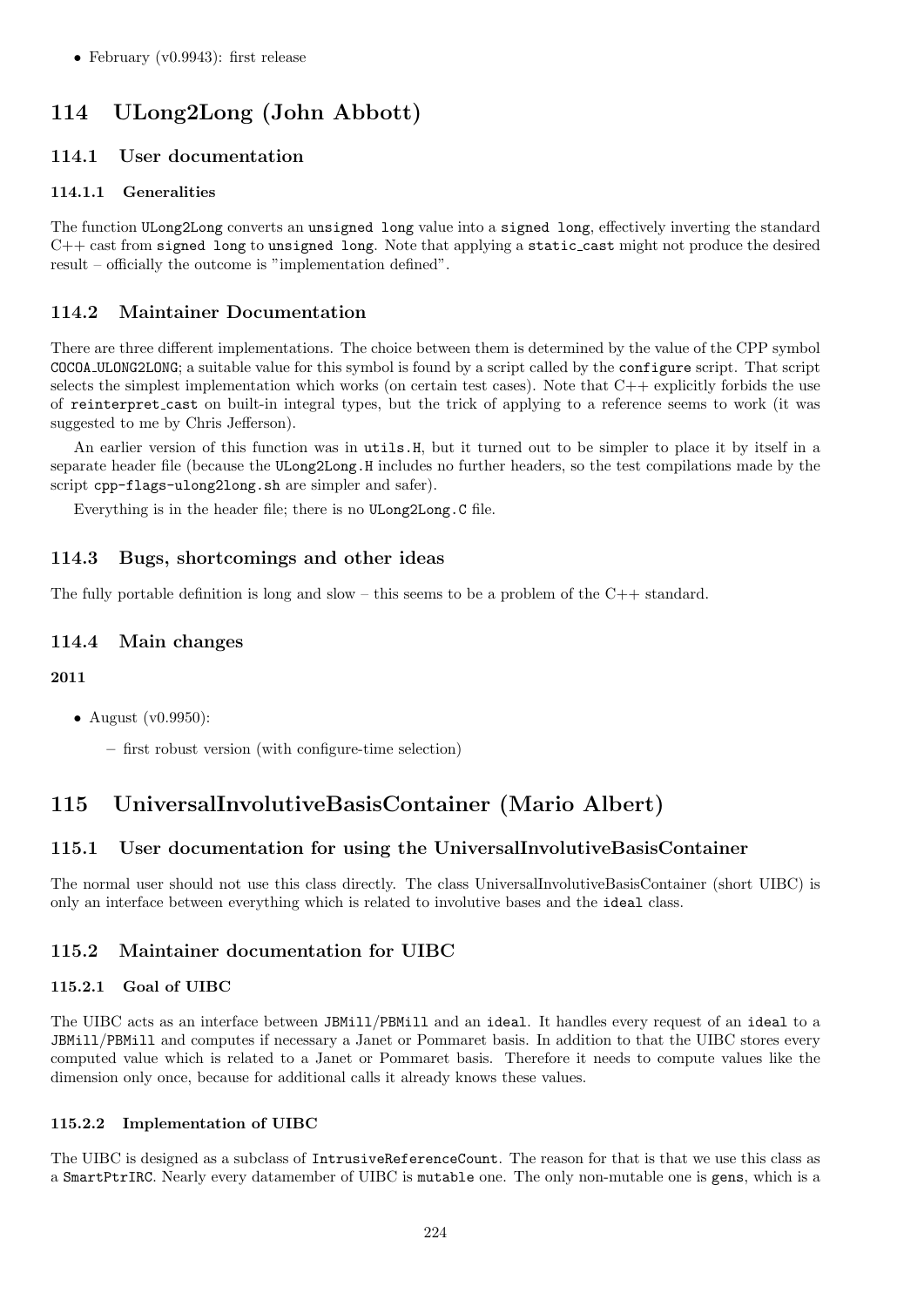vector of RingElems. gens is constant e.g. after the initialization we can't change this value anymore. As all other data members of UIBC are directly dependent from this generating set we make them mutable. In general every mutable data member is 'empty'. Only if the user requests one of this values we check if this value is non-empty and return it. If is empty we compute this value and return it.

The class SparsePolyRing::IdealImpl contains SmartPtrIRC<Involutive::UniversalInvolutiveBasisContainer> as data member. It implements several methods to compute values via the UIBC. In addition to that we have some non-member methods in the namespace Involutive, which access these methods.

## 115.2.3 Ideas

At the moment UIBC contains a JBMill and a PBMill. Because PBMill is a subclass of JBMill which only extens JBMill it would be better if (in case of delta-regular coordinates) we only store a PBMill.

It would be useful to set different Janet basis computation strategies via the ideal implementation. But for this we need to know Involutive::StrategyFlag already in SparsePolyRing.C. But that is not a clean solution... (See discussion in redmine!)

# 116 utils (John Abbott)

## 116.1 User documentation for file utils.H

This file defines a few very basic functions which I feel should really be part of the standard C++. Nevertheless I have placed all definitions inside the namespace CoCoA. Here is a summary:

- round(x) round x (of type double) to nearest integer value (of type double); halves round towards  $+$ infinity.
- ULongDiff(hi,lo) computes hi-lo as unsigned long (assumes hi  $> =$ lo)
- LongRange(lo,hi) returns a vector  $\langle \text{long} \rangle$  filled with  $l$ o,lo+1,...,hi (useful for submat)
- MaxSquarableInteger  $(T > 0 -$  returns largest integer whose square fits in type T
- len(v) same as v.size() except that result is long rather than size\_t

# 116.2 Maintainer documentation for files utils.H

Everything is in utils.H; the functions are all so simple that they can be implemented inline.

Impl of template fn MaxSquarableInteger uses GMP to compute the memorized values. A table of constants would be faster but potentially less portable (given that CoCoALib requires GMP anyway). I haven't yet found a neat way of ensuring that the type T is integral & bounded.

# 116.3 Bugs, Shortcomings and other ideas

A possibly better idea for MaxSquarableInteger: precompute  $2^63*sqrt(2)$  as unsigned long, then simply right shift this value for integral types with less than 127 bits. This suggestion presupposes a binary computer.

## 116.4 Main changes

## 2017

- February (v0.99543): added round; removed DeleteObject and cmp template fn.
- date of first release not noted

# 117 utils-gmp (John Abbott)

# 117.1 User documentation for file utils-gmp.H

This file defines a few very basic functions which I feel should really be part of the GMP library. Nevertheless I have placed all definitions inside the namespace CoCoA. Here is a summary: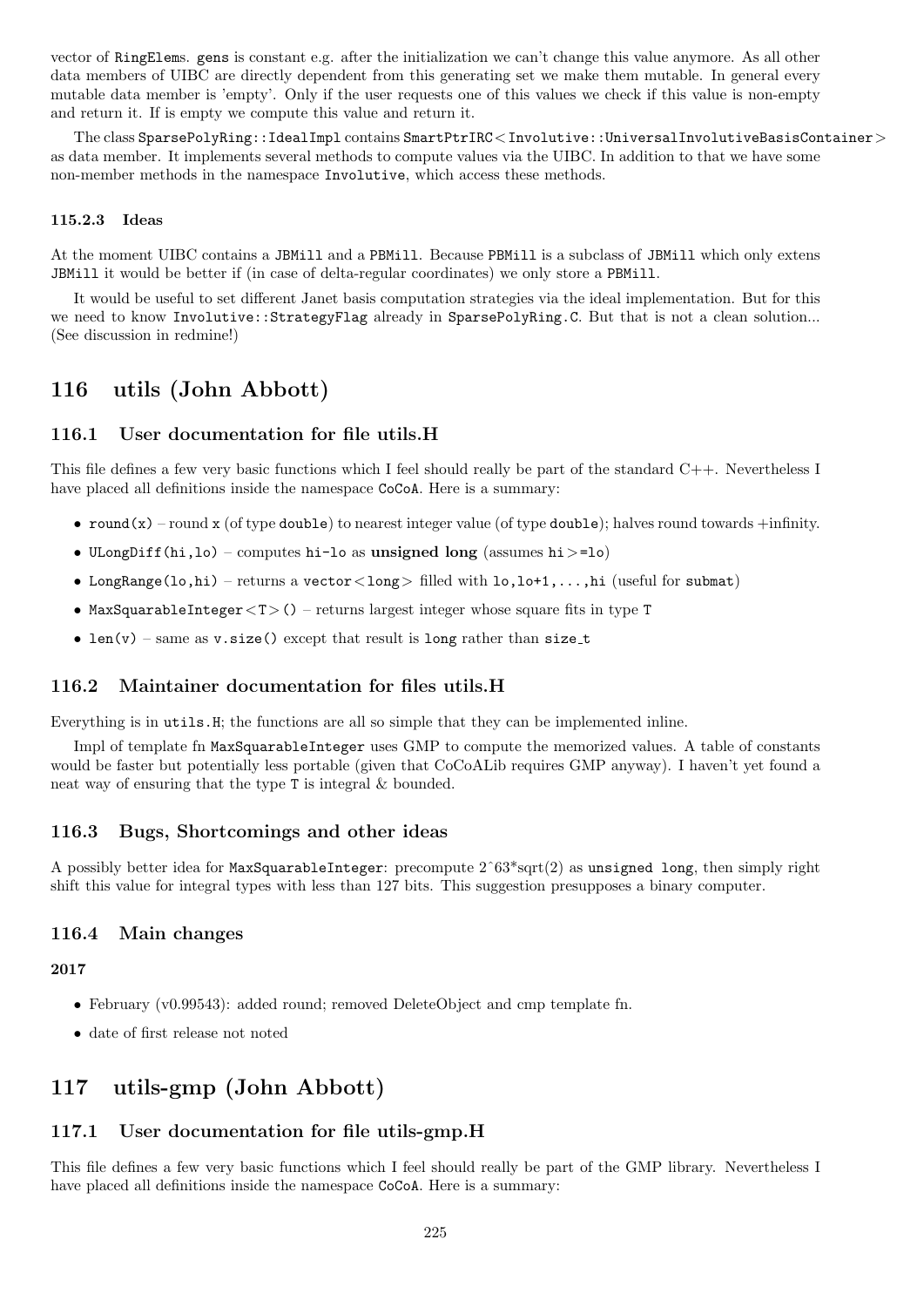- mpq cmpabs(q1,q2) compare absolute values of rationals q1 and q2
- mpz rounddiv( $Q, N, D$ ) compute  $Q = N/D$  where the quotient is **rounded** to an integer (currently halves round away from zero).
- mpq round(N, Q) round rational Q to an integer; halves round the same way as in mpz rounddiv

## 117.2 Maintainer documentation for file utils-gmp.H

The implementations are not exception safe. The emphasis was on obvious correctness rather than greatest speed.

#### 117.3 Bugs, Shortcomings and other ideas

Currently mpz rounddiv and mpq round return a boolean saying whether the quotient was in fact an integer.

# 118 VectorOperations (John Abbott)

### 118.1 Examples

• [ex-VectorOperations1.C](../../examples/index.html#ex-VectorOperations1.C)

## 118.2 User Documentation

The file offers a few handy functions on standard C++ containers (principally vector and list).

#### 118.2.1 Operations

- out  $<< L$  output elements of L (as comma separated list in square brackets)
- product(L) returns the product of the entries of L; gives error if L is empty.
- sum(L) returns the sum of the entries of L; gives error if L is empty.
- HasUniqueOwner(L) returns true if the entries of L all have the same owner; gives error if L is empty.
- LexCmp3(begin1,end1, begin2,end2) do a 3-way lex comparison; returns  $\langle 0,-0,\rangle$  according as first seq is  $\langle -\rangle$  second seq. Uses cmp between elements, and assumes cmp returns  $\langle 0, =0, \rangle$ .

## 118.3 Maintainer documentation

The output functions are specifically only for vector and list; I cannot make it more general without ambiguities arising.

The implementations of the printing functions could hardly be simpler. The only "clever" part is the fn OutputRange which actually does the work.

Implemented as template code in the header file. The implementation is slightly indirect to allow use of std::for each (also so that would work with lists/vectors/etc)

## 118.4 Bugs, Shortcomings, and other ideas

OutputRange is publicly visible, but is not intended for public use.

Impl of sum and product is a bit too complicated. Need a template expert to clean it.

Perhaps add also a LexCmp3 that takes complete containers? Currently it is "STL compatible" (which I think is usually awkward). It would make the calls in symbol.C neater!

Activate the commented out template fn cmp? The type int seemed the most natural choice for the return value of this three-way comparison functions (though signed char would be big enough). The implementation assumes that operator< is defined; this decision was inspired by assumptions made by various STL functions. The types of the arguments may be different as this is probably be more convenient for the user. Obviously the generic definition given here can be overridden by more efficient specific definitions for certain argument types.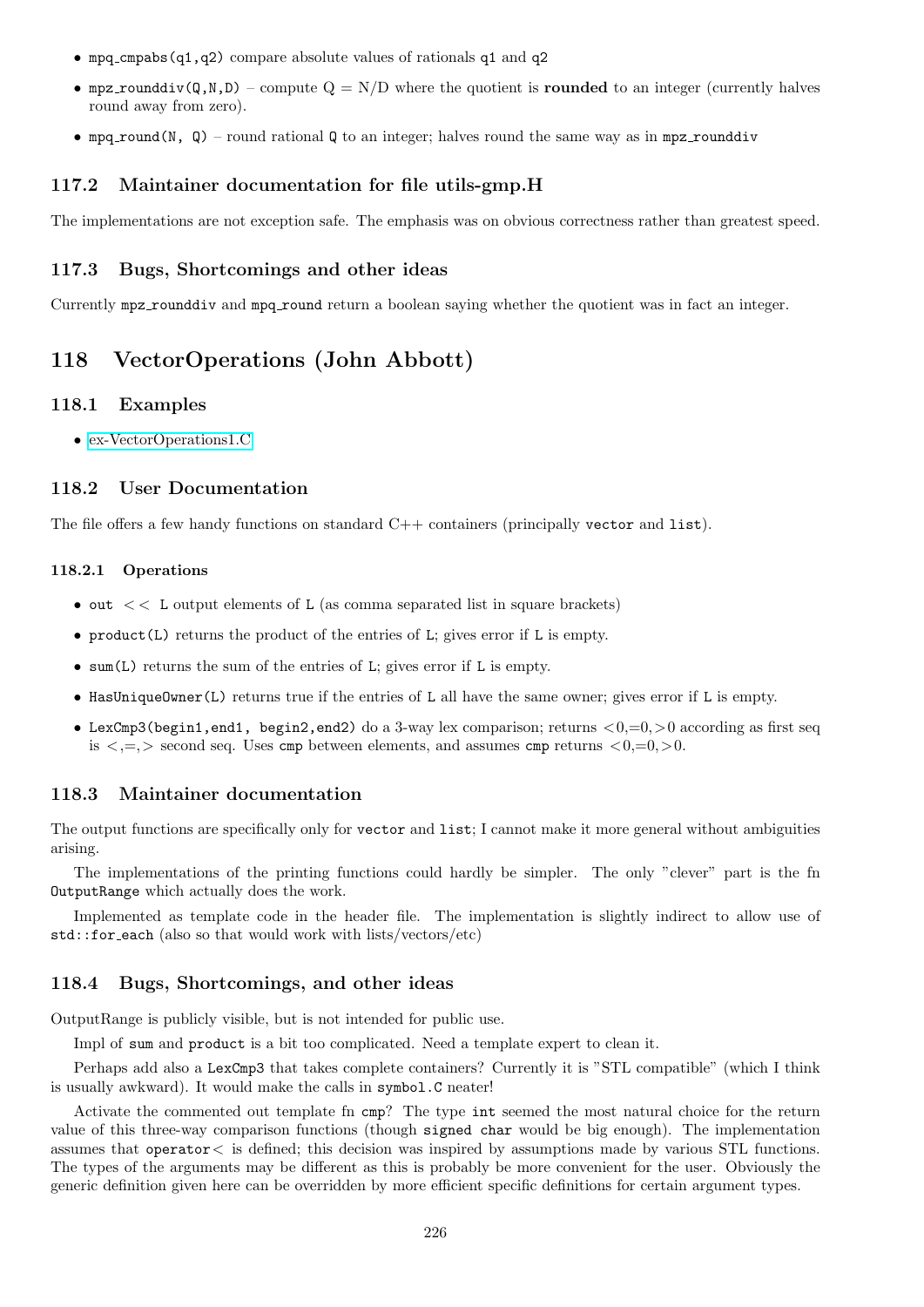## 118.5 Main changes

2014

- July (v0.99534): merged io.H and UtilsTemplate.H into this file
- May (v0.99533): removed InputFailCheck (it was rather pointless) moved GlobalOutput etc to file server/GlobalIO.H

# 119 verbose (John Abbott)

## 119.1 Examples

• [ex-verbose1.C](../../examples/index.html#ex-verbose1.C)

## 119.2 User documentation

This file offers a simple facility for producing "verbose logging" of internal behaviour of algorithms. This is likely to be of interest to developers; the logging messages may also please anyone curious to know what is happening "behind the scenes".

There is a global "verbosity level": a non-negative integer whose default value is 0. Verbose logging messages specify the lowest level at which they will appear:  $e.g.$  a level-2 message will not appear if the global verbosity level is 0 or 1, but will appear if the level is 2 or higher.

#### 119.2.1 Constructors and pseudo-constructors

There is just one constructor:

• VerboseLog(FnName) – create an output stream for verbose log messages

#### 119.2.2 Setting and querying the verbosity level

There is just one query:

- SetVerbosityLevel(n) set the global verbosity level to n (non-negative integer); returns value of previous verbosity level.
- IsVerbosityLevel(n) true iff the verbose level is greater than or equal to n (positive integer).

#### 119.2.3 Operations

There is just one operation: let VERBOSE be a VerboseLog object

• VERBOSE(n) – produces an ostream onto which a single-line verbose log message can be printed.

NOTE a verbose logging command will always evaluate its arguments (even if the logging command will produce no output because the global level is too low). It is best not to perform costly operations to produce logging output; if you must do so, then place a block of code inside the then-part of an if (IsVerbosityLevel(...)) {...} construct!

## 119.3 Maintainer documentation

Currently this is a very simplistic first implementation.

There are 3 globals:

- DevNull is an ostream which never prints anything (it just discards everything)
- VerboseLog::ourNestingDepth keeps track of nesting depth (value is indicated in log messages)
- VerboseLog::ourVerbosityLevel only messages up to this level are printed